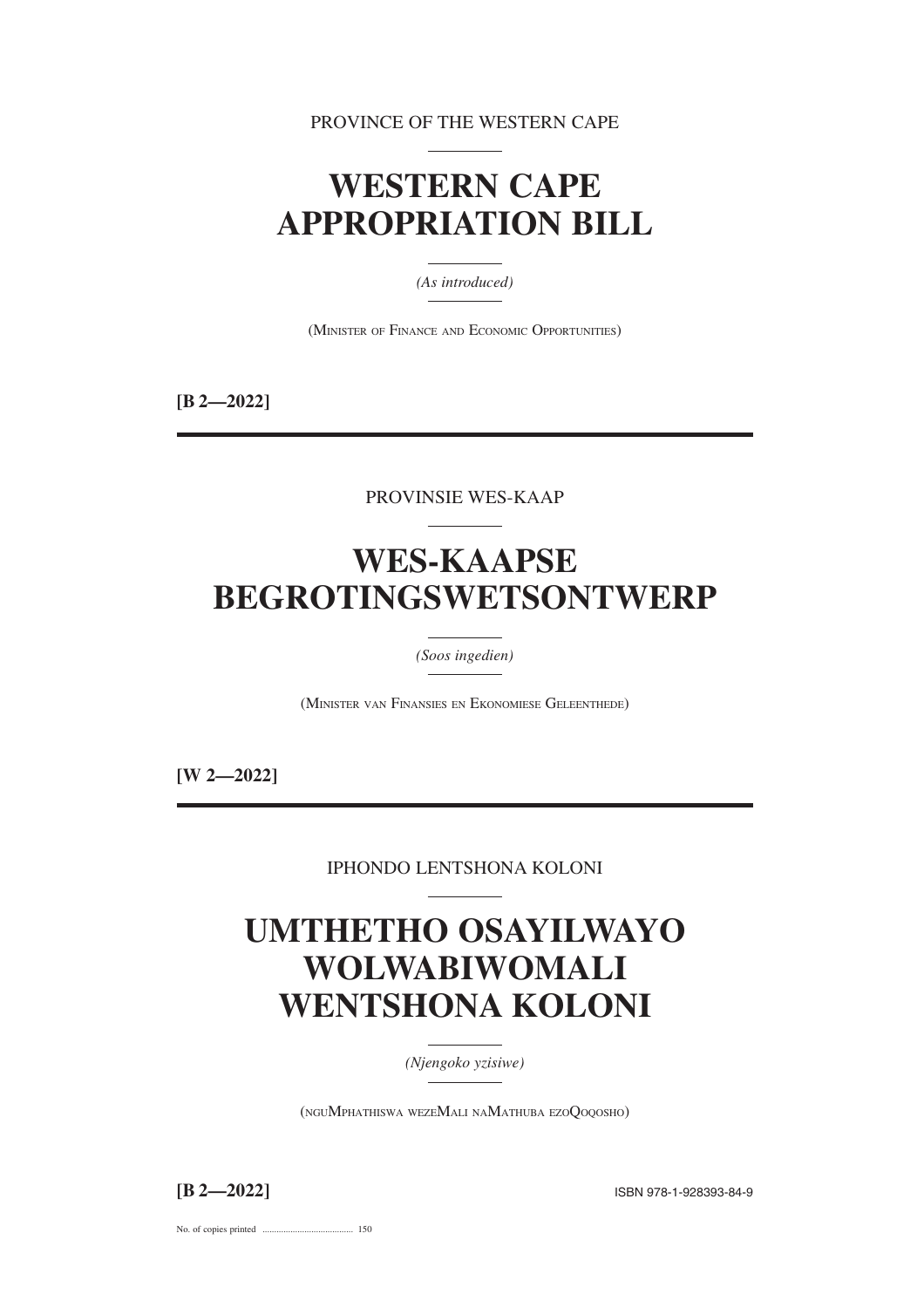# **BILL**

**To provide for the appropriation of money from the Provincial Revenue Fund for the requirements of the Province of the Western Cape in the 2022/23 financial year; and to provide for matters incidental thereto.**

**BE IT ENACTED** by the Provincial Parliament of the Western Cape, as  $\bullet$  follows:

#### **Definitions**

**1.** In this Act, unless the context indicates otherwise, a word or expression to which a meaning has been assigned in section 1 of the Public Finance Management Act, 1999 (Act 1 of 1999), has the meaning assigned to it in that Act, and— 5

**''conditional allocation''** means an allocation due to a municipality as contemplated in section 36(2) of the Local Government: Municipal Finance Management Act;

"current payment" means any payment made by a provincial department and 10 classified as or deemed to be a current payment in accordance with the guidelines and instructions on economic reporting formats issued by the National Treasury in terms of the Public Finance Management Act;

**''Division of Revenue Act''** means the Division of Revenue Act, 2022;

**"earmarked allocation"** means an allocation to a provincial department con-15 templated in sections 3*(b)* and 4(1) of this Act;

**''framework''** means the conditions and other information published by the Provincial Treasury in respect of a conditional allocation in terms of the Division of Revenue Act, or the particulars published by the Provincial Minister in terms of section 36(2) of the Local Government: Municipal Finance Management Act; **''Head of Department''** means the Head of the provincial department responsible 20

for finance in the Province;

**''Local Government: Municipal Finance Management Act''** means the Local Government: Municipal Finance Management Act, 2003 (Act 56 of 2003); "municipal financial year" means a year ending on 30 June;

25

**''national conditional grant''** means a conditional allocation to the Province as provided for in the Division of Revenue Act;

**''payment for capital assets''** means any payment made by a provincial department and classified as or deemed to be a payment for capital assets in accordance with the guidelines and instructions on economic reporting formats 30 issued by the National Treasury in terms of the Public Finance Management Act; **''payment for financial assets''** means any payment made by a provincial department and classified as or deemed to be a payment for financial assets in accordance with the guidelines and instructions on economic reporting formats issued by the National Treasury in terms of the Public Finance Management Act; 35 **''Province''** means the Province of the Western Cape;

**''Provincial Minister''** means the member of the Provincial Cabinet responsible for finance in the Province;

**''Provincial Treasury''** means the Provincial Treasury of the Western Cape; "Public Finance Management Act" means the Public Finance Management Act, 40 1999 (Act 1 of 1999);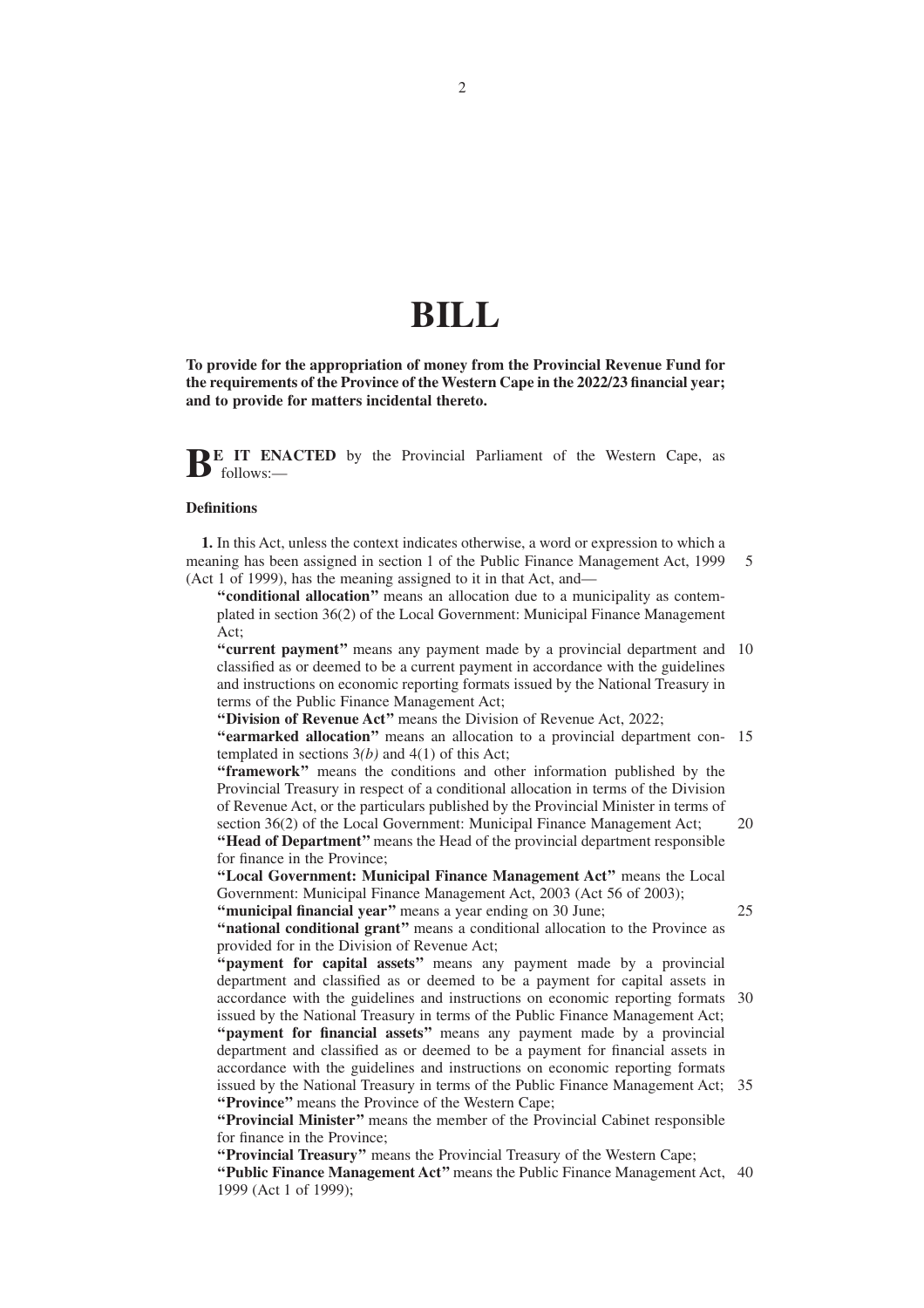**''receiving municipal officer''**, in relation to a conditional allocation transferred to a municipality in terms of this Act, means the accounting officer of the municipality;

"this Act" includes the Schedule referred to in section 2(1) and any directive issued in terms of section 4(2) of this Act;

**''transfer and subsidy''**means any payment made by a provincial department and classified as or deemed to be a transfer or subsidy payment in accordance with the guidelines and instructions on economic reporting formats issued by the National Treasury in terms of the Public Finance Management Act;

**"transferring provincial officer"** means the accounting officer of the provincial 10 department that transfers a conditional allocation to a municipality.

### **Appropriation of money for requirements of Province**

**2.** (1) Appropriations by the Provincial Parliament of money from the Provincial Revenue Fund for the requirements of the Province in the 2022/23 financial year, to votes and main divisions within a vote and for the specific listed purposes, are set out in 15 the Schedule.

(2) The spending of appropriations contemplated in subsection (1) is subject to this Act, the Public Finance Management Act and the Financial Management of Parliament and Provincial Legislatures Act, 2009 (Act 10 of 2009).

## **Amounts listed as specifically and exclusively appropriated**

**3.** Amounts listed in the Schedule as specifically and exclusively appropriated and that refer to—

- *(a)* national conditional grants, may be used only for the purpose stipulated in the Division of Revenue Act and in accordance with the framework published in terms of that Act; and
- 25

40

20

*(b)* earmarked allocations, may be used only for the purpose stipulated in the Schedule and in accordance with the directives issued from time to time in terms of section 4(2) of this Act.

#### **Earmarked allocations**

**4.** (1) Earmarked allocations to provincial departments are described in column 2 of 30 the Schedule.

(2) The Provincial Treasury may from time to time issue directives for earmarked allocations.

(3) A directive—

- *(a)* must set out in writing the reporting requirements to be complied with by 35 provincial departments on a function funded or partially funded by each allocation, except where such comprehensive reporting is already required in terms of other legislation; and
- *(b)* may further set out measures in respect of an allocation to ensure transparency, accountability and expenditure control.

### **Withholding or stopping of earmarked allocations**

**5.** (1) The Provincial Treasury may withhold or stop the transfer of funds in respect of an earmarked allocation to a provincial department if that department, or any other recipient organ of state for which that department is responsible, is in serious or persistent material breach of the measures contemplated in section 4(3) in respect of the 45 earmarked allocation.

(2) The Provincial Treasury must, before withholding an earmarked allocation in terms of subsection (1), give the provincial department concerned—

- *(a)* written notice of its intention to withhold the earmarked allocation; and
- *(b)* an opportunity to submit written representations why the earmarked 50 allocation should not be withheld.

(3) The Provincial Treasury may, where it stops an earmarked allocation in terms of this section, after consultation with the provincial department concerned, provide in an adjustments budget that a part of the earmarked allocation that is not spent be reallocated to any other provincial department.

5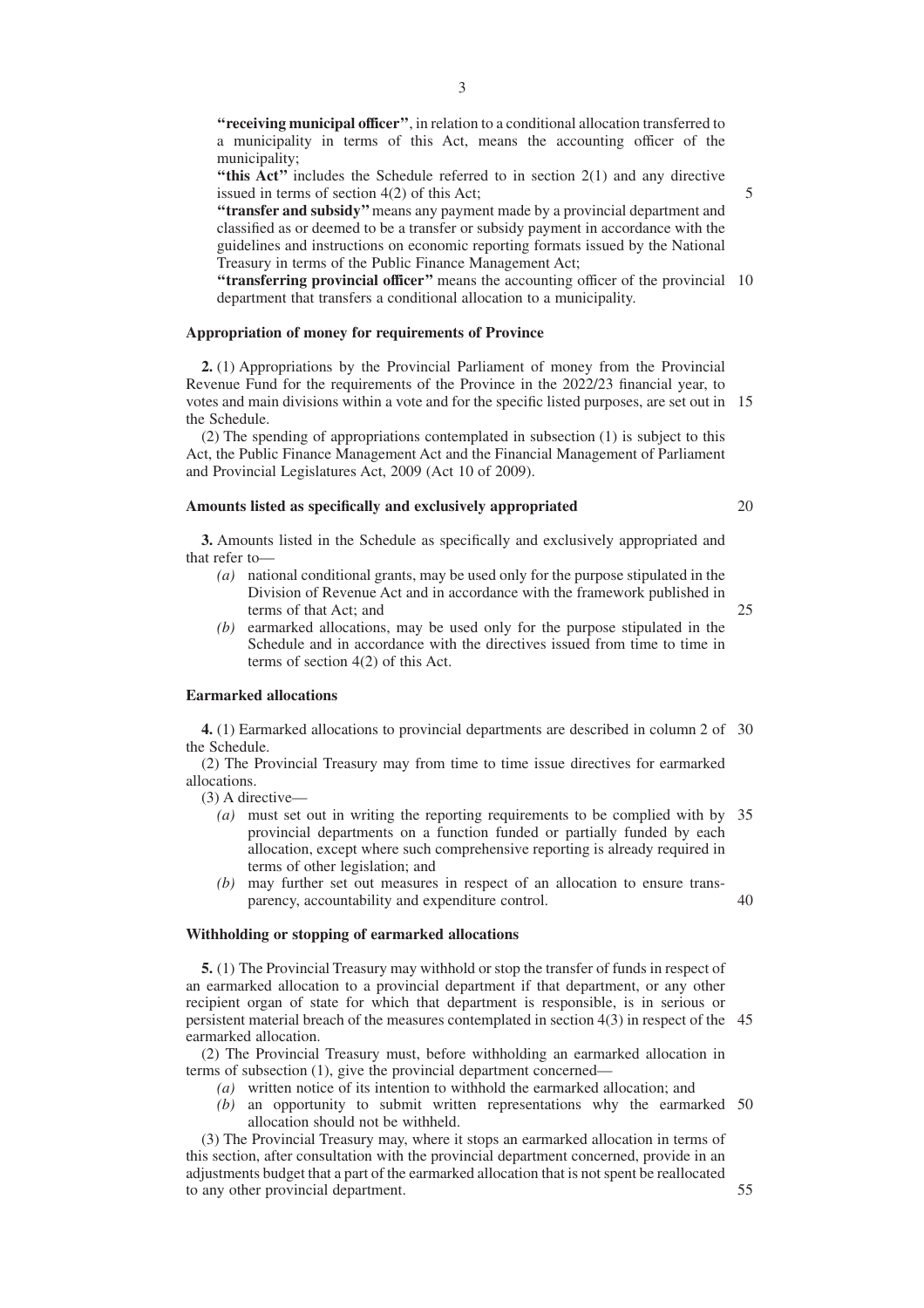(4) The Provincial Treasury must, where it stops an earmarked allocation in terms of this section, publish a notice of the stopping, together with an explanatory memorandum, in the *Provincial Gazette*.

#### **Withholding of conditional allocations**

**6.** (1) A transferring provincial officer may withhold the transfer to a municipality of a conditional allocation or any part of such an allocation for a period not exceeding 30 days if— 5

- *(a)* the municipality does not comply with the conditions to which the allocation is subject in terms of the framework concerned; or
- *(b)* expenditure on previous transfers during the municipal financial year reflects 10 significant underspending for which no satisfactory explanation is given.

(2) A transferring provincial officer must, at least seven days or the shorter period approved by the Provincial Treasury, before withholding an allocation in terms of subsection (1)—

- *(a)* give the municipality concerned—
	- (i) written notice of his or her intention to withhold the allocation; and
	- (ii) an opportunity to submit written representations, within those seven days or that shorter period, why the allocation should not be withheld; and
- *(b)* inform the Provincial Treasury and the provincial department responsible for local government of his or her intention to withhold the allocation.

(3) A notice contemplated in subsection (2) must include the reasons for withholding the allocation and the intended duration of the withholding.

 $(4)(a)$  The Provincial Treasury may, when a transferring provincial officer withholds an allocation in terms of subsection (1), instruct that officer, or approve a request from that officer, to withhold the allocation for a period longer than 30 days, but not exceeding 25 120 days, if the withholding—

- (i) facilitates compliance with the conditions to which the allocation is subject; or
- (ii) minimises the risk of underspending.

*(b)* A transferring provincial officer must, when requesting the withholding of an 30 allocation as contemplated in paragraph *(a)*, provide the Provincial Treasury with proof of compliance with subsection (2) and a copy of all representations received from the municipality concerned.

*(c)* The transferring provincial officer must again comply with subsection (2) when the Provincial Treasury instructs or approves a request that an allocation be withheld in 35 terms of paragraph *(a)*.

### **Stopping of conditional allocations**

**7.** (1) Despite section 6, the Provincial Treasury may, in its discretion or at the request of a transferring provincial officer, stop the transfer of a conditional allocation or any part of such an allocation to a municipality—

- *(a)* on the grounds of serious or persistent material breach of the conditions to which the allocation is subject in terms of the framework concerned; or
- *(b)* if the Provincial Treasury anticipates that the municipality will substantially underspend on the programme or allocation concerned in the current municipal financial year.

(2) The Provincial Treasury must, before stopping an allocation in terms of this section—

*(a)* give the municipality concerned—

- (i) 21 days' written notice of the intention to stop the allocation; and
- (ii) an opportunity to submit written representations within those 21 days 50 why the transfer of the allocation or part thereof should not be stopped; and
- *(b)* consult the provincial minister responsible for the provincial department that transfers the conditional allocation.

(3) The Provincial Treasury must, where it stops an allocation in terms of sub-55section (1), publish a notice of the stopping, together with an explanatory memorandum, in the *Provincial Gazette*.

(4) The Provincial Minister must report the stopping of the allocation to—

*(a)* the Auditor-General; and

45

40

15

20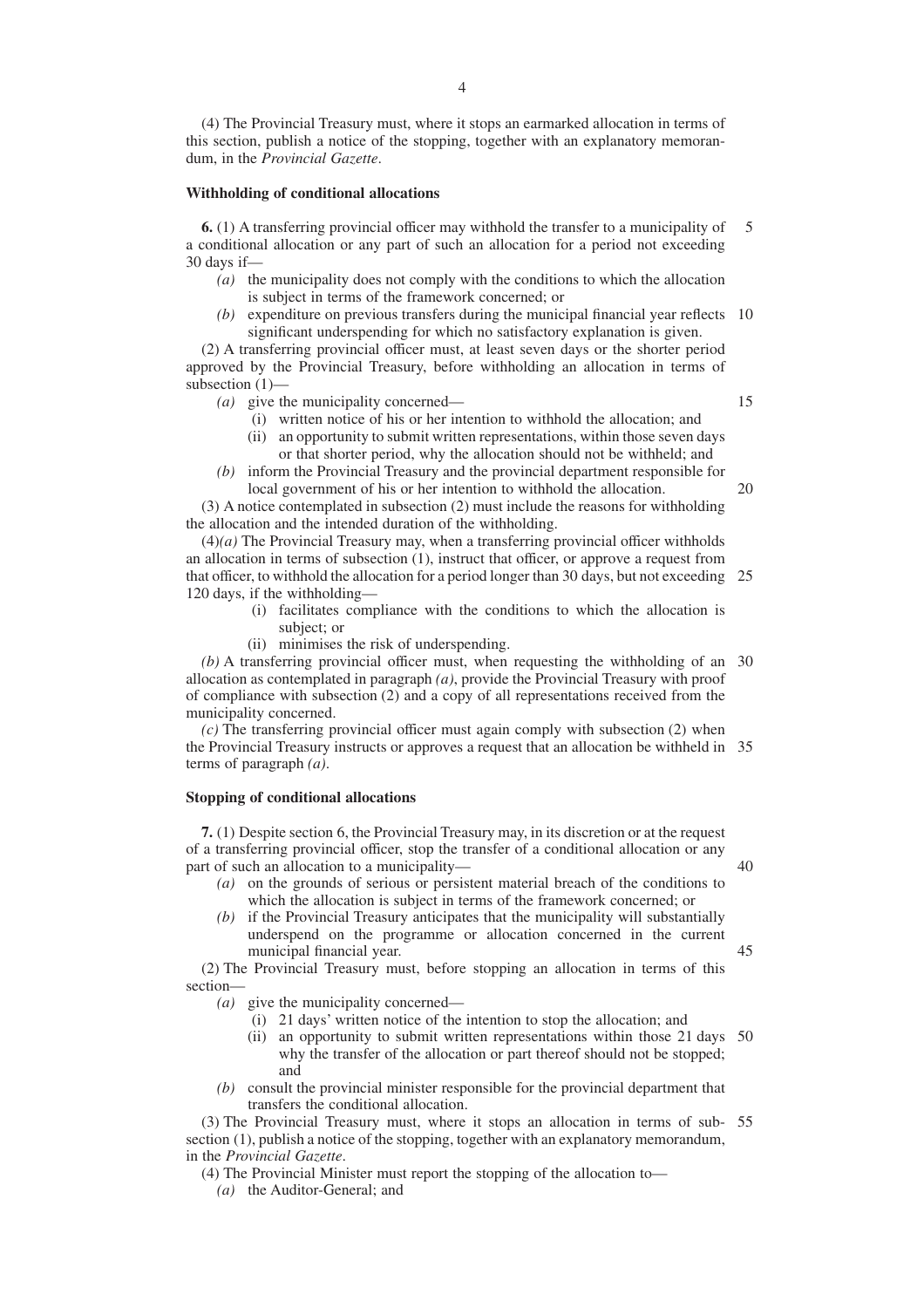*(b)* the Provincial Parliament at the tabling of the next appropriation legislation in the Provincial Parliament.

### **Reallocation after stopping of allocation to municipality**

**8.** The Provincial Treasury may, where it stops an allocation in terms of section 7, after consultation with the transferring provincial officer and subject to the Division of Revenue Act, determine that the allocation or any part thereof be reallocated to one or more municipalities on condition that the allocation must be spent in the current or the next municipal financial year. 5

#### **Transfers made in error**

**9.** (1) The transfer of an allocation made in error to a municipality is regarded as not 10 legally due to that municipality.

(2) A transfer contemplated in subsection (1) must be recovered, without delay, by the responsible transferring provincial officer.

(3) Despite subsection (2), the Provincial Treasury may instruct that the recovery contemplated in subsection (2) be effected by set-off against future transfers due to the 15 municipality.

#### **Unspent conditional allocations**

**10.** (1) Subject to the Public Finance Management Act, the Local Government: Municipal Finance Management Act and the Division of Revenue Act, any conditional allocation that is not spent by a municipality by the end of a municipal financial year 20 reverts to the Provincial Revenue Fund, unless the receiving municipal officer concerned can prove to the satisfaction of the Provincial Treasury and the transferring provincial officer that the unspent allocation is committed to identifiable projects.

(2) The Provincial Treasury may, at the request of a transferring provincial officer or a municipality contemplated in subsection (1), approve that the conditional allocation be 25 retained by the municipality to be spent in the next municipal financial year.

(3) Any funds that must revert to the Provincial Revenue Fund in terms of subsection (1) and that have not been approved by the Provincial Treasury to be retained in terms of subsection (2) must be repaid by the municipality to the Provincial Revenue Fund.

(4) The Provincial Treasury may, in accordance with subsection (5), set off any funds that must be repaid to the Provincial Revenue Fund in terms of subsections (1) and (3) but that have not been repaid against future conditional allocations to that municipality.

(5) Before the Provincial Treasury sets off any amounts against future conditional allocations to a municipality in terms of subsection (4), the Provincial Treasury must 35 give the transferring provincial officer and receiving municipal officer concerned—

- *(a)* written notice of its intention to set off amounts against upcoming payments for conditional allocations; and
- *(b)* an opportunity, within 14 days of receipt of the notice referred to in paragraph *(a)*, to—
	- 40

50

30

- (i) submit written representations that prove to the satisfaction of the Provincial Treasury that the unspent conditional allocation was either spent in accordance with the framework concerned or is committed to identifiable projects;
- (ii) propose alternative means acceptable to the Provincial Treasury by 45 which the unspent conditional allocations will be repaid to the Provincial Revenue Fund; or
- (iii) propose an alternative payment arrangement in terms of which the unspent conditional allocations will be repaid to the Provincial Revenue Fund.

(6) A notice contemplated in subsection (5) must include the intended amount to be set off against allocations and the reasons for setting off the amounts.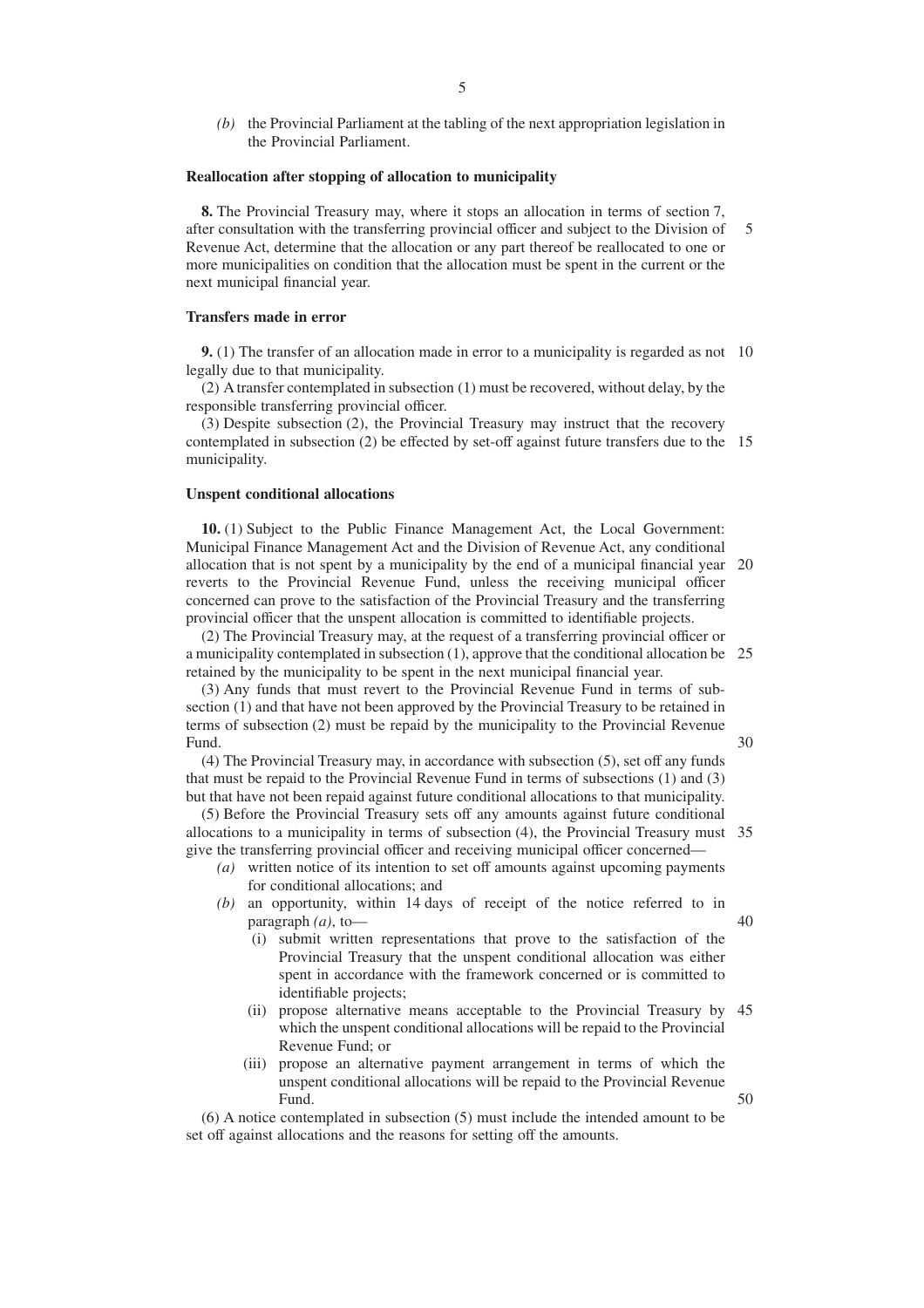#### **Delegations and assignments**

**11.** (1) The Provincial Minister may delegate any of the powers or assign any of the duties entrusted to the Provincial Treasury in terms of this Act to the Head of Department.

(2) A delegation or assignment referred to in subsection (1)—

- *(a)* must be in writing;
- *(b)* may be made subject to conditions;
- *(c)* may be withdrawn or amended in writing by the Provincial Minister;
- *(d)* does not divest the Provincial Treasury of the responsibility regarding the exercise of the delegated power or the performance of the assigned duty;
- *(e)* does not prevent the Provincial Treasury from exercising that power or performing that duty; and
- *(f)* may permit the further delegation of that power or further assignment of that duty to another employee in the Provincial Treasury or the holder of a specific office or position in the Provincial Treasury, in which case paragraphs *(a)* to *(e)* 15 apply, with the necessary changes.

(3) The Provincial Minister may confirm, vary or revoke any decision taken by the Head of Department as a result of a delegation or assignment in terms of subsection (1), or by another employee of the Provincial Treasury or holder of a specific office or position in the Provincial Treasury as a result of a further delegation or further assign-20 ment in terms of subsection (2)*(f)*, subject to any rights that may have become vested as a consequence of the decision.

(4) A transferring provincial officer may delegate any of the powers or assign any of the duties entrusted to the transferring provincial officer in terms of this Act to an official in the same department.

(5) A delegation or assignment to an official in terms of subsection (4)—

- *(a)* must be in consultation with the Provincial Treasury;
- *(b)* must be in writing, and a copy thereof must be submitted to the Provincial Treasury;
- *(c)* is subject to any limitations and conditions the Provincial Treasury may 30 impose;
- *(d)* is subject to any limitations and conditions the transferring provincial officer may impose;
- *(e)* may either be to a specific individual or to the holder of a specific post in the same department;
- *(f)* may be withdrawn or amended in writing by the transferring provincial officer;
- *(g)* does not divest the transferring provincial officer of the responsibility regarding the exercise of the delegated power or the performance of the assigned duty; and
- *(h)* does not prevent the transferring provincial officer from exercising that power or performing that duty.

(6) The transferring provincial officer may confirm, vary or revoke any decision taken by an official as a result of a delegation or assignment in terms of subsection (5), subject to any rights that may have become vested as a consequence of the decision. 45

#### **Short title**

**12.** This Act is called the Western Cape Appropriation Act, 2022.

5

10

40

35

25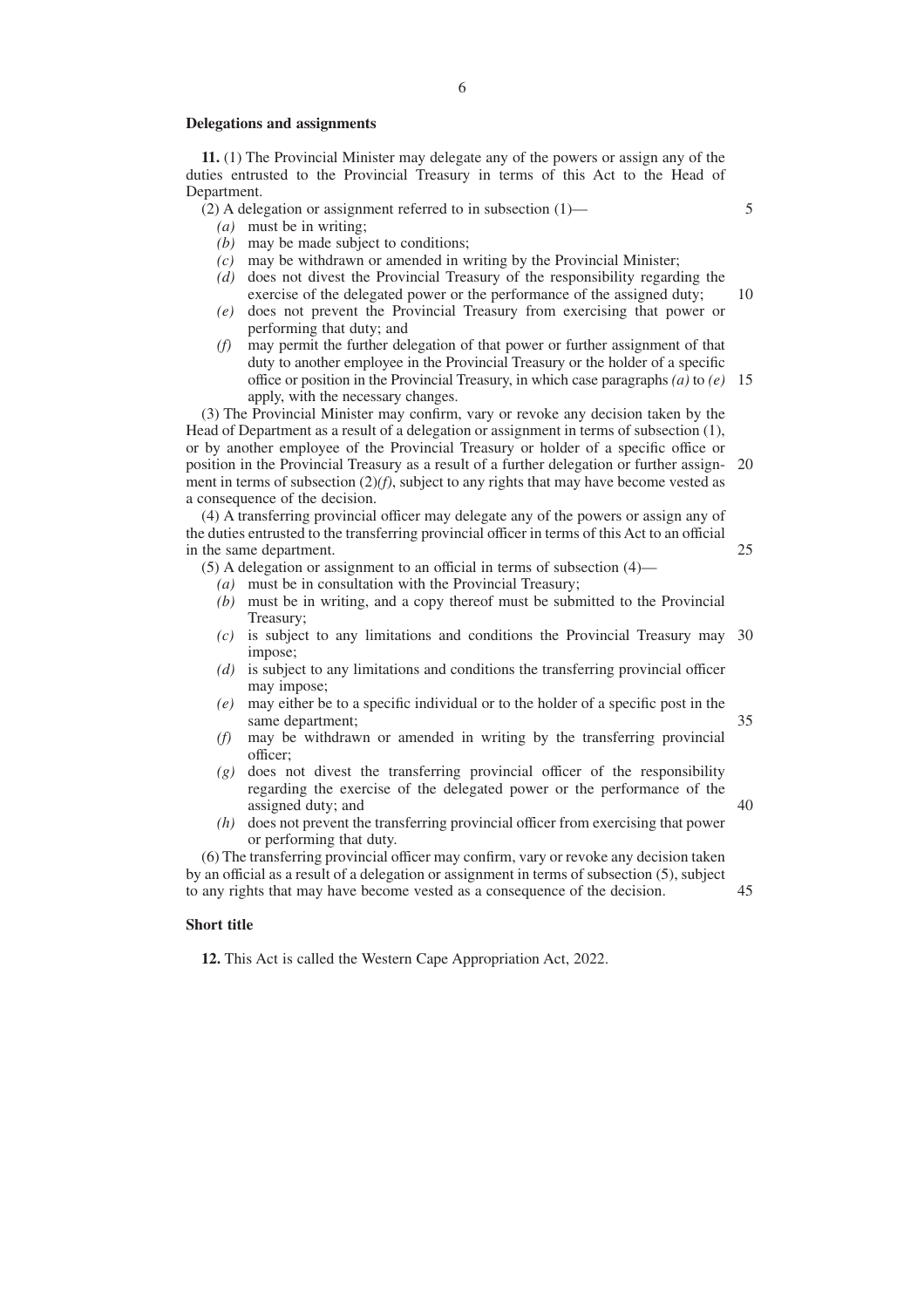## **SCHEDULE**

# (As a charge to the Provincial Revenue Fund)

|                |                                                   |               |                                     | <b>Current payments</b> |       | <b>Transfers</b>    | Payments              | Payments                | <b>Amounts</b>                                  |
|----------------|---------------------------------------------------|---------------|-------------------------------------|-------------------------|-------|---------------------|-----------------------|-------------------------|-------------------------------------------------|
| Vote           | Description of votes and main<br>divisions        | <b>Totals</b> | <b>Compensation of</b><br>employees | Goods and<br>services   | Other | and subsidies<br>to | for capital<br>assets | for financial<br>assets | specifically and<br>exclusively<br>appropriated |
|                |                                                   | R'000         | R'000                               | R'000                   | R'000 | R'000               | R'000                 | R'000                   | R'000                                           |
|                | Premier                                           | 1825280       | 640 851                             | 1 122 393               |       | 21 866              | 40 170                |                         | 623 108                                         |
| $\overline{2}$ | <b>Provincial Parliament</b>                      | 176 502       | 91 186                              | 27 158                  |       | 53 711              | 4 4 4 7               |                         |                                                 |
| 3              | <b>Provincial Treasury</b>                        | 321 610       | 206 682                             | 58 098                  |       | 51 4 7 6            | 5 3 5 4               |                         | 35 401                                          |
| 4              | <b>Community Safety</b>                           | 776 125       | 165 211                             | 104 135                 |       | 497 310             | 9469                  |                         | 439 626                                         |
| 5              | Education                                         | 28 032 601    | 19 500 308                          | 3 308 321               |       | 3820779             | 1 397 699             | 5494                    | 3812931                                         |
| 6              | Health                                            | 29 094 331    | 16 700 121                          | 9466986                 |       | 1832255             | 1094969               |                         | 7829482                                         |
|                | Social Development                                | 2 285 335     | 994 173                             | 210 800                 |       | 1 030 536           | 49 826                |                         | 201 725                                         |
| 8              | <b>Human Settlements</b>                          | 2 414 805     | 240 236                             | 108 002                 |       | 2 060 609           | 5958                  |                         | 2 116 034                                       |
| 9              | Environmental Affairs and Development<br>Planning | 568 586       | 241 071                             | 23729                   |       | 299 101             | 4685                  |                         | 68 989                                          |
| 10             | <b>Transport and Public Works</b>                 | 9 106 398     | 1 177 477                           | 2903569                 |       | 1995266             | 3 0 3 0 0 7 6         | 10                      | 2 643 729                                       |
| 11             | Agriculture                                       | 969 218       | 443 638                             | 235 043                 | 135   | 266 781             | 23 6 21               |                         | 307 386                                         |
| 12             | Economic Development and Tourism                  | 514798        | 133 289                             | 52 487                  |       | 326 183             | 2839                  |                         | 253 794                                         |
| 13             | Cultural Affairs and Sport                        | 937 913       | 234 250                             | 184 664                 |       | 483 784             | 35 215                |                         | 490 530                                         |
| 14             | <b>Local Government</b>                           | 309 301       | 208 354                             | 73918                   |       | 20884               | 6 0 9 6               | 49                      | 25 4 16                                         |
|                |                                                   | 77 332 803    | 40 976 847                          | 17 879 303              | 135   | 12 760 541          | 5710424               | 5 5 5 3                 | 18 848 151                                      |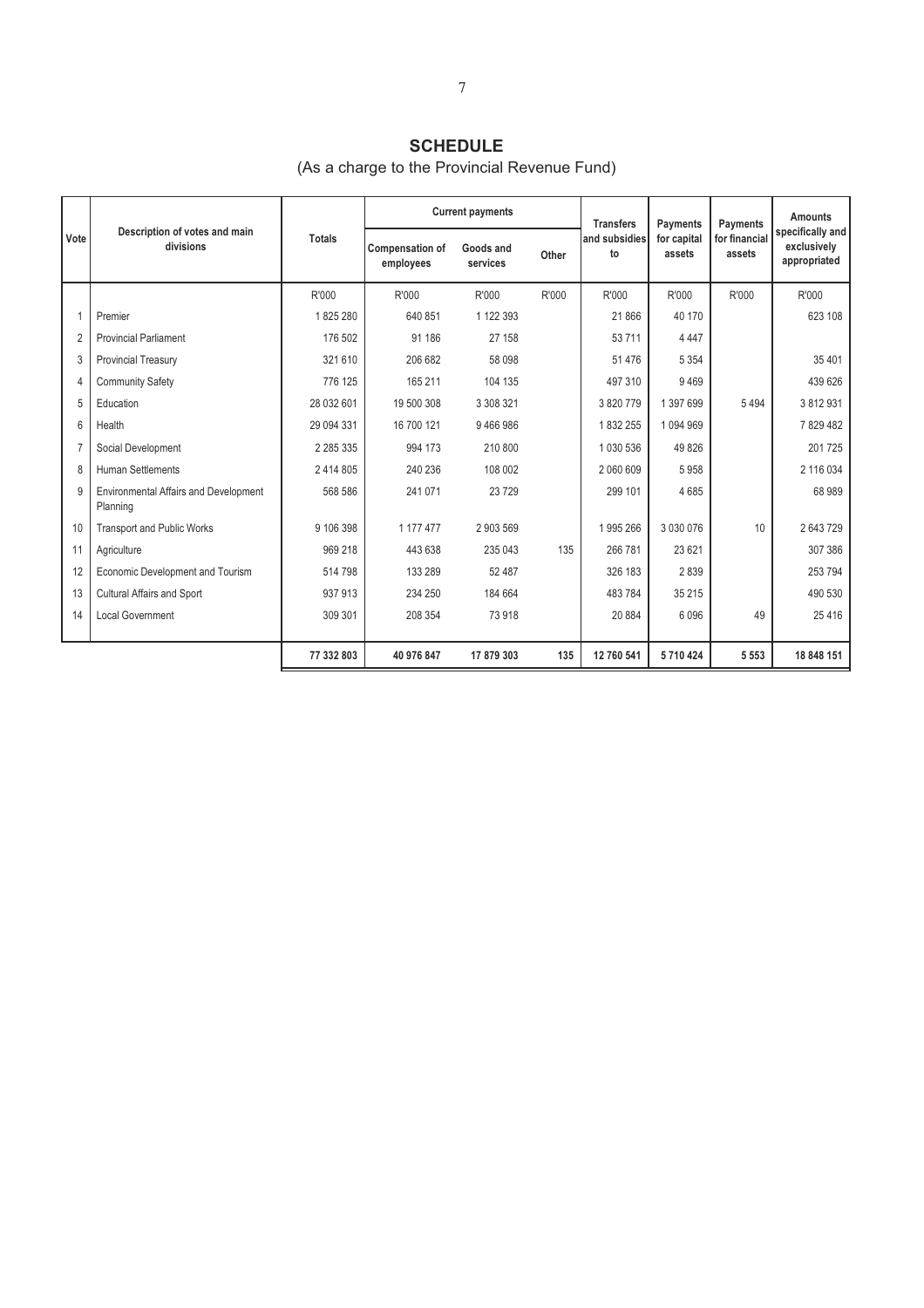|              |                                                                                                                                                                                                                                    |                  | <b>Current payments</b>      |                       |       | <b>Transfers</b>       | Payments              | <b>Payments</b>         | <b>Amounts</b><br>specifically and |
|--------------|------------------------------------------------------------------------------------------------------------------------------------------------------------------------------------------------------------------------------------|------------------|------------------------------|-----------------------|-------|------------------------|-----------------------|-------------------------|------------------------------------|
| Vote         | Description of votes and main<br>divisions                                                                                                                                                                                         | <b>Totals</b>    | Compensation<br>of employees | Goods and<br>services | Other | and<br>subsidies<br>to | for capital<br>assets | for financial<br>assets | exclusively<br>appropriated        |
| $\mathbf{1}$ | <b>Department of the Premier</b><br>Aim: To enable and lead a capable Western Cape                                                                                                                                                 | R'000<br>1825280 | R'000<br>640 851             | R'000<br>1 122 393    | R'000 | R'000<br>21 866        | R'000<br>40 170       | R'000                   | R'000<br>623 108                   |
|              | Government by inculcating a culture of innovation<br>and collaboration for improved services for the<br>people of the Western Cape.                                                                                                |                  |                              |                       |       |                        |                       |                         |                                    |
|              | 1 Executive Governance and Integration<br>(Administration)                                                                                                                                                                         | 103 000          | 82 112                       | 18 978                |       | 309                    | 1601                  |                         |                                    |
|              | To provide executive governance support<br>services.                                                                                                                                                                               |                  |                              |                       |       |                        |                       |                         |                                    |
|              | Transfers and subsidies<br>Departmental agencies and accounts<br><b>Communication: Licences</b><br>(radio and television)                                                                                                          |                  |                              |                       |       | 9                      |                       |                         |                                    |
|              | Non-profit institutions<br>Gifts and donations: Various projects per<br>request                                                                                                                                                    |                  |                              |                       |       | 300                    |                       |                         |                                    |
|              | 2 Provincial Strategic Management<br>To lead and coordinate provincial strategic management<br>through policy and strategy support, leveraging data and<br>evidence and institutionalising strategic programmes<br>across the WCG. | 86 288           | 47 944                       | 37 792                |       | 502                    | 50                    |                         |                                    |
|              | Of which<br>Earmarked allocation: Innovative initiatives - To<br>drive citizen-centric service delivery and endorse<br>innovative methodologies aimed at solving<br>strategic and complex problems.                                |                  |                              |                       |       |                        |                       |                         | 13 3 45                            |
|              | Earmarked allocation: Commissioner for Children<br>Transfers and subsidies                                                                                                                                                         |                  |                              |                       |       |                        |                       |                         | 10413                              |
|              | Departmental agencies and accounts<br>Communication: Licences<br>(radio and television)                                                                                                                                            |                  |                              |                       |       | 2                      |                       |                         |                                    |
|              | Non-profit institutions<br>Cape Higher Education Consortium: Strengthen<br>contribution of higher education to the provincial<br>economy.                                                                                          |                  |                              |                       |       | 500                    |                       |                         |                                    |
|              | 3 People Management<br>To render a transversal people management service,<br>consisting of organisational development, training and<br>empowerment, and people practices.                                                          | 209 920          | 179 095                      | 29 4 64               |       | 21                     | 1 3 4 0               |                         |                                    |
|              | Of which<br>Earmarked allocation: Innovative initiatives - To<br>drive citizen-centric service delivery and endorse<br>innovative methodologies aimed at solving<br>strategic and complex problems.                                |                  |                              |                       |       |                        |                       |                         | 6950                               |
|              | Transfers and subsidies<br>Departmental agencies and accounts<br><b>Communication: Licences</b><br>(radio and television)                                                                                                          |                  |                              |                       |       | 21                     |                       |                         |                                    |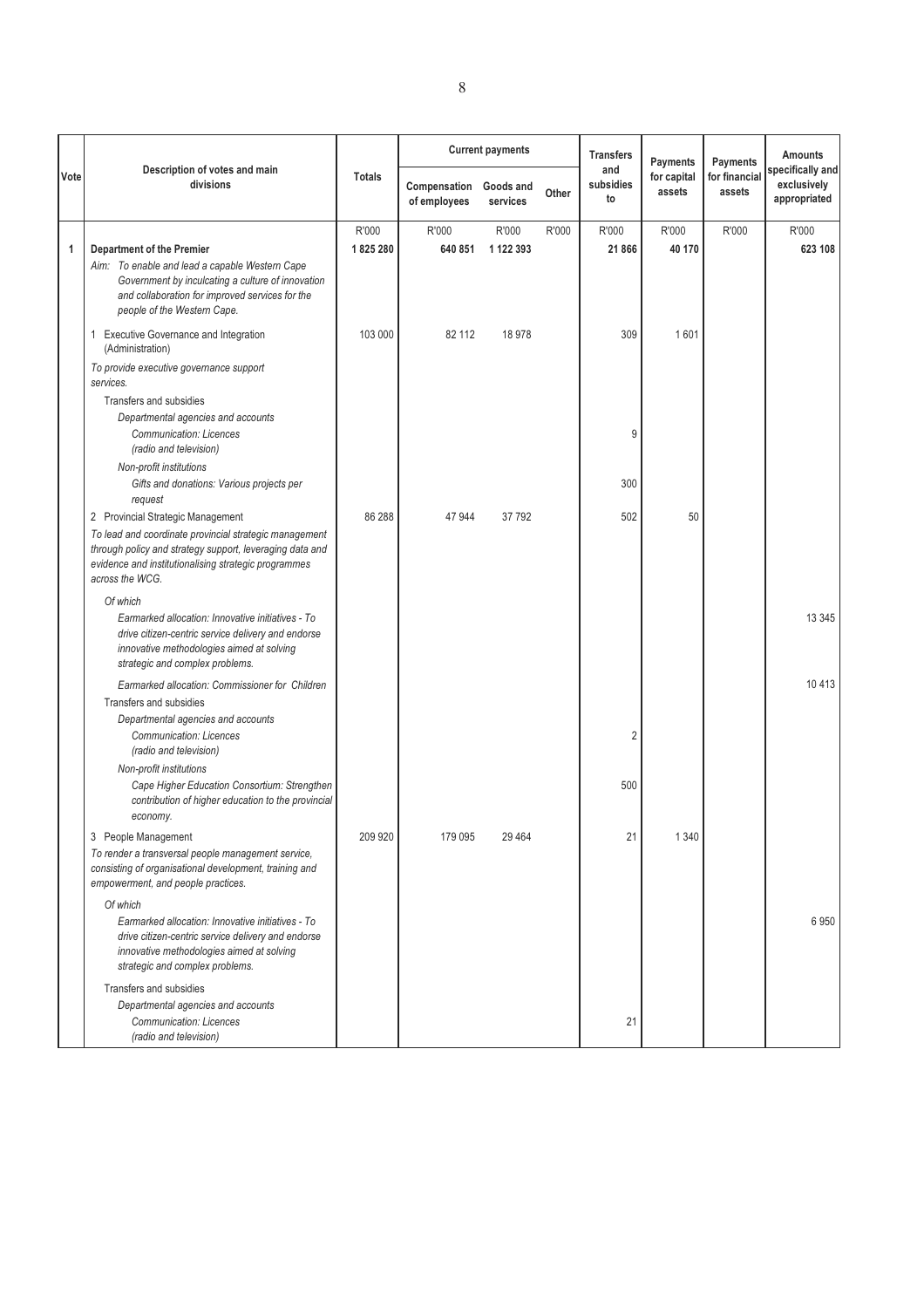|      | Description of votes and main                                                                                                |               |                              | <b>Current payments</b> |       | <b>Transfers</b>       | Payments              | <b>Payments</b>         | <b>Amounts</b><br>specifically and<br>exclusively<br>appropriated |
|------|------------------------------------------------------------------------------------------------------------------------------|---------------|------------------------------|-------------------------|-------|------------------------|-----------------------|-------------------------|-------------------------------------------------------------------|
| Vote | divisions                                                                                                                    | <b>Totals</b> | Compensation<br>of employees | Goods and<br>services   | Other | and<br>subsidies<br>to | for capital<br>assets | for financial<br>assets |                                                                   |
|      |                                                                                                                              | R'000         | R'000                        | R'000                   | R'000 | R'000                  | R'000                 | R'000                   | R'000                                                             |
|      | 4 Centre for e-Innovation                                                                                                    | 1 245 157     | 206 030                      | 981 223                 |       | 21 0 25                | 36 879                |                         |                                                                   |
|      | To enable service excellence to the people of the<br>Western Cape through information and communication<br>technology.       |               |                              |                         |       |                        |                       |                         |                                                                   |
|      | Of which                                                                                                                     |               |                              |                         |       |                        |                       |                         |                                                                   |
|      | Earmarked allocation: Broadband project<br>Earmarked allocation: Broadband<br>municipalities                                 |               |                              |                         |       |                        |                       |                         | 476 000<br>31 000                                                 |
|      | Earmarked allocation: Manage Cyber Security<br>Services and Infrastructure Refresh                                           |               |                              |                         |       |                        |                       |                         | 55 400                                                            |
|      | Transfers and subsidies                                                                                                      |               |                              |                         |       |                        |                       |                         |                                                                   |
|      | Departmental agencies and accounts<br><b>Communication: Licences</b><br>(radio and television)                               |               |                              |                         |       | 25                     |                       |                         |                                                                   |
|      | Non-profit institutions                                                                                                      |               |                              |                         |       |                        |                       |                         |                                                                   |
|      | Library Business Corners: Establishing and<br>maintenance of e-centres                                                       |               |                              |                         |       | 21 000                 |                       |                         |                                                                   |
|      | 5 Corporate Assurance                                                                                                        | 126 751       | 74 580                       | 51 913                  |       | 8                      | 250                   |                         |                                                                   |
|      | To render enterprise risk management, internal audit,<br>provincial forensic, legal and corporate communication<br>services. |               |                              |                         |       |                        |                       |                         |                                                                   |
|      | Of which                                                                                                                     |               |                              |                         |       |                        |                       |                         |                                                                   |
|      | Earmarked allocation: Legal, governance and<br>investigative support to municipalities                                       |               |                              |                         |       |                        |                       |                         | 2500                                                              |
|      | Earmarked allocation: Strategic communication<br>and COVID-19 vaccination campaign                                           |               |                              |                         |       |                        |                       |                         | 25 000                                                            |
|      | Transfers and subsidies                                                                                                      |               |                              |                         |       |                        |                       |                         |                                                                   |
|      | Departmental agencies and accounts<br><b>Communication: Licences</b>                                                         |               |                              |                         |       | 8                      |                       |                         |                                                                   |
|      | 6 Legal Services                                                                                                             | 54 164        | 51 090                       | 3 0 2 3                 |       |                        | 50                    |                         |                                                                   |
|      | To render a comprehensive legal support service to the<br><b>Western Cape Government</b>                                     |               |                              |                         |       |                        |                       |                         |                                                                   |
|      | Of which                                                                                                                     |               |                              |                         |       |                        |                       |                         |                                                                   |
|      | Earmarked allocation: Legal, governance and<br>investigative support to municipalities                                       |               |                              |                         |       |                        |                       |                         | 2 500                                                             |
|      | Of which                                                                                                                     |               |                              |                         |       |                        |                       |                         |                                                                   |
|      | Transfers and subsidies                                                                                                      |               |                              |                         |       |                        |                       |                         |                                                                   |
|      | Departmental agencies and accounts<br>Communication: Licences<br>(radio and television)                                      |               |                              |                         |       |                        |                       |                         |                                                                   |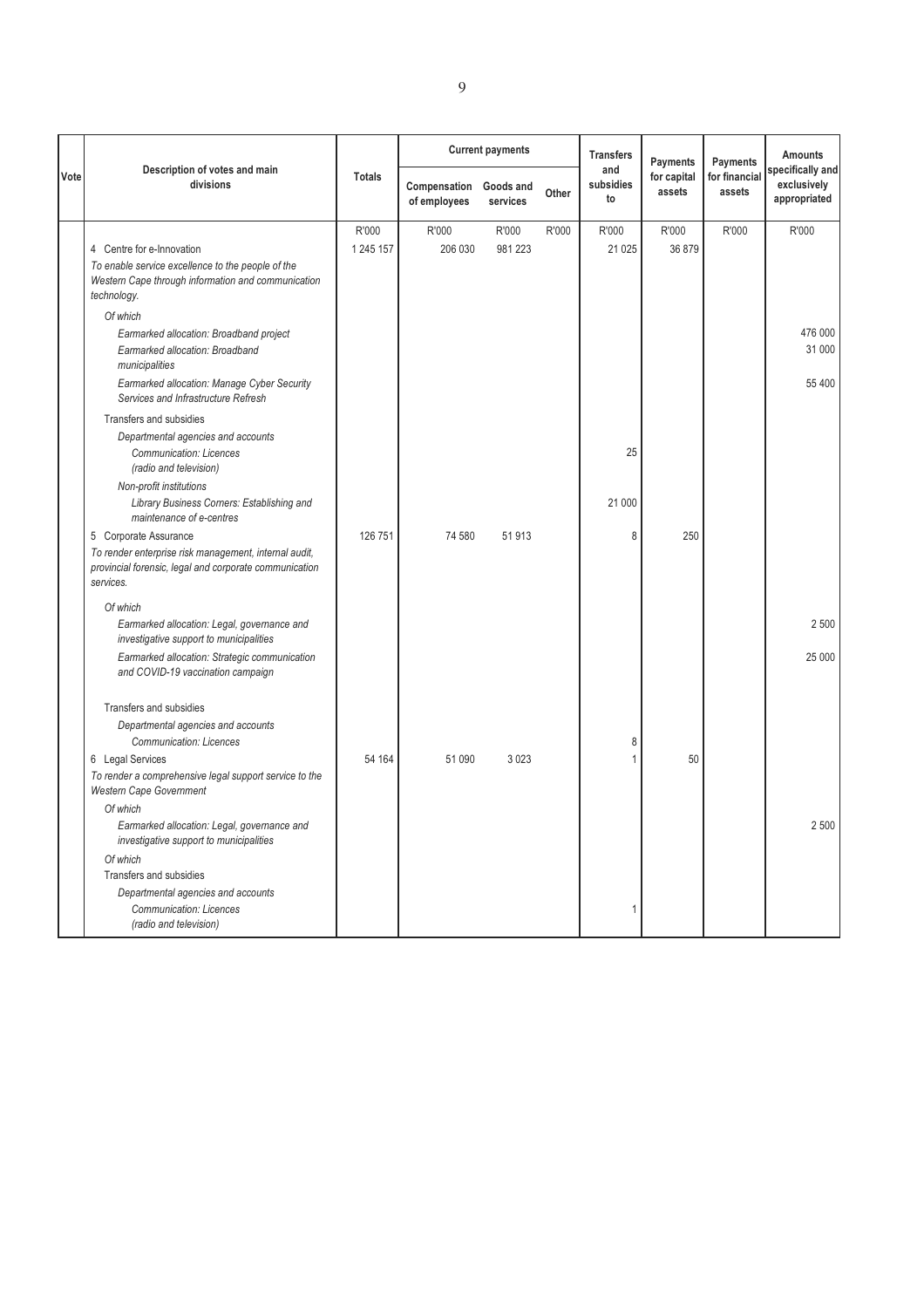|             | Description of votes and main                                                                                                                                                                                                                                                                                                                                                                                                                                                                                                 |                  |                              | <b>Current payments</b> |       | <b>Transfers</b><br>and | Payments              | <b>Payments</b>         | <b>Amounts</b><br>specifically     |
|-------------|-------------------------------------------------------------------------------------------------------------------------------------------------------------------------------------------------------------------------------------------------------------------------------------------------------------------------------------------------------------------------------------------------------------------------------------------------------------------------------------------------------------------------------|------------------|------------------------------|-------------------------|-------|-------------------------|-----------------------|-------------------------|------------------------------------|
| Vote        | divisions                                                                                                                                                                                                                                                                                                                                                                                                                                                                                                                     | <b>Totals</b>    | Compensation<br>of employees | Goods and<br>services   | Other | subsidies<br>to         | for capital<br>assets | for financial<br>assets | and<br>exclusively<br>appropriated |
| $\mathbf 2$ | <b>Provincial Parliament</b><br>Aim: The administration of WCPP commits to serve,<br>support and strengthen the WCPP by:<br>Being professional and innovative in our processes<br>and work fostering ethical and good governance;<br>Empowering our Members and staff to function<br>optimally;<br>Facilitating the constitutional mandate of law<br>making, public participation and oversight in the<br>interest of the people of the Western Cape; and<br>Promoting WCPP both locally, nationally and<br>internationality. | R'000<br>176 502 | R'000<br>91 186              | R'000<br>27 158         | R'000 | R'000<br>53 711         | R'000<br>4 4 4 7      | R'000                   | R'000                              |
|             | 1 Governance (leadership) and administration<br>To provide overall strategic leadership and direction for<br>the WCPP.<br>Of which<br>Transfers and subsidies<br>Departmental agencies and accounts<br>Communication: Licences<br>(radio and television)<br>Households<br>Gifts and donations: Management incentive                                                                                                                                                                                                           | 78 910           | 56 199                       | 18 278                  |       | 86<br>22<br>64          | 4 3 4 7               |                         |                                    |
|             | rewards<br>2 Parliamentary Support services<br>To provide effective procedural and related support to the<br>House and committees and to facilitate public<br>participation.                                                                                                                                                                                                                                                                                                                                                  | 23 8 30          | 19 958                       | 3746                    |       | 26                      | 100                   |                         |                                    |
|             | Of which<br>Transfers and subsidies<br>Households<br>Gifts and donations: Management incentive<br>rewards                                                                                                                                                                                                                                                                                                                                                                                                                     |                  |                              |                         |       | 26                      |                       |                         |                                    |
|             | 3 Public engagement<br>To ensure effective public engagement and to facilitate<br>public involvement in legislative and other processes.<br>Of which<br>Transfers and subsidies<br>Households<br>Gifts and donations: Management incentive<br>rewards                                                                                                                                                                                                                                                                         | 14 2 22          | 12 678                       | 1526                    |       | 18<br>18                |                       |                         |                                    |
|             | 4 Members support<br>To provide enabling facilities and benefits to Members<br>and political parties.<br>Of which<br>Transfers and subsidies<br>Foreign governments and international                                                                                                                                                                                                                                                                                                                                         | 59 540           | 2 3 5 1                      | 3608                    |       | 53 581                  |                       |                         |                                    |
|             | organisations<br>Subscription fees: Commonwealth<br><b>Parliamentary Association</b><br>Non-profit institutions<br>Political parties: Secretarial and constituency                                                                                                                                                                                                                                                                                                                                                            |                  |                              |                         |       | 338<br>51776            |                       |                         |                                    |
|             | allowances<br>Households<br>Social benefits to employees: Retirement<br>benefits for Members                                                                                                                                                                                                                                                                                                                                                                                                                                  |                  |                              |                         |       | 1467                    |                       |                         |                                    |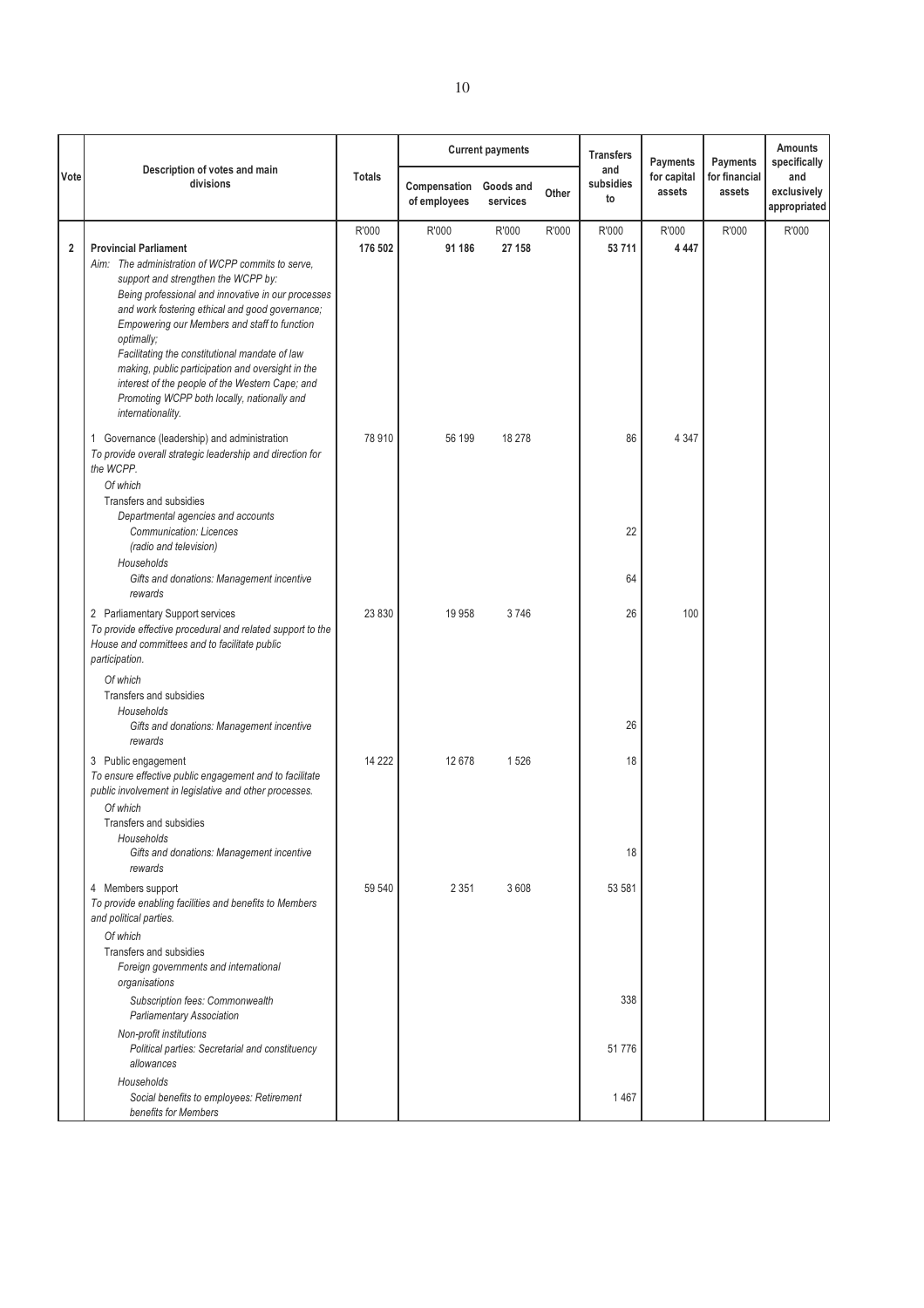|              |                                                                                                                                           |               |                                               | <b>Current payments</b> |       | <b>Transfers</b>       | Payments              | <b>Payments</b>         | <b>Amounts</b><br>specifically     |
|--------------|-------------------------------------------------------------------------------------------------------------------------------------------|---------------|-----------------------------------------------|-------------------------|-------|------------------------|-----------------------|-------------------------|------------------------------------|
| Vote         | Description of votes and main<br>divisions                                                                                                | <b>Totals</b> | <b>Compensation of Goods and</b><br>employees | services                | Other | and<br>subsidies<br>to | for capital<br>assets | for financial<br>assets | and<br>exclusively<br>appropriated |
|              |                                                                                                                                           | R'000         | R'000                                         | R'000                   | R'000 | R'000                  | R'000                 | R'000                   | R'000                              |
| $\mathbf{3}$ | <b>Provincial Treasury</b>                                                                                                                | 321 610       | 206 682                                       | 58 098                  |       | 51 476                 | 5 3 5 4               |                         | 35 401                             |
|              | Aim: Promotion of cohesion and citizen centricity.                                                                                        |               |                                               |                         |       |                        |                       |                         |                                    |
|              | Building capacity in the public sector by being<br>adaptive, innovative and supportive.                                                   |               |                                               |                         |       |                        |                       |                         |                                    |
|              | Integrated management and partnerships that<br>enable the delivery of quality services in a<br>sustainable manner.                        |               |                                               |                         |       |                        |                       |                         |                                    |
|              | 1 Administration                                                                                                                          | 59 260        | 39 7 24                                       | 11 674                  |       | 2508                   | 5 3 5 4               |                         |                                    |
|              | To give strategic direction and to provide quality financial<br>and other support services to the Minister and the Head<br>of Department. |               |                                               |                         |       |                        |                       |                         |                                    |
|              | Of which                                                                                                                                  |               |                                               |                         |       |                        |                       |                         |                                    |
|              | Transfers and subsidies                                                                                                                   |               |                                               |                         |       |                        |                       |                         |                                    |
|              | Departmental agencies and accounts                                                                                                        |               |                                               |                         |       |                        |                       |                         |                                    |
|              | Communication: Licences<br>(radio and television)                                                                                         |               |                                               |                         |       | 8                      |                       |                         |                                    |
|              | Households                                                                                                                                |               |                                               |                         |       |                        |                       |                         |                                    |
|              | Bursaries payable to non-employees                                                                                                        |               |                                               |                         |       | 2 500                  |                       |                         |                                    |
|              | 2 Sustainable Resource Management                                                                                                         | 144 237       | 81 170                                        | 14 9 15                 |       | 48 152                 |                       |                         |                                    |
|              | To ensure the efficient and effective management of<br>provincial and municipal financial resources.                                      |               |                                               |                         |       |                        |                       |                         |                                    |
|              | Of which                                                                                                                                  |               |                                               |                         |       |                        |                       |                         |                                    |
|              | Earmarked allocation:                                                                                                                     |               |                                               |                         |       |                        |                       |                         |                                    |
|              | Western Cape Financial Management<br>Capability Grant                                                                                     |               |                                               |                         |       |                        |                       |                         | 18759                              |
|              | Infrastructure Development Improvement<br>Programme Shift                                                                                 |               |                                               |                         |       |                        |                       |                         | 2735                               |
|              | <b>Municipal Interventions</b>                                                                                                            |               |                                               |                         |       |                        |                       |                         | 5409                               |
|              | Transfers and subsidies                                                                                                                   |               |                                               |                         |       |                        |                       |                         |                                    |
|              | Provinces and municipalities                                                                                                              |               |                                               |                         |       |                        |                       |                         |                                    |
|              | Municipalities: To support municipalities to<br>improve their financial management capabilities                                           |               |                                               |                         |       | 18759                  |                       |                         |                                    |
|              | Municipalities: To assist municipalities to                                                                                               |               |                                               |                         |       | 2 3 9 3                |                       |                         |                                    |
|              | perform their functions effectively, including the<br>coordination and integrated functions and                                           |               |                                               |                         |       |                        |                       |                         |                                    |
|              | support related to improve on overall financial                                                                                           |               |                                               |                         |       |                        |                       |                         |                                    |
|              | governance and financial sustainability within                                                                                            |               |                                               |                         |       |                        |                       |                         |                                    |
|              | municipalities when there is a municipal<br>intervention                                                                                  |               |                                               |                         |       |                        |                       |                         |                                    |
|              | Departmental agencies and accounts                                                                                                        |               |                                               |                         |       |                        |                       |                         |                                    |
|              | Western Cape Gambling and Racing Board                                                                                                    |               |                                               |                         |       | 27 000                 |                       |                         |                                    |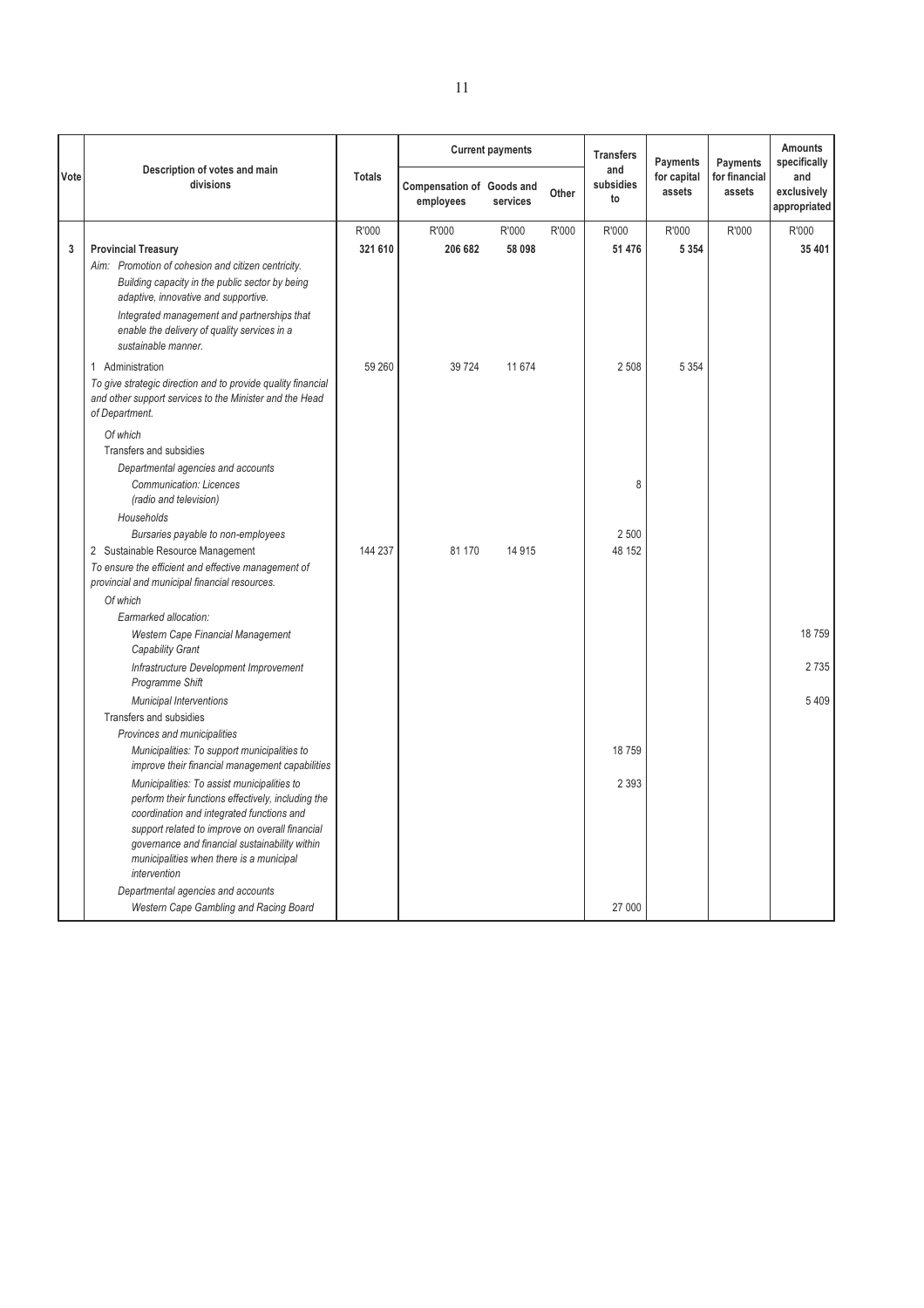|       | Description of votes and main                                                                                                                                                                                                   |               |                                               | <b>Current payments</b> |       | <b>Transfers</b>       | Payments              | Payments                | <b>Amounts</b><br>specifically     |
|-------|---------------------------------------------------------------------------------------------------------------------------------------------------------------------------------------------------------------------------------|---------------|-----------------------------------------------|-------------------------|-------|------------------------|-----------------------|-------------------------|------------------------------------|
| Votel | divisions                                                                                                                                                                                                                       | <b>Totals</b> | <b>Compensation of Goods and</b><br>employees | services                | Other | and<br>subsidies<br>to | for capital<br>assets | for financial<br>assets | and<br>exclusively<br>appropriated |
|       |                                                                                                                                                                                                                                 | R'000         | R'000                                         | R'000                   | R'000 | R'000                  | R'000                 | R'000                   | R'000                              |
|       | 3 Asset Management<br>To provide policy direction and to facilitate and enforce<br>the management of provincial financial systems, supply<br>chain and movable asset management within the<br>provincial and municipal spheres. | 76 374        | 48 0 39                                       | 28 3 35                 |       |                        |                       |                         |                                    |
|       | Of which                                                                                                                                                                                                                        |               |                                               |                         |       |                        |                       |                         |                                    |
|       | Earmarked allocation:<br>Infrastructure Development Improvement<br>Programme Shift                                                                                                                                              |               |                                               |                         |       |                        |                       |                         | 2 500                              |
|       | Supply Chain Management reform - execution<br>including procurement data centre                                                                                                                                                 |               |                                               |                         |       |                        |                       |                         | 3 0 0 0                            |
|       | Supply Chain Management reform - to drive value<br>for money                                                                                                                                                                    |               |                                               |                         |       |                        |                       |                         | 1500                               |
|       | Asset Management                                                                                                                                                                                                                |               |                                               |                         |       |                        |                       |                         | 1498                               |
|       | 4 Financial Governance                                                                                                                                                                                                          | 41739         | 37 749                                        | 3 1 7 4                 |       | 816                    |                       |                         |                                    |
|       | To promote accountability and financial governance in<br>departments, entities and municipalities.                                                                                                                              |               |                                               |                         |       |                        |                       |                         |                                    |
|       | Of which                                                                                                                                                                                                                        |               |                                               |                         |       |                        |                       |                         |                                    |
|       | Transfers and subsidies                                                                                                                                                                                                         |               |                                               |                         |       |                        |                       |                         |                                    |
|       | Households                                                                                                                                                                                                                      |               |                                               |                         |       |                        |                       |                         |                                    |
|       | Social Benefits: Leave Gratuity                                                                                                                                                                                                 |               |                                               |                         |       | 816                    |                       |                         |                                    |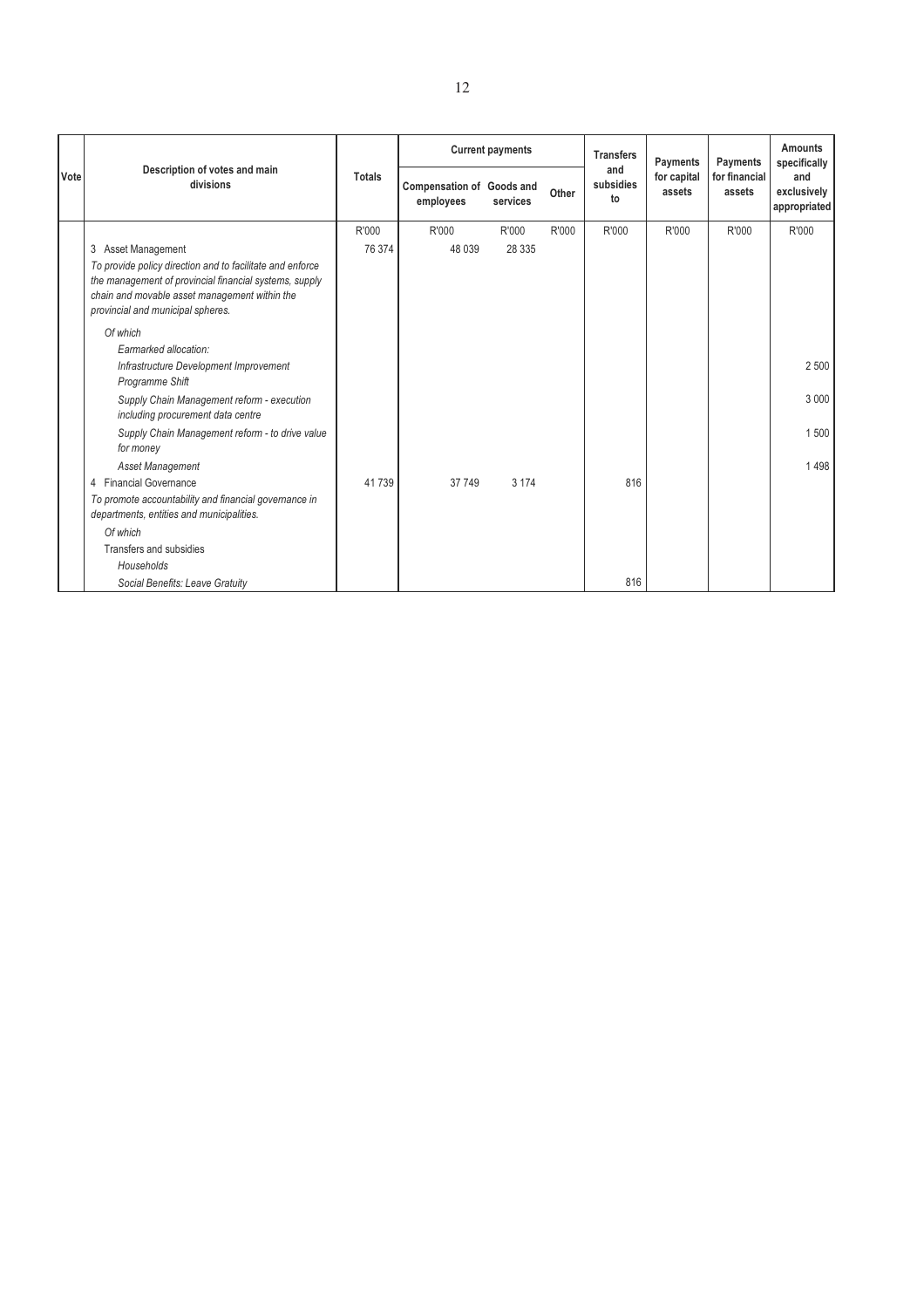|      | Description of votes and main                                                                                                                                                                                                                                                                                                                                                                                                                                                    |               |                                               | <b>Current payments</b> |       | <b>Transfers</b>       | Payments              | Payments                | <b>Amounts</b><br>specifically     |
|------|----------------------------------------------------------------------------------------------------------------------------------------------------------------------------------------------------------------------------------------------------------------------------------------------------------------------------------------------------------------------------------------------------------------------------------------------------------------------------------|---------------|-----------------------------------------------|-------------------------|-------|------------------------|-----------------------|-------------------------|------------------------------------|
| Vote | divisions                                                                                                                                                                                                                                                                                                                                                                                                                                                                        | <b>Totals</b> | <b>Compensation of Goods and</b><br>employees | services                | Other | and<br>subsidies<br>to | for capital<br>assets | for financial<br>assets | and<br>exclusively<br>appropriated |
|      |                                                                                                                                                                                                                                                                                                                                                                                                                                                                                  | R'000         | R'000                                         | R'000                   | R'000 | R'000                  | R'000                 | R'000                   | R'000                              |
| 4    | <b>Community Safety</b>                                                                                                                                                                                                                                                                                                                                                                                                                                                          | 776 125       | 165 211                                       | 104 135                 |       | 497 310                | 9469                  |                         | 439 626                            |
|      | Aim: In pursuit of community safety, the Department will<br>promote professional policing through effective<br>oversight as legislated; capacitate safety<br>partnerships with communities and other<br>stakeholders (whole-of-society); and promote<br>safety in all public buildings and spaces.                                                                                                                                                                               |               |                                               |                         |       |                        |                       |                         |                                    |
|      | 1 Administration                                                                                                                                                                                                                                                                                                                                                                                                                                                                 | 105 188       | 46 621                                        | 11 467                  |       | 45 688                 | 1412                  |                         |                                    |
|      | To provide strategic direction and support, administrative,<br>financial, and executive services to the Department and<br>related entities. The objective of the Programme is to<br>efficiently support the Offices of the Ministry, Head of<br>Department, Western Cape Police Ombudsman (WCPO)<br>and the Western Cape Liquor Authority (WCLA) in their<br>functions of providing strategic leadership and ensuring<br>effective governance inclusive of financial management. |               |                                               |                         |       |                        |                       |                         |                                    |
|      | Of which                                                                                                                                                                                                                                                                                                                                                                                                                                                                         |               |                                               |                         |       |                        |                       |                         |                                    |
|      | Transfers and subsidies                                                                                                                                                                                                                                                                                                                                                                                                                                                          |               |                                               |                         |       |                        |                       |                         |                                    |
|      | Departmental agencies and accounts                                                                                                                                                                                                                                                                                                                                                                                                                                               |               |                                               |                         |       |                        |                       |                         |                                    |
|      | Western Cape Liquor Authority: Support of<br>Liquor Board to regulate the liquor industry                                                                                                                                                                                                                                                                                                                                                                                        |               |                                               |                         |       | 45 688                 |                       |                         |                                    |
|      | 2 Provincial Secretariat for Police Service                                                                                                                                                                                                                                                                                                                                                                                                                                      | 83 941        | 51 165                                        | 23 570                  |       | 7670                   | 1536                  |                         |                                    |
|      | To exercise oversight over the conduct, effectiveness and<br>efficacy of law enforcement agencies in the Province.                                                                                                                                                                                                                                                                                                                                                               |               |                                               |                         |       |                        |                       |                         |                                    |
|      | Of which                                                                                                                                                                                                                                                                                                                                                                                                                                                                         |               |                                               |                         |       |                        |                       |                         |                                    |
|      | National conditional grant: Social Sector Expanded<br>Public Works Programme (EPWP) Incentive Grant<br>for Provinces                                                                                                                                                                                                                                                                                                                                                             |               |                                               |                         |       |                        |                       |                         | 3821                               |
|      | Earmarked allocation: Professionalise<br>neighbourhood watches                                                                                                                                                                                                                                                                                                                                                                                                                   |               |                                               |                         |       |                        |                       |                         | 5710                               |
|      | Transfers and subsidies                                                                                                                                                                                                                                                                                                                                                                                                                                                          |               |                                               |                         |       |                        |                       |                         |                                    |
|      | Provinces and municipalities                                                                                                                                                                                                                                                                                                                                                                                                                                                     |               |                                               |                         |       |                        |                       |                         |                                    |
|      | Safety Initiative Implementation - Whole of<br>Society Approach (WoSA)                                                                                                                                                                                                                                                                                                                                                                                                           |               |                                               |                         |       | 6 0 0 0                |                       |                         |                                    |
|      | Departmental agencies and accounts                                                                                                                                                                                                                                                                                                                                                                                                                                               |               |                                               |                         |       |                        |                       |                         |                                    |
|      | Expanded Public Works Programme -                                                                                                                                                                                                                                                                                                                                                                                                                                                |               |                                               |                         |       | 170                    |                       |                         |                                    |
|      | Unemployment Insurance Fund<br>Non-profit institutions                                                                                                                                                                                                                                                                                                                                                                                                                           |               |                                               |                         |       |                        |                       |                         |                                    |
|      | Safety Programmes: Neighbourhood Watch                                                                                                                                                                                                                                                                                                                                                                                                                                           |               |                                               |                         |       | 1 0 0 0                |                       |                         |                                    |
|      | projects                                                                                                                                                                                                                                                                                                                                                                                                                                                                         |               |                                               |                         |       |                        |                       |                         |                                    |
|      | Households                                                                                                                                                                                                                                                                                                                                                                                                                                                                       |               |                                               |                         |       |                        |                       |                         |                                    |
|      | <b>Community policing forums Project Funding</b>                                                                                                                                                                                                                                                                                                                                                                                                                                 |               |                                               |                         |       | 500                    |                       |                         |                                    |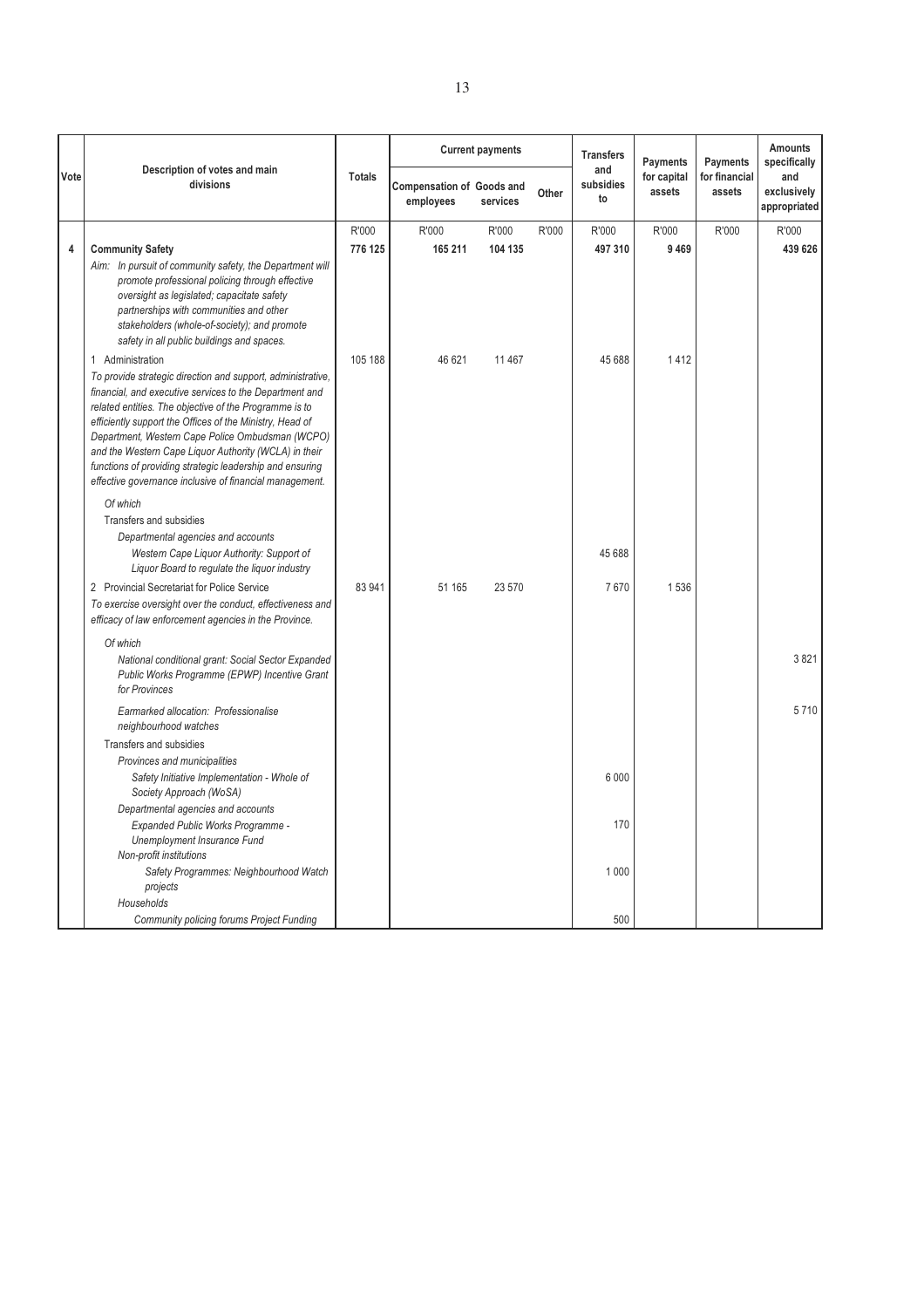|      |                                                                                                                                                                                                                                                                                                                                              |               |                                               | <b>Current payments</b> |       | <b>Transfers</b>       | Payments              | Payments                | <b>Amounts</b><br>specifically     |
|------|----------------------------------------------------------------------------------------------------------------------------------------------------------------------------------------------------------------------------------------------------------------------------------------------------------------------------------------------|---------------|-----------------------------------------------|-------------------------|-------|------------------------|-----------------------|-------------------------|------------------------------------|
| Vote | Description of votes and main<br>divisions                                                                                                                                                                                                                                                                                                   | <b>Totals</b> | <b>Compensation of Goods and</b><br>employees | services                | Other | and<br>subsidies<br>to | for capital<br>assets | for financial<br>assets | and<br>exclusively<br>appropriated |
|      |                                                                                                                                                                                                                                                                                                                                              | R'000         | R'000                                         | R'000                   | R'000 | R'000                  | R'000                 | R'000                   | R'000                              |
|      | 3 Provincial Policing Functions                                                                                                                                                                                                                                                                                                              | 477 383       | 8 2 3 0                                       | 24 806                  |       | 443 952                | 395                   |                         |                                    |
|      | To give effect to the constitutional mandate allocated to<br>provinces as it relates to the promotion of good relations<br>between communities and the police through its whole-of-<br>society approach and to ensure that all service delivery<br>complaints about policing in the Province is dealt with<br>independently and effectively. |               |                                               |                         |       |                        |                       |                         |                                    |
|      | Of which<br>Earmarked allocation: Resource funding for the                                                                                                                                                                                                                                                                                   |               |                                               |                         |       |                        |                       |                         | 5840                               |
|      | establishment and support of a K9 unit                                                                                                                                                                                                                                                                                                       |               |                                               |                         |       |                        |                       |                         |                                    |
|      | <b>Earmarked allocation: Law Enforcement</b><br>Advancement Plan (LEAP)                                                                                                                                                                                                                                                                      |               |                                               |                         |       |                        |                       |                         | 400 000                            |
|      | Earmarked allocation: EPWP Job Creation                                                                                                                                                                                                                                                                                                      |               |                                               |                         |       |                        |                       |                         | 10 480                             |
|      | Earmarked allocation: Chrysalis Academy<br>Expansion                                                                                                                                                                                                                                                                                         |               |                                               |                         |       |                        |                       |                         | 7688                               |
|      | Earmarked allocation: Resource funding for the<br>establishment of a Law Enforcement Reaction Unit                                                                                                                                                                                                                                           |               |                                               |                         |       |                        |                       |                         | 6 0 8 7                            |
|      | Transfers and subsidies                                                                                                                                                                                                                                                                                                                      |               |                                               |                         |       |                        |                       |                         |                                    |
|      | Provinces and municipalities                                                                                                                                                                                                                                                                                                                 |               |                                               |                         |       |                        |                       |                         |                                    |
|      | <b>Law Enforcement Service</b><br>Law Enforcement Advancement Plan (LEAP)                                                                                                                                                                                                                                                                    |               |                                               |                         |       | 2852<br>400 000        |                       |                         |                                    |
|      | Resource funding for the establishment of a<br>Law Enforcement Reaction Unit at<br>municipalities                                                                                                                                                                                                                                            |               |                                               |                         |       | 6958                   |                       |                         |                                    |
|      | Resource funding for the establisment and<br>support of a K9 unit at municipalities                                                                                                                                                                                                                                                          |               |                                               |                         |       | 8840                   |                       |                         |                                    |
|      | Households<br>Project Chrysalis Fund Western Cape<br>Gifts and Donations                                                                                                                                                                                                                                                                     |               |                                               |                         |       | 25 27 1<br>31          |                       |                         |                                    |
|      | 4 Security Risk Management                                                                                                                                                                                                                                                                                                                   | 109 613       | 59 195                                        | 44 292                  |       |                        | 6 1 2 6               |                         |                                    |
|      | To institute a whole-of-government approach towards<br>building more resilient institutions.                                                                                                                                                                                                                                                 |               |                                               |                         |       |                        |                       |                         |                                    |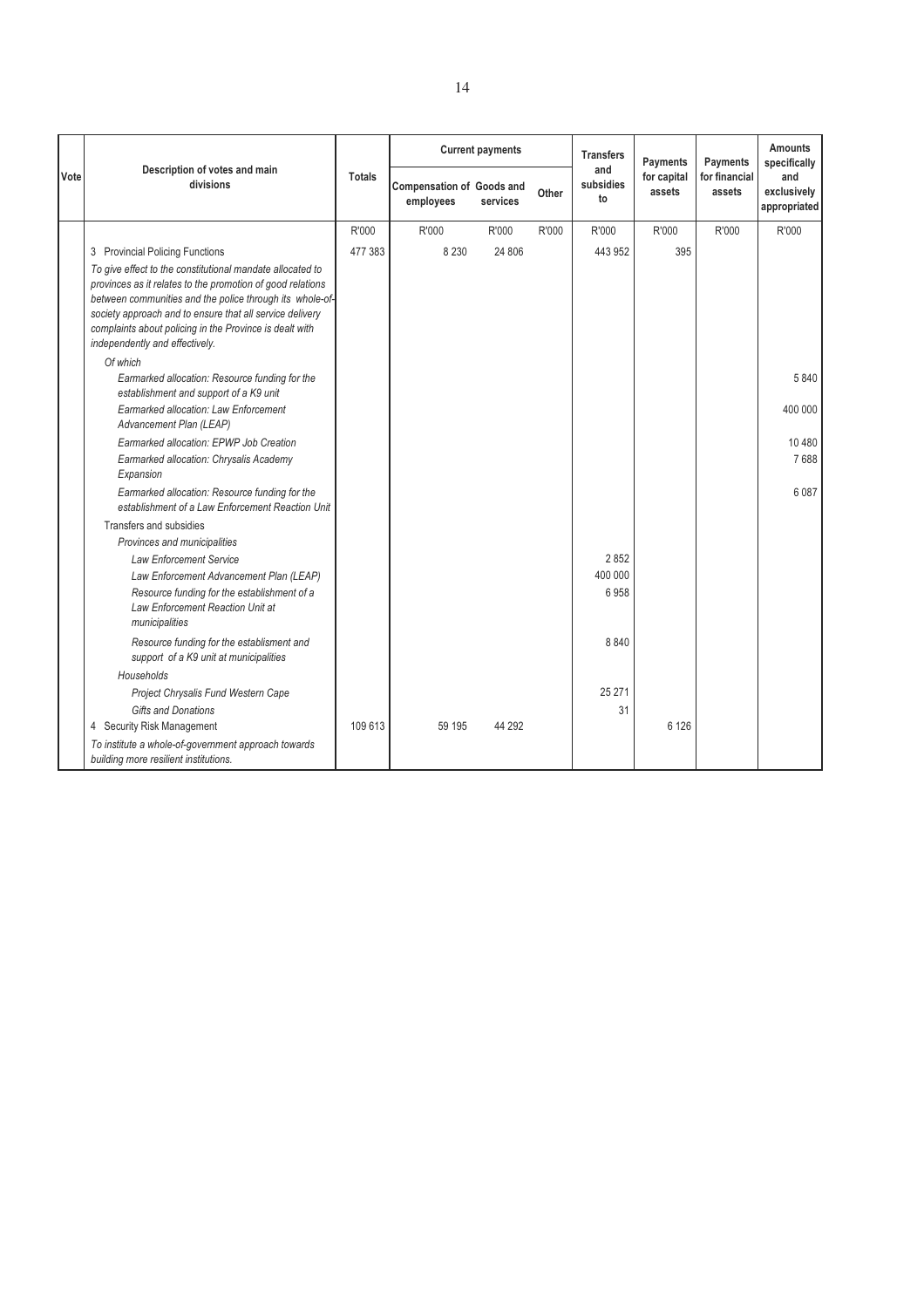|      |                                                                                                                                                                                                                                                                                                                                                                                          |                     |                                               | <b>Current payments</b> |       | <b>Transfers</b>       | <b>Payments</b>       | <b>Payments</b>         | <b>Amounts</b><br>specifically     |
|------|------------------------------------------------------------------------------------------------------------------------------------------------------------------------------------------------------------------------------------------------------------------------------------------------------------------------------------------------------------------------------------------|---------------------|-----------------------------------------------|-------------------------|-------|------------------------|-----------------------|-------------------------|------------------------------------|
| Vote | Description of votes and main<br>divisions                                                                                                                                                                                                                                                                                                                                               | <b>Totals</b>       | <b>Compensation of Goods and</b><br>employees | services                | Other | and<br>subsidies<br>to | for capital<br>assets | for financial<br>assets | and<br>exclusively<br>appropriated |
| 5    | <b>Education</b><br>The mission of the Department is to ensure that<br>Aim:<br>every child has quality learning opportunities in a<br>functional and enabling environment to acquire<br>knowledge, competencies, skills and values to<br>succeed in a changing world.                                                                                                                    | R'000<br>28 032 601 | R'000<br>19 500 308                           | R'000<br>3 308 321      | R'000 | R'000<br>3 820 779     | R'000<br>1 397 699    | R'000<br>5494           | R'000<br>3812931                   |
|      | Administration<br>1<br>To provide overall management of the education system in<br>accordance with the National Education Policy Act, 1996<br>(Act 27 of 1996), the Public Finance Management Act,<br>1999 (Act 1 of 1999), and other policies.                                                                                                                                          | 1462216             | 1 045 672                                     | 306 508                 |       | 58 963                 | 45 579                | 5494                    |                                    |
|      | Of which<br>Earmarked allocation: After-school education<br>incentive (Mass participation; opportunity and<br>access; development and growth (MOD): graduate<br>tutors).<br>Transfers and subsidies                                                                                                                                                                                      |                     |                                               |                         |       |                        |                       |                         | 4 0 0 0                            |
|      | Departmental agencies and accounts<br><b>Communication: Licences</b><br>(radio and television)                                                                                                                                                                                                                                                                                           |                     |                                               |                         |       | 19                     |                       |                         |                                    |
|      | Non-profit institutions<br>Funds provided to public ordinary schools for<br>internet connectivity subsidy, computer<br>equipment to schools, safer schools, High<br>School Improvement Programme, LITNUM<br>Awards and library services.                                                                                                                                                 |                     |                                               |                         |       | 43 4 55                |                       |                         |                                    |
|      | Households<br>Social benefits to employees: Leave gratuity                                                                                                                                                                                                                                                                                                                               |                     |                                               |                         |       | 15 4 8 9               |                       |                         |                                    |
|      | Public Ordinary School Education<br>$\overline{2}$<br>To provide public ordinary education from Grades 1 to 12,<br>in accordance with the South African Schools Act, 1996<br>(Act 84 of 1996), and Education White Paper 6 on Special<br>Needs Education Building an Inclusive Education and<br>Training System (July 2001) (White Paper 6).<br>E-learning is also included.<br>Of which | 19 708 633          | 16 728 183 1 343 782                          |                         |       | 1630 533               | 6 1 3 5               |                         |                                    |
|      | National conditional grant: National School<br><b>Nutrition Programme.</b>                                                                                                                                                                                                                                                                                                               |                     |                                               |                         |       |                        |                       |                         | 451 289                            |
|      | National conditional grant: Maths, Science and<br>Technology.                                                                                                                                                                                                                                                                                                                            |                     |                                               |                         |       |                        |                       |                         | 37 184                             |
|      | National conditional grant: Social Sector Expanded<br>Public Works Programme (EPWP) Incentive Grant<br>for Provinces.                                                                                                                                                                                                                                                                    |                     |                                               |                         |       |                        |                       |                         | 4 9 2 9                            |
|      | Earmarked allocation: After-school education<br>incentive (MOD: Procurement, refurbishment and<br>maintenance of equipment).                                                                                                                                                                                                                                                             |                     |                                               |                         |       |                        |                       |                         | 23 016                             |
|      | Earmarked allocation: After-school: MOD Centre<br>Feeding Scheme. This allocation is to make<br>provision for feeding of learners at MOD centres at<br>identified schools.                                                                                                                                                                                                               |                     |                                               |                         |       |                        |                       |                         | 62 268                             |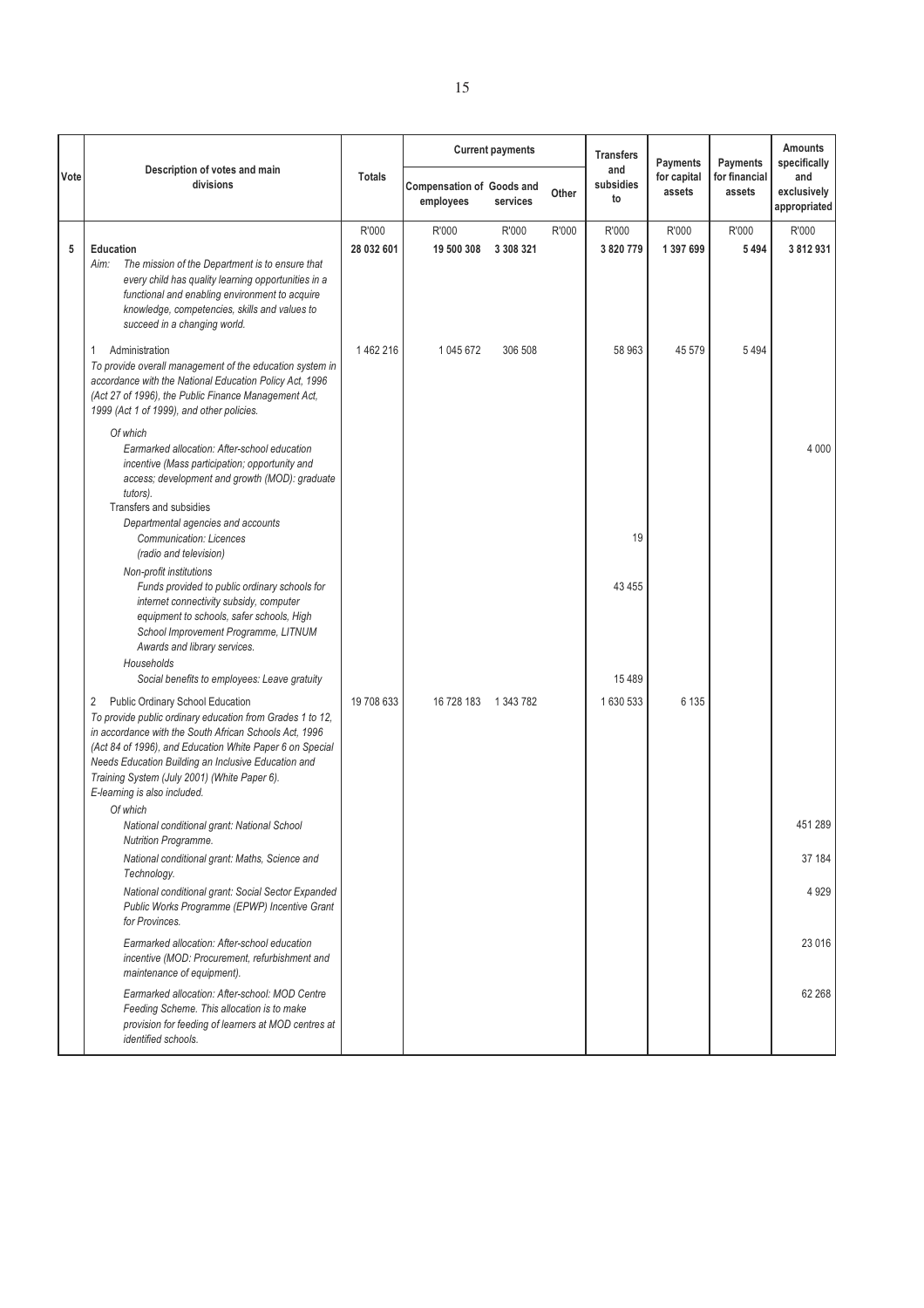|      |                                                                                                                                                                                                                                                                                                                                                                                                                                                                                                                                                                                                                                                               |               |                                               | <b>Current payments</b> |       | <b>Transfers</b>                                                                                                                           | <b>Payments</b>       | <b>Payments</b>         | <b>Amounts</b><br>specifically     |
|------|---------------------------------------------------------------------------------------------------------------------------------------------------------------------------------------------------------------------------------------------------------------------------------------------------------------------------------------------------------------------------------------------------------------------------------------------------------------------------------------------------------------------------------------------------------------------------------------------------------------------------------------------------------------|---------------|-----------------------------------------------|-------------------------|-------|--------------------------------------------------------------------------------------------------------------------------------------------|-----------------------|-------------------------|------------------------------------|
| Vote | Description of votes and main<br>divisions                                                                                                                                                                                                                                                                                                                                                                                                                                                                                                                                                                                                                    | <b>Totals</b> | <b>Compensation of Goods and</b><br>employees | services                | Other | and<br>subsidies<br>to                                                                                                                     | for capital<br>assets | for financial<br>assets | and<br>exclusively<br>appropriated |
|      |                                                                                                                                                                                                                                                                                                                                                                                                                                                                                                                                                                                                                                                               | R'000         | R'000                                         | R'000                   | R'000 | R'000                                                                                                                                      | R'000                 | R'000                   | R'000                              |
|      | Transfers and subsidies<br>Departmental agencies and accounts<br><b>Communication: Licences</b><br>(radio and television)<br>Non-profit institutions<br>Section 21 norms and standards<br>Section 21 school fees<br>Non-section 21 maintenance and municipal<br>fees<br>Non-section 21 school fees<br>Compensation for fee exemption<br>To assist public schools to perform their<br>institutional operations<br>Mobile kitchen equipment; volunteer and food<br>handlers' stipend; fruit and vegetable pilot<br>programme<br>Collaboration schools<br>Learner transport<br>Administrative support for small schools<br>Private transport<br>Boarding subsidy |               |                                               |                         |       | $\overline{2}$<br>534 988<br>163 117<br>112 418<br>46 007<br>75 856<br>157 170<br>91 626<br>157 980<br>102 118<br>13 911<br>4739<br>58 004 |                       |                         |                                    |
|      | Church boarding subsidy<br>Arts and music centres<br>Technical subjects<br>Top-up focus schools<br>Households<br>Social benefits to employees: Leave gratuity<br>Other social benefits: Pre-set bursaries for non-<br>employees                                                                                                                                                                                                                                                                                                                                                                                                                               |               |                                               |                         |       | 503<br>2812<br>4 2 1 2<br>1 0 8 1<br>102 765<br>1 2 2 4                                                                                    |                       |                         |                                    |
|      | 3<br><b>Independent School Subsidies</b><br>To support independent schools in accordance with the<br>South African Schools Act, 1996 (Act 84 of 1996)<br>Of which<br>Transfers and subsidies<br>Non-profit institutions<br>Governing bodies of registered independent<br>schools.                                                                                                                                                                                                                                                                                                                                                                             | 144 989       |                                               |                         |       | 144 989<br>144 989                                                                                                                         |                       |                         |                                    |
|      | Public Special School Education<br>4<br>To provide compulsory public education in special schools<br>in accordance with the South African Schools Act and<br>White Paper 6 on Inclusive Education. Including<br>eLearning and Inclusive education.<br>Of which                                                                                                                                                                                                                                                                                                                                                                                                | 1475793       | 1 181 468                                     | 64 339                  |       | 223 466                                                                                                                                    | 6 5 20                |                         |                                    |
|      | National conditional grant: Learners with Profound<br>Intellectual Disabilities.                                                                                                                                                                                                                                                                                                                                                                                                                                                                                                                                                                              |               |                                               |                         |       |                                                                                                                                            |                       |                         | 33 451                             |
|      | Transfers and subsidies<br>Non-profit institutions<br>Governing bodies of public special<br>schools                                                                                                                                                                                                                                                                                                                                                                                                                                                                                                                                                           |               |                                               |                         |       | 220 143                                                                                                                                    |                       |                         |                                    |
|      | Households<br>Social benefits to employees: Leave gratuity                                                                                                                                                                                                                                                                                                                                                                                                                                                                                                                                                                                                    |               |                                               |                         |       | 3 3 2 3                                                                                                                                    |                       |                         |                                    |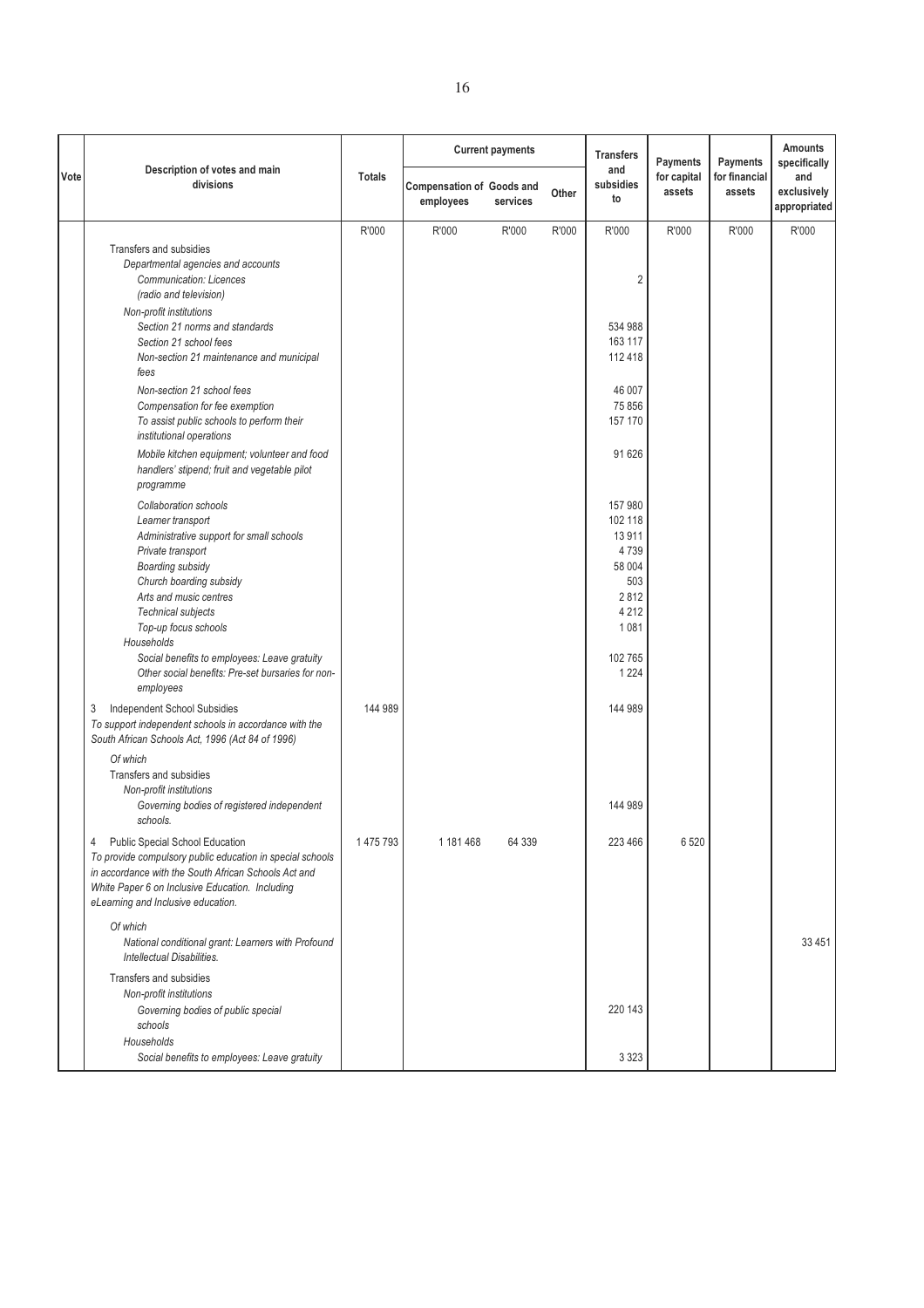|      |                                                                                                                                                                                                                                                                                                                                        |               |                                               | <b>Current payments</b> |       | <b>Transfers</b>       | <b>Payments</b>       | <b>Payments</b>         | <b>Amounts</b><br>specifically     |
|------|----------------------------------------------------------------------------------------------------------------------------------------------------------------------------------------------------------------------------------------------------------------------------------------------------------------------------------------|---------------|-----------------------------------------------|-------------------------|-------|------------------------|-----------------------|-------------------------|------------------------------------|
| Vote | Description of votes and main<br>divisions                                                                                                                                                                                                                                                                                             | <b>Totals</b> | <b>Compensation of Goods and</b><br>employees | services                | Other | and<br>subsidies<br>to | for capital<br>assets | for financial<br>assets | and<br>exclusively<br>appropriated |
|      |                                                                                                                                                                                                                                                                                                                                        | R'000         | R'000                                         | R'000                   | R'000 | R'000                  | R'000                 | R'000                   | R'000                              |
|      | Early Childhood Development<br>5<br>To provide early childhood development (ECD) at the<br>Grade R and pre-Grade R levels in accordance with White<br>Paper 5 on Early Childhood Education: Meeting the<br>Challenge of Early Childhood Development in South Africa<br>(May 2001). E-learning is also included.                        | 1 068 940     | 110 485                                       | 38 104                  |       | 919 654                | 697                   |                         |                                    |
|      | Of which<br>National conditional grant: Social Sector Expanded<br>Public Works Programme (EPWP) Incentive Grant<br>for Provinces.                                                                                                                                                                                                      |               |                                               |                         |       |                        |                       |                         | 7 3 9 3                            |
|      | National conditional grant: Early Childhood<br>Development Grant.                                                                                                                                                                                                                                                                      |               |                                               |                         |       |                        |                       |                         | 82 536                             |
|      | Transfers and subsidies<br>Non-profit institutions<br>Governing bodies of public schools and<br>community ECD centres and bursaries to<br>students.                                                                                                                                                                                    |               |                                               |                         |       | 917 297                |                       |                         |                                    |
|      | Households<br>Social benefits to employees: Leave gratuity.                                                                                                                                                                                                                                                                            |               |                                               |                         |       | 2 3 5 7                |                       |                         |                                    |
|      | Infrastructure Development<br>6<br>To provide and maintain infrastructure facilities for schools<br>and non-schools.                                                                                                                                                                                                                   | 2 553 194     |                                               | 35 757 1 029 059        |       | 150 000                | 1 338 378             |                         |                                    |
|      | Of which<br>National conditional grant: Education Infrastructure<br>Grant (EIG).                                                                                                                                                                                                                                                       |               |                                               |                         |       |                        |                       |                         | 1 236 077                          |
|      | National conditional grant: Expanded Public Works<br>Programme (EPWP) Integrated Grant for<br>Provinces.                                                                                                                                                                                                                               |               |                                               |                         |       |                        |                       |                         | 1941                               |
|      | National conditional grant: Early Childhood<br>Development Grant.                                                                                                                                                                                                                                                                      |               |                                               |                         |       |                        |                       |                         | 13 3 3 0                           |
|      | Earmarked allocation: Infrastructure<br>Of which                                                                                                                                                                                                                                                                                       |               |                                               |                         |       |                        |                       |                         | 2 539 864                          |
|      | <b>Education Infrastructure Grant</b><br>Earmarked allocation: Education incentive<br>(MOD: Infrastructure). For the construction<br>of MOD infrastructure in the form of sport<br>halls, sport fields, upgrading or maintenance<br>of swimming pools, hardstands, artificial<br>grass, fencing, clubhouses and parking<br>facilities. |               |                                               |                         |       |                        |                       |                         | 1 236 077<br>53 878                |
|      | Transfers and subsidies<br>Non-profit institutions<br>School Governing Body (SGB) projects -<br>School and School Hall Programme.                                                                                                                                                                                                      |               |                                               |                         |       | 150 000                |                       |                         |                                    |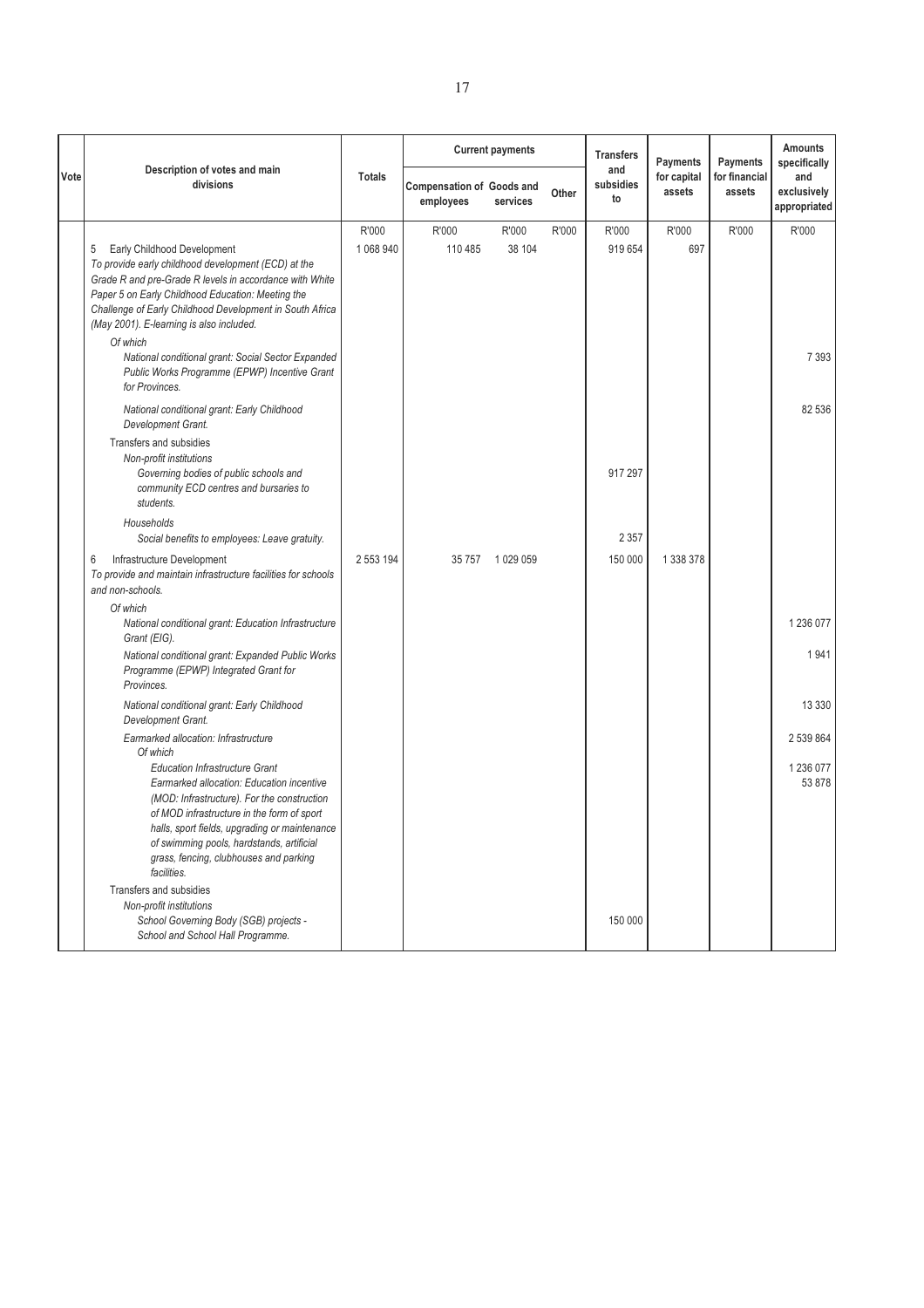|      |                                                                                                                                                           |               |                                               | <b>Current payments</b> |       | <b>Transfers</b>       | Payments              | Payments                | <b>Amounts</b><br>specifically     |
|------|-----------------------------------------------------------------------------------------------------------------------------------------------------------|---------------|-----------------------------------------------|-------------------------|-------|------------------------|-----------------------|-------------------------|------------------------------------|
| Vote | Description of votes and main<br>divisions                                                                                                                | <b>Totals</b> | <b>Compensation of Goods and</b><br>employees | services                | Other | and<br>subsidies<br>to | for capital<br>assets | for financial<br>assets | and<br>exclusively<br>appropriated |
|      |                                                                                                                                                           | R'000         | R'000                                         | R'000                   | R'000 | R'000                  | R'000                 | R'000                   | R'000                              |
|      | <b>Examination and Education-related Services</b><br>To provide education institutions as a whole with<br>examination and education-related services.     | 1618836       | 398 743                                       | 526 529                 |       | 693 174                | 390                   |                         |                                    |
|      | Of which<br>National conditional grant: HIV and AIDS (Life<br>Skills Education).                                                                          |               |                                               |                         |       |                        |                       |                         | 17822                              |
|      | Earmarked allocation: Presidential Youth<br>Employment Initiative. For the employment of<br><b>Education Assistants and General School</b><br>Assistants. |               |                                               |                         |       |                        |                       |                         | 533 908                            |
|      | Transfers and subsidies                                                                                                                                   |               |                                               |                         |       |                        |                       |                         |                                    |
|      | Departmental agencies and accounts<br>Sector Education and Training Authority<br>(SETA).                                                                  |               |                                               |                         |       | 11 295                 |                       |                         |                                    |
|      | Non-profit institutions<br>Funds provided for the employment of<br><b>Education Assistants and General School</b><br><b>Assistants</b>                    |               |                                               |                         |       | 681775                 |                       |                         |                                    |
|      | Households<br>Social benefits to employees: Leave gratuity                                                                                                |               |                                               |                         |       | 104                    |                       |                         |                                    |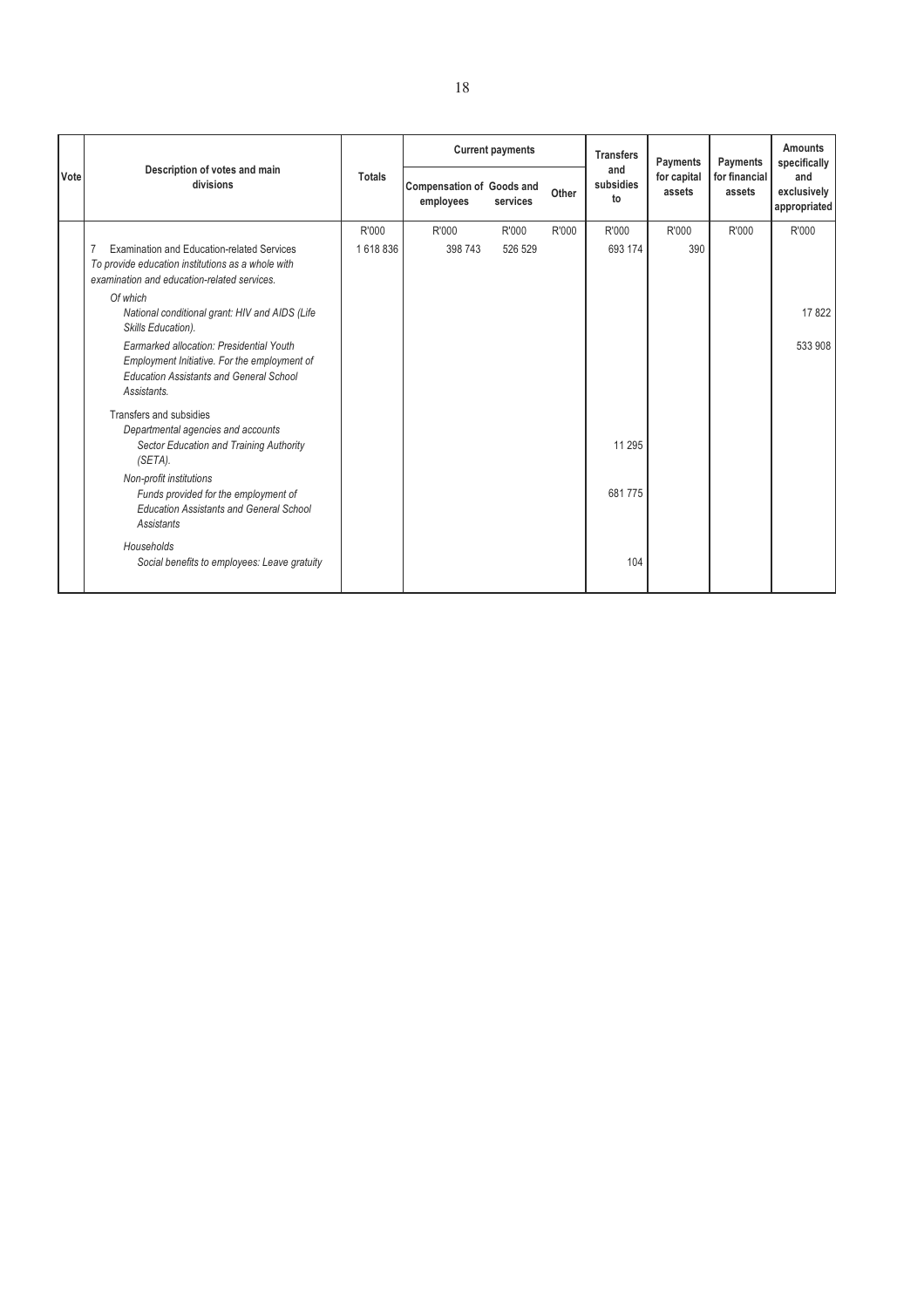|      |                                                                                                                                                                                                                                                           |               |                                               | <b>Current payments</b> |       | <b>Transfers</b>       | <b>Payments</b>       | <b>Payments</b>         | <b>Amounts</b><br>specifically     |
|------|-----------------------------------------------------------------------------------------------------------------------------------------------------------------------------------------------------------------------------------------------------------|---------------|-----------------------------------------------|-------------------------|-------|------------------------|-----------------------|-------------------------|------------------------------------|
| Vote | Description of votes and main<br>divisions                                                                                                                                                                                                                | <b>Totals</b> | <b>Compensation of Goods and</b><br>employees | services                | Other | and<br>subsidies<br>to | for capital<br>assets | for financial<br>assets | and<br>exclusively<br>appropriated |
|      |                                                                                                                                                                                                                                                           | R'000         | R'000                                         | R'000                   | R'000 | R'000                  | R'000                 | R'000                   | R'000                              |
| 6    | Health                                                                                                                                                                                                                                                    | 29 094 331    | 16 700 121                                    | 9466986                 |       | 1832255                | 1094969               |                         | 7829482                            |
|      | Aim: We undertake to provide equitable access to<br>quality health services in partnership with the<br>relevant stakeholders within a balanced and well-<br>managed health system to the people of the<br>Western Cape and beyond.                        |               |                                               |                         |       |                        |                       |                         |                                    |
|      | 1 Administration                                                                                                                                                                                                                                          | 1419217       | 440 550                                       | 649 551                 |       | 302 474                | 26 642                |                         |                                    |
|      | To conduct the strategic management and overall<br>administration of the Department.                                                                                                                                                                      |               |                                               |                         |       |                        |                       |                         |                                    |
|      | Of which                                                                                                                                                                                                                                                  |               |                                               |                         |       |                        |                       |                         |                                    |
|      | National conditional grant: National Tertiary<br>Services                                                                                                                                                                                                 |               |                                               |                         |       |                        |                       |                         | 8 1 3 5                            |
|      | Earmarked priority allocations:<br><b>Violence Prevention</b>                                                                                                                                                                                             |               |                                               |                         |       |                        |                       |                         | 10 000                             |
|      | Transfers and subsidies                                                                                                                                                                                                                                   |               |                                               |                         |       |                        |                       |                         |                                    |
|      | Departmental agencies and accounts<br><b>Communication: Licences</b><br>(radio and television)                                                                                                                                                            |               |                                               |                         |       | 619                    |                       |                         |                                    |
|      | Households                                                                                                                                                                                                                                                |               |                                               |                         |       |                        |                       |                         |                                    |
|      | Social benefits to employees                                                                                                                                                                                                                              |               |                                               |                         |       | 11 697                 |                       |                         |                                    |
|      | Other transfers to households: Claims against<br>the state                                                                                                                                                                                                |               |                                               |                         |       | 290 158                |                       |                         |                                    |
|      | 2 District Health Services<br>To render facility-based district health services (at clinics,<br>community health centres and district hospitals) and<br>community-based district health services (CBS) to the<br>population of the Western Cape Province. | 11 982 435    | 6 520 440                                     | 3996669                 |       | 1 346 612              | 118 714               |                         |                                    |
|      | Of which                                                                                                                                                                                                                                                  |               |                                               |                         |       |                        |                       |                         |                                    |
|      | National conditional grant: National Health<br>Insurance (NHI)                                                                                                                                                                                            |               |                                               |                         |       |                        |                       |                         | 41 609                             |
|      | Of which                                                                                                                                                                                                                                                  |               |                                               |                         |       |                        |                       |                         |                                    |
|      | NHI Health Professionals (HP) Contracting                                                                                                                                                                                                                 |               |                                               |                         |       |                        |                       |                         | 18 20 5<br>23 4 04                 |
|      | Mental Health Services Component<br>National conditional grant: District Health<br><b>Programmes Grant</b>                                                                                                                                                |               |                                               |                         |       |                        |                       |                         | 2 2 68 2 94                        |
|      | Of which                                                                                                                                                                                                                                                  |               |                                               |                         |       |                        |                       |                         |                                    |
|      | <b>District Health Component</b>                                                                                                                                                                                                                          |               |                                               |                         |       |                        |                       |                         | 415 431                            |
|      | Comprehensive HIV, AIDS Component                                                                                                                                                                                                                         |               |                                               |                         |       |                        |                       |                         | 1852863                            |
|      | National conditional grant: Human Resources and                                                                                                                                                                                                           |               |                                               |                         |       |                        |                       |                         | 245 873                            |
|      | Training                                                                                                                                                                                                                                                  |               |                                               |                         |       |                        |                       |                         |                                    |
|      | Of which                                                                                                                                                                                                                                                  |               |                                               |                         |       |                        |                       |                         |                                    |
|      | Statutory Human Resources component<br><b>Training Component</b>                                                                                                                                                                                          |               |                                               |                         |       |                        |                       |                         | 125 479<br>120 394                 |
|      | Earmarked priority allocations:                                                                                                                                                                                                                           |               |                                               |                         |       |                        |                       |                         |                                    |
|      | Provincialisation of CoCT PPHC Services                                                                                                                                                                                                                   |               |                                               |                         |       |                        |                       |                         | 18 0 94                            |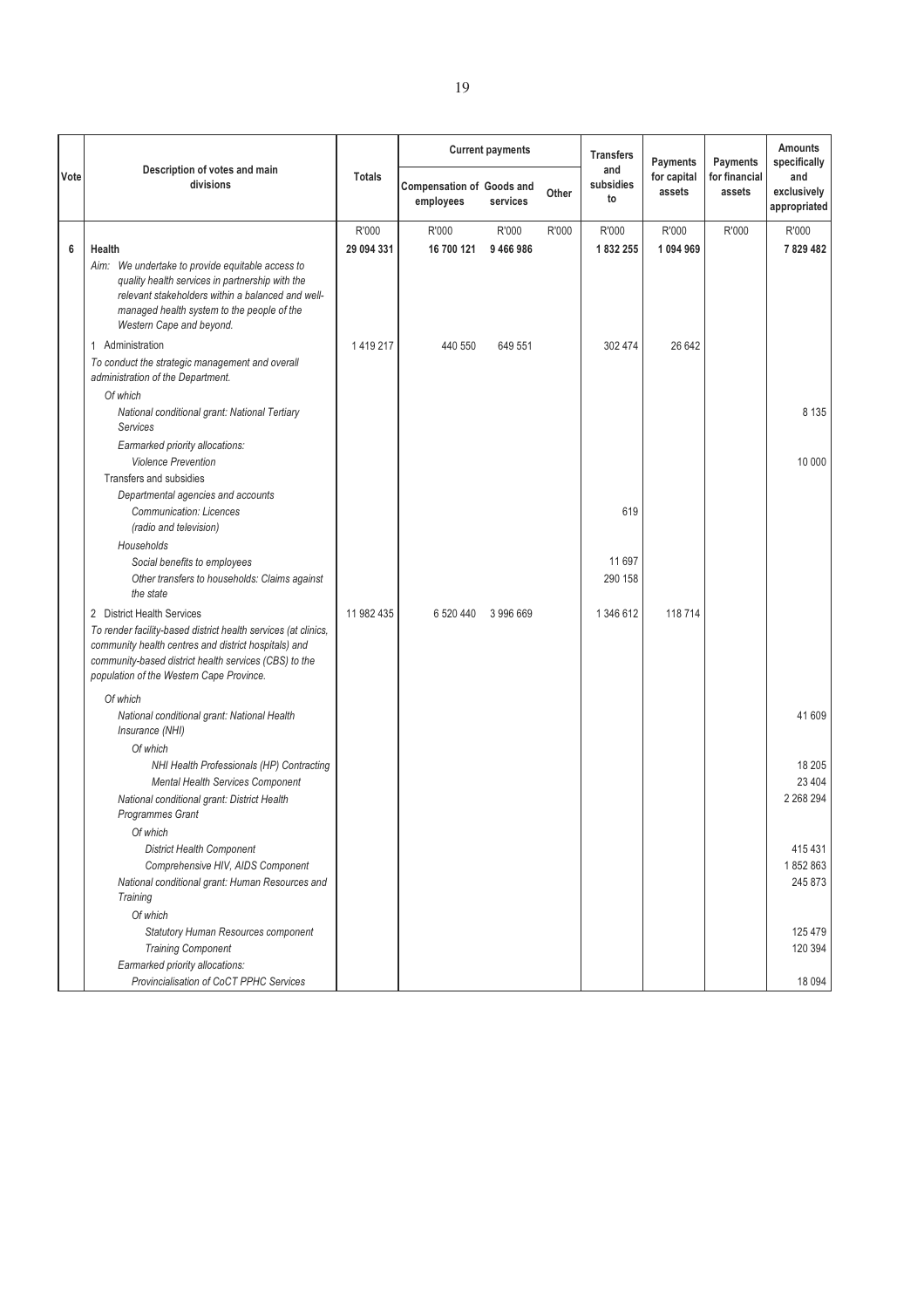|      |                                                                                                                                             |               |                                               | <b>Current payments</b> |       | <b>Transfers</b>       | <b>Payments</b>       | <b>Payments</b>         | <b>Amounts</b><br>specifically     |
|------|---------------------------------------------------------------------------------------------------------------------------------------------|---------------|-----------------------------------------------|-------------------------|-------|------------------------|-----------------------|-------------------------|------------------------------------|
| Vote | Description of votes and main<br>divisions                                                                                                  | <b>Totals</b> | <b>Compensation of Goods and</b><br>employees | services                | Other | and<br>subsidies<br>to | for capital<br>assets | for financial<br>assets | and<br>exclusively<br>appropriated |
|      |                                                                                                                                             | R'000         | R'000                                         | R'000                   | R'000 | R'000                  | R'000                 | R'000                   | R'000                              |
|      | Transfers and subsidies                                                                                                                     |               |                                               |                         |       |                        |                       |                         |                                    |
|      | Provinces and municipalities                                                                                                                |               |                                               |                         |       |                        |                       |                         |                                    |
|      | City of Cape Town: Primary health care<br>services                                                                                          |               |                                               |                         |       | 685 086                |                       |                         |                                    |
|      | Non-profit institutions                                                                                                                     |               |                                               |                         |       |                        |                       |                         |                                    |
|      | Community-based services: Home-based care,<br>mental health, chronic care and Tuberculosis<br>adherence support                             |               |                                               |                         |       | 108 494                |                       |                         |                                    |
|      | Booth Memorial: Intermediate care facility -<br>adult                                                                                       |               |                                               |                         |       | 31 132                 |                       |                         |                                    |
|      | Aquarius Healthcare: Intermediate care facility -<br>adult                                                                                  |               |                                               |                         |       | 51 802                 |                       |                         |                                    |
|      | St Joseph: Intermediate care facility - child                                                                                               |               |                                               |                         |       | 11773                  |                       |                         |                                    |
|      | Community Health Clinics: Vaccines and<br>Tuberculosis treatment, et cetera.                                                                |               |                                               |                         |       | 2566                   |                       |                         |                                    |
|      | District Management: E-vision and ICT<br>development project                                                                                |               |                                               |                         |       | 2509                   |                       |                         |                                    |
|      | HIV and Aids: Community outreach -, Lay<br>counselling -, Palliative care and step down<br>services, et cetera                              |               |                                               |                         |       | 204 177                |                       |                         |                                    |
|      | <b>Nutrition: Nutrition Programme</b>                                                                                                       |               |                                               |                         |       | 3 9 3 8                |                       |                         |                                    |
|      | Hearing screening rehabilitation workers and<br>mentoring in speech-, language- and audiology<br>services for children (Philani, et cetera) |               |                                               |                         |       | 1978                   |                       |                         |                                    |
|      | Home-delivery of chronic medication                                                                                                         |               |                                               |                         |       | 500                    |                       |                         |                                    |
|      | Wellness strategy to focus on healthy lifestyle                                                                                             |               |                                               |                         |       | 10 220                 |                       |                         |                                    |
|      | choices to prevent and control chronic diseases                                                                                             |               |                                               |                         |       |                        |                       |                         |                                    |
|      | of lifestyle, ensure safe and healthy<br>pregnancies and child-rearing, and reduce                                                          |               |                                               |                         |       |                        |                       |                         |                                    |
|      | harmful personal behaviours                                                                                                                 |               |                                               |                         |       |                        |                       |                         |                                    |
|      | Community Outreach Services component                                                                                                       |               |                                               |                         |       | 194 913                |                       |                         |                                    |
|      | Lentegeur Field hospital expansion of palliative                                                                                            |               |                                               |                         |       | 15 000                 |                       |                         |                                    |
|      | care access in response to COVID-19                                                                                                         |               |                                               |                         |       |                        |                       |                         |                                    |
|      | pandemic                                                                                                                                    |               |                                               |                         |       |                        |                       |                         |                                    |
|      | Households<br>Social benefits to employees                                                                                                  |               |                                               |                         |       | 21 921                 |                       |                         |                                    |
|      | Other transfers to households: Claims against                                                                                               |               |                                               |                         |       | 603                    |                       |                         |                                    |
|      | the state.                                                                                                                                  |               |                                               |                         |       |                        |                       |                         |                                    |
|      | 3 Emergency Medical Services                                                                                                                | 1 299 323     | 777 215                                       | 405 994                 |       | 915                    | 115 199               |                         |                                    |
|      | To render pre-hospital emergency medical services,                                                                                          |               |                                               |                         |       |                        |                       |                         |                                    |
|      | including interhospital transfers, and planned patient<br>transport, including clinical governance and coordination                         |               |                                               |                         |       |                        |                       |                         |                                    |
|      | of emergency medicine within the provincial Health                                                                                          |               |                                               |                         |       |                        |                       |                         |                                    |
|      | Department.                                                                                                                                 |               |                                               |                         |       |                        |                       |                         |                                    |
|      | Of which                                                                                                                                    |               |                                               |                         |       |                        |                       |                         |                                    |
|      | Transfers and subsidies<br>Provinces and municipalities                                                                                     |               |                                               |                         |       |                        |                       |                         |                                    |
|      | Provincial departments: Vehicle licences                                                                                                    |               |                                               |                         |       | 18                     |                       |                         |                                    |
|      | Households                                                                                                                                  |               |                                               |                         |       |                        |                       |                         |                                    |
|      | Social benefits to employees                                                                                                                |               |                                               |                         |       | 897                    |                       |                         |                                    |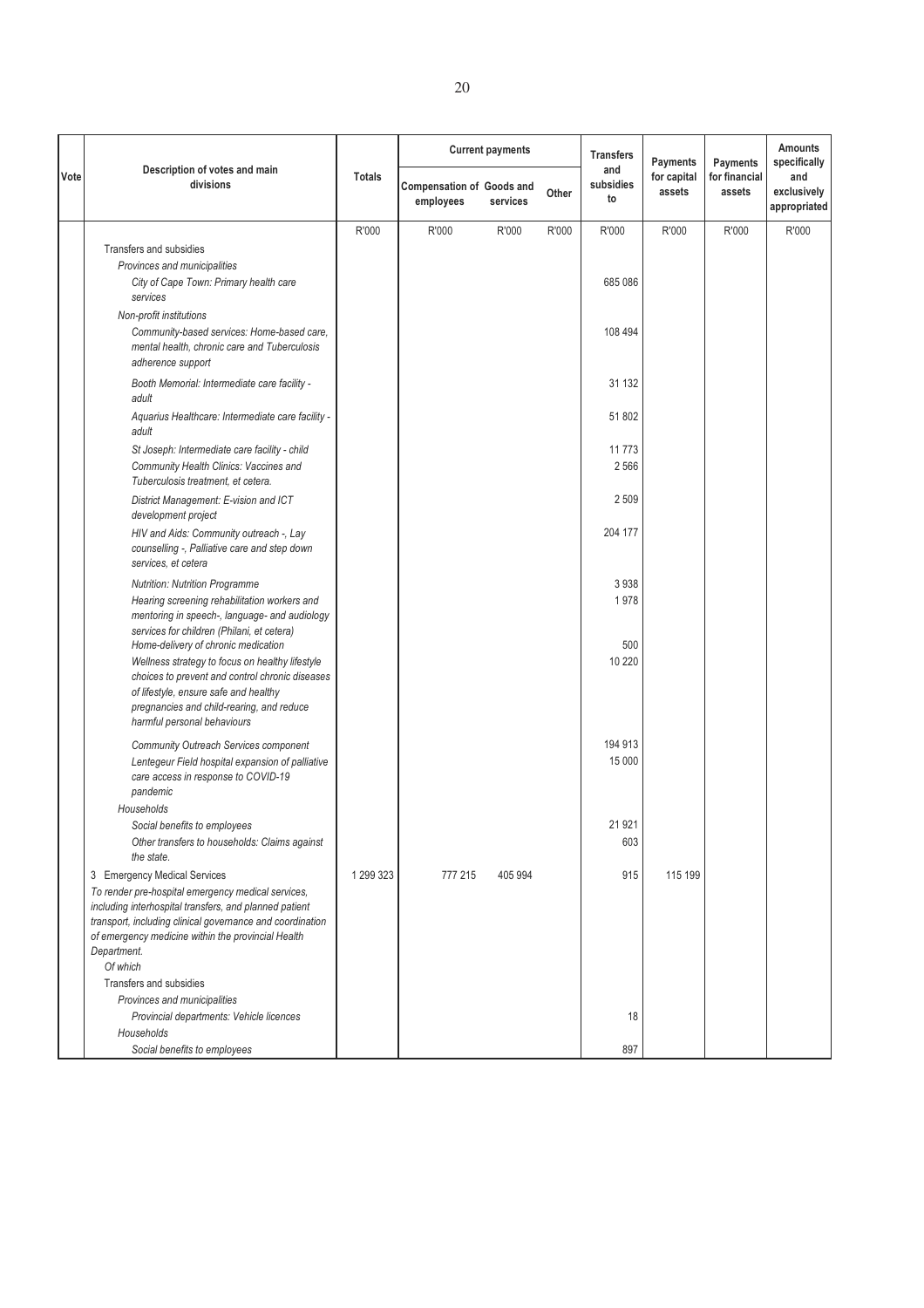|      |                                                                                                                         |               |                                               | <b>Current payments</b> |       | <b>Transfers</b>       | <b>Payments</b>       | <b>Payments</b>         | <b>Amounts</b><br>specifically     |
|------|-------------------------------------------------------------------------------------------------------------------------|---------------|-----------------------------------------------|-------------------------|-------|------------------------|-----------------------|-------------------------|------------------------------------|
| Vote | Description of votes and main<br>divisions                                                                              | <b>Totals</b> | <b>Compensation of Goods and</b><br>employees | services                | Other | and<br>subsidies<br>to | for capital<br>assets | for financial<br>assets | and<br>exclusively<br>appropriated |
|      |                                                                                                                         | R'000         | R'000                                         | R'000                   | R'000 | R'000                  | R'000                 | R'000                   | R'000                              |
|      | 4 Provincial Hospital Services                                                                                          | 4 461 350     | 3 149 483                                     | 1 248 633               |       | 21 4 5 4               | 41780                 |                         |                                    |
|      | Delivery of hospital services that are accessible,                                                                      |               |                                               |                         |       |                        |                       |                         |                                    |
|      | appropriate and effective and provide general specialist                                                                |               |                                               |                         |       |                        |                       |                         |                                    |
|      | services, including a specialised rehabilitation service,                                                               |               |                                               |                         |       |                        |                       |                         |                                    |
|      | dental service, psychiatric service as well as providing a<br>platform for training health professionals and conducting |               |                                               |                         |       |                        |                       |                         |                                    |
|      | research.                                                                                                               |               |                                               |                         |       |                        |                       |                         |                                    |
|      | Of which                                                                                                                |               |                                               |                         |       |                        |                       |                         |                                    |
|      | National conditional grant: Human Resources and                                                                         |               |                                               |                         |       |                        |                       |                         | 306 944                            |
|      | Training                                                                                                                |               |                                               |                         |       |                        |                       |                         |                                    |
|      | Of which                                                                                                                |               |                                               |                         |       |                        |                       |                         |                                    |
|      | <b>Statutory Human Resources component</b>                                                                              |               |                                               |                         |       |                        |                       |                         | 114 267                            |
|      | <b>Training Component</b>                                                                                               |               |                                               |                         |       |                        |                       |                         | 192 677                            |
|      | National conditional grant: National Health                                                                             |               |                                               |                         |       |                        |                       |                         | 1996                               |
|      | Insurance                                                                                                               |               |                                               |                         |       |                        |                       |                         |                                    |
|      | Of which                                                                                                                |               |                                               |                         |       |                        |                       |                         |                                    |
|      | Mental Health Services Component                                                                                        |               |                                               |                         |       |                        |                       |                         | 1996                               |
|      | Transfers and subsidies                                                                                                 |               |                                               |                         |       |                        |                       |                         |                                    |
|      | Non-profit institutions                                                                                                 |               |                                               |                         |       | 3850                   |                       |                         |                                    |
|      | For funding residential care (Open Circle and<br>Hurdy Gurdy) for people with autism or                                 |               |                                               |                         |       |                        |                       |                         |                                    |
|      | intellectual disabilities and with challenging                                                                          |               |                                               |                         |       |                        |                       |                         |                                    |
|      | behaviour                                                                                                               |               |                                               |                         |       |                        |                       |                         |                                    |
|      | Households                                                                                                              |               |                                               |                         |       |                        |                       |                         |                                    |
|      | Social benefits to employees                                                                                            |               |                                               |                         |       | 17 604                 |                       |                         |                                    |
|      | 5 Central Hospital Services                                                                                             | 7773200       | 5 191 684                                     | 2482532                 |       | 37 4 26                | 61 558                |                         |                                    |
|      | To provide tertiary and quaternary health services and to<br>create a platform for the training of health workers and   |               |                                               |                         |       |                        |                       |                         |                                    |
|      | research.                                                                                                               |               |                                               |                         |       |                        |                       |                         |                                    |
|      | Of which                                                                                                                |               |                                               |                         |       |                        |                       |                         |                                    |
|      | National conditional grant: Human Resources and                                                                         |               |                                               |                         |       |                        |                       |                         | 346 625                            |
|      | Training                                                                                                                |               |                                               |                         |       |                        |                       |                         |                                    |
|      | Of which                                                                                                                |               |                                               |                         |       |                        |                       |                         |                                    |
|      | <b>Statutory Human Resources component</b>                                                                              |               |                                               |                         |       |                        |                       |                         | 117 217                            |
|      | <b>Training Component</b>                                                                                               |               |                                               |                         |       |                        |                       |                         | 229 408                            |
|      | National conditional grant: National Tertiary                                                                           |               |                                               |                         |       |                        |                       |                         | 3 3 9 2 9 2 2                      |
|      | <b>Services</b>                                                                                                         |               |                                               |                         |       |                        |                       |                         |                                    |
|      | Transfers and subsidies                                                                                                 |               |                                               |                         |       |                        |                       |                         |                                    |
|      | Non-profit institutions                                                                                                 |               |                                               |                         |       |                        |                       |                         |                                    |
|      | Maitland Cottage: Paediatric orthopaedic                                                                                |               |                                               |                         |       | 14 7 54                |                       |                         |                                    |
|      | hospital                                                                                                                |               |                                               |                         |       |                        |                       |                         |                                    |
|      | Households                                                                                                              |               |                                               |                         |       |                        |                       |                         |                                    |
|      | Social benefits to employees                                                                                            |               |                                               |                         |       | 22 672                 |                       |                         |                                    |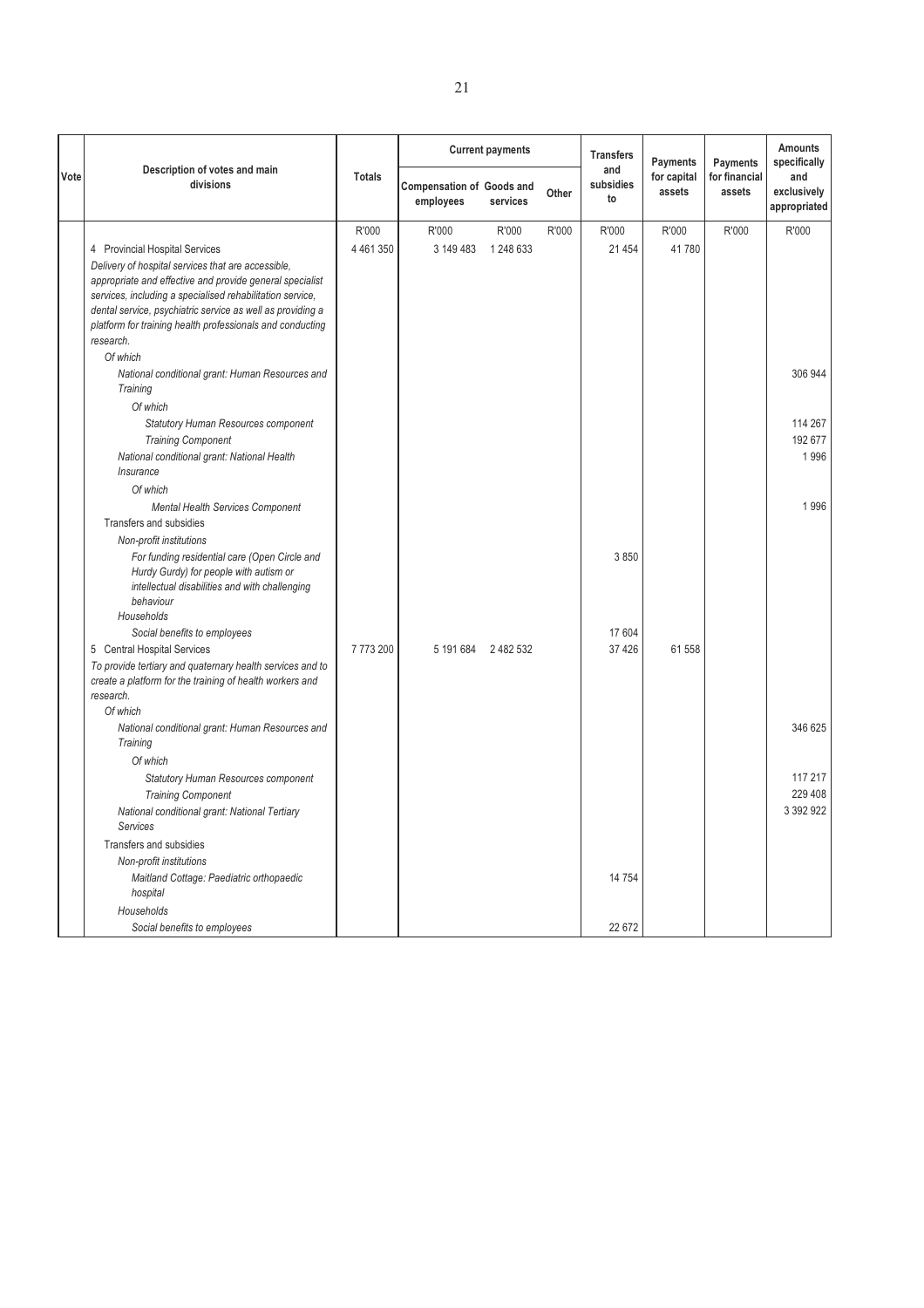|      |                                                                                                                                                |               |                                               | <b>Current payments</b> |       | <b>Transfers</b>       | <b>Payments</b>       | <b>Payments</b>         | <b>Amounts</b><br>specifically     |
|------|------------------------------------------------------------------------------------------------------------------------------------------------|---------------|-----------------------------------------------|-------------------------|-------|------------------------|-----------------------|-------------------------|------------------------------------|
| Vote | Description of votes and main<br>divisions                                                                                                     | <b>Totals</b> | <b>Compensation of Goods and</b><br>employees | services                | Other | and<br>subsidies<br>to | for capital<br>assets | for financial<br>assets | and<br>exclusively<br>appropriated |
|      |                                                                                                                                                | R'000         | R'000                                         | R'000                   | R'000 | R'000                  | R'000                 | R'000                   | R'000                              |
|      | 6 Health Sciences and Training                                                                                                                 | 397 932       | 190 609                                       | 81 4 26                 |       | 122 500                | 3 3 9 7               |                         |                                    |
|      | To create training and development opportunities for<br>actual and potential employees of the Department.                                      |               |                                               |                         |       |                        |                       |                         |                                    |
|      | Of which                                                                                                                                       |               |                                               |                         |       |                        |                       |                         |                                    |
|      | National conditional grant: Social Sector Expanded<br>Public Works Programme Incentive Grant for<br>Provinces                                  |               |                                               |                         |       |                        |                       |                         | 10 291                             |
|      | Transfers and subsidies                                                                                                                        |               |                                               |                         |       |                        |                       |                         |                                    |
|      | Departmental agencies and accounts<br>Health and Welfare Sector Education and<br>Training Authority (SETA)                                     |               |                                               |                         |       | 6894                   |                       |                         |                                    |
|      | Non-profit institutions<br><b>Expanded Public Works Programme</b>                                                                              |               |                                               |                         |       | 64 672                 |                       |                         |                                    |
|      | Households<br>Social benefits to employees                                                                                                     |               |                                               |                         |       | 621                    |                       |                         |                                    |
|      | Other transfers to households: Bursaries<br>7 Health Care Support Services                                                                     | 584 281       | 369 597                                       | 189778                  |       | 50 313<br>874          | 24 0 32               |                         |                                    |
|      | To render support services required by the Department to<br>realise its aims.                                                                  |               |                                               |                         |       |                        |                       |                         |                                    |
|      | Of which                                                                                                                                       |               |                                               |                         |       |                        |                       |                         |                                    |
|      | National conditional grant: Expanded Public Works<br>Programme Integrated Grant for Provinces                                                  |               |                                               |                         |       |                        |                       |                         | 2 106                              |
|      | Transfers and subsidies<br>Households                                                                                                          |               |                                               |                         |       |                        |                       |                         |                                    |
|      | Social benefits for employees                                                                                                                  |               |                                               |                         |       | 874                    |                       |                         |                                    |
|      | 8 Health Facilities Management                                                                                                                 | 1 176 593     | 60 543                                        | 412 403                 |       |                        | 703 647               |                         | 1 176 593                          |
|      | Provision of new health facilities and the refurbishment,<br>upgrading and maintenance of existing facilities, including<br>health technology. |               |                                               |                         |       |                        |                       |                         |                                    |
|      | Of which                                                                                                                                       |               |                                               |                         |       |                        |                       |                         |                                    |
|      | National conditional grant: Health Facilities<br>Revitalisation                                                                                |               |                                               |                         |       |                        |                       |                         | 796 590                            |
|      | Earmarked priority allocations:                                                                                                                |               |                                               |                         |       |                        |                       |                         |                                    |
|      | Tygerberg Hospital (maintenance and capital)                                                                                                   |               |                                               |                         |       |                        |                       |                         | 182 942                            |
|      | Of which                                                                                                                                       |               |                                               |                         |       |                        |                       |                         |                                    |
|      | <b>Tygerberg Scheduled Maintenance</b>                                                                                                         |               |                                               |                         |       |                        |                       |                         | 82 892                             |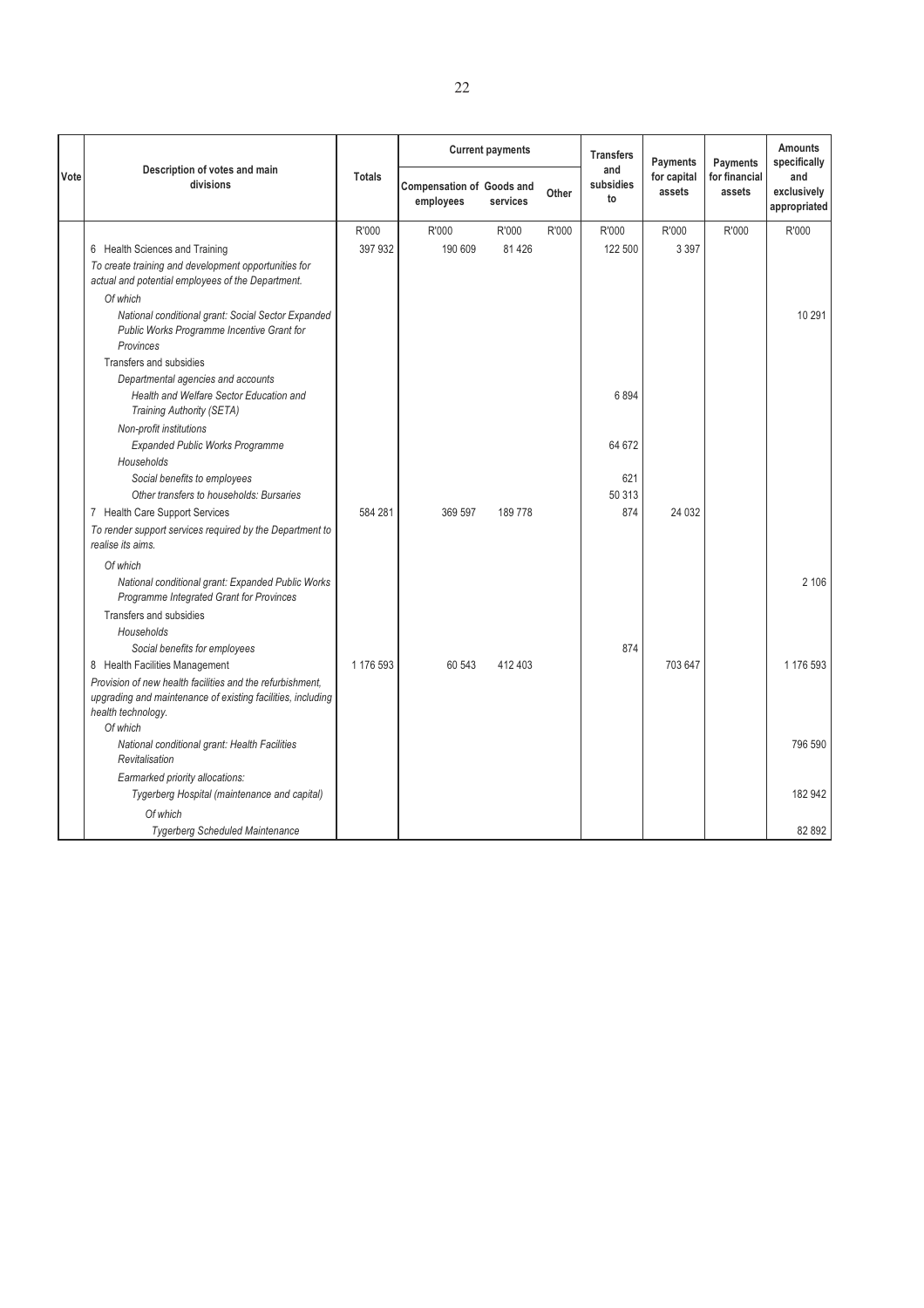|      |                                                                                                                                                                                      |               |                              | <b>Current payments</b> |       | <b>Transfers</b>       | <b>Payments</b>       | Payments                | <b>Amounts</b><br>specifically     |
|------|--------------------------------------------------------------------------------------------------------------------------------------------------------------------------------------|---------------|------------------------------|-------------------------|-------|------------------------|-----------------------|-------------------------|------------------------------------|
| Vote | Description of votes and main<br>divisions                                                                                                                                           | <b>Totals</b> | Compensation<br>of employees | Goods and<br>services   | Other | and<br>subsidies<br>to | for capital<br>assets | for financial<br>assets | and<br>exclusively<br>appropriated |
|      |                                                                                                                                                                                      | R'000         | R'000                        | R'000                   | R'000 | R'000                  | R'000                 | R'000                   | R'000                              |
| 7    | <b>Social Development</b>                                                                                                                                                            | 2 2 8 5 3 3 5 | 994 173                      | 210 800                 |       | 1 030 536              | 49 826                |                         | 201 725                            |
|      | Aim: To ensure the provision of a comprehensive<br>network of social development services that enable<br>and empower the poor, the vulnerable and those<br>with special needs.       |               |                              |                         |       |                        |                       |                         |                                    |
|      | 1 Administration                                                                                                                                                                     | 238 085       | 180 974                      | 40 553                  |       | 3 3 8 9                | 13 169                |                         |                                    |
|      | This programme captures the strategic management and<br>support services at all levels of the Department i.e.<br>provincial, regional, district and facility or institutional level. |               |                              |                         |       |                        |                       |                         |                                    |
|      | Of which                                                                                                                                                                             |               |                              |                         |       |                        |                       |                         |                                    |
|      | Transfers and subsidies<br>Departmental agencies and accounts<br>Health and Welfare Sector Education and<br><b>Training Authority</b>                                                |               |                              |                         |       | 2911                   |                       |                         |                                    |
|      | <b>Communication: Licences</b><br>(radio and television)                                                                                                                             |               |                              |                         |       | 15                     |                       |                         |                                    |
|      | Households                                                                                                                                                                           |               |                              |                         |       |                        |                       |                         |                                    |
|      | <b>Bursaries (Non-employees)</b><br>2 Social Welfare Services                                                                                                                        | 1 040 140     | 529 437                      | 85 655                  |       | 463<br>396 829         | 28 219                |                         |                                    |
|      | Provide integrated developmental social welfare services                                                                                                                             |               |                              |                         |       |                        |                       |                         |                                    |
|      | to the poor and vulnerable in partnership with<br>stakeholders and civil society organisations.                                                                                      |               |                              |                         |       |                        |                       |                         |                                    |
|      | Of which                                                                                                                                                                             |               |                              |                         |       |                        |                       |                         |                                    |
|      | Earmarked allocations: Social Worker Employment<br>Grant                                                                                                                             |               |                              |                         |       |                        |                       |                         | 16 514                             |
|      | Earmarked allocations: Persons with disabilities                                                                                                                                     |               |                              |                         |       |                        |                       |                         | 57 020                             |
|      | Earmarked allocations: Sanitary Dignity Project                                                                                                                                      |               |                              |                         |       |                        |                       |                         | 10 911                             |
|      | Earmarked allocation: Social Worker Addition<br>Transfers and subsidies                                                                                                              |               |                              |                         |       |                        |                       |                         | 21 915                             |
|      | Departmental agencies and accounts<br>Communication: Licences<br>(radio and television)                                                                                              |               |                              |                         |       | 4                      |                       |                         |                                    |
|      | Non-profit institutions                                                                                                                                                              |               |                              |                         |       |                        |                       |                         |                                    |
|      | Services to older persons                                                                                                                                                            |               |                              |                         |       | 236 362                |                       |                         |                                    |
|      | Services to persons with disabilities<br>Households                                                                                                                                  |               |                              |                         |       | 154 500                |                       |                         |                                    |
|      | Social benefits to employees                                                                                                                                                         |               |                              |                         |       | 5963                   |                       |                         |                                    |
|      | 3 Children and Families                                                                                                                                                              | 448 346       | 18 573                       | 1 1 3 5                 |       | 428 119                | 519                   |                         |                                    |
|      | Provide comprehensive child and family care and support<br>services to communities in partnership with stakeholders<br>and civil society organisations.                              |               |                              |                         |       |                        |                       |                         |                                    |
|      | Of which                                                                                                                                                                             |               |                              |                         |       |                        |                       |                         |                                    |
|      | Earmarked allocation: Increased support for<br>families due to impact of COVID-19                                                                                                    |               |                              |                         |       |                        |                       |                         | 3750                               |
|      | Earmarked allocations: HIV Prevention<br>Programmes (Social and Behaviour Change<br>Programmes)                                                                                      |               |                              |                         |       |                        |                       |                         | 6 150                              |
|      | Earmarked allocations: Homeless Shelters                                                                                                                                             |               |                              |                         |       |                        |                       |                         | 3 0 0 0                            |
|      | Transfers and subsidies                                                                                                                                                              |               |                              |                         |       |                        |                       |                         |                                    |
|      | Non-profit institutions                                                                                                                                                              |               |                              |                         |       |                        |                       |                         |                                    |
|      | Care and services to families                                                                                                                                                        |               |                              |                         |       | 99 473                 |                       |                         |                                    |
|      | Child care and protection<br>Early childhood development and partial care                                                                                                            |               |                              |                         |       | 191740<br>15 3 84      |                       |                         |                                    |
|      | Child and youth care centres                                                                                                                                                         |               |                              |                         |       | 111 658                |                       |                         |                                    |
|      | Households                                                                                                                                                                           |               |                              |                         |       |                        |                       |                         |                                    |
|      | Placement of children                                                                                                                                                                |               |                              |                         |       | 9864                   |                       |                         |                                    |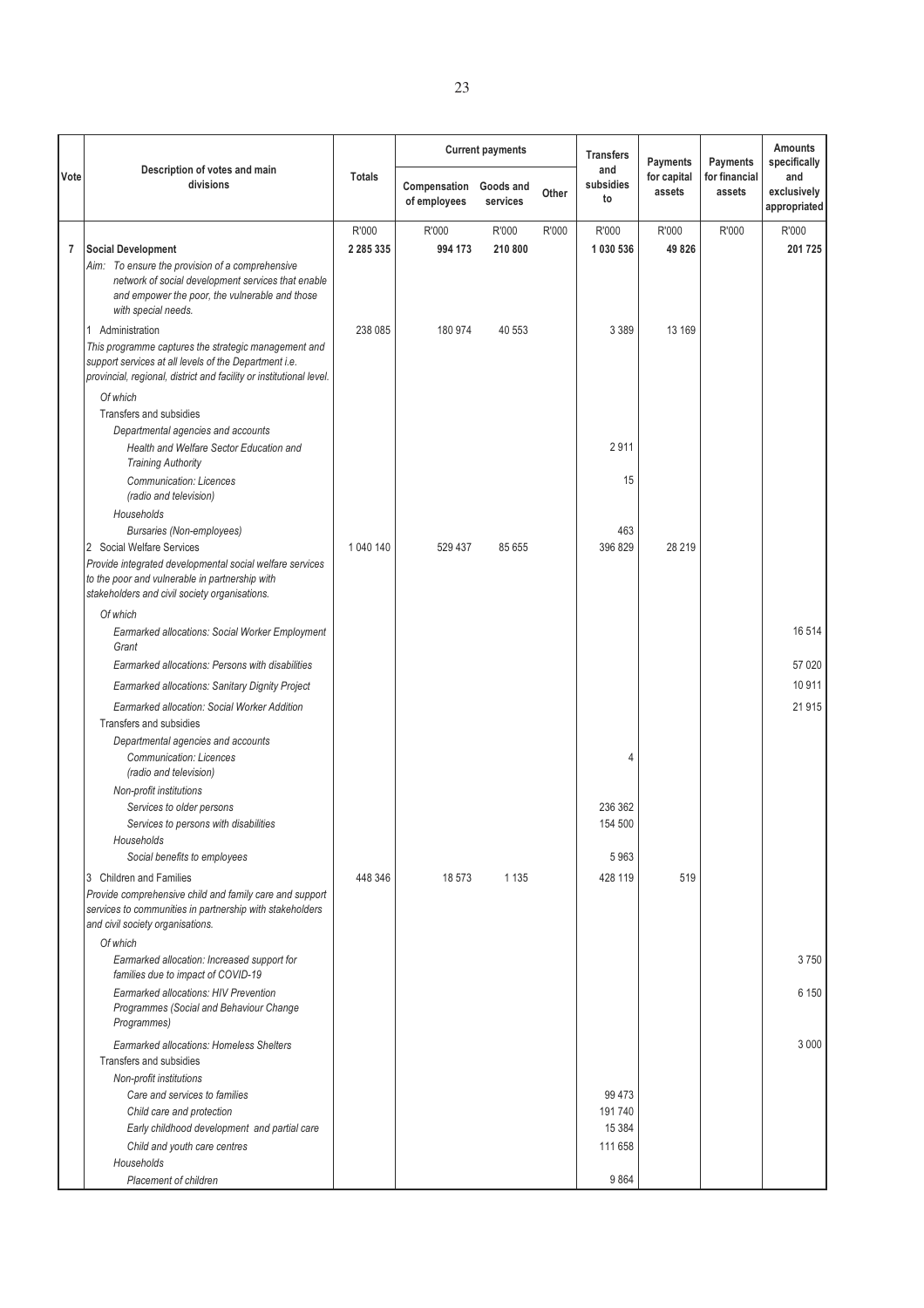|      |                                                                                                                                                                                                                                                                                                                                                                                                                                                                                                                                                                                        |                 |                              | <b>Current payments</b> |       | <b>Transfers</b>                                 | <b>Payments</b>       | Payments                | <b>Amounts</b><br>specifically     |
|------|----------------------------------------------------------------------------------------------------------------------------------------------------------------------------------------------------------------------------------------------------------------------------------------------------------------------------------------------------------------------------------------------------------------------------------------------------------------------------------------------------------------------------------------------------------------------------------------|-----------------|------------------------------|-------------------------|-------|--------------------------------------------------|-----------------------|-------------------------|------------------------------------|
| Vote | Description of votes and main<br>divisions                                                                                                                                                                                                                                                                                                                                                                                                                                                                                                                                             | <b>Totals</b>   | Compensation<br>of employees | Goods and<br>services   | Other | and<br>subsidies<br>to                           | for capital<br>assets | for financial<br>assets | and<br>exclusively<br>appropriated |
|      | 4 Restorative Services<br>Provide integrated developmental social crime prevention<br>and anti-substance abuse services to the most vulnerable<br>in partnership with stakeholders and civil society<br>organisations.<br>Of which                                                                                                                                                                                                                                                                                                                                                     | R'000<br>468779 | R'000<br>246 228             | R'000<br>82 27 2        | R'000 | R'000<br>132 360                                 | R'000<br>7919         | R'000                   | R'000                              |
|      | Earmarked allocations: Violence Against Women                                                                                                                                                                                                                                                                                                                                                                                                                                                                                                                                          |                 |                              |                         |       |                                                  |                       |                         | 18723                              |
|      | Earmarked allocations: Insourcing of operations at<br>Child and Youth Care Centres                                                                                                                                                                                                                                                                                                                                                                                                                                                                                                     |                 |                              |                         |       |                                                  |                       |                         | 14728                              |
|      | Earmarked allocation: Increased support for<br>families due to impact of GBV<br>Transfers and subsidies<br>Departmental agencies and accounts<br><b>Communication: Licences</b><br>(radio and television)<br>Non-profit institutions<br>Substance abuse, prevention and<br>rehabilitation<br>Crime prevention and support<br>Victim empowerment<br>Households<br>Social benefits to employees<br>5 Development and Research<br>Provide sustainable development programmes, which<br>facilitate empowerment of communities, based on<br>empirical research and demographic information. | 89 985          | 18 961                       | 1 1 8 5                 |       | 22<br>55 677<br>13 002<br>62 866<br>793<br>69839 |                       |                         | 3750                               |
|      | Of which                                                                                                                                                                                                                                                                                                                                                                                                                                                                                                                                                                               |                 |                              |                         |       |                                                  |                       |                         |                                    |
|      | National conditional grant: Social Sector Expanded<br>Public Works Programme Incentive Grant                                                                                                                                                                                                                                                                                                                                                                                                                                                                                           |                 |                              |                         |       |                                                  |                       |                         | 4978                               |
|      | Earmarked allocations: Food Relief Function shift                                                                                                                                                                                                                                                                                                                                                                                                                                                                                                                                      |                 |                              |                         |       |                                                  |                       |                         | 15 28 6                            |
|      | Earmarked allocations: Social distress (Food<br>relief/nutrition)<br>Transfers and subsidies<br>Non-profit institutions<br>Poverty alleviation and sustainable<br>livelihoods                                                                                                                                                                                                                                                                                                                                                                                                          |                 |                              |                         |       | 55 668                                           |                       |                         | 25 000                             |
|      | Youth development                                                                                                                                                                                                                                                                                                                                                                                                                                                                                                                                                                      |                 |                              |                         |       | 14 171                                           |                       |                         |                                    |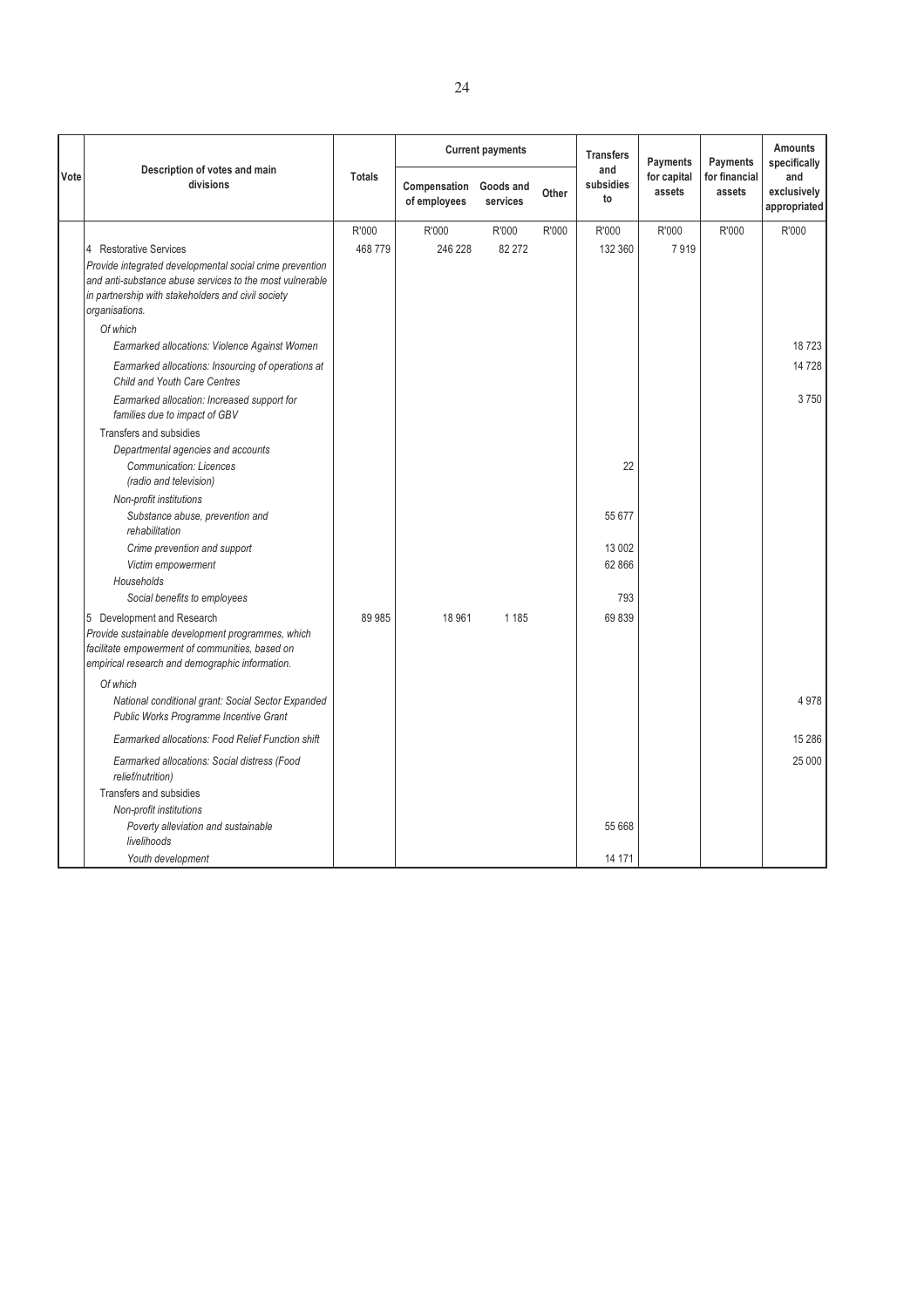|             |                                                                                                                                                  |               |                              | <b>Current payments</b> |       | <b>Transfers</b>       | <b>Payments</b>       | <b>Payments</b>         | <b>Amounts</b><br>specifically     |
|-------------|--------------------------------------------------------------------------------------------------------------------------------------------------|---------------|------------------------------|-------------------------|-------|------------------------|-----------------------|-------------------------|------------------------------------|
| <b>Vote</b> | Description of votes and main<br>divisions                                                                                                       | <b>Totals</b> | Compensation<br>of employees | Goods and<br>services   | Other | and<br>subsidies<br>to | for capital<br>assets | for financial<br>assets | and<br>exclusively<br>appropriated |
|             |                                                                                                                                                  | R'000         | R'000                        | R'000                   | R'000 | R'000                  | R'000                 | R'000                   | R'000                              |
| 8           | <b>Human Settlements</b>                                                                                                                         | 2 414 805     | 240 236                      | 108 002                 |       | 2 060 609              | 5958                  |                         | 2 116 034                          |
|             | Aim: To provide settlements that offer good basic and<br>socio-economic services.                                                                |               |                              |                         |       |                        |                       |                         |                                    |
|             | To offer a range of rental and ownership options<br>that respond to the varied needs and incomes of<br>households.                               |               |                              |                         |       |                        |                       |                         |                                    |
|             | To consistently improve settlements through joint<br>citizen and government effort, supported by private<br>sector contributions.                |               |                              |                         |       |                        |                       |                         |                                    |
|             | 1 Administration                                                                                                                                 | 124 491       | 98 758                       | 19762                   |       | 13                     | 5958                  |                         |                                    |
|             | To provide overall management in the Department in<br>accordance with all applicable Acts and policies.                                          |               |                              |                         |       |                        |                       |                         |                                    |
|             | Of which<br>Transfers and subsidies                                                                                                              |               |                              |                         |       |                        |                       |                         |                                    |
|             | Departmental agencies and accounts                                                                                                               |               |                              |                         |       |                        |                       |                         |                                    |
|             | South African Broadcasting Corporation<br>2 Housing Needs, Research and Planning                                                                 | 25 379        | 24 897                       | 482                     |       | 13                     |                       |                         |                                    |
|             | To facilitate and undertake housing delivery needs,<br>research and planning.                                                                    |               |                              |                         |       |                        |                       |                         |                                    |
|             | 3 Housing Development                                                                                                                            | 2 213 920     | 91 287                       | 75 366                  |       | 2 047 267              |                       |                         |                                    |
|             | To provide housing opportunities, including access to<br>basic services, to beneficiaries in accordance with the<br>National Housing Code, 2009. |               |                              |                         |       |                        |                       |                         |                                    |
|             | Of which                                                                                                                                         |               |                              |                         |       |                        |                       |                         |                                    |
|             | National conditional grant: Human Settlements<br>Development                                                                                     |               |                              |                         |       |                        |                       |                         | 1628 418                           |
|             | National conditional grant: Informal Settlements<br><b>Upgrading Partnership for Provinces</b>                                                   |               |                              |                         |       |                        |                       |                         | 484 638                            |
|             | National conditional grant: Expanded Public Works<br>Programme Integrated Grant for Provinces                                                    |               |                              |                         |       |                        |                       |                         | 2978                               |
|             | Transfers and subsidies                                                                                                                          |               |                              |                         |       |                        |                       |                         |                                    |
|             | Provinces and municipalities:<br>Accreditation assistance                                                                                        |               |                              |                         |       | 17818                  |                       |                         |                                    |
|             | Settlement assistance                                                                                                                            |               |                              |                         |       | 1500                   |                       |                         |                                    |
|             | Households                                                                                                                                       |               |                              |                         |       |                        |                       |                         |                                    |
|             | Human settlements development                                                                                                                    |               |                              |                         |       | 1543311                |                       |                         |                                    |
|             | Informal Settlements Upgrading Partnership For<br>Provinces                                                                                      |               |                              |                         |       | 484 638                |                       |                         |                                    |
|             | 4 Housing Asset Management                                                                                                                       | 51 0 15       | 25 294                       | 12 3 9 2                |       | 13 3 29                |                       |                         |                                    |
|             | To provide for the strategic, effective and efficient<br>management, devolution and transfer of housing assets.                                  |               |                              |                         |       |                        |                       |                         |                                    |
|             | Of which                                                                                                                                         |               |                              |                         |       |                        |                       |                         |                                    |
|             | Transfers and subsidies                                                                                                                          |               |                              |                         |       |                        |                       |                         |                                    |
|             | Provinces and municipalities:                                                                                                                    |               |                              |                         |       |                        |                       |                         |                                    |
|             | <b>Title Deed Restoration Grant</b>                                                                                                              |               |                              |                         |       | 11 129                 |                       |                         |                                    |
|             | Municipal rates and taxes                                                                                                                        |               |                              |                         |       | 2 2 0 0                |                       |                         |                                    |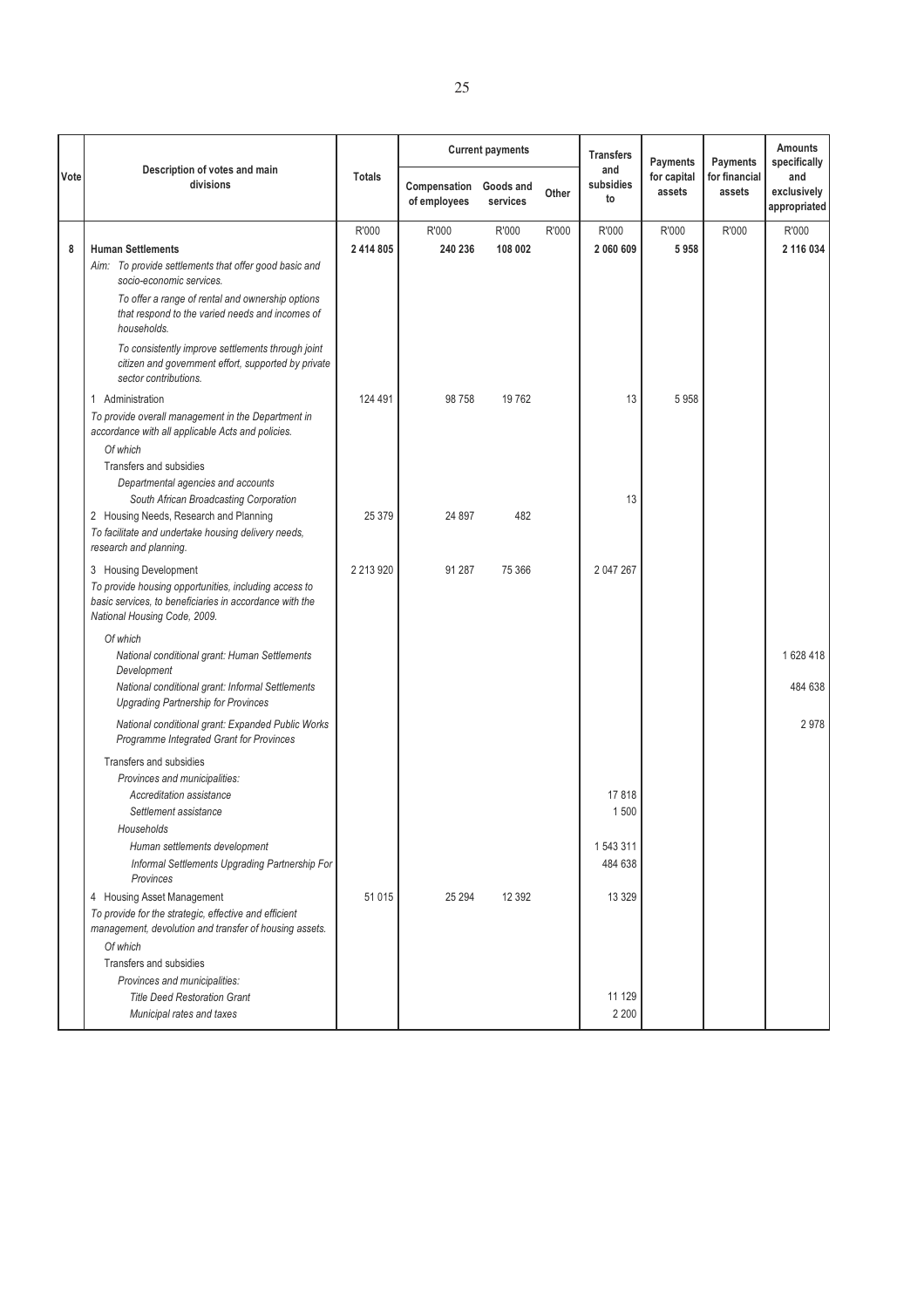|      |                                                                                                                                                                                                                                                                                                                                                                                                                                                                                                                                                                                       |                  |                                               | <b>Current payments</b> |       | <b>Transfers</b>                      | Payments              | <b>Payments</b>         | <b>Amounts</b><br>specifically     |
|------|---------------------------------------------------------------------------------------------------------------------------------------------------------------------------------------------------------------------------------------------------------------------------------------------------------------------------------------------------------------------------------------------------------------------------------------------------------------------------------------------------------------------------------------------------------------------------------------|------------------|-----------------------------------------------|-------------------------|-------|---------------------------------------|-----------------------|-------------------------|------------------------------------|
| Vote | Description of votes and main<br>divisions                                                                                                                                                                                                                                                                                                                                                                                                                                                                                                                                            | <b>Totals</b>    | <b>Compensation of Goods and</b><br>employees | services                | Other | and<br>subsidies<br>to                | for capital<br>assets | for financial<br>assets | and<br>exclusively<br>appropriated |
| 9    | <b>Environmental Affairs and Development Planning</b>                                                                                                                                                                                                                                                                                                                                                                                                                                                                                                                                 | R'000<br>568 586 | R'000<br>241 071                              | R'000<br>23729          | R'000 | R'000<br>299 101                      | R'000<br>4685         | R'000                   | R'000<br>68 989                    |
|      | Aim: To promote a resilient, sustainable, quality and<br>inclusive living environment in support of human<br>well-being.<br>1 Administration                                                                                                                                                                                                                                                                                                                                                                                                                                          | 70 064           | 59826                                         | 6 2 9 5                 |       | 8                                     | 3 9 3 5               |                         |                                    |
|      | To provide overall management of the Department and<br>centralised support services.<br>Of which<br>Transfers and subsidies<br>Departmental agencies and accounts<br>Communication: Licences<br>(radio and television)                                                                                                                                                                                                                                                                                                                                                                |                  |                                               |                         |       | 8                                     |                       |                         |                                    |
|      | 2 Environmental Policy, Planning and<br>Coordination<br>To ensure the integration of environmental objectives in<br>national, provincial and local government planning,<br>including provincial growth and development strategies,<br>local economic development plans and integrated<br>development plans. The programme includes cross-<br>cutting functions, such as research, departmental<br>strategy, information management and climate change<br>management.                                                                                                                  | 20 942           | 20 092                                        | 750                     |       |                                       | 100                   |                         |                                    |
|      | 3 Compliance and Enforcement<br>To ensure that environmental compliance monitoring<br>systems are established and implemented, enforce<br>legislation and environmental authorisation, build<br>compliance monitoring and enforcement capacity through<br>the establishment and training of environmental<br>management inspectorates, act on complaints and<br>notifications of environmental infringements, act to<br>monitor these complaints and enforce environmental<br>compliance where required.<br>Of which<br>Transfers and subsidies<br>Departmental agencies and accounts | 30 580           | 25 871                                        | 4 5 5 3                 |       | 1                                     | 155                   |                         |                                    |
|      | <b>Communication: Licences</b><br>(radio and television)<br>4 Environmental Quality Management<br>To implement legislation, policies, norms, standards and<br>guidelines for environmental impact management, air<br>quality management, and the management of waste and<br>pollution at provincial and local spheres of government.<br>Of which<br>Transfers and subsidies<br>Departmental agencies and accounts<br>Communication: Licences<br>(radio and television)                                                                                                                | 85 250           | 75 690                                        | 9093                    |       | 1<br>$\overline{2}$<br>$\overline{2}$ | 465                   |                         |                                    |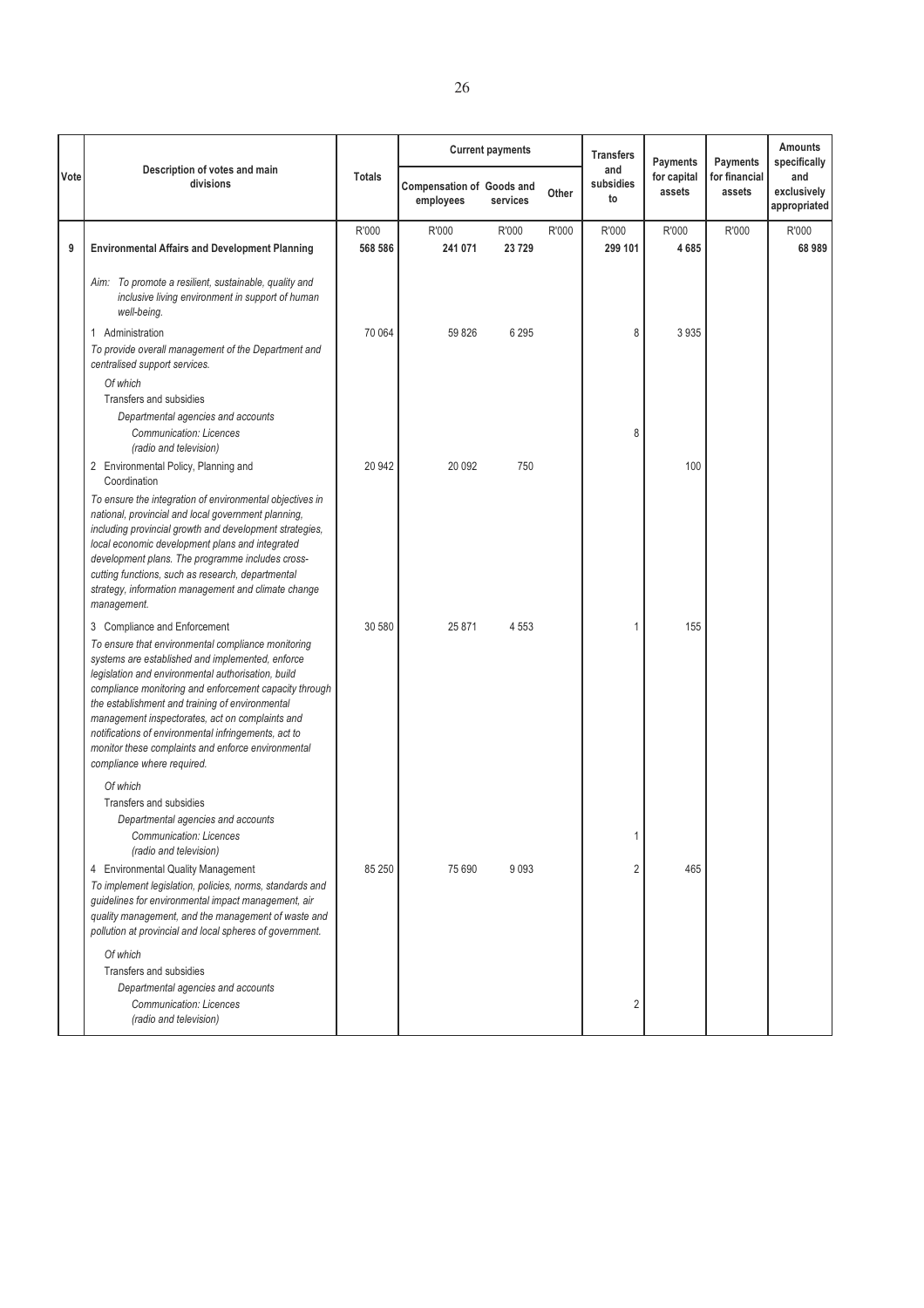|      |                                                                                                                                                                                                                                                                                                                                                                                                                                                                                                                                                                                                                                                                                                                                                                                        |                  |                                               | <b>Current payments</b> |       | <b>Transfers</b>       | <b>Payments</b>       | <b>Payments</b>         | <b>Amounts</b><br>specifically     |
|------|----------------------------------------------------------------------------------------------------------------------------------------------------------------------------------------------------------------------------------------------------------------------------------------------------------------------------------------------------------------------------------------------------------------------------------------------------------------------------------------------------------------------------------------------------------------------------------------------------------------------------------------------------------------------------------------------------------------------------------------------------------------------------------------|------------------|-----------------------------------------------|-------------------------|-------|------------------------|-----------------------|-------------------------|------------------------------------|
| Vote | Description of votes and main<br>divisions                                                                                                                                                                                                                                                                                                                                                                                                                                                                                                                                                                                                                                                                                                                                             | <b>Totals</b>    | <b>Compensation of Goods and</b><br>employees | services                | Other | and<br>subsidies<br>to | for capital<br>assets | for financial<br>assets | and<br>exclusively<br>appropriated |
|      | 5 Biodiversity Management<br>To promote equitable and sustainable use of ecosystem<br>goods and services to contribute to economic<br>development by managing biodiversity and its<br>components, processes, habitats and functions.                                                                                                                                                                                                                                                                                                                                                                                                                                                                                                                                                   | R'000<br>305 482 | R'000<br>11 213                               | R'000<br>1 1 7 9        | R'000 | R'000<br>293 090       | R'000                 | R'000                   | R'000                              |
|      | Of which<br>National conditional grant: Expanded Public Works<br>Programme Integrated Grant for Provinces                                                                                                                                                                                                                                                                                                                                                                                                                                                                                                                                                                                                                                                                              |                  |                                               |                         |       |                        |                       |                         | 4 4 6 8                            |
|      | Earmarked allocation: Western Cape Nature<br>Conservation Board (CapeNature) - Disaster<br>prevention measures - management of wildfires,<br>floods and other risks                                                                                                                                                                                                                                                                                                                                                                                                                                                                                                                                                                                                                    |                  |                                               |                         |       |                        |                       |                         | 10 848                             |
|      | Earmarked allocation: Western Cape Nature<br>Conservation Board (CapeNature) - Infrastructure<br>upgrades and scheduled maintenance                                                                                                                                                                                                                                                                                                                                                                                                                                                                                                                                                                                                                                                    |                  |                                               |                         |       |                        |                       |                         | 41 477                             |
|      | Transfers and subsidies<br>Departmental agencies and accounts<br><b>Western Cape Nature Conservation</b><br>Board (CapeNature)                                                                                                                                                                                                                                                                                                                                                                                                                                                                                                                                                                                                                                                         |                  |                                               |                         |       | 292 090                |                       |                         |                                    |
|      | Non-profit institutions<br>Biosphere reserves - for operational expenses                                                                                                                                                                                                                                                                                                                                                                                                                                                                                                                                                                                                                                                                                                               |                  |                                               |                         |       | 1 0 0 0                |                       |                         |                                    |
|      | 6 Environmental Empowerment Services<br>To implement and enhance programmes to interact with<br>stakeholders and empower communities to partner with<br>government in implementing environmental and socio-<br>economic programmes.                                                                                                                                                                                                                                                                                                                                                                                                                                                                                                                                                    | 825              |                                               | 825                     |       |                        |                       |                         |                                    |
|      | 7 Development Planning<br>To implement national and provincial spatial planning and<br>land use management legislation, policies, norms and<br>standards at the provincial sphere of government and to<br>assist and support the municipal sphere of government<br>with the implementation thereof. The programme further<br>provides for a regional planning and management service<br>and a development facilitation service so as to ensure<br>provincial and municipal coherence and logic in terms of<br>development planning through the intergovernmental and<br>intersectoral coordination of plans, programmes and<br>projects and the provision of project specific facilitation<br>services and the provision of a development planning<br>intelligence management service. | 55 443           | 48 379                                        | 1 0 3 4                 |       | 6 0 0 0                | 30                    |                         |                                    |
|      | Of which<br>Earmarked allocation: Regional Based Socio-<br><b>Economic Projects</b>                                                                                                                                                                                                                                                                                                                                                                                                                                                                                                                                                                                                                                                                                                    |                  |                                               |                         |       |                        |                       |                         | 12 196                             |
|      | Transfers and subsidies<br>Provinces and municipalities<br>Regional based socio-economic projects -<br>municipalities                                                                                                                                                                                                                                                                                                                                                                                                                                                                                                                                                                                                                                                                  |                  |                                               |                         |       | 6 0 0 0                |                       |                         |                                    |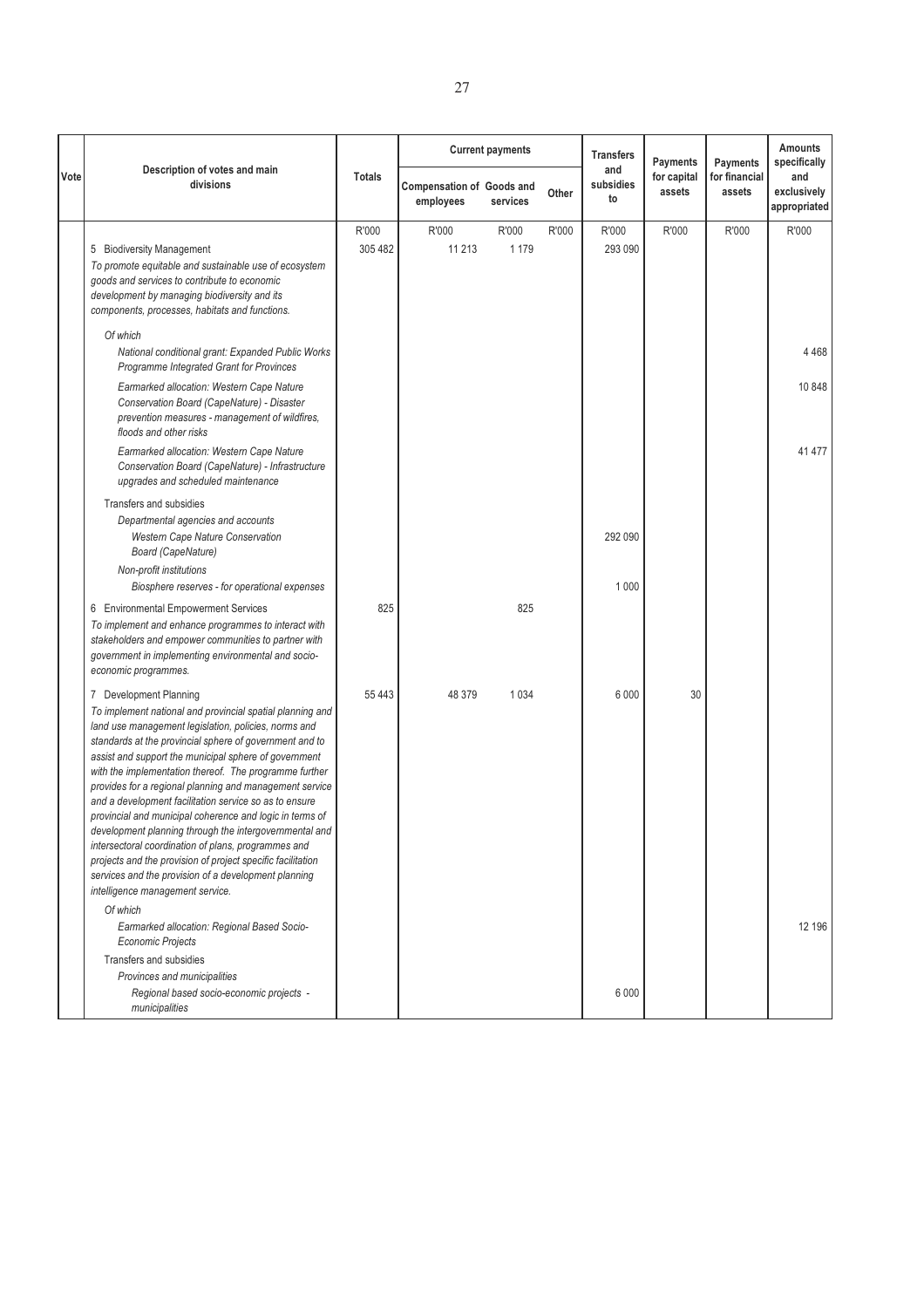|      | Description of votes and main                                                                                                                                                                                                                                                                                                                                |                    |                                               | <b>Current payments</b> |       | <b>Transfers</b><br>and | Payments              | Payments                | <b>Amounts</b><br>specifically     |
|------|--------------------------------------------------------------------------------------------------------------------------------------------------------------------------------------------------------------------------------------------------------------------------------------------------------------------------------------------------------------|--------------------|-----------------------------------------------|-------------------------|-------|-------------------------|-----------------------|-------------------------|------------------------------------|
| Vote | divisions                                                                                                                                                                                                                                                                                                                                                    | <b>Totals</b>      | <b>Compensation of Goods and</b><br>employees | services                | Other | subsidies<br>to         | for capital<br>assets | for financial<br>assets | and<br>exclusively<br>appropriated |
| 10   | <b>Transport and Public Works</b><br>Aim: To tirelessly pursue the delivery of infrastructure<br>and services that are inclusive, safe and<br>technologically relevant, seeking to heal, skill,<br>integrate, connect, link and empower every citizen<br>in the Western Cape, driven by passion, ethics and<br>a steadfast commitment to the environment and | R'000<br>9 106 398 | R'000<br>1 177 477                            | R'000<br>2 903 569      | R'000 | R'000<br>1995 266       | R'000<br>3 030 076    | R'000<br>10             | R'000<br>2 643 729                 |
|      | our people as our cornerstone.<br>1 Administration<br>To provide overall management support to the<br>Department.<br>Of which<br>Earmarked allocation: The development of a basic<br>system to monitor and report the impact of local<br>content on tenders                                                                                                  | 252 697            | 156 650                                       | 79 568                  |       | 12 211                  | 4 2 6 8               |                         | 2 500                              |
|      | Transfers and subsidies<br>Departmental agencies and accounts<br><b>Communication: Licences</b><br>(radio and television)<br>Households<br>Bursaries to non-employees                                                                                                                                                                                        |                    |                                               |                         |       | 3<br>12 208             |                       |                         |                                    |
|      | 2 Public Works Infrastructure<br>To provide balanced provincial government building<br>infrastructure that promotes integration, accessibility,<br>sustainability, equity, environmental sensitivity, economic<br>growth and social empowerment.                                                                                                             | 2 194 091          | 286 979                                       | 1 098 424               |       | 650 160                 | 158 518               | 10                      |                                    |
|      | Of which<br>National conditional grant: Expanded Public Works<br>Programme Integrated Grant for Provinces                                                                                                                                                                                                                                                    |                    |                                               |                         |       |                         |                       |                         | 13 3 7 3                           |
|      | Earmarked allocation: Maintenance - Urgent<br>maintenance at Child and Youth Care Centres<br>(Vote 7).                                                                                                                                                                                                                                                       |                    |                                               |                         |       |                         |                       |                         | 27 995                             |
|      | Earmarked allocation: Construction - Infrastructure<br>(Capital) at Child and Youth Care Centres<br>(for Vote 7).                                                                                                                                                                                                                                            |                    |                                               |                         |       |                         |                       |                         | 60 659                             |
|      | Earmarked allocation: Occupational Health and<br>Safety including fire compliance.                                                                                                                                                                                                                                                                           |                    |                                               |                         |       |                         |                       |                         | 16 000                             |
|      | Earmarked allocation: Provision for planning<br>projects allocated from the Project Preparation<br>Facility for precinct planning, enablement and<br>mixed use development initiatives.                                                                                                                                                                      |                    |                                               |                         |       |                         |                       |                         | 12 080                             |
|      | Earmarked allocation: Provision for enablement:<br>planning, environmental and heritage legislative<br>requirements allocated from the Project<br>Preparation Facility.                                                                                                                                                                                      |                    |                                               |                         |       |                         |                       |                         | 16 000                             |
|      | Transfers and subsidies<br>Provinces and municipalities<br>Municipal bank accounts: Municipal rates and<br>taxes                                                                                                                                                                                                                                             |                    |                                               |                         |       | 647 441                 |                       |                         |                                    |
|      | Departmental agencies and accounts<br><b>Communication: Licences</b><br>(radio and television)<br>Households                                                                                                                                                                                                                                                 |                    |                                               |                         |       | 3                       |                       |                         |                                    |
|      | Leave gratuity                                                                                                                                                                                                                                                                                                                                               |                    |                                               |                         |       | 2716                    |                       |                         |                                    |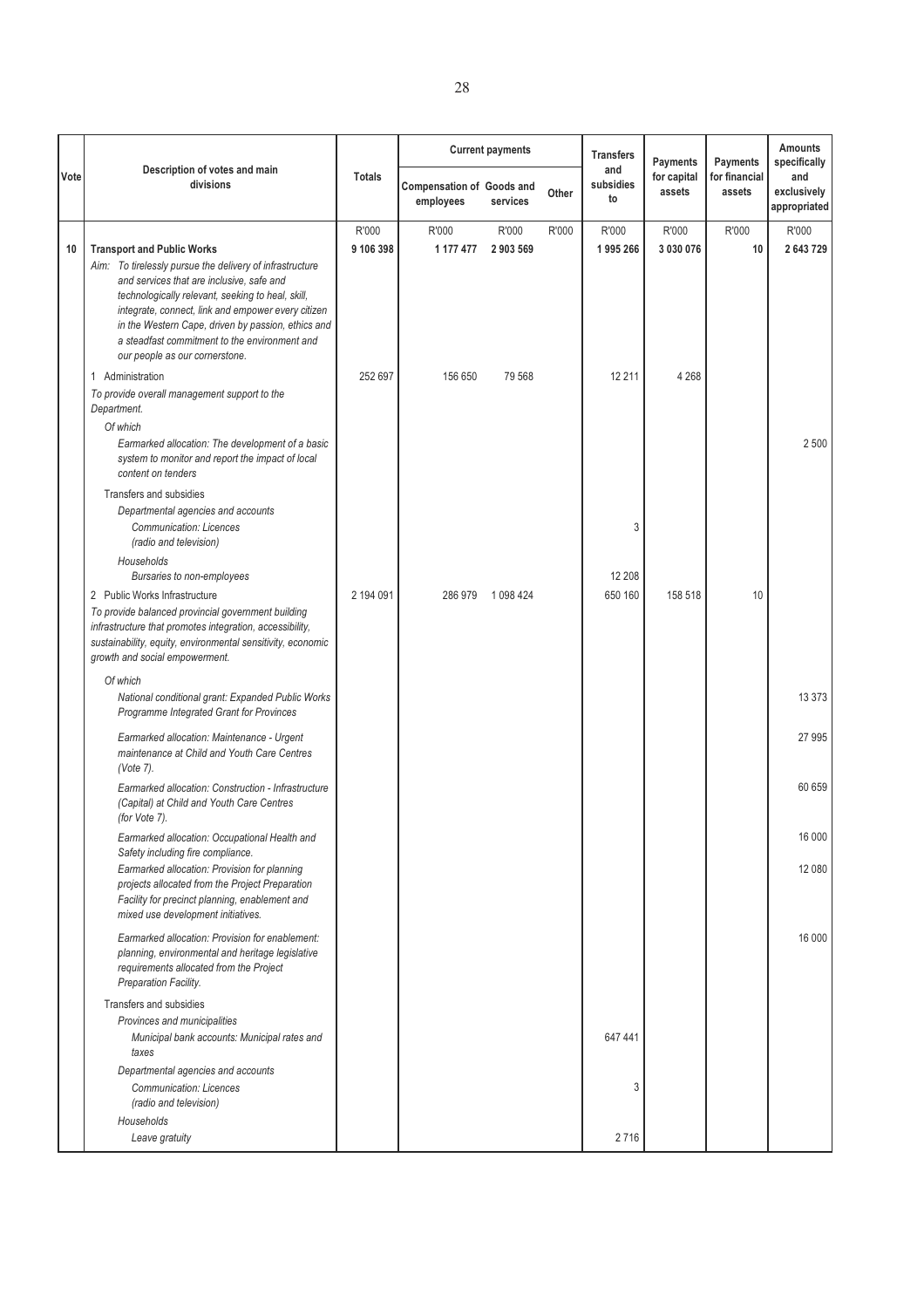|      |                                                                                                                                                                                                                                                                                                                                                                      |                    |                                               | <b>Current payments</b> |       | <b>Transfers</b><br>and | <b>Payments</b>       | Payments                | <b>Amounts</b><br>specifically     |
|------|----------------------------------------------------------------------------------------------------------------------------------------------------------------------------------------------------------------------------------------------------------------------------------------------------------------------------------------------------------------------|--------------------|-----------------------------------------------|-------------------------|-------|-------------------------|-----------------------|-------------------------|------------------------------------|
| Vote | Description of votes and main<br>divisions                                                                                                                                                                                                                                                                                                                           | <b>Totals</b>      | <b>Compensation of Goods and</b><br>employees | services                | Other | subsidies<br>to         | for capital<br>assets | for financial<br>assets | and<br>exclusively<br>appropriated |
|      | 3 Transport Infrastructure<br>To deliver and maintain transport infrastructure that is<br>sustainable, integrated and environmentally sensitive,<br>that supports and facilitates social empowerment and<br>economic growth and promotes accessibility and the safe,<br>affordable movement of people, goods and services.                                           | R'000<br>3 953 120 | R'000<br>298 098                              | R'000<br>793 361        | R'000 | R'000<br>40 074         | R'000<br>2 821 587    | R'000                   | R'000                              |
|      | Of which<br>National conditional grant: Provincial Roads<br>Maintenance<br>Earmarked allocation: Realignment of roads<br>infrastructure projects over the medium term                                                                                                                                                                                                |                    |                                               |                         |       |                         |                       |                         | 960 309<br>337 000                 |
|      | Transfers and subsidies<br>Provinces and municipalities<br>Municipal bank accounts: Financial assistance<br>to municipalities for maintenance and<br>construction of transport infrastructure.                                                                                                                                                                       |                    |                                               |                         |       | 31 650                  |                       |                         |                                    |
|      | Provinces: Vehicle licence fees payable to<br>municipalities<br>Departmental agencies and accounts<br><b>Communication: Licences</b><br>(radio and television)                                                                                                                                                                                                       |                    |                                               |                         |       | 7 0 0 0<br>245          |                       |                         |                                    |
|      | Households<br>Social benefits to employees: Leave<br>gratuity                                                                                                                                                                                                                                                                                                        |                    |                                               |                         |       | 1 1 7 9                 |                       |                         |                                    |
|      | 4 Transport Operations<br>To plan, regulate and facilitate the provision of integrated<br>land transport services through coordination and<br>cooperation with national planning authorities,<br>municipalities, community-based and non-governmental<br>organisations and the private sector in order to enhance<br>and facilitate the mobility of all communities. | 1700 634           | 28 261                                        | 375 012                 |       | 1 292 682               | 4679                  |                         |                                    |
|      | Of which<br>Earmarked allocation: Blue Dot Taxi pilot incentive<br>programme                                                                                                                                                                                                                                                                                         |                    |                                               |                         |       |                         |                       |                         | 70 000                             |
|      | Transfers and subsidies<br>Provinces and municipalities<br>Municipal bank accounts: George Integrated<br><b>Public Transport Network - Operations</b>                                                                                                                                                                                                                |                    |                                               |                         |       | 154 868                 |                       |                         |                                    |
|      | Municipal bank accounts: Provision for persons<br>with special needs                                                                                                                                                                                                                                                                                                 |                    |                                               |                         |       | 10 000                  |                       |                         |                                    |
|      | Departmental agencies and accounts<br><b>Communication: Licences</b><br>(radio and television)                                                                                                                                                                                                                                                                       |                    |                                               |                         |       | 1                       |                       |                         |                                    |
|      | Public corporations and private enterprises<br>National conditional grant: Public Transport<br>Operations, Golden Arrow Bus Services (Pty)<br>Ltd                                                                                                                                                                                                                    |                    |                                               |                         |       |                         |                       |                         | 1 127 813                          |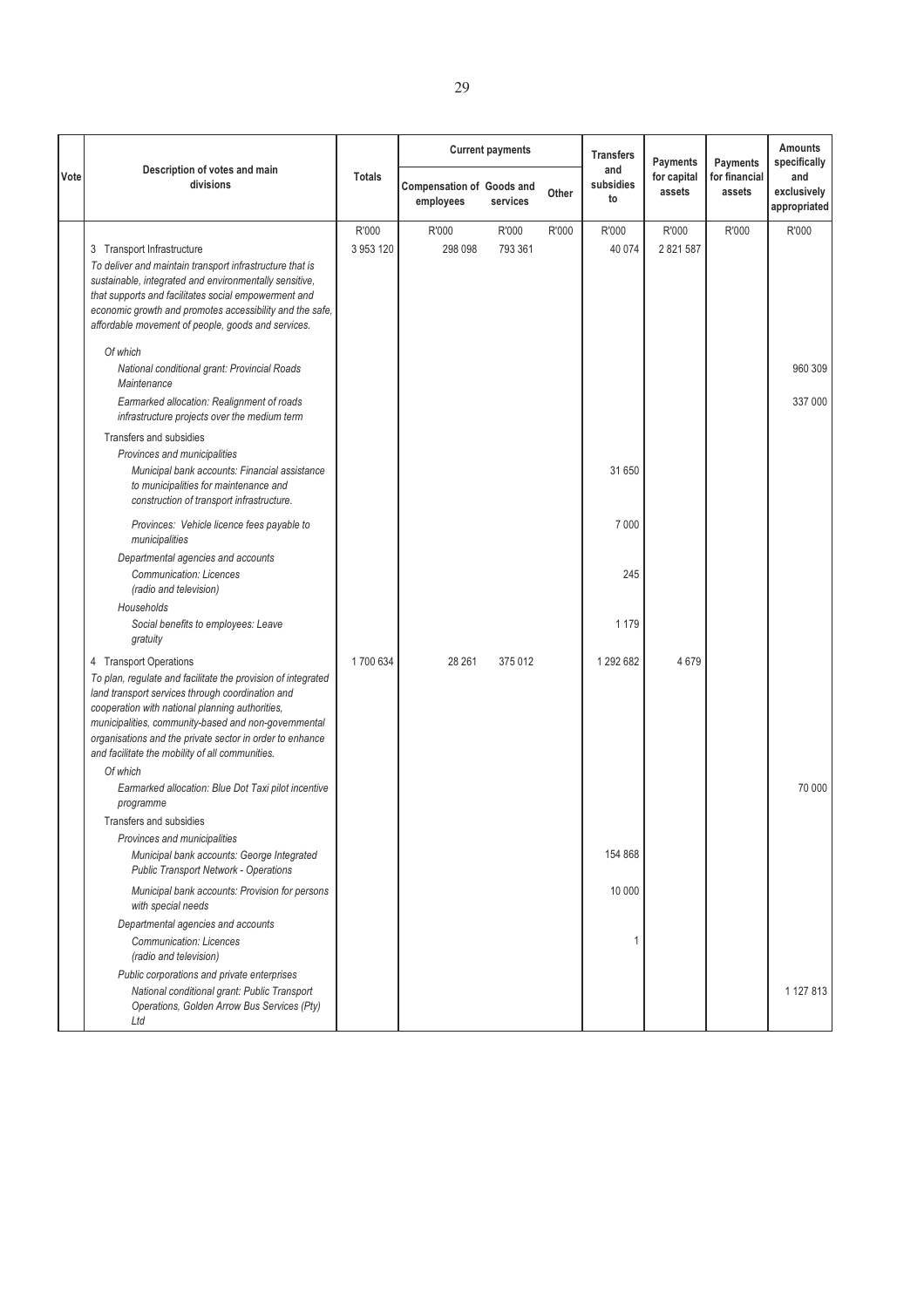|      |                                                                                                                                                                                                                                                                                                                                                                                                                                                            |                  |                                               | <b>Current payments</b> |       | <b>Transfers</b>       | Payments              | Payments                | <b>Amounts</b><br>specifically     |
|------|------------------------------------------------------------------------------------------------------------------------------------------------------------------------------------------------------------------------------------------------------------------------------------------------------------------------------------------------------------------------------------------------------------------------------------------------------------|------------------|-----------------------------------------------|-------------------------|-------|------------------------|-----------------------|-------------------------|------------------------------------|
| Vote | Description of votes and main<br>divisions                                                                                                                                                                                                                                                                                                                                                                                                                 | <b>Totals</b>    | <b>Compensation of Goods and</b><br>employees | services                | Other | and<br>subsidies<br>to | for capital<br>assets | for financial<br>assets | and<br>exclusively<br>appropriated |
|      | 5 Transport Regulation<br>To regulate the transport environment through the<br>registration and licensing of vehicles, associations,<br>operators and drivers; to promote safety through traffic<br>law enforcement services, facilitate road safety education,<br>communication, awareness and the operation of<br>weighbridges; and to provide training to traffic police and<br>other law enforcement officials.<br>Of which<br>Transfers and subsidies | R'000<br>937 952 | R'000<br>366 746                              | R'000<br>531 306        | R'000 | R'000<br>138           | R'000<br>39 762       | R'000                   | R'000                              |
|      | Provinces and municipalities<br>Provinces: Vehicle licence fees payable to<br>municipalities<br>Departmental agencies and accounts<br><b>Communication: Licences</b><br>(radio and television)<br>Households<br>Social benefits to employees:<br>Leave gratuity<br>Donations and gifts (cash)                                                                                                                                                              |                  |                                               |                         |       | 9<br>7<br>52<br>70     |                       |                         |                                    |
|      | 6 Community-based Programmes<br>To manage the implementation of programmes and<br>strategies that lead to the development and<br>empowerment of communities and contractors, including<br>the provincial management and coordination of the<br>Expanded Public Works Programme.<br>Of which<br>Transfers and subsidies<br>Departmental agencies and accounts<br><b>Communication: Licences</b><br>(radio and television)                                   | 67 904           | 40743                                         | 25 898                  |       | 1<br>1                 | 1 2 6 2               |                         |                                    |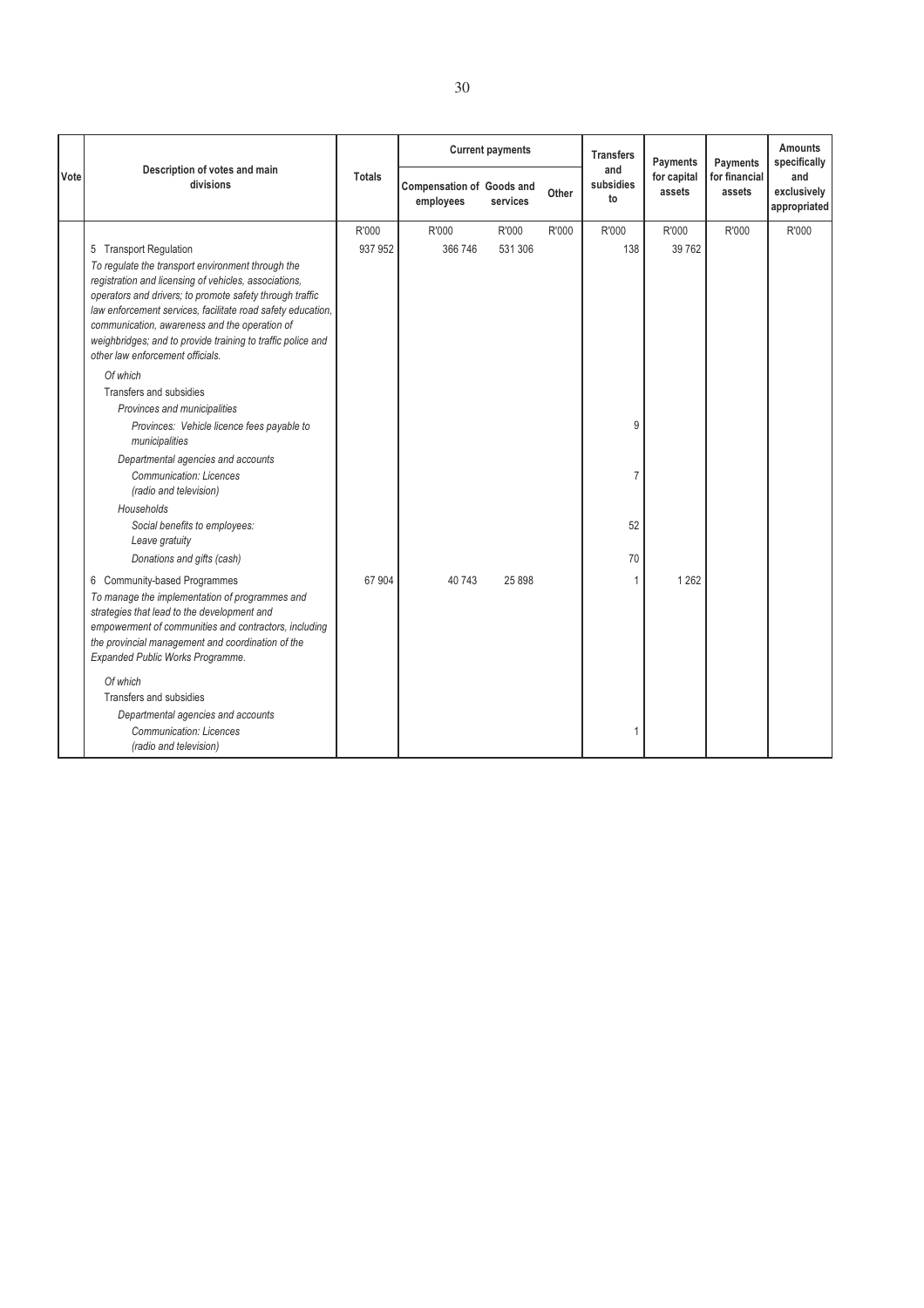|      | Description of votes and main<br>divisions                                                                                                                                                                                  | <b>Totals</b> |                              | <b>Current payments</b> |       | <b>Transfers</b>       | <b>Payments</b><br>for capital<br>assets | <b>Payments</b><br>for financial<br>assets | <b>Amounts</b><br>specifically     |
|------|-----------------------------------------------------------------------------------------------------------------------------------------------------------------------------------------------------------------------------|---------------|------------------------------|-------------------------|-------|------------------------|------------------------------------------|--------------------------------------------|------------------------------------|
| Vote |                                                                                                                                                                                                                             |               | Compensation<br>of employees | Goods and<br>services   | Other | and<br>subsidies<br>to |                                          |                                            | and<br>exclusively<br>appropriated |
|      |                                                                                                                                                                                                                             | R'000         | R'000                        | R'000                   | R'000 | R'000                  | R'000                                    | R'000                                      | R'000                              |
| 11   | Agriculture                                                                                                                                                                                                                 | 969 218       | 443 638                      | 235 043                 | 135   | 266 781                | 23 621                                   |                                            | 307 386                            |
|      | Aim: To unlock the full potential of agriculture to                                                                                                                                                                         |               |                              |                         |       |                        |                                          |                                            |                                    |
|      | enhance the economic, ecological and social                                                                                                                                                                                 |               |                              |                         |       |                        |                                          |                                            |                                    |
|      | wealth of all the people of the Western Cape                                                                                                                                                                                |               |                              |                         |       |                        |                                          |                                            |                                    |
|      | through:                                                                                                                                                                                                                    |               |                              |                         |       |                        |                                          |                                            |                                    |
|      | Encouraging sound stakeholder<br>engagements.                                                                                                                                                                               |               |                              |                         |       |                        |                                          |                                            |                                    |
|      | Promoting the production of affordable,                                                                                                                                                                                     |               |                              |                         |       |                        |                                          |                                            |                                    |
|      | nutritious, safe and accessible food, fibre and                                                                                                                                                                             |               |                              |                         |       |                        |                                          |                                            |                                    |
|      | agricultural products.                                                                                                                                                                                                      |               |                              |                         |       |                        |                                          |                                            |                                    |
|      | Ensuring sustainable management of natural<br>resources.                                                                                                                                                                    |               |                              |                         |       |                        |                                          |                                            |                                    |
|      | Executing cutting-edge and relevant research<br>and technology development.                                                                                                                                                 |               |                              |                         |       |                        |                                          |                                            |                                    |
|      | Developing, retaining and attracting skills and<br>human capital.                                                                                                                                                           |               |                              |                         |       |                        |                                          |                                            |                                    |
|      | Providing a competent and professional<br>extension support service.                                                                                                                                                        |               |                              |                         |       |                        |                                          |                                            |                                    |
|      | Enhancing market access for the entire<br>agricultural sector.                                                                                                                                                              |               |                              |                         |       |                        |                                          |                                            |                                    |
|      | Contributing towards alleviation of poverty and<br>hunger.                                                                                                                                                                  |               |                              |                         |       |                        |                                          |                                            |                                    |
|      | Ensuring transparent and effective<br>governance.                                                                                                                                                                           |               |                              |                         |       |                        |                                          |                                            |                                    |
|      | Administration<br>$\mathbf{1}$                                                                                                                                                                                              | 140 926       | 85726                        | 45 697                  | 135   | 5673                   | 3695                                     |                                            |                                    |
|      | To manage and formulate policy directives and priorities<br>and to ensure there is appropriate support service to all<br>other programmes with regard to finance, personnel,<br>information, communication and procurement. |               |                              |                         |       |                        |                                          |                                            |                                    |
|      | Of which                                                                                                                                                                                                                    |               |                              |                         |       |                        |                                          |                                            |                                    |
|      | Earmarked allocation: Security, Casidra and<br>Veterinary Laboratory                                                                                                                                                        |               |                              |                         |       |                        |                                          |                                            | 5 0 0 0                            |
|      | Transfers and subsidies                                                                                                                                                                                                     |               |                              |                         |       |                        |                                          |                                            |                                    |
|      | Provinces and municipalities                                                                                                                                                                                                |               |                              |                         |       |                        |                                          |                                            |                                    |
|      | Municipalities: Motor vehicle licence fees<br>payable to municipalities                                                                                                                                                     |               |                              |                         |       | 1                      |                                          |                                            |                                    |
|      | Departmental agencies and accounts                                                                                                                                                                                          |               |                              |                         |       |                        |                                          |                                            |                                    |
|      | <b>Communication: Licences</b><br>(radio and television)                                                                                                                                                                    |               |                              |                         |       | $\overline{2}$         |                                          |                                            |                                    |
|      | Non-profit institutions                                                                                                                                                                                                     |               |                              |                         |       |                        |                                          |                                            |                                    |
|      | Gifts and donations for various beneficiary<br>projects                                                                                                                                                                     |               |                              |                         |       | 310                    |                                          |                                            |                                    |
|      | Households                                                                                                                                                                                                                  |               |                              |                         |       |                        |                                          |                                            |                                    |
|      | Social benefits to employees:<br>Leave gratuity                                                                                                                                                                             |               |                              |                         |       | 96                     |                                          |                                            |                                    |
|      | Social benefits to employees:<br><b>Post Retirement Benefits</b>                                                                                                                                                            |               |                              |                         |       | 635                    |                                          |                                            |                                    |
|      | <b>Bursaries (Non-employees)</b>                                                                                                                                                                                            |               |                              |                         |       | 4 5 6 2                |                                          |                                            |                                    |
|      | Gifts and donations for various beneficiary<br>projects                                                                                                                                                                     |               |                              |                         |       | 67                     |                                          |                                            |                                    |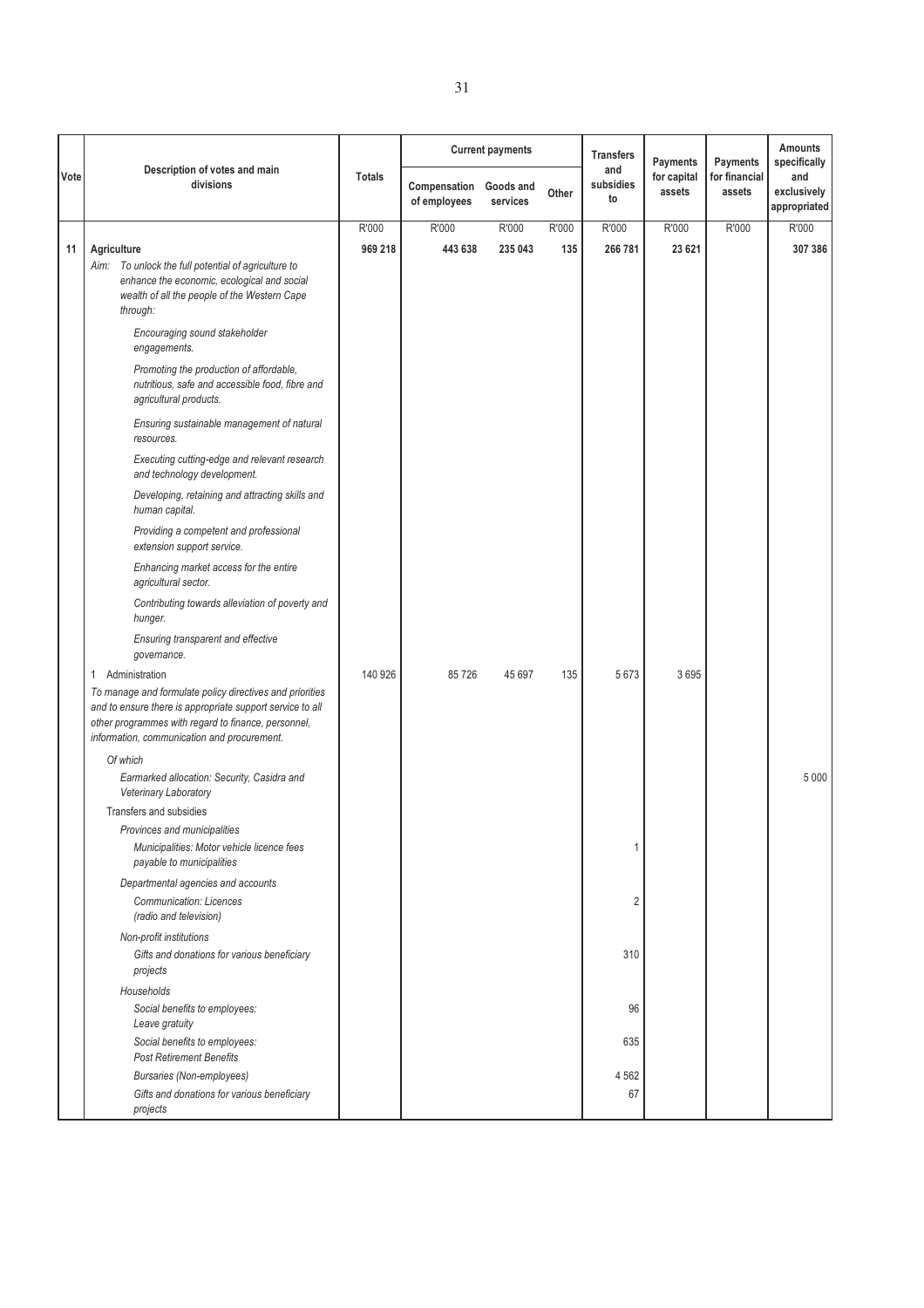|      | Description of votes and main<br>divisions                                                                                                                                                                                                                                                                                                                                                               | <b>Totals</b> |                              | <b>Current payments</b> |       | <b>Transfers</b>       | <b>Payments</b><br>for capital<br>assets | <b>Payments</b><br>for financial<br>assets | <b>Amounts</b><br>specifically     |
|------|----------------------------------------------------------------------------------------------------------------------------------------------------------------------------------------------------------------------------------------------------------------------------------------------------------------------------------------------------------------------------------------------------------|---------------|------------------------------|-------------------------|-------|------------------------|------------------------------------------|--------------------------------------------|------------------------------------|
| Vote |                                                                                                                                                                                                                                                                                                                                                                                                          |               | Compensation<br>of employees | Goods and<br>services   | Other | and<br>subsidies<br>to |                                          |                                            | and<br>exclusively<br>appropriated |
|      |                                                                                                                                                                                                                                                                                                                                                                                                          | R'000         | R'000                        | R'000                   | R'000 | R'000                  | R'000                                    | R'000                                      | R'000                              |
|      | 2 Sustainable Resource Use and Management                                                                                                                                                                                                                                                                                                                                                                | 176 424       | 34 057                       | 87 167                  |       | 54 800                 | 400                                      |                                            |                                    |
|      | To provide agricultural support services to land users in<br>order to ensure sustainable development and<br>management of agricultural resources.                                                                                                                                                                                                                                                        |               |                              |                         |       |                        |                                          |                                            |                                    |
|      | Of which                                                                                                                                                                                                                                                                                                                                                                                                 |               |                              |                         |       |                        |                                          |                                            |                                    |
|      | National conditional grant: LandCare Programme:<br>Poverty relief and infrastructure development                                                                                                                                                                                                                                                                                                         |               |                              |                         |       |                        |                                          |                                            | 5 5 3 2                            |
|      | National conditional grant: Expanded Public Works<br>Programme Integrated Grant for Provinces                                                                                                                                                                                                                                                                                                            |               |                              |                         |       |                        |                                          |                                            | 2 1 7 4                            |
|      | Earmarked allocation: Ecological Infrastructure                                                                                                                                                                                                                                                                                                                                                          |               |                              |                         |       |                        |                                          |                                            | 37 000                             |
|      | Earmarked allocation: River protection works<br>(Keurbomen River, Jan du Toits River, Upper Hex<br>River)                                                                                                                                                                                                                                                                                                |               |                              |                         |       |                        |                                          |                                            | 18 500                             |
|      | Earmarked allocation: Provincial Disaster Relief<br>Grant (Provision and distribution of livestock feed)                                                                                                                                                                                                                                                                                                 |               |                              |                         |       |                        |                                          |                                            | 48 100                             |
|      | Transfers and subsidies                                                                                                                                                                                                                                                                                                                                                                                  |               |                              |                         |       |                        |                                          |                                            |                                    |
|      | Public corporations and private enterprises                                                                                                                                                                                                                                                                                                                                                              |               |                              |                         |       |                        |                                          |                                            |                                    |
|      | Public Corporation: Casidra SOC Ltd                                                                                                                                                                                                                                                                                                                                                                      |               |                              |                         |       | 48 100                 |                                          |                                            |                                    |
|      | Non-profit institutions                                                                                                                                                                                                                                                                                                                                                                                  |               |                              |                         |       |                        |                                          |                                            |                                    |
|      | Green Economy: Lower Olifants River Water<br><b>Users Association (LORWUA)</b>                                                                                                                                                                                                                                                                                                                           |               |                              |                         |       | 6700                   |                                          |                                            |                                    |
|      | Agricultural Producer Support and Development<br>3<br>To provide support to producers through agricultural<br>development programmes. Enable and support<br>transformation of the agriculture sector to actively<br>contribute to economic growth, inclusion, equality and the<br>creation of decent work. Increase food production through<br>producer support and development initiatives.<br>Of which | 296 735       | 72 038                       | 31 372                  |       | 190 980                | 2 3 4 5                                  |                                            |                                    |
|      | National conditional grant: Comprehensive<br><b>Agricultural Support Programme</b>                                                                                                                                                                                                                                                                                                                       |               |                              |                         |       |                        |                                          |                                            | 114 132                            |
|      | National conditional grant: Ilima/Letsema Projects                                                                                                                                                                                                                                                                                                                                                       |               |                              |                         |       |                        |                                          |                                            | 58 993                             |
|      | Earmarked allocation: Security, Casidra and<br><b>Veterinary Laboratory</b>                                                                                                                                                                                                                                                                                                                              |               |                              |                         |       |                        |                                          |                                            | 5 0 0 0                            |
|      | Transfers and subsidies                                                                                                                                                                                                                                                                                                                                                                                  |               |                              |                         |       |                        |                                          |                                            |                                    |
|      | Departmental agencies and accounts<br>Agricultural Research Council (ARC)                                                                                                                                                                                                                                                                                                                                |               |                              |                         |       | 1 0 0 0                |                                          |                                            |                                    |
|      | Public corporations and private enterprises                                                                                                                                                                                                                                                                                                                                                              |               |                              |                         |       |                        |                                          |                                            |                                    |
|      | Public corporation: Casidra SOC Ltd                                                                                                                                                                                                                                                                                                                                                                      |               |                              |                         |       | 85 25 2                |                                          |                                            |                                    |
|      | Non-profit institutions                                                                                                                                                                                                                                                                                                                                                                                  |               |                              |                         |       |                        |                                          |                                            |                                    |
|      | <b>Decidious Fruit Producers Trust</b>                                                                                                                                                                                                                                                                                                                                                                   |               |                              |                         |       | 104 728                |                                          |                                            |                                    |
|      | 4 Veterinary Services<br>To provide veterinary services to clients in order to ensure<br>healthy animals, sustainable and profitable animal<br>production, safe trade in animals and products of animal<br>origin and the wellbeing of animals and the public.                                                                                                                                           | 97 347        | 79 983                       | 14 4 10                 |       | 62                     | 2892                                     |                                            |                                    |
|      | Of which<br>Earmarked allocation: Security, Casidra and<br>Veterinary Laboratory                                                                                                                                                                                                                                                                                                                         |               |                              |                         |       |                        |                                          |                                            | 5 0 0 0                            |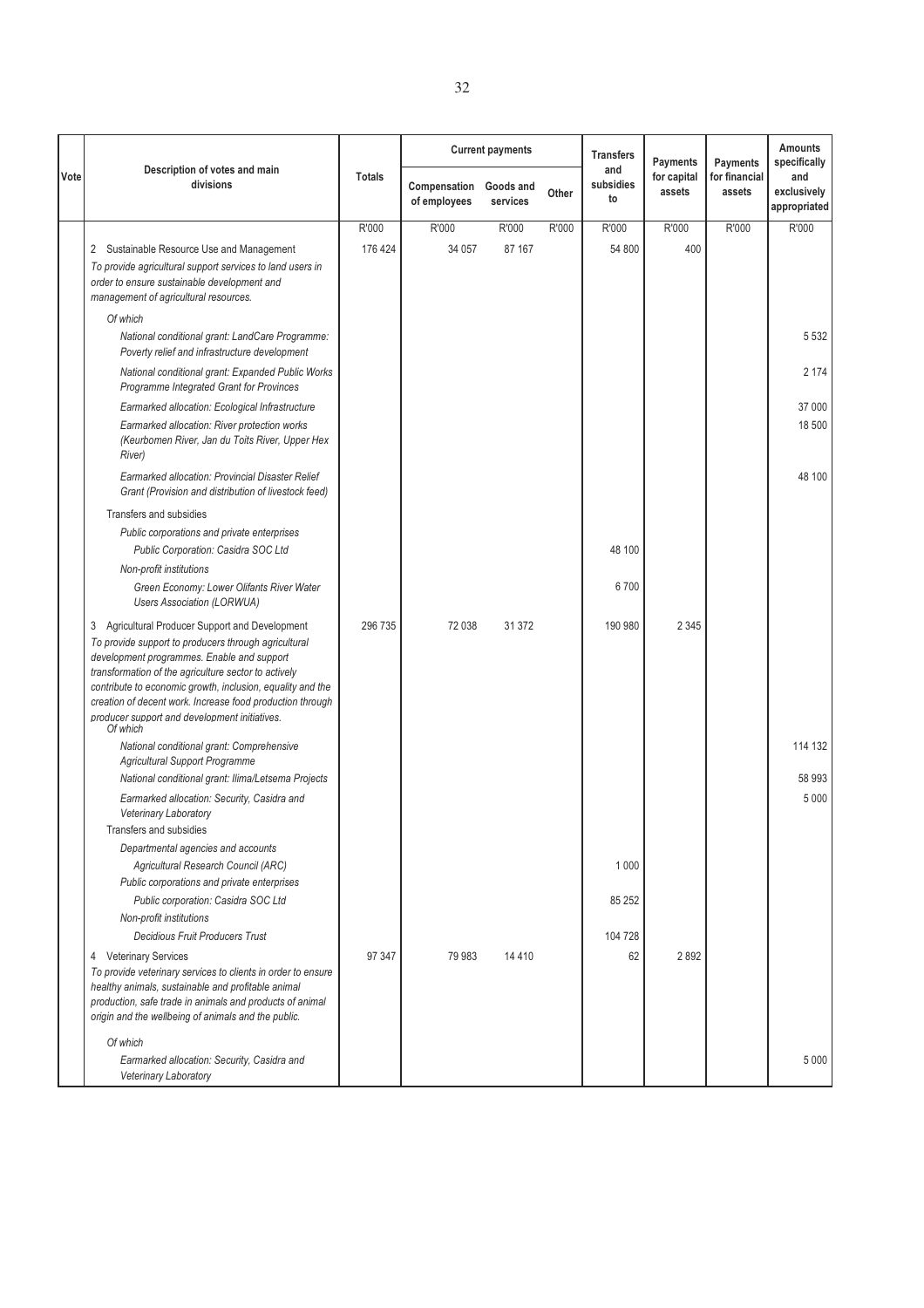|      | Description of votes and main<br>divisions                                                                                                             | <b>Totals</b> |                              | <b>Current payments</b> |       | <b>Transfers</b><br>and<br>subsidies<br>to | <b>Payments</b><br>for capital<br>assets | <b>Payments</b>         | <b>Amounts</b><br>specifically     |
|------|--------------------------------------------------------------------------------------------------------------------------------------------------------|---------------|------------------------------|-------------------------|-------|--------------------------------------------|------------------------------------------|-------------------------|------------------------------------|
| Vote |                                                                                                                                                        |               | Compensation<br>of employees | Goods and<br>services   | Other |                                            |                                          | for financial<br>assets | and<br>exclusively<br>appropriated |
|      |                                                                                                                                                        | R'000         | R'000                        | R'000                   | R'000 | R'000                                      | R'000                                    | R'000                   | R'000                              |
|      | Transfers and subsidies                                                                                                                                |               |                              |                         |       |                                            |                                          |                         |                                    |
|      | Provinces and municipalities                                                                                                                           |               |                              |                         |       |                                            |                                          |                         |                                    |
|      | Municipalities: Licence fees payable to<br>municipalities                                                                                              |               |                              |                         |       | $\overline{2}$                             |                                          |                         |                                    |
|      | Households                                                                                                                                             |               |                              |                         |       |                                            |                                          |                         |                                    |
|      | Social benefits to employees:<br>Leave gratuity                                                                                                        |               |                              |                         |       | 10                                         |                                          |                         |                                    |
|      | <b>Bursaries (Non-employees)</b>                                                                                                                       |               |                              |                         |       | 50                                         |                                          |                         |                                    |
|      | 5 Research and Technology Development Services                                                                                                         | 139 654       | 103 136                      | 32 756                  |       | 29                                         | 3733                                     |                         |                                    |
|      | To provide expert, problem-focussed and client-centric<br>agricultural research, technology development and<br>transfer impacting on development.      |               |                              |                         |       |                                            |                                          |                         |                                    |
|      | Of which                                                                                                                                               |               |                              |                         |       |                                            |                                          |                         |                                    |
|      | Transfers and subsidies                                                                                                                                |               |                              |                         |       |                                            |                                          |                         |                                    |
|      | Provinces and municipalities                                                                                                                           |               |                              |                         |       |                                            |                                          |                         |                                    |
|      | Municipalities: Rates and taxes                                                                                                                        |               |                              |                         |       | 29                                         |                                          |                         |                                    |
|      | 6 Agricultural Economic Services<br>To provide timely and relevant agricultural economic<br>services to ensure equitable participation in the economy. | 41 045        | 19529                        | 6 3 1 0                 |       | 14 3 25                                    | 881                                      |                         |                                    |
|      | Of which                                                                                                                                               |               |                              |                         |       |                                            |                                          |                         |                                    |
|      | Transfers and subsidies                                                                                                                                |               |                              |                         |       |                                            |                                          |                         |                                    |
|      | Departmental agencies and accounts                                                                                                                     |               |                              |                         |       |                                            |                                          |                         |                                    |
|      | Western Cape Investment and Trade Promotion<br>Agency (Wesgro)                                                                                         |               |                              |                         |       | 2 0 0 0                                    |                                          |                         |                                    |
|      | <b>Communication: Licences</b><br>(radio and television)                                                                                               |               |                              |                         |       | 3                                          |                                          |                         |                                    |
|      | <b>Higher Education Institutions</b>                                                                                                                   |               |                              |                         |       |                                            |                                          |                         |                                    |
|      | Gifts and donations for various beneficiary<br>projects                                                                                                |               |                              |                         |       | 190                                        |                                          |                         |                                    |
|      | Public corporations and private enterprises                                                                                                            |               |                              |                         |       |                                            |                                          |                         |                                    |
|      | Public Corporation: Casidra SOC Ltd                                                                                                                    |               |                              |                         |       | 5 1 6 8                                    |                                          |                         |                                    |
|      | Non-profit institutions                                                                                                                                |               |                              |                         |       |                                            |                                          |                         |                                    |
|      | Wine Industry Ethical Trade Assocation<br>(WIETA) and Sustainable Initiative of South<br>Africa (SIZA)                                                 |               |                              |                         |       | 2684                                       |                                          |                         |                                    |
|      | Wines of South Africa (WoSA)                                                                                                                           |               |                              |                         |       | 1600                                       |                                          |                         |                                    |
|      | GreenCape (Agridesk operations)                                                                                                                        |               |                              |                         |       | 680                                        |                                          |                         |                                    |
|      | South African Table Grape Industry                                                                                                                     |               |                              |                         |       | 2 0 0 0                                    |                                          |                         |                                    |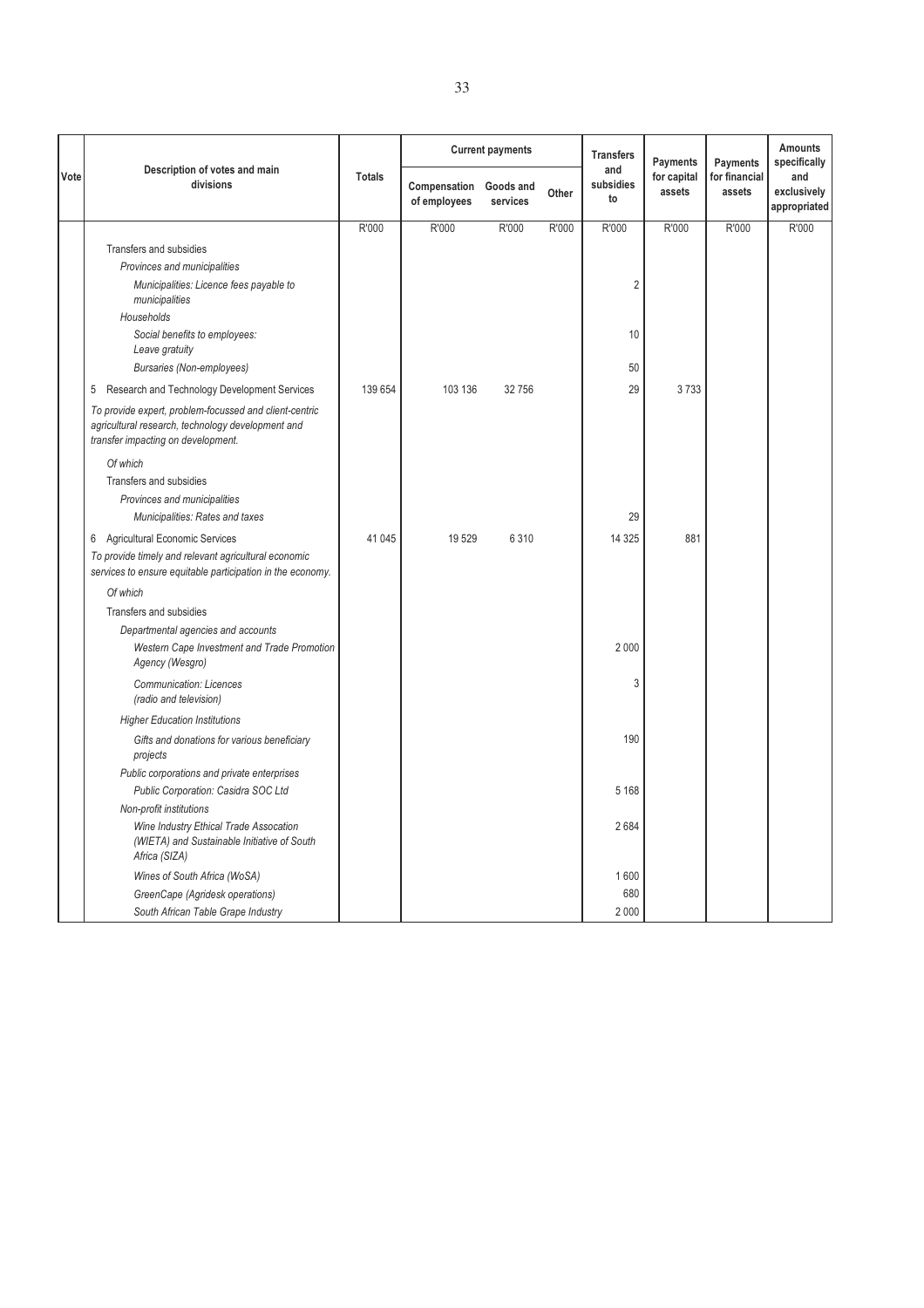|      | Description of votes and main<br>divisions                                                                                                                                 |               | <b>Current payments</b>                |          |       | <b>Transfers</b>       | Payments              | Payments                | <b>Amounts</b><br>specifically     |
|------|----------------------------------------------------------------------------------------------------------------------------------------------------------------------------|---------------|----------------------------------------|----------|-------|------------------------|-----------------------|-------------------------|------------------------------------|
| Vote |                                                                                                                                                                            | <b>Totals</b> | Compensation Goods and<br>of employees | services | Other | and<br>subsidies<br>to | for capital<br>assets | for financial<br>assets | and<br>exclusively<br>appropriated |
|      |                                                                                                                                                                            | R'000         | R'000                                  | R'000    | R'000 | R'000                  | R'000                 | R'000                   | R'000                              |
|      | Agricultural Education and Training<br>7                                                                                                                                   | 57 666        | 37 527                                 | 10772    |       | 12                     | 9 3 5 5               |                         |                                    |
|      | To provide and facilitate structured and vocational<br>agricultural education and training to establish a<br>knowledgeable, prosperous and competitive sector.<br>Of which |               |                                        |          |       |                        |                       |                         |                                    |
|      | National conditional grant: Comprehensive<br><b>Agricultural Support Programme</b>                                                                                         |               |                                        |          |       |                        |                       |                         | 7955                               |
|      | Transfers and subsidies                                                                                                                                                    |               |                                        |          |       |                        |                       |                         |                                    |
|      | Provinces and municipalities                                                                                                                                               |               |                                        |          |       |                        |                       |                         |                                    |
|      | Municipalities: Licence fees payable to<br>municipalities                                                                                                                  |               |                                        |          |       | 5                      |                       |                         |                                    |
|      | Departmental agencies and accounts                                                                                                                                         |               |                                        |          |       |                        |                       |                         |                                    |
|      | Communication: Licences<br>(radio and television)                                                                                                                          |               |                                        |          |       |                        |                       |                         |                                    |
|      | <b>Rural Development</b><br>8                                                                                                                                              | 19 4 21       | 11 642                                 | 6 5 5 9  |       | 900                    | 320                   |                         |                                    |
|      | To coordinate the development programmes by<br>stakeholders in rural areas.                                                                                                |               |                                        |          |       |                        |                       |                         |                                    |
|      | Of which                                                                                                                                                                   |               |                                        |          |       |                        |                       |                         |                                    |
|      | Transfers and subsidies                                                                                                                                                    |               |                                        |          |       |                        |                       |                         |                                    |
|      | Households                                                                                                                                                                 |               |                                        |          |       |                        |                       |                         |                                    |
|      | Farm worker competition                                                                                                                                                    |               |                                        |          |       | 900                    |                       |                         |                                    |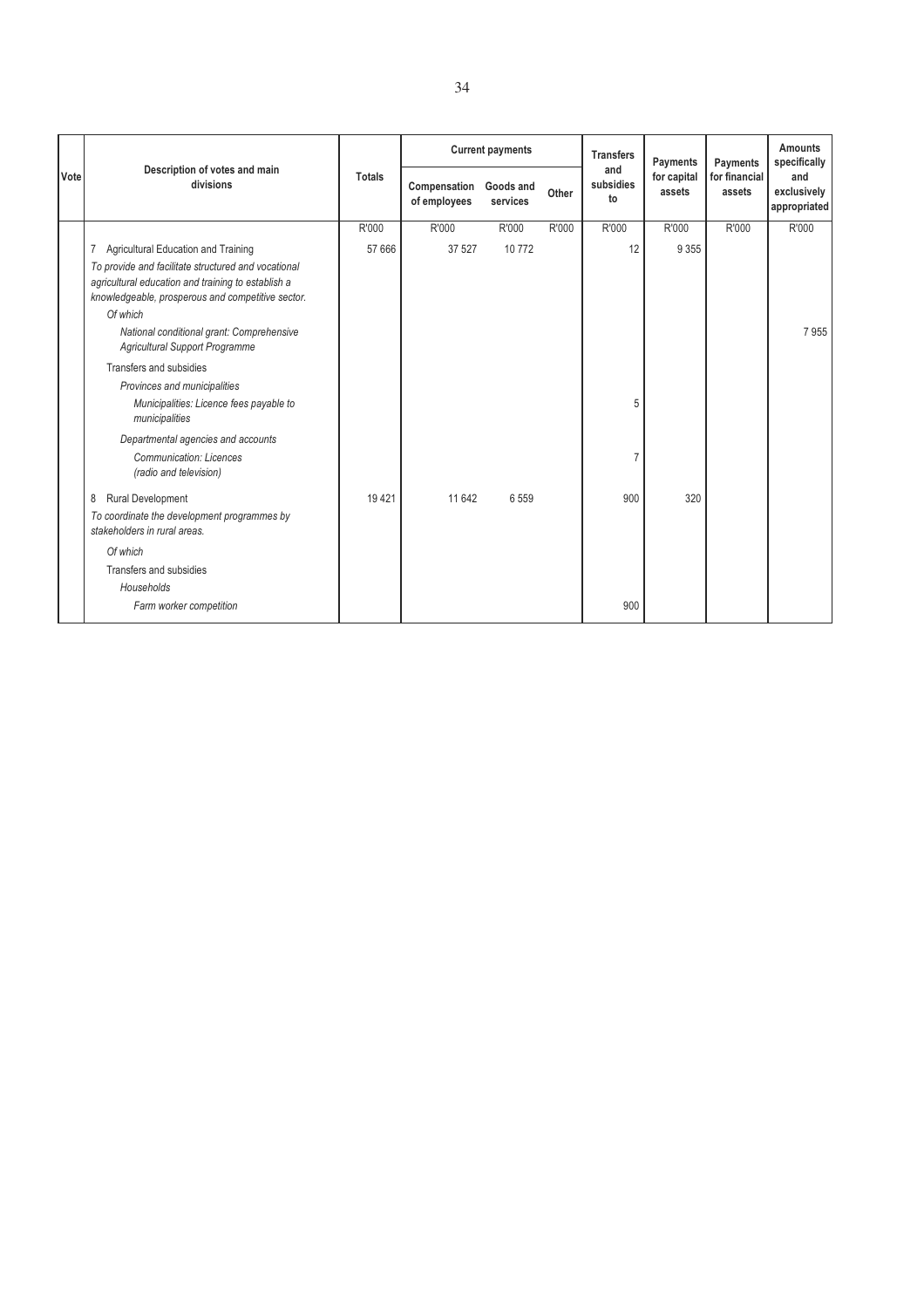| Vote | Description of votes and main divisions                                                                                                                                                                                                                                                                                                                                                                           | <b>Totals</b>    | <b>Current payments</b>      |                       |       | <b>Transfers</b><br>and<br>subsidies | <b>Payments</b><br>for capital | <b>Payments</b><br>for financial | <b>Amounts</b><br>specifically<br>and |
|------|-------------------------------------------------------------------------------------------------------------------------------------------------------------------------------------------------------------------------------------------------------------------------------------------------------------------------------------------------------------------------------------------------------------------|------------------|------------------------------|-----------------------|-------|--------------------------------------|--------------------------------|----------------------------------|---------------------------------------|
|      |                                                                                                                                                                                                                                                                                                                                                                                                                   |                  | Compensation<br>of employees | Goods and<br>services | Other | to                                   | assets                         | assets                           | exclusively<br>appropriated           |
| 12   | <b>Economic Development and Tourism</b><br>Aim: To provide qualitative leadership to the Western<br>Cape's economy through the Department's<br>understanding of the economy, its ability to identify<br>economic opportunities and potential, and its<br>contribution to government's economic priorities.<br>The Department will enhance the productive and<br>competitive capability of the provincial economy. | R'000<br>514 798 | R'000<br>133 289             | R'000<br>52 487       | R'000 | R'000<br>326 183                     | R'000<br>2839                  | R'000                            | R'000<br>253 794                      |
|      | 1 Administration<br>To provide strong, innovative leadership, and to deliver<br>clean, efficient, cost-effective, transparent and responsive<br>corporate services to the Department.                                                                                                                                                                                                                             | 59 25 2          | 42 196                       | 14 2 12               |       | 5                                    | 2839                           |                                  |                                       |
|      | Of which<br>Transfers and subsidies<br>Departmental agencies and accounts<br>Communication: Licences<br>(radio and television)                                                                                                                                                                                                                                                                                    |                  |                              |                       |       | 5                                    |                                |                                  |                                       |
|      | 2 Integrated Economic Development Services<br>To promote and support an enabling business<br>environment for the creation of opportunities for growth<br>and jobs.                                                                                                                                                                                                                                                | 56 187           | 20 666                       | 14 950                |       | 20 571                               |                                |                                  |                                       |
|      | Of which<br>Transfers and subsidies<br>Transfers to Municipalities<br>Langeberg Municipality: SMME Booster<br>Programme 2022 - To support the SMME<br>Development initiatives of the organisation,<br>as part of the Emerging Themes and Job<br><b>Creation Stimulus.</b>                                                                                                                                         |                  |                              |                       |       | 2 2 2 1                              |                                |                                  |                                       |
|      | Public corporations and private enterprises<br>Township Retail Programme - The<br>intervention aims to convert existing retail<br>shop(s) or vacant land (typically spaza shops<br>or hardware stores) within townships into<br>independently owned established retail<br>outlets.                                                                                                                                |                  |                              |                       |       | 1750                                 |                                |                                  |                                       |
|      | SMME Booster Programme 2022 - To<br>support the SMME Development initiatives of<br>the organisation, as part of the Emerging<br>Themes and Job Creation Stimulus.                                                                                                                                                                                                                                                 |                  |                              |                       |       | 16 600                               |                                |                                  |                                       |
|      | 3 Trade and Sector Development<br>To stimulate economic growth in targeted sectors through<br>industry development, trade and investment promotion.<br>Of which                                                                                                                                                                                                                                                   | 72 221           | 9758                         | 350                   |       | 62 113                               |                                |                                  |                                       |
|      | Transfers and subsidies<br>Departmental agencies and accounts<br>Trade & Investment Promotion: The Western<br>Cape Tourism, Trade and Investment<br>Promotion Agency (Wesgro): To provide<br>funding for export growth: trade and<br>investment promotion initiatives.                                                                                                                                            |                  |                              |                       |       | 32 246                               |                                |                                  | 32 246                                |
|      | The Western Cape Tourism, Trade and<br>Investment Promotion Agency (Wesgro): To<br>provide funding towards promoting and<br>upscaling trade and investment promotion<br>initiatives to propel economic growth and job<br>creation in the Western Cape.                                                                                                                                                            |                  |                              |                       |       | 29 867                               |                                |                                  | 29 867                                |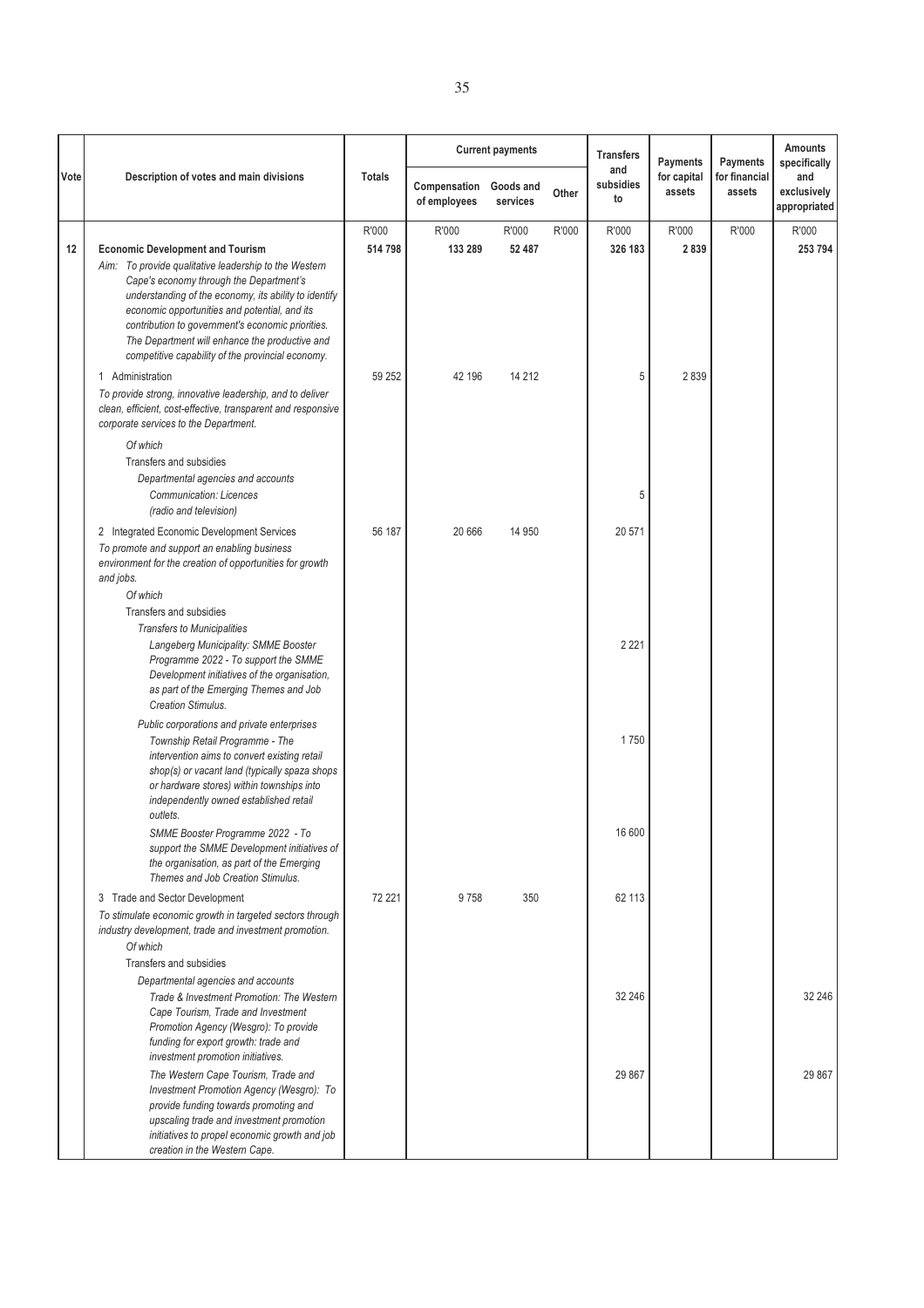|      | Description of votes and main divisions                                                                                                                                                                                                                                                                                                                  | <b>Totals</b> |                              | <b>Current payments</b> |       | <b>Transfers</b><br>and<br>subsidies<br>to | <b>Payments</b><br>for capital<br>assets | <b>Payments</b><br>for financial<br>assets | <b>Amounts</b><br>specifically<br>and<br>exclusively<br>appropriated |
|------|----------------------------------------------------------------------------------------------------------------------------------------------------------------------------------------------------------------------------------------------------------------------------------------------------------------------------------------------------------|---------------|------------------------------|-------------------------|-------|--------------------------------------------|------------------------------------------|--------------------------------------------|----------------------------------------------------------------------|
| Vote |                                                                                                                                                                                                                                                                                                                                                          |               | Compensation<br>of employees | Goods and<br>services   | Other |                                            |                                          |                                            |                                                                      |
|      |                                                                                                                                                                                                                                                                                                                                                          | R'000         | R'000                        | R'000                   | R'000 | R'000                                      | R'000                                    | R'000                                      | R'000                                                                |
|      | 4 Business Regulation and Governance<br>To ensure an equitable, socially responsible business<br>environment in the Western Cape - through general<br>interventions within the trade environment and through<br>specific interventions mandated by the Constitution,<br>national and provincial legislation and policies.                                | 10 243        | 8 3 4 3                      | 1900                    |       |                                            |                                          |                                            |                                                                      |
|      | 5 Economic Planning                                                                                                                                                                                                                                                                                                                                      | 146 533       | 31 670                       | 13 942                  |       | 100 921                                    |                                          |                                            |                                                                      |
|      | To provide support to the provincial leadership and<br>enable economic growth through the generation and<br>coordination of economic research and planning, and<br>through the active support of key economic thematic<br>drivers and enablers that will stimulate economic growth<br>across the economy and within sections of the economy.<br>Of which |               |                              |                         |       |                                            |                                          |                                            |                                                                      |
|      | Earmarked allocation:                                                                                                                                                                                                                                                                                                                                    |               |                              |                         |       |                                            |                                          |                                            |                                                                      |
|      | Green Economy: To improve energy<br>resilience in municipalities across the<br>Western Cape through facilitating,<br>supporting and positioning for the<br>implementation of energy infrastructure<br>development that supports economic<br>growth, municipal financial sustainability,<br>and a low carbon pathway.                                     |               |                              |                         |       |                                            |                                          |                                            | 5448                                                                 |
|      | <b>Transfers to Municipalities</b>                                                                                                                                                                                                                                                                                                                       |               |                              |                         |       |                                            |                                          |                                            |                                                                      |
|      | Bitou Municipality: Western Cape Municipal<br><b>Energy Resilience</b>                                                                                                                                                                                                                                                                                   |               |                              |                         |       | 600                                        |                                          |                                            | 600                                                                  |
|      | Witzenberg Municipality: Western Cape<br>Municipal Energy Resilience                                                                                                                                                                                                                                                                                     |               |                              |                         |       | 1762                                       |                                          |                                            | 1762                                                                 |
|      | Stellenbosch Municipality: Western Cape<br>Municipal Energy Resilience                                                                                                                                                                                                                                                                                   |               |                              |                         |       | 1690                                       |                                          |                                            | 1690                                                                 |
|      | Cape Agulhas Municipality: Western Cape<br><b>Municipal Energy Resilience</b>                                                                                                                                                                                                                                                                            |               |                              |                         |       | 2500                                       |                                          |                                            | 2 500                                                                |
|      | Transfers and subsidies<br>Departmental agencies and accounts<br>Saldanha Bay IDZ Licensing Company<br>(SBIDZ LiCo): The development and<br>establishment of the Saldanha Bay<br>Industrial Development Zone.                                                                                                                                            |               |                              |                         |       | 41977                                      |                                          |                                            | 41 977                                                               |
|      | Atlantis Special Economic Zone: To provide<br>operation support to the entity.                                                                                                                                                                                                                                                                           |               |                              |                         |       | 39 182                                     |                                          |                                            | 39 182                                                               |
|      | Non-profit institutions<br>Western Cape Economic Development<br>Partnership (WCEDP): Support to the<br><b>WCEDP</b> to coordinate economic<br>development collaboration in the Province.                                                                                                                                                                 |               |                              |                         |       | 13 2 10                                    |                                          |                                            |                                                                      |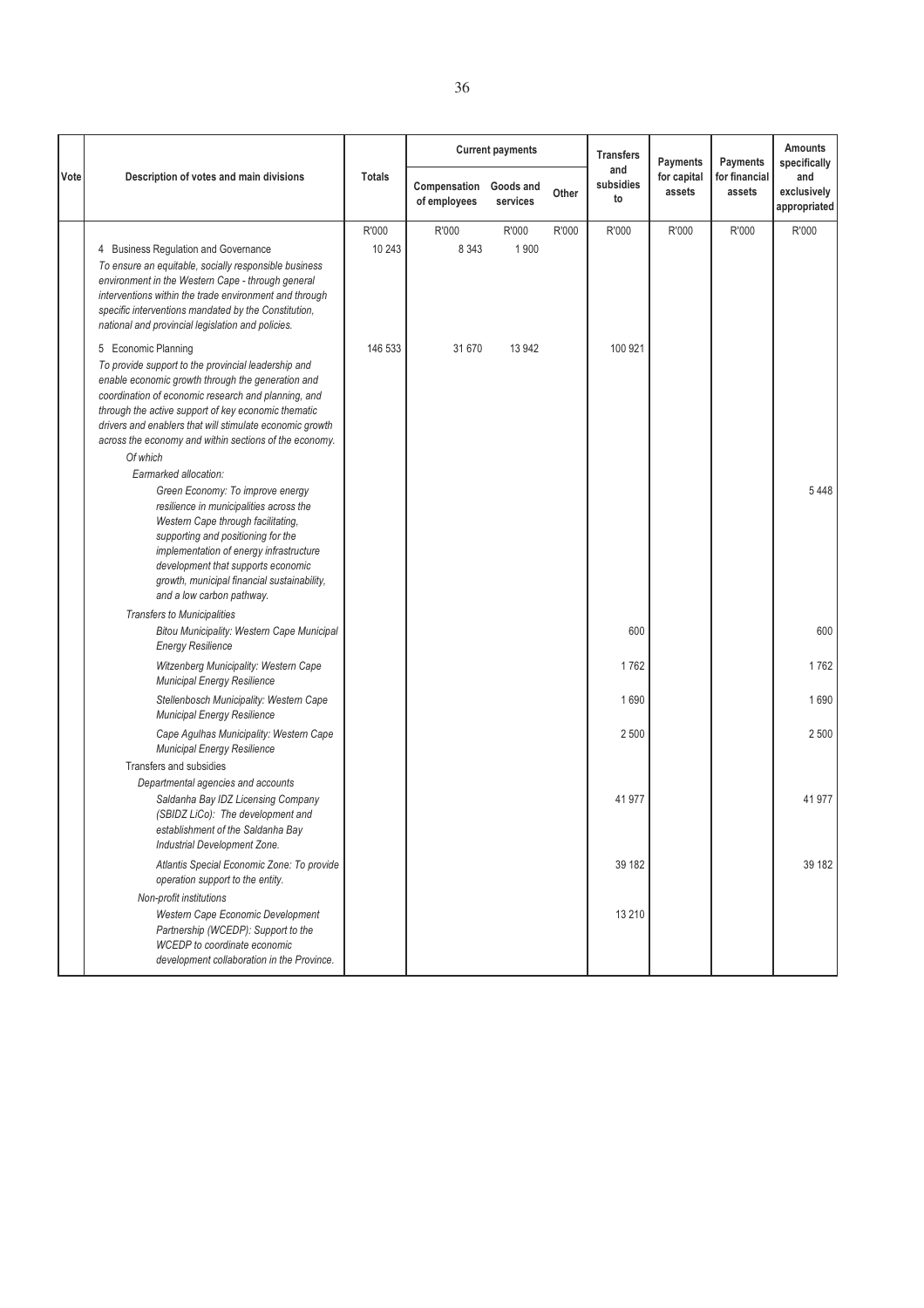|      |                                                                                                                                                                                                                        |                 |                              | <b>Current payments</b> |       | <b>Transfers</b>       | <b>Payments</b>       | <b>Payments</b>         | <b>Amounts</b><br>specifically     |
|------|------------------------------------------------------------------------------------------------------------------------------------------------------------------------------------------------------------------------|-----------------|------------------------------|-------------------------|-------|------------------------|-----------------------|-------------------------|------------------------------------|
| Vote | Description of votes and main divisions                                                                                                                                                                                | <b>Totals</b>   | Compensation<br>of employees | Goods and<br>services   | Other | and<br>subsidies<br>to | for capital<br>assets | for financial<br>assets | and<br>exclusively<br>appropriated |
|      | 6 Tourism, Arts and Entertainment<br>To facilitate the implementation of an integrated tourism                                                                                                                         | R'000<br>74 125 | R'000<br>7670                | R'000<br>882            | R'000 | R'000<br>65 573        | R'000                 | R'000                   | R'000                              |
|      | strategy that will lead to sustained and increased growth<br>and job creation in the tourism industry.<br>Of which<br>Transfers and subsidies                                                                          |                 |                              |                         |       |                        |                       |                         |                                    |
|      | Departmental agencies and accounts<br>The Western Cape Tourism, Investment and<br>Trade Promotion Agency (Wesgro): To<br>increase investment initiatives - Destination<br>Marketing                                    |                 |                              |                         |       | 21 605                 |                       |                         | 21 605                             |
|      | The Western Cape Tourism, Investment and<br>Trade Promotion Agency (Wesgro): To<br>promote and upscale destination marketing<br>initiatives                                                                            |                 |                              |                         |       | 36 793                 |                       |                         | 36 793                             |
|      | The Western Cape Tourism, Investment and<br>Trade Promotion Agency (Wesgro): Funds to<br>be used for aggressive marketing and<br>investment communications campaigns to<br>attract tourists and investors.             |                 |                              |                         |       | 7 1 7 5                |                       |                         | 7 1 7 5                            |
|      | 7 Skills Development and Innovation<br>To facilitate the provisioning of human capital and<br>innovation skills to deliver on the economic human<br>resource development need of the Western Cape.                     | 96 237          | 12 986                       | 6 2 5 1                 |       | 77 000                 |                       |                         |                                    |
|      | Of which<br><b>Earmarked Funding</b><br>Transfers and subsidies<br>Households                                                                                                                                          |                 |                              |                         |       |                        |                       |                         |                                    |
|      | Other transfer to households:<br>To provide for payments towards upscaling<br>skills development initiatives in the Province,<br>specifically within the Business Process<br>Outsourcing (BPO) and technology sectors. |                 |                              |                         |       | 50 000                 |                       |                         | 32 949                             |
|      | Other transfer to households:<br>To provide for stipend payments for Artisanal<br>Candidates (AC) who have been placed at<br>host companies during the experiental work<br>placement period.                           |                 |                              |                         |       | 18 000                 |                       |                         |                                    |
|      | Other transfer to households:<br>Stipend payments                                                                                                                                                                      |                 |                              |                         |       | 9000                   |                       |                         |                                    |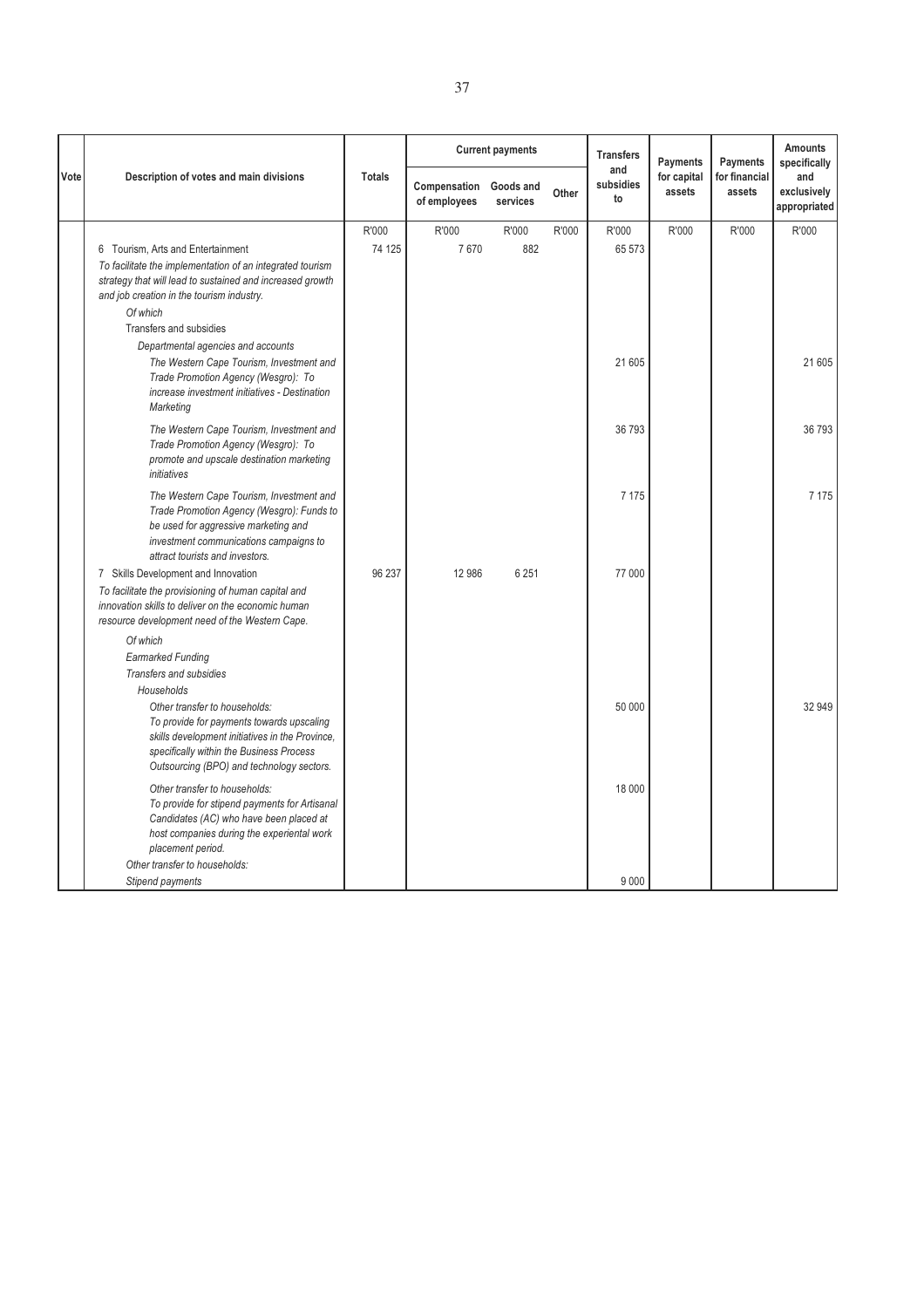|      |                                                                                                                                                                                                                                                                                                                                                                 |                 |                                               | <b>Current payments</b> |       | <b>Transfers</b>                      | <b>Payments</b>       | <b>Payments</b>         | <b>Amounts</b><br>specifically     |
|------|-----------------------------------------------------------------------------------------------------------------------------------------------------------------------------------------------------------------------------------------------------------------------------------------------------------------------------------------------------------------|-----------------|-----------------------------------------------|-------------------------|-------|---------------------------------------|-----------------------|-------------------------|------------------------------------|
| Vote | Description of votes and main<br>divisions                                                                                                                                                                                                                                                                                                                      | <b>Totals</b>   | <b>Compensation of Goods and</b><br>employees | services                | Other | and<br>subsidies<br>to                | for capital<br>assets | for financial<br>assets | and<br>exclusively<br>appropriated |
| 13   | <b>Cultural Affairs and Sport</b><br>Aim: We encourage excellence and inclusiveness in                                                                                                                                                                                                                                                                          | R'000<br>937913 | R'000<br>234 250                              | R'000<br>184 664        | R'000 | R'000<br>483784                       | R'000<br>35 215       | R'000                   | R'000<br>490 530                   |
|      | sport and culture through the effective, efficient and<br>sustainable use of our resources, and through<br>creative partnerships. In moving to excellence and<br>making the Western Cape the sports and culture<br>centre of South Africa, we will create the conditions<br>for access and mass participation, talent<br>identification and skills development. |                 |                                               |                         |       |                                       |                       |                         |                                    |
|      | 1 Administration<br>To provide overall financial and strategic management<br>and administrative support for the Department of Cultural<br>Affairs and Sport.<br>Of which<br>Transfers and subsidies<br>Departmental agencies and accounts:                                                                                                                      | 69 128          | 53 805                                        | 11939                   |       | 30                                    | 3 3 5 4               |                         |                                    |
|      | <b>Communication: Licences</b><br>(radio and television)                                                                                                                                                                                                                                                                                                        |                 |                                               |                         |       | 30                                    |                       |                         |                                    |
|      | 2 Cultural Affairs<br>To provide arts and culture, museum, heritage and<br>language-related services to the inhabitants of the<br>Western Cape.                                                                                                                                                                                                                 | 130 431         | 69418                                         | 20 4 37                 |       | 37 698                                | 2878                  |                         |                                    |
|      | Of which<br>National conditional grant: Expanded Public Works<br>Programme Integrated Grant for Provinces.                                                                                                                                                                                                                                                      |                 |                                               |                         |       |                                       |                       |                         | 3099                               |
|      | Earmarked allocation: Job creation (full time<br>equivalent) EPWP.                                                                                                                                                                                                                                                                                              |                 |                                               |                         |       |                                       |                       |                         | 2096                               |
|      | Earmarked allocation: From PPF - Cango Caves<br>PPP: The feasability study for the future<br>management of the Cango Caves with the aim of<br>increasing revenue generation to ensure future<br>sustainability.                                                                                                                                                 |                 |                                               |                         |       |                                       |                       |                         | 1 0 0 0                            |
|      | Earmarked allocation: From PPF - Cango Caves<br>PPP: A project preparation costing study needs to<br>be done to determine the amount of funding<br>required for the short, medium and long term<br>maintenance of the Cango Caves and surrounding<br>infrastructure.                                                                                            |                 |                                               |                         |       |                                       |                       |                         | 500                                |
|      | Earmarked allocation: From PPF - Cultural Facility:<br>Feasibility study for a potential PPP for Melkbos<br>Oppiesee and Schoemanspoort to transform these<br>facilities to a level which will allow private use in<br>addition to our current public usage model.                                                                                              |                 |                                               |                         |       |                                       |                       |                         | 1500                               |
|      | Transfers and subsidies<br>Departmental agencies and accounts:<br><b>Western Cape Cultural Commission</b><br>Western Cape Language Committee<br>Artscape<br>Heritage Western Cape<br>South African Revenue Service:<br>Excise duty<br><b>Communication: Licences</b>                                                                                            |                 |                                               |                         |       | 627<br>290<br>204<br>1537<br>40<br>91 |                       |                         |                                    |
|      | (radio and television)                                                                                                                                                                                                                                                                                                                                          |                 |                                               |                         |       |                                       |                       |                         |                                    |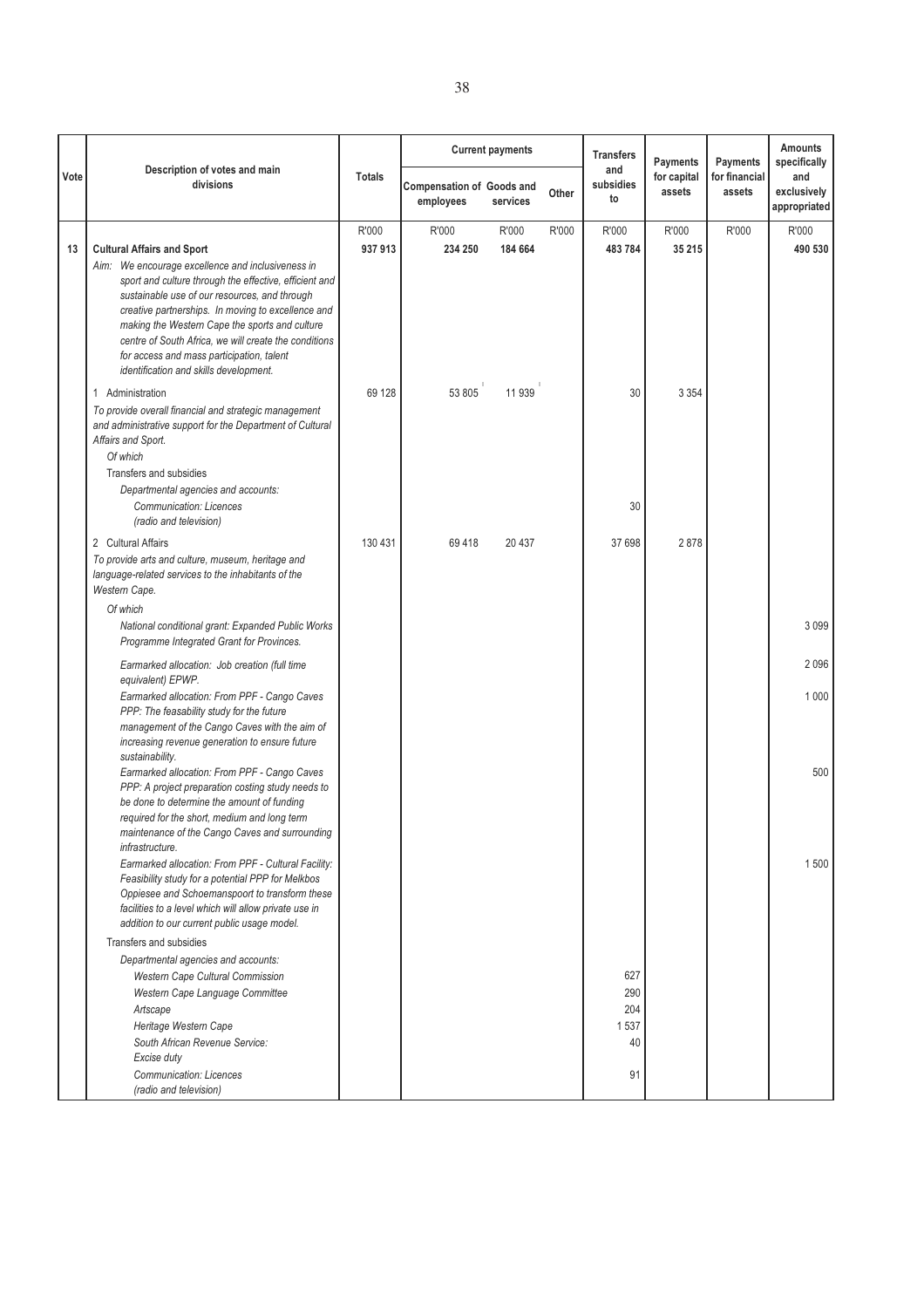|      | Description of votes and main                                                                                            |               |                                               | <b>Current payments</b> |       | <b>Transfers</b><br><b>Payments</b><br>and |                       | <b>Payments</b>         | <b>Amounts</b><br>specifically     |
|------|--------------------------------------------------------------------------------------------------------------------------|---------------|-----------------------------------------------|-------------------------|-------|--------------------------------------------|-----------------------|-------------------------|------------------------------------|
| Vote | divisions                                                                                                                | <b>Totals</b> | <b>Compensation of Goods and</b><br>employees | services                | Other | subsidies<br>to                            | for capital<br>assets | for financial<br>assets | and<br>exclusively<br>appropriated |
|      |                                                                                                                          | R'000         | R'000                                         | R'000                   | R'000 | R'000                                      | R'000                 | R'000                   | R'000                              |
|      | Non-profit institutions<br>Cultural tourism<br>Arts and culture organisations<br>Province-aided museums<br>Local museums |               |                                               |                         |       | 500<br>19 20 5<br>14 8 93<br>311           |                       |                         |                                    |
|      | 3 Library and Archive Services<br>To provide comprehensive library and archive services in<br>the Western Cape.          | 445 887       | 75 641                                        | 65 391                  |       | 281 123                                    | 23 7 32               |                         |                                    |
|      | Of which<br>National conditional grant: Community Library<br>Services                                                    |               |                                               |                         |       |                                            |                       |                         | 190 102                            |
|      | Municipal replacement funding<br>Broadband library connection and library<br>services top-up for broadband               |               |                                               |                         |       |                                            |                       |                         | 89 172<br>8459                     |
|      | Earmarked allocation: Enterprise Content<br>Management (ECM)                                                             |               |                                               |                         |       |                                            |                       |                         | 25 900                             |
|      | Earmarked allocation: From FTSF - Virtual &<br>Digital Services in Western Cape Provincial<br>Archives                   |               |                                               |                         |       |                                            |                       |                         | 16476                              |
|      | Transfers and subsidies                                                                                                  |               |                                               |                         |       |                                            |                       |                         |                                    |
|      | Provinces and municipalities<br>Municipalities: To enhance public<br>libraries                                           |               |                                               |                         |       | 183 222                                    |                       |                         |                                    |
|      | Municipalities: Financial assistance for library<br>services in vulnerable category B3<br>municipalities                 |               |                                               |                         |       | 85 600                                     |                       |                         |                                    |
|      | Transfers to City of Cape Town libraries for<br>infrastructure and maintenance                                           |               |                                               |                         |       | 5492                                       |                       |                         |                                    |
|      | To enable the City of Cape Town to procure<br>periodicals and newspapers for public libraries                            |               |                                               |                         |       | 5 3 3 8                                    |                       |                         |                                    |
|      | Non-profit institutions<br>South African Library for the Blind<br><b>Community Chest</b><br>Households                   |               |                                               |                         |       | 1 2 0 0<br>251                             |                       |                         |                                    |
|      | Social benefits to employees                                                                                             |               |                                               |                         |       | 20                                         |                       |                         |                                    |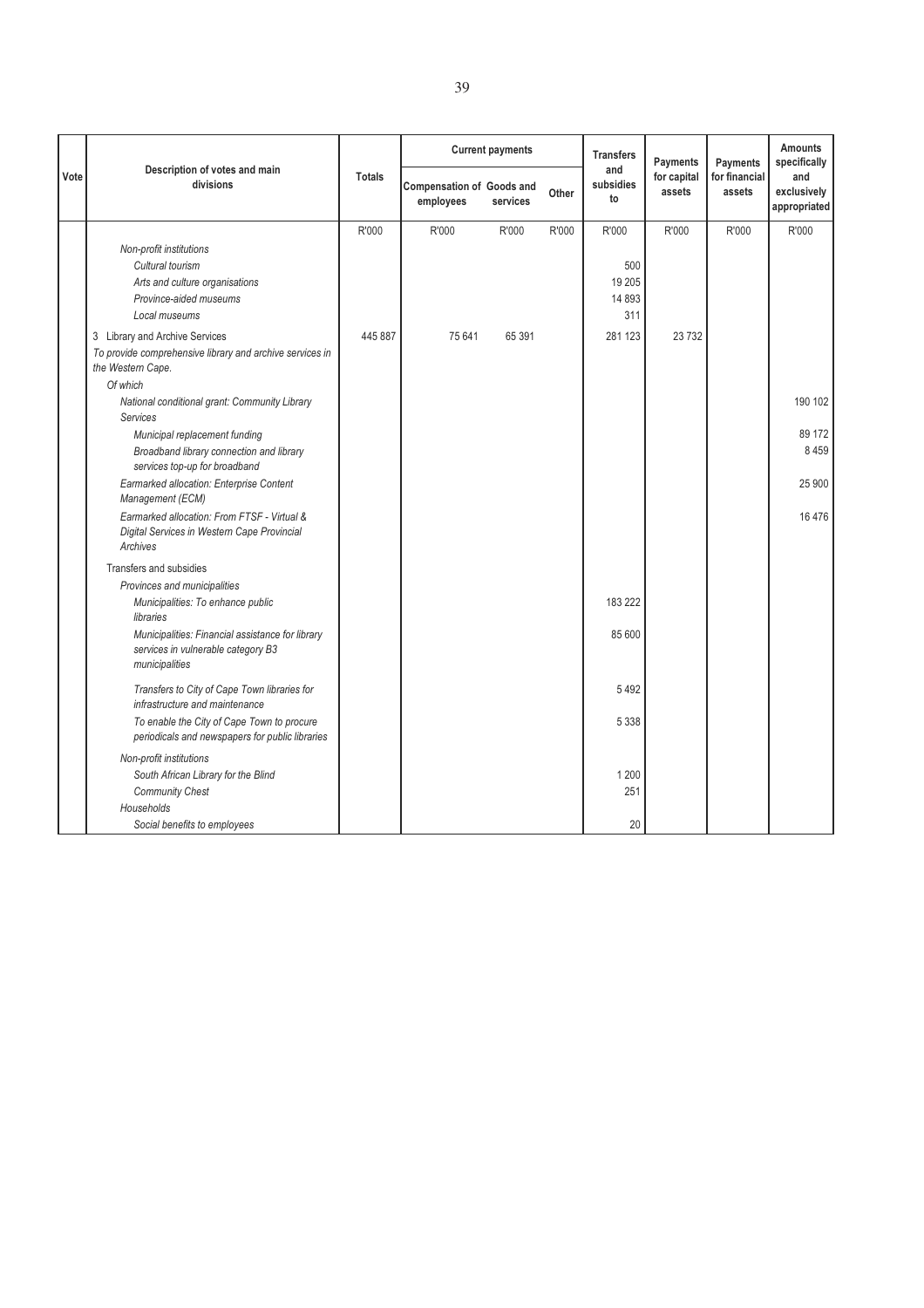|      | Description of votes and main                                                                           |               |                                               | <b>Current payments</b> |       | <b>Transfers</b>       | Payments              | Payments                | <b>Amounts</b><br>specifically     |  |
|------|---------------------------------------------------------------------------------------------------------|---------------|-----------------------------------------------|-------------------------|-------|------------------------|-----------------------|-------------------------|------------------------------------|--|
| Vote | divisions                                                                                               | <b>Totals</b> | <b>Compensation of Goods and</b><br>employees | services                | Other | and<br>subsidies<br>to | for capital<br>assets | for financial<br>assets | and<br>exclusively<br>appropriated |  |
|      |                                                                                                         | R'000         | R'000                                         | R'000                   | R'000 | R'000                  | R'000                 | R'000                   | R'000                              |  |
|      | 4 Sport and Recreation                                                                                  | 292 467       | 35 386                                        | 86 897                  |       | 164 933                | 5 2 5 1               |                         |                                    |  |
|      | To provide sport and recreation activities for the<br>inhabitants of the Western Cape.                  |               |                                               |                         |       |                        |                       |                         |                                    |  |
|      | Of which                                                                                                |               |                                               |                         |       |                        |                       |                         |                                    |  |
|      | National conditional grant: Mass Participation and<br><b>Sport Development</b>                          |               |                                               |                         |       |                        |                       |                         | 91 2 21                            |  |
|      | National conditional grant: Social Sector Extended<br><b>Public Works Incentive Grant for Provinces</b> |               |                                               |                         |       |                        |                       |                         | 4 3 3 3                            |  |
|      | Earmarked allocation: Review of skills, youth and<br>employment programmes                              |               |                                               |                         |       |                        |                       |                         | 2000                               |  |
|      | Earmarked allocation: Year Beyond                                                                       |               |                                               |                         |       |                        |                       |                         | 15 000                             |  |
|      | Earmarked allocation: Job creation (full-time<br>equivalent) EPWP                                       |               |                                               |                         |       |                        |                       |                         | 5 2 4 0                            |  |
|      | Earmarked allocation: MOD centres including<br>maintenance, utilities and security                      |               |                                               |                         |       |                        |                       |                         | 9432                               |  |
|      | Earmarked allocation: Hosting of the Netball World<br>Cup 2023                                          |               |                                               |                         |       |                        |                       |                         | 5 0 0 0                            |  |
|      | Earmarked allocation: Holiday Programme                                                                 |               |                                               |                         |       |                        |                       |                         | 15 000                             |  |
|      | Earmarked allocation: Major events                                                                      |               |                                               |                         |       |                        |                       |                         | 5 0 0 0                            |  |
|      | Transfers and subsidies                                                                                 |               |                                               |                         |       |                        |                       |                         |                                    |  |
|      | Provinces and municipalities                                                                            |               |                                               |                         |       | 2049                   |                       |                         |                                    |  |
|      | Municipalities: Sports facilities                                                                       |               |                                               |                         |       |                        |                       |                         |                                    |  |
|      | Non-profit institutions                                                                                 |               |                                               |                         |       |                        |                       |                         |                                    |  |
|      | Youth development: Wellbeing                                                                            |               |                                               |                         |       | 56 4 26                |                       |                         |                                    |  |
|      | Sports federations and bodies: Financial<br>support                                                     |               |                                               |                         |       | 106 458                |                       |                         |                                    |  |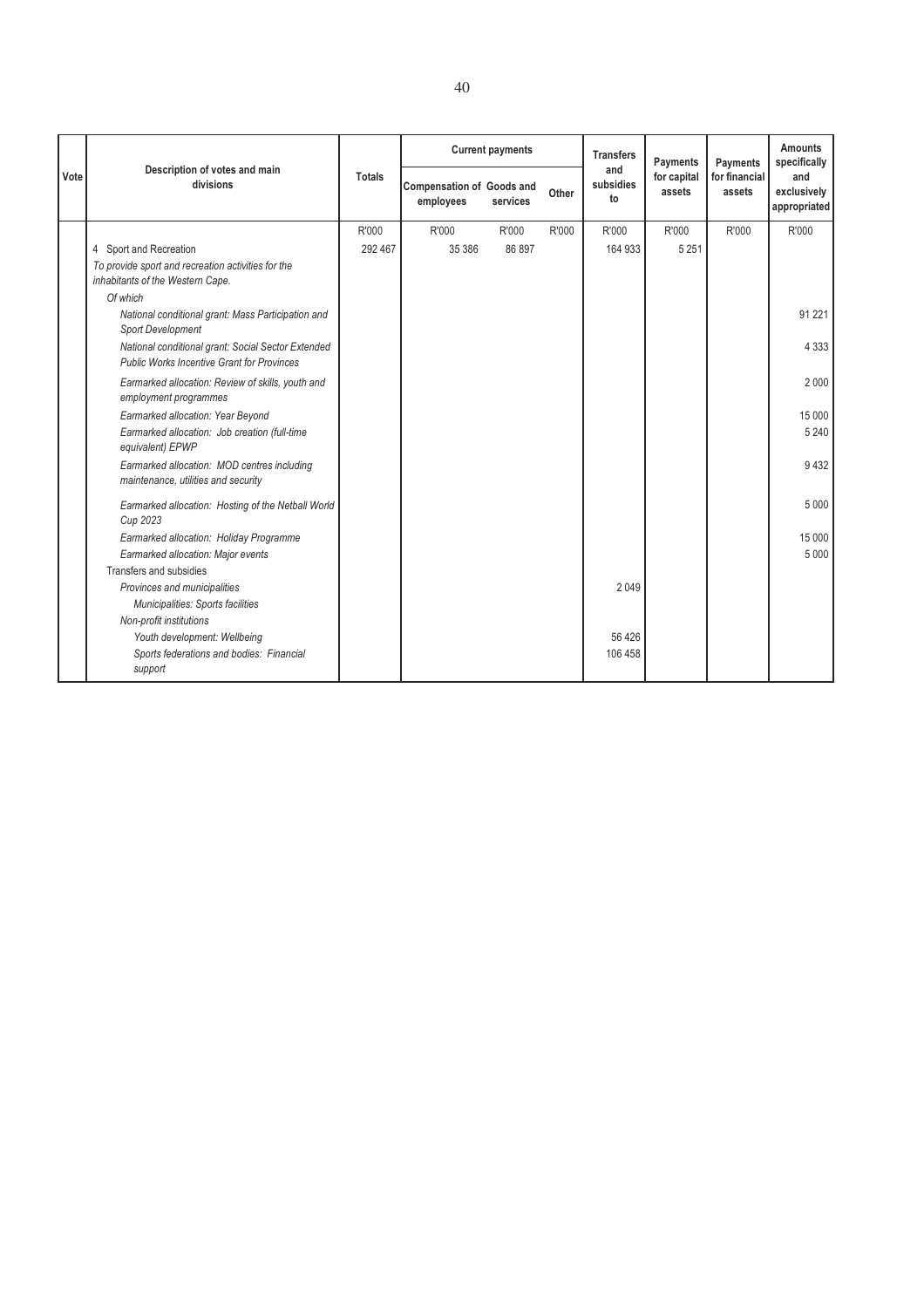|      |                                                                                                                                                                                                                                                         |                  |                                               | <b>Current payments</b> |       | <b>Transfers</b><br>and     | Payments              | Payments                | <b>Amounts</b><br>specifically     |
|------|---------------------------------------------------------------------------------------------------------------------------------------------------------------------------------------------------------------------------------------------------------|------------------|-----------------------------------------------|-------------------------|-------|-----------------------------|-----------------------|-------------------------|------------------------------------|
| Vote | Description of votes and main<br>divisions                                                                                                                                                                                                              | <b>Totals</b>    | <b>Compensation of Goods and</b><br>employees | services                | Other | subsidies<br>to             | for capital<br>assets | for financial<br>assets | and<br>exclusively<br>appropriated |
| 14   | <b>Local Government</b>                                                                                                                                                                                                                                 | R'000<br>309 301 | R'000<br>208 354                              | R'000<br>73918          | R'000 | R'000<br>20884              | R'000<br>6096         | R'000<br>49             | R'000<br>25 4 16                   |
|      | To monitor, coordinate and support municipalities<br>Aim:<br>to be effective in fulfilling their developmental<br>mandate and facilitate service delivery and<br>disaster resilience through engagement with<br>government spheres and social partners. |                  |                                               |                         |       |                             |                       |                         |                                    |
|      | 1 Administration<br>To provide overall management in the Department in<br>accordance with all applicable Acts and policies.                                                                                                                             | 54 008           | 37 447                                        | 11 201                  |       | 6                           | 5 3 0 5               | 49                      |                                    |
|      | Transfers and subsidies<br>Departmental agencies and accounts<br>South African Broadcasting Corporation Limited                                                                                                                                         |                  |                                               |                         |       | 6                           |                       |                         |                                    |
|      | 2 Local Governance<br>To promote viable and sustainable developmental local<br>governance, integrated and sustainable planning, and<br>community participation in development processes.                                                                | 169 128          | 126 622                                       | 27923                   |       | 13 942                      | 641                   |                         |                                    |
|      | Of which<br>Earmarked allocation: Municipal Interventions<br>Earmarked allocation: Legal, governance and<br>investigative support flowing from the 2021<br>municipal elections - DLG municipal capacity<br>building and support                         |                  |                                               |                         |       |                             |                       |                         | 3625<br>5 0 0 0                    |
|      | Earmarked allocation: Sustainable Infrastructure<br>Development and Finance Facility (SIDAFF)<br>project management support                                                                                                                             |                  |                                               |                         |       |                             |                       |                         | 3 0 0 0                            |
|      | Transfers and subsidies<br>Provinces and municipalities<br>Earmarked allocation: Municipal Interventions                                                                                                                                                |                  |                                               |                         |       | 5409                        |                       |                         | 5 4 0 9                            |
|      | Municipal Support Grant (strengthening of<br>governance)                                                                                                                                                                                                |                  |                                               |                         |       | 4 4 2 7                     |                       |                         |                                    |
|      | Thusong Service Centre Grant (Sustainability<br>operational support grant)                                                                                                                                                                              |                  |                                               |                         |       | 1046                        |                       |                         |                                    |
|      | <b>Community Development Workers: Operational</b><br><b>Support Grant</b>                                                                                                                                                                               |                  |                                               |                         |       | 3 0 6 0                     |                       |                         |                                    |
|      | 3 Development and Planning<br>To promote and facilitate effective disaster management<br>practices, ensure well-maintained municipal<br>infrastructure, and promote integrated planning.                                                                | 85 096           | 43 327                                        | 34 683                  |       | 6936                        | 150                   |                         |                                    |
|      | Of which<br>Earmarked allocation: Upgrading and replacement<br>of the Disaster Management Centre Audio Visual<br>Infrastructure                                                                                                                         |                  |                                               |                         |       |                             |                       |                         | 5 3 1 3                            |
|      | Earmarked allocation: Fire Strategy and<br>strengthening the capacity in Fire and Rescue<br>Services                                                                                                                                                    |                  |                                               |                         |       |                             |                       |                         | 2 0 0 0                            |
|      | Transfers and subsidies<br>Provinces and municipalities<br>Municipal electricity planning<br>Municipal water resilience<br>Municipal fire service capacity<br>Municipal Disaster Management assistance                                                  |                  |                                               |                         |       | 1600<br>2000<br>2466<br>118 |                       |                         |                                    |
|      | Departmental agencies and accounts<br>National Sea Rescue Institute                                                                                                                                                                                     |                  |                                               |                         |       | 376                         |                       |                         |                                    |
|      | Non-profit institutions<br>Lifesaving Western Province (WP)                                                                                                                                                                                             |                  |                                               |                         |       | 376                         |                       |                         |                                    |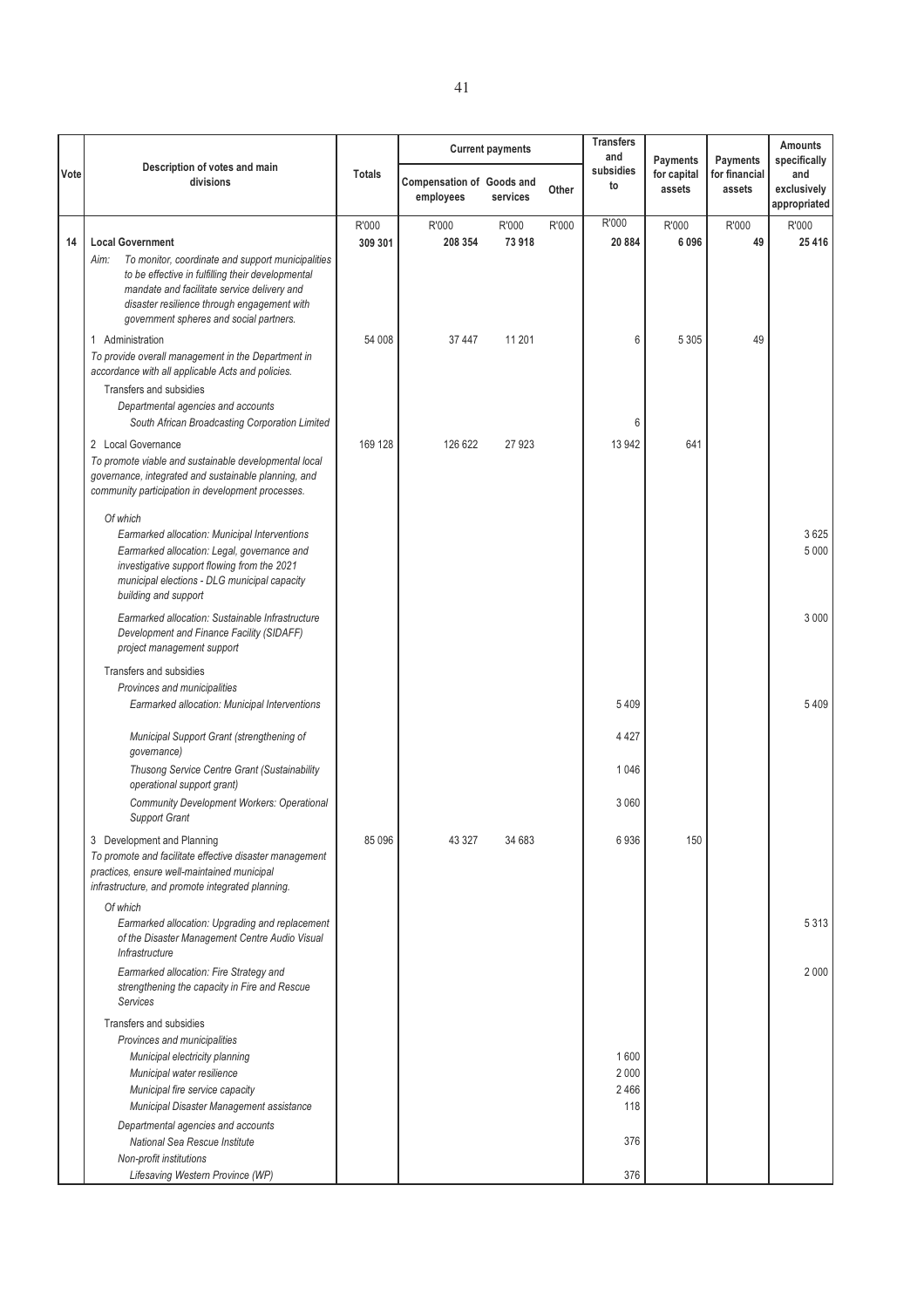|             | Description of votes and main                                                                                                                                                                                                                                                                                                                                                                             |               |                                               | <b>Current payments</b> |       |                 |                                   | Payments                | <b>Amounts</b><br>specifically     |
|-------------|-----------------------------------------------------------------------------------------------------------------------------------------------------------------------------------------------------------------------------------------------------------------------------------------------------------------------------------------------------------------------------------------------------------|---------------|-----------------------------------------------|-------------------------|-------|-----------------|-----------------------------------|-------------------------|------------------------------------|
| <b>Vote</b> | divisions                                                                                                                                                                                                                                                                                                                                                                                                 | <b>Totals</b> | <b>Compensation of Goods and</b><br>employees | services                | Other | subsidies<br>to | Payments<br>for capital<br>assets | for financial<br>assets | and<br>exclusively<br>appropriated |
|             |                                                                                                                                                                                                                                                                                                                                                                                                           | R'000         | R'000                                         | R'000                   | R'000 | R'000           | R'000                             | R'000                   | R'000                              |
|             | Traditional and Khoi-San Institutional Management<br>4<br>To manage the institutions of traditional and Khoi-San<br>leadership in line with legislation.<br>Of which<br>Earmarked allocation: Implementation of the<br>Traditional and Khoi-San Leadership Act, 2019<br>(Act 3 of 2019), for research, policy and legislation<br>development and support services to traditional<br>and Khoi-San councils | 1069          | 958                                           | 111                     |       |                 |                                   |                         | 1 0 6 9                            |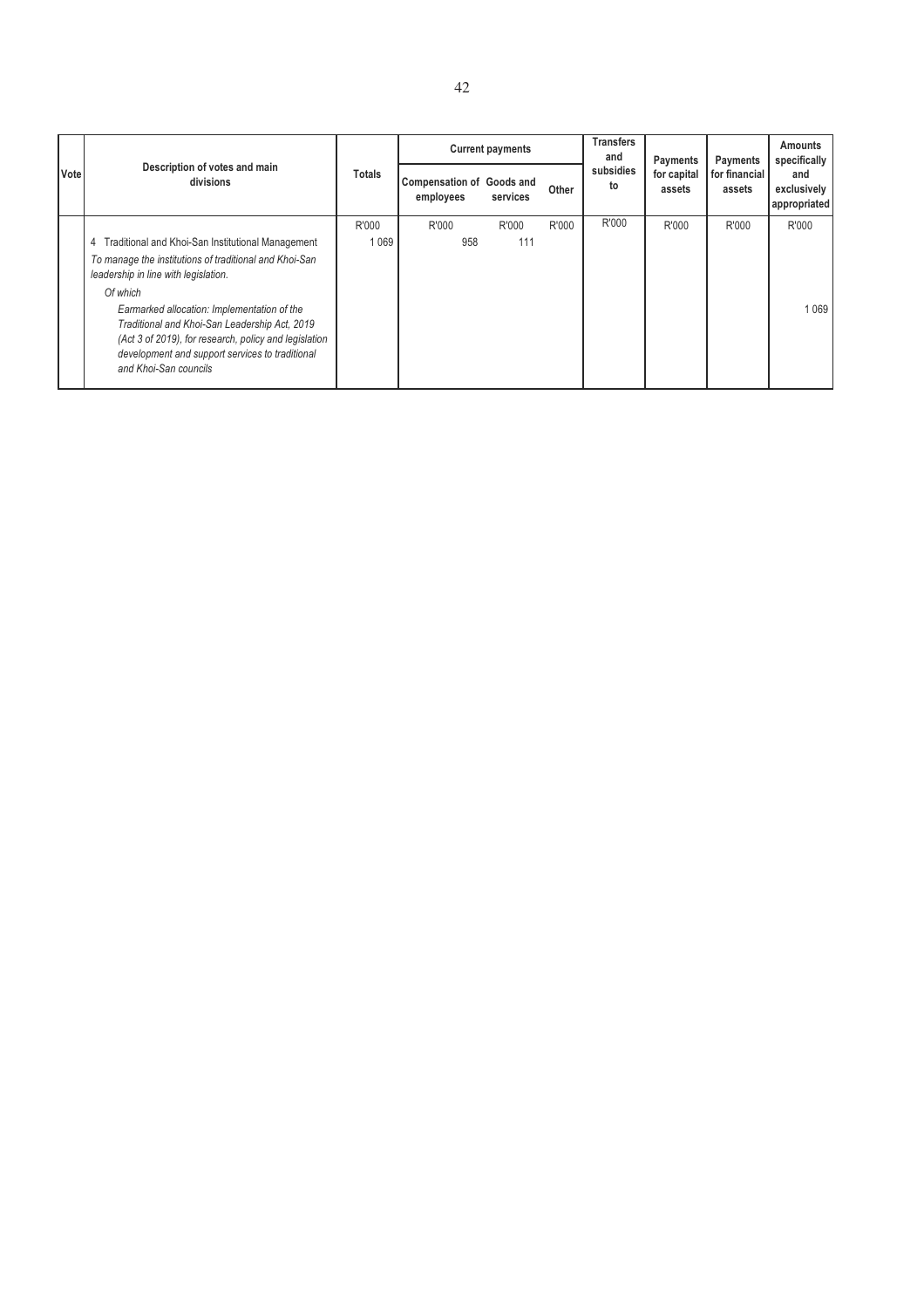#### **MEMORANDUM ON THE OBJECTS OF THE WESTERN CAPE APPROPRIATION BILL**

#### **1. BACKGROUND**

- 1.1 The Bill provides for the appropriation of money from the Provincial Revenue Fund for the requirements of the Province in the 2022/23 financial year.
- 1.2 If the Bill is not enacted before the start of the financial year, in terms of section 29 of the Public Finance Management Act, 1999 (Act 1 of 1999) (the PFMA), read with section 3 of the Western Cape Direct Charges Act, 2000 (Act 6 of 2000), only 45% of the amount appropriated in the previous budget may be withdrawn from the Provincial Revenue Fund as a direct charge against the Fund during the first four months of the financial year and 10% per month in the following months, and the total amount withdrawn may in aggregate not exceed the total amount that was appropriated in the previous budget.

#### **2. CONTENTS OF THE BILL**

- 2.1 **Clause 1** incorporates the definitions used in the PFMA into the Bill and adds a number of definitions.
- 2.2 **Clause 2** provides for the appropriation of money by the Provincial Parliament from the Provincial Revenue Fund for the requirements of the Province in the 2022/23 financial year, to votes and main divisions within a vote, and for the specific listed purposes set out in the Schedule.
- 2.3 **Clause 3** determines that the amounts listed in the Schedule as specifically and exclusively appropriated and that refer to national conditional grants may be used only for the purpose stipulated in the Division of Revenue Act, 2022, and in accordance with the framework published in terms of that Act. It also determines that earmarked allocations may be used only for the purpose stipulated in the Schedule and in accordance with the directives issued from time to time by the Provincial Treasury.
- 2.4 **Clause 4** provides for earmarked allocations to provincial departments and empowers the Provincial Treasury to issue directives in this regard.
- 2.5 **Clause 5** empowers the Provincial Treasury to withhold or stop the transfer of funds in respect of an earmarked allocation to a provincial department if that department, or the recipient organ of state for which that department is responsible, is in serious or persistent material breach of the measures in the directives in respect of the earmarked allocation.
- 2.6 **Clause 6** empowers a transferring provincial officer to withhold the transfer to a municipality of a conditional allocation or any part of such an allocation for a period not exceeding 30 days if the municipality does not comply with conditions to which the allocation is subject in terms of the framework concerned or if expenditure on previous transfers during the financial year reflects significant underspending for which no satisfactory explanation is given.
- 2.7 **Clause 7** stipulates that the Provincial Treasury may, in its discretion or at the request of a transferring provincial officer, stop the transfer of a conditional allocation or any part of such an allocation to a municipality on the grounds of a serious or persistent material breach of conditions to which the allocation is subject in terms of the framework concerned, or if the Provincial Treasury anticipates that the municipality will substantially underspend on the programme or allocation concerned in the current municipal financial year.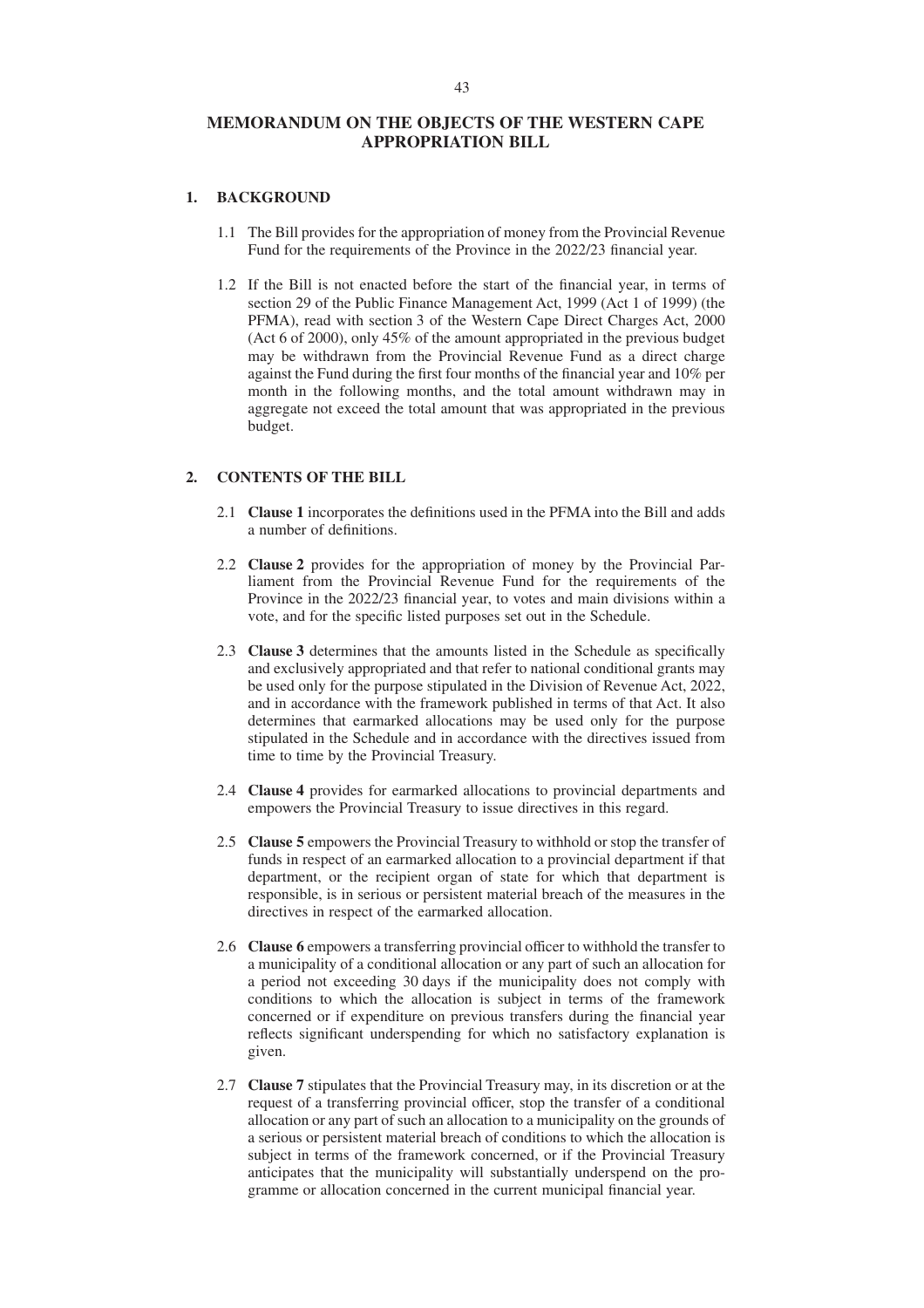- 2.8 **Clause 8** determines that the Provincial Treasury may, where it stops an allocation, after consultation with the transferring provincial officer, determine that the allocation or any part thereof be reallocated to one or more municipalities on condition that the allocation must be spent in the current municipal financial year or the next municipal financial year.
- 2.9 **Clause 9** provides that the transfer of an allocation made in error to a municipality is regarded as not legally due to that municipality.
- 2.10 **Clause 10** states that, subject to the PFMA, the Local Government: Municipal Finance Management Act, 2003 (Act 56 of 2003), and the Division of Revenue Act, 2022, any conditional allocation that is not spent by the municipality by the end of a municipal financial year reverts to the Provincial Revenue Fund, unless the relevant receiving municipal officer can prove to the satisfaction of the Provincial Treasury and the transferring provincial officer that the unspent allocation is committed to identifiable projects.
- 2.11 **Clause 11** empowers the Provincial Minister responsible for finance to delegate any of the powers or assign any of the duties entrusted to the Provincial Treasury in terms of the Bill to the Head of Department. Such a delegation or assignment may permit the further delegation or assignment to another employee in the Provincial Treasury or the holder of a specific office or position in the Provincial Treasury. In addition, clause 11 empowers a transferring provincial officer to delegate any of the powers or assign any of the duties entrusted to the transferring provincial officer in terms of the Bill once enacted to an official in the same department.
- 2.12 **Clause 12** contains the short title.

#### **3. CONSULTATION**

The following role players were consulted:

Department of the Premier: Legal Services Department of the Premier Western Cape Provincial Parliament Provincial Treasury Department of Community Safety Western Cape Education Department Department of Health Department of Social Development Department of Human Settlements Department of Environmental Affairs and Development Planning Department of Transport and Public Works Department of Agriculture Department of Economic Development and Tourism Department of Cultural Affairs and Sport Department of Local Government Auditor-General.

#### **4. FINANCIAL IMPLICATIONS**

R77 332 803 000 will be made available to the various votes listed in the Schedule to the Bill from funding set aside in the 2022/23 financial year.

#### **5. LEGISLATIVE COMPETENCE**

The Provincial Minister responsible for finance is satisfied that the provisions of the Bill fall within the legislative competence of the Province.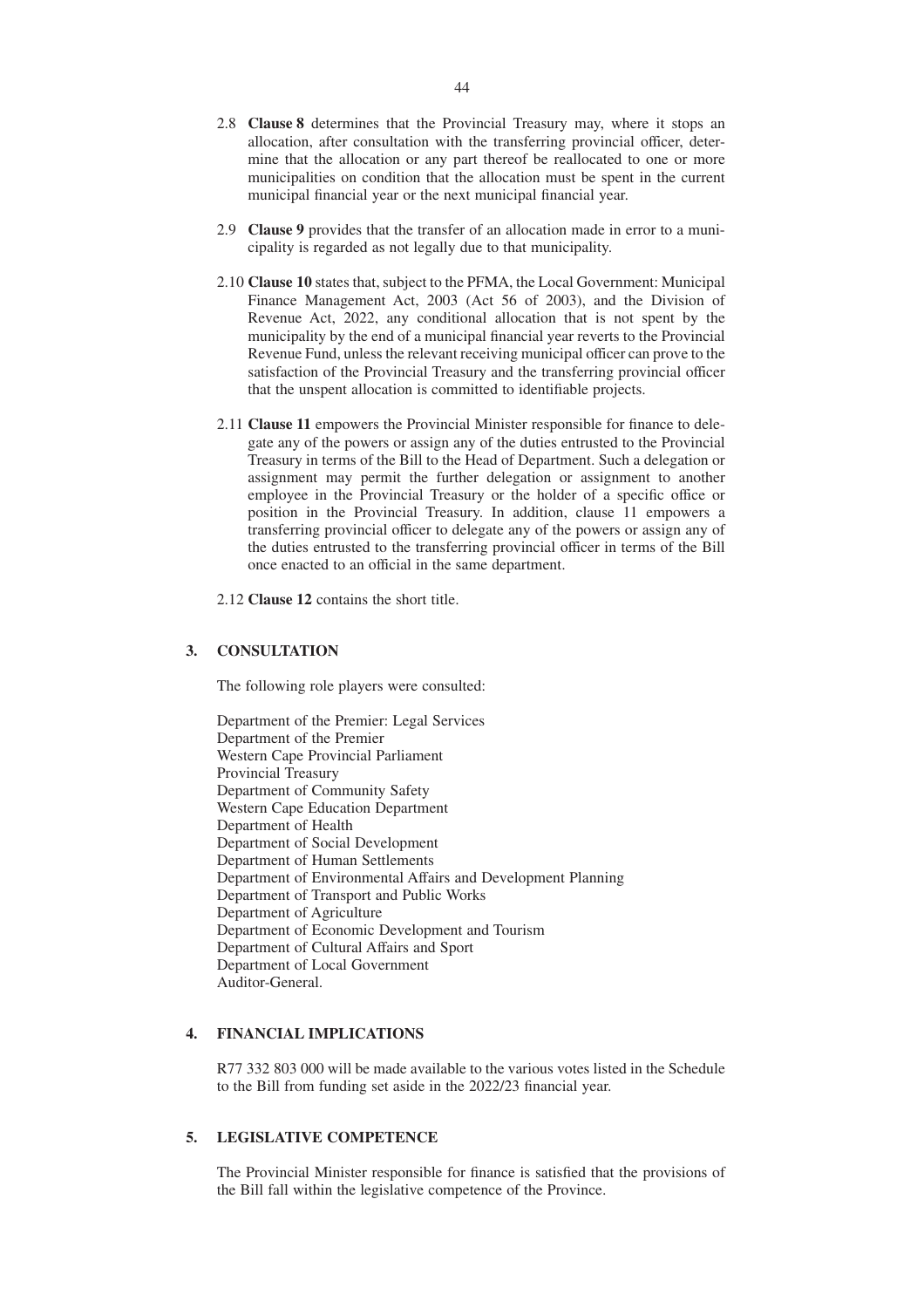# **WETSONTWERP**

**Om voorsiening te maak vir die bewilliging van geld uit die Provinsiale Inkomstefonds vir die behoeftes van die Provinsie Wes-Kaap in die 2022/23 finansiële jaar; en om voorsiening te maak vir aangeleenthede wat daarmee in verband staan.**

AAR WORD BEPAAL deur die Provinsiale Parlement van die Wes-Kaap, soos volg:—

#### **Woordomskrywing**

**1.** In hierdie Wet, tensy dit uit die samehang anders blyk, het 'n woord of uitdrukking waaraan 'n betekenis geheg is in artikel 1 van die Wet op Openbare Finansiële Bestuur, 1999 (Wet 1 van 1999), die betekenis daaraan geheg in daardie Wet, en beteken— 5

**''betaling vir finansiële bates''** enige betaling wat deur 'n provinsiale departement gemaak word en geklassifiseer word as of geag word 'n betaling vir finansiële bates te wees ooreenkomstig die riglyne en instruksies oor ekonomiese verslagdoeningsformate uitgereik deur die Nasionale Tesourie ingevolge die Wet op Openbare 10 Finansiële Bestuur;

**''betaling vir kapitaalbates''** enige betaling wat deur 'n provinsiale departement gemaak word en geklassifiseer word as of geag word 'n betaling vir kapitaalbates te wees ooreenkomstig die riglyne en instruksies oor ekonomiese verslagdoeningsformate uitgereik deur die Nasionale Tesourie ingevolge die Wet op Openbare 15 Finansiële Bestuur;

**''Departementshoof''** die Hoof van die provinsiale departement verantwoordelik vir finansies in die Provinsie;

**''Division of Revenue Act''** die ''Division of Revenue Act, 2022'';

**''geoormerkte toekenning''** 'n toekenning aan 'n provinsiale departement beoog 20 in artikels 3*(b)* en 4(1) van hierdie Wet;

**''hierdie Wet''** ook die Bylae waarna in artikel 2(1) verwys word en enige voorskrif uitgereik ingevolge artikel 4(2) van hierdie Wet;

**''lopende betaling''** enige betaling wat deur 'n provinsiale departement gemaak word en geklassifiseer word as of geag word 'n lopende betaling te wees oor-25 eenkomstig die riglyne en instruksies oor ekonomiese verslagdoeningsformate uitgereik deur die Nasionale Tesourie ingevolge die Wet op Openbare Finansiële Bestuur;

**''munisipale finansiële jaar''** 'n jaar wat op 30 Junie eindig;

"munisipale ontvangsbeampte", met betrekking tot 'n voorwaardelike toe- 30 kenning oorgedra aan 'n munisipaliteit ingevolge hierdie Wet, die rekenpligtige beampte van die munisipaliteit;

**''nasionale voorwaardelike toekenning''** 'n voorwaardelike toekenning aan die Provinsie soos bepaal in die Division of Revenue Act;

**''oordraende provinsiale beampte''** die rekenpligtige beampte van die pro-35 vinsiale departement wat 'n voorwaardelike toekenning aan 'n munisipaliteit oordra;

**''oordrag en subsidie''** enige betaling wat deur 'n provinsiale departement gemaak word en geklassifiseer word as of geag word 'n oordrag- of subsidiebetaling te wees ooreenkomstig die riglyne en instruksies oor ekonomiese 40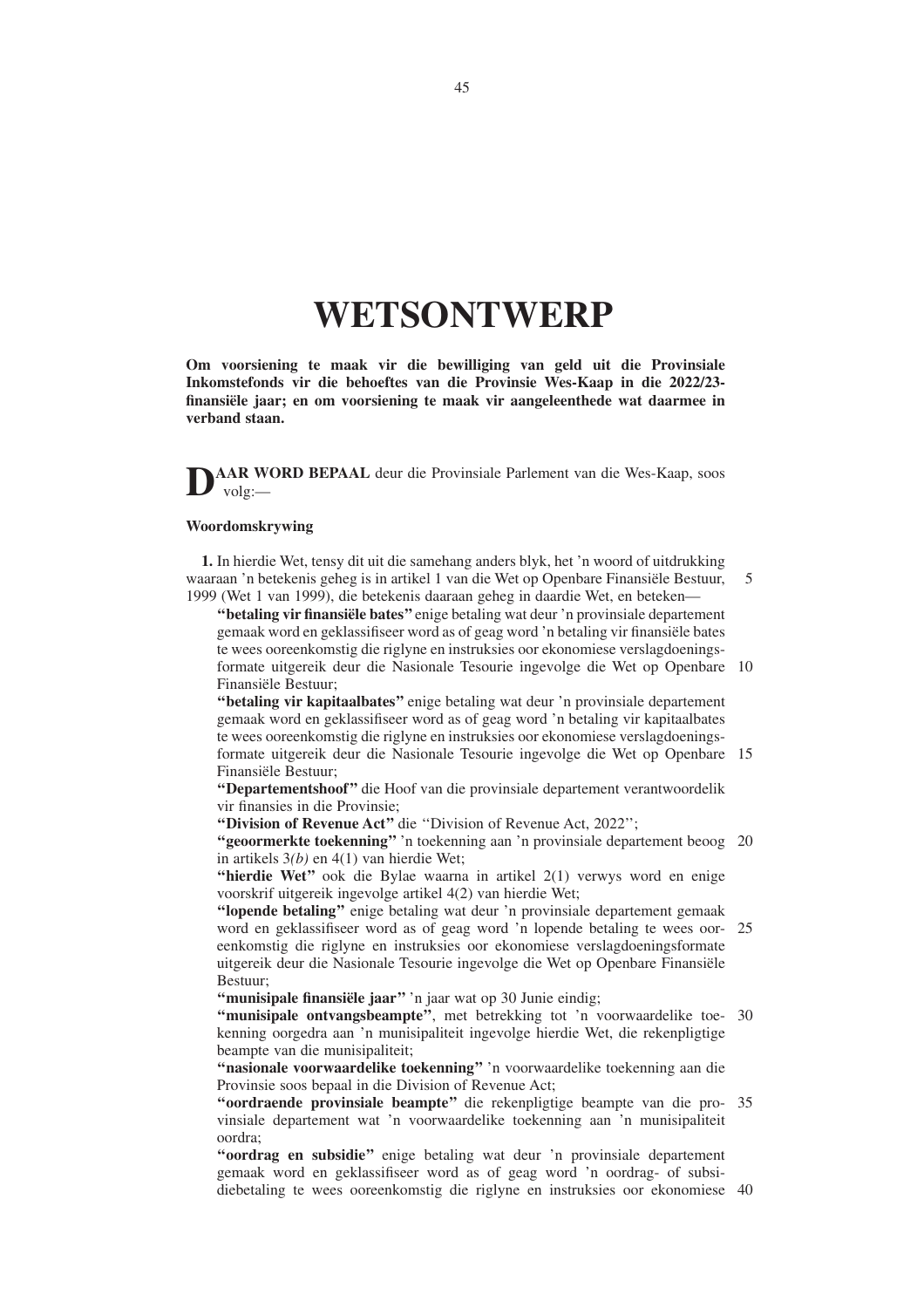verslagdoeningsformate uitgereik deur die Nasionale Tesourie ingevolge die Wet op Openbare Finansiële Bestuur;

**''Provinsiale Minister''** die lid van die Provinsiale Kabinet verantwoordelik vir finansies in die Provinsie;

**''Provinsiale Tesourie''** die Provinsiale Tesourie van die Wes-Kaap;

**''Provinsie''** die Provinsie Wes-Kaap;

**''raamwerk''** die voorwaardes en ander inligting gepubliseer deur die Provinsiale Tesourie ten opsigte van 'n voorwaardelike toekenning ingevolge die Division of Revenue Act, of die besonderhede gepubliseer deur die Provinsiale Minister ingevolge artikel 36(2) van die Wet op Plaaslike Regering: Munisipale Finansiële 10 Bestuur;

**''voorwaardelike toekenning''** 'n toekenning wat 'n munisipaliteit toekom soos beoog in artikel 36(2) van die Wet op Plaaslike Regering: Munisipale Finansiële Bestuur;

**''Wet op Openbare Finansiële Bestuur''** die Wet op Openbare Finansiële 15 Bestuur, 1999 (Wet 1 van 1999);

**''Wet op Plaaslike Regering: Munisipale Finansiële Bestuur''** die Wet op Plaaslike Regering: Munisipale Finansiële Bestuur, 2003 (Wet 56 van 2003).

#### **Bewilliging van geld vir behoeftes van Provinsie**

**2.** (1) Bewilligings deur die Provinsiale Parlement van geld uit die Provinsiale 20 Inkomstefonds vir die behoeftes van die Provinsie in die 2022/23- finansiële jaar, vir begrotingsposte en hoofindelings binne 'n begrotingspos en vir die spesifieke gelyste doeleindes, word in die Bylae uiteengesit.

(2) Die besteding van bewilligings beoog in subartikel (1) is onderhewig aan hierdie Wet, die Wet op Openbare Finansiële Bestuur en die ''Financial Management of Par-25 liament and Provincial Legislatures Act, 2009'' (Wet 10 van 2009).

#### **Bedrae gelys as spesifiek en uitsluitlik bewillig**

**3.** Bedrae in die Bylae gelys as spesifiek en uitsluitlik bewillig en wat verwys na—

- *(a)* nasionale voorwaardelike toekennings, mag slegs vir die doel bepaal in die Division of Revenue Act en ooreenkomstig die raamwerk gepubliseer 30 ingevolge daardie Wet gebruik word; en
- *(b)* geoormerkte toekennings, mag slegs vir die doel bepaal in die Bylae en ooreenkomstig die voorskrifte van tyd tot tyd uitgereik ingevolge artikel 4(2) van hierdie Wet gebruik word.

#### **Geoormerkte toekennings**

**4.** (1) Geoormerkte toekennings aan provinsiale departemente word in kolom 2 van die Bylae beskryf.

(2) Die Provinsiale Tesourie kan van tyd tot tyd voorskrifte oor geoormerkte toekennings uitreik.

(3) 'n Voorskrif—

40

35

5

- *(a)* moet die verslagdoeningsvereistes waaraan provinsiale departemente moet voldoen van 'n funksie wat deur elke toekenning befonds of gedeeltelik befonds word, skriftelik uiteensit, behalwe waar sodanige omvattende verslagdoening reeds ingevolge ander wetgewing vereis word; en
- *(b)* kan verder maatreëls ten opsigte van 'n toekenning uiteensit om deursigtig-45 heid, verantwoordbaarheid en uitgawebeheer te verseker.

#### **Weerhouding of staking van geoormerkte toekennings**

**5.** (1) Die Provinsiale Tesourie kan die oordrag van fondse ten opsigte van 'n geoormerkte toekenning aan 'n provinsiale departement weerhou of staak weens die ernstige of volgehoue wesenlike oortreding, deur daardie departement of enige ander 50ontvangende staatsorgaan waarvoor daardie departement verantwoordelik is, van die maatreëls beoog in artikel 4(3) ten opsigte van die geoormerkte toekenning.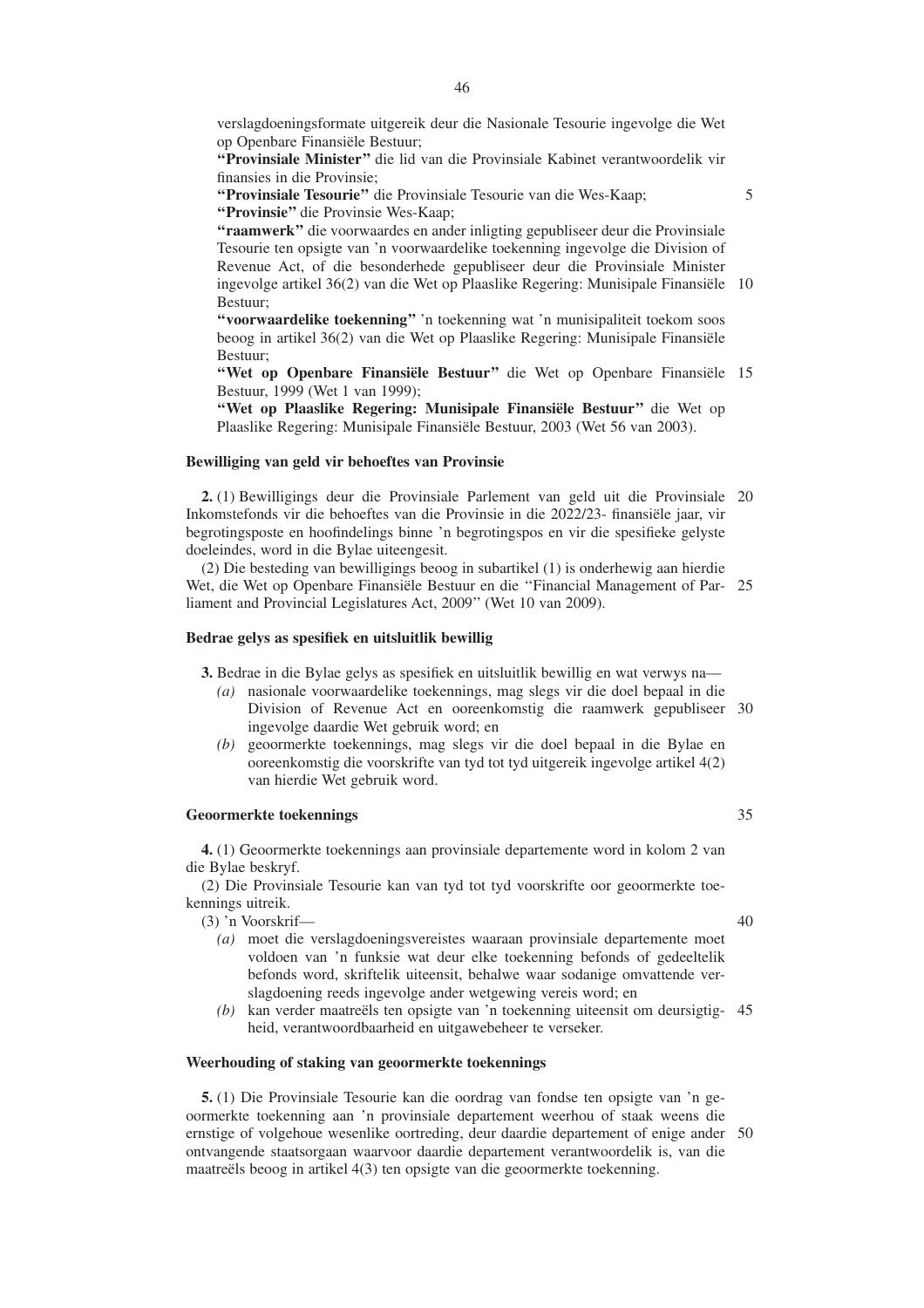(2) Die Provinsiale Tesourie moet, voordat 'n geoormerkte toekenning ingevolge subartikel (1) weerhou word, aan die betrokke provinsiale departement—

- *(a)* skriftelik kennis gee van sy voorneme om die geoormerkte toekenning te weerhou; en
- *(b)* 'n geleentheid gee om skriftelike vertoë in te dien waarom die geoormerkte toekenning nie weerhou behoort te word nie. 5

(3) Die Provinsiale Tesourie kan, waar hy 'n geoormerkte toekenning ingevolge hierdie artikel staak, ná oorlegpleging met die betrokke provinsiale departement, in 'n aansuiweringsbegroting bepaal dat 'n gedeelte van die geoormerkte toekenning wat nie bestee is nie, hertoegewys word aan enige ander provinsiale departement.

(4) Die Provinsiale Tesourie moet, waar hy 'n geoormerkte toekenning ingevolge hierdie artikel staak, 'n kennisgewing van die staking, tesame met 'n verduidelikende memorandum, in die *Provinsiale Koerant* publiseer.

#### **Weerhouding van voorwaardelike toekennings**

**6.** (1) 'n Oordraende provinsiale beampte kan die oordrag aan 'n munisipaliteit van 'n 15 voorwaardelike toekenning of enige gedeelte van so 'n toekenning vir 'n tydperk van hoogstens 30 dae weerhou indien—

- *(a)* die munisipaliteit nie voldoen aan die voorwaardes waaraan die toekenning ingevolge die tersaaklike raamwerk onderhewig is nie; of
- *(b)* uitgawes op vorige oordragte gedurende die munisipale finansiële jaar 20 beduidende onderbesteding toon waarvoor geen bevredigende verduideliking gegee is nie.

(2) 'n Oordraende provinsiale beampte moet, minstens sewe dae of die korter tydperk wat die Provinsiale Tesourie goedkeur, voor die weerhouding van 'n toekenning ingevolge subartikel (1)—

- *(a)* die betrokke munisipaliteit—
	- (i) skriftelik kennis gee van sy of haar voorneme om die toekenning te weerhou; en
	- (ii) 'n geleentheid gee om, binne daardie sewe dae of daardie korter tydperk, skriftelike vertoë in te dien waarom die toekenning nie weerhou behoort 30 te word nie; en
- *(b)* die Provinsiale Tesourie en die provinsiale departement verantwoordelik vir plaaslike regering in kennis stel van sy of haar voorneme om die toekenning te weerhou.

(3) 'n Kennisgewing beoog in subartikel (2) moet die redes vir die weerhouding van 35 die toekenning en die voorgenome duur van die weerhouding insluit.

(4) *(a)* Die Provinsiale Tesourie kan, wanneer 'n oordraende provinsiale beampte 'n toekenning ingevolge subartikel (1) weerhou, daardie beampte opdrag gee of 'n versoek van daardie beampte toestaan om die toekenning te weerhou vir 'n tydperk van langer as 30 dae, maar hoogstens 120 dae, indien die weerhouding—

- (i) voldoening aan die voorwaardes waaraan die toekenning onderhewig is, vergemaklik; of
- (ii) die risiko van onderbesteding verminder.

*(b)* 'n Oordraende provinsiale beampte moet, wanneer die weerhouding van 'n toekenning soos beoog in paragraaf *(a)* aangevra word, die Provinsiale Tesourie voorsien 45 van bewys van voldoening aan subartikel (2) en 'n afskrif van alle vertoë ontvang van die betrokke munisipaliteit.

*(c)* Die oordraende provinsiale beampte moet weer aan subartikel (2) voldoen wanneer die Provinsiale Tesourie ingevolge paragraaf *(a)* opdrag gee of 'n versoek toestaan dat 'n toekenning weerhou word.

#### **Staking van voorwaardelike toekennings**

**7.** (1) Ondanks artikel 6 kan die Provinsiale Tesourie, na goeddunke of op versoek van 'n oordraende provinsiale beampte, die oordrag aan 'n munisipaliteit van 'n voorwaardelike toekenning of enige gedeelte van so 'n toekenning staak—

*(a)* op grond van die ernstige of volgehoue wesenlike oortreding van die 55voorwaardes waaraan die toekenning onderhewig is ingevolge die betrokke raamwerk; of

25

10

50

40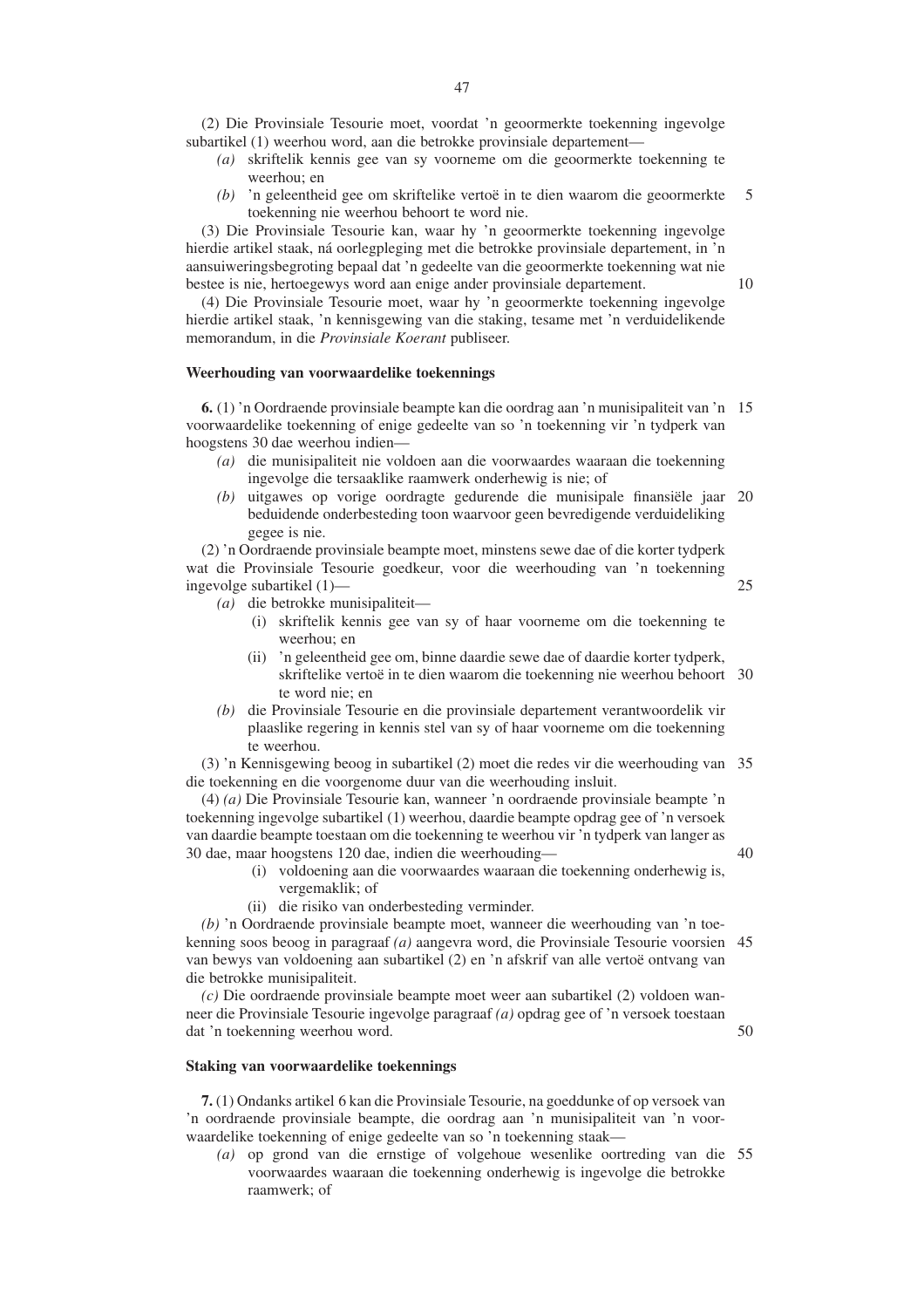*(b)* indien die Provinsiale Tesourie verwag dat die munisipaliteit in die lopende munisipale finansiële jaar aansienlik sal onderbestee op die betrokke program of toekenning.

(2) Die Provinsiale Tesourie moet voordat 'n toekenning ingevolge hierdie artikel gestaak word—

*(a)* aan die betrokke munisipaliteit—

- (i) 21 dae skriftelike kennis gee van die voorneme om die toekenning te staak; en
- (ii) 'n geleentheid gee om binne daardie 21 dae skriftelike vertoë in te dien waarom die oordrag van die toekenning of 'n gedeelte daarvan nie 10 gestaak behoort te word nie; en
- *(b)* die provinsiale minister verantwoordelik vir die provinsiale departement wat die voorwaardelike toekenning oordra, raadpleeg.

(3) Die Provinsiale Tesourie moet, waar hy 'n toekenning ingevolge subartikel (1) staak, 'n kennisgewing van die staking, tesame met 'n verduidelikende memorandum, in 15 die *Provinsiale Koerant* publiseer.

(4) Die Provinsiale Minister moet van die staking van die toekenning verslag doen aan—

- *(a)* die Ouditeur-generaal; en
- *(b)* die Provinsiale Parlement by die tertafellegging van die volgende begrotings-20 wetgewing in die Provinsiale Parlement.

#### **Hertoekenning ná staking van toekenning aan munisipaliteit**

**8.** Die Provinsiale Tesourie kan, waar hy 'n toekenning ingevolge artikel 7 staak, ná oorlegpleging met die oordraende provinsiale beampte en onderhewig aan die Division of Revenue Act, bepaal dat die toekenning of enige gedeelte daarvan aan een of meer 25 munisipaliteite hertoegewys word op voorwaarde dat die toekenning in die lopende of die volgende munisipale finansiële jaar bestee moet word.

#### **Oordragte verkeerdelik oorbetaal**

**9.** (1) Die oordrag van 'n toekenning wat verkeerdelik aan 'n munisipaliteit oorbetaal is, word geag as nie regmatig aan daardie munisipaliteit verskuldig nie. 30

(2) 'n Oordrag beoog in subartikel (1) moet sonder versuim deur die verantwoordelike oordraende provinsiale beampte verhaal word.

(3) Ondanks subartikel (2) kan die Provinsiale Tesourie opdrag gee dat die verhaling beoog in subartikel (2) teweeggebring word deur verrekening teen toekomstige oordragte wat die munisipaliteit toekom.

#### **Onbestede voorwaardelike toekennings**

**10.** (1) Onderhewig aan die Wet op Openbare Finansiële Bestuur, die Wet op Plaaslike Regering: Munisipale Finansiële Bestuur en die Division of Revenue Act val enige voorwaardelike toekenning wat nie teen die einde van 'n munisipale finansiële jaar deur 'n munisipaliteit bestee is nie, terug op die Provinsiale Inkomstefonds, tensy die betrokke munisipale ontvangsbeampte tot die bevrediging van die Provinsiale Tesourie en die oordraende provinsiale beampte kan bewys dat die onbestede toekenning vir identifiseerbare projekte bestem is. 40

(2) Die Provinsiale Tesourie kan, op versoek van 'n oordraende provinsiale beampte of 'n munisipaliteit beoog in subartikel (1), goedkeuring verleen dat die voorwaardelike 45 toekenning deur die munisipaliteit behou word vir besteding in die volgende munisipale finansiële jaar.

(3) Enige fondse wat ingevolge subartikel (1) op die Provinsiale Inkomstefonds moet terugval en wat nie ingevolge subartikel (2) deur die Provinsiale Tesourie goedgekeur is om behou te word nie, moet deur die munisipaliteit aan die Provinsiale Inkomstefonds 50 terugbetaal word.

(4) Die Provinsiale Tesourie kan enige fondse wat ingevolge subartikels (1) en (3) aan die Provinsiale Inkomstefonds terugbetaal moet word, maar wat nog nie terugbetaal is nie, ooreenkomstig subartikel (5) verreken teen toekomstige voorwaardelike toekennings aan daardie munisipaliteit.

35

55

5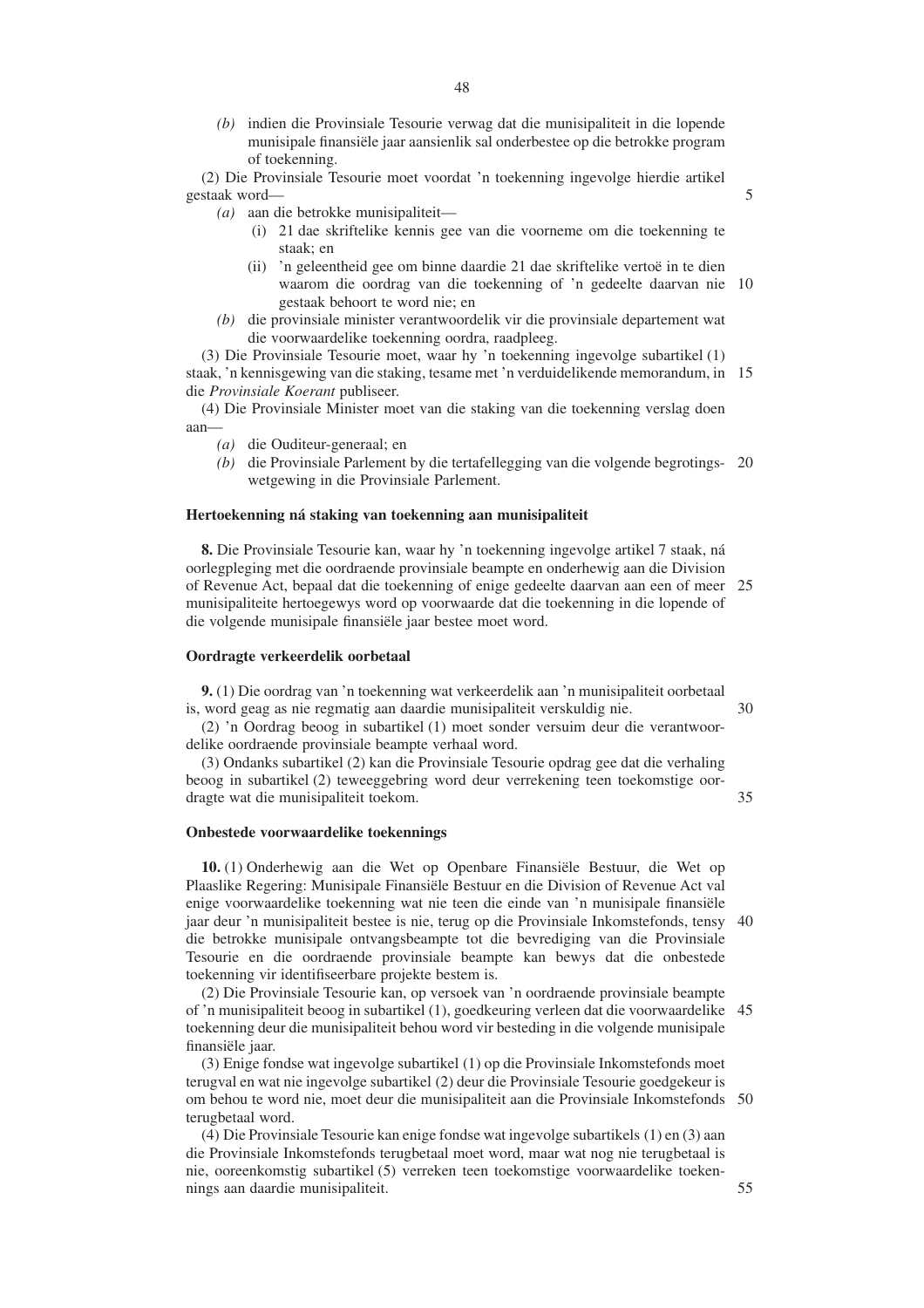(5) Voordat die Provinsiale Tesourie enige bedrae teen toekomstige voorwaardelike toekennings aan 'n munisipaliteit ingevolge subartikel (4) verreken, moet die Provinsiale Tesourie die oordraende provinsiale beampte en betrokke munisipale ontvangsbeampte—

- *(a)* skriftelik kennis gee van sy voorneme om bedrae teen toekomstige betalings vir voorwaardelike toekennings te verreken; en 5
- *(b)* 'n geleentheid gee om, binne 14 dae vanaf ontvangs van die kennisgewing bedoel in paragraaf *(a)*—
	- (i) skriftelike vertoë in te dien wat tot die bevrediging van die Provinsiale Tesourie bewys dat die onbestede voorwaardelike toekenning óf ooreen-10 komstig die tersaaklike raamwerk bestee is óf vir identifiseerbare projekte bestem is;

15

25

55

- (ii) ander middele voor te stel wat aanvaarbaar is vir die Provinsiale Tesourie waardeur die onbestede voorwaardelike toekennings aan die Provinsiale Inkomstefonds terugbetaal sal word; of
- (iii) 'n alternatiewe betalingsreëling voor te stel ingevolge waarvan die onbestede voorwaardelike toekennings aan die Provinsiale Inkomstefonds terugbetaal sal word.

(6) 'n Kennisgewing beoog in subartikel (5) moet die voorgenome bedrag wat teen toekennings verreken staan te word, en die redes vir die verrekening van die bedrae 20 insluit.

#### **Delegasies en opdragte**

**11.** (1) Die Provinsiale Minister kan enige van die bevoegdhede of enige van die pligte wat ingevolge hierdie Wet aan die Provinsiale Tesourie toevertrou is, aan die Departementshoof delegeer of opdra.

- (2) 'n Delegasie of opdrag bedoel in subartikel (1)—
	- *(a)* moet op skrif wees;
	- *(b)* kan onderhewig aan voorwaardes gemaak word;
	- *(c)* kan skriftelik deur die Provinsiale Minister ingetrek of gewysig word;
	- *(d)* onthef nie die Provinsiale Tesourie van die verantwoordelikheid ten opsigte 30 van die uitoefening van die gedelegeerde bevoegdheid of die verrigting van die opgedraagde plig nie;
	- *(e)* verhinder nie die Provinsiale Tesourie om daardie bevoegdheid uit te oefen of daardie plig te verrig nie; en
	- *(f)* kan die verdere delegering van daardie bevoegdheid of verdere opdrag van 35 daardie plig aan 'n ander werknemer in die Provinsiale Tesourie of die houer van 'n spesifieke amp of posisie in die Provinsiale Tesourie toelaat, in welke geval paragrawe *(a)* tot *(e)* van toepassing is, met die nodige veranderings.

(3) Die Provinsiale Minister kan enige besluit geneem deur die Departementshoof as gevolg van 'n delegasie of opdrag ingevolge subartikel (1) of deur 'n ander werknemer van die Provinsiale Tesourie of houer van 'n spesifieke amp of posisie in die Provinsiale Tesourie as gevolg van 'n verdere delegasie of 'n verdere opdrag ingevolge subartikel (2)*(f)*, bevestig, verander of herroep, onderhewig aan enige regte wat moontlik as gevolg van die besluit gevestig geraak het. 40

(4) 'n Oordraende provinsiale beampte kan enige van die bevoegdhede of enige van 45 die pligte wat ingevolge hierdie Wet aan die oordraende provinsiale beampte toevertrou is, aan 'n amptenaar in dieselfde departement delegeer of opdra.

(5) 'n Delegasie of opdrag aan 'n beampte ingevolge subartikel (4)—

- *(a)* moet in oorleg met die Provinsiale Tesourie gedoen word;
- *(b)* moet op skrif wees, en 'n afskrif daarvan moet aan die Provinsiale Tesourie 50 voorgelê word;
- *(c)* is onderhewig aan enige beperkings en voorwaardes wat die Provinsiale Tesourie kan oplê;
- *(d)* is onderhewig aan enige beperkings en voorwaardes wat die oordraende provinsiale beampte kan oplê;
- *(e)* kan óf aan 'n spesifieke individu óf aan die houer van 'n spesifieke pos in dieselfde departement wees;
- *(f)* kan deur die oordraende provinsiale beampte skriftelik ingetrek of gewysig word;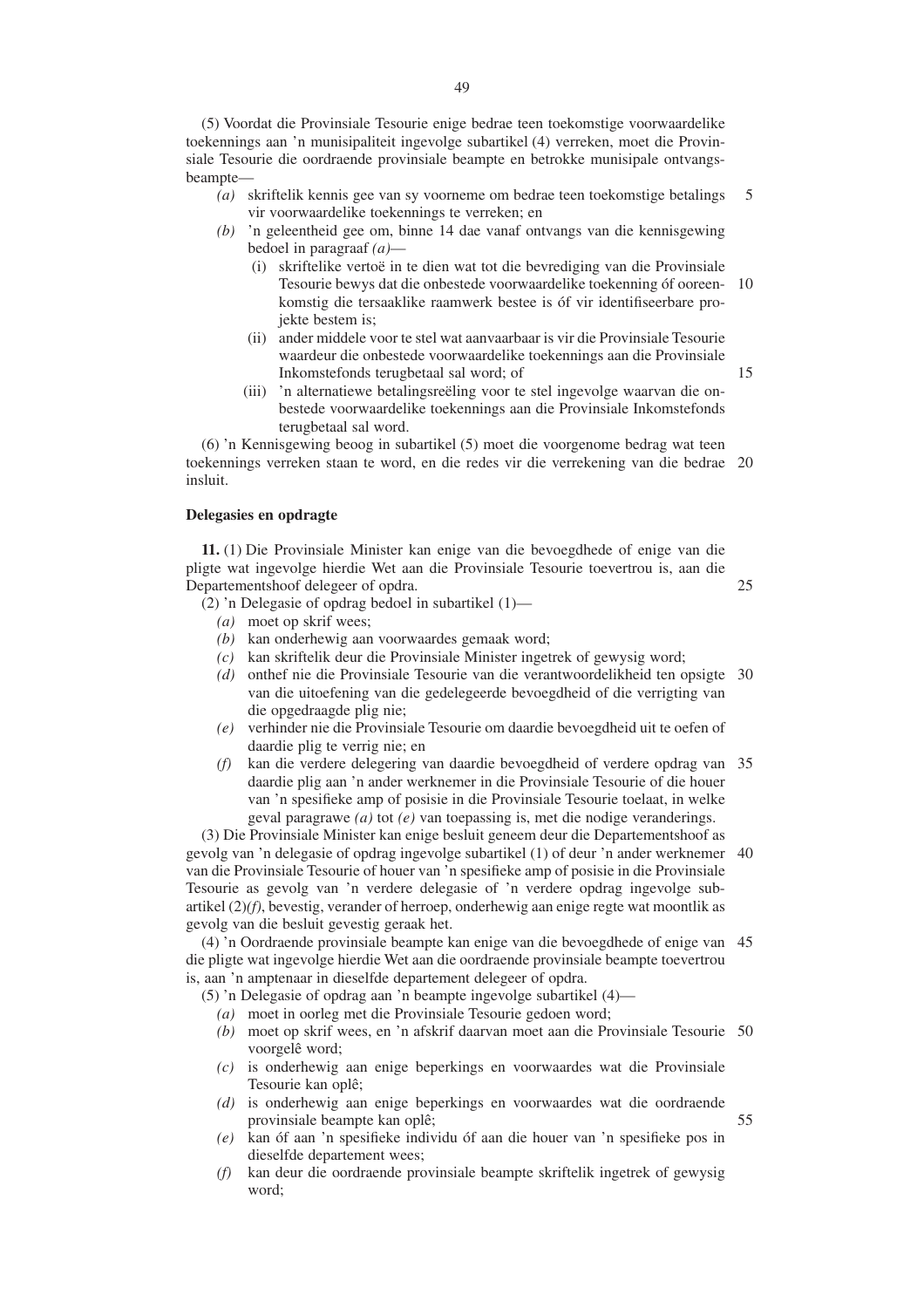- *(g)* onthef nie die oordraende provinsiale beampte van die verantwoordelikheid ten opsigte van die uitoefening van die gedelegeerde bevoegdheid of die verrigting van die opgedraagde plig nie; en
- *(h)* verhinder nie die oordraende provinsiale beampte om daardie bevoegdheid uit te oefen of daardie plig te verrig nie.

(6) Die oordraende provinsiale beampte kan enige besluit wat deur 'n amptenaar as gevolg van 'n delegasie of opdrag ingevolge subartikel (5) geneem is, bevestig, verander of herroep, onderhewig aan enige regte wat moontlik as gevolg van die besluit gevestig geraak het.

#### **Kort titel**

10

5

**12.** Hierdie Wet heet die Wes-Kaapse Begrotingswet, 2022.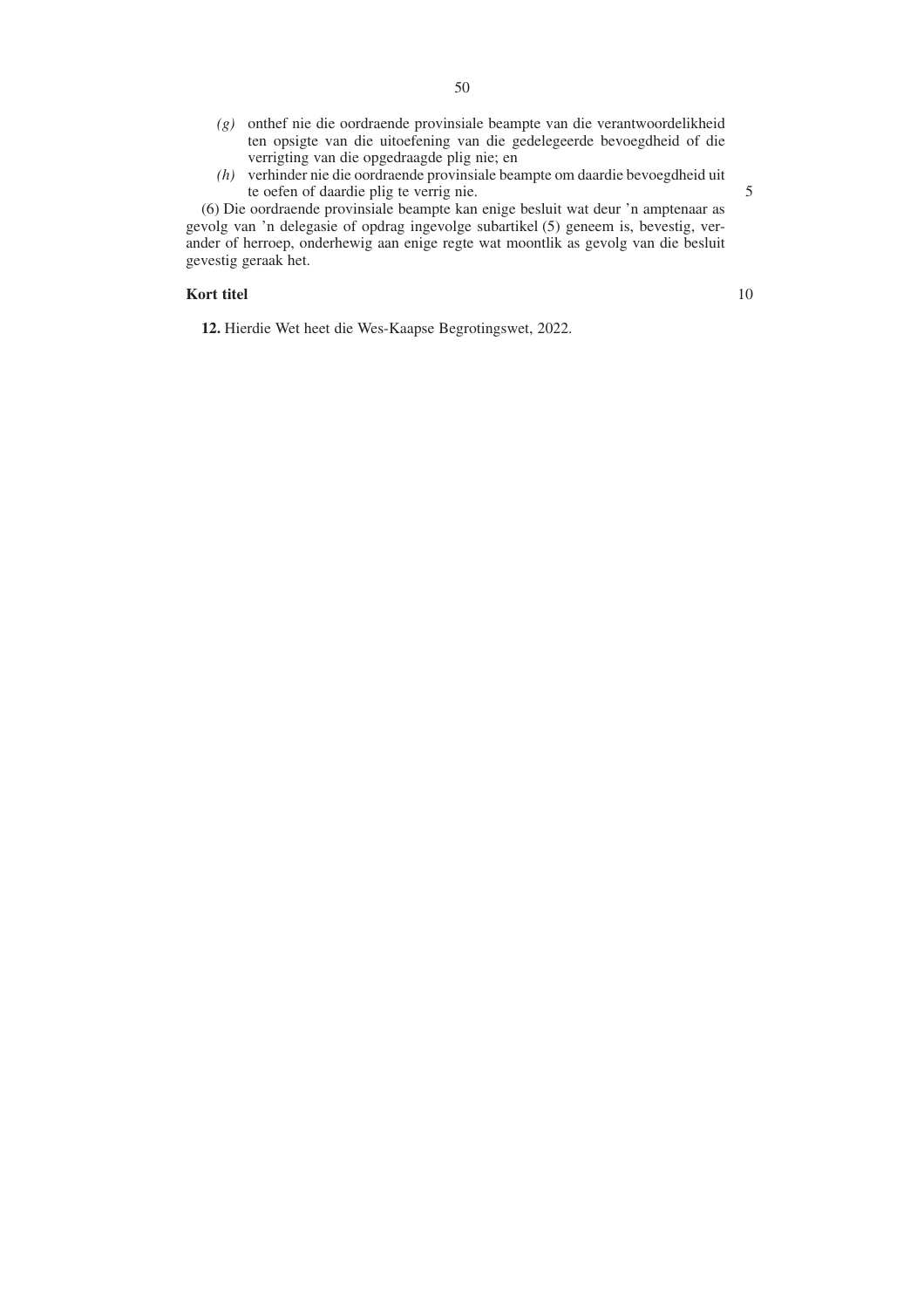## **BYLAE**

### (As 'n las teen die Provinsiale Inkomstefonds)

|               |                                                  |               |                              | Lopende betalings     |       | Oordragte en     | <b>Betalings</b>     | <b>Betalings</b>           | <b>Bedrae</b>                           |
|---------------|--------------------------------------------------|---------------|------------------------------|-----------------------|-------|------------------|----------------------|----------------------------|-----------------------------------------|
| Begrotingspos | Beskrywing van begrotingspos en<br>hoofindelings | Totale        | Vergoeding van<br>werknemers | Goedere en<br>dienste | Ander | subsidies<br>aan | vir<br>kapitaalbates | vir<br>finansiële<br>bates | spesifiek en<br>uitsluitlik<br>bewillig |
|               |                                                  | R'000         | R'000                        | R'000                 | R'000 | R'000            | R'000                | R'000                      | R'000                                   |
|               | Premier                                          | 1825280       | 640 851                      | 1 122 393             |       | 21866            | 40 170               |                            | 623 108                                 |
|               | <b>Provinsiale Parlement</b>                     | 176 502       | 91 186                       | 27 158                |       | 53711            | 4 4 4 7              |                            |                                         |
| 3             | Provinsiale Tesourie                             | 321 610       | 206 682                      | 58 098                |       | 51476            | 5 3 5 4              |                            | 35 4 0 1                                |
| 4             | Gemeenskapsveiligheid                            | 776 125       | 165 211                      | 104 135               |       | 497310           | 9469                 |                            | 439 626                                 |
| 5             | Onderwys                                         | 28 032 601    | 19 500 308                   | 3 308 321             |       | 3820779          | 1 397 699            | 5494                       | 3812931                                 |
| 6             | Gesondheid                                       | 29 094 331    | 16 700 121                   | 9466986               |       | 1832255          | 1 094 969            |                            | 7829482                                 |
|               | Maatskaplike Ontwikkeling                        | 2 2 8 5 3 3 5 | 994 173                      | 210 800               |       | 1 030 536        | 49 8 26              |                            | 201725                                  |
| 8             | <b>Menslike Nedersettings</b>                    | 2414805       | 240 236                      | 108 002               |       | 2 060 609        | 5958                 |                            | 2 116 034                               |
| 9             | Omgewingsake en Ontwikkelingsbeplanning          | 568 586       | 241 071                      | 23729                 |       | 299 101          | 4685                 |                            | 68 989                                  |
| 10            | Vervoer en Openbare Werke                        | 9 106 398     | 1 177 477                    | 2 903 569             |       | 1995 266         | 3 0 3 0 0 7 6        | 10 <sup>1</sup>            | 2643729                                 |
| 11            | Landbou                                          | 969 218       | 443 638                      | 235 043               | 135   | 266 781          | 23 6 21              |                            | 307 386                                 |
| 12            | Ekonomiese Ontwikkeling en Toerisme              | 514 798       | 133 289                      | 52 487                |       | 326 183          | 2839                 |                            | 253 794                                 |
| 13            | Kultuursake en Sport                             | 937913        | 234 250                      | 184 664               |       | 483784           | 35 215               |                            | 490 530                                 |
| 14            | Plaaslike Regering                               | 309 301       | 208 354                      | 73 918                |       | 20 884           | 6096                 | 49                         | 25 4 16                                 |
|               |                                                  |               |                              |                       |       |                  |                      |                            | 18 848 151                              |
|               |                                                  | 77 332 803    | 40 976 847                   | 17 879 303            | 135   | 12 760 541       | 5710424              | 5 5 5 3                    |                                         |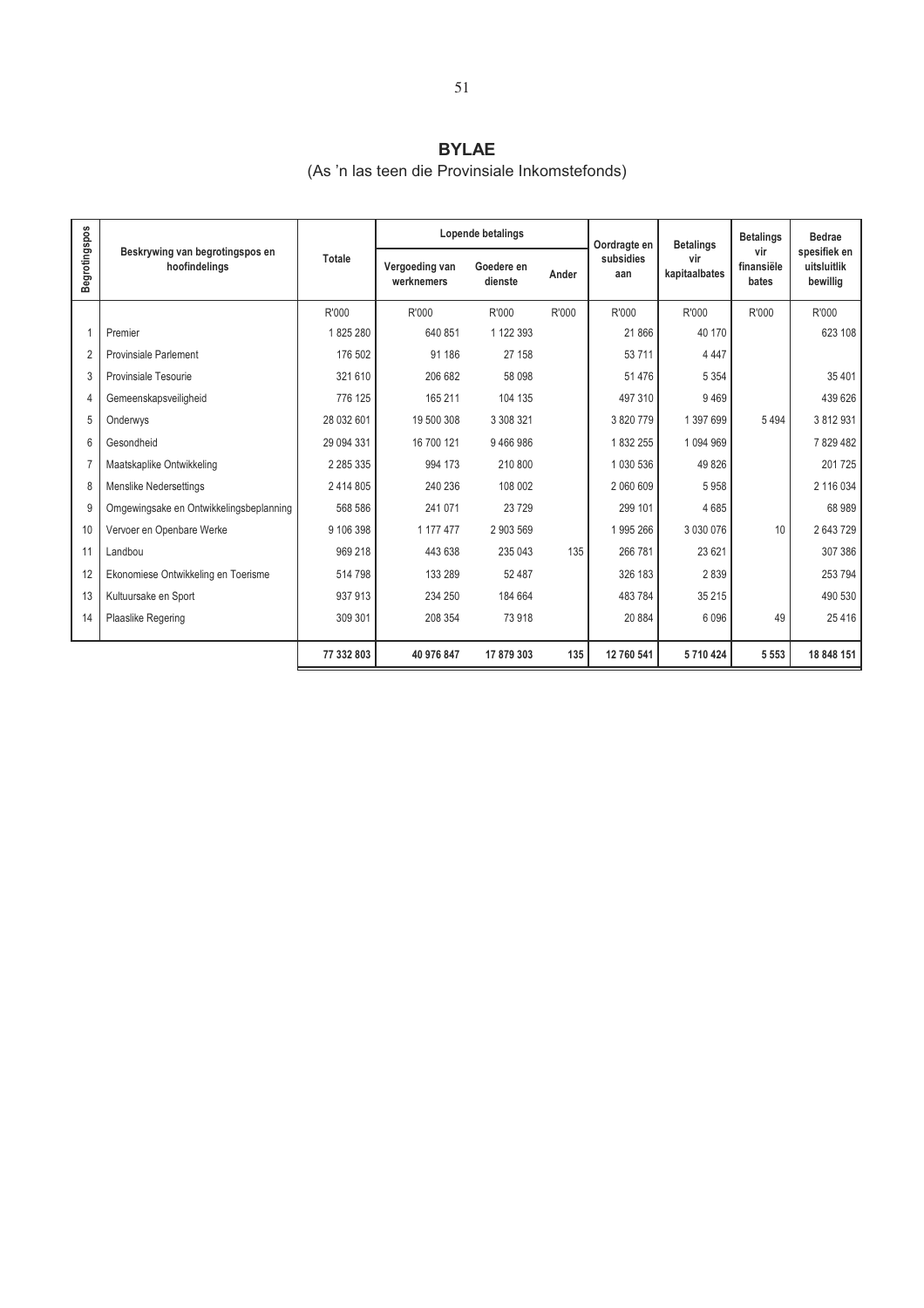|               |                                                                                                                                                                                                                                                                          |         |                                 | Lopende betalings     |       | Oordragte              | <b>Betalings</b>       | <b>Betalings vir</b> | <b>Bedrae</b>                           |
|---------------|--------------------------------------------------------------------------------------------------------------------------------------------------------------------------------------------------------------------------------------------------------------------------|---------|---------------------------------|-----------------------|-------|------------------------|------------------------|----------------------|-----------------------------------------|
| Begrotingspos | Beskrywing van begrotingspos en hoofindelings                                                                                                                                                                                                                            | Totale  | Vergoeding<br>van<br>werknemers | Goedere en<br>dienste | Ander | en<br>subsidies<br>aan | vir kapitaal-<br>bates | finansiële<br>bates  | spesifiek en<br>uitsluitlik<br>bewillig |
|               |                                                                                                                                                                                                                                                                          | R'000   | R'000                           | R'000                 | R'000 | R'000                  | R'000                  | R'000                | R'000                                   |
| $\mathbf{1}$  | Departement van die Premier                                                                                                                                                                                                                                              | 1825280 | 640 851                         | 1 122 393             |       | 21 866                 | 40 170                 |                      | 623 108                                 |
|               | Doel: Om 'n bekwame Wes-Kaapse Regering moontlik te<br>maak en te bestuur deur 'n kultuur van innovasie en<br>samewerking aan te wakker om beter dienste aan die<br>mense van die Wes-Kaap te lewer.                                                                     |         |                                 |                       |       |                        |                        |                      |                                         |
|               | 1 Uitvoerende Regeringsbestuur en Integrasie<br>(Administrasie)                                                                                                                                                                                                          | 103 000 | 82 112                          | 18978                 |       | 309                    | 1601                   |                      |                                         |
|               | Om uitvoerende regeringsondersteuningsdienste te verleen.                                                                                                                                                                                                                |         |                                 |                       |       |                        |                        |                      |                                         |
|               | Oordragte en subsidies                                                                                                                                                                                                                                                   |         |                                 |                       |       |                        |                        |                      |                                         |
|               | Departementele agentskappe en rekeninge<br>Kommunikasie: Lisensies<br>(radio en televisie)                                                                                                                                                                               |         |                                 |                       |       | 9                      |                        |                      |                                         |
|               | Organisasies sonder winsoogmerk<br>Geskenke en donasies: Verskeie projekte volgens<br>versoek                                                                                                                                                                            |         |                                 |                       |       | 300                    |                        |                      |                                         |
|               | 2 Provinsiale Strategiese Bestuur<br>Om provinsiale strategiese bestuur te lei en te koördineer deur<br>middel van beleid- en strategiesteun, die gebruik van data en<br>bewyse en die institusionalisering van strategiese programme<br>regoor die Wes-Kaapse Regering. | 86 288  | 47 944                          | 37792                 |       | 502                    | 50                     |                      |                                         |
|               | Waarvan<br>Geoormerkte toekenning: Innoverende inisiatiewe - Om<br>burgergesentreerde dienslewering te dryf en<br>innoverende metodologieë te onderskryf wat daarop<br>gemik is om strategiese en komplekse probleme op te<br>los.                                       |         |                                 |                       |       |                        |                        |                      | 13 345                                  |
|               | Geoormerkte toekenning: Kinderkommissaris                                                                                                                                                                                                                                |         |                                 |                       |       |                        |                        |                      | 10413                                   |
|               | Oordragte en subsidies                                                                                                                                                                                                                                                   |         |                                 |                       |       |                        |                        |                      |                                         |
|               | Departementele agentskappe en rekeninge<br>Kommunikasie: Lisensies<br>(radio en televisie)                                                                                                                                                                               |         |                                 |                       |       | $\overline{2}$         |                        |                      |                                         |
|               | Organisasies sonder winsoogmerk<br>Kaapse Konsortium vir Hoër Onderwys: Versterk<br>bydrae van hoër onderwys tot die provinsiale<br>ekonomie.                                                                                                                            |         |                                 |                       |       | 500                    |                        |                      |                                         |
|               | 3 Mensebestuur                                                                                                                                                                                                                                                           | 209 920 | 179 095                         | 29 4 64               |       | 21                     | 1 3 4 0                |                      |                                         |
|               | Om 'n dwarsleggende mensebestuursdiens te verleen,<br>bestaande uit organisatoriese ontwikkeling, opleiding en<br>bemagtiging, en mensepraktyke.                                                                                                                         |         |                                 |                       |       |                        |                        |                      |                                         |
|               | Waarvan                                                                                                                                                                                                                                                                  |         |                                 |                       |       |                        |                        |                      |                                         |
|               | Geoormerkte toekenning: Innoverende inisiatiewe - Om<br>burgergesentreerde dienslewering te dryf en<br>innoverende metodologieë te onderskryf wat daarop<br>gemik is om strategiese en komplekse probleme op te<br>los.                                                  |         |                                 |                       |       |                        |                        |                      | 6950                                    |
|               | Oordragte en subsidies<br>Departementele agentskappe en rekeninge<br>Kommunikasie: Lisensies<br>(radio en televisie)                                                                                                                                                     |         |                                 |                       |       | 21                     |                        |                      |                                         |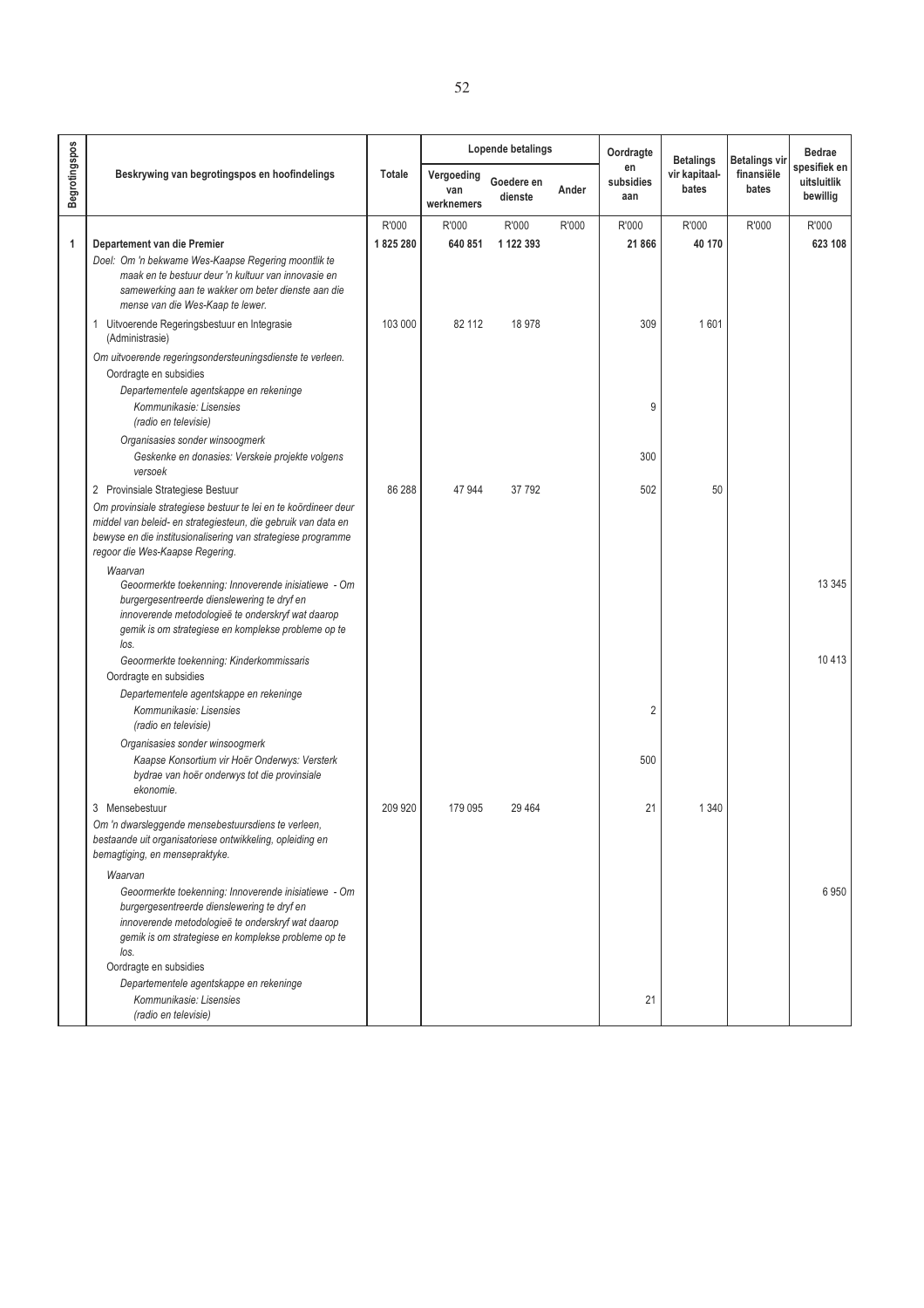|                      |                                                                                                                                    |               |                                 | Lopende betalings     |       | Oordragte              | <b>Betalings</b>       | <b>Betalings vir</b> | <b>Bedrae</b>                           |
|----------------------|------------------------------------------------------------------------------------------------------------------------------------|---------------|---------------------------------|-----------------------|-------|------------------------|------------------------|----------------------|-----------------------------------------|
| <b>Begrotingspos</b> | Beskrywing van begrotingspos en hoofindelings                                                                                      | <b>Totale</b> | Vergoeding<br>van<br>werknemers | Goedere en<br>dienste | Ander | en<br>subsidies<br>aan | vir kapitaal-<br>bates | finansiële<br>bates  | spesifiek en<br>uitsluitlik<br>bewillig |
|                      |                                                                                                                                    | R'000         | R'000                           | R'000                 | R'000 | R'000                  | R'000                  | R'000                | R'000                                   |
|                      | 4 Sentrum vir E-innovering                                                                                                         | 1 245 157     | 206 030                         | 981 223               |       | 21 0 25                | 36 879                 |                      |                                         |
|                      | Om diensuitnemendheid deur middel van<br>inligtingskommunikasietegnologie vir die mense van die Wes-<br>Kaap moontlik te maak.     |               |                                 |                       |       |                        |                        |                      |                                         |
|                      | Waarvan                                                                                                                            |               |                                 |                       |       |                        |                        |                      |                                         |
|                      | Geoormerkte toekenning: Breëbandprojek                                                                                             |               |                                 |                       |       |                        |                        |                      | 476 000                                 |
|                      | Geoormerkte toekenning: Breëband vir munisipaliteite.                                                                              |               |                                 |                       |       |                        |                        |                      | 31 000                                  |
|                      | Geoormerkte toekenning: Bestuur<br>kuberbeveiligingsdienste en infrastruktuur-opskerping.                                          |               |                                 |                       |       |                        |                        |                      | 55 400                                  |
|                      | Oordragte en subsidies                                                                                                             |               |                                 |                       |       |                        |                        |                      |                                         |
|                      | Departementele agentskappe en rekeninge<br>Kommunikasie: Lisensies<br>(radio en televisie)                                         |               |                                 |                       |       | 25                     |                        |                      |                                         |
|                      | Organisasies sonder winsoogmerk                                                                                                    |               |                                 |                       |       |                        |                        |                      |                                         |
|                      | Besigheidshoekies by biblioteke: Vestiging en<br>onderhoud van e-sentrums.                                                         |               |                                 |                       |       | 21 000                 |                        |                      |                                         |
|                      | 5 Korporatiewe Sekerheid                                                                                                           | 126 751       | 74 580                          | 51913                 |       | 8                      | 250                    |                      |                                         |
|                      | Om ondernemingsrisikobestuurs-, interne-oudit-, provinsiale<br>forensiese, regs- en korporatiewekommunikasiedienste te<br>verleen. |               |                                 |                       |       |                        |                        |                      |                                         |
|                      | Waarvan                                                                                                                            |               |                                 |                       |       |                        |                        |                      |                                         |
|                      | Geoormerkte toekenning: Regs-, bestuurs- en<br>ondersoeksteun aan munisipaliteite.                                                 |               |                                 |                       |       |                        |                        |                      | 2500                                    |
|                      | Geoormerkte toekenning: Strategiese kommunikasie en<br>COVID-19 inentings veldtog                                                  |               |                                 |                       |       |                        |                        |                      | 25 000                                  |
|                      | Oordragte en subsidies                                                                                                             |               |                                 |                       |       |                        |                        |                      |                                         |
|                      | Departementele agentskappe en rekeninge                                                                                            |               |                                 |                       |       |                        |                        |                      |                                         |
|                      | Kommunikasie: Lisensies<br>(radio en televisie)                                                                                    |               |                                 |                       |       | 8                      |                        |                      |                                         |
|                      | 6 Regsdienste                                                                                                                      | 54 164        | 51 090                          | 3023                  |       | 1                      | 50                     |                      |                                         |
|                      | Om omvattende regsdienste aan die Wes-Kaapse Regering te                                                                           |               |                                 |                       |       |                        |                        |                      |                                         |
|                      | lewer.                                                                                                                             |               |                                 |                       |       |                        |                        |                      |                                         |
|                      | Waarvan                                                                                                                            |               |                                 |                       |       |                        |                        |                      |                                         |
|                      | Geoormerkte toekenning: Regs-, bestuur- en ondersoek<br>ondersteuning                                                              |               |                                 |                       |       |                        |                        |                      | 2 500                                   |
|                      | Waarvan                                                                                                                            |               |                                 |                       |       |                        |                        |                      |                                         |
|                      | Oordragte en subsidies                                                                                                             |               |                                 |                       |       |                        |                        |                      |                                         |
|                      | Departmentele agentskappe en rekenings                                                                                             |               |                                 |                       |       |                        |                        |                      |                                         |
|                      | Kommunikasie: Lisensies<br>(radio en televisie)                                                                                    |               |                                 |                       |       | 1                      |                        |                      |                                         |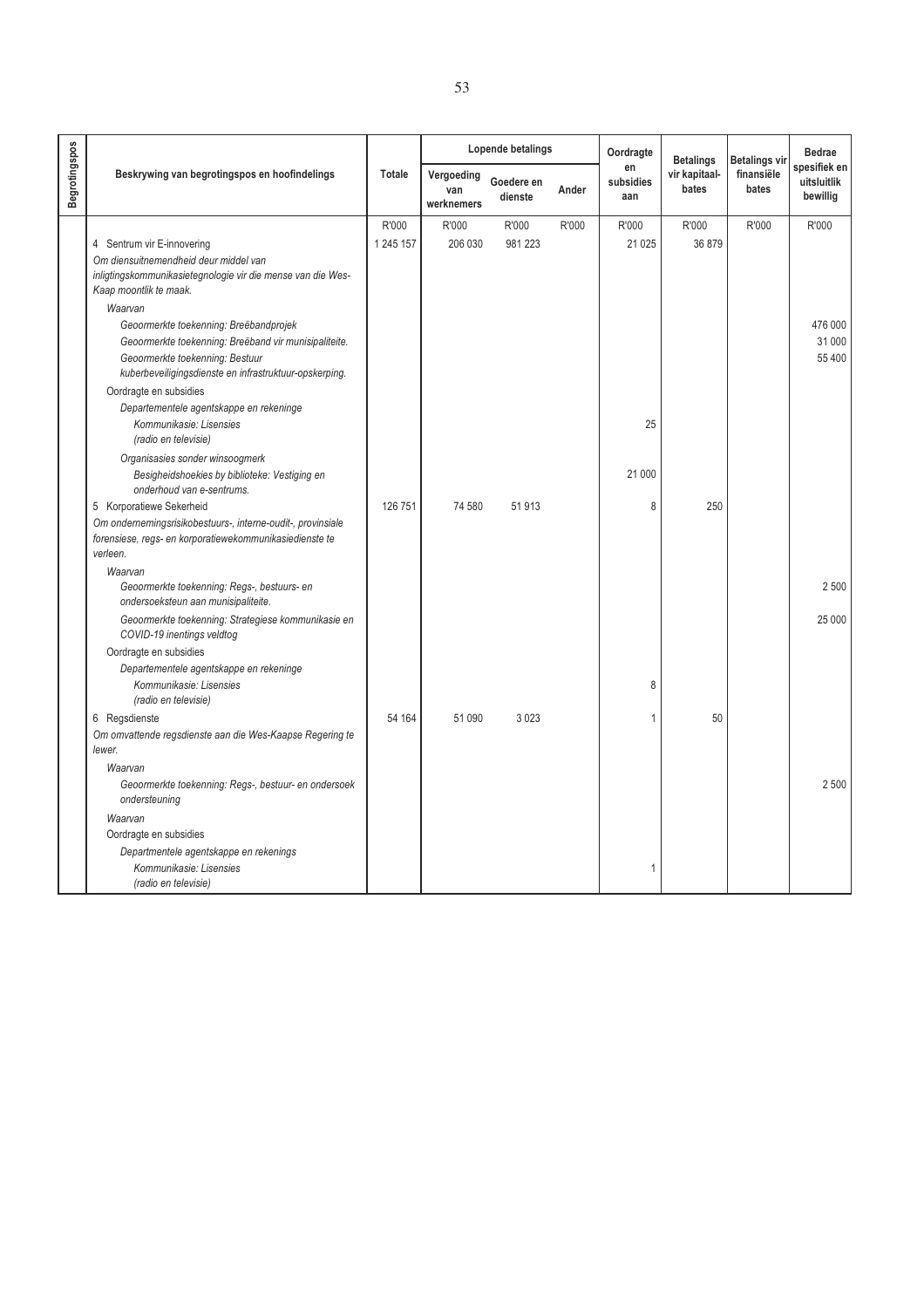|                      |                                                                                                                                 |               |                                 | Lopende betalings     |       | Oordragte              | <b>Betalings</b>     | <b>Betalings vir</b> | <b>Bedrae</b>                           |
|----------------------|---------------------------------------------------------------------------------------------------------------------------------|---------------|---------------------------------|-----------------------|-------|------------------------|----------------------|----------------------|-----------------------------------------|
| <b>Begrotingspos</b> | Beskrywing van begrotingspos en hoofindelings                                                                                   | <b>Totale</b> | Vergoeding<br>van<br>werknemers | Goedere en<br>dienste | Ander | en<br>subsidies<br>aan | vir<br>kapitaalbates | finansiële<br>bates  | spesifiek en<br>uitsluitlik<br>bewillig |
|                      |                                                                                                                                 | R'000         | R'000                           | R'000                 | R'000 | R'000                  | R'000                | R'000                | R'000                                   |
| 2                    | <b>Provinsiale Parlement</b>                                                                                                    | 176 502       | 91 186                          | 27 158                |       | 53711                  | 4 4 4 7              |                      |                                         |
|                      | Doel: Die administrasie van die WKPP is daartoe verbind om die                                                                  |               |                                 |                       |       |                        |                      |                      |                                         |
|                      | WKPP te dien, te ondersteun en te versterk deur:                                                                                |               |                                 |                       |       |                        |                      |                      |                                         |
|                      | Professioneel en innoverend in ons prosesse en                                                                                  |               |                                 |                       |       |                        |                      |                      |                                         |
|                      | werksaamhede te wees en etiese en goeie<br>bestuurstoesigpraktyke aan te kweek;                                                 |               |                                 |                       |       |                        |                      |                      |                                         |
|                      | Ons Lede en personeel te bemagtig om optimaal te                                                                                |               |                                 |                       |       |                        |                      |                      |                                         |
|                      | funksioneer;                                                                                                                    |               |                                 |                       |       |                        |                      |                      |                                         |
|                      | Die grondwetlike mandaat van wetgewing, openbare                                                                                |               |                                 |                       |       |                        |                      |                      |                                         |
|                      | deelname en toesig te fasiliteer in belang van die mense                                                                        |               |                                 |                       |       |                        |                      |                      |                                         |
|                      | van die Wes-Kaap; en<br>Die WKPP plaaslik, nasionaal en internasionaal te bevorder.                                             |               |                                 |                       |       |                        |                      |                      |                                         |
|                      |                                                                                                                                 |               |                                 |                       |       |                        |                      |                      |                                         |
|                      | 1 Bestuurspraktyk (leierskap) en administrasie                                                                                  | 78 910        | 56 199                          | 18 278                |       | 86                     | 4 3 4 7              |                      |                                         |
|                      | Om algehele strategiese leiding en rigting aan die WKPP te gee.<br>Waarvan                                                      |               |                                 |                       |       |                        |                      |                      |                                         |
|                      | Oordragte en subsidies                                                                                                          |               |                                 |                       |       |                        |                      |                      |                                         |
|                      | Departementele agentskappe en rekeninge                                                                                         |               |                                 |                       |       |                        |                      |                      |                                         |
|                      | Kommunikasie: Lisensies                                                                                                         |               |                                 |                       |       | 22                     |                      |                      |                                         |
|                      | (radio en televisie)                                                                                                            |               |                                 |                       |       |                        |                      |                      |                                         |
|                      | <b>Huishoudings</b>                                                                                                             |               |                                 |                       |       |                        |                      |                      |                                         |
|                      | Geskenke en donasies: Bestuursaansporingsbelonings                                                                              |               |                                 |                       |       | 64                     |                      |                      |                                         |
|                      | 2 Parlementêre steundienste                                                                                                     | 23 830        | 19 9 58                         | 3746                  |       | 26                     | 100                  |                      |                                         |
|                      | Om doeltreffende prosedurele en verwante ondersteuning aan die<br>Huis en komitees te verskaf en om openbare deelname te        |               |                                 |                       |       |                        |                      |                      |                                         |
|                      | fasiliteer.                                                                                                                     |               |                                 |                       |       |                        |                      |                      |                                         |
|                      | Waarvan                                                                                                                         |               |                                 |                       |       |                        |                      |                      |                                         |
|                      | Oordragte en subsidies                                                                                                          |               |                                 |                       |       |                        |                      |                      |                                         |
|                      | Huishoudings                                                                                                                    |               |                                 |                       |       |                        |                      |                      |                                         |
|                      | Geskenke en donasies: Bestuursaansporingsbelonings                                                                              |               |                                 |                       |       | 26                     |                      |                      |                                         |
|                      | 3 Openbare skakeling                                                                                                            | 14 222        | 12678                           | 1526                  |       | 18                     |                      |                      |                                         |
|                      | Om toe te sien dat doeltreffende openbare skakeling plaasvind en<br>om openbare betrokkenheid by wetgewing en ander prosesse te |               |                                 |                       |       |                        |                      |                      |                                         |
|                      | fasiliteer.                                                                                                                     |               |                                 |                       |       |                        |                      |                      |                                         |
|                      | Waarvan                                                                                                                         |               |                                 |                       |       |                        |                      |                      |                                         |
|                      | Oordragte en subsidies                                                                                                          |               |                                 |                       |       |                        |                      |                      |                                         |
|                      | Huishoudings                                                                                                                    |               |                                 |                       |       |                        |                      |                      |                                         |
|                      | Geskenke en donasies: Bestuursaansporingsbelonings                                                                              |               |                                 |                       |       | 18                     |                      |                      |                                         |
|                      | 4 Ledesteun                                                                                                                     | 59 540        | 2 3 5 1                         | 3608                  |       | 53 581                 |                      |                      |                                         |
|                      | Om aan Lede en politieke partye bemagtigingsfasiliteite en<br>voordele te verskaf.                                              |               |                                 |                       |       |                        |                      |                      |                                         |
|                      | Waarvan                                                                                                                         |               |                                 |                       |       |                        |                      |                      |                                         |
|                      | Oordragte en subsidies                                                                                                          |               |                                 |                       |       |                        |                      |                      |                                         |
|                      | Buitelandse regerings en internasionale organisasies                                                                            |               |                                 |                       |       |                        |                      |                      |                                         |
|                      | Ledegeld: Parlementêre Vereniging van die Statebond                                                                             |               |                                 |                       |       | 338                    |                      |                      |                                         |
|                      | Organisasies sonder winsoogmerk                                                                                                 |               |                                 |                       |       |                        |                      |                      |                                         |
|                      | Politieke partye: Sekretariële en kiesafdelingstoelaes                                                                          |               |                                 |                       |       | 51776                  |                      |                      |                                         |
|                      | Huishoudings                                                                                                                    |               |                                 |                       |       |                        |                      |                      |                                         |
|                      | Werknemersbystandsvoordele: Aftreevoordele vir lede                                                                             |               |                                 |                       |       | 1467                   |                      |                      |                                         |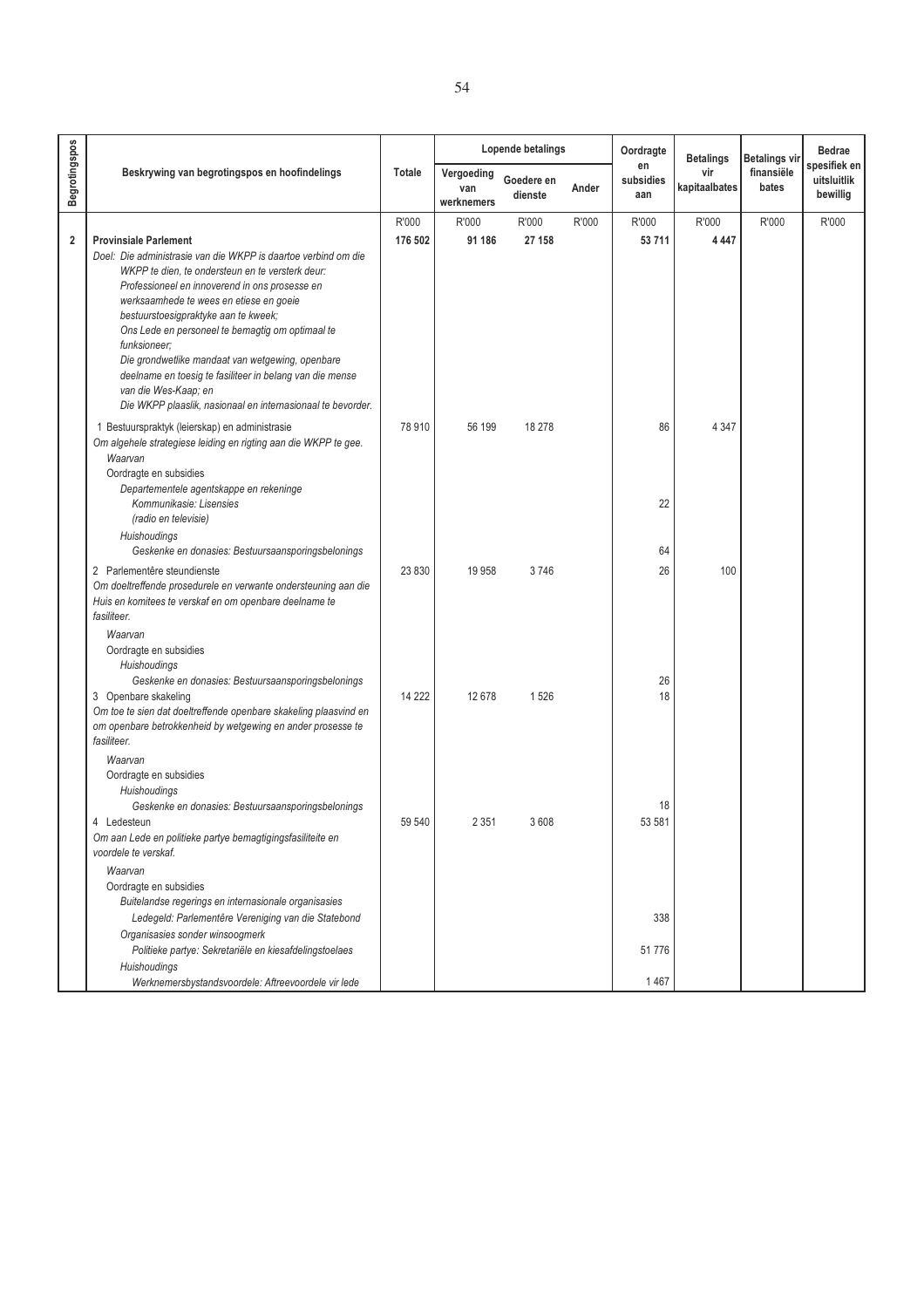|                      |                                                                                                                                                                                                                                                                                                                                             |         |                                 | <b>Lopende betalings</b> |       | Oordragte              | <b>Betalings</b>     | <b>Betalings</b>        | <b>Bedrae</b>                           |
|----------------------|---------------------------------------------------------------------------------------------------------------------------------------------------------------------------------------------------------------------------------------------------------------------------------------------------------------------------------------------|---------|---------------------------------|--------------------------|-------|------------------------|----------------------|-------------------------|-----------------------------------------|
| <b>Begrotingspos</b> | Beskrywing van begrotingspos en hoofindelings                                                                                                                                                                                                                                                                                               | Totale  | Vergoeding<br>van<br>werknemers | Goedere en<br>dienste    | Ander | en<br>subsidies<br>aan | vir<br>kapitaalbates | vir finansiële<br>bates | spesifiek en<br>uitsluitlik<br>bewillig |
|                      |                                                                                                                                                                                                                                                                                                                                             | R'000   | R'000                           | R'000                    | R'000 | R'000                  | R'000                | R'000                   | R'000                                   |
| 3                    | <b>Provinsiale Tesourie</b><br>Doel: Bevordering van samehorigheid en<br>inwonergesentreerdheid.                                                                                                                                                                                                                                            | 321 610 | 206 682                         | 58 098                   |       | 51 476                 | 5 3 5 4              |                         | 35 401                                  |
|                      | Om kapasiteit in die openbare sektor op te bou deur<br>aanpasbaar, innoverend en ondersteunend te wees.<br>Geïntegreerde bestuur en vennootskappe wat die<br>lewering van kwaliteitsdienste op 'n volhoubare manier<br>moontlik maak.                                                                                                       |         |                                 |                          |       |                        |                      |                         |                                         |
|                      | 1 Administrasie<br>Om strategiese rigtinggewing en gehalte finansiële en ander<br>steundienste aan die Minister en Hoof van die Departement te                                                                                                                                                                                              | 59 260  | 39724                           | 11 674                   |       | 2508                   | 5 3 5 4              |                         |                                         |
|                      | voorsien.<br>Waarvan<br>Oordragte en subsidies<br>Departementele agentskappe en rekeninge<br>Kommunikasie: Lisensies (radio en televisie)                                                                                                                                                                                                   |         |                                 |                          |       | 8                      |                      |                         |                                         |
|                      | Huishoudings<br>Beurse betaalbaar aan niewerknemers<br>2 Volhoubare Hulpbronbestuur                                                                                                                                                                                                                                                         | 144 237 | 81 170                          | 14 9 15                  |       | 2 500<br>48 152        |                      |                         |                                         |
|                      | Om die doeltreffende en doelmatige bestuur van provinsiale en<br>munisipale finansiële hulpbronne te verseker.<br>Waarvan                                                                                                                                                                                                                   |         |                                 |                          |       |                        |                      |                         |                                         |
|                      | Geoormerkte toekenning:<br>Wes-Kaap Finansiële Bestuur Ondersteuningstoewysing<br>Verskuiwing van Verbetering van<br>Infrastruktuurontwikkelings-program                                                                                                                                                                                    |         |                                 |                          |       |                        |                      |                         | 18759<br>2735                           |
|                      | Munisipale Intervensies<br>Oordragte en subsidies                                                                                                                                                                                                                                                                                           |         |                                 |                          |       |                        |                      |                         | 5409                                    |
|                      | Provinsies en munisipaliteite<br>Munisipaliteite: Om munisipaliteite te ondersteun om<br>hul finansiële bestuursvermoëns te verbeter.                                                                                                                                                                                                       |         |                                 |                          |       | 18759                  |                      |                         |                                         |
|                      | Munisipaliteite: Om munisipaliteite te help om hul<br>funksies effektief te verrig, insluitend die koördinering<br>en geïntegreerde funksies en ondersteuning wat<br>verband hou met die verbetering van algehele<br>finansiële bestuur en finansiële volhoubaarheid binne<br>munisipaliteite wanneer daar 'n munisipale intervensie<br>is. |         |                                 |                          |       | 2 3 9 3                |                      |                         |                                         |
|                      | Departementele agentskappe en rekeninge<br>Wes-Kaapse Raad op Dobbelary en Wedrenne<br>3 Batebestuur<br>Om beleidsrigtinggewing te verleen, en om die bestuur van<br>provinsiale finansiële stelsels, roerende bates en<br>voorsieningskettingbestuur binne die provinsiale en munisipale                                                   | 76 374  | 48 0 39                         | 28 3 35                  |       | 27 000                 |                      |                         |                                         |
|                      | sfeer te fasiliteer en toe te pas.<br>Waarvan                                                                                                                                                                                                                                                                                               |         |                                 |                          |       |                        |                      |                         |                                         |
|                      | Geoormerkte toekenning:<br>Verskuiwing van Verbetering van<br>Infrastruktuurontwikkelingsprogram                                                                                                                                                                                                                                            |         |                                 |                          |       |                        |                      |                         | 2 500                                   |
|                      | Hervorming van voorsieningskettingbestuur - uitvoering<br>insluitend verkrygingsdatasentrum                                                                                                                                                                                                                                                 |         |                                 |                          |       |                        |                      |                         | 3 0 0 0                                 |
|                      | Voorsieningskettingbestuurhervorming - om waarde vir<br>geld aan te moedig                                                                                                                                                                                                                                                                  |         |                                 |                          |       |                        |                      |                         | 1500                                    |
|                      | <b>Batebestuur</b>                                                                                                                                                                                                                                                                                                                          |         |                                 | 3 1 7 4                  |       | 816                    |                      |                         | 1498                                    |
|                      | 4 Finansiële Staatsbestuur<br>Om rekenpligtigheid en finansiële staatsbestuur binne<br>departemente, entiteite en munisipaliteite te bevorder.<br>Waarvan                                                                                                                                                                                   | 41739   | 37749                           |                          |       |                        |                      |                         |                                         |
|                      | Oordragte en subsidies<br>Huishoudings<br>Werknemersbystandsvoordele:<br>Verlofgratifikasie                                                                                                                                                                                                                                                 |         |                                 |                          |       | 816                    |                      |                         |                                         |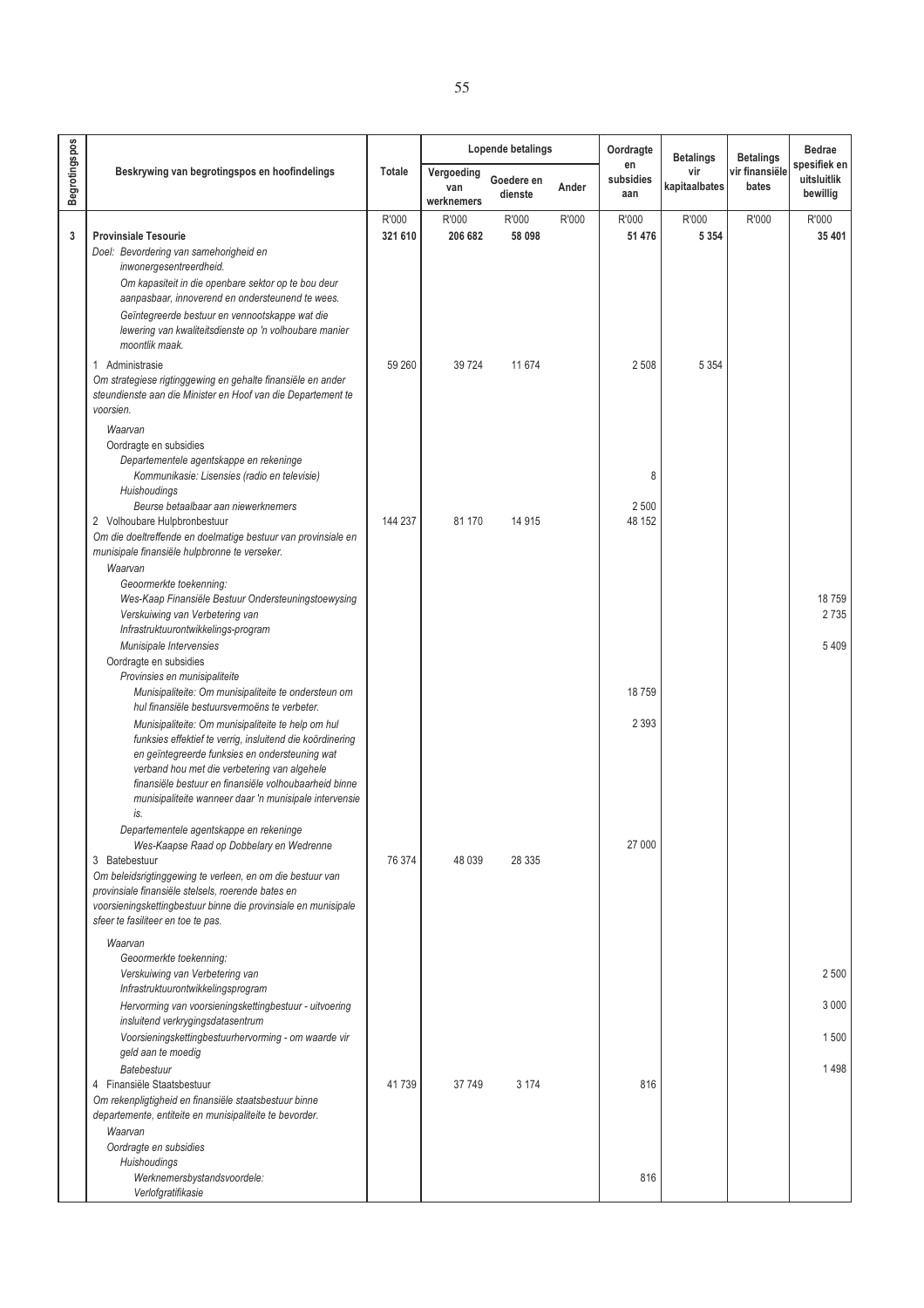|               |                                                                                                                                                                                                                                                                                                                                                                                                                                                     |               |                                 | Lopende betalings     |       | Oordragte              | <b>Betalings</b>       | Betalings vir       | <b>Bedrae</b>                           |
|---------------|-----------------------------------------------------------------------------------------------------------------------------------------------------------------------------------------------------------------------------------------------------------------------------------------------------------------------------------------------------------------------------------------------------------------------------------------------------|---------------|---------------------------------|-----------------------|-------|------------------------|------------------------|---------------------|-----------------------------------------|
| Begrotingspos | Beskrywing van begrotingspos en hoofindelings                                                                                                                                                                                                                                                                                                                                                                                                       | <b>Totale</b> | Vergoeding<br>van<br>werknemers | Goedere en<br>dienste | Ander | en<br>subsidies<br>aan | vir kapitaal-<br>bates | finansiële<br>bates | spesifiek en<br>uitsluitlik<br>bewillig |
|               |                                                                                                                                                                                                                                                                                                                                                                                                                                                     | R'000         | R'000                           | R'000                 | R'000 | R'000                  | R'000                  | R'000               | R'000                                   |
| 4             | Gemeenskapsveiligheid                                                                                                                                                                                                                                                                                                                                                                                                                               | 776 125       | 165 211                         | 104 135               |       | 497 310                | 9469                   |                     | 439 626                                 |
|               | Doel: In die strewe na gemeenskapsveiligheid sal die<br>Departement professionele polisiëring bevorder deur<br>effektiewe oorsig soos deur wetgewing bepaal.<br>veiligheidsvennootskappe met gemeenskappe en ander<br>belanghebbendes (hele samelewing) te kapasiteer; en<br>veiligheid in alle openbare geboue en ruimtes te<br>bevorder.                                                                                                          |               |                                 |                       |       |                        |                        |                     |                                         |
|               | 1 Administrasie                                                                                                                                                                                                                                                                                                                                                                                                                                     | 105 188       | 46 621                          | 11 467                |       | 45 688                 | 1412                   |                     |                                         |
|               | Om aan die Departement en verwante entiteite strategiese<br>rigting en ondersteunings-, administratiewe, finansiële en<br>uitvoerende dienste te lewer. Die doel van die Program is om<br>doeltreffende steun aan die ministeriële kantore,<br>Departementshoof, Wes-Kaapse Polisie-ombudsman en Wes-<br>Kaapse Drankowerheid te bied wat betref die funksies van<br>strategiese leierskap en effektiewe bestuur insluitende<br>finansiële bestuur. |               |                                 |                       |       |                        |                        |                     |                                         |
|               | Waarvan                                                                                                                                                                                                                                                                                                                                                                                                                                             |               |                                 |                       |       |                        |                        |                     |                                         |
|               | Oordragte en subsidies<br>Departementele agentskappe en rekeninge<br>Wes-Kaapse Drankowerheid: Ondersteuning aan<br>Drankraad om die drankbedryf te reguleer                                                                                                                                                                                                                                                                                        |               |                                 |                       |       | 45 688                 |                        |                     |                                         |
|               | 2 Provinsiale Sekretariaat vir Polisiediens<br>Om toesig te hou oor die gedrag, effektiwiteit en<br>doeltreffendheid van wetstoepassingsagentskappe in die<br>Provinsie.                                                                                                                                                                                                                                                                            | 83 941        | 51 165                          | 23 570                |       | 7670                   | 1536                   |                     |                                         |
|               | Waarvan<br>Nasionale voorwaardelike toekenning: Maatskaplike<br>Sektor: Uitgebreide Openbarewerkeprogram (UOWP)<br>Aansporingstoekenning aan provinsies                                                                                                                                                                                                                                                                                             |               |                                 |                       |       |                        |                        |                     | 3821                                    |
|               | Geoormerkte toekenning: Skepping van veiliger<br>gemeenskappe: Professionalisering van buurtwagte                                                                                                                                                                                                                                                                                                                                                   |               |                                 |                       |       |                        |                        |                     | 5710                                    |
|               | Oordragte en subsidies                                                                                                                                                                                                                                                                                                                                                                                                                              |               |                                 |                       |       |                        |                        |                     |                                         |
|               | Provinsies en munisipaliteite<br>Veiligheidsinisiatief Implementering - Samelewing as<br>geheel-benadering (WoSA)                                                                                                                                                                                                                                                                                                                                   |               |                                 |                       |       | 6 0 0 0                |                        |                     |                                         |
|               | Departementele agentskappe en rekeninge<br>Uitgebreide Openbarewerkeprogram (UOWP) -<br>Werkloosheidsversekeringsfonds                                                                                                                                                                                                                                                                                                                              |               |                                 |                       |       | 170                    |                        |                     |                                         |
|               | Organisasies sonder winsoogmerk<br>Veiligheidsprogramme - Buurtwag                                                                                                                                                                                                                                                                                                                                                                                  |               |                                 |                       |       | 1 0 0 0                |                        |                     |                                         |
|               | Huishoudings<br>Gemeenskapspolisiëringsforums Projekbefondsing                                                                                                                                                                                                                                                                                                                                                                                      |               |                                 |                       |       | 500                    |                        |                     |                                         |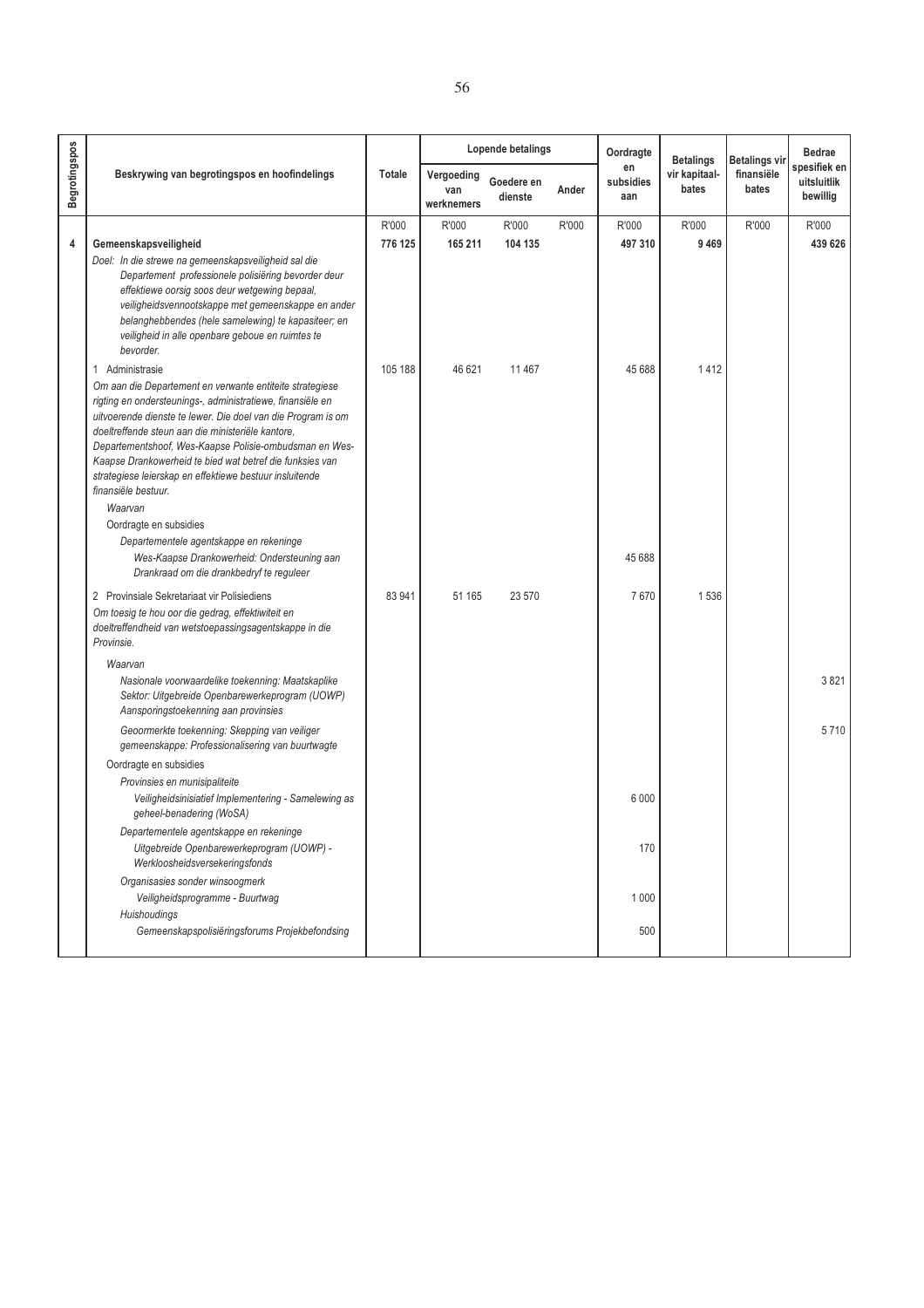| ×<br>v |  |
|--------|--|
|        |  |

|               |                                                                                                                           | Lopende betalings<br>Oordragte<br><b>Betalings</b> |                                 |                       | <b>Betalings vir</b> | <b>Bedrae</b>          |                        |                     |                                         |
|---------------|---------------------------------------------------------------------------------------------------------------------------|----------------------------------------------------|---------------------------------|-----------------------|----------------------|------------------------|------------------------|---------------------|-----------------------------------------|
| Begrotingspos | Beskrywing van begrotingspos en hoofindelings                                                                             | Totale                                             | Vergoeding<br>van<br>werknemers | Goedere en<br>dienste | Ander                | en<br>subsidies<br>aan | vir kapitaal-<br>bates | finansiële<br>bates | spesifiek en<br>uitsluitlik<br>bewillig |
|               |                                                                                                                           | R'000                                              | R'000                           | R'000                 | R'000                | R'000                  | R'000                  | R'000               | R'000                                   |
|               | 3 Provinsiale Polisiëringsfunksies                                                                                        | 477 383                                            | 8 2 3 0                         | 24 806                |                      | 443 952                | 395                    |                     |                                         |
|               | Om te help met die implementering van die grondwetlike                                                                    |                                                    |                                 |                       |                      |                        |                        |                     |                                         |
|               | mandaat wat aan provinsies gegee is, ingevolge hul rol in die<br>bevordering van goeie verhoudinge tussen gemeenskappe en |                                                    |                                 |                       |                      |                        |                        |                     |                                         |
|               | die polisie deur sy gemeenskapsinklusiewe benadering en om                                                                |                                                    |                                 |                       |                      |                        |                        |                     |                                         |
|               | te verseker dat alle diensleweringsklagtes oor polisiëring in die                                                         |                                                    |                                 |                       |                      |                        |                        |                     |                                         |
|               | Provinsie onafhanklik en effektief aangespreek word.                                                                      |                                                    |                                 |                       |                      |                        |                        |                     |                                         |
|               | Waarvan                                                                                                                   |                                                    |                                 |                       |                      |                        |                        |                     |                                         |
|               | Geoormerkte toekenning: Hulpbronfinansiering vir die                                                                      |                                                    |                                 |                       |                      |                        |                        |                     | 5840                                    |
|               | vestiging en ondersteuning van 'n K9-eenheid                                                                              |                                                    |                                 |                       |                      |                        |                        |                     |                                         |
|               | Geoormerkte toekenning: Vorderingsplan vir<br>wetstoepassing                                                              |                                                    |                                 |                       |                      |                        |                        |                     | 400 000                                 |
|               | Geoormerkte toekenning: Uitgebreide<br>Openbarewerkeprogram (UOWP): Werkskepping                                          |                                                    |                                 |                       |                      |                        |                        |                     | 10 480                                  |
|               | Geoormerkte toekenning: Uitbreiding van Chrysalis<br>Akademie                                                             |                                                    |                                 |                       |                      |                        |                        |                     | 7688                                    |
|               | Geoormerkte toekenning: Hulpbronfinansiering te                                                                           |                                                    |                                 |                       |                      |                        |                        |                     | 6 0 8 7                                 |
|               | verskaf vir die vestiging van 'n Wetstoepassingsreaksie-<br>eenheid                                                       |                                                    |                                 |                       |                      |                        |                        |                     |                                         |
|               | Oordragte en subsidies                                                                                                    |                                                    |                                 |                       |                      |                        |                        |                     |                                         |
|               | Provinsies en munisipaliteite                                                                                             |                                                    |                                 |                       |                      |                        |                        |                     |                                         |
|               | Wetstoepassingsdiens                                                                                                      |                                                    |                                 |                       |                      | 2852                   |                        |                     |                                         |
|               | Vorderingsplan vir wetstoepassing                                                                                         |                                                    |                                 |                       |                      | 400 000<br>6958        |                        |                     |                                         |
|               | Hulpbronfinansiering te verskaf vir die vestiging van 'n<br>Wetstoepassingsreaksie-eenheid                                |                                                    |                                 |                       |                      |                        |                        |                     |                                         |
|               | Hulpbronfinansiering vir die vestiging en<br>ondersteuning van 'n K9-eenheid                                              |                                                    |                                 |                       |                      | 8840                   |                        |                     |                                         |
|               | <b>Huishoudings</b>                                                                                                       |                                                    |                                 |                       |                      |                        |                        |                     |                                         |
|               | Projek Chrysalis-fonds: Wes-Kaap                                                                                          |                                                    |                                 |                       |                      | 25 271                 |                        |                     |                                         |
|               | Geskenke en donasies                                                                                                      |                                                    |                                 |                       |                      | 31                     |                        |                     |                                         |
|               | 4 Sekuriteitsrisikobestuur                                                                                                | 109 613                                            | 59 195                          | 44 292                |                      |                        | 6 1 2 6                |                     |                                         |
|               | Om 'n 'regering as 'n geheel' benadering in werking te stel tot<br>die bou van meer veerkragtige instellings.             |                                                    |                                 |                       |                      |                        |                        |                     |                                         |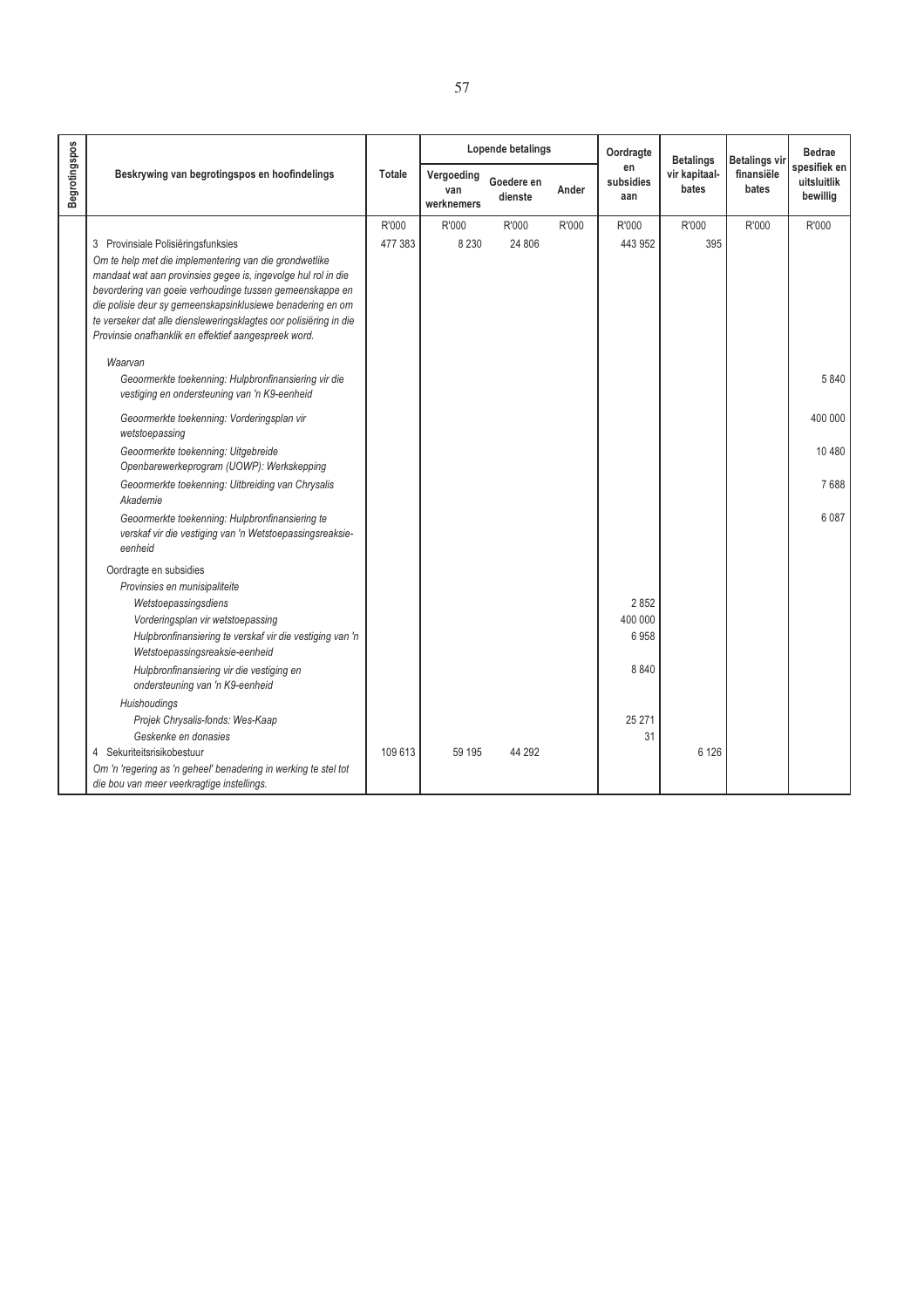|               |                                                                                                                                                                                                                                                                                                                                                        |                     |                                 | <b>Lopende betalings</b> |       | Oordragte                     |                                            |                                             | <b>Bedrae</b>                           |
|---------------|--------------------------------------------------------------------------------------------------------------------------------------------------------------------------------------------------------------------------------------------------------------------------------------------------------------------------------------------------------|---------------------|---------------------------------|--------------------------|-------|-------------------------------|--------------------------------------------|---------------------------------------------|-----------------------------------------|
| Begrotingspos | Beskrywing van begrotingspos en hoofindelings                                                                                                                                                                                                                                                                                                          | Totale              | Vergoeding<br>van<br>werknemers | Goedere en<br>dienste    | Ander | en<br>subsidies<br>aan        | <b>Betalings</b><br>vir kapitaal-<br>bates | <b>Betalings vir</b><br>finansiële<br>bates | spesifiek en<br>uitsluitlik<br>bewillig |
| 5             | Onderwys                                                                                                                                                                                                                                                                                                                                               | R'000<br>28 032 601 | R'000<br>19 500 308             | R'000<br>3 308 321       | R'000 | R'000<br>3 8 20 7 79          | R'000<br>1 397 699                         | R'000<br>5494                               | R'000<br>3 812 931                      |
|               | Doel: Die missie van die Departement is om te verseker dat<br>elke kind kwalitatiewe leergeleenthede het in 'n<br>funksionele en instaatstellende omgewing om kennis,<br>bekwaamhede, vaardighede en waardes te verwerf om<br>in 'n veranderende wêreld te slaag                                                                                       |                     |                                 |                          |       |                               |                                            |                                             |                                         |
|               | 1 Administrasie<br>Om oorhoofse bestuur aan die onderwysstelsel te voorsien<br>ooreenkomstig die Wet op Nasionale Onderwysbeleid, 1996<br>(Wet 27 van 1996), die Wet op Openbare Finansiële<br>Bestuur, 1999 (Wet 1 van 1999), en ander beleid.<br>Waarvan                                                                                             | 1462216             | 1 045 672                       | 306 508                  |       | 58 963                        | 45 579                                     | 5494                                        |                                         |
|               | Geoormerkte toekenning: Naskoolse<br>onderrigaansporing (Massa deelname; geleenthede<br>en toegang; ontwikkeling en groei (MOD): Nagraadse<br>studieleiers)<br>Oordragte en subsidies                                                                                                                                                                  |                     |                                 |                          |       |                               |                                            |                                             | 4 0 0 0                                 |
|               | Departementele agentskappe en rekeninge<br>Kommunikasie: Lisensies<br>(radio en televisie)                                                                                                                                                                                                                                                             |                     |                                 |                          |       | 19                            |                                            |                                             |                                         |
|               | Organisasies sonder winsoogmerk<br>Fondse voorsien aan gewone openbare skole vir<br>subsidie ten opsigte van internetkonnektiwiteit,<br>rekenaartoerusting aan skole, Veilige Skole,<br>Hoërskool-verbeteringsprogram, LITNUM-<br>toekennings en biblioteekdienste                                                                                     |                     |                                 |                          |       | 43 4 55                       |                                            |                                             |                                         |
|               | Huishoudings<br>Werknemersbystandsvoordele: Verlofgratifikasie                                                                                                                                                                                                                                                                                         |                     |                                 |                          |       | 15 4 8 9                      |                                            |                                             |                                         |
|               | 2 Gewone Openbare Skoolonderrig<br>Om gewone openbare onderrig vanaf Graad 1 tot 12<br>ooreenkomstig die Suid-Afrikaanse Skolewet, 1996<br>(Wet 84 van 1996), en Onderwys Witskrif 6 op Spesiale<br>Onderwys: Die vestiging van 'n Inklusiewe Onderwys- en<br>Opleidingstelsel (Julie 2001) (Witskrif 6). E-onderwys word ook<br>ingesluit.<br>Waarvan | 19 708 633          | 16 728 183                      | 1 343 782                |       | 1630533                       | 6 1 3 5                                    |                                             |                                         |
|               | Nasionale voorwaardelike toekenning: Nasionale<br>Skoolvoedingsprogram                                                                                                                                                                                                                                                                                 |                     |                                 |                          |       |                               |                                            |                                             | 451 289                                 |
|               | Nasionale voorwaardelike toekenning: Wiskunde,<br>Wetenskap en Tegnologie                                                                                                                                                                                                                                                                              |                     |                                 |                          |       |                               |                                            |                                             | 37 184                                  |
|               | Nasionale voorwaardelike toekenning: Maatskaplike<br>Sektor Uitgebreide Openbarewerkeprogram (UOWP)<br>Aansporingstoekennings vir Provinsies                                                                                                                                                                                                           |                     |                                 |                          |       |                               |                                            |                                             | 4929                                    |
|               | Geoormerkte toekenning: Onderrigaansporing (MGO:<br>Verkryging, opknapping en instandhouding van<br>toerusting)                                                                                                                                                                                                                                        |                     |                                 |                          |       |                               |                                            |                                             | 23 0 16                                 |
|               | Geoormerkte toekenning: Voedingskema vir MGO-<br>sentrums. Hierdie toekenning maak voorsiening vir die<br>voeding van leerders by MGO-sentrums by<br>geïdentifiseerde skole                                                                                                                                                                            |                     |                                 |                          |       |                               |                                            |                                             | 62 268                                  |
|               | Oordragte en subsidies<br>Departementele agentskappe en rekeninge<br>Kommunikasie: Lisensies (radio en televisie)<br>Organisasies sonder winsoogmerk                                                                                                                                                                                                   |                     |                                 |                          |       | $\overline{c}$                |                                            |                                             |                                         |
|               | Artikel 21-norme en standaarde<br>Artikel 21-skoolgelde<br>Nie-artikel 21-instandhouding en munisipale dienste                                                                                                                                                                                                                                         |                     |                                 |                          |       | 534 988<br>163 117<br>112 418 |                                            |                                             |                                         |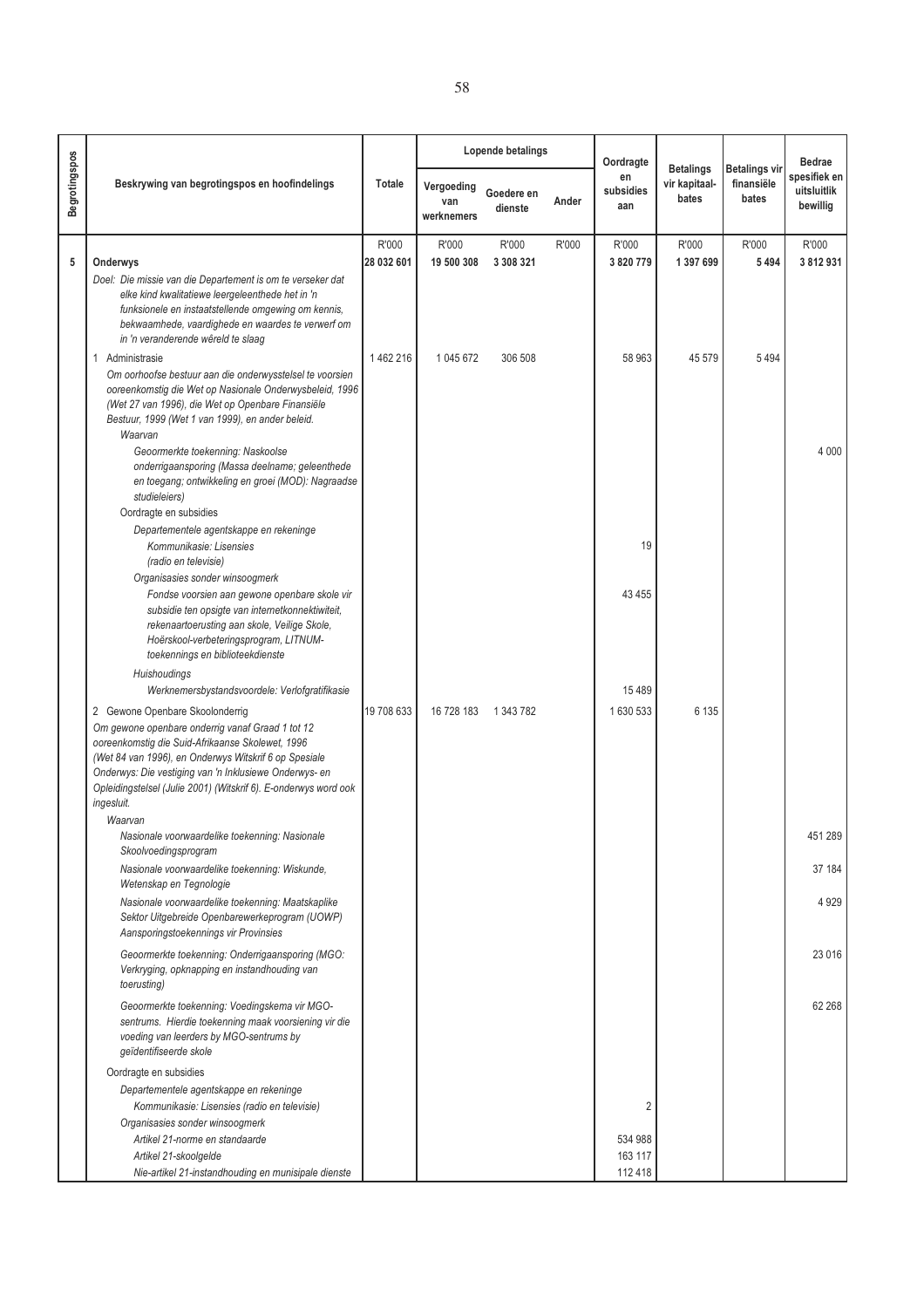|               |                                                                                                                         |         |                                 | Lopende betalings     |       | Oordragte              |                                            |                                             | <b>Bedrae</b><br>spesifiek en<br>uitsluitlik<br>bewillig |
|---------------|-------------------------------------------------------------------------------------------------------------------------|---------|---------------------------------|-----------------------|-------|------------------------|--------------------------------------------|---------------------------------------------|----------------------------------------------------------|
| Begrotingspos | Beskrywing van begrotingspos en hoofindelings                                                                           | Totale  | Vergoeding<br>van<br>werknemers | Goedere en<br>dienste | Ander | en<br>subsidies<br>aan | <b>Betalings</b><br>vir kapitaal-<br>bates | <b>Betalings vir</b><br>finansiële<br>bates |                                                          |
|               |                                                                                                                         | R'000   | R'000                           | R'000                 | R'000 | R'000                  | R'000                                      | R'000                                       | R'000                                                    |
|               | Nie-artikel 21-skoolgelde                                                                                               |         |                                 |                       |       | 46 007                 |                                            |                                             |                                                          |
|               | Vergoeding vir skoolgeldvrystellings                                                                                    |         |                                 |                       |       | 75 856                 |                                            |                                             |                                                          |
|               | Om openbare skole te help om hulle institusionele<br>aktiwiteite uit te voer                                            |         |                                 |                       |       | 157 170                |                                            |                                             |                                                          |
|               | Toerusting vir mobiele kombuis; Stipendium vir<br>vrywilliger of voedselhanteerder; Vrugte- en groente-<br>loodsprogram |         |                                 |                       |       | 91 626                 |                                            |                                             |                                                          |
|               | Samewerkende skole                                                                                                      |         |                                 |                       |       | 157 980                |                                            |                                             |                                                          |
|               | Leerdervervoer                                                                                                          |         |                                 |                       |       | 102 118                |                                            |                                             |                                                          |
|               | Administratiewe ondersteuning vir kleiner<br>skole                                                                      |         |                                 |                       |       | 13911                  |                                            |                                             |                                                          |
|               | Privaatvervoer                                                                                                          |         |                                 |                       |       | 4739                   |                                            |                                             |                                                          |
|               | Koshuissubsidie                                                                                                         |         |                                 |                       |       | 58 004                 |                                            |                                             |                                                          |
|               | Kerkkoshuissubsidie                                                                                                     |         |                                 |                       |       | 503                    |                                            |                                             |                                                          |
|               | Kuns- en musieksentrums<br>Tegniese vakke                                                                               |         |                                 |                       |       | 2812<br>4 2 1 2        |                                            |                                             |                                                          |
|               | Aanvullende fokusskole                                                                                                  |         |                                 |                       |       | 1 0 8 1                |                                            |                                             |                                                          |
|               | Huishoudings                                                                                                            |         |                                 |                       |       |                        |                                            |                                             |                                                          |
|               | Werknemersbystandsvoordele:<br>Verlofgratifikasie                                                                       |         |                                 |                       |       | 102 765                |                                            |                                             |                                                          |
|               | Ander maatskaplike voordele: Voorafbepaalde<br>beurse vir niewerknemers                                                 |         |                                 |                       |       | 1 2 2 4                |                                            |                                             |                                                          |
|               | 3 Subsidies aan Onafhanklike Skole                                                                                      | 144 989 |                                 |                       |       | 144 989                |                                            |                                             |                                                          |
|               | Om onafhanklike skole te ondersteun ooreenkomstig die Suid-                                                             |         |                                 |                       |       |                        |                                            |                                             |                                                          |
|               | Afrikaanse Skolewet, 1996.                                                                                              |         |                                 |                       |       |                        |                                            |                                             |                                                          |
|               | Waarvan                                                                                                                 |         |                                 |                       |       |                        |                                            |                                             |                                                          |
|               | Oordragte en subsidies                                                                                                  |         |                                 |                       |       |                        |                                            |                                             |                                                          |
|               | Organisasies sonder winsoogmerk<br>Beheerliggame van geregistreerde onafhanklike                                        |         |                                 |                       |       | 144 989                |                                            |                                             |                                                          |
|               | skole                                                                                                                   |         |                                 |                       |       |                        |                                            |                                             |                                                          |
|               | 4 Openbare Spesiale Skoolonderrig                                                                                       | 1475793 | 1 181 468                       | 64 339                |       | 223 466                | 6520                                       |                                             |                                                          |
|               | Om verpligte openbare onderwys in spesiale skole te verskaf in                                                          |         |                                 |                       |       |                        |                                            |                                             |                                                          |
|               | ooreenstemming met die Suid-Afrikaanse Skolewet en Witskrif                                                             |         |                                 |                       |       |                        |                                            |                                             |                                                          |
|               | 6 oor Inklusiewe Onderwys. Insluitend e-leer en inklusiewe<br>onderwys.                                                 |         |                                 |                       |       |                        |                                            |                                             |                                                          |
|               | Waarvan                                                                                                                 |         |                                 |                       |       |                        |                                            |                                             |                                                          |
|               | Nasionale voorwaardelike toekenning: Leerders met<br>diepgaande intellektuele gestremdhede                              |         |                                 |                       |       |                        |                                            |                                             | 33 4 51                                                  |
|               | Oordragte en subsidies                                                                                                  |         |                                 |                       |       |                        |                                            |                                             |                                                          |
|               | Organisasies sonder winsoogmerk                                                                                         |         |                                 |                       |       |                        |                                            |                                             |                                                          |
|               | Beheerliggame van openbare spesiale skole                                                                               |         |                                 |                       |       | 220 143                |                                            |                                             |                                                          |
|               | Huishoudings<br>Werknemersbystandsvoordele:                                                                             |         |                                 |                       |       | 3 3 2 3                |                                            |                                             |                                                          |
|               | Verlofgratifikasie                                                                                                      |         |                                 |                       |       |                        |                                            |                                             |                                                          |
|               | 5 Vroeë kinderontwikkeling                                                                                              | 1068940 | 110 485                         | 38 104                |       | 919 654                | 697                                        |                                             |                                                          |
|               | Om Vroeë kinderontwikkeling (VKO) aan die                                                                               |         |                                 |                       |       |                        |                                            |                                             |                                                          |
|               | Graad R-vlak te voorsien in ooreenstemming met Onderwys                                                                 |         |                                 |                       |       |                        |                                            |                                             |                                                          |
|               | Witskrif 5: Vroeë kinderontwikkeling: Die aanspreek van<br>behoeftes in Vroeë kinderontwikkeling in Suid-Afrika (Mei    |         |                                 |                       |       |                        |                                            |                                             |                                                          |
|               | 2001). E-onderwys word ook ingesluit.                                                                                   |         |                                 |                       |       |                        |                                            |                                             |                                                          |
|               | Waarvan                                                                                                                 |         |                                 |                       |       |                        |                                            |                                             |                                                          |
|               | Nasionale voorwaardelike toekenning: Maatskaplike                                                                       |         |                                 |                       |       |                        |                                            |                                             | 7 3 9 3                                                  |
|               | Sektor Uitgebreide Openbarewerkeprogram (UOWP)<br>Aansporingstoekennings aan Provinsies                                 |         |                                 |                       |       |                        |                                            |                                             |                                                          |
|               | Nasionale voorwaardelike toekenning:<br>Vroeëkinderontwikkelingstoelae.                                                 |         |                                 |                       |       |                        |                                            |                                             | 82 536                                                   |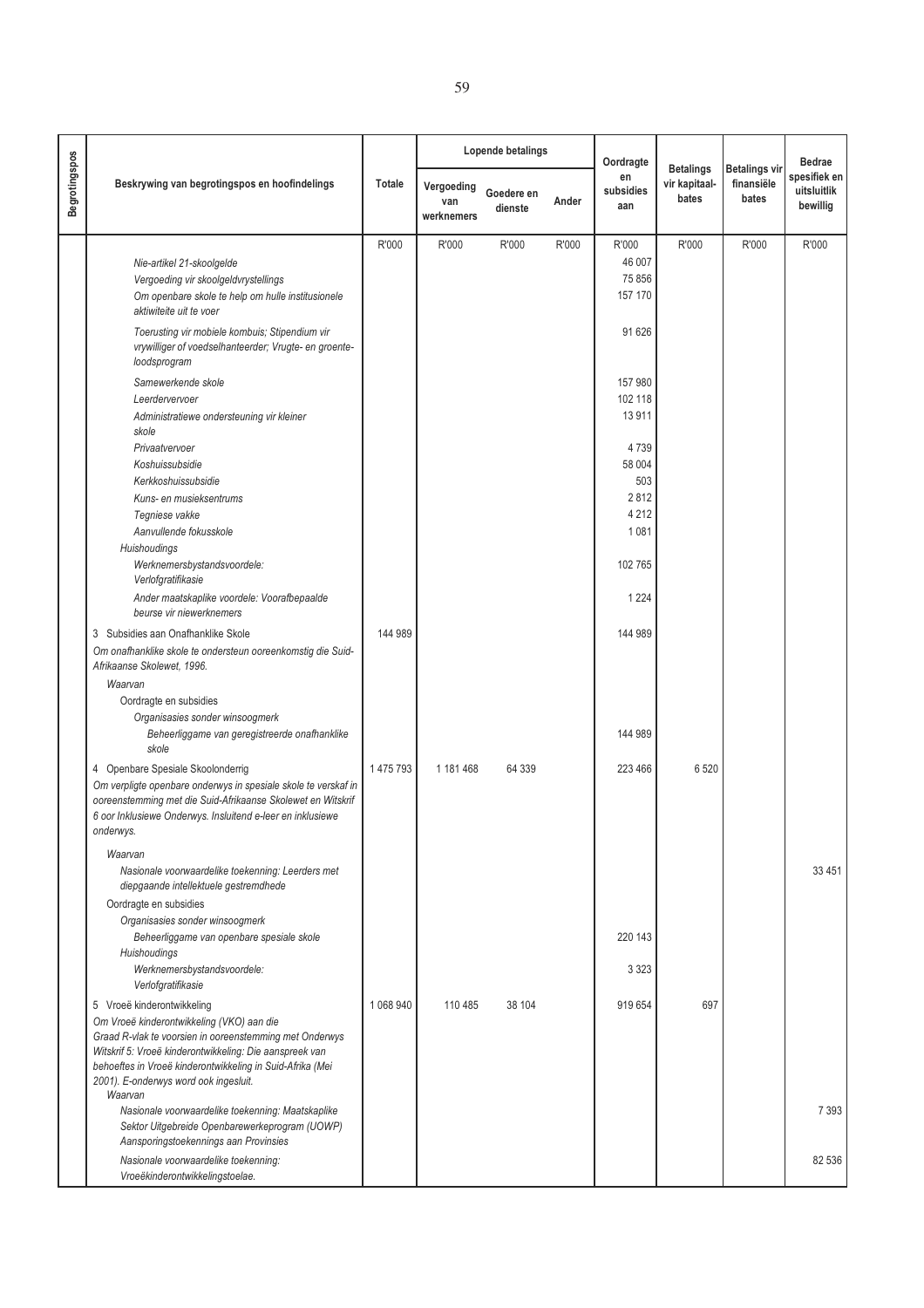|                      |                                                                                                                                                                                                                                                                                                                                                    |           |                                 | <b>Lopende betalings</b> |       | Oordragte              |                                            |                                             | <b>Bedrae</b>                           |
|----------------------|----------------------------------------------------------------------------------------------------------------------------------------------------------------------------------------------------------------------------------------------------------------------------------------------------------------------------------------------------|-----------|---------------------------------|--------------------------|-------|------------------------|--------------------------------------------|---------------------------------------------|-----------------------------------------|
| <b>Begrotingspos</b> | Beskrywing van begrotingspos en hoofindelings                                                                                                                                                                                                                                                                                                      | Totale    | Vergoeding<br>van<br>werknemers | Goedere en<br>dienste    | Ander | en<br>subsidies<br>aan | <b>Betalings</b><br>vir kapitaal-<br>bates | <b>Betalings vir</b><br>finansiële<br>bates | spesifiek en<br>uitsluitlik<br>bewillig |
|                      |                                                                                                                                                                                                                                                                                                                                                    | R'000     | R'000                           | R'000                    | R'000 | R'000                  | R'000                                      | R'000                                       | R'000                                   |
|                      | Oordragte en subsidies<br>Organisasies sonder winsoogmerk<br>Beheerliggame van openbare skole en VKO-<br>sentrums en beurse aan studente<br>Huishoudings                                                                                                                                                                                           |           |                                 |                          |       | 917 297                |                                            |                                             |                                         |
|                      | Werknemersbystandsvoordele: Verlofgratifikasie<br>Infrastruktuurontwikkeling<br>6<br>Om infrastruktuurfasiliteite vir skole en nie-skole te voorsien en<br>onderhou.                                                                                                                                                                               | 2 553 194 | 35757                           | 1 029 059                |       | 2 3 5 7<br>150 000     | 1 338 378                                  |                                             |                                         |
|                      | Waarvan<br>Nasionale voorwaardelike toekenning: Toekenning vir<br>Onderwysinfrastruktuur                                                                                                                                                                                                                                                           |           |                                 |                          |       |                        |                                            |                                             | 1 236 077                               |
|                      | Nasionale voorwaardelike toekenning: Uitgebreide<br>Openbarewerkeprogram (UOWP) Geïntegreerde<br><b>Toekenning vir Provinsies</b>                                                                                                                                                                                                                  |           |                                 |                          |       |                        |                                            |                                             | 1941                                    |
|                      | Nasionale voorwaardelike toekenning:<br>Vroeëkinderontwikkelingstoelae.                                                                                                                                                                                                                                                                            |           |                                 |                          |       |                        |                                            |                                             | 13 3 3 0                                |
|                      | Geoormerkte toekenning: Infrastruktuur<br>Waarvan                                                                                                                                                                                                                                                                                                  |           |                                 |                          |       |                        |                                            |                                             | 2 539 864                               |
|                      | Toekenning vir Onderwysinfrastruktuur<br>Geoormerkte toekenning: Onderrigaansporing (MGO:<br>Infrastruktuur). Vir die konstruksie van MGO-<br>infrastruktuur in die vorm van sportsale, sportvelde,<br>opgradering of instandhouding van swembaddens,<br>groot, geplaveide staanplekke, kunsmatige gras,<br>heinings, klubhuise en parkeergeriewe. |           |                                 |                          |       |                        |                                            |                                             | 1 236 077<br>53 878                     |
|                      | Oordragte en subsidies<br>Organisasies sonder winsoogmerk<br>Skoolbeheerliggaam (SBL) se projekte - Skool- en<br>Skoolsaalprogram                                                                                                                                                                                                                  |           |                                 |                          |       | 150 000                |                                            |                                             |                                         |
|                      | 7 Eksamen en Ondewysverwante Dienste<br>Om onderwysinrigtings as 'n geheel van eksamen en<br>onderwysverwante dienste te voorsien.                                                                                                                                                                                                                 | 1618836   | 398 743                         | 526 529                  |       | 693 174                | 390                                        |                                             |                                         |
|                      | Waarvan<br>Nasionale voorwaardelike toekenning: MIV en Vigs<br>(Lewensvaardigheidsopleiding)                                                                                                                                                                                                                                                       |           |                                 |                          |       |                        |                                            |                                             | 17822                                   |
|                      | Geoormerkte toekenning: Presidensiële Jeug-<br>indiensnemingsinisiatief. Vir die indiensneming van<br>onderwysassistente en algemene skoolassistente.                                                                                                                                                                                              |           |                                 |                          |       |                        |                                            |                                             | 533 908                                 |
|                      | Oordragte en subsidies<br>Departementele agentskappe en rekeninge<br>Sektorale Onderwys- en Opleidingsowerheid<br>(SETA)                                                                                                                                                                                                                           |           |                                 |                          |       | 11 295                 |                                            |                                             |                                         |
|                      | Organisasies sonder winsoogmerk<br>Fondse voorsien vir die indiensneming van<br>Onderwysassistente en algemene Skoolassistente                                                                                                                                                                                                                     |           |                                 |                          |       | 681775                 |                                            |                                             |                                         |
|                      | Huishoudings<br>Werknemersbystandsvoordele: Verlofgratifikasie                                                                                                                                                                                                                                                                                     |           |                                 |                          |       | 104                    |                                            |                                             |                                         |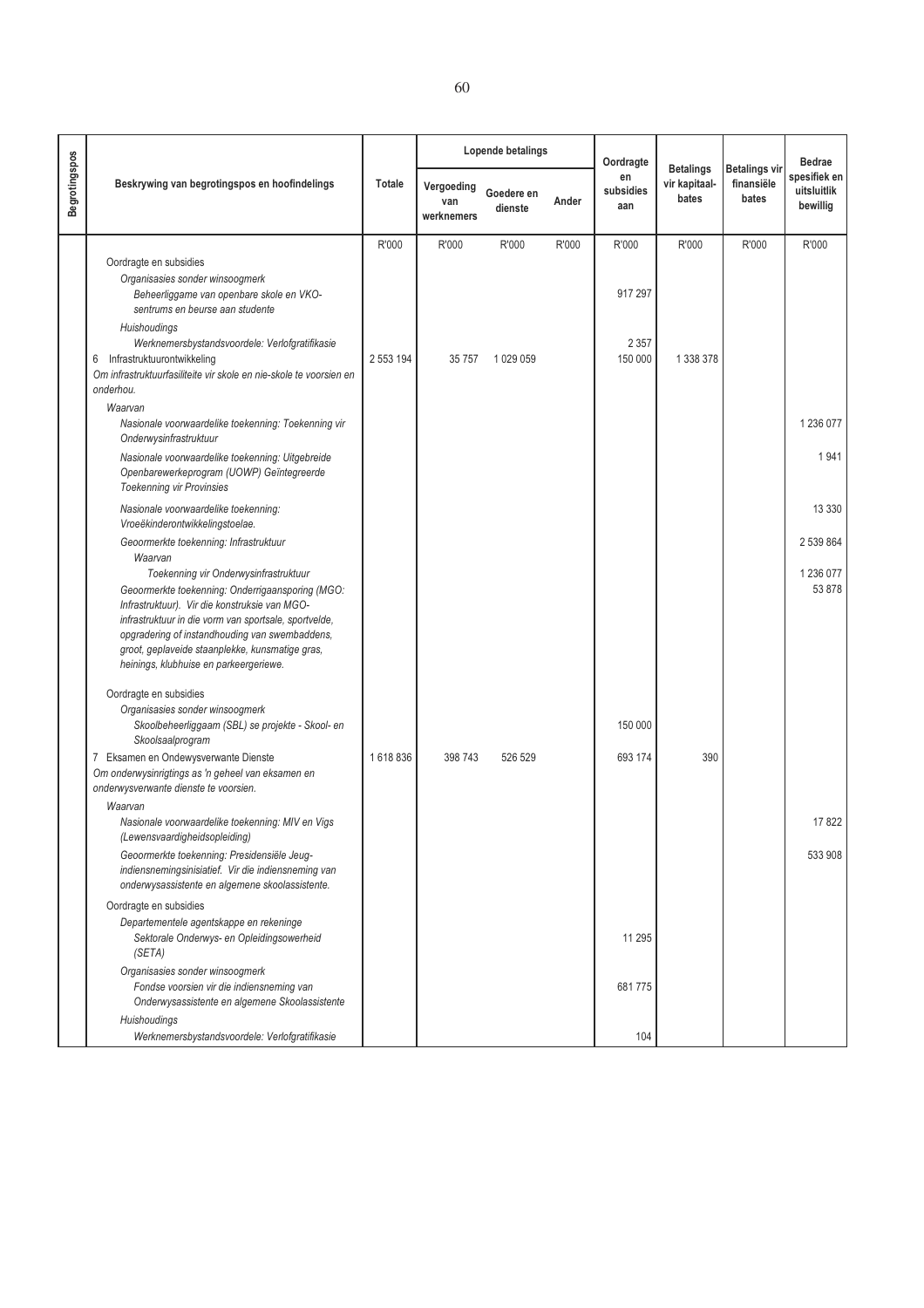|               |                                                                                                                                                                                                                                                |            |                                 | Lopende betalings     |       | Oordragte              | <b>Betalings</b>     | <b>Betalings vir</b> | <b>Bedrae</b>                           |
|---------------|------------------------------------------------------------------------------------------------------------------------------------------------------------------------------------------------------------------------------------------------|------------|---------------------------------|-----------------------|-------|------------------------|----------------------|----------------------|-----------------------------------------|
| Begrotingspos | Beskrywing van begrotingspos en hoofindelings                                                                                                                                                                                                  | Totale     | Vergoeding<br>van<br>werknemers | Goedere en<br>dienste | Ander | en<br>subsidies<br>aan | vir<br>kapitaalbates | finansiële<br>bates  | spesifiek en<br>uitsluitlik<br>bewillig |
|               |                                                                                                                                                                                                                                                | R'000      | R'000                           | R'000                 | R'000 | R'000                  | R'000                | R'000                | R'000                                   |
| 6             | Gesondheid                                                                                                                                                                                                                                     | 29 094 331 | 16 700 121                      | 9466986               |       | 1832255                | 1 094 969            |                      | 7829482                                 |
|               | Doel: Ons onderneem om gelyke toegang tot<br>gesondheidsdienste van gehalte in vennootskap met die<br>toepaslike rolspelers binne 'n gebalanseerde en<br>goedbestuurde gesondheidstelsel aan die mense van die<br>Wes-Kaap en verder te lewer. |            |                                 |                       |       |                        |                      |                      |                                         |
|               | 1 Administrasie<br>Om die strategiese bestuur en algehele administrasie van die<br>Departement te behartig.                                                                                                                                    | 1419217    | 440 550                         | 649 551               |       | 302 474                | 26 642               |                      |                                         |
|               | Waarvan<br>Nasionale voorwaardelike toekenning: Nasionale<br>Tersiêre Dienste                                                                                                                                                                  |            |                                 |                       |       |                        |                      |                      | 8 1 3 5                                 |
|               | Geoormerkte prioriteitstoekennings:<br>Geweldvoorkoming<br>Oordragte en subsidies<br>Departementele agentskappe en                                                                                                                             |            |                                 |                       |       |                        |                      |                      | 10 000                                  |
|               | rekeninge<br>Kommunikasie: Lisensies (radio en televisie)                                                                                                                                                                                      |            |                                 |                       |       | 619                    |                      |                      |                                         |
|               | Huishoudings<br>Werknemerbystandsvoordele                                                                                                                                                                                                      |            |                                 |                       |       | 11 697                 |                      |                      |                                         |
|               | Ander oordragte na huishoudings: Eise teen die staat<br>2 Distriksgesondheidsdienste                                                                                                                                                           | 11 982 435 | 6 520 440                       | 3 996 669             |       | 290 158<br>1 346 612   | 118714               |                      |                                         |
|               | Om fasiliteitsgebaseerde distriksgesondheidsdienste (by<br>klinieke, gemeenskapsgesondheidsentrums en<br>distrikshospitale) en gemeenskapsgebaseerde<br>distriksgesondheidsdienste (GGD) aan die inwoners van die                              |            |                                 |                       |       |                        |                      |                      |                                         |
|               | Wes-Kaap te lewer.                                                                                                                                                                                                                             |            |                                 |                       |       |                        |                      |                      |                                         |
|               | Waarvan<br>Nasionale voorwaardelike toekenning: Nasionale<br>Gesondheidsversekering                                                                                                                                                            |            |                                 |                       |       |                        |                      |                      | 41 609                                  |
|               | Waarvan                                                                                                                                                                                                                                        |            |                                 |                       |       |                        |                      |                      |                                         |
|               | Nasionale Gesondheidsversekering:<br>Gesondheidspersoneel kontraktering                                                                                                                                                                        |            |                                 |                       |       |                        |                      |                      | 18 20 5                                 |
|               | Geestesgesondheidsdienste komponent<br>Nasionale voorwaardelike toekenning:<br>Distriksgesondheidsprogramme-toelaag                                                                                                                            |            |                                 |                       |       |                        |                      |                      | 23 4 04<br>2 2 68 2 94                  |
|               | Waarvan<br>Distriksgesondheid-komponent<br>Omvattende MIV, VIGS-komponent<br>Nasionale voorwaardelike toekenning: Opleidingstoelaag<br>vir Menslike Hulpbronne                                                                                 |            |                                 |                       |       |                        |                      |                      | 415 431<br>1852863<br>245 873           |
|               | Waarvan<br>Statutêre Menslike Hulpbronne komponent<br>Opleiding-komponent                                                                                                                                                                      |            |                                 |                       |       |                        |                      |                      | 125 479<br>120 394                      |
|               | Geoormerkte prioriteitstoekennings:<br>Provinsialisering van die Stad Kaapstad se PPHC-                                                                                                                                                        |            |                                 |                       |       |                        |                      |                      | 18 0 94                                 |
|               | dienste<br>Oordragte en subsidies                                                                                                                                                                                                              |            |                                 |                       |       |                        |                      |                      |                                         |
|               | Provinsies en munisipaliteite                                                                                                                                                                                                                  |            |                                 |                       |       |                        |                      |                      |                                         |
|               | Stad Kaapstad: Primêre gesondheidsorgdienste                                                                                                                                                                                                   |            |                                 |                       |       | 685 086                |                      |                      |                                         |
|               | Organisasies sonder winsoogmerk                                                                                                                                                                                                                |            |                                 |                       |       |                        |                      |                      |                                         |
|               | Gemeenskapsgebaseerde dienste: Tuisgebaseerde<br>sorg, geestesgesondheid, chroniese sorg en<br>tuberkulose-nakomingsondersteuning                                                                                                              |            |                                 |                       |       | 108 494                |                      |                      |                                         |
|               | Booth Memorial: Intermediêre sorgfasiliteit -<br>volwassenes                                                                                                                                                                                   |            |                                 |                       |       | 31 132                 |                      |                      |                                         |
|               | Aquarius-gesondheidsorg: Intermediêre sorgfasiliteit -<br>volwassenes                                                                                                                                                                          |            |                                 |                       |       | 51 802                 |                      |                      |                                         |
|               | St Joseph: Intermediêre sorgfasiliteit - kinders                                                                                                                                                                                               |            |                                 |                       |       | 11773                  |                      |                      |                                         |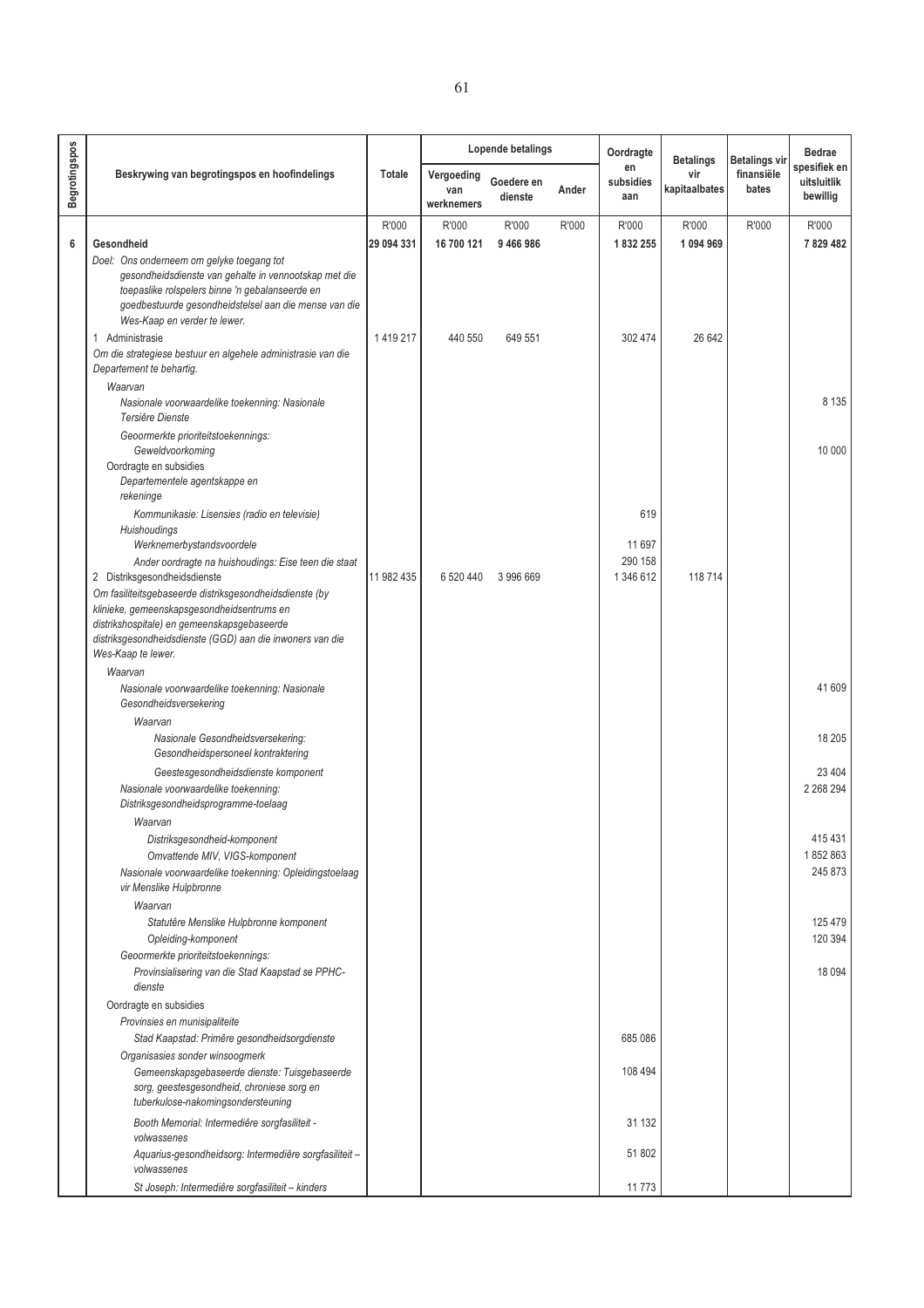|                      |                                                                                                                               |               |                                 | Lopende betalings     |       | Oordragte              | <b>Betalings</b>     | <b>Betalings vir</b> | <b>Bedrae</b>                           |
|----------------------|-------------------------------------------------------------------------------------------------------------------------------|---------------|---------------------------------|-----------------------|-------|------------------------|----------------------|----------------------|-----------------------------------------|
| <b>Begrotingspos</b> | Beskrywing van begrotingspos en hoofindelings                                                                                 | Totale        | Vergoeding<br>van<br>werknemers | Goedere en<br>dienste | Ander | en<br>subsidies<br>aan | vir<br>kapitaalbates | finansiële<br>bates  | spesifiek en<br>uitsluitlik<br>bewillig |
|                      |                                                                                                                               | R'000         | R'000                           | R'000                 | R'000 | R'000                  | R'000                | R'000                | R'000                                   |
|                      | Gemeenskapsgesondheidsklinieke: Entstowwe en                                                                                  |               |                                 |                       |       | 2 5 6 6                |                      |                      |                                         |
|                      | tuberkulose-behandeling                                                                                                       |               |                                 |                       |       |                        |                      |                      |                                         |
|                      | Distriksbestuur: E-visie en IKT-ontwikkelingsprojek                                                                           |               |                                 |                       |       | 2509                   |                      |                      |                                         |
|                      | MIV en Vigs: Gemeenskapsuitreik-, Lekeberading-,<br>Palliatiewe sorg- en oorgangsdienste, ensovoorts                          |               |                                 |                       |       | 204 177                |                      |                      |                                         |
|                      | Voeding: Voedingsprogram                                                                                                      |               |                                 |                       |       | 3938                   |                      |                      |                                         |
|                      | Gehoorkeuringsrehabilitasiewerkers en mentorskap in                                                                           |               |                                 |                       |       | 1978                   |                      |                      |                                         |
|                      | spraak-, taal- en oudiologiese dienste vir kinders                                                                            |               |                                 |                       |       |                        |                      |                      |                                         |
|                      | (Philani, ensovoorts)                                                                                                         |               |                                 |                       |       |                        |                      |                      |                                         |
|                      | Tuisaflewering van chroniese medikasie                                                                                        |               |                                 |                       |       | 500                    |                      |                      |                                         |
|                      | Welstandstrategie om te fokus op gesonde<br>leefstylkeuses om chroniese leefstylsiektes te                                    |               |                                 |                       |       | 10 220                 |                      |                      |                                         |
|                      | voorkom en te beheer, veilige en gesonde                                                                                      |               |                                 |                       |       |                        |                      |                      |                                         |
|                      | swangerskappe en grootmaak van kinders, en                                                                                    |               |                                 |                       |       |                        |                      |                      |                                         |
|                      | vermindering van skadelike persoonlike gedrag.                                                                                |               |                                 |                       |       |                        |                      |                      |                                         |
|                      | Gemeenskapsuitreikdienste-komponent                                                                                           |               |                                 |                       |       | 194 913                |                      |                      |                                         |
|                      | Lentegeur-veldhospitaal uitbreiding van toegang tot<br>palliatiewe sorg in reaksie op COVID-19-pandemie                       |               |                                 |                       |       | 15 000                 |                      |                      |                                         |
|                      | <b>Huishoudings</b>                                                                                                           |               |                                 |                       |       |                        |                      |                      |                                         |
|                      | Werknemerbystandsvoordele<br>Ander oordragte na huishoudings: Eise teen die staat                                             |               |                                 |                       |       | 21 921<br>603          |                      |                      |                                         |
|                      | 3 Mediese Nooddienste                                                                                                         | 1 299 323     | 777 215                         | 405 994               |       | 915                    | 115 199              |                      |                                         |
|                      | Om mediese nooddienste voor hospitalisasie te lewer,                                                                          |               |                                 |                       |       |                        |                      |                      |                                         |
|                      | insluitende oorplasings tussen hospitale en beplande                                                                          |               |                                 |                       |       |                        |                      |                      |                                         |
|                      | pasiëntvervoer; sowel as kliniese bestuur en koördinasie van                                                                  |               |                                 |                       |       |                        |                      |                      |                                         |
|                      | noodmedisyne binne die provinsiale Gesondheidsdepartement.<br>Waarvan                                                         |               |                                 |                       |       |                        |                      |                      |                                         |
|                      | Oordragte en subsidies                                                                                                        |               |                                 |                       |       |                        |                      |                      |                                         |
|                      | Provinsies en munisipaliteite                                                                                                 |               |                                 |                       |       |                        |                      |                      |                                         |
|                      | Provinsiale departemente: Voertuiglisensies                                                                                   |               |                                 |                       |       | 18                     |                      |                      |                                         |
|                      | <b>Huishoudings</b>                                                                                                           |               |                                 |                       |       |                        |                      |                      |                                         |
|                      | Werknemerbystandsvoordele                                                                                                     |               |                                 |                       |       | 897                    |                      |                      |                                         |
|                      | 4 Provinsiale Hospitaaldienste<br>Om 'n hospitaaldiens te lewer wat toeganklik, geskik en                                     | 4 4 6 1 3 5 0 | 3 149 483                       | 1 248 633             |       | 21 4 5 4               | 41780                |                      |                                         |
|                      | doeltreffend is en algemene spesialisdienste verskaf, insluitend                                                              |               |                                 |                       |       |                        |                      |                      |                                         |
|                      | 'n gespesialiseerde rehabilitasiediens, tandheelkundediens en                                                                 |               |                                 |                       |       |                        |                      |                      |                                         |
|                      | psigiatriese diens asook om 'n platform vir die opleiding van<br>professionele gesondheidswerkers te skep en navorsing uit te |               |                                 |                       |       |                        |                      |                      |                                         |
|                      | voer.                                                                                                                         |               |                                 |                       |       |                        |                      |                      |                                         |
|                      | Waarvan                                                                                                                       |               |                                 |                       |       |                        |                      |                      |                                         |
|                      | Nasionale voorwaardelike toekenning: Opleidingstoelaag                                                                        |               |                                 |                       |       |                        |                      |                      | 306 944                                 |
|                      | vir Menslike Hulpbronne                                                                                                       |               |                                 |                       |       |                        |                      |                      |                                         |
|                      | Waarvan                                                                                                                       |               |                                 |                       |       |                        |                      |                      |                                         |
|                      | Statutêre Menslike Hulpbronne komponent                                                                                       |               |                                 |                       |       |                        |                      |                      | 114 267<br>192 677                      |
|                      | Opleiding-komponent<br>Nasionale voorwaardelike toekenning: Nasionale                                                         |               |                                 |                       |       |                        |                      |                      | 1996                                    |
|                      | Gesondheidsversekering                                                                                                        |               |                                 |                       |       |                        |                      |                      |                                         |
|                      | Waarvan                                                                                                                       |               |                                 |                       |       |                        |                      |                      |                                         |
|                      | Geestes gesondheidsdienste komponent                                                                                          |               |                                 |                       |       |                        |                      |                      | 1996                                    |
|                      | Oordragte en subsidies                                                                                                        |               |                                 |                       |       |                        |                      |                      |                                         |
|                      | Organisasies sonder winsoogmerk                                                                                               |               |                                 |                       |       |                        |                      |                      |                                         |
|                      | Vir die befondsing van tuisversorging (Open Circle en<br>Hurdy Gurdy) vir persone met outisme of intellektuele                |               |                                 |                       |       | 3850                   |                      |                      |                                         |
|                      | gestremdheid en met uitdagende gedrag                                                                                         |               |                                 |                       |       |                        |                      |                      |                                         |
|                      | Huishoudings                                                                                                                  |               |                                 |                       |       |                        |                      |                      |                                         |
|                      | Werknemerbystandsvoordele                                                                                                     |               |                                 |                       |       | 17 604                 |                      |                      |                                         |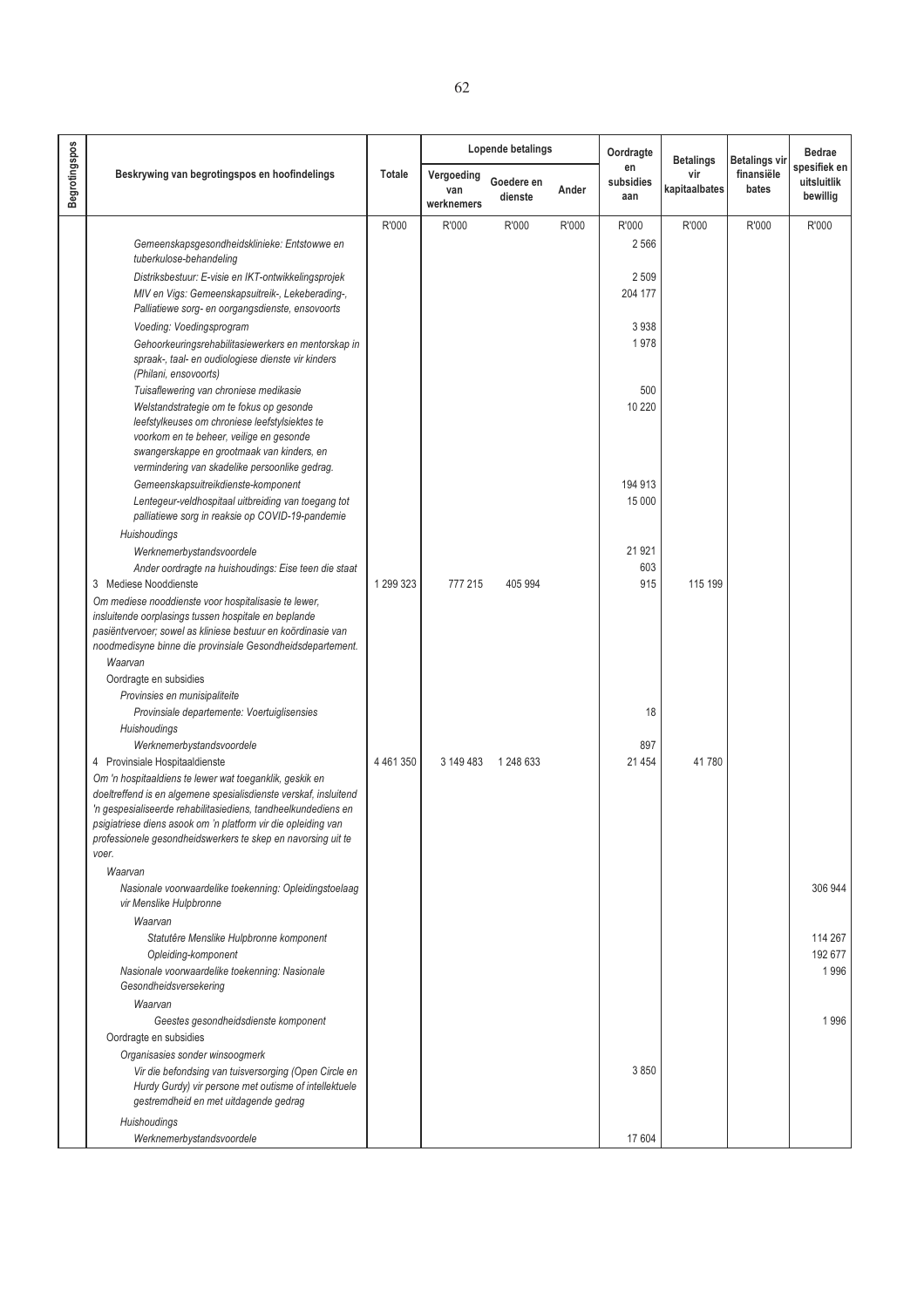|               |                                                                                                     |           |                                 | Lopende betalings     |       | Oordragte              | <b>Betalings</b>     | <b>Betalings vir</b> | Bedrae                                  |
|---------------|-----------------------------------------------------------------------------------------------------|-----------|---------------------------------|-----------------------|-------|------------------------|----------------------|----------------------|-----------------------------------------|
| Begrotingspos | Beskrywing van begrotingspos en hoofindelings                                                       | Totale    | Vergoeding<br>van<br>werknemers | Goedere en<br>dienste | Ander | en<br>subsidies<br>aan | vir<br>kapitaalbates | finansiële<br>bates  | spesifiek en<br>uitsluitlik<br>bewillig |
|               |                                                                                                     | R'000     | R'000                           | R'000                 | R'000 | R'000                  | R'000                | R'000                | R'000                                   |
|               | 5 Sentrale Gesondheidsdienste                                                                       | 7773200   | 5 191 684                       | 2 482 532             |       | 37 4 26                | 61 558               |                      |                                         |
|               | Om tersiêre en kwaternêre gesondheidsdienste te voorsien en                                         |           |                                 |                       |       |                        |                      |                      |                                         |
|               | 'n platform vir die opleiding van gesondheidswerkers en                                             |           |                                 |                       |       |                        |                      |                      |                                         |
|               | navorsing daar te stel.<br>Waarvan                                                                  |           |                                 |                       |       |                        |                      |                      |                                         |
|               | Nasionale voorwaardelike toekenning: Opleidingstoelaag                                              |           |                                 |                       |       |                        |                      |                      | 346 625                                 |
|               | vir Menslike Hulpbronne                                                                             |           |                                 |                       |       |                        |                      |                      |                                         |
|               | Waarvan                                                                                             |           |                                 |                       |       |                        |                      |                      |                                         |
|               | Statutêre Menslike Hulpbronne komponent                                                             |           |                                 |                       |       |                        |                      |                      | 117 217                                 |
|               | Opleiding-komponent                                                                                 |           |                                 |                       |       |                        |                      |                      | 229 408                                 |
|               | Nasionale voorwaardelike toekenning: Nasionale                                                      |           |                                 |                       |       |                        |                      |                      | 3 392 922                               |
|               | Tersiêre Dienste                                                                                    |           |                                 |                       |       |                        |                      |                      |                                         |
|               | Oordragte en subsidies                                                                              |           |                                 |                       |       |                        |                      |                      |                                         |
|               | Organisasies sonder winsoogmerk<br>Maitland Cottage: Pediatriese ortopediese hospitaal              |           |                                 |                       |       | 14754                  |                      |                      |                                         |
|               | Huishoudings                                                                                        |           |                                 |                       |       |                        |                      |                      |                                         |
|               | Werknemerbystandsvoordele                                                                           |           |                                 |                       |       | 22 672                 |                      |                      |                                         |
|               | 6 Gesondheidswetenskappe en Opleiding                                                               | 397 932   | 190 609                         | 81 4 26               |       | 122 500                | 3 3 9 7              |                      |                                         |
|               | Om opleiding en ontwikkelingsgeleenthede aan werklike en                                            |           |                                 |                       |       |                        |                      |                      |                                         |
|               | potensiële werknemers van die Departement te skep.                                                  |           |                                 |                       |       |                        |                      |                      |                                         |
|               | Waarvan                                                                                             |           |                                 |                       |       |                        |                      |                      |                                         |
|               | Nasionale voorwaardelike toekenning: Maatskaplike<br>Sektor Uitgebreide Openbarewerkeprogram (UOWP) |           |                                 |                       |       |                        |                      |                      | 10 291                                  |
|               | Aansporingstoelaag vir Provinsies                                                                   |           |                                 |                       |       |                        |                      |                      |                                         |
|               | Oordragte en subsidies                                                                              |           |                                 |                       |       |                        |                      |                      |                                         |
|               | Departementele agentskappe en                                                                       |           |                                 |                       |       |                        |                      |                      |                                         |
|               | rekeninge                                                                                           |           |                                 |                       |       |                        |                      |                      |                                         |
|               | Gesondheid- en Welsynsektor Onderwys- en                                                            |           |                                 |                       |       | 6894                   |                      |                      |                                         |
|               | Opleidingsowerheid (SETA)                                                                           |           |                                 |                       |       |                        |                      |                      |                                         |
|               | Organisasies sonder winsoogmerk                                                                     |           |                                 |                       |       |                        |                      |                      |                                         |
|               | Uitgebreide Openbarewerkeprogram (UOWP)                                                             |           |                                 |                       |       | 64 672                 |                      |                      |                                         |
|               | Huishoudings                                                                                        |           |                                 |                       |       |                        |                      |                      |                                         |
|               | Werknemerbystandsvoordele<br>Ander oordragte na huishoudings: Beurse                                |           |                                 |                       |       | 621<br>50 313          |                      |                      |                                         |
|               | 7 Gesondheidsorg-steundienste                                                                       | 584 281   | 369 597                         | 189778                |       | 874                    | 24 0 32              |                      |                                         |
|               | Om steundienste te lewer wat die Departement in staat stel om                                       |           |                                 |                       |       |                        |                      |                      |                                         |
|               | sy doelwitte te bereik.                                                                             |           |                                 |                       |       |                        |                      |                      |                                         |
|               | Waarvan                                                                                             |           |                                 |                       |       |                        |                      |                      |                                         |
|               | Nasionale voorwaardelike toekenning: Uitgebreide                                                    |           |                                 |                       |       |                        |                      |                      | 2 106                                   |
|               | Openbarewerkeprogram (UOWP) Geïntegreerde<br><b>Toekenning vir Provinsies</b>                       |           |                                 |                       |       |                        |                      |                      |                                         |
|               | Oordragte en subsidies                                                                              |           |                                 |                       |       |                        |                      |                      |                                         |
|               | Huishoudings                                                                                        |           |                                 |                       |       |                        |                      |                      |                                         |
|               | Werknemerbystandsvoordele                                                                           |           |                                 |                       |       | 874                    |                      |                      |                                         |
|               | 8 Gesondheidsfasiliteitebestuur                                                                     | 1 176 593 | 60 543                          | 412 403               |       |                        | 703 647              |                      | 1 176 593                               |
|               | Om nuwe gesondheidsfasiliteite te verskaf en bestaande                                              |           |                                 |                       |       |                        |                      |                      |                                         |
|               | fasiliteite op te knap, op te gradeer en in stand te hou,<br>insluitende gesondheidstegnologie.     |           |                                 |                       |       |                        |                      |                      |                                         |
|               | Waarvan                                                                                             |           |                                 |                       |       |                        |                      |                      |                                         |
|               | Nasionale voorwaardelike toekenning:                                                                |           |                                 |                       |       |                        |                      |                      | 796 590                                 |
|               | Gesondheidsfasiliteit-herlewingstoelaag                                                             |           |                                 |                       |       |                        |                      |                      |                                         |
|               | Geoormerkte prioriteitstoekennings:                                                                 |           |                                 |                       |       |                        |                      |                      |                                         |
|               | Tygerberg-hospitaal (instandhouding en                                                              |           |                                 |                       |       |                        |                      |                      | 182 942                                 |
|               | kapitaal)                                                                                           |           |                                 |                       |       |                        |                      |                      |                                         |
|               | Waarvan                                                                                             |           |                                 |                       |       |                        |                      |                      |                                         |
|               | Tygerberg Geskeduleerde Instandhouding                                                              |           |                                 |                       |       |                        |                      |                      | 82 892                                  |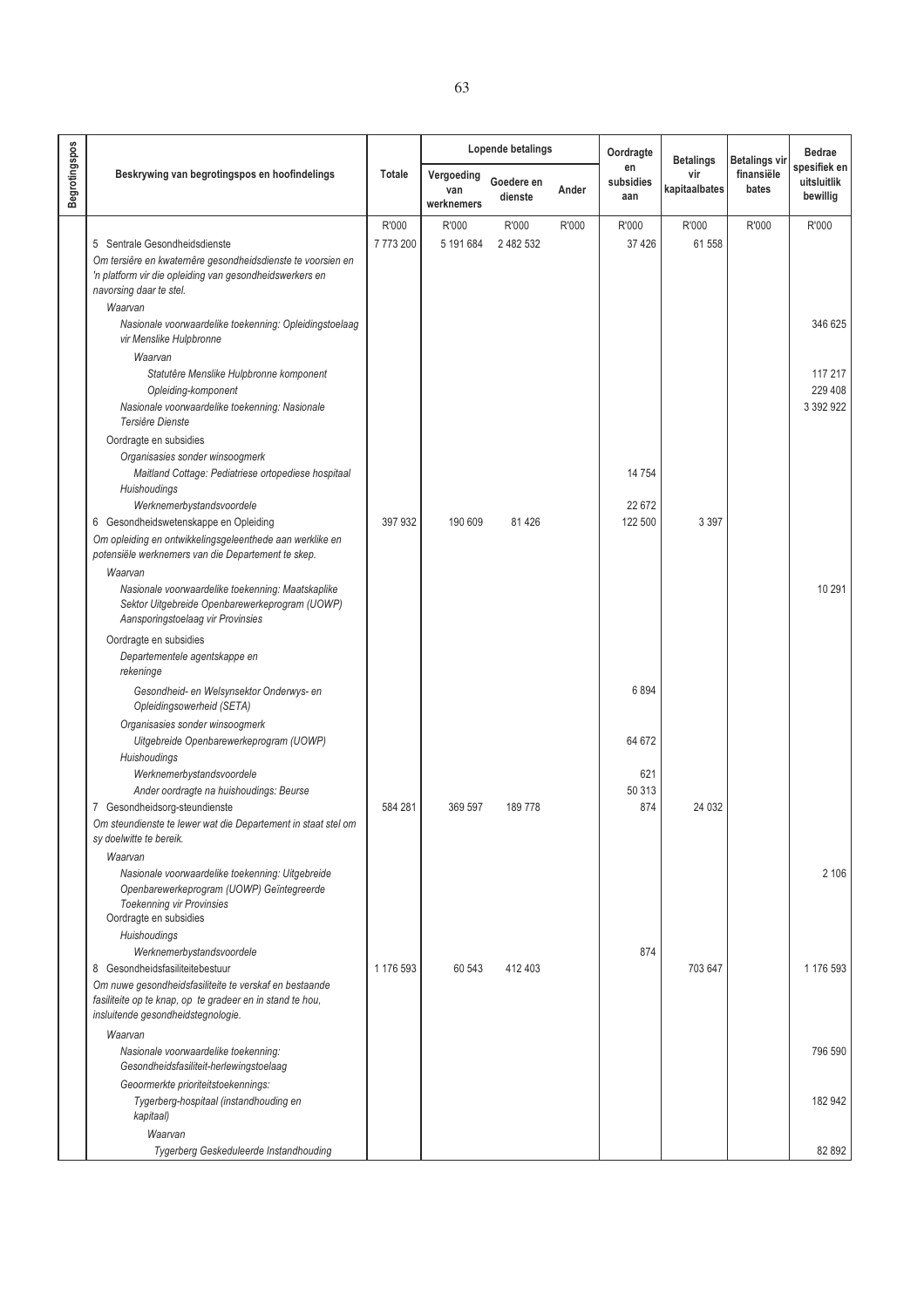|                |                                                                                                                                                                                                                |               |                                 | Lopende betalings     |       | Oordragte              | <b>Betalings</b>     | <b>Betalings vir</b> | <b>Bedrae</b>                           |
|----------------|----------------------------------------------------------------------------------------------------------------------------------------------------------------------------------------------------------------|---------------|---------------------------------|-----------------------|-------|------------------------|----------------------|----------------------|-----------------------------------------|
| Begrotingspos  | Beskrywing van begrotingspos en hoofindelings                                                                                                                                                                  | Totale        | Vergoeding<br>van<br>werknemers | Goedere en<br>dienste | Ander | en<br>subsidies<br>aan | vir<br>kapitaalbates | finansiële<br>bates  | spesifiek en<br>uitsluitlik<br>bewillig |
|                |                                                                                                                                                                                                                | R'000         | R'000                           | R'000                 | R'000 | R'000                  | R'000                | R'000                | R'000                                   |
| $\overline{7}$ | Maatskaplike ontwikkeling                                                                                                                                                                                      | 2 2 8 5 3 3 5 | 994 173                         | 210 800               |       | 1 030 536              | 49826                |                      | 201 725                                 |
|                | Doel: Om die voorsiening van 'n omvattende netwerk van<br>maatskaplike ontwikkelingsdiente te verseker wat die<br>armes, kwesbares en diegene met spesiale behoeftes<br>geleenthede gee en hulle bemagtig.     |               |                                 |                       |       |                        |                      |                      |                                         |
|                | 1 Administrasie<br>Die program omvat die strategiese bestuur en steundienste op<br>alle vlakke van die Departement, d.i. provinsiale-, streeks-,<br>distriks-, en fasilitieit- of inrigtingvlak.               | 238 085       | 180 974                         | 40 553                |       | 3 3 8 9                | 13 169               |                      |                                         |
|                | Waarvan                                                                                                                                                                                                        |               |                                 |                       |       |                        |                      |                      |                                         |
|                | Oordragte en subsidies                                                                                                                                                                                         |               |                                 |                       |       |                        |                      |                      |                                         |
|                | Departementele agentskappe en rekeninge<br>Gesondheid en Welsynsektor Onderwys- en                                                                                                                             |               |                                 |                       |       | 2911                   |                      |                      |                                         |
|                | Opleidingsowerheid<br>Kommunikasie: Lisensies<br>(radio en televisie)                                                                                                                                          |               |                                 |                       |       | 15                     |                      |                      |                                         |
|                | Huishoudings<br><b>Beurse (Niewerknemers)</b>                                                                                                                                                                  |               |                                 |                       |       | 463                    |                      |                      |                                         |
|                | 2 Maatskaplike Welsynsdienste<br>Voorsien geïntegreerde ontwikkelingsmaatskaplike<br>welsynsdienste aan die armes en kwesbares in samewerking<br>met belanghebbendes en burgerlike<br>gemeenskapsorganisasies. | 1 040 140     | 529 437                         | 85 655                |       | 396 829                | 28 219               |                      |                                         |
|                | Waarvan                                                                                                                                                                                                        |               |                                 |                       |       |                        |                      |                      |                                         |
|                | Geoormerkte toekenning: Maatskaplike Werker<br>Indiensnemingtoekenning                                                                                                                                         |               |                                 |                       |       |                        |                      |                      | 16514                                   |
|                | Geoormerkte toekenning: Persone met gestremdhede<br>Geoormerkte toekenning: Sanitêre waardigheidsprojek<br>Geoormerkte toekenning: Aanvulling vir Maatskaplike<br>werkers                                      |               |                                 |                       |       |                        |                      |                      | 57 0 20<br>10 911<br>21 915             |
|                | Oordragte en subsidies                                                                                                                                                                                         |               |                                 |                       |       |                        |                      |                      |                                         |
|                | Departementele agentskappe en<br>rekeninge                                                                                                                                                                     |               |                                 |                       |       |                        |                      |                      |                                         |
|                | Kommunikasie: Lisensies<br>(radio en televisie)                                                                                                                                                                |               |                                 |                       |       | 4                      |                      |                      |                                         |
|                | Organisasies sonder winsoogmerk                                                                                                                                                                                |               |                                 |                       |       |                        |                      |                      |                                         |
|                | Dienste aan bejaardes<br>Dienste aan persone met<br>gestremdhede                                                                                                                                               |               |                                 |                       |       | 236 362<br>154 500     |                      |                      |                                         |
|                | Huishoudings<br>Werknemersbystandsvoordele                                                                                                                                                                     |               |                                 |                       |       | 5963                   |                      |                      |                                         |
|                | 3 Kinders en Families<br>Om omvattende kinder-, familiesorg- en ondersteuningsdienste<br>aan gemeenskappe in vennootskap met belanghebbendes en<br>organisasies in die burgerlike samelewing te verskaf.       | 448 346       | 18573                           | 1 1 3 5               |       | 428 119                | 519                  |                      |                                         |
|                | Waarvan                                                                                                                                                                                                        |               |                                 |                       |       |                        |                      |                      |                                         |
|                | Geoormerkte toekenning: Groter ondersteuning vir<br>gesinne as gevolg van die impak van COVID-19                                                                                                               |               |                                 |                       |       |                        |                      |                      | 3750                                    |
|                | Geoormerkte toekenning: Voorkomingsprogramme vir<br>ΜIV                                                                                                                                                        |               |                                 |                       |       |                        |                      |                      | 6 150                                   |
|                | Geoormerkte toekenning: Haweloos Skuiling                                                                                                                                                                      |               |                                 |                       |       |                        |                      |                      | 3 0 0 0                                 |
|                | Oordragte en subsidies                                                                                                                                                                                         |               |                                 |                       |       |                        |                      |                      |                                         |
|                | Organisasies sonder winsoogmerk                                                                                                                                                                                |               |                                 |                       |       |                        |                      |                      |                                         |
|                | Versorging en dienste aan families                                                                                                                                                                             |               |                                 |                       |       | 99 4 73                |                      |                      |                                         |
|                | Kinderversorging- en beskerming                                                                                                                                                                                |               |                                 |                       |       | 191740                 |                      |                      |                                         |

*Vroeë kinderontwikkeling en gedeeltelike sorg Kinder-en-jeugversorgingsentrums*

 15 384 111 658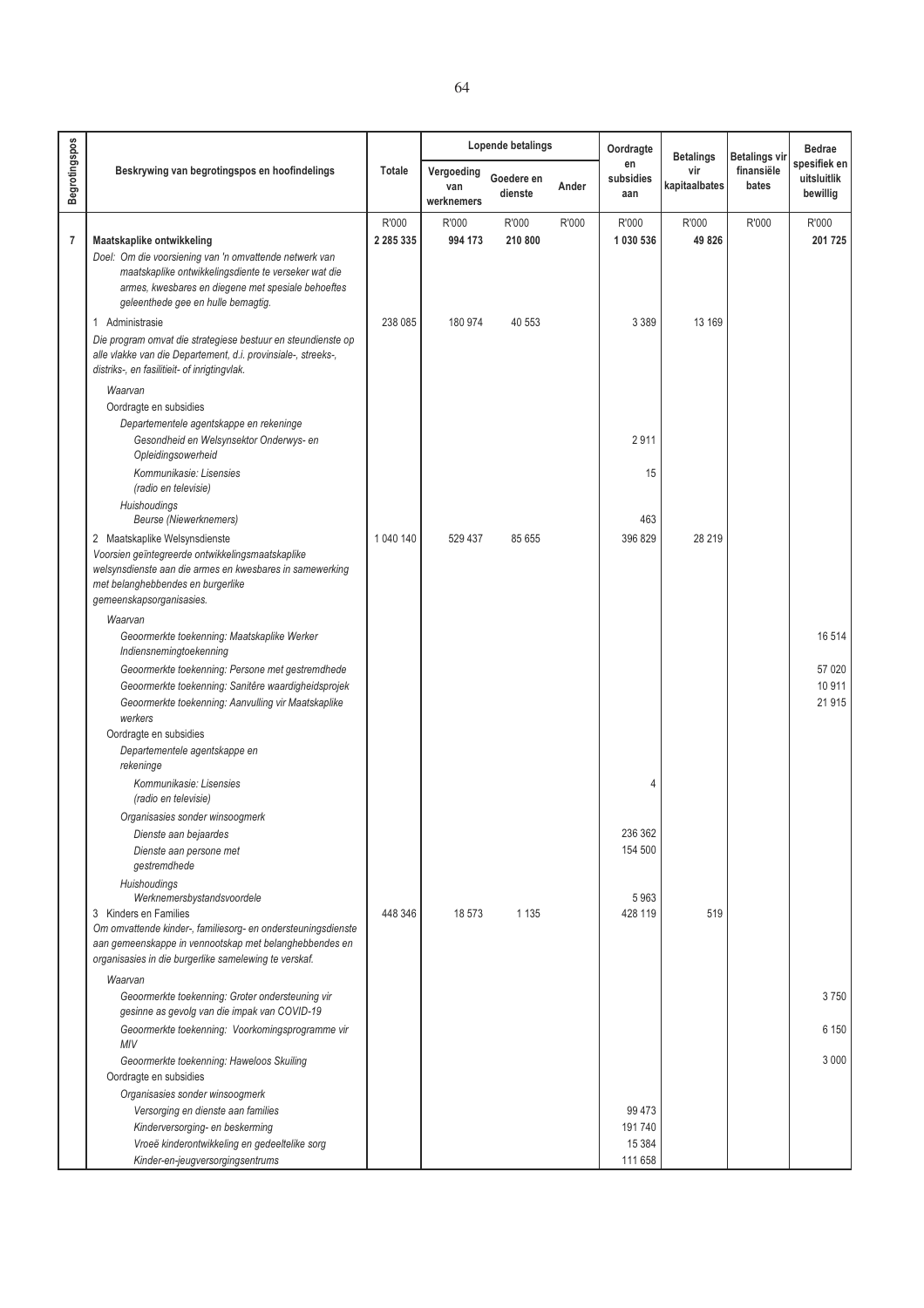|                      |                                                                                                                                                                                                                                                                           |               |                                 | Lopende betalings     |       | Oordragte                  | <b>Betalings</b>     | <b>Betalings vir</b> | <b>Bedrae</b>                           |
|----------------------|---------------------------------------------------------------------------------------------------------------------------------------------------------------------------------------------------------------------------------------------------------------------------|---------------|---------------------------------|-----------------------|-------|----------------------------|----------------------|----------------------|-----------------------------------------|
| <b>Begrotingspos</b> | Beskrywing van begrotingspos en hoofindelings                                                                                                                                                                                                                             | <b>Totale</b> | Vergoeding<br>van<br>werknemers | Goedere en<br>dienste | Ander | en<br>subsidies<br>aan     | vir<br>kapitaalbates | finansiële<br>bates  | spesifiek en<br>uitsluitlik<br>bewillig |
|                      |                                                                                                                                                                                                                                                                           | R'000         | R'000                           | R'000                 | R'000 | R'000                      | R'000                | R'000                | R'000                                   |
|                      | Huishoudings                                                                                                                                                                                                                                                              |               |                                 |                       |       |                            |                      |                      |                                         |
|                      | Plasing van kinders                                                                                                                                                                                                                                                       |               |                                 |                       |       | 9864                       |                      |                      |                                         |
|                      | 4 Herstellende Dienste<br>Om geïntegreerde ontwikkellende maatskaplike<br>misdaadvoorkomingsdienste en teen- dwelmmisbruikdienste<br>aan die mees kwesbares in die gemeenskap te voorsien in<br>samewerking met belanghebbendes en burgerlike<br>organisasies.<br>Waarvan | 468 779       | 246 228                         | 82 272                |       | 132 360                    | 7919                 |                      |                                         |
|                      | Geoormerkte toekenning: Geweld Teen Vrouens                                                                                                                                                                                                                               |               |                                 |                       |       |                            |                      |                      | 18723                                   |
|                      | Geoormerkte toekenning: Voorsiening van bedrywighede<br>by kindersentrums                                                                                                                                                                                                 |               |                                 |                       |       |                            |                      |                      | 14728                                   |
|                      | Geoormerkte toekenning: Groter ondersteuning vir<br>gesinne as gevolg van die impak van<br>geslagsgebaseerde geweld<br>Oordragte en subsidies<br>Departementele agentskappe en<br>rekeninge                                                                               |               |                                 |                       |       |                            |                      |                      | 3750                                    |
|                      | Kommunikasie: Lisensies<br>(radio en televisie)                                                                                                                                                                                                                           |               |                                 |                       |       | 22                         |                      |                      |                                         |
|                      | Organisasies sonder winsoogmerk<br>Dwelmmisbruik, voorkoming en rehabilitasie<br>Misdaadvoorkoming en ondersteuning<br>Slagofferbemagtiging<br>Huishoudings                                                                                                               |               |                                 |                       |       | 55 677<br>13 002<br>62 866 |                      |                      |                                         |
|                      | Werknemersbystandsvoordele<br>5 Ontwikkeling en Navorsing<br>Om volhoubare ontwikkelingsprogramme te voorsien wat<br>bemagtiging van gemeenskappe fasiliteer, gebaseer op<br>empiriese navorsing en demografiese inligting.                                               | 89 985        | 18 961                          | 1 1 8 5               |       | 793<br>69839               |                      |                      |                                         |
|                      |                                                                                                                                                                                                                                                                           |               |                                 |                       |       |                            |                      |                      |                                         |
|                      | Waarvan<br>Nasionale voorwaardelike toekennings: Sosiale sektor<br>Uitgebreide Openbarewerkeprogram -<br>aansporingstoelaag                                                                                                                                               |               |                                 |                       |       |                            |                      |                      | 4978                                    |
|                      | Geoormerkte toekenning: Verskuiwing van<br>Voedselnoodlenigingsfunksie                                                                                                                                                                                                    |               |                                 |                       |       |                            |                      |                      | 15 28 6                                 |
|                      | Geoormerkte toekenning: Sosiale nood<br>(voedselverligting / voeding)                                                                                                                                                                                                     |               |                                 |                       |       |                            |                      |                      | 25 000                                  |
|                      | Oordragte en subsidies                                                                                                                                                                                                                                                    |               |                                 |                       |       |                            |                      |                      |                                         |
|                      | Organisasies sonder winsoogmerk                                                                                                                                                                                                                                           |               |                                 |                       |       |                            |                      |                      |                                         |
|                      | Verligting van armoede en maak van 'n volhoubare<br>bestaan                                                                                                                                                                                                               |               |                                 |                       |       | 55 668                     |                      |                      |                                         |
|                      | Ontwikkeling van Jeug                                                                                                                                                                                                                                                     |               |                                 |                       |       | 14 171                     |                      |                      |                                         |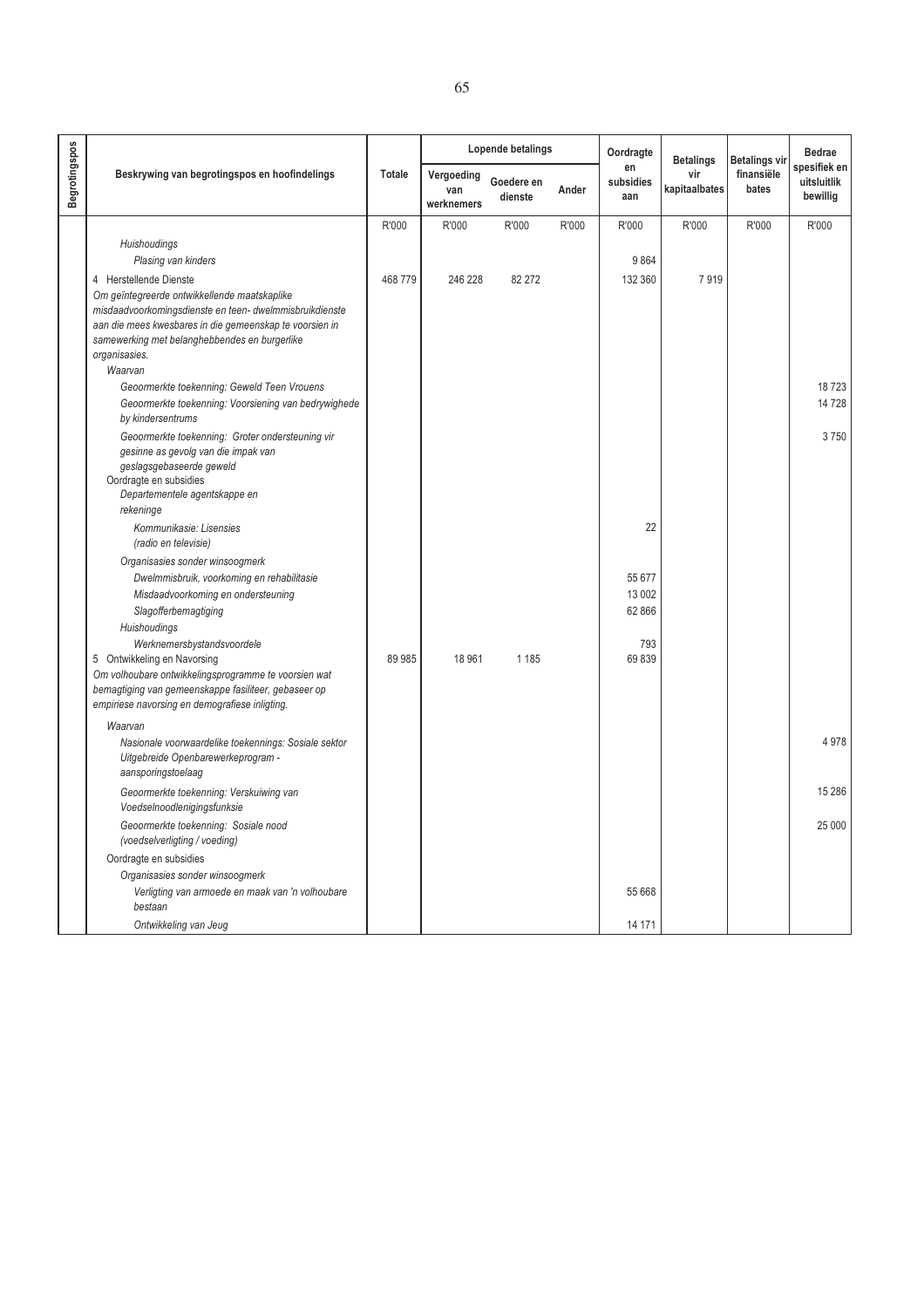|                      |                                                                                                                                                                  |                    |                                 | Lopende betalings     |       | Oordragte              | <b>Betalings</b>     | <b>Betalings vir</b> | <b>Bedrae</b>                           |
|----------------------|------------------------------------------------------------------------------------------------------------------------------------------------------------------|--------------------|---------------------------------|-----------------------|-------|------------------------|----------------------|----------------------|-----------------------------------------|
| <b>Begrotingspos</b> | Beskrywing van begrotingspos en hoofindelings                                                                                                                    | <b>Totale</b>      | Vergoeding<br>van<br>werknemers | Goedere en<br>dienste | Ander | en<br>subsidies<br>aan | vir<br>kapitaalbates | finansiële<br>bates  | spesifiek en<br>uitsluitlik<br>bewillig |
| 8                    | <b>Menslike Nedersettings</b><br>Doel: Om nedersettings te vestig wat goeie basiese en sosio-<br>ekonomiese dienste bied.                                        | R'000<br>2 414 805 | R'000<br>240 236                | R'000<br>108 002      | R'000 | R'000<br>2 060 609     | R'000<br>5958        | R'000                | R'000<br>2 116 034                      |
|                      | Om 'n reeks verhurings- en eienaarskaps- opsies aan te<br>bied in reaksie op die verskillende behoeftes en die<br>inkomste van huishoudings.                     |                    |                                 |                       |       |                        |                      |                      |                                         |
|                      | Om nedersettings deurlopend te verbeter deur 'n<br>gesamentlike poging van landsburgers en die staat,<br>ondersteun deur bydraes van die privaat sektor.         |                    |                                 |                       |       |                        |                      |                      |                                         |
|                      | 1 Administrasie<br>Om algehele bestuur aan die Departement te lewer in<br>ooreenstemming met alle toepaslike wette en beleid.                                    | 124 491            | 98758                           | 19762                 |       | 13                     | 5958                 |                      |                                         |
|                      | Waarvan<br>Oordragte en subsidies<br>Suid-Afrikaanse Uitsaaikorporasie (SAUK)                                                                                    |                    |                                 |                       |       | 13                     |                      |                      |                                         |
|                      | 2 Behuisingsbehoeftes, Navorsing en Beplanning<br>Om behuisingsafleweringsbehoeftes, navorsing en beplanning te<br>onderneem en te fasiliteer.                   | 25 379             | 24 897                          | 482                   |       |                        |                      |                      |                                         |
|                      | 3 Behuisingsontwikkeling                                                                                                                                         | 2 2 1 3 9 2 0      | 91 287                          | 75 366                |       | 2 047 267              |                      |                      |                                         |
|                      | Om toelaes en behuisingsgeleenthede, waaronder toegang tot<br>basiese dienste, aan begunstigdes te voorsien, ooreenkomstig die<br>Nasionale Behuisingskode, 2009 |                    |                                 |                       |       |                        |                      |                      |                                         |
|                      | Waarvan                                                                                                                                                          |                    |                                 |                       |       |                        |                      |                      |                                         |
|                      | Nasionale voorwaardelike toekenning: Toekenning vir<br>Ontwikkeling van Menslike Nedersettings                                                                   |                    |                                 |                       |       |                        |                      |                      | 1628418                                 |
|                      | Nasionale voorwaardelike toekenning: Vennootskappe vir<br>die opgradering van informele nedersettings vir provinsies                                             |                    |                                 |                       |       |                        |                      |                      | 484 638                                 |
|                      | Nasionale voorwaardelike toekenning: Uitgebreide<br>Openbarewerkeprogram (UOWP) Geïntegreerde<br><b>Toekenning vir Provinsies</b>                                |                    |                                 |                       |       |                        |                      |                      | 2978                                    |
|                      | Oordragte en subsidies                                                                                                                                           |                    |                                 |                       |       |                        |                      |                      |                                         |
|                      | Provinsies en munisipaliteite:                                                                                                                                   |                    |                                 |                       |       |                        |                      |                      |                                         |
|                      | Akkreditasiebystand                                                                                                                                              |                    |                                 |                       |       | 17818                  |                      |                      |                                         |
|                      | Nedersettingsbystandfonds<br>Huishoudings                                                                                                                        |                    |                                 |                       |       | 1500                   |                      |                      |                                         |
|                      | Ontwikkeling van menslike nedersettings                                                                                                                          |                    |                                 |                       |       | 1543311                |                      |                      |                                         |
|                      | Informele nedersettings wat vennootskap vir provinsies<br>opgradeer                                                                                              |                    |                                 |                       |       | 484 638                |                      |                      |                                         |
|                      | 4 Behuisingsbatesbestuur                                                                                                                                         | 51 015             | 25 294                          | 12 3 9 2              |       | 13 3 29                |                      |                      |                                         |
|                      | Om strategies, effektiewe en doeltreffende bestuur, afwenteling en<br>oordrag van behuisingsbates te voorsien.                                                   |                    |                                 |                       |       |                        |                      |                      |                                         |
|                      | Waarvan                                                                                                                                                          |                    |                                 |                       |       |                        |                      |                      |                                         |
|                      | Oordragte en subsidies                                                                                                                                           |                    |                                 |                       |       |                        |                      |                      |                                         |
|                      | Provinsies en munisipaliteite:                                                                                                                                   |                    |                                 |                       |       |                        |                      |                      |                                         |
|                      | Toekenning vir Herstel van Eiendomsregte<br>Munisipale belasting en ander tariewe                                                                                |                    |                                 |                       |       | 2 2 0 0                |                      |                      |                                         |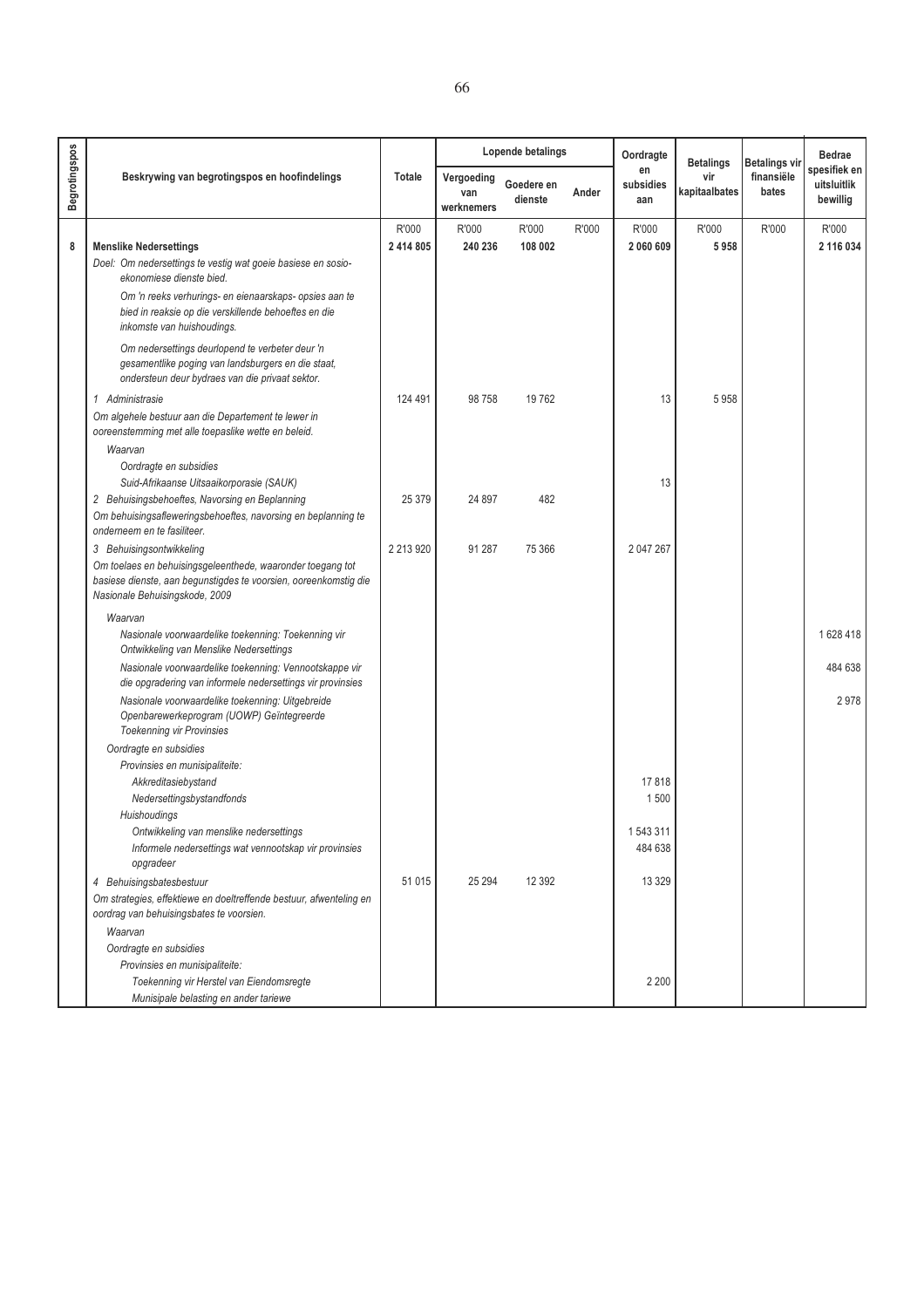|               |                                                                                                                                                                                                                                                                                                                                                                                                                                                                                                     |         |                                 | Lopende betalings     |       | Oordragte              | <b>Betalings</b>     | <b>Betalings vir</b> | <b>Bedrae</b><br>spesifiek en |
|---------------|-----------------------------------------------------------------------------------------------------------------------------------------------------------------------------------------------------------------------------------------------------------------------------------------------------------------------------------------------------------------------------------------------------------------------------------------------------------------------------------------------------|---------|---------------------------------|-----------------------|-------|------------------------|----------------------|----------------------|-------------------------------|
| Begrotingspos | Beskrywing van begrotingspos en hoofindelings                                                                                                                                                                                                                                                                                                                                                                                                                                                       | Totale  | Vergoeding<br>van<br>werknemers | Goedere en<br>dienste | Ander | en<br>subsidies<br>aan | vir<br>kapitaalbates | finansiële<br>bates  | uitsluitlik<br>bewillig       |
|               |                                                                                                                                                                                                                                                                                                                                                                                                                                                                                                     | R'000   | R'000                           | R'000                 | R'000 | R'000                  | R'000                | R'000                | R'000                         |
| 9             | Omgewingsake en Ontwikkelingsbeplanning                                                                                                                                                                                                                                                                                                                                                                                                                                                             | 568 586 | 241 071                         | 23729                 |       | 299 101                | 4685                 |                      | 68 989                        |
|               | Doel: Ter bevordering van 'n sterk volhoubare, gehalte en<br>omvattende lewensomgewing ter ondersteuning van<br>menslike welstand.                                                                                                                                                                                                                                                                                                                                                                  |         |                                 |                       |       |                        |                      |                      |                               |
|               | 1 Administrasie<br>Om die algehele bestuur van die Departement te behartig en 'n<br>sentrale steundiens te lewer.                                                                                                                                                                                                                                                                                                                                                                                   | 70 064  | 59 826                          | 6 2 9 5               |       | 8                      | 3935                 |                      |                               |
|               | Waarvan                                                                                                                                                                                                                                                                                                                                                                                                                                                                                             |         |                                 |                       |       |                        |                      |                      |                               |
|               | Oordragte en subsidies<br>Departementele agentskappe en rekeninge                                                                                                                                                                                                                                                                                                                                                                                                                                   |         |                                 |                       |       |                        |                      |                      |                               |
|               | Kommunikasie: Lisensies (radio en televisie)                                                                                                                                                                                                                                                                                                                                                                                                                                                        |         |                                 |                       |       | 8                      |                      |                      |                               |
|               | 2 Omgewingsbeleid, Beplanning en Koördinering                                                                                                                                                                                                                                                                                                                                                                                                                                                       | 20 942  | 20 092                          | 750                   |       |                        | 100                  |                      |                               |
|               | Om die integrasie van omgewingsdoelwitte by nasionale,<br>provinsiale en plaaslike regeringsbeplanning te verseker,<br>insluitende provinsiale groei en ontwikkelingstrategieë,<br>plaaslike ekonomiese ontwikkelingsplanne en geïntegreerde<br>ontwikkeling. Die program sluit oorkoepelende funksies in soos<br>navorsing, departementele strategie, inligtingsbestuur en<br>klimaatsveranderingsbestuur.                                                                                         |         |                                 |                       |       |                        |                      |                      |                               |
|               | 3 Nakoming en Toepassing<br>Om te verseker dat omgewingsnakomingsmoniteringstelsels<br>daargestel en geïmplementeer word om wetgewing en<br>omgewingsmagtigings toe te pas, nakomingsmonitering en<br>toepassingskapasiteit te bou deur die instelling en opleiding van<br>omgewingsbestuursinspektorate, om te reageer op klagtes en<br>kennisgewings van omgewingsoortredings en om op te tree om<br>hierdie klagtes te monitor en waar nodig die nakoming van<br>omgewingsvereistes af te dwing. | 30 580  | 25 871                          | 4553                  |       |                        | 155                  |                      |                               |
|               | Waarvan                                                                                                                                                                                                                                                                                                                                                                                                                                                                                             |         |                                 |                       |       |                        |                      |                      |                               |
|               | Oordragte en subsidies                                                                                                                                                                                                                                                                                                                                                                                                                                                                              |         |                                 |                       |       |                        |                      |                      |                               |
|               | Departementele agentskappe en rekeninge<br>Kommunikasie: Lisensies (radio en televisie)                                                                                                                                                                                                                                                                                                                                                                                                             |         |                                 |                       |       | 1                      |                      |                      |                               |
|               | 4 Omgewingsgehaltebestuur<br>Om wette, beleid, norme, standaarde en riglyne te ontwikkel vir<br>omgewingsimpakbestuur, luggehalte-bestuur en om die bestuur<br>van afval en besoedeling in provinsiale en plaaslike<br>regeringsfere te ontwikkel.                                                                                                                                                                                                                                                  | 85 250  | 75 690                          | 9093                  |       | $\overline{2}$         | 465                  |                      |                               |
|               | Waarvan<br>Oordragte en subsidies<br>Departementele agentskappe en rekeninge<br>Kommunikasie: Lisensies (radio en televisie)                                                                                                                                                                                                                                                                                                                                                                        |         |                                 |                       |       | $\overline{2}$         |                      |                      |                               |
|               | 5 Biodiversiteitsbestuur                                                                                                                                                                                                                                                                                                                                                                                                                                                                            | 305 482 | 11 213                          | 1 1 7 9               |       | 293 090                |                      |                      |                               |
|               | Om die billike verdeling en volhoubare gebruik van natuurlike<br>hulpbronne te bevorder, om by te dra tot ekonomiese<br>ontwikkeling deur bestuur van biodiversiteit tesame met die<br>komponente, prosesse, habitatte, en funksies daarvan.                                                                                                                                                                                                                                                        |         |                                 |                       |       |                        |                      |                      |                               |
|               | Waarvan                                                                                                                                                                                                                                                                                                                                                                                                                                                                                             |         |                                 |                       |       |                        |                      |                      |                               |
|               | Nasionale voorwaardelike toekenning: Uitgebreide<br>Openbarewerkeprogram Geïntegreerde Toekenning aan<br>Provinsies                                                                                                                                                                                                                                                                                                                                                                                 |         |                                 |                       |       |                        |                      |                      | 4468                          |
|               | Geoormerkte toekenning: Wes-Kaapse<br>Natuurbewaringsraad (CapeNature) -<br>Rampvoorkomingsmaatreëls - beheer van<br>wegholveldbrande, vloede en ander risiko's                                                                                                                                                                                                                                                                                                                                     |         |                                 |                       |       |                        |                      |                      | 10 848                        |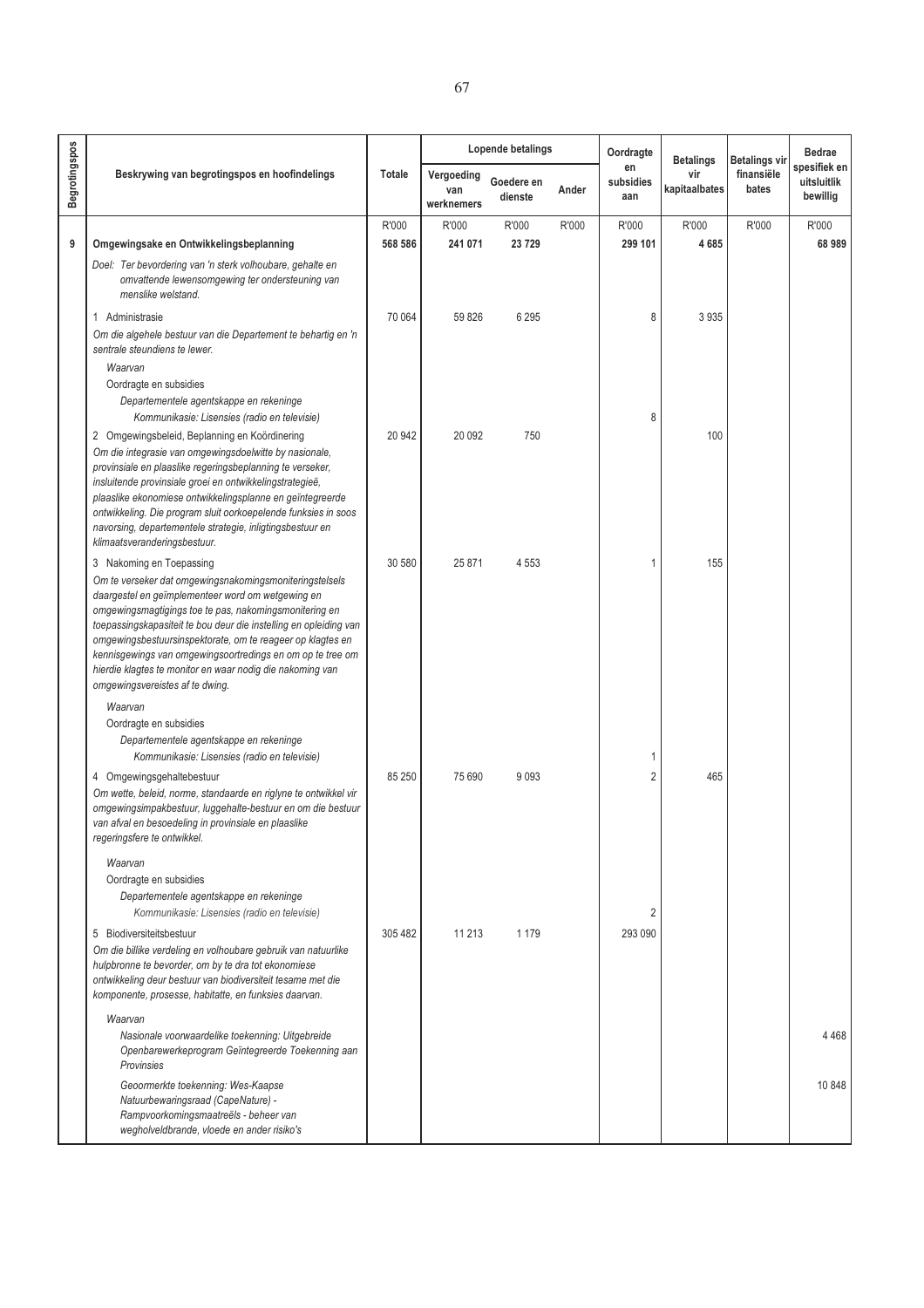|                      |                                                                                                                                                                                                                                                                                                                                                                                                                                                                                                                                                                                                                                                                                                                                                                                                      |               |                                 | Lopende betalings     |       | Oordragte<br>en<br>subsidies<br>aan | <b>Betalings</b><br>vir<br>kapitaalbates | <b>Betalings vir</b><br>finansiële<br>bates | <b>Bedrae</b><br>spesifiek en<br>uitsluitlik<br>bewillig |
|----------------------|------------------------------------------------------------------------------------------------------------------------------------------------------------------------------------------------------------------------------------------------------------------------------------------------------------------------------------------------------------------------------------------------------------------------------------------------------------------------------------------------------------------------------------------------------------------------------------------------------------------------------------------------------------------------------------------------------------------------------------------------------------------------------------------------------|---------------|---------------------------------|-----------------------|-------|-------------------------------------|------------------------------------------|---------------------------------------------|----------------------------------------------------------|
| <b>Begrotingspos</b> | Beskrywing van begrotingspos en hoofindelings                                                                                                                                                                                                                                                                                                                                                                                                                                                                                                                                                                                                                                                                                                                                                        | <b>Totale</b> | Vergoeding<br>van<br>werknemers | Goedere en<br>dienste | Ander |                                     |                                          |                                             |                                                          |
|                      | Geoormerkte toekenning: Wes-Kaapse<br>Natuurbewaringsraad (CapeNature) -<br>Infrastruktuuropgraderings en geskeduleerde<br>instandhouding<br>Oordragte en subsidies<br>Departementele agentskappe en rekeninge<br>Wes-Kaapse Natuurbewaringsraad (CapeNature)<br>Organisasies sonder winsoogmerk<br>Biosfeerreservate - vir bedryfsuitgawes                                                                                                                                                                                                                                                                                                                                                                                                                                                          | R'000         | R'000                           | R'000                 | R'000 | R'000<br>292 090<br>1 0 0 0         | R'000                                    | R'000                                       | R'000<br>41 477                                          |
|                      | 6 Omgewingsbemagtigingsdienste<br>Om programme vir interaksie met belanghebbendes te<br>implementeer en te versterk en om gemeenskappe te bemagtig<br>om in samewerking met die regering, omgewing- en sosio-<br>ekonomiese programme te implementeer.                                                                                                                                                                                                                                                                                                                                                                                                                                                                                                                                               | 825           |                                 | 825                   |       |                                     |                                          |                                             |                                                          |
|                      | 7 Ontwikkelingsbeplanning<br>Om nasionale en provinsiale ruimtelike beplanning en<br>grondbestuurswetgewing, beleide, norme en standaarde op<br>provinsiale regeringsvlak te implementeer en die munisipale<br>sfeer van die regering te ondersteun en by te staan in die<br>implementering daarvan. Die program maak ook voorsiening vir<br>'n streeksbeplannings- en bestuursdiens en 'n<br>ontwikkelingsfasiliteringsdiens om provinsiale en munisipale<br>koördinering en logika te verseker ingevolge<br>ontwikkelingsbeplanning deur die interregerings- en<br>intersektorale koördinering van planne, programme en projekte<br>en die voorsiening van projek-spesifieke fasiliteringsdienste en<br>die voorsiening van 'n ontwikkelingsbeplanningsintelligensie-<br>bestuursdiens.<br>Waarvan | 55 443        | 48 379                          | 1034                  |       | 6 0 0 0                             | 30                                       |                                             |                                                          |
|                      | Geoormerkte toekenning: Streeksgebaseerde sosio-<br>ekonomiese projekte<br>Oordragte en subsidies<br>Provinsies en munisipaliteite<br>Streeksgebaseerde sosio-ekonomiese projekte -<br>munisipaliteite                                                                                                                                                                                                                                                                                                                                                                                                                                                                                                                                                                                               |               |                                 |                       |       | 6 0 0 0                             |                                          |                                             | 12 196                                                   |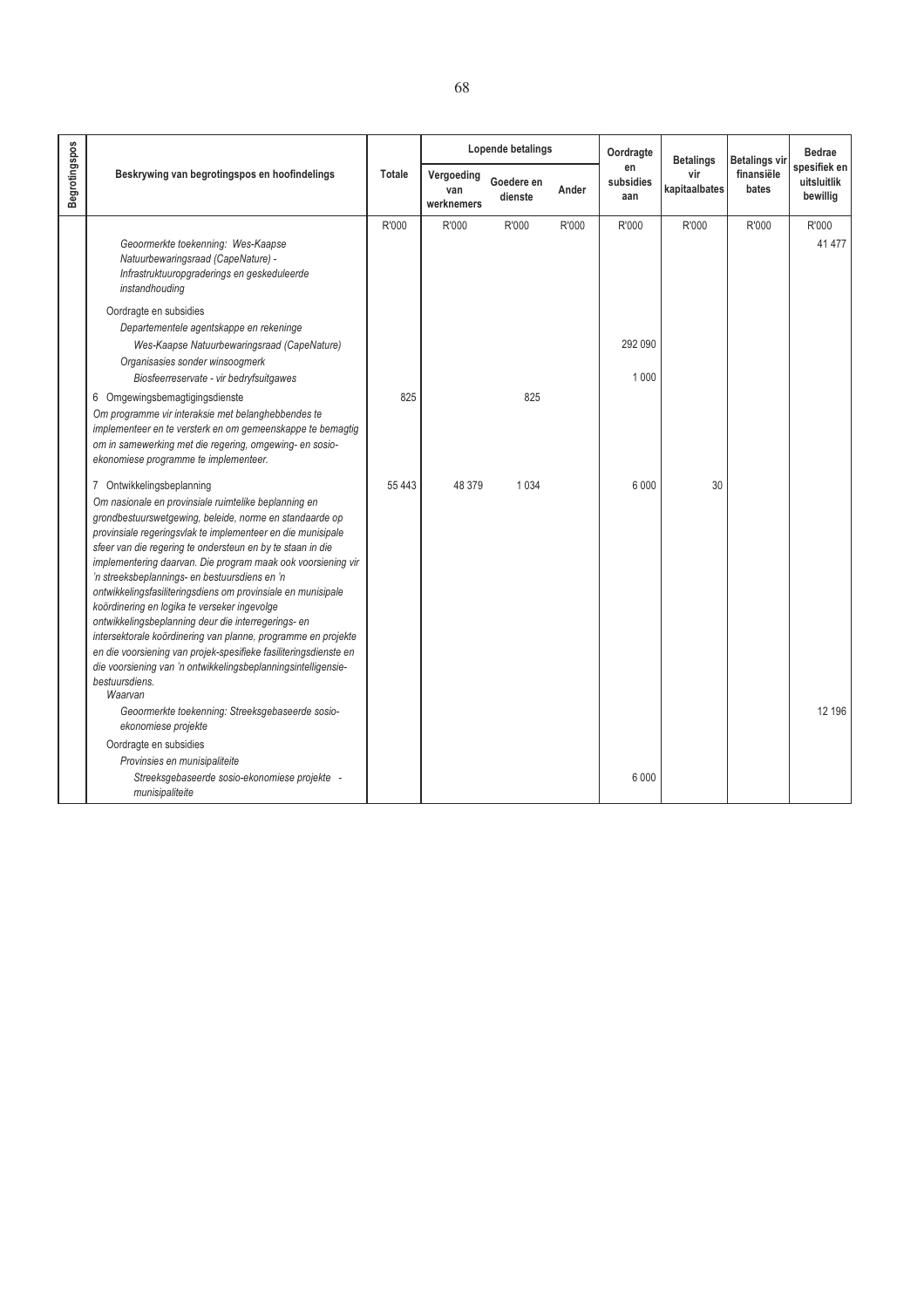|                      | Beskrywing van begrotingspos en hoofindelings                                                                                                                                                                                                               |                    | Lopende betalings<br>Oordragte  |                       | <b>Betalings</b> | Betalings vir          | <b>Bedrae</b>        |                     |                                         |
|----------------------|-------------------------------------------------------------------------------------------------------------------------------------------------------------------------------------------------------------------------------------------------------------|--------------------|---------------------------------|-----------------------|------------------|------------------------|----------------------|---------------------|-----------------------------------------|
| <b>Begrotingspos</b> |                                                                                                                                                                                                                                                             | Totale             | Vergoeding<br>van<br>werknemers | Goedere en<br>dienste | Ander            | en<br>subsidies<br>aan | vir<br>kapitaalbates | finansiële<br>bates | spesifiek en<br>uitsluitlik<br>bewillig |
| 10                   | Vervoer en Openbare Werke<br>Doel: Om onvermoeid die lewering van infrastruktuur en dienste<br>na te streef wat omvattend, veilig en tegnologies relevant is,<br>daarna streef om elke burger in die Wes-Kaap te genees, te                                 | R'000<br>9 106 398 | R'000<br>1 177 477              | R'000<br>2 903 569    | R'000            | R'000<br>1995266       | R'000<br>3 030 076   | R'000<br>10         | R'000<br>2 643 729                      |
|                      | bekwaam, te integreer, te verbind en te bemagtig, gedryf<br>deur passie, etiek en 'n standvastige verbintenis tot die<br>omgewing en ons mense as ons hoeksteen.                                                                                            |                    |                                 |                       |                  |                        |                      |                     |                                         |
|                      | 1 Administrasie<br>Om algehele bestuursondersteuning aan die Departement te<br>verleen.<br>Waarvan                                                                                                                                                          | 252 697            | 156 650                         | 79 568                |                  | 12 2 11                | 4 2 6 8              |                     |                                         |
|                      | Geoormerkte toekenning: Die ontwikkeling van 'n basiese<br>sisteem om die impak van plaaslike inhoud to moniteer en<br>daarop te rapporteer.                                                                                                                |                    |                                 |                       |                  |                        |                      |                     | 2 5 0 0                                 |
|                      | Oordragte en subsidies<br>Departementele agentskappe en rekeninge<br>Kommunikasie: Lisensies<br>(radio en televisie)                                                                                                                                        |                    |                                 |                       |                  | 3                      |                      |                     |                                         |
|                      | Huishoudings<br><b>Beurse (Niewerknemers)</b>                                                                                                                                                                                                               |                    |                                 |                       |                  | 12 208                 |                      |                     |                                         |
|                      | 2 Openbarewerke-infrastruktuur<br>Om gebalanseerde provinsiale regeringsgebou-infrastruktuur te<br>voorsien wat integrasie, toeganklikheid, volhoubaarheid, billikheid,<br>omgewingsensitiwiteit, ekonomiese groei en maatskaplike<br>bemagtiging bevorder. | 2 194 091          | 286 979                         | 1 098 424             |                  | 650 160                | 158 518              | 10                  |                                         |
|                      | Waarvan<br>Nasionale voorwaardelike toekenning: Uitgebreide<br>Openbarewerkeprogram (UOWP) geïntegreerde toekenning<br>vir provinsies                                                                                                                       |                    |                                 |                       |                  |                        |                      |                     | 13 3 73                                 |
|                      | Geoormerkte toekenning: Onderhoud - Dringende<br>Onderhoud by Kinder- en Jeugsorgsentrums<br>(Begrotingspos 7).                                                                                                                                             |                    |                                 |                       |                  |                        |                      |                     | 27 995                                  |
|                      | Geoormerkte toekenning: Konstruksie- Infrastruktuur<br>(Kapitaal) by Kinder- en Jeugsorgsentrums<br>(vir Begrotingspos 7).                                                                                                                                  |                    |                                 |                       |                  |                        |                      |                     | 60 659                                  |
|                      | Geoormerkte toekenning: Beroepsgesondheid en -veiligheid<br>insluitende nakoming ten opsigte van brande.                                                                                                                                                    |                    |                                 |                       |                  |                        |                      |                     | 16 000                                  |
|                      | Geoormerkte toekenning: Voorsiening vir<br>beplanningsprojekte wat vanuit die<br>Projekvoorbereidingsfasiliteit geallokeer word vir<br>buurtbeplanning, instaatstelling en gemengde                                                                         |                    |                                 |                       |                  |                        |                      |                     | 12 080                                  |
|                      | gebruiksontwikkelingsinisiatiewe.<br>Geoormerkte toekenning: Voorsiening vir instaatstelling:<br>beplanning, omgewings- en erfeniswetgewende vereistes<br>toegeken vanaf die Projekvoorbereidingsfasiliteit.                                                |                    |                                 |                       |                  |                        |                      |                     | 16 000                                  |
|                      | Oordragte en subsidies<br>Provinsies en munisipaliteite                                                                                                                                                                                                     |                    |                                 |                       |                  |                        |                      |                     |                                         |
|                      | Munisipale bankrekeninge: Munisipale belasting en                                                                                                                                                                                                           |                    |                                 |                       |                  | 647 441                |                      |                     |                                         |
|                      | Departementele agentskappe en rekeninge<br>Kommunikasie: Lisensies                                                                                                                                                                                          |                    |                                 |                       |                  | 3                      |                      |                     |                                         |
|                      | (radio en televisie)                                                                                                                                                                                                                                        |                    |                                 |                       |                  |                        |                      |                     |                                         |
|                      | Huishoudings<br>Verlofgratifikasie                                                                                                                                                                                                                          |                    |                                 |                       |                  | 2716                   |                      |                     |                                         |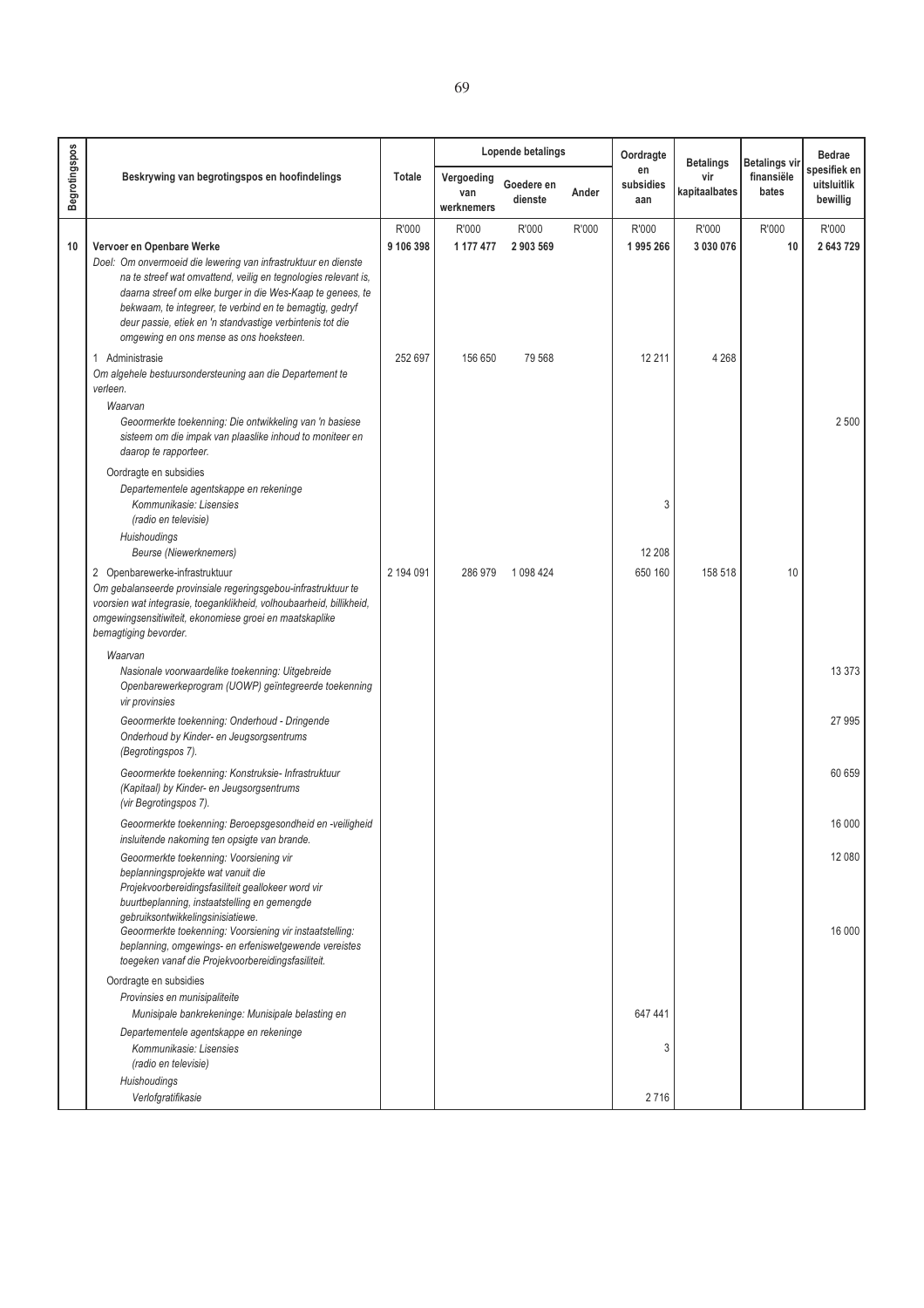|                      | Lopende betalings<br>Beskrywing van begrotingspos en hoofindelings<br><b>Totale</b><br>Vergoeding<br>Goedere en<br>van<br>dienste<br>werknemers |           |         | Oordragte | <b>Betalings</b> | <b>Betalings vir</b>   | <b>Bedrae</b>        |                     |                                         |
|----------------------|-------------------------------------------------------------------------------------------------------------------------------------------------|-----------|---------|-----------|------------------|------------------------|----------------------|---------------------|-----------------------------------------|
| <b>Begrotingspos</b> |                                                                                                                                                 |           |         |           | Ander            | en<br>subsidies<br>aan | vir<br>kapitaalbates | finansiële<br>bates | spesifiek en<br>uitsluitlik<br>bewillig |
|                      |                                                                                                                                                 | R'000     | R'000   | R'000     | R'000            | R'000                  | R'000                | R'000               | R'000                                   |
|                      | 3 Vervoerinfrastruktuur                                                                                                                         | 3 953 120 | 298 098 | 793 361   |                  | 40 0 74                | 2 821 587            |                     |                                         |
|                      | Om vervoerinfrastruktuur te lewer en in stand te hou wat                                                                                        |           |         |           |                  |                        |                      |                     |                                         |
|                      | volhoubaar, geïntegreerd en omgewingsensitief is, wat                                                                                           |           |         |           |                  |                        |                      |                     |                                         |
|                      | maatskaplike bemagtiging en ekonomiese groei ondersteun en<br>fasiliteer, toeganklikheid bevorder en die veilige, bekostigbare                  |           |         |           |                  |                        |                      |                     |                                         |
|                      | vervoer van mense, goedere en dienste moontlik maak.                                                                                            |           |         |           |                  |                        |                      |                     |                                         |
|                      | Waarvan                                                                                                                                         |           |         |           |                  |                        |                      |                     |                                         |
|                      | Nasionale voorwaardelike toekenning: Provinsiale<br>Instandhouding van Paaie                                                                    |           |         |           |                  |                        |                      |                     | 960 309                                 |
|                      | Geoormerkte toekenning: Herinlynbringing van pad<br>infrastruktuur projekte oor die medium termyn.                                              |           |         |           |                  |                        |                      |                     | 337 000                                 |
|                      | Oordragte en subsidies                                                                                                                          |           |         |           |                  |                        |                      |                     |                                         |
|                      | Provinsies en munisipaliteite                                                                                                                   |           |         |           |                  |                        |                      |                     |                                         |
|                      | Munisipale bankrekeninge: Finansiële bystand aan<br>munisipaliteite vir instandhouding en konstruksie van<br>vervoerinfrastruktuur              |           |         |           |                  | 31 650                 |                      |                     |                                         |
|                      | Provinsies: Voertuiglisensies betaalbaar aan                                                                                                    |           |         |           |                  | 7000                   |                      |                     |                                         |
|                      | Departementele agentskappe en rekeninge                                                                                                         |           |         |           |                  |                        |                      |                     |                                         |
|                      | Kommunikasie: Lisensies<br>(radio en televisie)                                                                                                 |           |         |           |                  | 245                    |                      |                     |                                         |
|                      | Huishoudings                                                                                                                                    |           |         |           |                  |                        |                      |                     |                                         |
|                      | Werknemersbystandsvoordele:<br>Verlofgratifikasie                                                                                               |           |         |           |                  | 1 1 7 9                |                      |                     |                                         |
|                      | 4 Vervoerondernemings                                                                                                                           | 1700 634  | 28 261  | 375012    |                  | 1 292 682              | 4679                 |                     |                                         |
|                      | Om die voorsiening van geïntegreerde landvervoerdienste te                                                                                      |           |         |           |                  |                        |                      |                     |                                         |
|                      | beplan, te reguleer en te fasiliteer deur koördinering en<br>samewerking met nasionale beplanningsowerhede,                                     |           |         |           |                  |                        |                      |                     |                                         |
|                      | munisipaliteite, gemeenskapsgebaseerde organisasies, nie-                                                                                       |           |         |           |                  |                        |                      |                     |                                         |
|                      | regeringsorganisasies en die privaat sektor om die mobiliteit van<br>alle gemeenskappe te verbeter en te fasiliteer.                            |           |         |           |                  |                        |                      |                     |                                         |
|                      | Waarvan                                                                                                                                         |           |         |           |                  |                        |                      |                     |                                         |
|                      | Geoormerkte toekenning: Blue Dot Taxi-                                                                                                          |           |         |           |                  |                        |                      |                     | 70 000                                  |
|                      | Oordragte en subsidies                                                                                                                          |           |         |           |                  |                        |                      |                     |                                         |
|                      | Provinsies en munisipaliteite                                                                                                                   |           |         |           |                  |                        |                      |                     |                                         |
|                      | Munisipale bankrekeninge: Bedryf van die George<br>Geïntegreerde Openbarevervoernetwerk                                                         |           |         |           |                  | 154 868                |                      |                     |                                         |
|                      | Munisipale bankrekeninge: Voorsiening vir persone met<br>spesiale behoeftes                                                                     |           |         |           |                  | 10 000                 |                      |                     |                                         |
|                      | Departementele agentskappe en rekeninge                                                                                                         |           |         |           |                  |                        |                      |                     |                                         |
|                      | Kommunikasie: Lisensies<br>(radio en televisie)                                                                                                 |           |         |           |                  | 1                      |                      |                     |                                         |
|                      | Openbare korporasies en private ondernemings                                                                                                    |           |         |           |                  |                        |                      |                     |                                         |
|                      | Nasionale voorwaardelike toekenning: Openbare Vervoer<br>Bedryfsonderneming, Golden Arrow Busdienste Edms<br>(Bpk)                              |           |         |           |                  |                        |                      |                     | 1 127 813                               |
|                      |                                                                                                                                                 |           |         |           |                  |                        |                      |                     |                                         |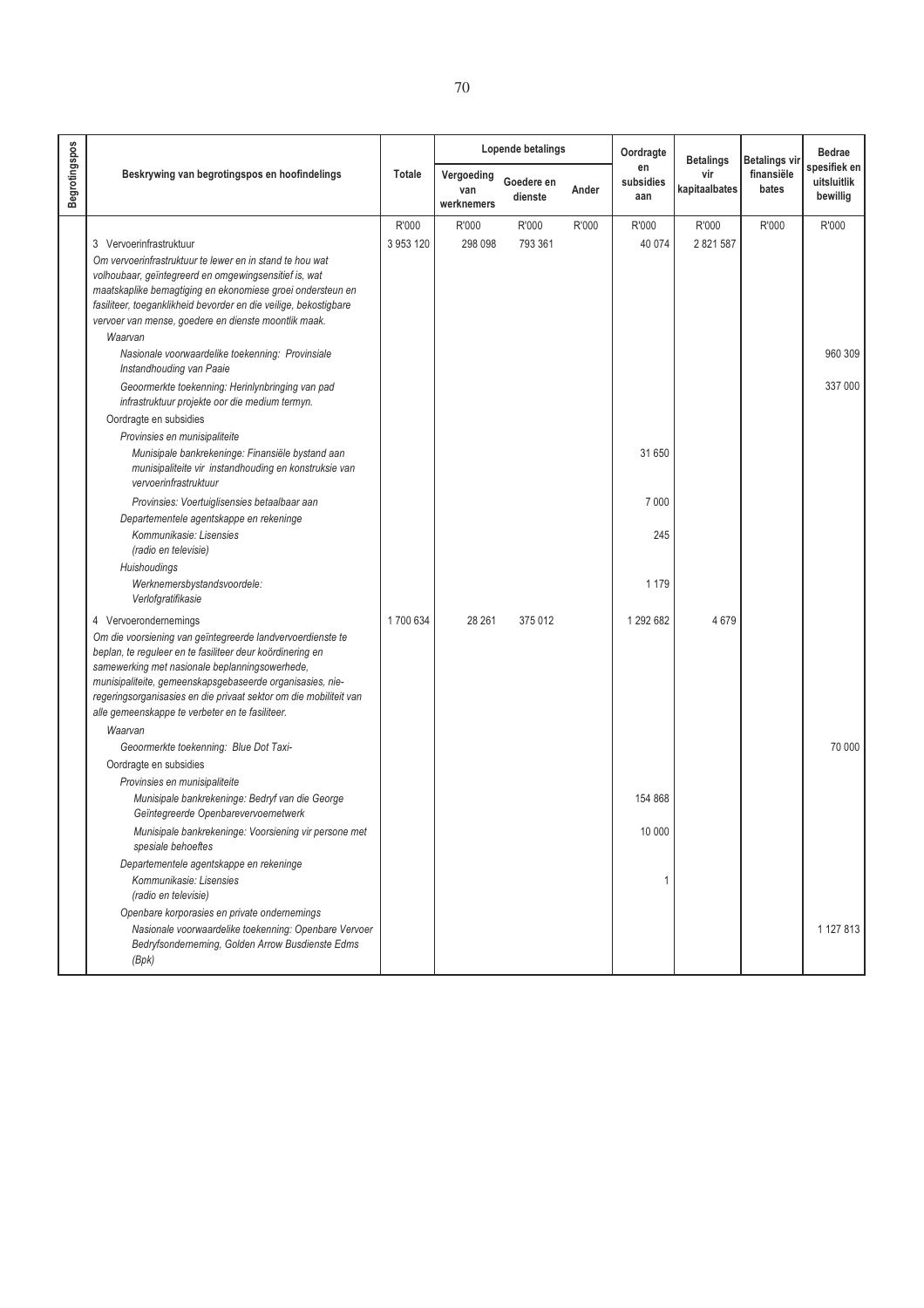|               |                                                                                                                                                                                                                                                                                                                                                                                                                                                                                                                                                                                                                                                                                                                                                                                                                                                                                                                                                                                                                                                                                                                                                                                  | Lopende betalings<br>Beskrywing van begrotingspos en hoofindelings<br><b>Totale</b><br>Vergoeding<br>Goedere en<br>Ander<br>van<br>dienste<br>werknemers | Oordragte                 | <b>Betalings</b>            | <b>Betalings vir</b> | <b>Bedrae</b>                           |                             |                     |                                         |
|---------------|----------------------------------------------------------------------------------------------------------------------------------------------------------------------------------------------------------------------------------------------------------------------------------------------------------------------------------------------------------------------------------------------------------------------------------------------------------------------------------------------------------------------------------------------------------------------------------------------------------------------------------------------------------------------------------------------------------------------------------------------------------------------------------------------------------------------------------------------------------------------------------------------------------------------------------------------------------------------------------------------------------------------------------------------------------------------------------------------------------------------------------------------------------------------------------|----------------------------------------------------------------------------------------------------------------------------------------------------------|---------------------------|-----------------------------|----------------------|-----------------------------------------|-----------------------------|---------------------|-----------------------------------------|
| Begrotingspos |                                                                                                                                                                                                                                                                                                                                                                                                                                                                                                                                                                                                                                                                                                                                                                                                                                                                                                                                                                                                                                                                                                                                                                                  |                                                                                                                                                          |                           |                             |                      | en<br>subsidies<br>aan                  | vir<br>kapitaalbates        | finansiële<br>bates | spesifiek en<br>uitsluitlik<br>bewillig |
|               | 5 Vervoerregulering<br>Om die vervoerwese te reguleer deur die registrasie en lisensiëring<br>van voertuie, verenigings, operateurs en bestuurders; om<br>veiligheid te bevorder deur middel van verkeerswetstoepassing,<br>om padveiligheidsonderrig, kommunikasie, bewusmaking en die<br>bedryf van weegbrûe te fasiliteer en om opleiding aan<br>verkeerspolisie en ander wetstoepassingsbeamptes te verskaf.<br>Waarvan<br>Oordragte en subsidies<br>Provinsies en munisipaliteite<br>Provinsies: Voertuiglisensies betaalbaar aan<br>munisipaliteite<br>Departementele agentskappe en rekeninge<br>Kommunikasie: Lisensies<br>(radio en televisie)<br>Huishoudings<br>Weknemersbystandvoordele:<br>Verlofgratifikasie<br>Donasies en geskenke (kontant)<br>6 Gemeenskapsgebaseerde Programme<br>Om die implementering van programme en strategieë wat lei tot<br>die ontwikkeling en bemagtiging van gemeenskappe en<br>kontrakteurs te bestuur, met inbegrip van die provinsiale bestuur<br>en koördinering van die Uitgebreide Openbarewerkeprogram<br>(UOWP).<br>Waarvan<br>Oordragte en subsidies<br>Departementele agentskappe en rekeninge<br>Kommunikasie: Lisensies | R'000<br>937 952<br>67 904                                                                                                                               | R'000<br>366 746<br>40743 | R'000<br>531 306<br>25 8 98 | R'000                | R'000<br>138<br>9<br>7<br>52<br>70<br>1 | R'000<br>39 7 62<br>1 2 6 2 | R'000               | R'000                                   |
|               | (radio en televisie)                                                                                                                                                                                                                                                                                                                                                                                                                                                                                                                                                                                                                                                                                                                                                                                                                                                                                                                                                                                                                                                                                                                                                             |                                                                                                                                                          |                           |                             |                      |                                         |                             |                     |                                         |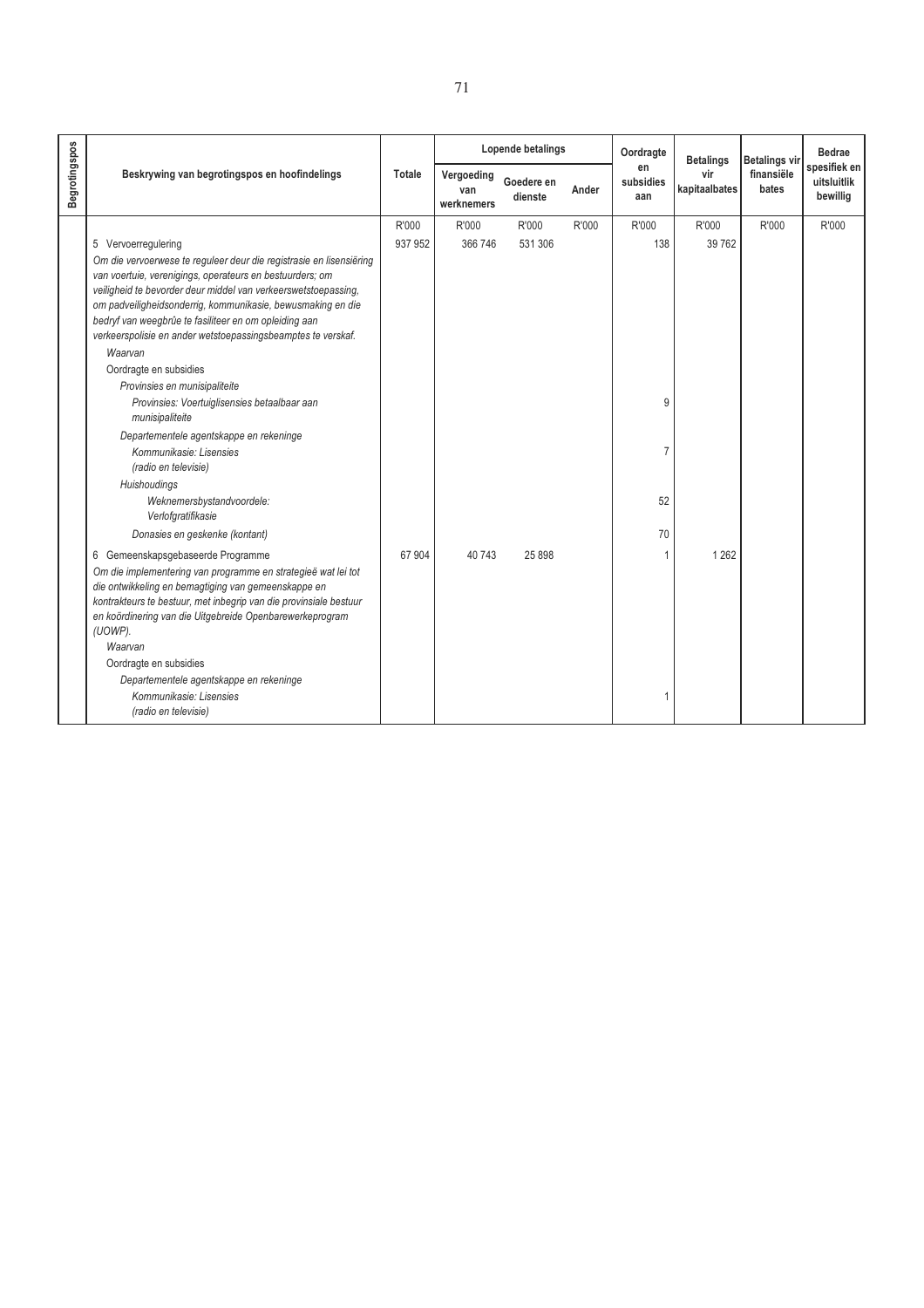|                      |                                                                                                                                                                                                                                               |               |                                 | Lopende betalings     |       | Oordragte              | <b>Betalings</b>       | Betalings vir       | <b>Bedrae</b>                           |
|----------------------|-----------------------------------------------------------------------------------------------------------------------------------------------------------------------------------------------------------------------------------------------|---------------|---------------------------------|-----------------------|-------|------------------------|------------------------|---------------------|-----------------------------------------|
| <b>Begrotingspos</b> | Beskrywing van begrotingspos en hoofindelings                                                                                                                                                                                                 | <b>Totale</b> | Vergoeding<br>van<br>werknemers | Goedere en<br>dienste | Ander | en<br>subsidies<br>aan | vir kapitaal-<br>bates | finansiële<br>bates | spesifiek en<br>uitsluitlik<br>bewillig |
|                      |                                                                                                                                                                                                                                               | R'000         | R'000                           | R'000                 | R'000 | R'000                  | R'000                  | R'000               | R'000                                   |
| 11                   | Landbou                                                                                                                                                                                                                                       | 969 218       | 443 638                         | 235 043               | 135   | 266 781                | 23 621                 |                     | 307 386                                 |
|                      | Doel: Om die volle potensiaal van landbou te ontsluit om die<br>ekonomiese, ekologiese en sosiale welstand van alle mense<br>in die Wes-Kaap te versterk deur:                                                                                |               |                                 |                       |       |                        |                        |                     |                                         |
|                      | Aanmoediging van gesonde betrokkenheid van<br>aandeelhouers.                                                                                                                                                                                  |               |                                 |                       |       |                        |                        |                     |                                         |
|                      | Bevordering van die produsering van bekostigbare,<br>voedsame, veilige en toeganklike voedsel, vesel en<br>landbouprodukte.                                                                                                                   |               |                                 |                       |       |                        |                        |                     |                                         |
|                      | Versekering van die volhoubare bestuur van natuurlike<br>hulpbronne.                                                                                                                                                                          |               |                                 |                       |       |                        |                        |                     |                                         |
|                      | Uitvoering van indringende en relevante navorsing en<br>tegnologie-ontwikkeling.                                                                                                                                                              |               |                                 |                       |       |                        |                        |                     |                                         |
|                      | Ontwikkeling, behoud en werwing van kundigheid en<br>menslike kapitaal.                                                                                                                                                                       |               |                                 |                       |       |                        |                        |                     |                                         |
|                      | Lewering van 'n bevoegde en professionele<br>landbouvoorligting-steundiens.                                                                                                                                                                   |               |                                 |                       |       |                        |                        |                     |                                         |
|                      | Vergroting van mark-toeganklikheid vir die landbousektor<br>in geheel.                                                                                                                                                                        |               |                                 |                       |       |                        |                        |                     |                                         |
|                      | Bydrae tot die verligting van armoede en hongersnood.<br>Versekering van deursigtige en doeltreffende<br>regeringsbestuur.                                                                                                                    |               |                                 |                       |       |                        |                        |                     |                                         |
|                      | Administrasie<br>1                                                                                                                                                                                                                            | 140 926       | 85 726                          | 45 697                | 135   | 5 6 7 3                | 3695                   |                     |                                         |
|                      | Om beleidsvoorskrifte en prioriteite te bestuur en formuleer en te<br>verseker dat daar toepaslike ondersteuningsdienste aan alle ander<br>programme in verband met finansies, personeel, inligting,<br>kommunikasie en aankope verleen word. |               |                                 |                       |       |                        |                        |                     |                                         |
|                      | Waarvan<br>Geoormerkte toekenning: Sekuriteit, Casidra en<br>Veeartsenylaboratorium<br>Oordragte en subsidies<br>Provinsies en munisipaliteite                                                                                                |               |                                 |                       |       |                        |                        |                     | 5 0 0 0                                 |
|                      | Munisipaliteite: Motorvoertuiglisensies betaalbaar aan<br>munisipaliteite                                                                                                                                                                     |               |                                 |                       |       | 1                      |                        |                     |                                         |
|                      | Departementele agentskap en rekeninge                                                                                                                                                                                                         |               |                                 |                       |       |                        |                        |                     |                                         |
|                      | Kommunikasie: Lisensies<br>(radio en televisie)                                                                                                                                                                                               |               |                                 |                       |       |                        |                        |                     |                                         |
|                      | Organisasies sonder winsoogmerk<br>Geskenke en donasies vir verskeie begunstigde projekte                                                                                                                                                     |               |                                 |                       |       | 310                    |                        |                     |                                         |
|                      | Huishoudings<br>Werknemersbystandsvoordele:                                                                                                                                                                                                   |               |                                 |                       |       | 96                     |                        |                     |                                         |
|                      | Verlofgratifikasie<br>Werknemersbystandsvoordele:<br>Pos Aftreevoordele                                                                                                                                                                       |               |                                 |                       |       | 635                    |                        |                     |                                         |
|                      | Beurse vir niewerknemers                                                                                                                                                                                                                      |               |                                 |                       |       | 4 5 6 2                |                        |                     |                                         |
|                      | Geskenke en donasies vir verskeie begunstigde projekte                                                                                                                                                                                        |               |                                 |                       |       | 67                     |                        |                     |                                         |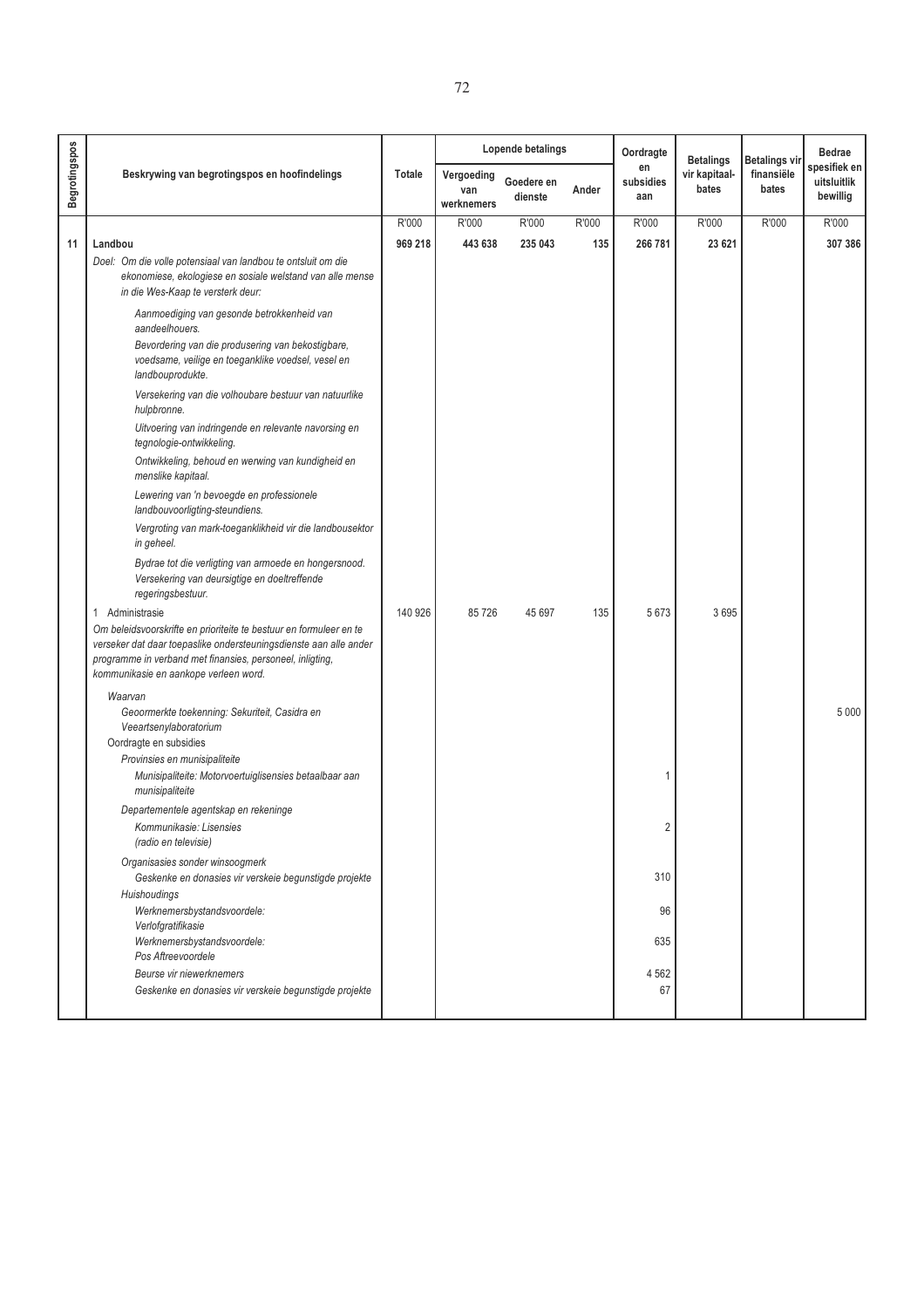|               |                                                                                                                                                                                                                                                                                                                                                                                                                               |               |                                 | Lopende betalings     |       | Oordragte              | <b>Betalings</b>       | Betalings vir       | <b>Bedrae</b>                           |
|---------------|-------------------------------------------------------------------------------------------------------------------------------------------------------------------------------------------------------------------------------------------------------------------------------------------------------------------------------------------------------------------------------------------------------------------------------|---------------|---------------------------------|-----------------------|-------|------------------------|------------------------|---------------------|-----------------------------------------|
| Begrotingspos | Beskrywing van begrotingspos en hoofindelings                                                                                                                                                                                                                                                                                                                                                                                 | <b>Totale</b> | Vergoeding<br>van<br>werknemers | Goedere en<br>dienste | Ander | en<br>subsidies<br>aan | vir kapitaal-<br>bates | finansiële<br>bates | spesifiek en<br>uitsluitlik<br>bewillig |
|               |                                                                                                                                                                                                                                                                                                                                                                                                                               | R'000         | R'000                           | R'000                 | R'000 | R'000                  | R'000                  | R'000               | R'000                                   |
|               | 2 Volhoubare Hulpbrongebruik en Bestuur                                                                                                                                                                                                                                                                                                                                                                                       | 176 424       | 34 057                          | 87 167                |       | 54 800                 | 400                    |                     |                                         |
|               | Om landbou ondersteuningsdienste aan boere te voorsien om die<br>volhoubare ontwikkeling en bestuur van landbouhulpbronne te<br>verseker.                                                                                                                                                                                                                                                                                     |               |                                 |                       |       |                        |                        |                     |                                         |
|               | Waarvan<br>Nasionale voorwaardelike toekenning:<br>Grondversorgingsprogram - Armoedeverligting en<br>infrastruktuurontwikkeling                                                                                                                                                                                                                                                                                               |               |                                 |                       |       |                        |                        |                     | 5 5 3 2                                 |
|               | Nasionale voorwaardelike toekenning: Uitgebreide<br>Openbarewerkeprogram Geïntegreerde Toekenning vir<br>Provinsies                                                                                                                                                                                                                                                                                                           |               |                                 |                       |       |                        |                        |                     | 2 174                                   |
|               | Geoormerkte toekenning: Ekologiese Infrakstruktuur<br>Geoormerkte Toekenning: Rivierbeskermingswerke<br>(Keurbomenrivier, Jan du Toitsrivier, Bo Hexrivier)                                                                                                                                                                                                                                                                   |               |                                 |                       |       |                        |                        |                     | 37 000<br>18500                         |
|               | Geoormerkte toekenning: Provinsiale<br>Rampverligtingstoelaag (Verskaffing en verspreiding van<br>lewende hawe voer)                                                                                                                                                                                                                                                                                                          |               |                                 |                       |       |                        |                        |                     | 48 100                                  |
|               | Oordragte en subsidies<br>Openbare koöperasies en private<br>besighede                                                                                                                                                                                                                                                                                                                                                        |               |                                 |                       |       |                        |                        |                     |                                         |
|               | Openbare Koöperasie: Casidra MSB Bpk                                                                                                                                                                                                                                                                                                                                                                                          |               |                                 |                       |       | 48 100                 |                        |                     |                                         |
|               | Organisasies sonder winsoogmerk                                                                                                                                                                                                                                                                                                                                                                                               |               |                                 |                       |       |                        |                        |                     |                                         |
|               | Groen Ekonomie: Laer-Olifantsrivier-<br>waterverbruikersvereniging (LORWVV)                                                                                                                                                                                                                                                                                                                                                   |               |                                 |                       |       | 6700                   |                        |                     |                                         |
|               | 3 Landbouprodusent Ondersteuning en Ontwikkeling<br>Om produsente te ondersteun deur middel van landbou-<br>ontwikkelingsprogramme. Om transformasie van die landbousektor<br>moontlik te maak en te ondersteun om daadwerklik by te dra tot<br>ekonomiese groei, insluiting, gelykheid en die skepping van<br>ordentlike werk. Om voedselproduksie te verhoog deur produsente-<br>ondersteuning en ontwikkelingsinisiatiewe. | 296 735       | 72 038                          | 31 372                |       | 190 980                | 2 3 4 5                |                     |                                         |
|               | Waarvan                                                                                                                                                                                                                                                                                                                                                                                                                       |               |                                 |                       |       |                        |                        |                     |                                         |
|               | Nasionale voowaardelike toekenning: Omvattende<br>landboubystandsprogram                                                                                                                                                                                                                                                                                                                                                      |               |                                 |                       |       |                        |                        |                     | 114 132                                 |
|               | Nasionale voorwaardelike toekenning: Ilima/Letsema projek<br>Geoormerkte toekenning: Sekuriteit, Casidra en<br>Veeartsenylaboratorium                                                                                                                                                                                                                                                                                         |               |                                 |                       |       |                        |                        |                     | 58 993<br>5 0 0 0                       |
|               | Oordragte en subsidies<br>Departementele agentskap en rekeninge<br>Landbounavorsingsraad (LNR)                                                                                                                                                                                                                                                                                                                                |               |                                 |                       |       | 1 0 0 0                |                        |                     |                                         |
|               | Openbare koöperasies en private<br>besighede                                                                                                                                                                                                                                                                                                                                                                                  |               |                                 |                       |       |                        |                        |                     |                                         |
|               | Openbare koöperasie: Casidra MSB Bpk<br>Organisasies sonder winsoogmerk                                                                                                                                                                                                                                                                                                                                                       |               |                                 |                       |       | 85 25 2                |                        |                     |                                         |
|               | Sagtevrugteprodusentetrust                                                                                                                                                                                                                                                                                                                                                                                                    |               |                                 |                       |       | 104 728                |                        |                     |                                         |
|               | 4 Veeartsenydienste<br>Om veeartsenydienste aan kliënte te lewer ten einde gesonde<br>diere, volhoubare en winsgewende diereproduksie, veilige handel<br>in diere en produkte van dierlike oorsprong en die welstand van<br>diere en die publiek te verseker.                                                                                                                                                                 | 97 347        | 79 983                          | 14 4 10               |       | 62                     | 2892                   |                     |                                         |
|               | Waarvan<br>Geoormerkte toekening: Sekuriteit, Casidra en<br>Veeartsenylaboratorium                                                                                                                                                                                                                                                                                                                                            |               |                                 |                       |       |                        |                        |                     | 5 0 0 0                                 |
|               | Oordragte en subsidies<br>Provinsies en munisipaliteite<br>Munisipaliteite: Voertuiglisensies betaalbaar aan<br>munisipaliteite                                                                                                                                                                                                                                                                                               |               |                                 |                       |       | 2                      |                        |                     |                                         |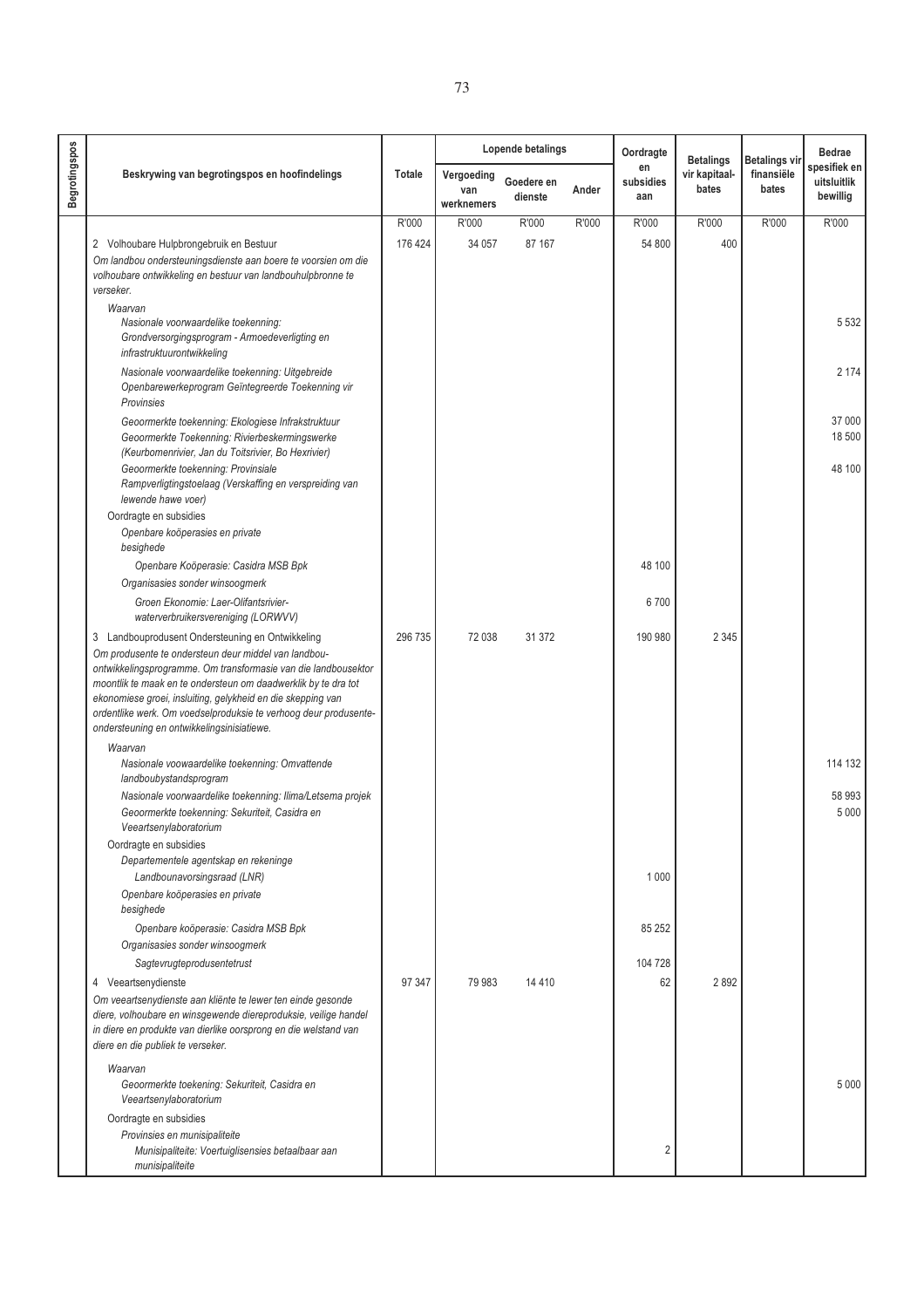|                      |                                                                                                                                                                                                    |               |                                 | Lopende betalings     |       | Oordragte              | <b>Betalings</b>       | <b>Betalings vir</b> | <b>Bedrae</b>                           |
|----------------------|----------------------------------------------------------------------------------------------------------------------------------------------------------------------------------------------------|---------------|---------------------------------|-----------------------|-------|------------------------|------------------------|----------------------|-----------------------------------------|
| <b>Begrotingspos</b> | Beskrywing van begrotingspos en hoofindelings                                                                                                                                                      | <b>Totale</b> | Vergoeding<br>van<br>werknemers | Goedere en<br>dienste | Ander | en<br>subsidies<br>aan | vir kapitaal-<br>bates | finansiële<br>bates  | spesifiek en<br>uitsluitlik<br>bewillig |
|                      |                                                                                                                                                                                                    | R'000         | R'000                           | R'000                 | R'000 | R'000                  | R'000                  | R'000                | R'000                                   |
|                      | Huishoudings<br>Werknemersbystandsvoordele:<br>Verlofgratifikasie                                                                                                                                  |               |                                 |                       |       | 10                     |                        |                      |                                         |
|                      | Beurse vir niewerknemers<br>Navorsing en Tegnologiese<br>5<br>Ontwikkelingsdienste                                                                                                                 | 139 654       | 103 136                         | 32756                 |       | 50<br>29               | 3733                   |                      |                                         |
|                      | Om kundige, probleemgerigte en kliëntgerigte landbou-navorsing,<br>tegnologie-ontwikkeling en -oordrag te bied wat 'n uitwerking op<br>ontwikkeling het.                                           |               |                                 |                       |       |                        |                        |                      |                                         |
|                      | Waarvan<br>Oordragte en subsidies                                                                                                                                                                  |               |                                 |                       |       |                        |                        |                      |                                         |
|                      | Provinsies en munisipaliteite                                                                                                                                                                      |               |                                 |                       |       |                        |                        |                      |                                         |
|                      | Munisipaliteite: Eiendomsbelasting<br>6 Landbou- Ekonomiese Dienste                                                                                                                                | 41 045        | 19 529                          | 6 3 1 0               |       | 29<br>14 3 25          | 881                    |                      |                                         |
|                      | Om tydige en toepaslike landbou- ekonomiese dienste te verskaf<br>om billike deelname in die ekonomie te verseker.                                                                                 |               |                                 |                       |       |                        |                        |                      |                                         |
|                      | Waarvan<br>Oordragte en subsidies                                                                                                                                                                  |               |                                 |                       |       |                        |                        |                      |                                         |
|                      | Departementele agentskappe en rekeninge<br>Wes-Kaapse Beleggings- en<br>Handelsbevorderingsagentskap (Wesgro)                                                                                      |               |                                 |                       |       | 2 0 0 0                |                        |                      |                                         |
|                      | Kommunikasie: Lisensies                                                                                                                                                                            |               |                                 |                       |       | 3                      |                        |                      |                                         |
|                      | (radio en televisie)<br>Hoër onderwys en opvoedingsinrigtings                                                                                                                                      |               |                                 |                       |       |                        |                        |                      |                                         |
|                      | Geskenke en donasies vir verskeie begunstigde projekte<br>Openbare koöperasies en private<br>besighede                                                                                             |               |                                 |                       |       | 190                    |                        |                      |                                         |
|                      | Openbare koöperasies: Casidra MSB Bpk                                                                                                                                                              |               |                                 |                       |       | 5 1 6 8                |                        |                      |                                         |
|                      | Organisasies sonder winsoogmerk<br>Wynbedryf Etiese Handelsvereniging (WYEHV) en<br>Volhoubare Inisiatief van Suid Afrika (VISA)                                                                   |               |                                 |                       |       | 2684                   |                        |                      |                                         |
|                      | Wines of South Africa (WoSA)<br>GreenCape (Landbouafdeling)                                                                                                                                        |               |                                 |                       |       | 1600<br>680            |                        |                      |                                         |
|                      | Suid-Afrikaanse Tafeldruifindustrie                                                                                                                                                                |               |                                 |                       |       | 2 0 0 0                |                        |                      |                                         |
|                      | 7 Landbou-onderrig en -opleiding<br>Om gestruktureerde en beroepsgerigte landbou-onderwys en<br>-opleiding te bied en te fasiliteer om 'n kundige, welvarende en<br>mededingende sektor te vestig. | 57 666        | 37 527                          | 10772                 |       | 12                     | 9 3 5 5                |                      |                                         |
|                      | Waarvan<br>Nasionale voorwaardelike toekenning: Omvattende<br>Landbou Ondersteuningsprogram                                                                                                        |               |                                 |                       |       |                        |                        |                      | 7955                                    |
|                      | Oordragte en subsidies                                                                                                                                                                             |               |                                 |                       |       |                        |                        |                      |                                         |
|                      | Provinsies en munisipaliteite<br>Munisipaliteite: Voertuiglisensies betaalbaar aan                                                                                                                 |               |                                 |                       |       | 5                      |                        |                      |                                         |
|                      | munisipaliteite                                                                                                                                                                                    |               |                                 |                       |       |                        |                        |                      |                                         |
|                      | Departementele agentskap en rekeninge<br>Kommunikasie: Lisensies<br>(radio en televisie)                                                                                                           |               |                                 |                       |       | 7                      |                        |                      |                                         |
|                      | 8 Landelike Ontwikkeling<br>Om die ontwikkelingsprogramme van belanghebbendes in die<br>landelike gebiede te koördineer.                                                                           | 19421         | 11 642                          | 6 5 5 9               |       | 900                    | 320                    |                      |                                         |
|                      | Waarvan<br>Oordragte en subsidies<br>Huishoudings                                                                                                                                                  |               |                                 |                       |       |                        |                        |                      |                                         |
|                      | Plaaswerkerkompetisie                                                                                                                                                                              |               |                                 |                       |       | 900                    |                        |                      |                                         |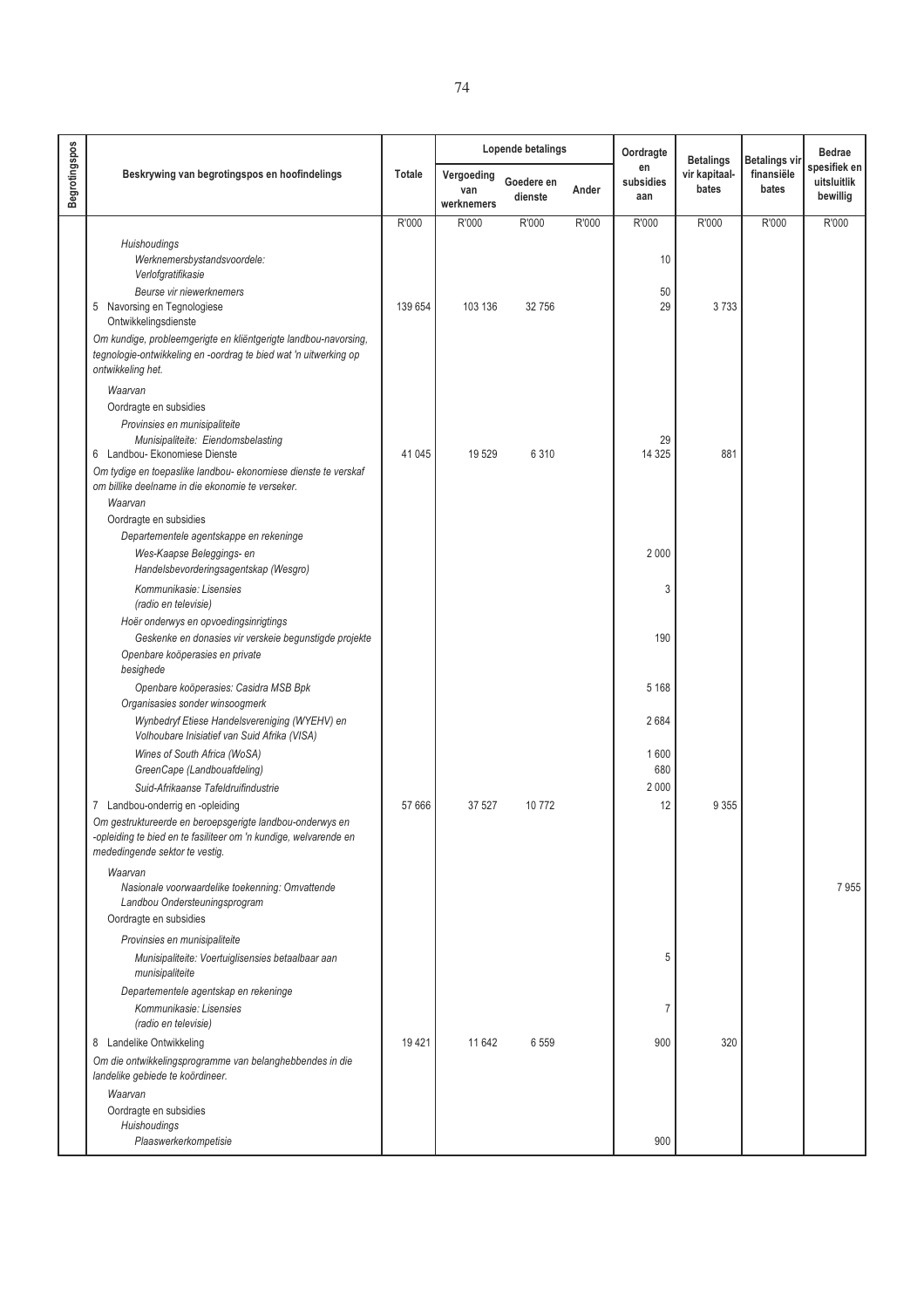|               |                                                                                                                                                                                                                                                                                                                                                                                                                     |                  |                                 | Lopende betalings     |       | Oordragte              | <b>Betalings</b>     | <b>Betalings vir</b> | <b>Bedrae</b>                           |
|---------------|---------------------------------------------------------------------------------------------------------------------------------------------------------------------------------------------------------------------------------------------------------------------------------------------------------------------------------------------------------------------------------------------------------------------|------------------|---------------------------------|-----------------------|-------|------------------------|----------------------|----------------------|-----------------------------------------|
| Begrotingspos | Beskrywing van begrotingspos en hoofindelings                                                                                                                                                                                                                                                                                                                                                                       | Totale           | Vergoeding<br>van<br>werknemers | Goedere en<br>dienste | Ander | en<br>subsidies<br>aan | vir<br>kapitaalbates | finansiële<br>bates  | spesifiek en<br>uitsluitlik<br>bewillig |
| 12            | Ekonomiese Ontwikkeling en Toerisme<br>Doel: Om kwalitatiewe leierskap aan die Wes-Kaapse ekonomie<br>te verskaf deur die Departement se begrip van die<br>ekonomie, se vermoë om ekonomiese geleenthede en<br>potensiaal te identifiseer, en se bydrae tot die regering se<br>ekonomiese prioriteite.<br>Die Departement sal die produktiwiteit en<br>mededingingsvermoë van die provinsiale ekonomie<br>verbeter. | R'000<br>514 798 | R'000<br>133 289                | R'000<br>52 487       | R'000 | R'000<br>326 183       | R'000<br>2839        | R'000                | R'000<br>253 794                        |
|               | Administrasie<br>$\mathbf{1}$<br>Om sterk vernuwende leierskap te voorsien en om skoon,<br>doelmatige, kostedoeltreffende, deursigtige en responsiewe<br>korporatiewe dienste aan die Departement te lewer.<br>Waarvan<br>Oordragte en subsidies<br>Departementele agentskappe en<br>rekeninge<br>Kommunikasie: Lisensies                                                                                           | 59 252           | 42 196                          | 14 212                |       | 5<br>5                 | 2839                 |                      |                                         |
|               | (radio en televisie)<br>2 Geïntegreerde Ekonomiese<br>Ontwikkelingsdienste<br>Om 'n bemagtigende besigheidsomgewing te bevorder en te steun<br>wat geleenthede skep vir groei en werksgeleenthede.<br>Waarvan                                                                                                                                                                                                       | 56 187           | 20 666                          | 14 950                |       | 20 571                 |                      |                      |                                         |
|               | Oordragte en subsidies<br>Oordragte na Munisipaliteite<br>Langeberg Munisipaliteit: SMME Booster Program<br>2022 - Om die KMMO-ontwikkelingsinisiatiewe van die<br>organisasie te ondersteun, as deel van die<br>Opkomende Temas en Werkskepping Stimulus.<br>Openbare korporasies en privaat                                                                                                                       |                  |                                 |                       |       | 2 2 2 1                |                      |                      |                                         |
|               | ondernemings<br>Dorp-kleinhandelprogram - Die ingryping het ten doel<br>om bestaande kleinhandelwinkel(s) of leë grond (tipies<br>spaza-winkels of hardewarewinkels) binne informele<br>nedersettings te omskep in onafhanklike gevestigde<br>kleinhandelafsetpunte.                                                                                                                                                |                  |                                 |                       |       | 1750                   |                      |                      |                                         |
|               | SMME Booster Program 2022 - Om die KMMO-<br>ontwikkelingsinisiatiewe van die organisasie te<br>ondersteun, as deel van die Opkomende Temas en<br>Werkskepping Stimulus.                                                                                                                                                                                                                                             |                  |                                 |                       |       | 16 600                 |                      |                      |                                         |
|               | 3 Handel- en Sektorontwikkeling<br>Om ekonomiese groei in geteikende sektore te stimuleer deur<br>bedryfsontwikkeling, handel en beleggingsbevordering.<br>Waarvan<br>Oordragte en subsidies                                                                                                                                                                                                                        | 72 221           | 9758                            | 350                   |       | 62 113                 |                      |                      |                                         |
|               | Departementele agentskappe en rekeninge<br>Handel - en Beleggingsbevorderings: Die Wes-<br>Kaapse Toerisme-, Handel- en<br>Investeringsbevorderingsagentskap (Wesgro): Om<br>fondse te voorsien vir die groei van uitvoere: Handel-<br>en Beleggingsbevorderingsinisiatiewe.                                                                                                                                        |                  |                                 |                       |       | 32 246                 |                      |                      | 32 246                                  |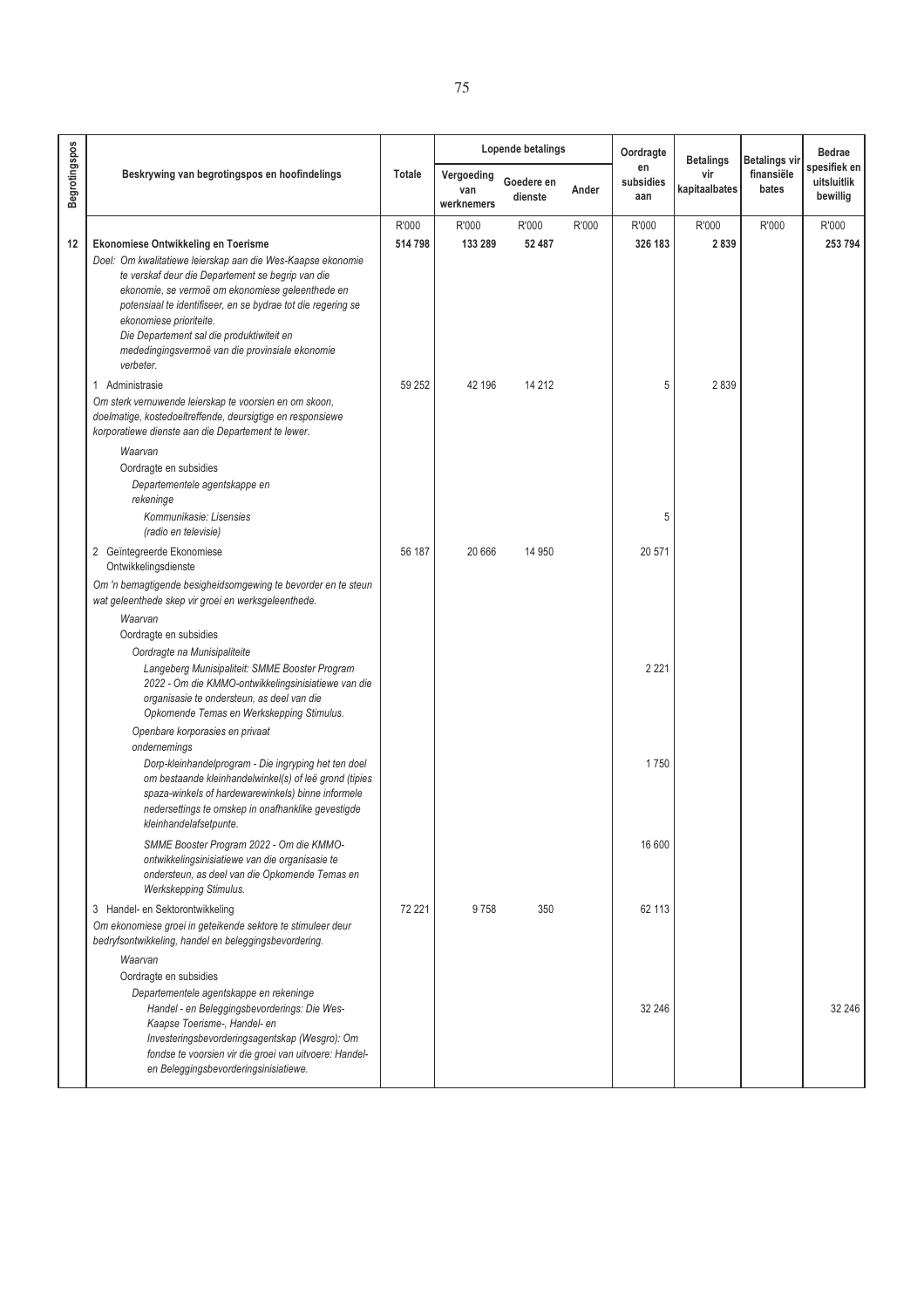|                      |                                                                                                                                                                                                                                                                                                                                                                                                         |         |                                 | Lopende betalings     |       | Oordragte              | <b>Betalings</b>     | <b>Betalings vir</b> | <b>Bedrae</b>                           |
|----------------------|---------------------------------------------------------------------------------------------------------------------------------------------------------------------------------------------------------------------------------------------------------------------------------------------------------------------------------------------------------------------------------------------------------|---------|---------------------------------|-----------------------|-------|------------------------|----------------------|----------------------|-----------------------------------------|
| <b>Begrotingspos</b> | Beskrywing van begrotingspos en hoofindelings                                                                                                                                                                                                                                                                                                                                                           | Totale  | Vergoeding<br>van<br>werknemers | Goedere en<br>dienste | Ander | en<br>subsidies<br>aan | vir<br>kapitaalbates | finansiële<br>bates  | spesifiek en<br>uitsluitlik<br>bewillig |
|                      |                                                                                                                                                                                                                                                                                                                                                                                                         | R'000   | R'000                           | R'000                 | R'000 | R'000                  | R'000                | R'000                | R'000                                   |
|                      | Die Wes-Kaapse Toerisme-, Handels- en<br>Investeringsbevorderingsagentskap (Wesgro): Om<br>befondsing te verskaf vir die bevordering en opskaling<br>van handel en beleggingsbevorderingsinisiatiewe om<br>ekonomiese groei en werkskepping in die Wes-Kaap                                                                                                                                             |         |                                 |                       |       | 29 867                 |                      |                      | 29 867                                  |
|                      | 4 Sakeregulering en Regeringsbestuur<br>Om 'n bemagtigende, maatskaplik-verantwoordelike sake-<br>omgewing in die Wes- Kaap te verseker deur middel van<br>algemene tussenkomste binne die besigheidsomgewing, asook<br>deur spesifieke tussenkomste wat deur die Grondwet, nasionale<br>en provinsiale wetgewing en beleid bemagtig is.                                                                | 10 243  | 8 3 4 3                         | 1900                  |       |                        |                      |                      |                                         |
|                      | 5 Ekonomiese Beplanning<br>Om ondersteuning aan die provinsiale leierskap te verleen en<br>ekonomiese groei moontlik te maak deur die opwekking en<br>koördinering van ekonomiese navorsing en beplanning, en deur<br>die aktiewe ondersteuning van belangrike ekonomiese tematiese<br>drywers en instaatstellers wat ekonomiese groei in die ekonomie<br>en binne dele van die ekonomie sal stimuleer. | 146 533 | 31 670                          | 13 942                |       | 100 921                |                      |                      |                                         |
|                      | Waarvan                                                                                                                                                                                                                                                                                                                                                                                                 |         |                                 |                       |       |                        |                      |                      |                                         |
|                      | Geoormerkte befondsing<br>Groen Ekonomie: Om energie veerkragtigheid te<br>verbeter binne munisipaliteite in die Wes-Kaap deur<br>fasilitering, ondersteuning en posisionering vir die<br>implementering van energie infrastruktuur ontwikkeling<br>wat ekonomiese groei, munisipale finansiële<br>volhoubaarheid en 'n lae koolstofpad te ondersteun.                                                  |         |                                 |                       |       |                        |                      |                      | 5448                                    |
|                      | Oordrag aan Munisipaliteite                                                                                                                                                                                                                                                                                                                                                                             |         |                                 |                       |       |                        |                      |                      |                                         |
|                      | Bitou Munisipaliteit: Wes-Kaap Munisipale<br>Energieveerkragtigheid                                                                                                                                                                                                                                                                                                                                     |         |                                 |                       |       | 600                    |                      |                      | 600                                     |
|                      | Witzenberg Munisipaliteit: Wes-Kaap Munisipale<br>Energieveerkragtigheid                                                                                                                                                                                                                                                                                                                                |         |                                 |                       |       | 1762                   |                      |                      | 1762                                    |
|                      | Stellenbosch Munisipaliteit: Wes-Kaap<br>Munisipale Energieveerkragtigheid                                                                                                                                                                                                                                                                                                                              |         |                                 |                       |       | 1690                   |                      |                      | 1690                                    |
|                      | Kaap Agulhas Munisipaliteit: Wes-Kaap<br>Munisipale Energieveerkragtigheid                                                                                                                                                                                                                                                                                                                              |         |                                 |                       |       | 2500                   |                      |                      | 2 500                                   |
|                      | Oordragte en subsidies<br>Departementele agentskappe en<br>rekeninge                                                                                                                                                                                                                                                                                                                                    |         |                                 |                       |       |                        |                      |                      |                                         |
|                      | Saldanhabaai Nywerheidsontwikkelingsone<br>Lisensiëringmaatskappy (SBIDZ LiCo): Die<br>ontwikkeling en vestiging van die Saldanhabaai<br>Nywerheidsontwikkelingsone                                                                                                                                                                                                                                     |         |                                 |                       |       | 41 977                 |                      |                      | 41 977                                  |
|                      | Atlantis Spesiale Ekonomiese Sone: Om<br>bedryfsondersteuning aan die entiteit te verskaf.                                                                                                                                                                                                                                                                                                              |         |                                 |                       |       | 39 182                 |                      |                      | 39 182                                  |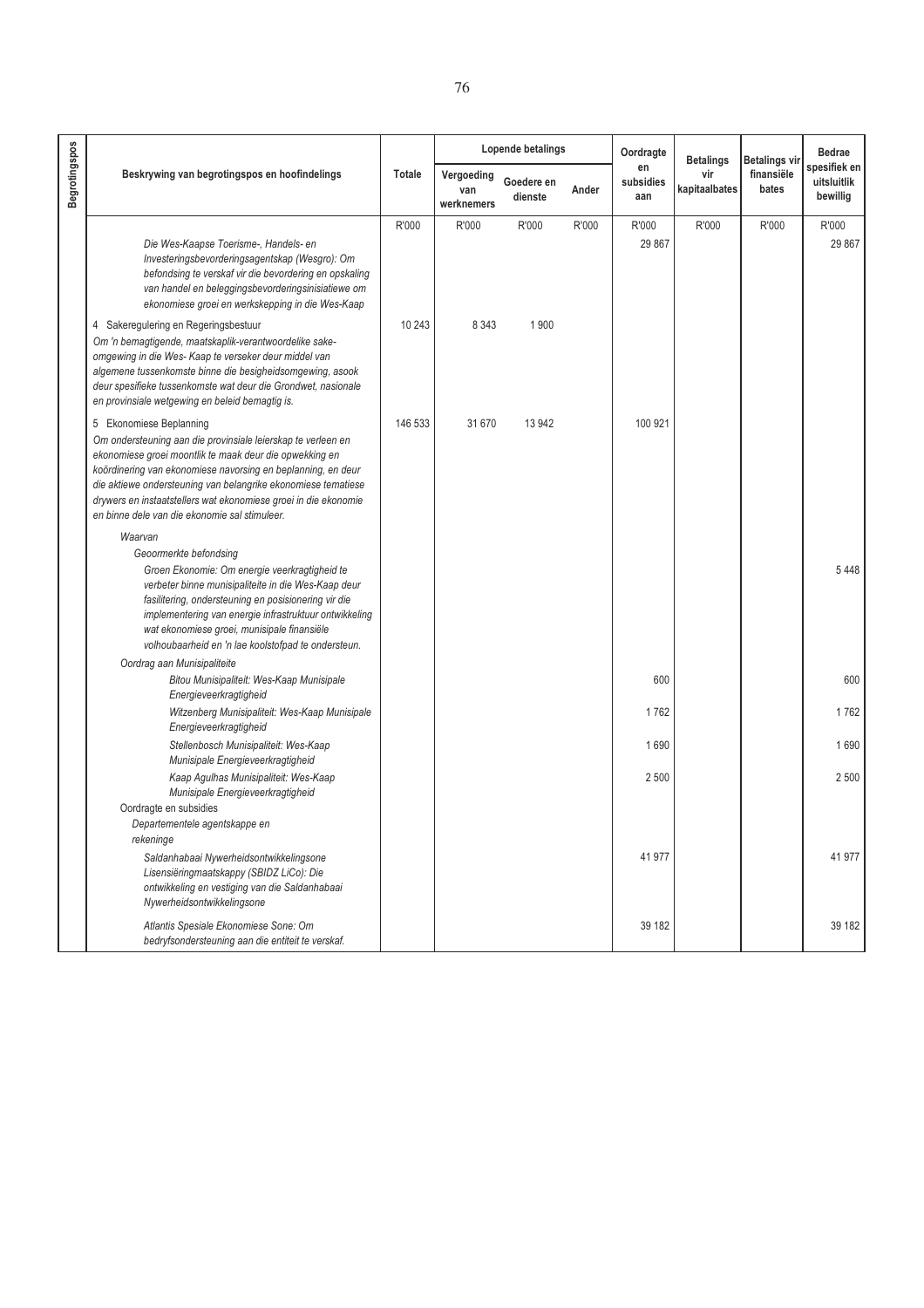|                      |                                                                                                                                                                                                                                                                                         |        | Lopende betalings               |                       |       | Oordragte              | <b>Betalings</b>     | Betalings vir       | <b>Bedrae</b>                           |
|----------------------|-----------------------------------------------------------------------------------------------------------------------------------------------------------------------------------------------------------------------------------------------------------------------------------------|--------|---------------------------------|-----------------------|-------|------------------------|----------------------|---------------------|-----------------------------------------|
| <b>Begrotingspos</b> | Beskrywing van begrotingspos en hoofindelings                                                                                                                                                                                                                                           | Totale | Vergoeding<br>van<br>werknemers | Goedere en<br>dienste | Ander | en<br>subsidies<br>aan | vir<br>kapitaalbates | finansiële<br>bates | spesifiek en<br>uitsluitlik<br>bewillig |
|                      |                                                                                                                                                                                                                                                                                         | R'000  | R'000                           | R'000                 | R'000 | R'000                  | R'000                | R'000               | R'000                                   |
|                      | Organisasies sonder winsoogmerk<br>Wes-Kaapse Ekonomiese<br>Ontwikkelingsvennootskap: Koördinering van<br>ekonomiese ontwikkelingsamewerking in die<br>Provinsie                                                                                                                        |        |                                 |                       |       | 13 2 10                |                      |                     |                                         |
|                      | 6 Toerisme, Kuns en Vermaaklikheid                                                                                                                                                                                                                                                      | 74 125 | 7670                            | 882                   |       | 65 573                 |                      |                     |                                         |
|                      | Om die implementering van 'n geïntegreerde toerisme strategie<br>te fasiliteer wat sal lei tot volgehoue en toenemende groei en<br>werkskepping in die toerismebedryf.                                                                                                                  |        |                                 |                       |       |                        |                      |                     |                                         |
|                      | Waarvan<br>Oordragte en subsidies<br>Departementele agentskappe en<br>rekeninge                                                                                                                                                                                                         |        |                                 |                       |       |                        |                      |                     |                                         |
|                      | Wes-Kaapse Agentskap vir Toerisme, Handel en<br>Beleggingsbevordering (Wesgro): Om<br>beleggingsinisiatiewe te verhoog -<br>Bestemmingsbemarking                                                                                                                                        |        |                                 |                       |       | 21 605                 |                      |                     | 21 605                                  |
|                      | Wes-Kaapse Agentskap vir Toerisme, Handel en<br>Beleggingsbevordering (Wesgro): Om<br>bemarkingsinisiatiewe vir bestemmings te bevorder en<br>te verbeter.                                                                                                                              |        |                                 |                       |       | 36 793                 |                      |                     | 36 793                                  |
|                      | Wes-Kaapse Agentskap vir Toerisme, Handel en<br>Beleggingsbevordering (Wesgro): Fondse wat gebruik<br>word vir agressiewe bemarkings- en beleggings<br>kommikasie veldtog om toeriste en beleggers te lok.                                                                              |        |                                 |                       |       | 7 1 7 5                |                      |                     | 7 1 7 5                                 |
|                      | 7 Vaardigheidsontwikkeling en Innovasie<br>Om die voorsiening van menslike kapitaal en<br>ondernemingsvaardighede te fasiliteer ten einde in die Wes-Kaap<br>se behoefte aan die ontwikkeling van menslike hulpbronne te<br>voorsien.                                                   | 96 237 | 12 986                          | 6 2 5 1               |       | 77 000                 |                      |                     |                                         |
|                      | Waarvan<br>Geoormerkte befondsing<br>Oordragte en subsidies                                                                                                                                                                                                                             |        |                                 |                       |       |                        |                      |                     |                                         |
|                      | <b>Huishoudings</b><br>Ander oordragte aan huishoudings: Om voorsiening te<br>maak vir betalings vir die opskaal van inisiatiewe vir<br>die ontwikkeling van vaardigheidsontwikkeling in die<br>Provinsie, spesifiek binne die sektore vir<br>sakeprosesuitkontraktering en tegnologie. |        |                                 |                       |       | 50 000                 |                      |                     | 32 949                                  |
|                      | Ander oordragte aan huishoudings:<br>Om voorsiening te maak vir betaling van stipendiums<br>vir Ambagsman Kandidate (AK) wat gedurende die<br>ervaringsperiode by gasheerondernemings geplaas<br>word.<br>Ander oordragte aan huishoudings:                                             |        |                                 |                       |       | 18 000                 |                      |                     |                                         |
|                      | Betaling van stipendiums                                                                                                                                                                                                                                                                |        |                                 |                       |       | 9 0 0 0                |                      |                     |                                         |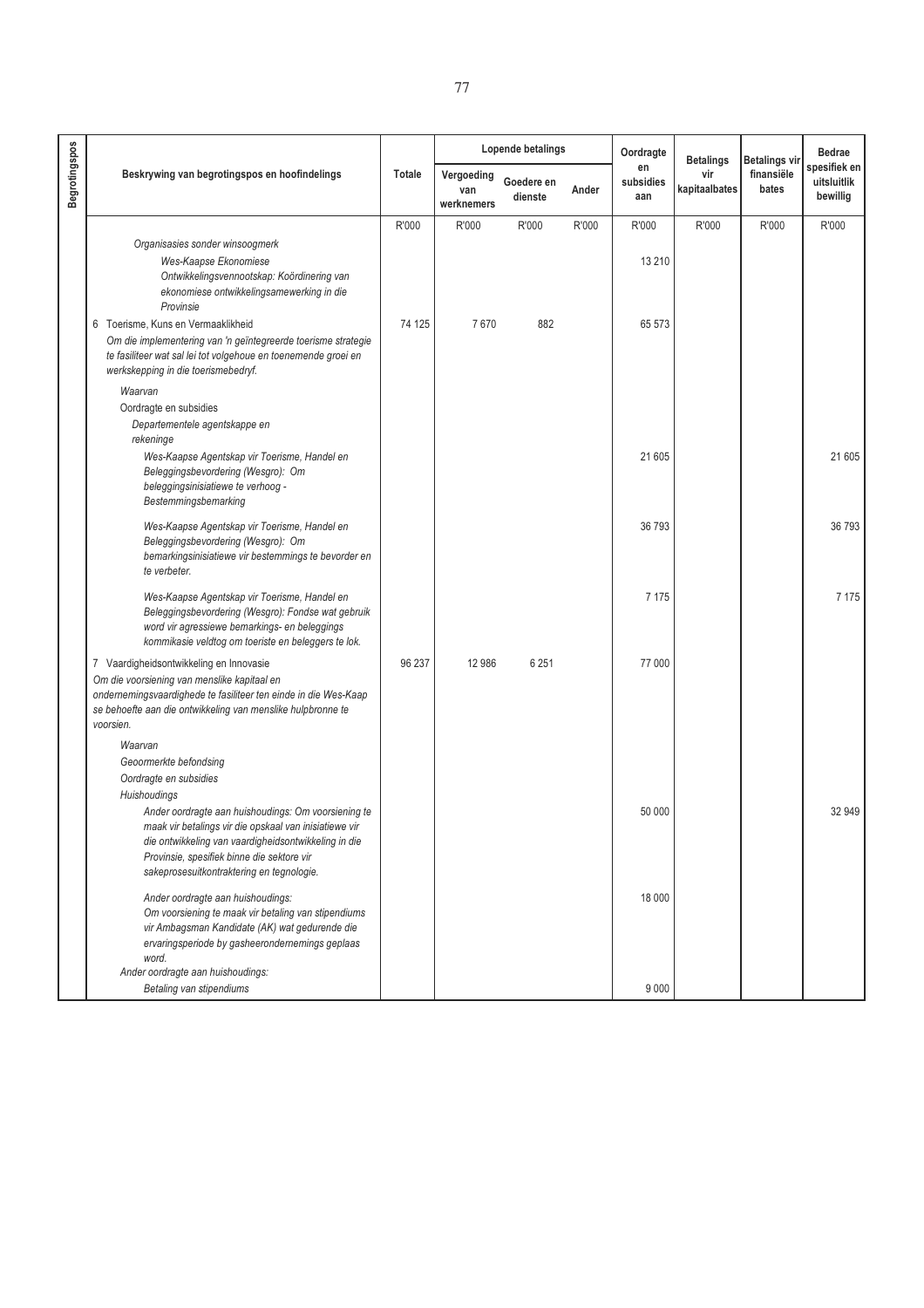|                      |                                                                                                                                                                                                                                                                                                                                                                                                                    |                 |                                 | Lopende betalings     |       | Oordragte                             | <b>Betalings</b>     | Betalings vir       | <b>Bedrae</b>                           |
|----------------------|--------------------------------------------------------------------------------------------------------------------------------------------------------------------------------------------------------------------------------------------------------------------------------------------------------------------------------------------------------------------------------------------------------------------|-----------------|---------------------------------|-----------------------|-------|---------------------------------------|----------------------|---------------------|-----------------------------------------|
| <b>Begrotingspos</b> | Beskrywing van begrotingspos en hoofindelings                                                                                                                                                                                                                                                                                                                                                                      | Totale          | Vergoeding<br>van<br>werknemers | Goedere en<br>dienste | Ander | en<br>subsidies<br>aan                | vir<br>kapitaalbates | finansiële<br>bates | spesifiek en<br>uitsluitlik<br>bewillig |
| 13                   | Kultuursake en Sport<br>Doel: Ons moedig uitnemendheid en inklusiwiteit in sport en<br>kultuur aan deur middel van die effektiewe, doeltreffende<br>en volhoubare gebruik van ons hulpbronne, en deur<br>kreatiewe vennootskappe met ander. In ons strewe na<br>uitnemendheid en om die Wes-Kaap die sport- en<br>kultuursentrum van Suid-Afrika te maak, sal ons die<br>voorwaardes vir toegang en massadeelname, | R'000<br>937913 | R'000<br>234 250                | R'000<br>184 664      | R'000 | R'000<br>483784                       | R'000<br>35 215      | R'000               | R'000<br>490 530                        |
|                      | talentidentifisering en vaardigheidsontwikkeling skep.<br>1 Administrasie<br>Om die oorhoofse finansiële en strategiese bestuur en<br>administratiewe steun van die Departement van Kultuursake en<br>Sport te behartig.<br>Waarvan<br>Oordragte en subsidies<br>Departementele agentskappe en                                                                                                                     | 69 128          | 53 805                          | 11939                 |       | 30                                    | 3 3 5 4              |                     |                                         |
|                      | rekeninge:<br>Kommunikasie: Lisensies<br>(radio en televisie)                                                                                                                                                                                                                                                                                                                                                      |                 |                                 |                       |       | 30                                    |                      |                     |                                         |
|                      | 2 Kultuursake<br>Om kuns- en kultuur-, museum-, erfenis- en taalverwante<br>dienste aan die inwoners van die Wes-Kaap te voorsien.<br>Waarvan<br>Nasionale voorwaardelike toekenning: Uitgebreide<br>Openbarewerkeprogram (UOWP) geïntegreerde                                                                                                                                                                     | 130 431         | 69418                           | 20 437                |       | 37 698                                | 2878                 |                     | 3 0 9 9                                 |
|                      | toekenning vir provinsies<br>Geoormerkte toekenning: Werkskepping (voltydse                                                                                                                                                                                                                                                                                                                                        |                 |                                 |                       |       |                                       |                      |                     | 2096                                    |
|                      | ekwivalent) UOWP<br>Geoormerkte toekenning: Van PPF - Kangogrotte PPP:<br>Die uitvoerbaarheidstudie vir die toekomstige bestuur<br>van die Kangogrotte met die doel om inkomste te<br>genereer om toekomstige volhoubaarheid te verseker.                                                                                                                                                                          |                 |                                 |                       |       |                                       |                      |                     | 1 0 0 0                                 |
|                      | Geoormerkte toekenning: Van PPF - Kangogrotte PPP:<br>'n Projekvoorbereidingskostestudie moet gedoen word<br>om die bedrag van befondsing wat benodig word vir die<br>kort-, medium- en langtermyn-instandhouding van die<br>Kangogrotte en omliggende infrastruktuur te bepaal.                                                                                                                                   |                 |                                 |                       |       |                                       |                      |                     | 500                                     |
|                      | Geoormerkte toekenning: Van PPF - Kultuurfasiliteit:<br>Lewensvatbaarheidstudie vir 'n potensiële PPP vir<br>Melkbos Oppiesee en Schoemanspoort om hierdie<br>fasiliteite te transformeer na 'n vlak wat private gebruik<br>bykomend tot ons huidige publieke gebruiksmodel sal<br>toelaat.                                                                                                                        |                 |                                 |                       |       |                                       |                      |                     | 1500                                    |
|                      | Oordragte en subsidies<br>Departementele agentskappe en<br>rekeninge:<br>Wes-Kaapse Kultuurkommissie<br>Wes-Kaapse Taalkomitee<br>Kunstekaap<br>Erfenis Wes-Kaap<br>Suid-Afrikaanse Inkomstediens:<br>Aksynsbelasting<br>Kommunikasie: Lisensies<br>(radio en televisie)<br>Organisasies sonder winsoogmerk                                                                                                        |                 |                                 |                       |       | 627<br>290<br>204<br>1537<br>40<br>91 |                      |                     |                                         |

**500**  $19\ 205$ 

 $\sim$  311

*Provinsie-ondersteunde museums*

*Kuns- en kultuurorganisasies*

*Plaaslike museums*

*Kultuurtoerisme*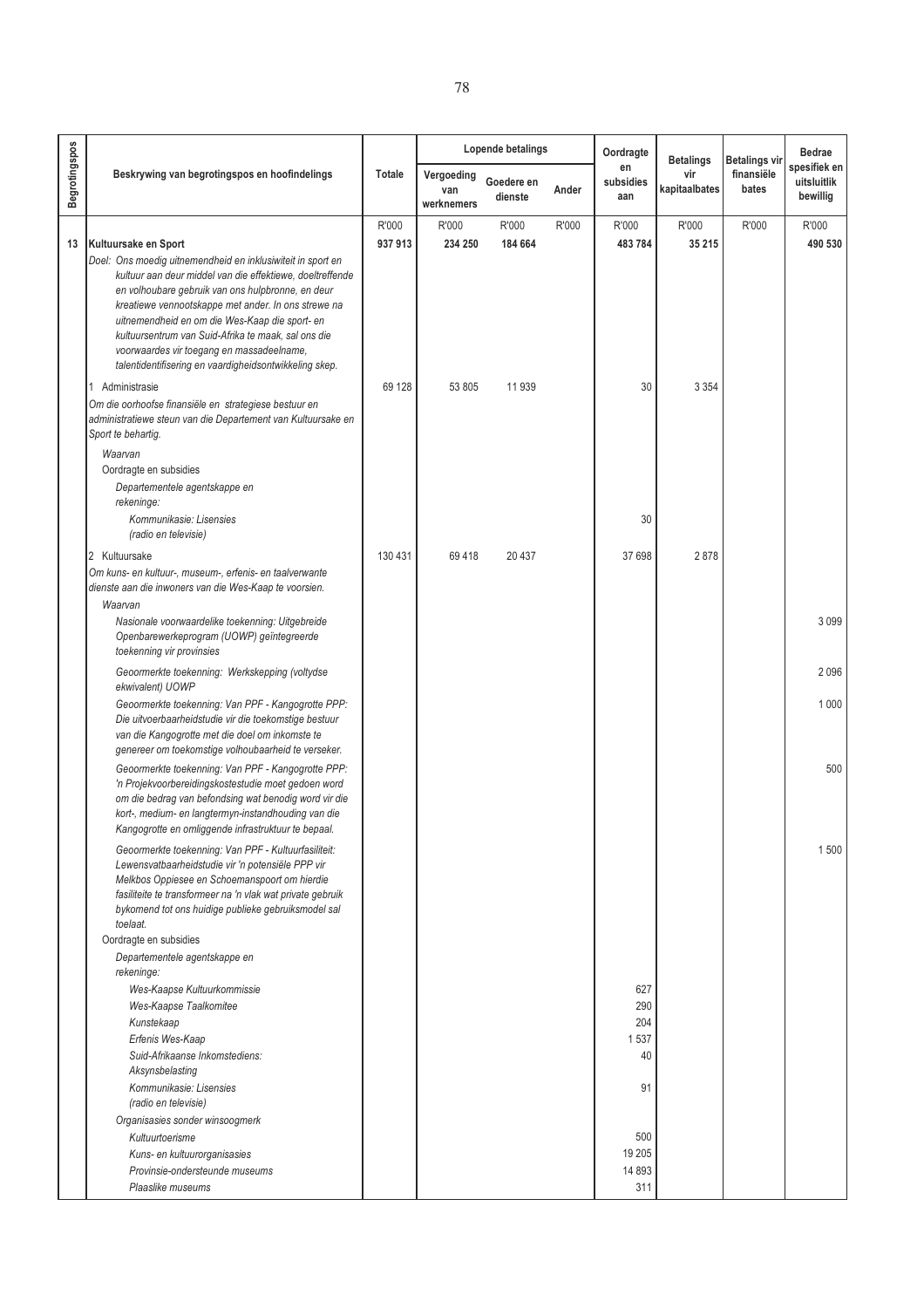|                      |                                                                                                                                                                 |                  |                                 | <b>Lopende betalings</b> |       | Oordragte              | <b>Betalings</b>     | <b>Betalings vir</b> | <b>Bedrae</b>                           |
|----------------------|-----------------------------------------------------------------------------------------------------------------------------------------------------------------|------------------|---------------------------------|--------------------------|-------|------------------------|----------------------|----------------------|-----------------------------------------|
| <b>Begrotingspos</b> | Beskrywing van begrotingspos en hoofindelings                                                                                                                   | Totale           | Vergoeding<br>van<br>werknemers | Goedere en<br>dienste    | Ander | en<br>subsidies<br>aan | vir<br>kapitaalbates | finansiële<br>bates  | spesifiek en<br>uitsluitlik<br>bewillig |
|                      | 3 Biblioteek- en Argiefdienste<br>Om omvattende biblioteek- en argiefdienste in die Wes-Kaap te<br>voorsien.<br>Waarvan<br>Nasionale voorwaardelike toekenning: | R'000<br>445 887 | R'000<br>75 641                 | R'000<br>65 391          | R'000 | R'000<br>281 123       | R'000<br>23732       | R'000                | R'000<br>190 102                        |
|                      | Gemeenskapsbiblioteekdienste<br>Munisipale vervangingsbefondsing<br>Breëbandbiblioteekkonneksie en biblioteekdienste se                                         |                  |                                 |                          |       |                        |                      |                      | 89 172<br>8 4 5 9                       |
|                      | aanvulling vir breëband<br>Geoormerkte toekenning: Ondernemingsinhoudbestuur<br>(OIB)                                                                           |                  |                                 |                          |       |                        |                      |                      | 25 900                                  |
|                      | Geoormerkte toekenning: Van FTSF - Virtuele & Digitale<br>Dienste in Wes-Kaapse Provinsiale Argiefdiens<br>Oordragte en subsidies                               |                  |                                 |                          |       |                        |                      |                      | 16 476                                  |
|                      | Provinsies en munisipaliteite<br>Munisipaliteite: Ter bevordering van openbare<br>biblioteke                                                                    |                  |                                 |                          |       | 183 222                |                      |                      |                                         |
|                      | Munisipaliteite: Finansiële bystand aan<br>biblioteekdienste in die kwesbaarste B3-kategorie<br>munisipaliteite                                                 |                  |                                 |                          |       | 85 600                 |                      |                      |                                         |
|                      | Oordragte na Stad Kaapstadse biblioteke vir<br>infrastruktuur en instandhouding                                                                                 |                  |                                 |                          |       | 5492                   |                      |                      |                                         |
|                      | Om die Stad Kaapstad in staat te stel om tydskrifte en<br>koerante aan openbare biblioteke te verskaf                                                           |                  |                                 |                          |       | 5 3 3 8                |                      |                      |                                         |
|                      | Organisasies sonder winsoogmerk<br>Suid-Afrikaanse Biblioteek vir Blindes<br>Gemeenskapskas                                                                     |                  |                                 |                          |       | 1 2 0 0<br>251         |                      |                      |                                         |
|                      | Huishoudings<br>Werknemersbystandsvoordele<br>4 Sport en Ontspanning<br>Om sport- en ontspanningsaktiwiteite aan die inwoners van die                           | 292 467          | 35 386                          | 86 897                   |       | 20<br>164 933          | 5 2 5 1              |                      |                                         |
|                      | Wes-Kaap te voorsien.<br>Waarvan                                                                                                                                |                  |                                 |                          |       |                        |                      |                      |                                         |
|                      | Nasionale voorwaardelike toekenning: Massadeelname<br>en Sportontwikkeling                                                                                      |                  |                                 |                          |       |                        |                      |                      | 91 221                                  |
|                      | Nasionale voorwaardelike toekenning: Uitgebreide<br>Openbarewerkeprogram (UOWP) Geïntegreerde<br><b>Toekenning vir Provinsies</b>                               |                  |                                 |                          |       |                        |                      |                      | 4 3 3 3                                 |
|                      | Geoormerkte toekenning: Hersiening van vaardigheids-,<br>jeug- en indiensnemingsprogramme                                                                       |                  |                                 |                          |       |                        |                      |                      | 2 0 0 0                                 |
|                      | Geoormerkte toekenning: Jaar Verder<br>Geoormerkte toekenning: Werkskepping (voltydse<br>ekwivalent) UOWP                                                       |                  |                                 |                          |       |                        |                      |                      | 15 000<br>5 2 4 0                       |
|                      | Geoormerkte toekenning: MGO-sentrums, insluitend<br>instandhouding, openbare dienste en sekuriteit                                                              |                  |                                 |                          |       |                        |                      |                      | 9432                                    |
|                      | Geoormerkte toekenning: Die aanbied van die<br>Netbalwêreldbeker 2023                                                                                           |                  |                                 |                          |       |                        |                      |                      | 5 0 0 0                                 |
|                      | Geoormerkte toekenning: Vakansieprogram                                                                                                                         |                  |                                 |                          |       |                        |                      |                      | 15 000<br>5 0 0 0                       |
|                      | Geoormerkte toekenning: Groot gebeurtenisse<br>Oordragte en subsidies                                                                                           |                  |                                 |                          |       |                        |                      |                      |                                         |
|                      | Provinsies en munisipaliteite                                                                                                                                   |                  |                                 |                          |       | 2 0 4 9                |                      |                      |                                         |
|                      | Munisipaliteite: Sportgeriewe                                                                                                                                   |                  |                                 |                          |       |                        |                      |                      |                                         |
|                      | Organisasies sonder winsoogmerk                                                                                                                                 |                  |                                 |                          |       |                        |                      |                      |                                         |
|                      | Jeugontwikkeling: Welstand<br>Sportfederasies en -liggame: Finansiële bystand                                                                                   |                  |                                 |                          |       | 56 4 26<br>106 458     |                      |                      |                                         |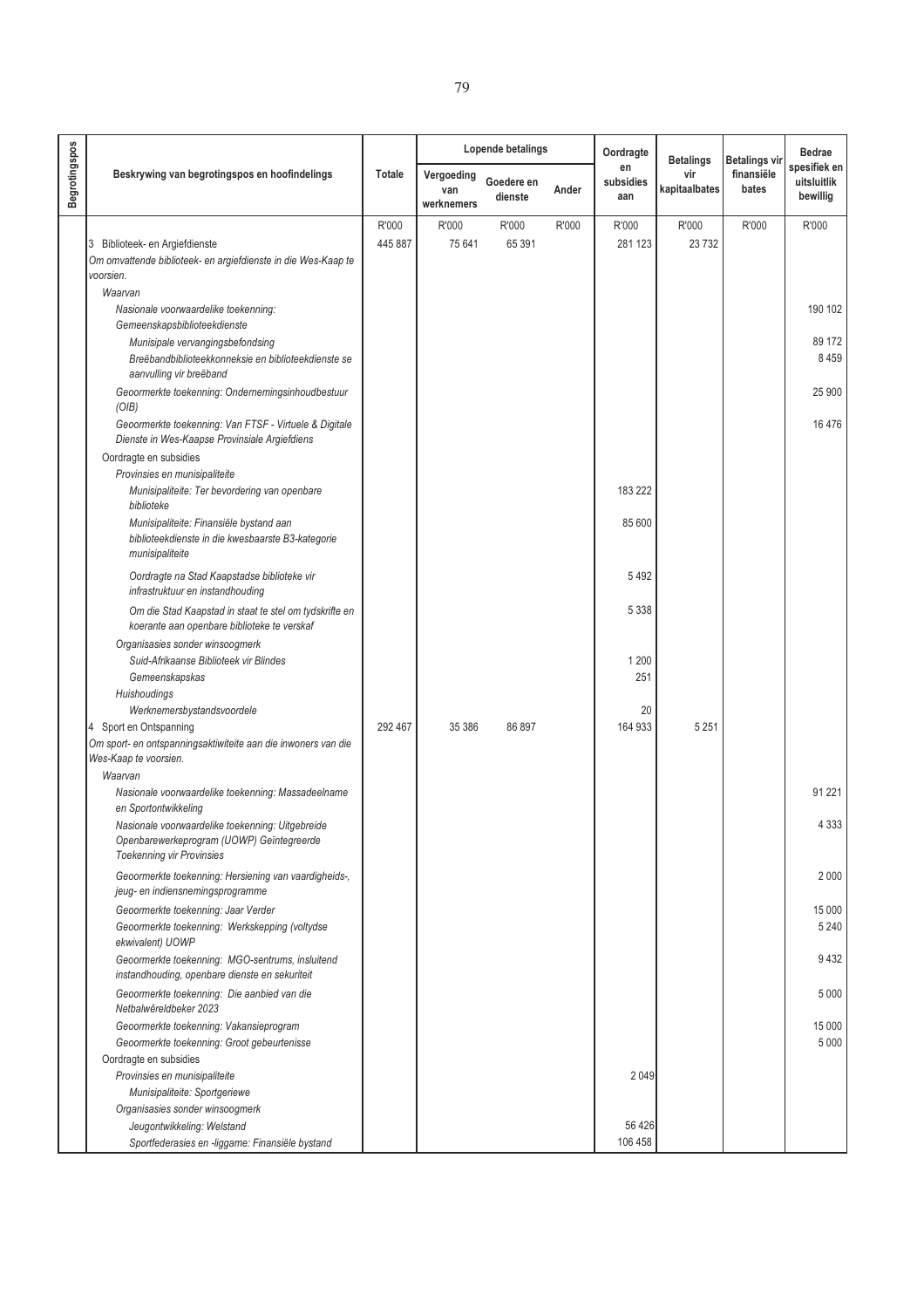|                      |                                                                                                                                                                                                                                                                                                                       |                  |                                 | Lopende betalings     |       | Oordragte                      | <b>Betalings</b>     | <b>Betalings vir</b> | <b>Bedrae</b>                           |
|----------------------|-----------------------------------------------------------------------------------------------------------------------------------------------------------------------------------------------------------------------------------------------------------------------------------------------------------------------|------------------|---------------------------------|-----------------------|-------|--------------------------------|----------------------|----------------------|-----------------------------------------|
| <b>Begrotingspos</b> | Beskrywing van begrotingspos en hoofindelings                                                                                                                                                                                                                                                                         | Totale           | Vergoeding<br>van<br>werknemers | Goedere en<br>dienste | Ander | en<br>subsidies<br>aan         | vir<br>kapitaalbates | finansiële<br>bates  | spesifiek en<br>uitsluitlik<br>bewillig |
| 14                   | <b>Plaaslike Regering</b><br>Doel:<br>Om munisipaliteite te moniteer, koördineer en ondersteun<br>ten einde doeltreffend te wees in hul mandaat om te<br>ontwikkel, en om dienslewering en buigbaarheid met die<br>hantering van rampe te fasiliteer deur verbintenisse met<br>regeringsfere en maatskaplike vennote. | R'000<br>309 301 | R'000<br>208 354                | R'000<br>73918        | R'000 | R'000<br>20884                 | R'000<br>6096        | R'000<br>49          | R'000<br>25 4 16                        |
|                      | Administrasie<br>$\mathbf{1}$<br>Om algehele bestuur in die Departement te lewer ooreenkomstig<br>alle toepaslike wette en beleid.                                                                                                                                                                                    | 54 008           | 37 447                          | 11 201                |       | 6                              | 5 3 0 5              | 49                   |                                         |
|                      | Oordragte en subsidies<br>Departementele agentskappe en rekeninge<br>Suid-Afrikaanse Uitsaaikorporasie Beperk                                                                                                                                                                                                         |                  |                                 |                       |       | 6                              |                      |                      |                                         |
|                      | 2 Plaaslike Regeringsbestuur<br>Om lewensvatbare en volhoubare ontwikkelende plaaslike<br>regeringbestuur, geïntegreerde en volhoubare beplanning en<br>gemeenskapsdeelname in ontwikkelingsprosesse te bevorder.<br>Waarvan                                                                                          | 169 128          | 126 622                         | 27923                 |       | 13 942                         | 641                  |                      |                                         |
|                      | Geoormerkte toekenning: Munisipale Intervensies<br>Geoormerkte toekenning: Regs-, bestuurs- en<br>ondersoekondersteuning voortspruitend uit die 2021<br>munisipale verkiesings - Departement van Plaaslike<br>Regering (DPR) munisipale kapasiteitsbou en                                                             |                  |                                 |                       |       |                                |                      |                      | 3625<br>5 0 0 0                         |
|                      | ondersteuning<br>Geoormerkte toekenning: Volhoubare<br>infrastruktuurontwikkeling en -finansieringsfasiliteit (SIDAFF)<br>projekbestuurondersteuning                                                                                                                                                                  |                  |                                 |                       |       |                                |                      |                      | 3 0 0 0                                 |
|                      | Oordragte en subsidies<br>Provinsies en munisipaliteite<br>Geoormerkte toekenning: Munisipale Intervensies<br>Munisipale ondersteuningstoelae (versterking van<br>staatbestuur)<br>Thusong-dienssentrumstoekenning (Volhoubare<br>bedryfsteuntoekenning)                                                              |                  |                                 |                       |       | 5 4 0 9<br>4 4 2 7<br>1 0 4 6  |                      |                      | 5409                                    |
|                      | Gemeenskapsontwikkelingswerkers:<br>Bedryfsteuntoekenning                                                                                                                                                                                                                                                             |                  |                                 |                       |       | 3 0 6 0                        |                      |                      |                                         |
|                      | 3<br>Ontwikkeling en Beplanning<br>Om effektiewe rampbestuurspraktyke te bevorder en te fasiliteer,<br>toe te sien dat munisipale infrastruktuur goed in stand gehou word,<br>en geïntegreerde beplanning te bevorder.                                                                                                | 85 096           | 43 3 27                         | 34 683                |       | 6936                           | 150                  |                      |                                         |
|                      | Waarvan<br>Geoormerkte toekenning: Opgradering en vervanging van<br>die Rampbestuursentrum Oudiovisuele infrastruktuur                                                                                                                                                                                                |                  |                                 |                       |       |                                |                      |                      | 5 3 1 3                                 |
|                      | Geoormerkte toekenning: Brandstrategie en versterking van<br>die kapasiteit in Brand- en Reddingsdienste                                                                                                                                                                                                              |                  |                                 |                       |       |                                |                      |                      | 2 0 0 0                                 |
|                      | Oordragte en subsidies<br>Provinsies en munisipaliteite<br>Munisipale elektrisiteitbeplanning<br>Munisipale water veerkragtigheid<br>Munisipale brandweerdiens kapasiteit<br>Munisipale Rampbestuurhulp<br>Departementele agentskappe en rekeninge                                                                    |                  |                                 |                       |       | 1600<br>2 0 0 0<br>2466<br>118 |                      |                      |                                         |

376

*Lewensredding Westelike Provinsie (WP)* 376

*Nasionale Seereddingsinstituut Organisasies sonder winsoogmerk*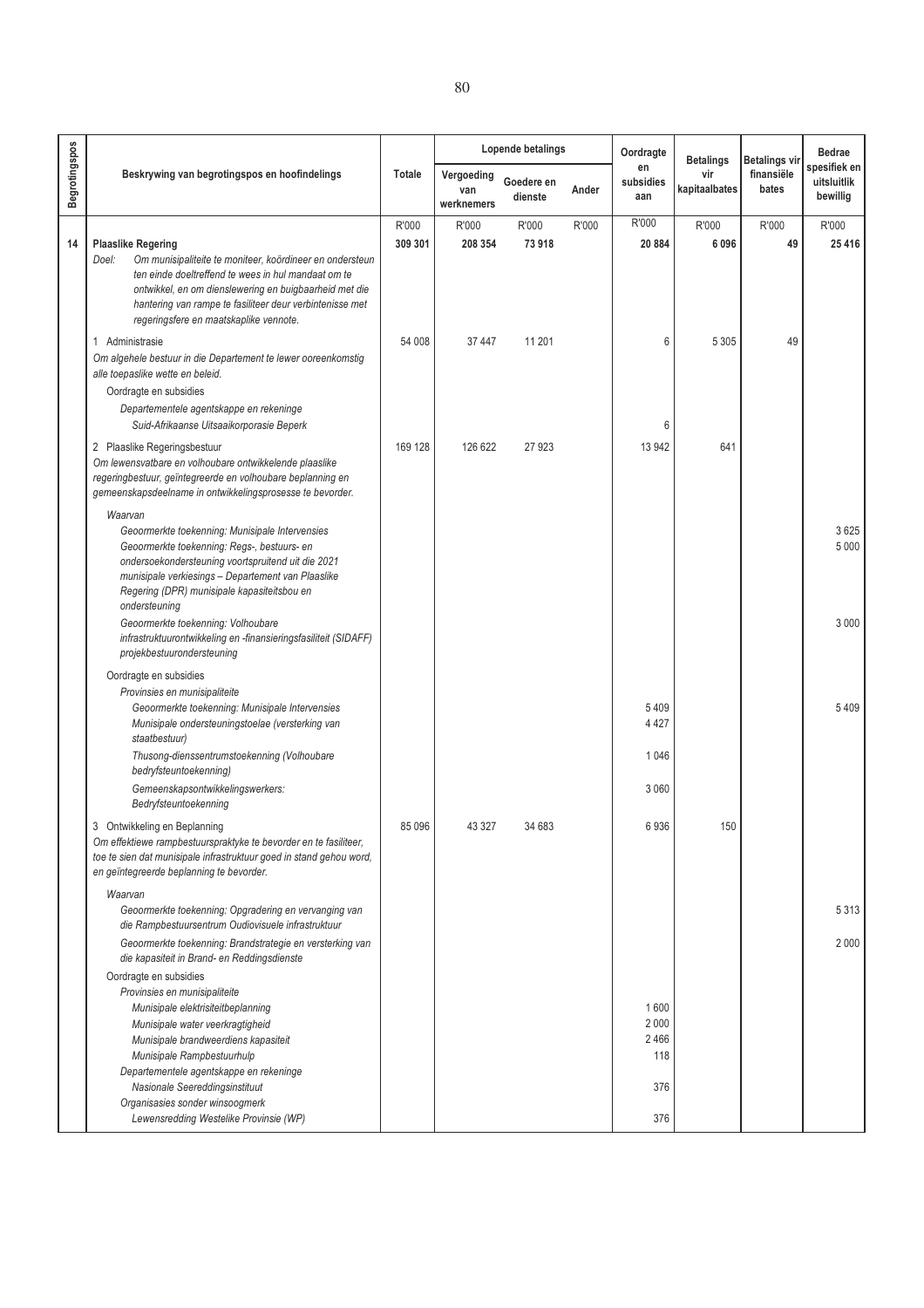|               |                                                                                                                                                                                                                                      |               |                                 | Lopende betalings     |       | Oordragte              | <b>Betalings</b>     | Betalings vir       | <b>Bedrae</b>                           |  |
|---------------|--------------------------------------------------------------------------------------------------------------------------------------------------------------------------------------------------------------------------------------|---------------|---------------------------------|-----------------------|-------|------------------------|----------------------|---------------------|-----------------------------------------|--|
| Begrotingspos | Beskrywing van begrotingspos en hoofindelings                                                                                                                                                                                        | <b>Totale</b> | Vergoeding<br>van<br>werknemers | Goedere en<br>dienste | Ander | en<br>subsidies<br>aan | vir<br>kapitaalbates | finansiële<br>bates | spesifiek en<br>uitsluitlik<br>bewillig |  |
|               |                                                                                                                                                                                                                                      | R'000         | R'000                           | R'000                 | R'000 | R'000                  | R'000                | R'000               | R'000                                   |  |
|               | Tradisionele en Khoi-San Institusionele Bestuur<br>4                                                                                                                                                                                 | 1 069         | 958                             | 111                   |       |                        |                      |                     |                                         |  |
|               | Om die instellings vir tradisionele en Khoi-San leierskap<br>ooreenkomstig wetgewing te bestuur.                                                                                                                                     |               |                                 |                       |       |                        |                      |                     |                                         |  |
|               | Waarvan                                                                                                                                                                                                                              |               |                                 |                       |       |                        |                      |                     |                                         |  |
|               | Geoormerkte toekenning: Implementering van die Wet op<br>Tradisionele en Khoi-San-Leierskap, 2019 (Wet 3 van<br>2019), vir navorsing, beleid en wetgewing ontwikkeling en<br>ondersteuningsdienste aan tradisionele en Khoi-San rade |               |                                 |                       |       |                        |                      |                     | 1069                                    |  |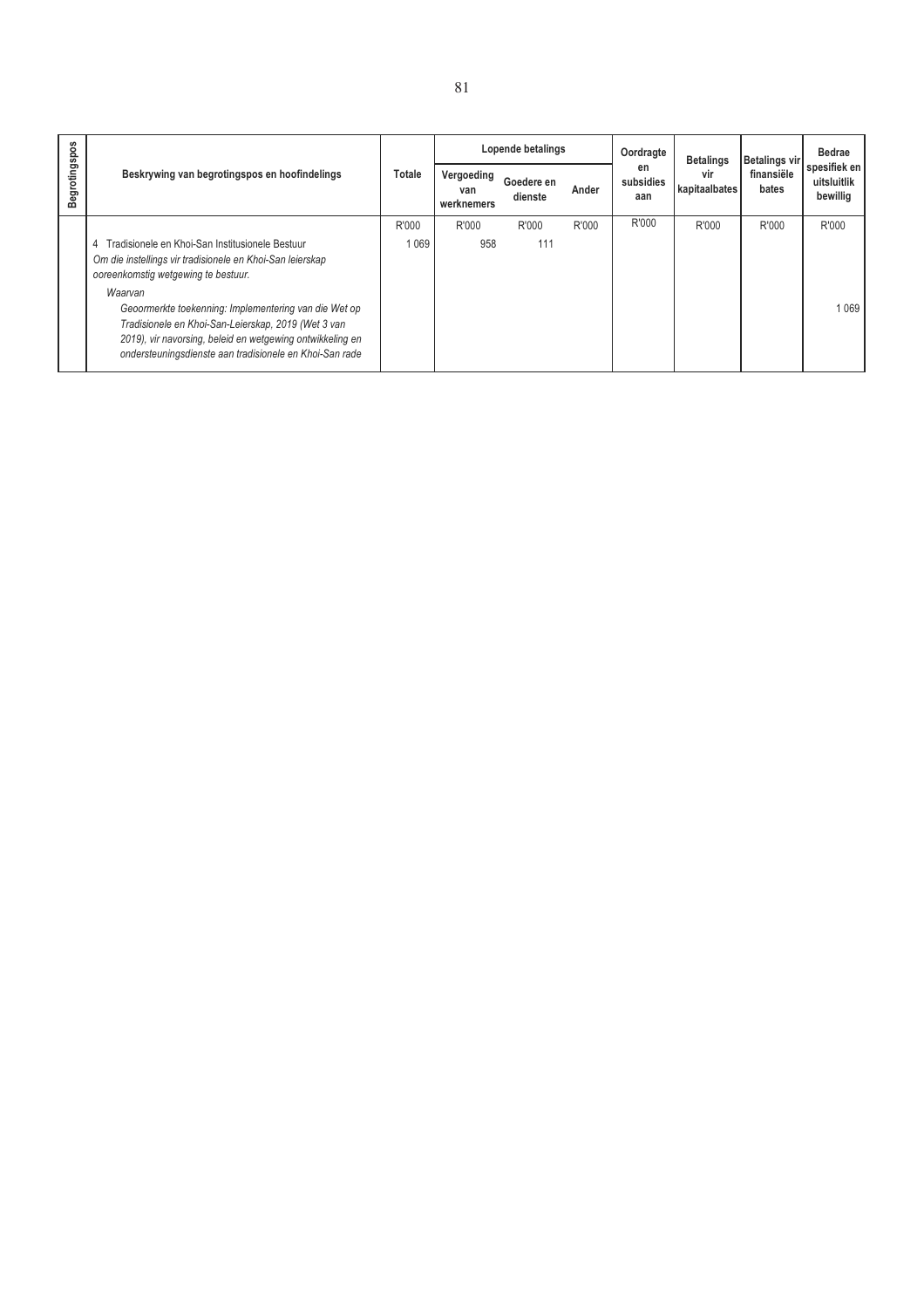#### **MEMORANDUM OOR DIE OOGMERKE VAN DIE WES-KAAPSE BEGROTINGSWETSONTWERP**

#### **1. AGTERGROND**

- 1.1 Die Wetsontwerp maak voorsiening vir die bewilliging van geld uit die Provinsiale Inkomstefonds vir die behoeftes van die Provinsie in die 2022/23 finansiële jaar.
- 1.2 Indien die Wetsontwerp nie voor die aanvang van die finansiële jaar verorden word nie, mag, ingevolge artikel 29 van die Wet op Openbare Finansiële Bestuur, 1999 (Wet 1 van 1999) (die WOFB), saamgelees met artikel 3 van die Wes-Kaapse Wet op Regstreekse Laste, 2000 (Wet 6 van 2000), slegs 45% van die bedrag wat in die vorige begroting bewillig is, gedurende die eerste vier maande van die finansiële jaar uit die Provinsiale Inkomstefonds as 'n regstreekse las teen die Fonds onttrek word en 10% per maand in die daaropvolgende maande, en mag die totale bedrag wat onttrek word, in geheel nie die totale bedrag wat in die vorige begroting bewillig is, oorskry nie.

#### **2. INHOUD VAN WETSONTWERP**

- 2.1 **Klousule 1** inkorporeer die definisies wat in die WOFB gebruik word, in die Wetsontwerp in en voeg 'n aantal definisies by.
- 2.2 **Klousule 2** maak voorsiening vir die bewilliging van geld deur die Provinsiale Parlement uit die Provinsiale Inkomstefonds vir die vereistes van die Provinsie in die 2022/23- finansiële jaar, aan begrotingsposte en hoofindelings binne 'n begrotingspos, en vir die spesifieke aangeduide doeleindes uiteengesit in die Bylae.
- 2.3 **Klousule 3** bepaal dat die bedrae wat in die Bylae aangedui is as spesifiek en uitsluitlik bewillig en wat verwys na nasionale voorwaardelike toekennings, slegs vir die doel bepaal in die ''Division of Revenue Act, 2022'', en ooreenkomstig die raamwerk gepubliseer ingevolge daardie Wet gebruik mag word. Dit bepaal ook dat geoormerkte toekennings slegs gebruik mag word vir die doel bepaal in die Bylae en ooreenkomstig die voorskrifte wat van tyd tot tyd deur die Provinsiale Tesourie uitgereik word.
- 2.4 **Klousule 4** maak voorsiening vir geoormerkte toekennings aan provinsiale departemente en bemagtig die Provinsiale Tesourie om voorskrifte in hierdie verband uit te reik.
- 2.5 **Klousule 5** bemagtig die Provinsiale Tesourie om die oordrag van fondse ten opsigte van 'n geoormerkte toekenning aan 'n provinsiale departement te weerhou of te staak weens daardie departement, of die ontvangende staatsorgaan waarvoor daardie departement verantwoordelik is, se ernstige of volgehoue wesenlike oortreding van die maatreëls in die voorskrifte ten opsigte van die geoormerkte toekenning.
- 2.6 **Klousule 6** bemagtig 'n oordraende provinsiale beampte om die oordrag aan 'n munisipaliteit van 'n voorwaardelike toekenning of enige gedeelte van so 'n toekenning vir 'n tydperk van hoogstens 30 dae te weerhou indien die munisipaliteit nie aan die voorwaardes voldoen waaraan die toekenning ingevolge die tersaaklike raamwerk onderhewig is nie of indien uitgawes op vorige oordragte gedurende die finansiële jaar beduidende onderbesteding toon waarvoor geen bevredigende verduideliking gegee is nie.
- 2.7 **Klousule 7** bepaal dat die Provinsiale Tesourie, na goeddunke of op versoek van 'n oordraende provinsiale beampte, die oordrag van 'n voorwaardelike toekenning of enige gedeelte van so 'n toekenning aan 'n munisipaliteit kan staak op grond van 'n ernstige of volgehoue wesenlike oortreding van voorwaardes waaraan die toekenning ingevolge die betrokke raamwerk onderhewig is, of indien die Provinsiale Tesourie verwag dat die muni-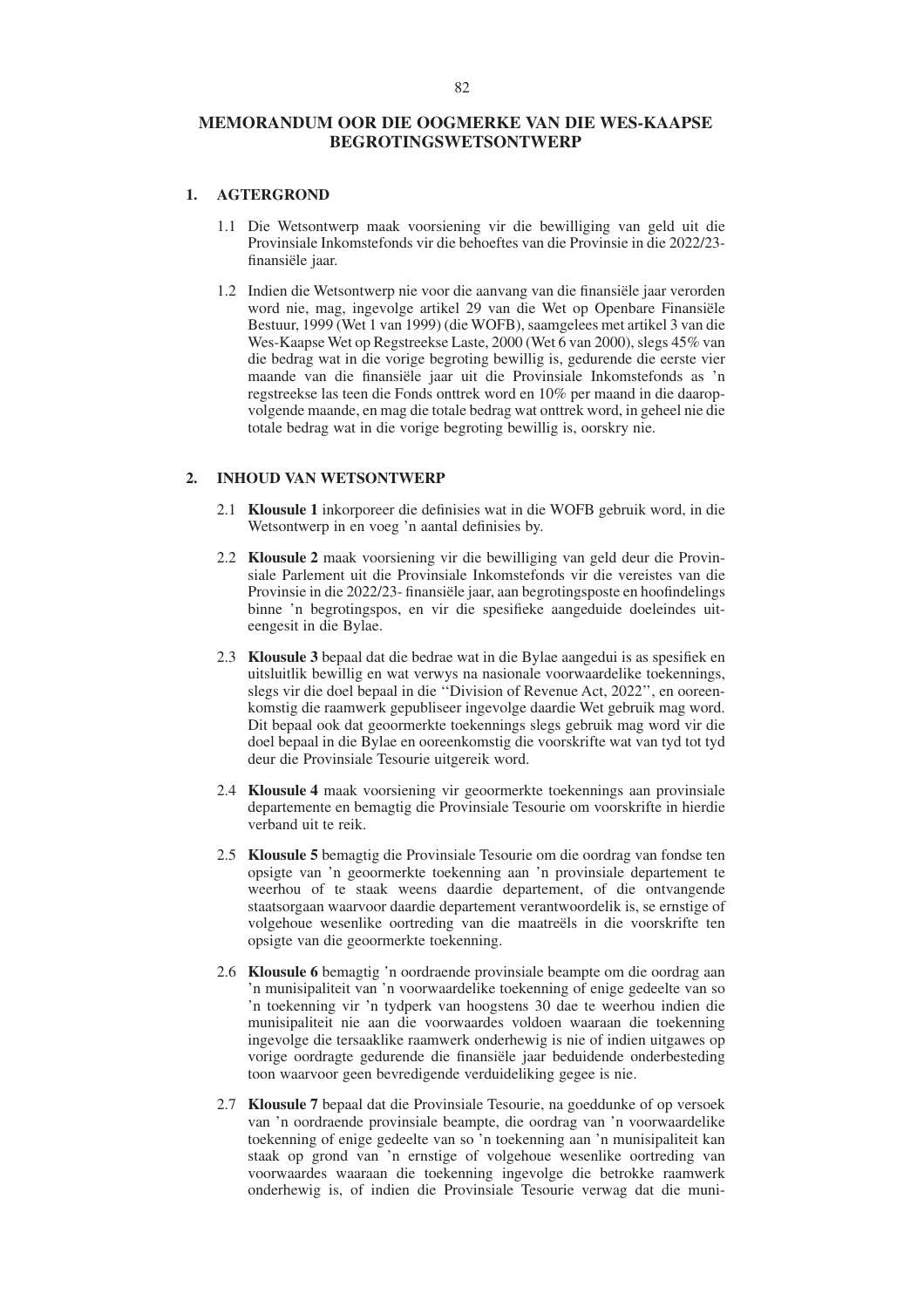sipaliteit in die lopende munisipale finansiële jaar aansienlik op die betrokke program of toekenning sal onderbestee.

- 2.8 **Klousule 8** bepaal dat die Provinsiale Tesourie, waar hy 'n toekenning staak, ná oorleg met die oordraende provinsiale beampte, kan bepaal dat die toekenning of enige gedeelte daarvan hertoegewys word aan een of meer munisipaliteite op voorwaarde dat die toekenning in die lopende munisipale finansiële jaar of die volgende munisipale finansiële jaar bestee moet word.
- 2.9 **Klousule 9** bepaal dat die foutiewe oordrag van 'n toekenning aan 'n munisipaliteit geag word as nie regmatig aan daardie munisipaliteit verskuldig nie.
- 2.10 **Klousule 10** bepaal dat, onderhewig aan die WOFB, die Wet op Plaaslike Regering: Munisipale Finansiële Bestuur, 2003 (Wet 56 van 2003), en die ''Division of Revenue Act, 2022'', enige voorwaardelike toekenning wat nie teen die einde van 'n munisipale finansiële jaar deur die munisipaliteit bestee is nie, terugval op die Provinsiale Inkomstefonds, tensy die betrokke munisipale ontvangsbeampte tot die bevrediging van die Provinsiale Tesourie en die oordraende provinsiale beampte kan bewys dat die onbestede toekenning vir identifiseerbare projekte bestem is.
- 2.11 **Klousule 11** bemagtig die Provinsiale Minister verantwoordelik vir finansies om enige van die bevoegdhede of enige van die pligte wat ingevolge die Wetsontwerp aan die Provinsiale Tesourie toevertrou is, aan die Departementshoof te delegeer of op te dra. So 'n delegasie of opdrag kan die verdere delegasie of opdrag aan 'n ander werknemer in die Provinsiale Tesourie of die houer van 'n spesifieke amp of posisie in die Provinsiale Tesourie toelaat. Daarbenewens bemagtig klousule 11 'n oordraende provinsiale beampte om enige van die bevoegdhede of enige van die pligte wat ingevolge die Wetsontwerp by inwerkingtreding aan die oordraende provinsiale beampte toevertrou is, aan 'n amptenaar in dieselfde departement te delegeer of op te dra.

2.12 **Klousule 12** maak voorsiening vir die kort titel.

#### **3. OORLEGPLEGING**

Die volgende rolspelers is geraadpleeg:

Departement van die Premier: Regsdienste Departement van die Premier Wes-Kaapse Provinsiale Parlement Provinsiale Tesourie Departement van Gemeenskapsveiligheid Wes-Kaapse Onderwysdepartement Departement van Gesondheid Departement van Maatskaplike Ontwikkeling Departement van Menslike Nedersettings Departement van Omgewingsake en Ontwikkelingsbeplanning Departement van Vervoer en Openbare Werke Departement van Landbou Departement van Ekonomiese Ontwikkeling en Toerisme Departement van Kultuursake en Sport Departement van Plaaslike Regering Ouditeur-generaal.

#### **4. FINANSIËLE IMPLIKASIES**

R77 332 803 000 sal beskikbaar gestel word aan die onderskeie begrotingsposte uiteengesit in die Bylae by die Wetsontwerp, vanuit fondse opsy gesit in die 2022/23- finansiële jaar.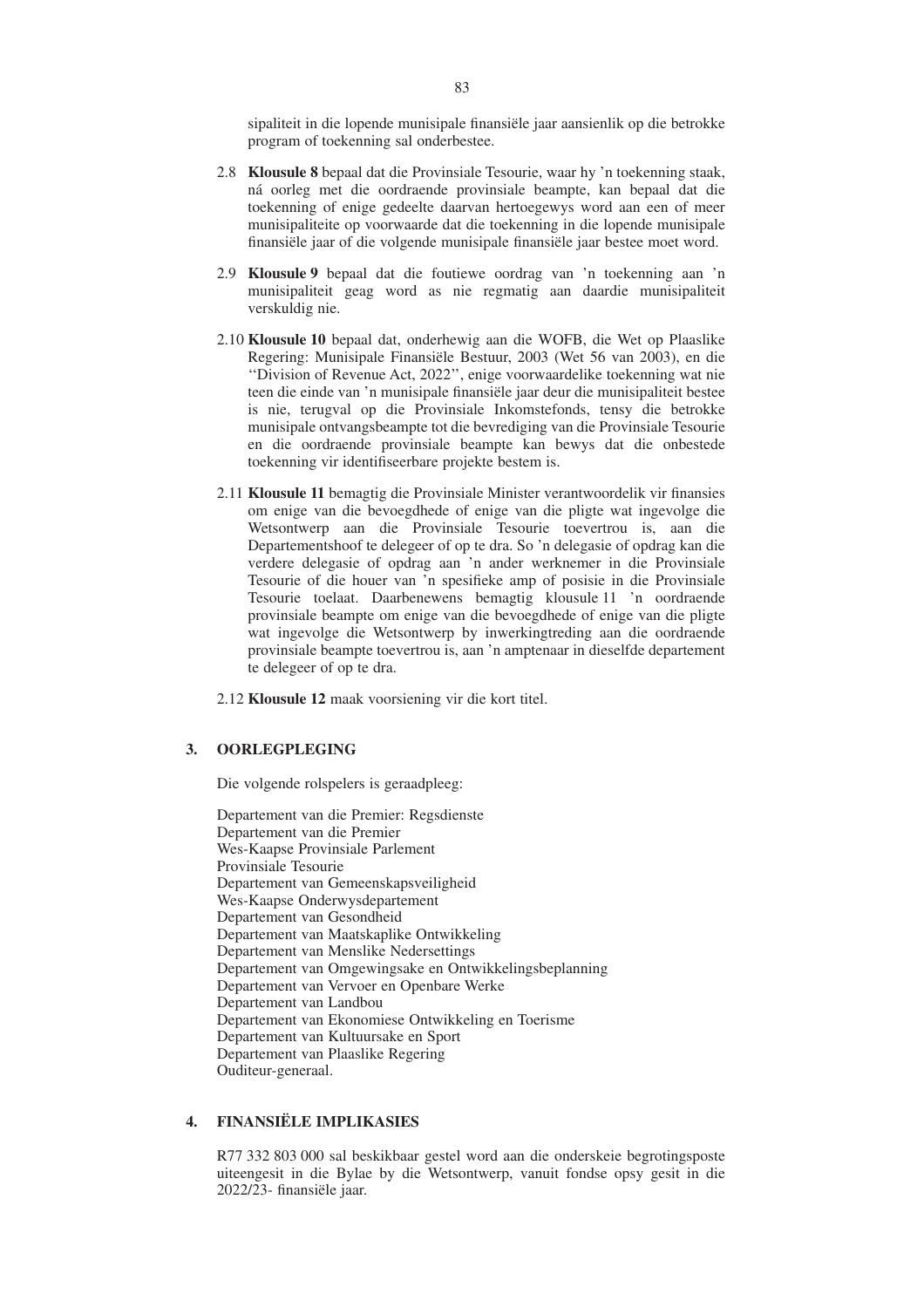#### **5. WETGEWENDE BEVOEGDHEID**

Die Provinsiale Minister verantwoordelik vir finansies is tevrede dat die bepalings van die Wetsontwerp binne die wetgewende bevoegdheid van die Provinsie ressorteer.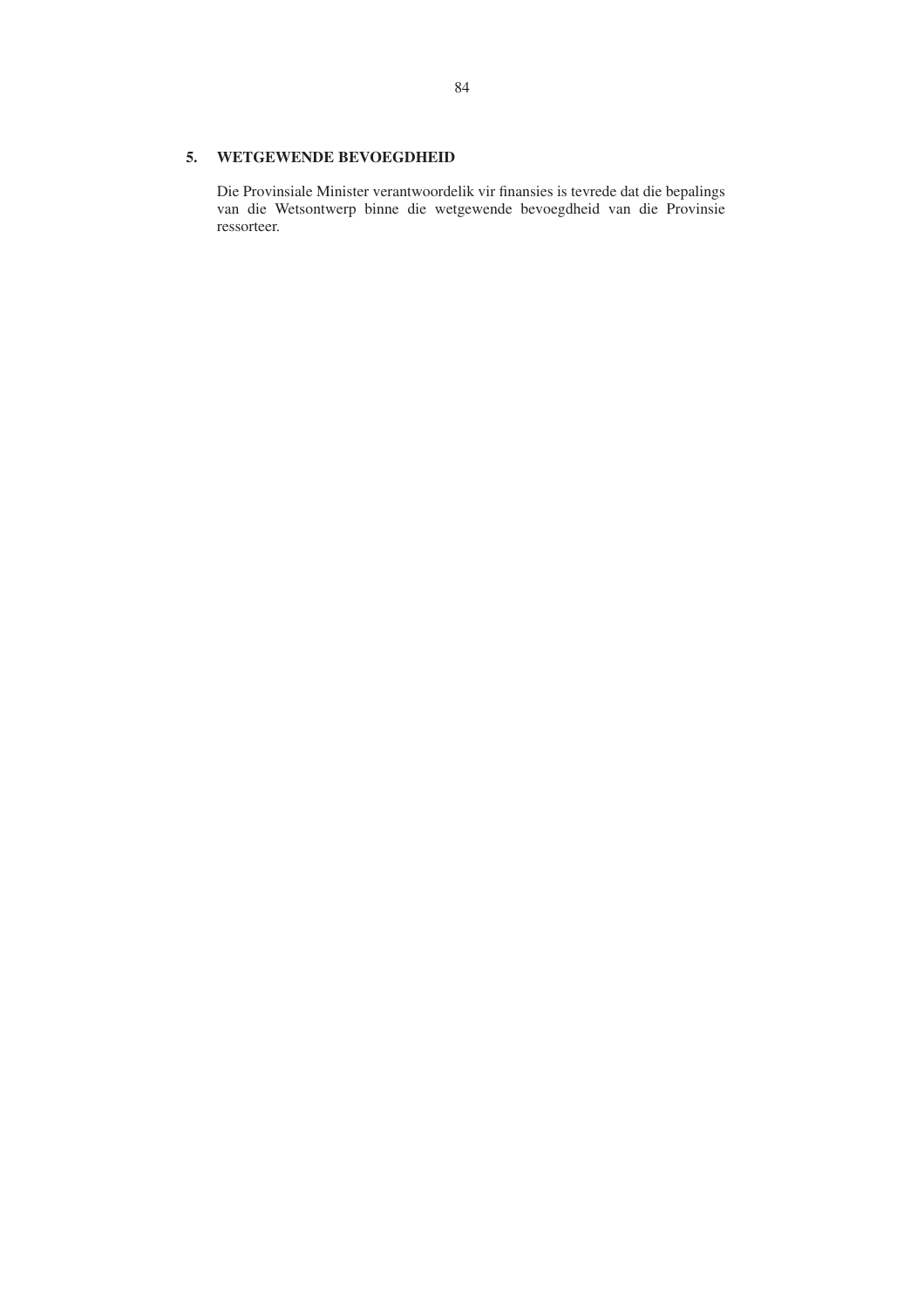# **UMTHETHO OSAYILWAYO**

**Ukunika ulwabiwo lwesixamali esiphuma kwiNgxowamali yeNgeniso yePhondo kusenzelwa iimfuno zephondo leNtshona Koloni kunyakamali ka-2022/23; kunye nokulungiselela ingxaki ezihlangene noko.**

**KUWISWA UMTHETHO KE** viPalamente yePhondo leNtshona Koloni, ngolu hlobo lulandelayo:-

#### **Iinkcazo-magama**

**1.** Kulo Mthetho, ngaphandle kokuba le ntetha ithetha nto yimbi, igama okanye ingcaciso enika intsingiselo kwicandelo 1 loMthetho i*Public Finance Management Act, 1999* (uMthetho 1 ka-1999), liya kuba nentsingiselo emiselweyo kulaMthetho, kwaye—

5

**''ulwabiwo olunemiqathango''**, luthetha ukuthi ulwabiwo oluya kuMasipala njengoko kubonakalisiwe kwicandelo 36(2) loMthetho i*Local Government: Municipal Finance Management Act*;

"intlawulo yangoku" ithetha nayiphi na intlawulo eyenziwe lisebe lephondo 10 ibonakala njengemfihlo yentlawulo yangoku ngokwesivumelwano sesikhokelo kunye nemiyalelo engengxelo elungiselelwe ezoqoqosho ekhutshwe nguNondyebo kaZwelonke ngokoMthetho i*Public Finance Management Act*;

**''I-***Division of Revenue Act***''** uthetha uMthetho i*Division of Revenue Act, 2022*; "ulwabiwo olubekelwe bucala" luthetha ulwabiwo oluya kwisebe lephondo 15 ngokubonakaliswe kwicandelo 3*(b)* kunye no 4(1) lalo Mthetho;

**''isikhokelonkqubo''** sithetha imiqathango kunye nezinye iinkcukacha ezipapashwe liSebe lika Nondyebo wePhondo ngokuthobela ulwabiwo olunemiqathango ngokomthetho i*Division of Revenue Act* okanye okuthile okupapashwe nguMphathiswa wePhondo ngokubhekiselele kwicandelo lesi-36(2) 20

loMthetho i*Local Government: Municipal Finance Management Act*; **''Intloko yeSebe''** ithetha iNtloko yeSebe lephondo elinoxanduva lezimali

kwiPhondo;

**''I-***Local Government: Municipal Finance Management Act***''** uthetha i*Local Government: Municipal Finance Management Act, 2003* (uMthetho 56 ka-2003); 25 **''unyakamali kamasipala''** uthetha unyaka ophela ngowama-30 kuJuni;

**''inkxasomali enemiqathango kuzwelonke''** ithetha ulwabiwo olunemiqathango kwiPhondo njengoko kunikezelwe kuMthetho i*Division of Revenue Act*;

**''intlawulo yee-asethi ezisisiseko''** ithetha nayiphi na intlawulo eyenziwe lisebe lePhondo ibonakala njengentlawulo kwii-asethi ezisisiseko ngokwesivumelwano 30 sesikhokelo kunye nemiyalelo engengxelo elungiselelwe ezoqoqosho ekhutshwe nguNondyebo kaZwelonke ngokoMthetho i*Public Finance Management Act*; **''intlawulo kwii-asethi eziyimali''** ithetha nayiphi na intlawulo eyenziwe lisebe

lephondo ibonakala njengentlawulo kwii-asethi eziyimali ngokwesivumelwano sesikhokelo kunye nemiyalelo engengxelo elungiselelwe ezoqoqosho ekhutshwe 35 nguNondyebo kaZwelonke ngokoMthetho woLawulo lweMali kaRhulumente; **''iPhondo''** lithetha iPhondo leNtshona Koloni;

**''uMphathiswa wePhondo''** uthetha uNondyebo wePhondo leNtshona Koloni;

**''uNondyebo wePhondo''** uthetha uNondyebo wePhondo leNtshona Koloni; **''I-***Public Finance Management Act***''** uthetha uMthetho i*Public Finance Man-*40*agement Act*, *1999* (uMthetho 1 ka-1999);

**''igosa likamasipala elamkelayo''** ngokubhekiselele kulwabiwo olunemiqathango oludluliselwa kumasipala ngokwaloMthetho, lithetha igosa elinika ingxelo kumasipala;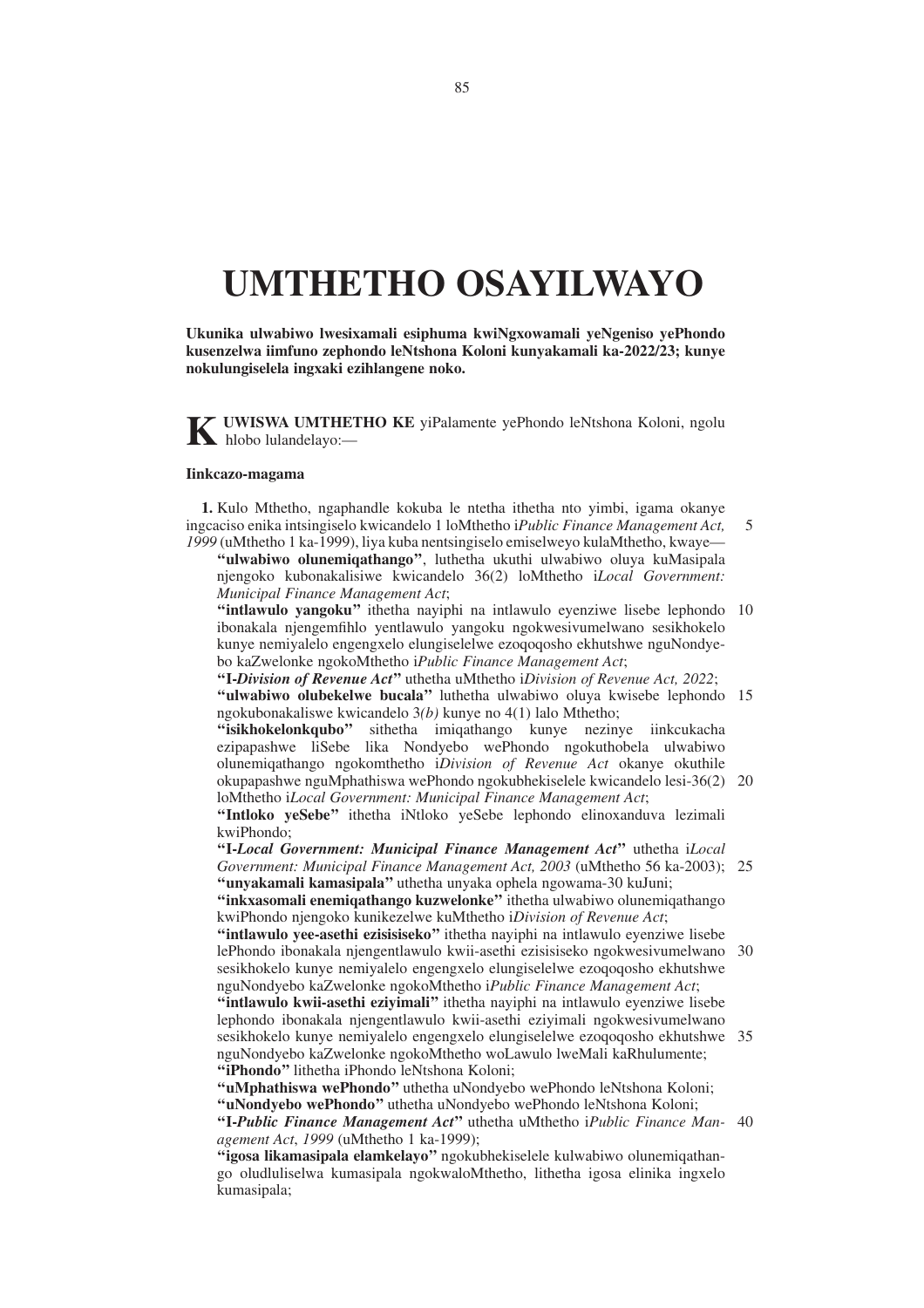**''lo Mthetho''** uquka iShedyuli ebhekiselele kwicandelo 2(1) kunye nawuphi na umgaqo okhutshwe ngokwelicandelo 4(2) lalo Mthetho;

**''igosa lodluliselo lephondo''** lithetha igosa lezobalomali lesebe lephondo elithi lidlulisele ulwabiwo olunemiqathango kumasipala;

**''udluliselo nenkxasomali''** luthetha ukuba nayiphina intlawulo eyenziwa lisebe lephonddo ibonakala njengemfihlo yentlawulo eyakuba ludluliselo okanye uncedisomali njengesivumelwano sesikhokelo kunye nemiyalelo engengxelo elungiselelwe ezoqoqosho ekhutshwe nguNondyebo kaZwelonke ngokomthetho i*Public Finance Management Act*. 5

#### **Ulwabiwo lwesixamali kulungiselelwa iimfuno zePhondo**

**2.** (1) Ulwabiwo lwesixamali yiPalamente yePhondo isuka kwiNgxowamali yeNgeniso yePhondo kulungiselelwa iimfuno zePhondo kunyakamali ka-2022/23, kwiivoti nakolona lwahlulo kulovoti nesona sizathu sisiso solodweliso, ngokuba zibonakalisiwe kwiShedyuli.

(2) Inkcitho kulwabiwo lubonakaliswa kwicandelwana (1) yaye isengumba walo 15 Mthetho i*Public Finance Management Act* kunye ne*Financial Management of Parliament and Provincial Legislatures Act, 2009* (uMthetho 10 ka-2009).

#### **Ulwabiwo lwesixa mali esichaziweyo nesibekelwe injongo ethile ekhethekileyo**

**3.** Isixamali esichazwe kwiShedyuli njengesibekelwe bucala isesenjongo ekhethekileyo sichaza ukuba—

- *(a)* ulwabiwo lwesibonelelo esinemiqathango kuZwelonke singanokuthi sisetyenziselwe injongo ethile kuphela echaziweyo kumthetho i*Division of Revenue Act* yaye ngokubhekiselele kwisiseko esiqinisekiswe ngokwalo Mthetho; yaye
- *(b)* ulwabiwo olubekelwe bucala, lunokuthi lusetyenziselwe kuphela injongo 25 echaziweyo kwiShedyuli kwaye nangokomgaqo okhutshwa ngamaxesha athile ahambelana necandelo 4(2) lalo Mthetho.

#### **Ulwabiwo olubekelwe bucala**

**4.** (1) ULwabiwo olubekelwe bucala oluya kumasebe ephondo njengoko kuchaziwe kumhlathi 2 weShedyuli.

(2) UNondyebo wePhondo angathi ngamaxesha athile akhuphe umgaqo wolwabiwo olubekelwe bucala.

(3) Umgaqo—

- *(a)* ungabekwa ngokubhalwa kwengxelo emazihlanganiswe ngamasebe ephondo ngokomsebenzi oxhaswe lulwabiwo ngalunye, ngaphandle kokuba ingxelo 35 egcweleyo iyafuneka ngokweminye imithetho yowisomthetho; kwaye
- *(b)* ukubekwa ngokucacileyo komlinganiselo ngokokuhambelana nolwabiwo ukuqinisekisa ukuba konke kucacile, ngokoxanduva kunye nokulawula inkcitho.

#### **Ukubanjwa okanye ukumiswa kolwabiwo olubekelwe bucala**

**5.** (1) UNondyebo wePhondo angathi alubambe okanye alumise udluliselo ngokokuhambelana nolwabiwo olubekelwe bucala oluya kwisebe lephondo, ukuba elosebe okanye naye nabani na onelungelo kuxanduva kwelo sebe lingxamisekile ngokomlinganiselo obonakaliswe kwicandelo 4(3) ngokolwabiwo olubekelwe bucala.

(2) UNondyebo wePhondo makathi phambi kokubamba ulwabiwo olubekelwe 45 bucala ngokomthetho wecandelwana (1), anike isebe lephondo elukufaneleyo oko—

- *(a)* isaziso sakhe esibhaliweyo esibonakalisa injongo yokubamba ulwabiwo olubekelwe bucala; kwaye
- *(b)* nethuba lokufaka isimelo esibhaliweyo, esicacisa ukuba, kutheni kufuneka ulwabiwo olubekelwe bucala lungabanjwa.

(3) UNondyebo wePhondo angathi xa lumisiwe ulwabiwo olubekelwe bucala ngokwelicandelo, emva kokuqhagamshelana nesebe lephondo ekuthethwa ngalo, olunika uhlahlomali elongezelelweyo ukuba olulwabiwo lubekelwe bucala olungasetyenziswanga lungaphinde lwabelwe naliphi na isebe lephondo.

10

20

30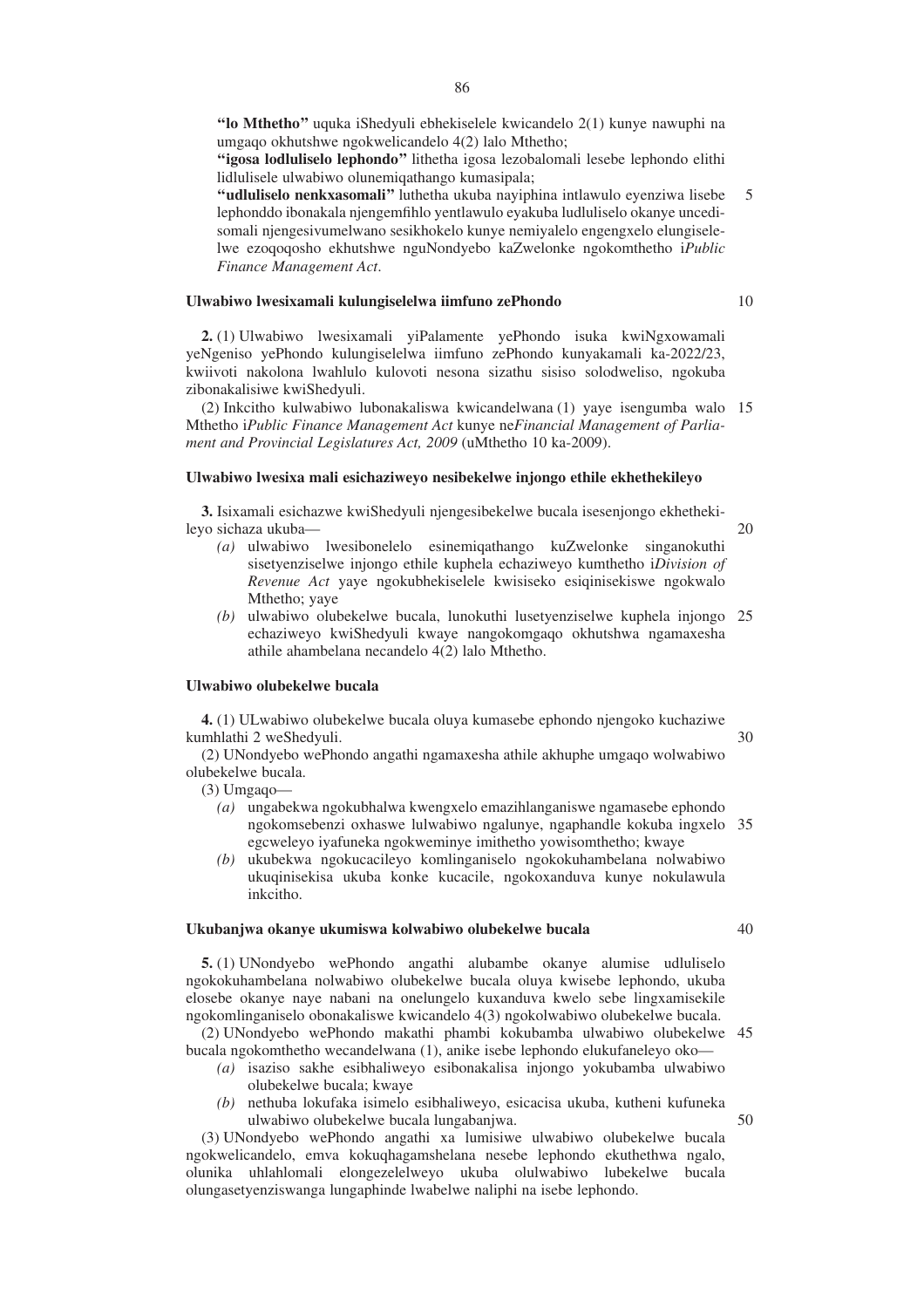(4) UNondyebo wePhondo angathi apho lumiswe khona ulwabiwo olubekelwe bucala ngokomthetho ukuba elicandelo liyasipapasha isaziso sokulumisa kwakunye ne memorandam ecacisiweyo kwi*Gazethi yePhondo*.

#### **Ukubanjwa kolwabiwo olunemiqathango**

**6.** (1) Igosa lephondo elidlulisayo lingalubamba udluliselo lolwabiwo olunemiqathango okanye isixa esithile sololwabiwo kangangentsuku ezingadlulanga kwezingama-30, ukuba— 5

- *(a)* umasipala akayithobeli imiqathango olungayo ulwabiwo nangokweziseko ekujongwe kuzo; okanye
- *(b)* inkcitha kudluliselo olugqithileyo ngexesha lonyakamali lubonakalisa inkci-10 tho engaphantsi noxa ingabalulekanga yaye ingenelisi ingcaciso enikwayo ngoko.

(2) Igosa lephondo elidluliselayo kufuneka kwezintsuku ezisi-7 okanye kweloxeshana lifutshane ekuthe kwavunywa ngalo nguNondyebo wePhondo, phambi kokuba lubanjwe ulwabiwo ngokomthetho wecandelwana (1)—

15

*(a)* ukunika oyena masipala ufanelekileyo—

- (i) ukubhala isaziso sakhe esibonisa injongo yokubanjwa kolwabiwo; yaye
- (ii) nethuba lokufaka imbalelwano echazayo, kwezontsuku ezisi-7 okanye ngaphantsi ethi iphikise umbono wokubanjwa kolwabiwo; yaye
- *(b)* yazisa uNondyebo wePhondo kunye nesebe lephondo ezinoxanduva 20 kurhulumente wommandla malunga nenjongo zokubamba ulwabiwo.

(3) Isaziso esibonakaliswa kwelicandelwana (2) masiquke unobangela okanye isizathu sokubanjwa kolwabiwo kwakunye nexesha ekujongwe ukubanjwa lona.

(4)*(a)* UNondyebo wePhondo angathi, xa lisenza udluliselo, igosa lephondo libambe ulwabiwo ngokomthetho okwicandelwana (1) liyalela igosa elo, okanye livumela 25 isicelo esisuka kwigosa ukuba libambe ulwahlulo kangangentsuku ezingaphezu kwama-30, kodwa zingedluli kwezili-120, ukuba ukubanjwa kwalo—

- (i) kulungiswa isivumelwano nemigaqo apho ulwabiwo luno;
- (ii) kucutha umngcipheko wenkcitho encinci.

*(b)* Igosa lePhondo elenza udluliselo kufuneka, xa lisenza isicelo sokubamba 30 ulwabiwo njengokuba bekulungiselelwe kumhlathi *(a)* linike uNondyebo wePhondo isiqinisekiso esibonisa ukuthobela lomthetho ukwicandelo (2) kunye nekopi yayo nayiphi na imbalelwano esuka kumasipala engalo mba kuthethwa ngawo.

*(c)* Igosa lephondo elenza udluliselo malithi kwakhona lithobele eli candelwana (2), xa uNondyebo wePhondo ethe wanika umyalelo okanye wavuma isicelo ngoko-35 mhlathi *(a)*.

#### **Ukumiswa kolwabiwo olunemiqathango**

**7.** (1) Nangona kwicandelo 6, uNondyebo wePhondo angathi ngobulumko okanye ngesicelo sodluliselo kwigosa lephondo limise udluliselo lolwabiwo olunemiqathango okanye nasiphi na isabelo kololwabiwo oluya kumasipala—

- 40
- *(a)* kwizizathu ezimandundu okanye zokunyanzelisa nakwizinto zokungayithobeli imiqathango apho ulwabiwo, lunikwe ukulungiselela iziseko ezithile; okanye
- *(b)* ukuba uNondyebo wePhondo uthe wayiqwalasela kwangoko eyokuba lomasipala uyakuthi achithe ngaphantsi kulenkqubo okanye kolulwabiwo ibe 45 yingxaki ke kulonyakamali sikuwo.

(2) UNondyebo wePhondo makathi phambi kokulimisa ulwabiwo ngokwalo mthetho ukwelicandelo—

*(a)* anike uMasipala ofaneleke ukuba afumane—

- (i) iintsuku ezingama-21 zesaziso esibhaliweyo ngenjongo zokumisa 50 olulwabiwo; yaye
- (ii) ithuba lokufaka incwadi ebamelayo kwakwezintsuku zingama-21 echaza unobangela wokumiswa kodluliselo lolwabiwo okanye inxalenye yalo ingamiswa; yaye
- *(b)* aqhagamshelana noMphathiswa wePhondo onoxanduva lamasebe ephondo 55adlulisa ulwabiwo olunemiqathango.

(3) Naluphi na umiso lolwabiwo olubonakaliswe kwicandelwana (1) maludityaniswe nememorandam ecacisiweyo, ze kupapashwe nesaziso licandelo likaNondyebo wePhondo kwi*Gazethi yePhondo*.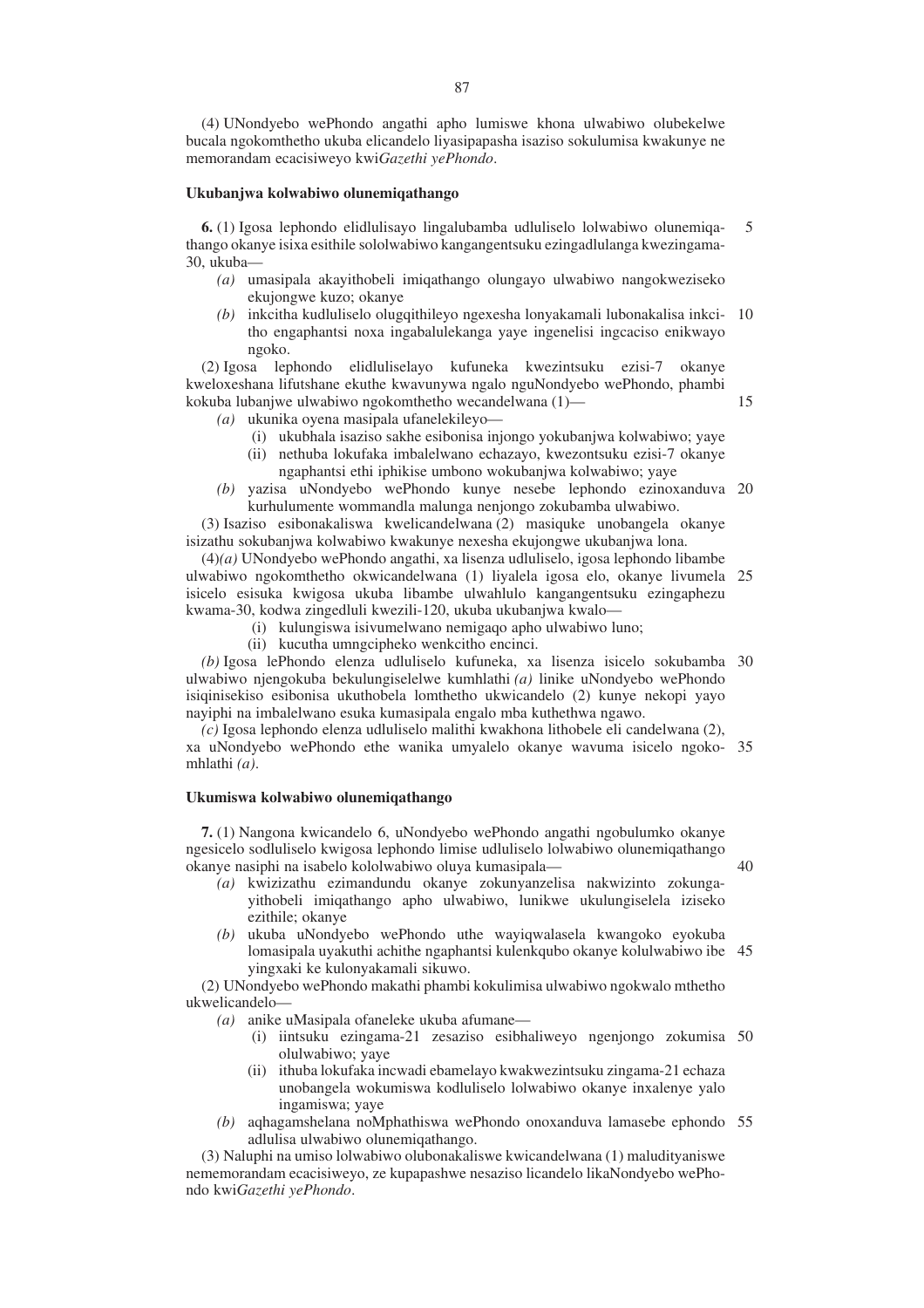(4) UMphathiswa wePhondo makenze ingxelo ngalo olo lwemiso lolwabiwo ku—

- *(a)* Mphicothizincwadi Jikelele; kunye
- *(b)* nePalamente yePhondo xa kusandlalwa ulwabiwo olulandelayo kwindlu yowisomthetho kwiPalamente yePhondo.

#### **Ulwabiwo oluya koomasipala kwakhona emva kokumiswa**

**8.** UNondyebo wePhondo angathi apho belumiswe khona ulwabiwo ngokomthetho wecandelo 7 emva kokuqhakamshelana negosa lodluliselo lwephondo nokuhambelana noMthetho i*Division of Revenue Act* echaza ukuba ulwabiwo okanye nasiphi na isabelo masabelwe kwakhona umasipala omnye okanye ngaphezulu ngokwemiqathango ethi malusetyenziswe ngayo ulwabiwo kulo nyakamali sikuwo okanye kunyakamali 10 kamasipala ozayo.

#### **Udluliselo olwenziwe ngempazamo**

**9.** (1) Nangaphandle kwantoni na enokuthi iphazamisane nawuphi na umthetho udluliselo oluya kumasipala ngempazamo lubonwa nje ngelingekho mthethweni nelingafanelekanga ukuya kulo masipala.

(2) Udluliselo olubonakaliswe kwicandelwana (1) malifunyanwe ligosa lephondo elinoxanduva lodluliselo ngokukhawuleza.

(3) Ngaphandle kwecandelwana (2), uNondyebo wePhondo angayalela ukuba ulwabiwo olufunyenweyo olubonakaliswe kwicandelwna (2) lingaluncedo xa kuqalwa udluliselo oluzayo oluya kumasipala, eliyakuthi ke lihanjiswe ngokwentlawulo 20 elungiselelwe umasipala.

#### **Ulwabiwo olunemiqathango olungasetyenziswanga**

**10.** (1) Ngokomthetho i*Public Finance Management Act*, i*Local Government: Municipal Finance Management Act*, kunye nomthetho i*Division of Revenue Act*, naluphi na ulwabiwo olunemiqathango oluthe alwasetyenziswa ngumasipala ekuphele-25 ni kwalo nyakamali, lungabuyiselwa kwiNgxowamali yePhondo, ngaphandle kokuba igosa lika masipala elamkelayo lingenza isiqinisekiso sokwaneliseka kuNoNdyebo wePhondo kunye negosa lodluliselo lephondo ukuba ulwabiwo olungasetyenziswanga lwakuthi lusetyenziswe kwiiprojekhthi ezithile.

(2) uNondyebo wePhondo angenza isicelo kwigosa lodluliselo lwephondo okanye 30 kumasipala,aqwalasele ngokwecandelwana (1), ukunika imvume yokuba ulwabiwo olunemiqathango lubuyiselwe kumasipala ukuze lusetyenziswe kunyakamali kamasipalala olandelayo.

(3) Nayiphi na imali ekufuneke ibuyiselwe kwiNgxowa Mali yePhondo ngokwecandelwana (1), yaye ibingavunywanga nguNondyebo wePhondo ukuba ibuyiselwe ngokwecandelwana (2), mayihlawulwe ngulo masipala isiwe kwiNgxowamali yePhondo. 35

(4) UNondyebo wePhondo angathi ngokuhambelana necandelwana (5), alinganise nayiphi na imali emayihlawulwe kwiNgxowamali yePhondo ngokwamacandelwana (1) nele (3), angakhange ahlawulwe, kulwabiwo olunemiqathango olulandelayo oluya kuMasipala.

40

55

(5) Phambi kokuba uNondyebo wePhondo aqalise ngezixamali zexesha elizayo kulwabiwo olunemiqathango oluya kumasipala ngokwecandelwana (4), uNondyebo wePhondo anganikezela kwigosa lodluliselo lephondo, kunye negosa likamasipala elamkelayo—

- *(a)* isaziso salo esibhaliweyo esichaza injongo yokulinganisa amaxabiso 45 kunalawo ahlawulwe kulwabiwo olunemiqathango; yaye
- *(b)* kwisithuba esifikelela kwiintsuku ezi-14 sifunyenwe isaziso ekuthethwa ngaso kumhlathi *(a)*—
	- (i) ukufaka isicelo esibhaliweyo esisiqinisekiso sokwaneliseka kuka Nondyebo wePhondo ngolwabiwo olunemiqathango olungasetyenziswanga ukuba lungasetyenziswa ngokuhambelana nesiseko ekuthethwa ngaso, okanye luyakuthi lusetyenziswe kwiiprojekhthi ezichaziweyo; 50
	- (ii) angathi anike ezinye iimbono ezivumelekileyo kuNondyebo wePhondo apho ulwabiwo olunemiqathango lungasetyenziswanga luyakuhlawulwa kwiNgxowamali yePhondo; okanye

5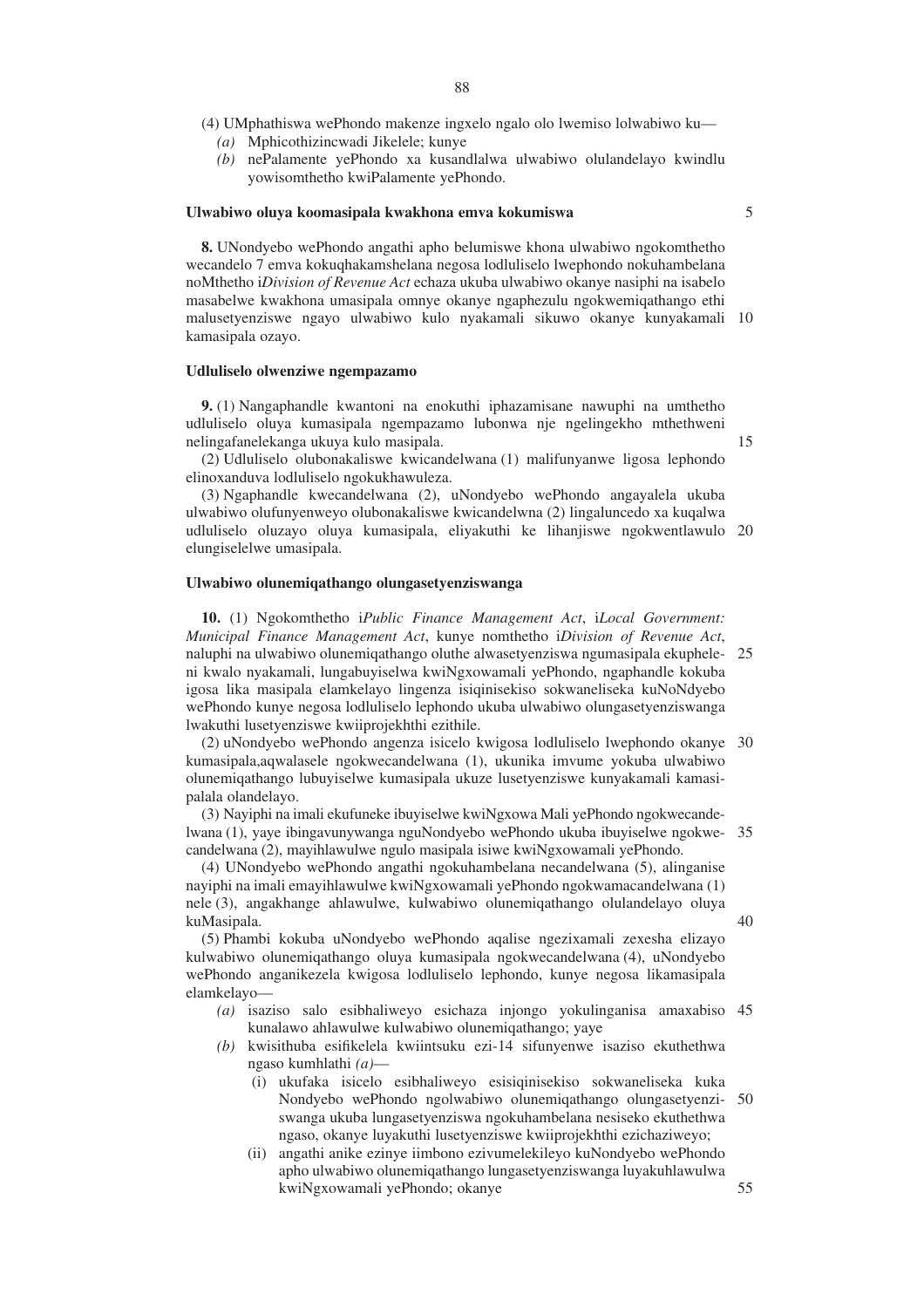(iii) anike iindlela ishedyuli yentlawulo ngokokuhambelana nolwabiwo olunemiqathango olungasetyenziswanga olunokuthi luhlawulwe ngayo kwiNgxowamali yePhondo.

(6) Isaziso esilindeleke kwicandelwana (5) masiquke isixamali ekunqweneka ukuba silinganiswe nolwabiwo, nezizathu zokulinganiswa kwezi zixamali.

5

15

35

55

#### **Abathunywa nemisebenzi emiselweyo**

**11.** (1) UMphathiswa wePhondo anganikezela ngegunya lolawulo okanye anikezele ngemisebenzi emiselweyo ayiphathiswe ngentembeko kuNondyebo wePhondo ngokwaloMthetho kwiNtloko yeSebe.

(2) Abathunywa okanye abanikwe lomsebenzi kubhekiswa kuwo kwicandelwana 10  $(1)$ 

- *(a)* masibhalwe phantsi;
- *(b)* masibephantsi kwemiqathango;
- *(c)* singarhoxiswa okanye silungiswe ngokubhalwa phantsi nguMphathiswa wePhondo;
- *(d)* ayilohluthi uxanduva likaNondyebo wePhondo ngokubhekiselele kumsebenzi oligunya labathunywa okanye ukwenza umsebenzi abawunikiweyo omiselweyo;
- *(e)* ayithinteli uNondyebo wePhondo ukuba enze ngokwegunya okanye asebenze lomsebenzi; yaye 20
- *(f)* ingavumela, kwakhona abathunywa ngokwegunya ukunikezela lomsebenzi omiselweyo komnye umqeshwa kuNondyebo wePhondo okanye umnini weofisi ethile okanye kwisihlalo esithile kuNondyebo wePhondo, apho kunokuba kwimihlathi *(a)* ukuya ku-*(e)* eyakuthi isebennze ngokotshintsho olufunekayo. 25

(3) UMphathiswa wePhondo angaqinisekisa, angavumi okanye azicime naziphi izigqibo ezithathwe yiNtloko yeSebe ngenxa yabathunywa okanye abanikwe imisebenzi emiselweyo ngokwecandelwana (1), okanye ngenxa yomnye umqeshwa kuNondyebo wePhondo okanye umnini weofisi ethile okanye isihlalo esithile kuNondyebo wePhondo ngenxa yolunye unikezelo lwabathunywa ngokwecandelwana (2)*(f)*, okusa-30 xhomekeke nakwawaphi amalungelo anokuthi agunyaziswe ngenxa yesiphumo sesigqibo.

(4) IGosa lePhondo elidluliselayo lingathumela nawaphi na amagunya okanye linikele umsebenzi ogunyazisiweyo kwigosa lodluliselo lephondo ngokwaloMthetho, kwigosa elikwisebe elifanayo.

- (5) Abathunywa okanye umsebenzi omiselwe kwigosa ngokwecandelwana (4)—
	- *(a)* mabacebisane noNondyebo wePhondo;
	- *(b)* makube kokubhalwe phantsi yaye ikopi yoko kufuneka ingeniswe kuNondyebo wePhondo;
	- *(c)* kusaxhomekeke kunyino kunye nemiqathango enokuthi ibekwe nguNondye-40 bo wePhondo;
	- *(d)* kusaxhomekeke nakuliphi na unyino kunye nemiqathango enokuthi ibekwe ligosa lephondo elenza udluliselo;
	- *(e)* kusenokuba kumntu othile okanye kumnini sihlalo esithile kwisebe elifanayo;
	- *(f)* lisenokurhoxiswa okanye lulungiswe ngokubhalwa phantsi ligosa lephondo 45 elenza udluliselo;
	- *(g)* ayilohluthi uxanduva lwegosa lephondo elenza udluliselo ngokubhekiselele kumsebenzi walo wokuthuma ogunyazisiweyo okanye imisebenzi emiselwe lona; yaye
	- *(h)* ayilithinteli igosa lephondo elenza udluliselo ukuba lisebenze lenze ngokwe-50 gunya umsebenzi lowo.

(6) IGosa lephondo elenza udluliselo lingaqinisekisa, lingavumi okanye lisicime nasiphi isigqibo esithathwe ligosa ngenxa yabathunwa okanye umsebenzi ngokwecandelwana (5), kusaxhomekeke nakuliphi na ilungelo elinokugunyaziswa ngenxa yesigqibo sesiphumo.

#### **Isihloko esifutshane**

**12.** Lo Mthetho ubizwa uMthetho woLwabiwomali weNtshona Koloni, 2022.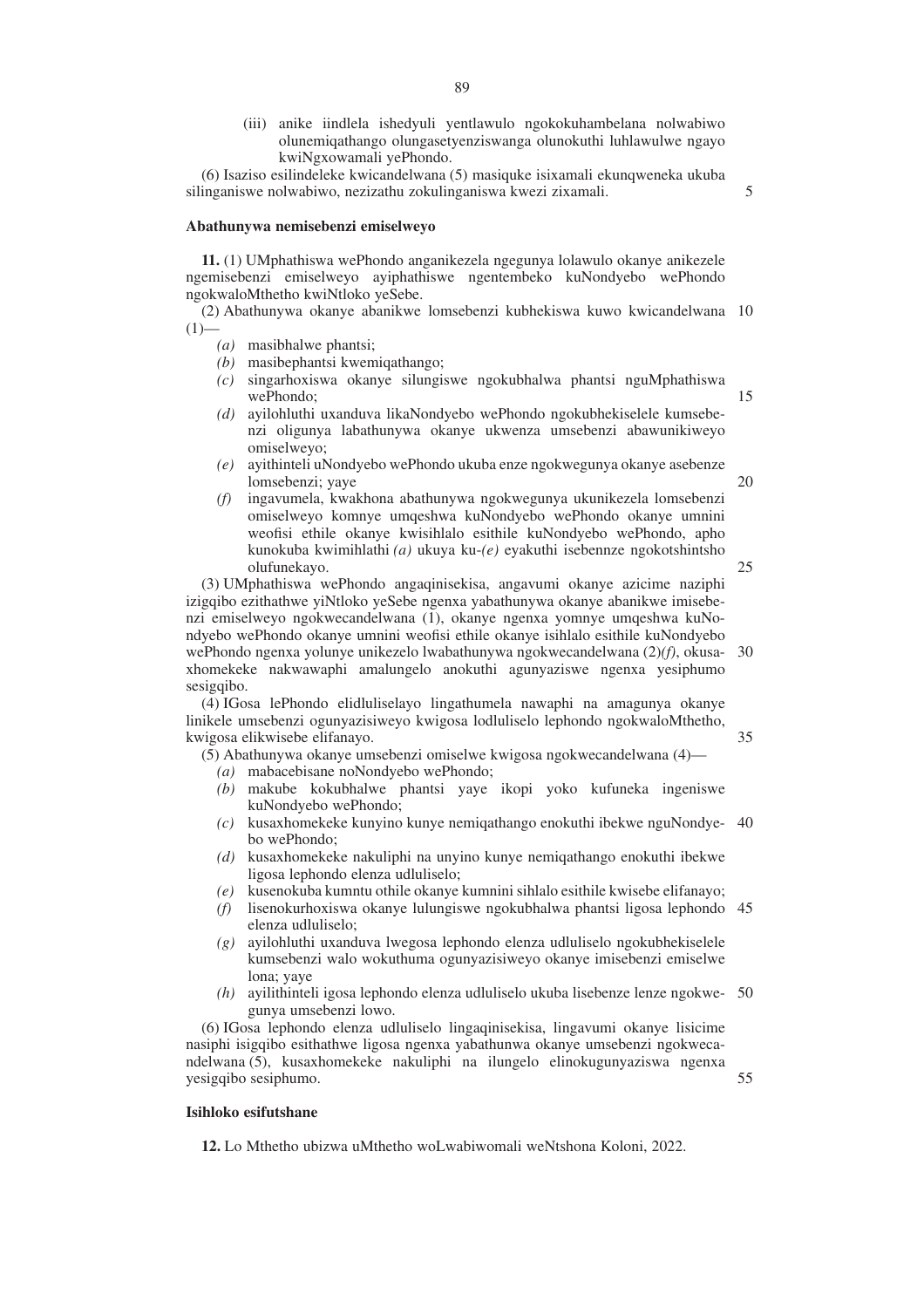### **ISHEDYULI**

## (Njengesicelo sentlawulo kwiNgxowamali yePhondo)

|                |                                                        |            |                          | lintlawulo ezisetyenzisiweyo zangoku |               | Utshintshelo                | lintlawulo ze-        | Intlawulo               | limali<br>ezibekelwe                       |
|----------------|--------------------------------------------------------|------------|--------------------------|--------------------------------------|---------------|-----------------------------|-----------------------|-------------------------|--------------------------------------------|
| Ivoti          | Inkcazelo Ivoti namacandelo<br>ephambili               | Zizonke    | Imbuyekezo<br>yabaqeshwa | limpahla<br>neenkonzo                | <b>Ezinye</b> | Iwenkxaso-<br>mali oluya ku | Asethi<br>eziyiNkunzi | kwiiAsethi<br>eziyiMali | ngokukodwa<br>imibandela<br>ethile kuphela |
|                |                                                        | R'000      | R'000                    | R'000                                | R'000         | R'000                       | R'000                 | R'000                   | R'000                                      |
| $\mathbf{1}$   | ISebe leNkulumbuso                                     | 1825280    | 640 851                  | 1 122 393                            |               | 21 866                      | 40 170                |                         | 623 108                                    |
| $\overline{2}$ | IPalamente yePhondo                                    | 176 502    | 91 186                   | 27 158                               |               | 53 711                      | 4 4 4 7               |                         |                                            |
| 3              | UNondyebo wePhondo                                     | 321 610    | 206 682                  | 58 098                               |               | 51 476                      | 5 3 5 4               |                         | 35 401                                     |
| $\overline{4}$ | UKhuselo loLuntu                                       | 776 125    | 165 211                  | 104 135                              |               | 497 310                     | 9469                  |                         | 439 626                                    |
| 5              | EzeMfundo                                              | 28 032 601 | 19 500 308               | 3 308 321                            |               | 3820779                     | 1 397 699             | 5494                    | 3812931                                    |
| 6              | ezeMpilo                                               | 29 094 331 | 16 700 121               | 9466986                              |               | 1832255                     | 1 094 969             |                         | 7829482                                    |
| $\overline{7}$ | UPhuhliso loLuntu                                      | 2 285 335  | 994 173                  | 210 800                              |               | 1 0 3 0 5 3 6               | 49 8 26               |                         | 201725                                     |
| 8              | ISebe lokuHlaliswa koLuntu                             | 2 414 805  | 240 236                  | 108 002                              |               | 2 060 609                   | 5958                  |                         | 2 116 034                                  |
| 9              | IMicimbi yokusiNgqongileyo neSicwangciso<br>soPhuhliso | 568 586    | 241 071                  | 23729                                |               | 299 101                     | 4685                  |                         | 68 989                                     |
| 10             | UThutho neMisebenzi yoLuntu                            | 9 106 398  | 1 177 477                | 2 903 569                            |               | 1995 266                    | 3 030 076             | 10                      | 2643729                                    |
| 11             | ULimo                                                  | 969 218    | 443 638                  | 235 043                              | 135           | 266 781                     | 23 6 21               |                         | 307 386                                    |
| 12             | UPhuhliso lwezoQogosho noKhenketho                     | 514798     | 133 289                  | 52 487                               |               | 326 183                     | 2839                  |                         | 253 794                                    |
| 13             | iMicimbi yezeNkcubeko nezeMidlalo                      | 937913     | 234 250                  | 184 664                              |               | 483784                      | 35 215                |                         | 490 530                                    |
| 14             | ISebe loRhulumente woMmandla                           | 309 301    | 208 354                  | 73 918                               |               | 20 884                      | 6 0 9 6               | 49                      | 25 4 16                                    |
|                |                                                        | 77 332 803 | 40 976 847               | 17879303                             | 135           | 12 760 541                  | 5710424               | 5 5 5 3                 | 18 848 151                                 |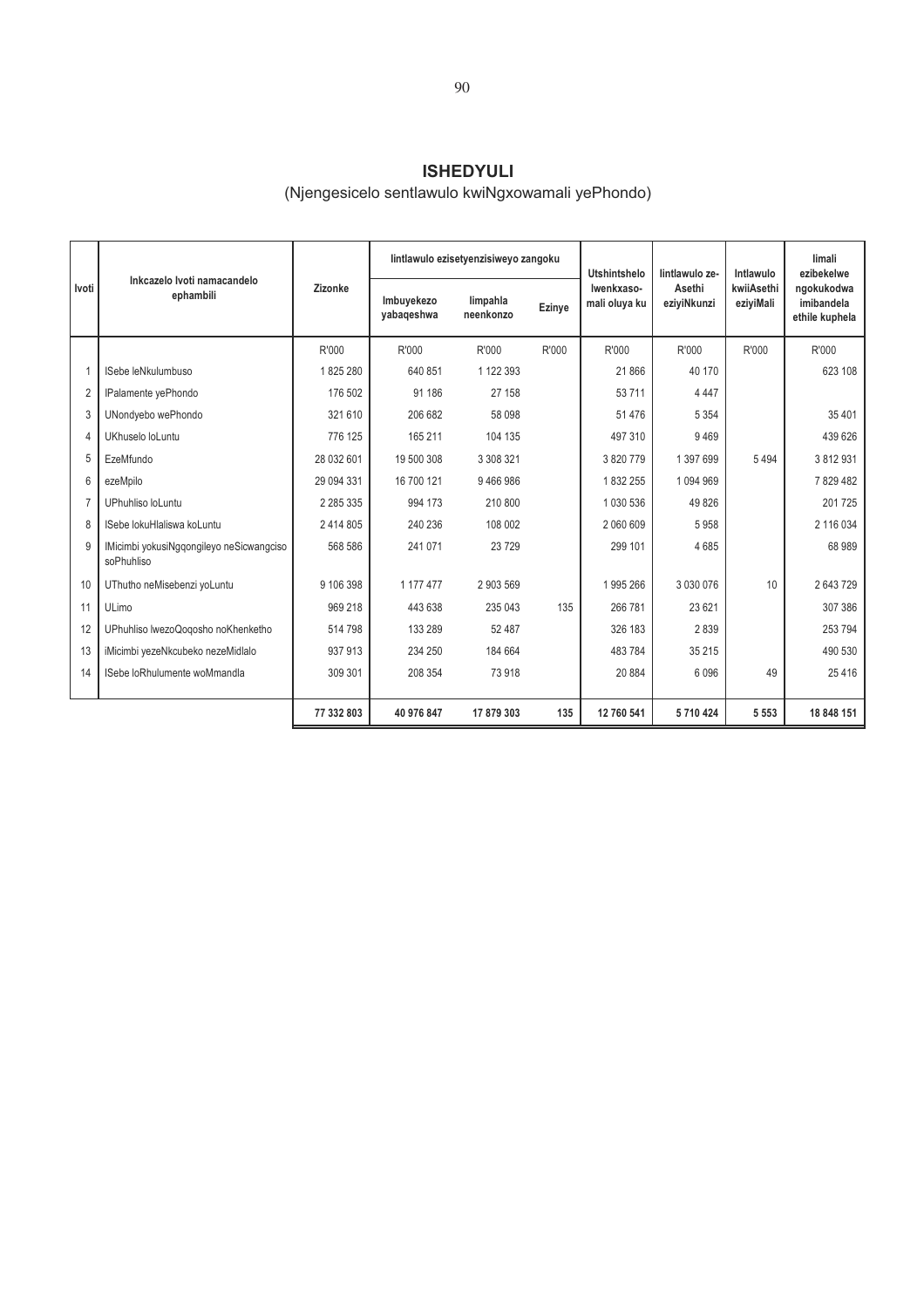|       |                                                                                                                                                                                                                                                                                                                                                                                                                    |                  | lintlawulo ezisetyenzisiweyo zangoku |                       |        | <b>Utshintshelo</b>         | lintlawulo ze-        | Intlawulo               | limali<br>ezibekelwe                       |
|-------|--------------------------------------------------------------------------------------------------------------------------------------------------------------------------------------------------------------------------------------------------------------------------------------------------------------------------------------------------------------------------------------------------------------------|------------------|--------------------------------------|-----------------------|--------|-----------------------------|-----------------------|-------------------------|--------------------------------------------|
| Ivoti | Inkcazelo Ivoti namacandelo<br>ephambili                                                                                                                                                                                                                                                                                                                                                                           | Zizonke          | Imbuyekezo<br>yabaqeshwa             | limpahla<br>neenkonzo | Ezinye | Iwenkxaso-<br>mali oluya ku | Asethi<br>eziyiNkunzi | kwiiAsethi<br>eziyiMali | ngokukodwa<br>imibandela<br>ethile kuphela |
| 1     | ISebe leNkulumbuso<br>Injong Ukwenza nokukhokela uRhulumente<br>weNtshona Koloni okwaziyo ukwenza<br>ngokubethelela inkcubeko yokuzidalel'<br>okutsha nokuba nentsebenziswano<br>ukwenzela ukunikezelwa kweenkonzo<br>eziphuculiweyo ebantwini baseNtshona<br>Koloni.                                                                                                                                              | R'000<br>1825280 | R'000<br>640 851                     | R'000<br>1 122 393    | R'000  | R'000<br>21 866             | R'000<br>40 170       | R'000                   | R'000<br>623 108                           |
|       | 1 Ulawulo kunyenokudibanisa (yoLawulo)<br>Kukubonelela ngeenkonzo zenkxaso yolawulo<br>zesigqeba.<br>Udluliselo nenkxaso<br>iiArhente nee-Akhawunti zeSebe<br>Urhwebo: Amaphepha-mvume<br>(Unomathotholo noMabona-kude)<br>Amaziko angenzi nzuzo<br>Izipho neMinikelo: liprojekthi<br>ezahlukeneyo kwisicelo ngasinye                                                                                              | 103 000          | 82 112                               | 18 978                |        | 309<br>9<br>300             | 1601                  |                         |                                            |
|       | 2 Ukukhokela nokulungelelanisa ulawulo<br>Iweqhinga lokusebenza lephondo<br>ngomgaqonkqubo kunye nenkxaso<br>yeqhinga lokusebenza, nokunik' amandla<br>idatha kunye nobungqina ngokunjalo<br>nokufak' iinkqubo zeqhinga lokusebenza<br>kumaziko kuye wonke uRhulumente<br>weNtshona Koloni (i-WCG).<br>Apho<br>Ulwabiwo olubekelwe bucala: Ukuvelisa                                                               | 86 288           | 47 944                               | 37792                 |        | 502                         | 50                    |                         | 13 345                                     |
|       | izinto ezintsha - Oku kuza kuqhuba<br>unikezelo lwenkonzo olugxile kubemi<br>kunye nokuqinisekisa iindlela ezintsha<br>ezijolise ekusombululeni iingxaki<br>ezintsonkothileyo.<br>Ulwabiwo olubekelwe bucala:<br>Umkhomishinala waBantwana<br>Udluliselo nenkxaso                                                                                                                                                  |                  |                                      |                       |        |                             |                       |                         | 10413                                      |
|       | iiArhente nee- Akhawunti zeSebe<br>Urhwebo: Amaphepha-mvume<br>(Unomathotholo noMabona-kude)<br>Amaziko angenzi nzuzo<br>Intlaninge yamaZiko eMfundo<br>ePhakamileyo aseKapa: Ukomeleza<br>igalelo leMfundo ePhakamileyo<br>kuqoqosho lwephondo                                                                                                                                                                    |                  |                                      |                       |        | $\overline{c}$<br>500       |                       |                         |                                            |
|       | 3 Ulawulo lwaBasebenzi<br>Kukubonelela ngenkonzo exananazileyo<br>yolawulo lwabasebenzi, eyenziwa luphuhliso<br>lwesebe, uqeqesho noxhotyiso, ngokunjalo<br>nemisebenzi abantu.<br>Apho<br>Ulwabiwo olubekelwe bucala: Ukuvelisa<br>izinto ezintsha - Oku kuza kuqhuba<br>unikezelo lwenkonzo olugxile kubemi<br>kunye nokuqinisekisa iindlela ezintsha<br>ezijolise ekusombululeni iingxaki<br>ezintsonkothileyo. | 209 920          | 179 095                              | 29 4 64               |        | 21                          | 1 3 4 0               |                         | 6950                                       |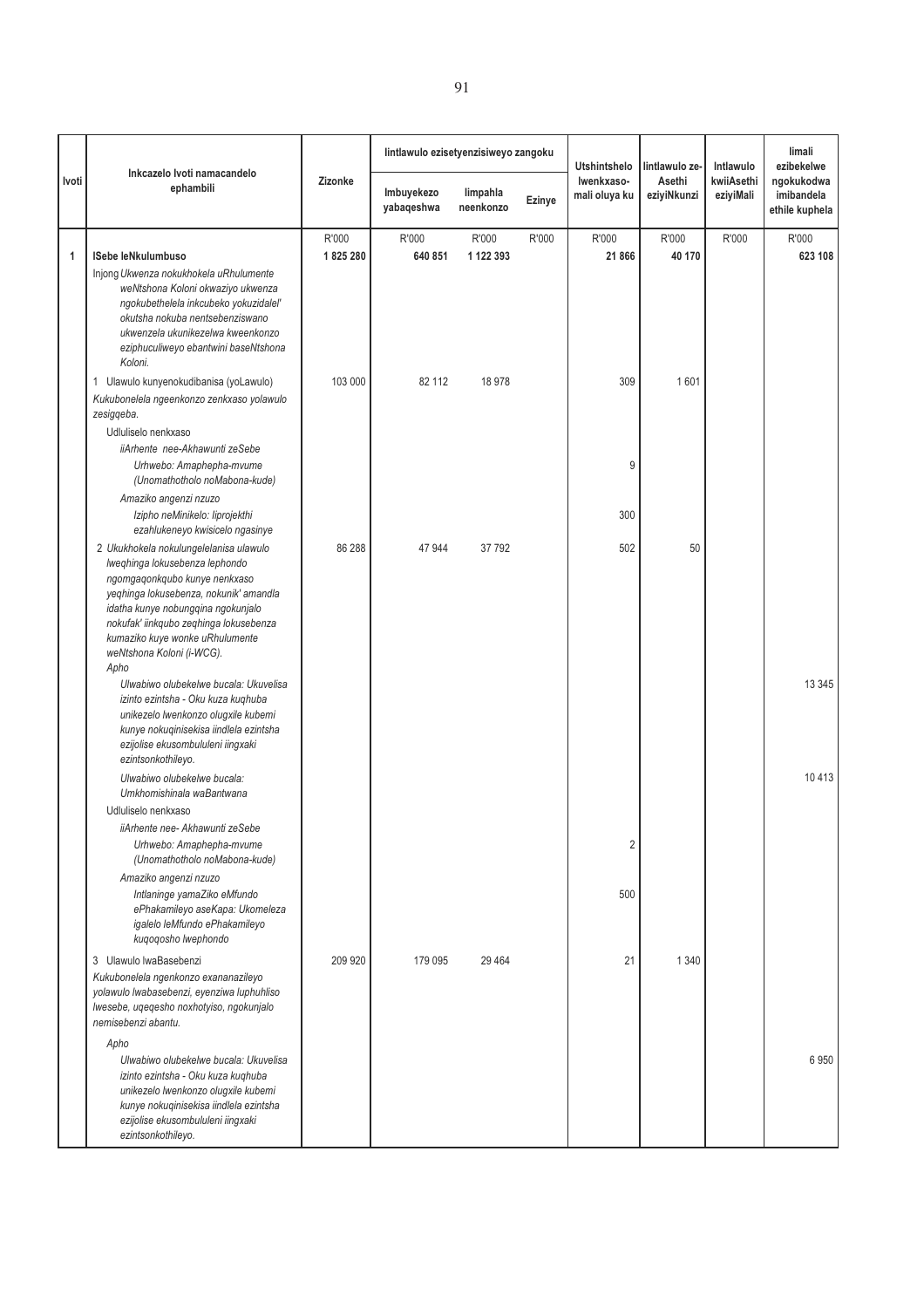|       |                                                                                                                                                                                                               |           | lintlawulo ezisetyenzisiweyo zangoku |                       |        | <b>Utshintshelo</b>         | lintlawulo ze-        | Intlawulo               | limali<br>ezibekelwe                       |
|-------|---------------------------------------------------------------------------------------------------------------------------------------------------------------------------------------------------------------|-----------|--------------------------------------|-----------------------|--------|-----------------------------|-----------------------|-------------------------|--------------------------------------------|
| Ivoti | Inkcazelo Ivoti namacandelo<br>ephambili                                                                                                                                                                      | Zizonke   | Imbuyekezo<br>yabaqeshwa             | limpahla<br>neenkonzo | Ezinye | Iwenkxaso-<br>mali oluya ku | Asethi<br>eziyiNkunzi | kwiiAsethi<br>eziyiMali | ngokukodwa<br>imibandela<br>ethile kuphela |
|       |                                                                                                                                                                                                               | R'000     | R'000                                | R'000                 | R'000  | R'000                       | R'000                 | R'000                   | R'000                                      |
|       | Udluliselo nenkxaso                                                                                                                                                                                           |           |                                      |                       |        |                             |                       |                         |                                            |
|       | iiArhente nee-Akhawunti zeSebe<br>Urhwebo: Amaphepha-mvume<br>(Unomathotholo noMabona-kude)                                                                                                                   |           |                                      |                       |        | 21                          |                       |                         |                                            |
|       | 4 IZiko le-e-Innovation<br>Ukwenza lugqwese unikezelonkonzo kubantu<br>baseNtshona Koloni ngokusebenzisa<br>iithekhnoloji zonxibelelwano lolwazi.                                                             | 1 245 157 | 206 030                              | 981 223               |        | 21 0 25                     | 36 879                |                         |                                            |
|       | Apho                                                                                                                                                                                                          |           |                                      |                       |        |                             |                       |                         |                                            |
|       | Ulwabiwomali olubekelwe bucala:<br>Iprojekthi yeBroadband                                                                                                                                                     |           |                                      |                       |        |                             |                       |                         | 476 000                                    |
|       | Ulwabiwomali olubekelwe bucala:<br>OoMasipala beBroadband                                                                                                                                                     |           |                                      |                       |        |                             |                       |                         | 31 000                                     |
|       | Ulwabiwo olubekelwe bucala: Uhlaziyo<br>IweZibonelelo neeNkonzo zokuLawula<br>uKhuseleko kuBuqhetseba ngeIntanethi                                                                                            |           |                                      |                       |        |                             |                       |                         | 55 400                                     |
|       | Udluliselo nenkxaso                                                                                                                                                                                           |           |                                      |                       |        |                             |                       |                         |                                            |
|       | iiArhente nee-Akhawunti zeSebe<br>Urhwebo: Amaphepha-mvume                                                                                                                                                    |           |                                      |                       |        | 25                          |                       |                         |                                            |
|       | (Unomathotholo noMabona-kude)                                                                                                                                                                                 |           |                                      |                       |        |                             |                       |                         |                                            |
|       | Amaziko angenzi nzuzo<br>liKona zoShishino lwamaThala<br>eencwadi: Zisungula kwaye zigcina<br>amaziko azii-e-centres                                                                                          |           |                                      |                       |        | 21 000                      |                       |                         |                                            |
|       | 5 INgqinisekiso kaRhulumente<br>Kukubonelela ngeenkonzo zophicotho-zincwadi<br>Iwangaphakathi, ulawulo lomngcipheko<br>weshishini, iforenzikhi yephondo, ngezomthetho<br>kunye nonxibelelwano lukarhulumente. | 126 751   | 74 580                               | 51 913                |        | 8                           | 250                   |                         |                                            |
|       | Apho                                                                                                                                                                                                          |           |                                      |                       |        |                             |                       |                         |                                            |
|       | Ulwabiwo olubekelwe bucala: INkxaso<br>yezoMthetho, yolawulo neyezophando<br>koomasipala                                                                                                                      |           |                                      |                       |        |                             |                       |                         | 2 500                                      |
|       | Ulwabiwo olubekelwe bucala:<br>UNxibelelwano lobuQhinga bokusebenza<br>nonxibelelwano logonyelo lweCOVID-19                                                                                                   |           |                                      |                       |        |                             |                       |                         | 25 000                                     |
|       | Udluliselo nenkxaso                                                                                                                                                                                           |           |                                      |                       |        |                             |                       |                         |                                            |
|       | iiArhente nee-Akhawunti zeSebe<br>Urhwebo: Amaphepha-mvume<br>(Unomathotholo noMabona-kude)                                                                                                                   |           |                                      |                       |        | 8                           |                       |                         |                                            |
|       | 6 liNkonzo zoMthetho<br>Ukubonelela ngenkonzo embhaxa yenkxaso<br>yezomthetho kuRhulumente weNtshona Koloni                                                                                                   | 54 164    | 51 090                               | 3 0 2 3               |        |                             | 50                    |                         |                                            |
|       | Apho<br>Ulwabiwo olubekelwe bucala: INkxaso<br>yezoMthetho, yolawulo neyezophando<br>koomasipala                                                                                                              |           |                                      |                       |        |                             |                       |                         | 2 500                                      |
|       | Apho ke                                                                                                                                                                                                       |           |                                      |                       |        |                             |                       |                         |                                            |
|       | Udluliselo nenkxasomali<br>liArhente neeakhawunti zeSebe                                                                                                                                                      |           |                                      |                       |        |                             |                       |                         |                                            |
|       | UNxibelelwno: liLayisenisi<br>(unomathotholo nomabonakude)                                                                                                                                                    |           |                                      |                       |        |                             |                       |                         |                                            |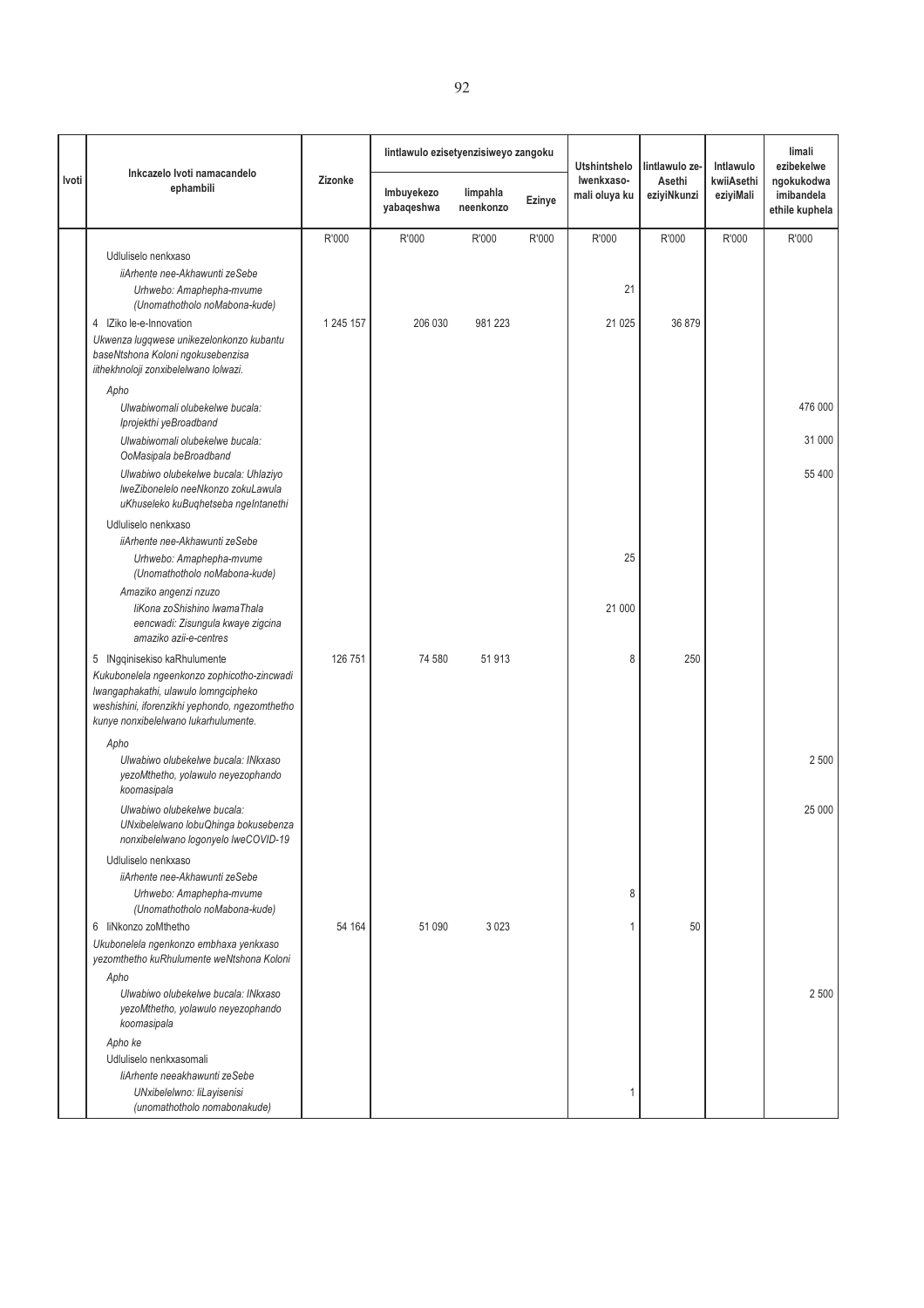|                         |                                                                                                                                                                                                                                                                                                                                                                                                                                                                                                  |         | lintlawulo ezisetyenzisiweyo       |          |        |                                             |                                        |                                      |                                                          |
|-------------------------|--------------------------------------------------------------------------------------------------------------------------------------------------------------------------------------------------------------------------------------------------------------------------------------------------------------------------------------------------------------------------------------------------------------------------------------------------------------------------------------------------|---------|------------------------------------|----------|--------|---------------------------------------------|----------------------------------------|--------------------------------------|----------------------------------------------------------|
|                         |                                                                                                                                                                                                                                                                                                                                                                                                                                                                                                  |         |                                    | zangoku  |        |                                             |                                        |                                      | limali                                                   |
| Ivoti                   | Inkcazelo Ivoti namacandelo<br>ephambili                                                                                                                                                                                                                                                                                                                                                                                                                                                         | Zizonke | Imbuyekezo<br>yabaqeshwa neenkonzo | limpahla | Ezinye | Utshintshelo<br>Iwenkxaso-<br>mali oluya ku | lintlawulo<br>ze-Asethi<br>eziyiNkunzi | Intlawulo<br>kwiiAsethi<br>eziyiMali | ezibekelwe<br>ngokukodwa<br>imibandela<br>ethile kuphela |
|                         |                                                                                                                                                                                                                                                                                                                                                                                                                                                                                                  | R'000   | R'000                              | R'000    | R'000  | R'000                                       | R'000                                  | R'000                                | R'000                                                    |
| $\overline{\mathbf{2}}$ | IPalamente yePhondo                                                                                                                                                                                                                                                                                                                                                                                                                                                                              | 176 502 | 91 186                             | 27 158   |        | 53 711                                      | 4 4 4 7                                |                                      |                                                          |
|                         | Injongo: Ulawulo lwe-WCPP luzibophelela ukukhonza,<br>ukuxhasa nokuqinisa i-WCPP ngokwenza oku:<br>Ukuba nobu ngcali nokukwazi ukuyila kwiinkqubo<br>zethu nokusebenza singenisa urhulumento<br>lwentsulungeko nolobulunga;<br>Ukuxhobisa aMalungu nesitafu sethu ukuba<br>basebenze kakuhle:<br>Ukuququzelela isigunyaziso somgaqo-siseko<br>solweziwo lomthetho, inathonxaxheba yoluntu<br>nolongamelo kumdla wabantu be-Ntshona Koloni;<br>kunye<br>Nokuthengisa i-WCPP kummandla, kuzwelonke |         |                                    |          |        |                                             |                                        |                                      |                                                          |
|                         | nakumazwe ngamazwe.                                                                                                                                                                                                                                                                                                                                                                                                                                                                              |         |                                    |          |        |                                             |                                        |                                      |                                                          |
|                         | 1 URhulumenento (uBunkokheli) noLawulo<br>Ukubonelela ubunkokheli beghinga nobomkhombandlela<br>kwi-WCPP.<br>Kujongwe                                                                                                                                                                                                                                                                                                                                                                            | 78 910  | 56 199                             | 18 278   |        | 86                                          | 4 3 4 7                                |                                      |                                                          |
|                         | Udluliselo nenkxaso<br>liarhente zamasebe nee-akhawunti<br>Urhwebo: Amaphepha-mvume (Unomathotholo<br>noMabona-kude)                                                                                                                                                                                                                                                                                                                                                                             |         |                                    |          |        | 22                                          |                                        |                                      |                                                          |
|                         | amakhaya                                                                                                                                                                                                                                                                                                                                                                                                                                                                                         |         |                                    |          |        |                                             |                                        |                                      |                                                          |
|                         | Izipho neminikelo: Ulawulo Iwemivuzo<br>yenkuthazo                                                                                                                                                                                                                                                                                                                                                                                                                                               |         |                                    |          |        | 64                                          |                                        |                                      |                                                          |
|                         | 2 liNkonzo zeNkxaso zePalamente<br>Ukubonelele ngekxaso esebenzayo yeenkqubo<br>neyinxalenye kwiNdlu, neeKomiti kwanokuququzelela<br>intathonxaxheba yoluntu.                                                                                                                                                                                                                                                                                                                                    | 86 288  | 47 944                             | 37 792   |        | 502                                         | 50                                     |                                      |                                                          |
|                         | Apho<br>Ukhutshelo nezibonelelo<br>lintsapho<br>Izipho namalizo: Amabhaso angamacuba<br>aBaphathi                                                                                                                                                                                                                                                                                                                                                                                                |         |                                    |          |        | 26                                          |                                        |                                      |                                                          |
|                         | 3 Ukubonisana noLuntu<br>Ukuginisekisa uboniswano noluntu olusebenzayo<br>nokuququzelela intathonxaxheba yoluntu kwiinkqubo<br>zowiso-mthetho nezinye.                                                                                                                                                                                                                                                                                                                                           | 14 222  | 12 678                             | 1526     |        | 18                                          |                                        |                                      |                                                          |
|                         | Apho<br>Ukhutshelo nezibonelelo<br>lintsapho                                                                                                                                                                                                                                                                                                                                                                                                                                                     |         |                                    |          |        |                                             |                                        |                                      |                                                          |
|                         | Izipho namalizo: Amabhaso angamacuba<br>aBaphathi                                                                                                                                                                                                                                                                                                                                                                                                                                                |         |                                    |          |        | 18                                          |                                        |                                      |                                                          |
|                         | 4 INkxaso yaMalungu<br>Ukunikezela ngezibonelelo zokuxhobisa neenzuzo<br>kuMalungu namaqela ezopolitiko.                                                                                                                                                                                                                                                                                                                                                                                         | 59 540  | 2 3 5 1                            | 3608     |        | 53 581                                      |                                        |                                      |                                                          |
|                         | Apho<br>Ukhutshelo nezibonelelo<br>OoRhulumente bangaPhandle neMibutho<br>yaMazwe ngamazwe                                                                                                                                                                                                                                                                                                                                                                                                       |         |                                    |          |        |                                             |                                        |                                      |                                                          |
|                         | Imirhumo yobulungu: UMbutho weePalamente<br>zaMazwe ayengaMathanga                                                                                                                                                                                                                                                                                                                                                                                                                               |         |                                    |          |        | 338                                         |                                        |                                      |                                                          |
|                         | Amaziko angajonganga nzuzo<br>AMaqela ezoPolitiko: Izibonelelo zikaNobhala<br>nezabo bamelweyo                                                                                                                                                                                                                                                                                                                                                                                                   |         |                                    |          |        | 51776                                       |                                        |                                      |                                                          |
|                         | liNtsapho<br>linzuzo zezentlalo kubaqeshwa: linzuzo<br>zomhlalaphantsi zamalungu                                                                                                                                                                                                                                                                                                                                                                                                                 |         |                                    |          |        | 1467                                        |                                        |                                      |                                                          |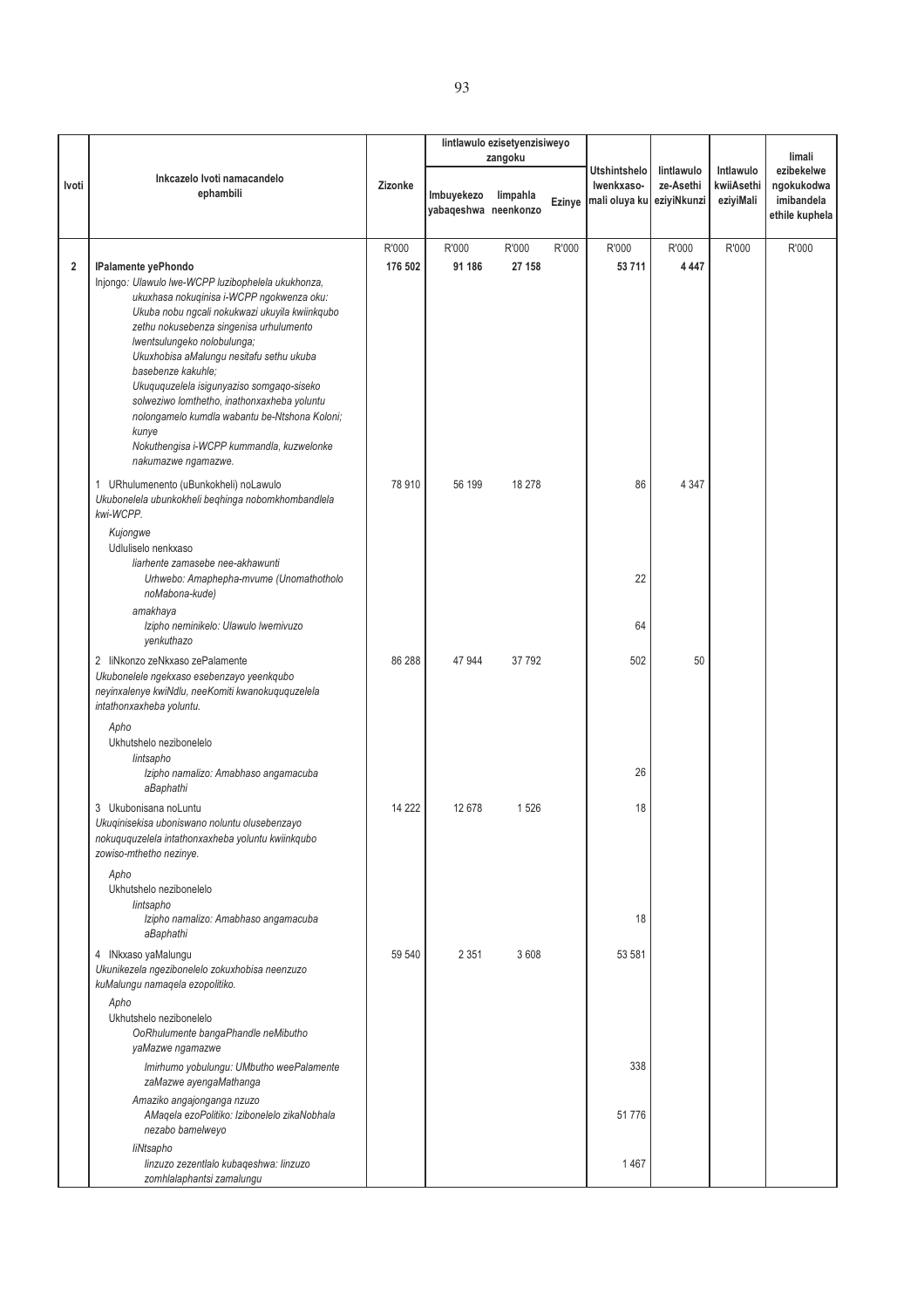|       | Inkcazelo Ivoti namacandelo                                                                                                                                                                                                                                                                                       |                  |                          | lintlawulo ezisetyenzisiweyo zangoku |        | <b>Utshintshelo</b>         | lintlawulo ze-        | Intlawulo               | limali<br>ezibekelwe                       |
|-------|-------------------------------------------------------------------------------------------------------------------------------------------------------------------------------------------------------------------------------------------------------------------------------------------------------------------|------------------|--------------------------|--------------------------------------|--------|-----------------------------|-----------------------|-------------------------|--------------------------------------------|
| Ivoti | ephambili                                                                                                                                                                                                                                                                                                         | Zizonke          | Imbuyekezo<br>yabaqeshwa | limpahla<br>neenkonzo                | Ezinye | Iwenkxaso-<br>mali oluya ku | Asethi<br>eziyiNkunzi | kwiiAsethi<br>eziyiMali | ngokukodwa<br>imibandela<br>ethile kuphela |
| 3     | <b>UNondyebo wePhondo</b><br>Injongo: Ukunyusa ubumbano kunye nokusebenza                                                                                                                                                                                                                                         | R'000<br>321 610 | R'000<br>206 682         | R'000<br>58 098                      | R'000  | R'000<br>51 476             | R'000<br>5 3 5 4      | R'000                   | R'000<br>35 401                            |
|       | kwabemi.<br>Ukwakha amandla kwicandelo<br>likarhulumente ngokuguquguquka, ukuvelisa<br>izinto ezintsha kunye nokuxhasa.                                                                                                                                                                                           |                  |                          |                                      |        |                             |                       |                         |                                            |
|       | Ulawulo oluDibeneyo kunye<br>nentsebenziswano eyenza ukuhanjiswa<br>kweenkonzo ezisemgangathweni ngendlela<br>ezinzileyo.                                                                                                                                                                                         |                  |                          |                                      |        |                             |                       |                         |                                            |
|       | 1 Ulawulo<br>Ukunika umkhombandlela nesicwangciso kwakunye<br>nokunika ixabiso eliphezulu kwezemali nezinye<br>iinkonzo zenkxaso kuMphathiswa kunye neNtloko<br>yeSebe.                                                                                                                                           | 59 260           | 39 7 24                  | 11 674                               |        | 2508                        | 5 3 5 4               |                         |                                            |
|       | Apho<br>Udluliselo- mali nezibonelelo<br>li-arhente zamasebe nee-akhawunti                                                                                                                                                                                                                                        |                  |                          |                                      |        |                             |                       |                         |                                            |
|       | Unxibelelwano: lilayisenisi (zikanomathotholo<br>nomabonakude)                                                                                                                                                                                                                                                    |                  |                          |                                      |        | 8                           |                       |                         |                                            |
|       | Ezangaphakathi<br>Ibhasari ehlawulelwa abantu<br>abangengobaqeshwa                                                                                                                                                                                                                                                |                  |                          |                                      |        | 2500                        |                       |                         |                                            |
|       | 2 uLawulo lweZibonelelo olunoZinzo<br>Ukuqinisekisa ngolawulo olululo nolusebenzayo<br>kwezezimali zePhondo, nakooMasipala.                                                                                                                                                                                       | 144 237          | 81 170                   | 14 9 15                              |        | 48 152                      |                       |                         |                                            |
|       | Apho                                                                                                                                                                                                                                                                                                              |                  |                          |                                      |        |                             |                       |                         |                                            |
|       | Imali ebekelwe bucala:<br>Inkxaso-Mali Yezakhono Zolawulo Lwemali<br>Kwintshona Koloni                                                                                                                                                                                                                            |                  |                          |                                      |        |                             |                       |                         | 18759                                      |
|       | Inkqubo yoPhuculo loPhuculo IweziBonelelo<br>Ukungenelela koomasipala                                                                                                                                                                                                                                             |                  |                          |                                      |        |                             |                       |                         | 2735<br>5 4 0 9                            |
|       | Udluliselo - mali nezibonelelo<br>amaPhondo noMasipala                                                                                                                                                                                                                                                            |                  |                          |                                      |        |                             |                       |                         |                                            |
|       | AmaPhondo nooMasipala: Ukuxhasa<br>oomasipala ukuba baphucule izakhono zabo<br>zolawulo lwemali                                                                                                                                                                                                                   |                  |                          |                                      |        | 18759                       |                       |                         |                                            |
|       | AmaPhondo nooMasipala: Ukuncedisa<br>ooMasipala ekwenzeni imisebenzi yabo<br>ngokufanelekileyo, kubandakanya<br>ukulungelelaniswa nemisebenzi<br>edityanisiweyo kunye nenkxaso enxulumene<br>nokuphuculwa kolawulo lwemali ngokubanzi<br>kunye nokuzinza kwezemali koomasipala xa<br>kukho ungenelelo loomasipala |                  |                          |                                      |        | 2 3 9 3                     |                       |                         |                                            |
|       | AmaQumrhu eSebe neeAkhawunti<br>Ibhodi yoNgcakazo neMidyarho yaMahashe<br>eNtshona Koloni                                                                                                                                                                                                                         |                  |                          |                                      |        | 27 000                      |                       |                         |                                            |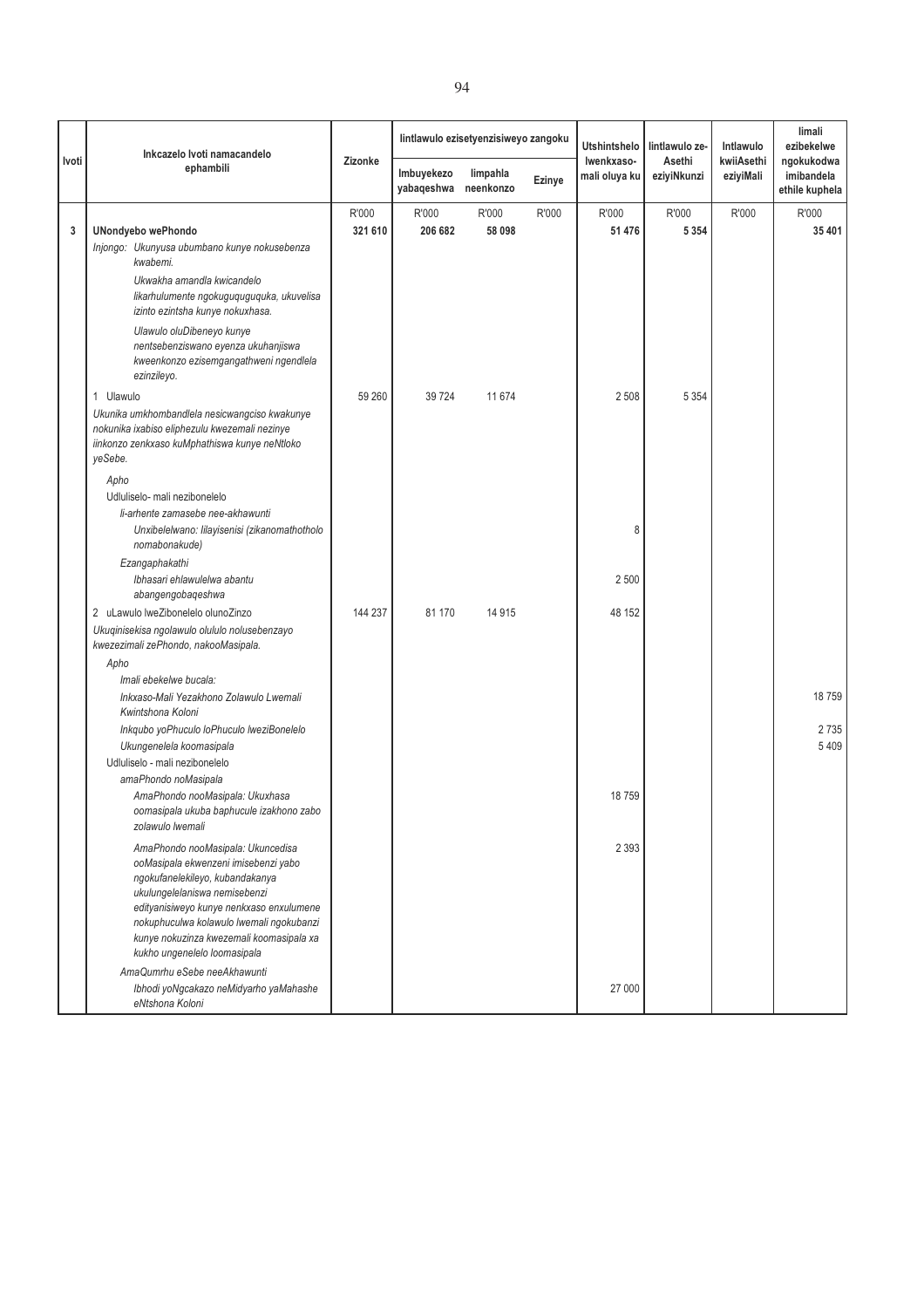|              | Inkcazelo Ivoti namacandelo                                                                                                                                                                                                                                                                        |         | lintlawulo ezisetyenzisiweyo zangoku |                       |        | <b>Utshintshelo</b>         | lintlawulo ze-        | Intlawulo               | limali<br>ezibekelwe                       |
|--------------|----------------------------------------------------------------------------------------------------------------------------------------------------------------------------------------------------------------------------------------------------------------------------------------------------|---------|--------------------------------------|-----------------------|--------|-----------------------------|-----------------------|-------------------------|--------------------------------------------|
| <b>Ivoti</b> | ephambili                                                                                                                                                                                                                                                                                          | Zizonke | Imbuyekezo<br>yabaqeshwa             | limpahla<br>neenkonzo | Ezinye | Iwenkxaso-<br>mali oluya ku | Asethi<br>eziyiNkunzi | kwiiAsethi<br>eziyiMali | ngokukodwa<br>imibandela<br>ethile kuphela |
|              |                                                                                                                                                                                                                                                                                                    | R'000   | R'000                                | R'000                 | R'000  | R'000                       | R'000                 | R'000                   | R'000                                      |
|              | 3 uLawulo lweeMpahla<br>Ukunika umkhombandlela ngemithetho kunye<br>nokunyanzela nokunceda iPhondo kulawulo<br>Iwenkqubo zemali oluyimpumelelo<br>nolucwangcisekileyo, nolawulo lwentengo yempahla<br>kunye neempahla ezihambisekayo kwiPhondo<br>nakooMasipala.<br>Apho<br>Imali ebekelwe bucala: | 76 374  | 48 039                               | 28 335                |        |                             |                       |                         |                                            |
|              | Inkqubo yoPhuculo loPhuculo IweziBonelelo<br>UHlaziyo loLawulo lweNtengo yeMpahla -<br>ukumiselwa ukuquka neziko ledatha<br>yokuthengwa kwempahla.                                                                                                                                                 |         |                                      |                       |        |                             |                       |                         | 2 500<br>3 0 0 0                           |
|              | UHlaziyo loLawulo lweNtengo yeMpahla-<br>umgangatho onguwo wemali.                                                                                                                                                                                                                                 |         |                                      |                       |        |                             |                       |                         | 1500                                       |
|              | uLawulo lweeMpahla<br>4 ULawulo lwezeZimali<br>Uphuculo ekusebenzeni nasekulawuleni kakuhle<br>iinkqubo zeMali kuMasebe, kumaqumrhu<br>nakooMasipala.                                                                                                                                              | 41739   | 37 749                               | 3 1 7 4               |        | 816                         |                       |                         | 1498                                       |
|              | Apho<br>Udluliselo - mali nezibonelelo<br>Ezangaphakathi<br>Amalungelo abaSebenzi ezentlalo: Imali                                                                                                                                                                                                 |         |                                      |                       |        | 816                         |                       |                         |                                            |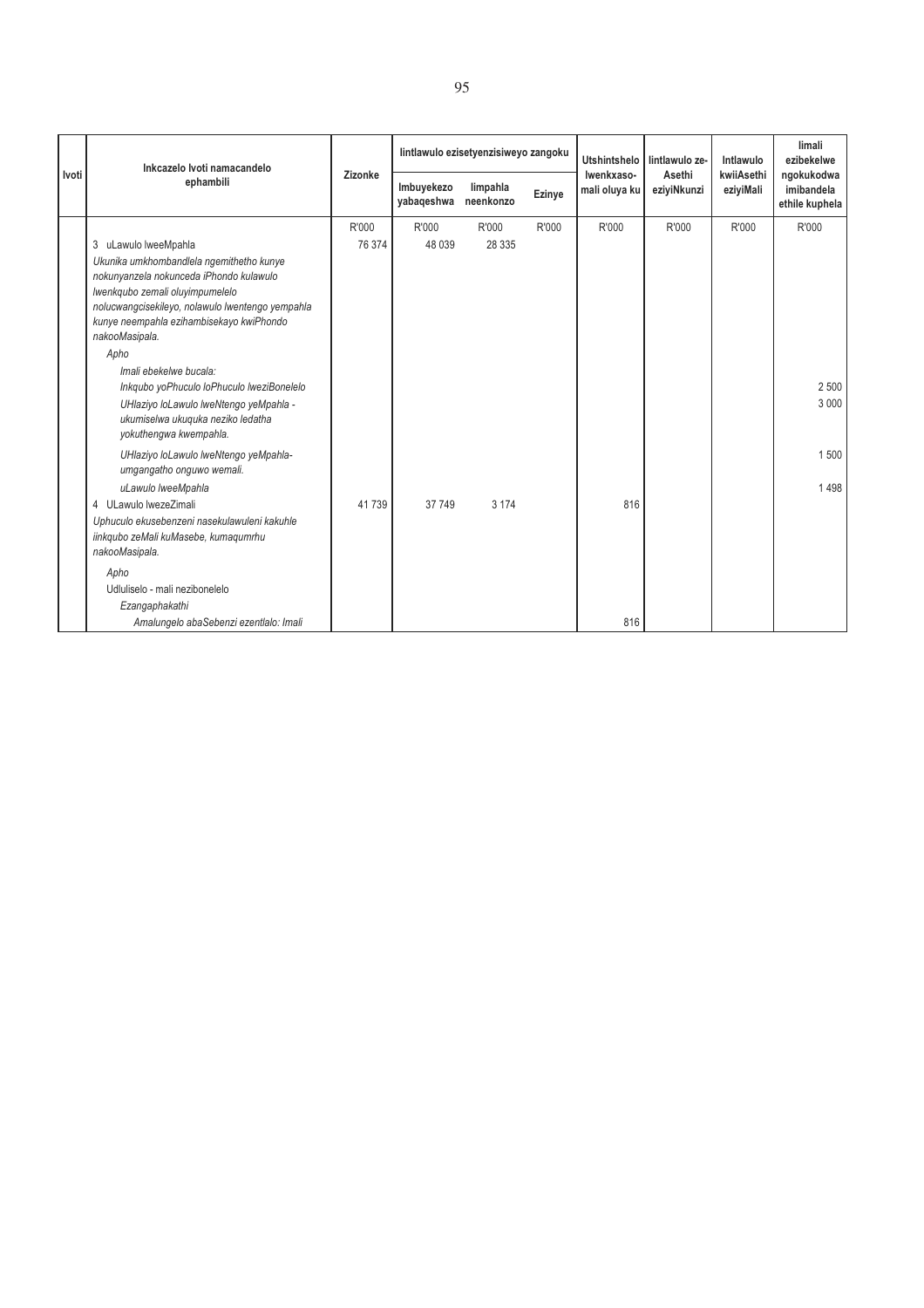|                | Inkcazelo Ivoti namacandelo                                                                                                                                                                                                                                                                                                                                                                                                                                                                                                                       |                  |                                    | lintlawulo ezisetyenzisiweyo zangoku |               | Utshintshelo                | lintlawulo ze-        | Intlawulo               | limali<br>ezibekelwe                       |
|----------------|---------------------------------------------------------------------------------------------------------------------------------------------------------------------------------------------------------------------------------------------------------------------------------------------------------------------------------------------------------------------------------------------------------------------------------------------------------------------------------------------------------------------------------------------------|------------------|------------------------------------|--------------------------------------|---------------|-----------------------------|-----------------------|-------------------------|--------------------------------------------|
| Ivoti          | ephambili                                                                                                                                                                                                                                                                                                                                                                                                                                                                                                                                         | Zizonke          | Imbuyekezo<br>yabaqeshwa neenkonzo | limpahla                             | <b>Ezinye</b> | Iwenkxaso-<br>mali oluya ku | Asethi<br>eziyiNkunzi | kwiiAsethi<br>eziyiMali | ngokukodwa<br>imibandela<br>ethile kuphela |
| $\overline{4}$ | Ukhuselo loLuntu<br>Injongo: Kukunyusa izinga lokhuseleko loluntu, iSebe<br>liza kukhuthaza isipolisa esisesikweni<br>ngokubeka iliso njengoko kumiselwe<br>ngumthetho, liphucule intsebenziswano<br>noluntu kunye namahlakani ezokhuseleko<br>(uluntu lonke luphela); nokukhuthaza<br>ukhuseleko kuzo zonke izakhiwo neendawo<br>zoluntu.                                                                                                                                                                                                        | R'000<br>776 125 | R'000<br>165 211                   | R'000<br>104 135                     | R'000         | R'000<br>497 310            | R'000<br>9 4 6 9      | R'000                   | R'000<br>439 626                           |
|                | 1 Ulawulo<br>Ukubonelela ngesikhokelo senkxaso kunye nenkxaso,<br>ezolawulo, ezemali kunye neenkonzo zolawulo<br>kwiSebe nakwimibutho enxulumene noko. Injongo yale<br>nkqubo kukuxhasa ii-ofisi kaMphathiswa neyeNtloko<br>yesebe, neye Ofisi kaNozikhalazo zezaMapolisa<br>wePhondo leNtshona Koloni kwakunye neyeCandelo<br>loGunyaziso loTywala eNtshona Koloni kwakunye<br>namaqumrhu esebe kwimisebenzi yobunkokeli<br>nokuqinisekisa ulawulo olusulungekileyo kuquka<br>nolawulo lwemali.<br>Apho<br>Imali ebekelwe bucala: Ukudala uluntu | 105 188          | 46 621                             | 11 467                               |               | 45 688                      | 1412                  |                         |                                            |
|                | olukhuselekileyo: Isicwangciso soKhuseleko<br>loNxibelelwano-amaqela asekwe kwindawo.<br>Udluliselo nenkxaso - mali<br>AmaQumrhu eSebe ne Akhawunti<br>UGunyaziso loTywala laseNtshona<br>Koloni: Ukuxhasa iBhodi yezoTywala                                                                                                                                                                                                                                                                                                                      |                  |                                    |                                      |               | 45 688                      |                       |                         |                                            |
|                | ukulawula eli candelo<br>2 Ubeko-liso kuluntu<br>Ukubeka iliso kwindlela yokuziphatha, kumfaneleko<br>nakwintsulungeko yee-arhente zonyanzeliso-mthetho<br>kwiPhondo                                                                                                                                                                                                                                                                                                                                                                              | 83 941           | 51 165                             | 23 570                               |               | 7670                        | 1536                  |                         |                                            |
|                | Apho<br>Isibonelelo-mali esinemiQathango sikaZwelonke:<br>iNkqubo yeMisebenzi yoLuntu eyaNdisiweyo<br>(EPWP) Isibonelelo-mali seNkuthazo<br>samaPhondo                                                                                                                                                                                                                                                                                                                                                                                            |                  |                                    |                                      |               |                             |                       |                         | 3821                                       |
|                | Imali ebekelwe bucala: Ukudala uluntu<br>olukhuselekileyo: Ukuhlaziywa kwamaqela /<br>amaqabane asekwe kwindawo                                                                                                                                                                                                                                                                                                                                                                                                                                   |                  |                                    |                                      |               |                             |                       |                         | 5710                                       |
|                | Udluliselo nenkxaso - mali<br>Amaphondo nomasipala<br>Ukuphunyezwa kokuQala koKhuseleko<br>Ioluntu Ionke osondeleyo (WoSA)<br>AmaQumrhu eSebe ne Akhawunti<br>INkqubo yeMisebenzi yoLuntu eyaNdisiweyo -<br>INgxowa-mali ye-Inshorensi yabaPhelelwe<br>nguMsebenzi                                                                                                                                                                                                                                                                                |                  |                                    |                                      |               | 6 0 0 0<br>170              |                       |                         |                                            |
|                | Iseba elizimeleyo elingangenisi Mali<br>liNkqubo zoKhuseleko- Ugado lwabahlali<br>Amakhaya<br>liforam zasekuhlaleni zesipolisa Inkxaso-mali<br>yeProjekthi                                                                                                                                                                                                                                                                                                                                                                                        |                  |                                    |                                      |               | 1 0 0 0<br>500              |                       |                         |                                            |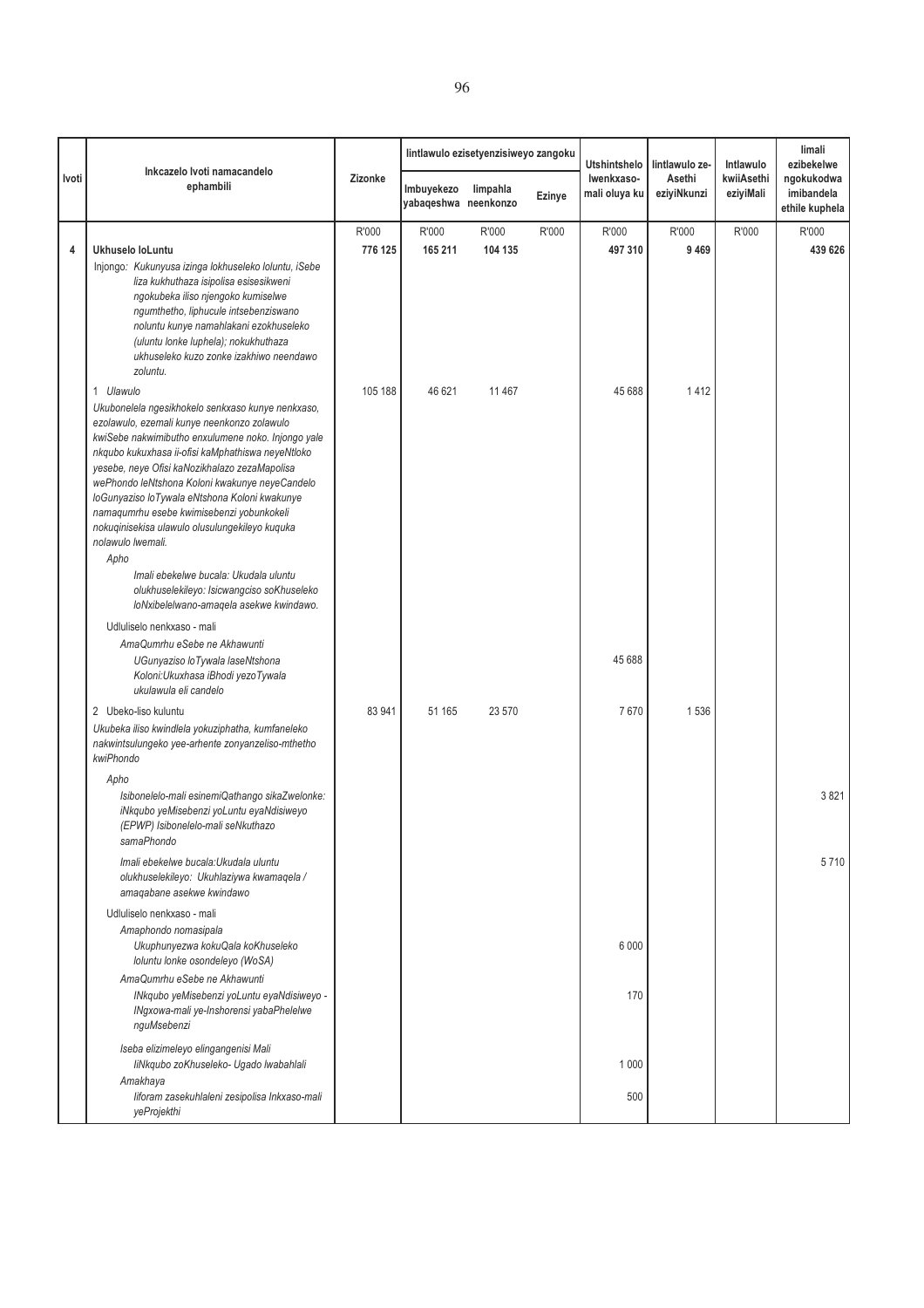|       | Inkcazelo Ivoti namacandelo                                                                             |         |                                    | lintlawulo ezisetyenzisiweyo zangoku |        | <b>Utshintshelo</b>         | lintlawulo ze-        | Intlawulo               | limali<br>ezibekelwe                       |
|-------|---------------------------------------------------------------------------------------------------------|---------|------------------------------------|--------------------------------------|--------|-----------------------------|-----------------------|-------------------------|--------------------------------------------|
| Ivoti | ephambili                                                                                               | Zizonke | Imbuyekezo<br>yabaqeshwa neenkonzo | limpahla                             | Ezinye | Iwenkxaso-<br>mali oluya ku | Asethi<br>eziyiNkunzi | kwiiAsethi<br>eziyiMali | ngokukodwa<br>imibandela<br>ethile kuphela |
|       |                                                                                                         | R'000   | R'000                              | R'000                                | R'000  | R'000                       | R'000                 | R'000                   | R'000                                      |
|       | 3 Imisebenzi yesiPolisa yePhondo                                                                        | 477 383 | 8 2 3 0                            | 24 806                               |        | 443 952                     | 395                   |                         |                                            |
|       | Ukwenza ukuba amaphondo afezekise uMsebenzi                                                             |         |                                    |                                      |        |                             |                       |                         |                                            |
|       | wawo wephondo ngokoMgaqo-siseko njengoko<br>uhambelana nokukhuthaza ubudlelane obuhle phakathi          |         |                                    |                                      |        |                             |                       |                         |                                            |
|       | kwabahlali namapolisa ngendlela ebandakanya uluntu                                                      |         |                                    |                                      |        |                             |                       |                         |                                            |
|       | lonke nokuginisekisa ukuba zonke izikhalazo                                                             |         |                                    |                                      |        |                             |                       |                         |                                            |
|       | ezingohanjiso lweenkonzo eziphathelene nesipolisa<br>kugutyiswana nazo ngokuzimeleyo nangokufezekileyo. |         |                                    |                                      |        |                             |                       |                         |                                            |
|       |                                                                                                         |         |                                    |                                      |        |                             |                       |                         |                                            |
|       | Apho<br>Imali ebekelwe bucala: Inkxaso-mali yokusekwa                                                   |         |                                    |                                      |        |                             |                       |                         | 5840                                       |
|       | kunye nenkxaso yeyunithi ye-K9 kooMasipala                                                              |         |                                    |                                      |        |                             |                       |                         |                                            |
|       | Imali ebekelwe bucala: Isicwangciso                                                                     |         |                                    |                                      |        |                             |                       |                         | 400 000                                    |
|       | sokunyanzeliswa komthetho                                                                               |         |                                    |                                      |        |                             |                       |                         |                                            |
|       | Imali ebekelwe bucala: ukudala imisebenzi<br>yoLuntu eyandisiweyo (EPWP)                                |         |                                    |                                      |        |                             |                       |                         | 10 480                                     |
|       | Imali ebekelwe bucala: Ulwandiso lweChrysalis                                                           |         |                                    |                                      |        |                             |                       |                         | 7688                                       |
|       | Ukusekwa kwe Yunithi yokuLawula<br>ukuNyanzeliswa koMthetho                                             |         |                                    |                                      |        |                             |                       |                         | 6 0 8 7                                    |
|       | Udluliselo nenkxaso - mali                                                                              |         |                                    |                                      |        |                             |                       |                         |                                            |
|       | Amaphondo Nomasipala                                                                                    |         |                                    |                                      |        |                             |                       |                         |                                            |
|       | Inkonzo yokuthotyelwa komthetho                                                                         |         |                                    |                                      |        | 2852                        |                       |                         |                                            |
|       | Isicwangciso sokunyanzeliswa komthetho<br>Ukusekwa kweYunithi yokuLawula                                |         |                                    |                                      |        | 400 000<br>6958             |                       |                         |                                            |
|       | ukuNyanzeliswa koMthetho                                                                                |         |                                    |                                      |        |                             |                       |                         |                                            |
|       | Inkxaso-mali yokusekwa kunye nenkxaso<br>yeyunithi ye-K9 kooMasipala                                    |         |                                    |                                      |        | 8840                        |                       |                         |                                            |
|       | Amakhaya                                                                                                |         |                                    |                                      |        |                             |                       |                         |                                            |
|       | Inkxaso-mali eya kwi-Project Chrysalis<br>yaseNtshona Koloni                                            |         |                                    |                                      |        | 25 271                      |                       |                         |                                            |
|       | Izipho neMinikelo                                                                                       |         |                                    |                                      |        | 31                          |                       |                         |                                            |
|       | 4 ULawulo loMngcipheko kwezoKhuseleko                                                                   | 109613  | 59 195                             | 44 292                               |        |                             | 6 1 2 6               |                         |                                            |
|       | Ukuseka inkqubo karhulumente wonke ekwakheni<br>amaziko omelele ngakumbi.                               |         |                                    |                                      |        |                             |                       |                         |                                            |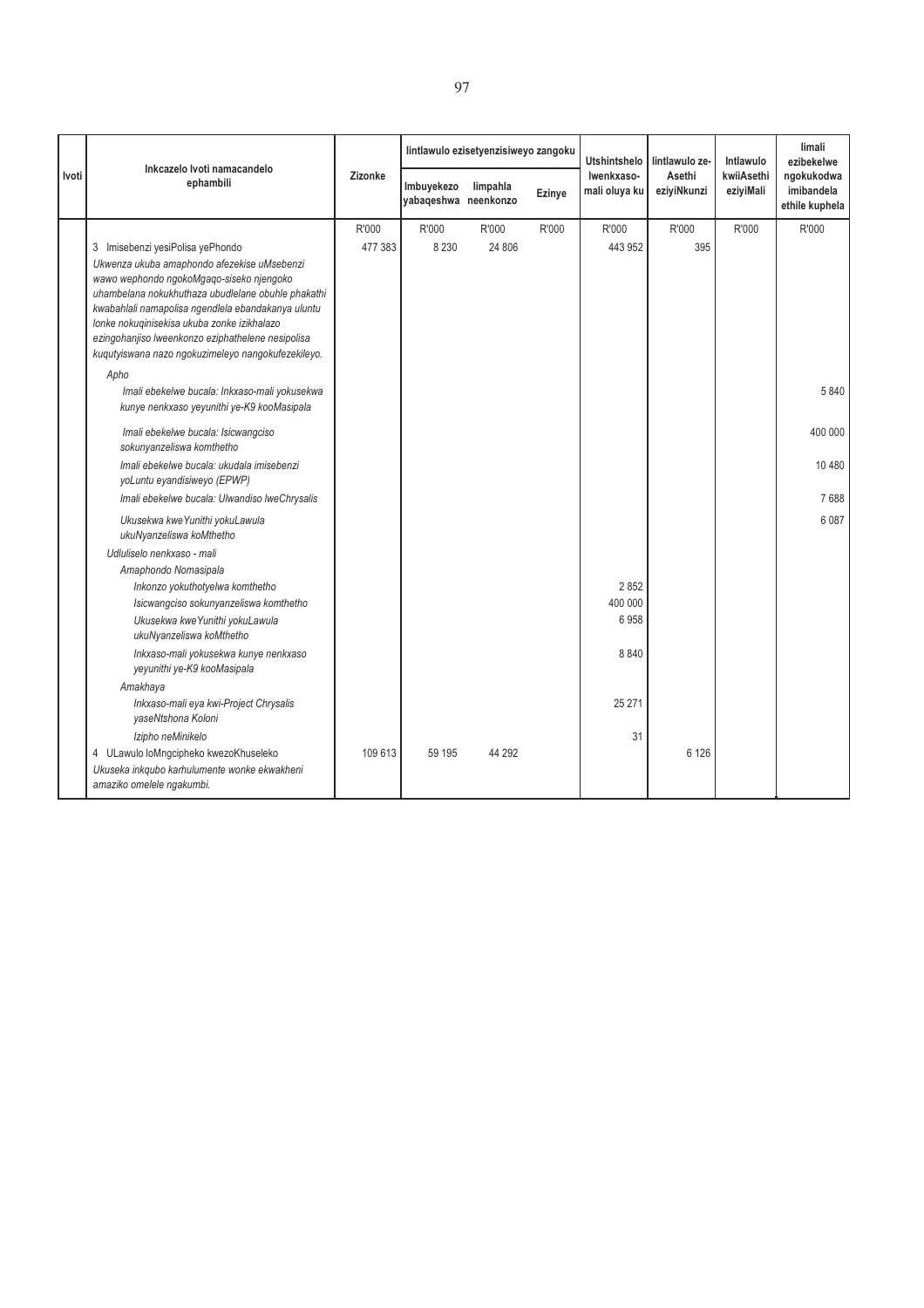| Ivoti | Inkcazelo Ivoti namacandelo<br>ephambili                                                                                                                                                                                                                                                                                                                | Zizonke    | Imbuyekezo           | lintlawulo ezisetyenzisiweyo zangoku<br>limpahla |        | <b>Utshintshelo</b><br>Iwenkxaso-<br>mali oluya ku | lintlawulo ze-<br>Asethi<br>eziyiNkunzi | Intlawulo<br>kwiiAsethi<br>eziyiMali | limali<br>ezibekelwe<br>ngokukodwa<br>imibandela |
|-------|---------------------------------------------------------------------------------------------------------------------------------------------------------------------------------------------------------------------------------------------------------------------------------------------------------------------------------------------------------|------------|----------------------|--------------------------------------------------|--------|----------------------------------------------------|-----------------------------------------|--------------------------------------|--------------------------------------------------|
|       |                                                                                                                                                                                                                                                                                                                                                         |            | yabaqeshwa neenkonzo |                                                  | Ezinye |                                                    |                                         |                                      | ethile kuphela                                   |
|       |                                                                                                                                                                                                                                                                                                                                                         | R'000      | R'000                | R'000                                            | R'000  | R'000                                              | R'000                                   | R'000                                | R'000                                            |
| 5     | <b>EzeMfundo</b><br>Injongo: Injongo yeSebe kukuqinisekisa ukuba wonke<br>umntwana unamathuba okufunda afanelekileyo<br>kwindawo esebenza kwaye wenza ukuba<br>ulwazi, ubuchule, izakhono kunye neenqobo<br>zokuziphatha ziphumelele kwihlabathi<br>eliguqukayo                                                                                         | 28 032 601 | 19 500 308           | 3 308 321                                        |        | 3 820 779                                          | 1 397 699                               | 5 4 9 4                              | 3812931                                          |
|       | Ezolawulo<br>1<br>Ukubonelela ngolawulo luphela, kunye nangenkxaso,<br>Iwenkqubo yezemfundo, ngokungqinelana noMthetho<br>woMgaqo-nkqubo wezeMfundo, uMthetho woLawulo<br>IweMali kaRhulumente kunye neminye imigaqo-<br>nkqubo.<br>Apho<br>limali ezabelwe iinjongo ezithile: Isibonelelo                                                              | 1462216    | 1 045 672            | 306 508                                          |        | 58 963                                             | 45 579                                  | 5 4 9 4                              | 4 0 0 0                                          |
|       | senkuthazo sezemfundo (Uthatho-nxaxheba<br>loninzi; amathuba nofikelelo; uphuhliso<br>nokukhula (MOD) nee-graduate tutors)                                                                                                                                                                                                                              |            |                      |                                                  |        |                                                    |                                         |                                      |                                                  |
|       | Udluliselo nenkxaso                                                                                                                                                                                                                                                                                                                                     |            |                      |                                                  |        |                                                    |                                         |                                      |                                                  |
|       | li-arhente nee-akhawunti zesebe<br>Urhwebo: Amaphepha-mvume<br>(Unomathotholo noMabona-kude)                                                                                                                                                                                                                                                            |            |                      |                                                  |        | 19                                                 |                                         |                                      |                                                  |
|       | Amaziko angenzi ngeniso<br>lingxowa-mali ezabelwe izikolo<br>zikarhulumente eziqhelekileyo zenkxaso-<br>mali yezonxibelelwano lwe-intanethi<br>(internet connectivity), izixhobo<br>zekhompyutha ezikolweni, iZikolo<br>eZikhuselekileyo namabhaso, INkqubo<br>yokuPhucula iZikolo zeMfundo<br>ePhakamileyo, e-LITNUM neeNkonzo<br>zeLayibrari ne-iSAMS |            |                      |                                                  |        | 43 455                                             |                                         |                                      |                                                  |
|       | Amakhaya<br>Izibonelelo zezeNtlalontle zaBaqeshwa:<br>Zekhefu elisisipho                                                                                                                                                                                                                                                                                |            |                      |                                                  |        | 15 4 8 9                                           |                                         |                                      |                                                  |
|       | 2 IMfundo kwiZikolo zikaRhulumente<br>eziQhelekileyo                                                                                                                                                                                                                                                                                                    | 19 708 633 | 16 728 183           | 1 343 782                                        |        | 1630533                                            | 6 135                                   |                                      |                                                  |
|       | Ukubonelela ngemfundo kwizikolo zikarhulumente<br>eziqhelekileyo ukususela kumaBakala 1 - 12<br>ngokungqinelana noMthetho weZikolo zaseMzantsi<br>Afrika ka 1996 (Act 84 of 1996) noMgaqo-nkqubo i-White<br>Paper 6 engeMfundo eneeMfuno eziZodwa uKwakha<br>iMfundo noQeqesho oluBandakanya bonke aBafundi<br>(eyeKhala 2001) (White Paper 6).         |            |                      |                                                  |        |                                                    |                                         |                                      |                                                  |
|       | Apho<br>ligranti ezikhutshwa phantsi kwemiqathango                                                                                                                                                                                                                                                                                                      |            |                      |                                                  |        |                                                    |                                         |                                      | 451 289                                          |
|       | zikazwelonke: IProgram yeSondlo yeZikolo<br>kaZwelonke (National School Nutrition<br>Programme)                                                                                                                                                                                                                                                         |            |                      |                                                  |        |                                                    |                                         |                                      |                                                  |
|       | ligranti ezikhutshwa phantsi kwemiqathango<br>zikazwelonke: I-Maths, iSayensi neThekhnoloji                                                                                                                                                                                                                                                             |            |                      |                                                  |        |                                                    |                                         |                                      | 37 184                                           |
|       | ligranti ezikhutshwa phantsi kwemiqathango<br>zikazwelonke: i-Expanded Public Works<br>Programme (EPWP) eyigranti yenkuthazo<br>yeCandelo lezeNtlalontle kumaPhondo                                                                                                                                                                                     |            |                      |                                                  |        |                                                    |                                         |                                      | 4 9 2 9                                          |
|       | limali ezabelwe iinjongo ezithile: Isibonelelo<br>senkuthazo sezemfundo (MOD:Ukuthengwa,<br>Ukuhlaziywa nokulondolozwa kwezixhobo)                                                                                                                                                                                                                      |            |                      |                                                  |        |                                                    |                                         |                                      | 23 0 16                                          |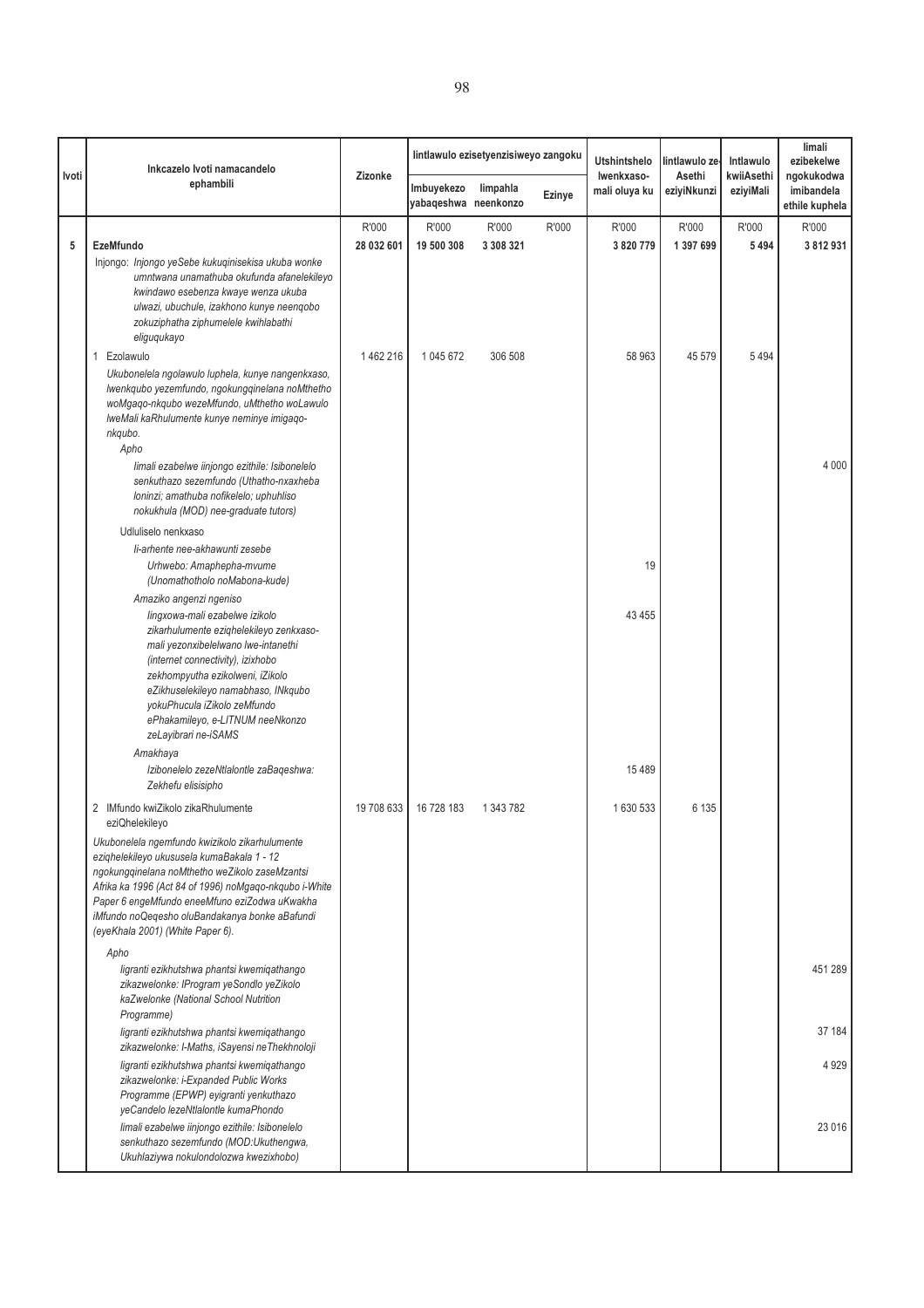| Inkcazelo Ivoti namacandelo<br>Ivoti                                                                                                   |         |                                    | lintlawulo ezisetyenzisiweyo zangoku |        | <b>Utshintshelo</b><br>Iwenkxaso-<br>Asethi | lintlawulo ze | Intlawulo               | limali<br>ezibekelwe                       |
|----------------------------------------------------------------------------------------------------------------------------------------|---------|------------------------------------|--------------------------------------|--------|---------------------------------------------|---------------|-------------------------|--------------------------------------------|
| ephambili                                                                                                                              | Zizonke | Imbuyekezo<br>yabaqeshwa neenkonzo | limpahla                             | Ezinye | mali oluya ku                               | eziyiNkunzi   | kwiiAsethi<br>eziyiMali | ngokukodwa<br>imibandela<br>ethile kuphela |
|                                                                                                                                        | R'000   | R'000                              | R'000                                | R'000  | R'000                                       | R'000         | R'000                   | R'000                                      |
| limali ezabelwe iinjongo ezithile: Iskim                                                                                               |         |                                    |                                      |        |                                             |               |                         | 62 268                                     |
| sokutyisa abafundi samaziko azii-MOD centres.                                                                                          |         |                                    |                                      |        |                                             |               |                         |                                            |
| Esi sabelo sesokubonelela ngokutya kokutyisa                                                                                           |         |                                    |                                      |        |                                             |               |                         |                                            |
| abafundi kumaziko azii-MOD centres kwizikolo<br>ezichaziweyo.                                                                          |         |                                    |                                      |        |                                             |               |                         |                                            |
| Udluliselo nenkxaso                                                                                                                    |         |                                    |                                      |        |                                             |               |                         |                                            |
| li-arhente nee-akhawunti zesebe                                                                                                        |         |                                    |                                      |        |                                             |               |                         |                                            |
| Urhwebo: Amaphepha-mvume (Unomathotholo<br>noMabona-kude)                                                                              |         |                                    |                                      |        | 2                                           |               |                         |                                            |
| Amaziko angenzi ngeniso                                                                                                                |         |                                    |                                      |        |                                             |               |                         |                                            |
| IMimiselo neMigangatho yoLwabiwo-mali<br>phantsi kweSiqendu 21                                                                         |         |                                    |                                      |        | 534 988                                     |               |                         |                                            |
| Izikolo eziphantsi kweSigendu 21                                                                                                       |         |                                    |                                      |        | 163 117                                     |               |                         |                                            |
| Izikolo ezingekho phantsi kweSigendu 21:<br>linkonzo zooMasipala nezoLondolozo                                                         |         |                                    |                                      |        | 112 418                                     |               |                         |                                            |
| lifizi zezikolo ezingekho phantsi<br>kweSiqendu 21                                                                                     |         |                                    |                                      |        | 46 007                                      |               |                         |                                            |
| Imbuyiselo yezikolo ezixolele abazali<br>ekuhlawuleni iifizi                                                                           |         |                                    |                                      |        | 75 856                                      |               |                         |                                            |
| Ukuncedisa izikolo ekwenzeni imisebenzi yazo<br>yeziko                                                                                 |         |                                    |                                      |        | 157 170                                     |               |                         |                                            |
| Izixhobo zokusebenza zekhitshi eliyimobhayili;<br>Istayiphendi saMavolontiya/saBantu abaPhatha<br>ukutya; Iprogram elingwayo yeziqhamo |         |                                    |                                      |        | 91 626                                      |               |                         |                                            |
| nemifuno                                                                                                                               |         |                                    |                                      |        |                                             |               |                         |                                            |
| Izikolo zentsebenziswano                                                                                                               |         |                                    |                                      |        | 157 980                                     |               |                         |                                            |
| Ezothutho Iwabafundi                                                                                                                   |         |                                    |                                      |        | 102 118<br>13 911                           |               |                         |                                            |
| Inkxaso kwezolawulo-kwizikolo ezincinane<br>Izithuthi zabucala                                                                         |         |                                    |                                      |        | 4739                                        |               |                         |                                            |
| Inkxaso-mali yokubhoda                                                                                                                 |         |                                    |                                      |        | 58 004                                      |               |                         |                                            |
| Inkxaso yokubhoda kwizakhiwo zecawa                                                                                                    |         |                                    |                                      |        | 503                                         |               |                         |                                            |
| Amaziko ezobugcisa nomculo                                                                                                             |         |                                    |                                      |        | 2812                                        |               |                         |                                            |
| Izifundo zobugcisa                                                                                                                     |         |                                    |                                      |        | 4 2 1 2                                     |               |                         |                                            |
| Ukongezelela inkxaso kwizikolo ekugxilwe kuzo<br>(top-up focus schools)                                                                |         |                                    |                                      |        | 1 0 8 1                                     |               |                         |                                            |
| Amakhaya                                                                                                                               |         |                                    |                                      |        |                                             |               |                         |                                            |
| Izibonelelo zezeNtlalontle zaBaqeshwa: Ikhefu<br>elisisipho                                                                            |         |                                    |                                      |        | 102 765                                     |               |                         |                                            |
| libhasari esele zabelwe imali (pre-set<br>bursaries) zabangengobageshwa                                                                |         |                                    |                                      |        | 1 2 2 4                                     |               |                         |                                            |
| 3 linkxaso-mali zeZikolo eziZimeleyo<br>Ukunika inkxaso izikolo ezizimeleyo ngokungqinelana<br>noMthetho weZikolo waseMzantsi Afrika.  | 144 989 |                                    |                                      |        | 144 989                                     |               |                         |                                            |
| Apho                                                                                                                                   |         |                                    |                                      |        |                                             |               |                         |                                            |
| Udluliselo nenkxaso                                                                                                                    |         |                                    |                                      |        |                                             |               |                         |                                            |
| Amaziko angenzi ngeniso                                                                                                                |         |                                    |                                      |        |                                             |               |                         |                                            |
| Amaqumrhu alawulayo ezikolo ezizimeleyo<br>ezibhalisiweyo                                                                              |         |                                    |                                      |        | 144 989                                     |               |                         |                                            |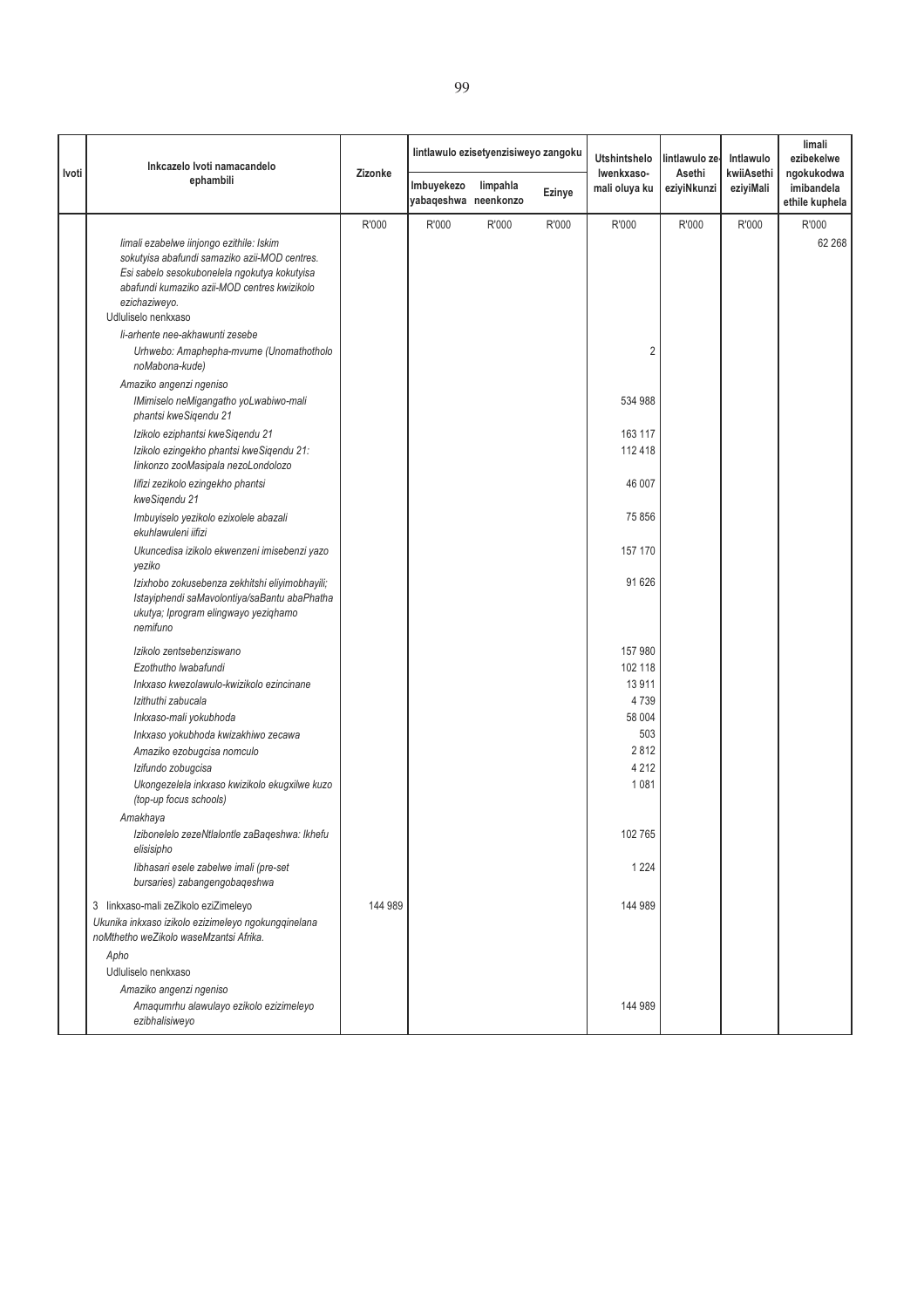|       | Inkcazelo Ivoti namacandelo                                                                                                                                                                                                                                                                                                                                                                                                                                                                                                                                                         |                  |                                    | lintlawulo ezisetyenzisiweyo zangoku |        | <b>Utshintshelo</b>         | lintlawulo ze         | Intlawulo               | limali<br>ezibekelwe                       |
|-------|-------------------------------------------------------------------------------------------------------------------------------------------------------------------------------------------------------------------------------------------------------------------------------------------------------------------------------------------------------------------------------------------------------------------------------------------------------------------------------------------------------------------------------------------------------------------------------------|------------------|------------------------------------|--------------------------------------|--------|-----------------------------|-----------------------|-------------------------|--------------------------------------------|
| Ivoti | ephambili                                                                                                                                                                                                                                                                                                                                                                                                                                                                                                                                                                           | Zizonke          | Imbuyekezo<br>yabaqeshwa neenkonzo | limpahla                             | Ezinye | Iwenkxaso-<br>mali oluya ku | Asethi<br>eziyiNkunzi | kwiiAsethi<br>eziyiMali | ngokukodwa<br>imibandela<br>ethile kuphela |
|       | 4 Imfundo kwiZikolo zikarhulumente zeMfundo<br>eneeMfuno eziZodwa<br>Ukubonelela ngemfundo karhulumente enyanzelekileyo<br>kwizikolo zemfundo eneemfuno ezizodwa<br>ngokungqinelana noMthetho weZikolo waseMzantsi<br>Afrika kunye nePhepha leNgcaciso yoMgaqo-nkqubo 6<br>ngeMfundo eBandakanya bonke aBafundi.<br>Kubandakanywa i-eLearning kunye nemfundo<br>eBandakanyayo.<br>Apho<br>Isibonelelo-mali esineMihlaba kuZwelonke:<br>Abafundi abakhubazekileyo abaziPhambili<br>kwiPhondo<br>Udluliselo nenkxaso<br>Amaziko angenzi ngeniso<br>Amabhunga olawulo ezikolo zemfundo | R'000<br>1475793 | R'000<br>1 181 468                 | R'000<br>64 339                      | R'000  | R'000<br>223 466<br>220 143 | R'000<br>6 5 20       | R'000                   | R'000<br>33 451                            |
|       | eneemfuno ezizodwa zikarhulumente<br>Amakhaya<br>Izibonelelo zezeNtalontle zaBaqeshwa: Ikhefu<br>elisisipho<br>5 IMfundo noPhuhliso lwaBantwana aBasaqalayo<br>Ukubonelela ngeMfundo yoPhuhliso lwaBantwana<br>aBasagalayo (ECD) kwiBakala R naphambi kweBakala<br>R ngokungqinelana ne-White Paper 5 emalunga<br>neMfundo yaBantwana aBasagalayo eHlangabezana<br>noMngeni woPhuhliso lweMfundo yaBantwana<br>aBasagalayo eMzantsi Afrika (ekaCanzibe 2001).                                                                                                                       | 1 068 940        | 110 485                            | 38 104                               |        | 3 3 2 3<br>919 654          | 697                   |                         |                                            |
|       | Kukwabandakanywa ne-e-Learning.<br>Apho<br>ligranti ezikhutshwa phantsi kwemiqathango<br>zikazwelonke: Ii-Social Sector EPWP - Incentive<br><b>Grant for Provinces</b>                                                                                                                                                                                                                                                                                                                                                                                                              |                  |                                    |                                      |        |                             |                       |                         | 7 3 9 3                                    |
|       | Isibonelelo sesizwe esinemigathango: ISibonelelo<br>soPhuhliso lwaBantwana aBasaqalayo.<br>Udluliselo nenkxaso<br>Amaziko angenzi ngeniso<br>Amabhunga olawulo ezikolo zikarhulumente<br>namaziko eECD abahlali neeBhasari ezinikwa<br>abafundi<br>Amakhaya                                                                                                                                                                                                                                                                                                                         |                  |                                    |                                      |        | 917 297                     |                       |                         | 82 536                                     |
|       | Izibonelelo zezeNtlalontle zaBaqeshwa: Ikhefu<br>elisisipho                                                                                                                                                                                                                                                                                                                                                                                                                                                                                                                         |                  |                                    |                                      |        | 2 3 5 7                     |                       |                         |                                            |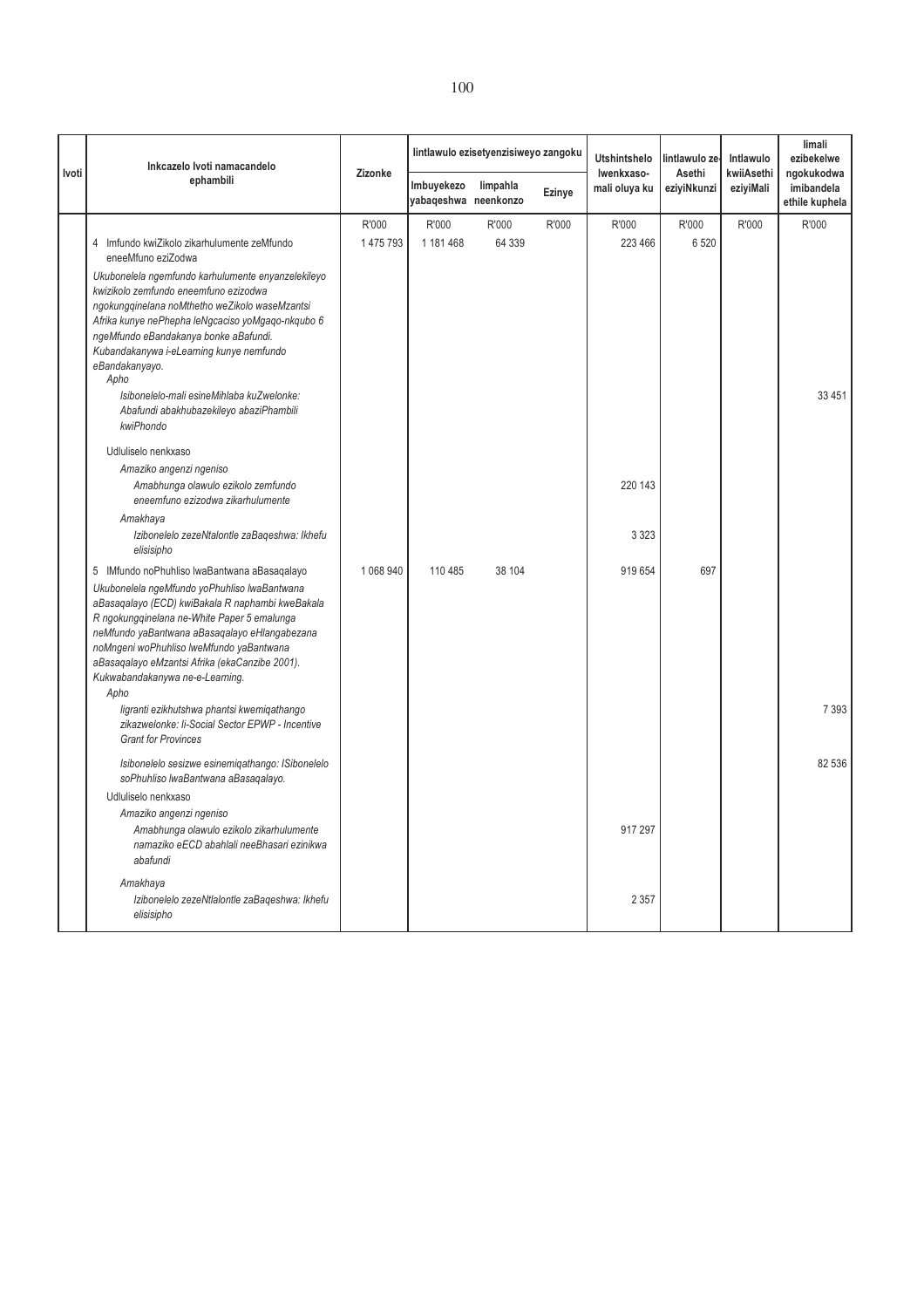|       | Inkcazelo Ivoti namacandelo                                                                                                                                                                                                                                                                                                                                                                            |                    |                                    | lintlawulo ezisetyenzisiweyo zangoku |        | <b>Utshintshelo</b>         | lintlawulo ze-        | Intlawulo               | limali<br>ezibekelwe                       |
|-------|--------------------------------------------------------------------------------------------------------------------------------------------------------------------------------------------------------------------------------------------------------------------------------------------------------------------------------------------------------------------------------------------------------|--------------------|------------------------------------|--------------------------------------|--------|-----------------------------|-----------------------|-------------------------|--------------------------------------------|
| Ivoti | ephambili                                                                                                                                                                                                                                                                                                                                                                                              | Zizonke            | Imbuyekezo<br>yabaqeshwa neenkonzo | limpahla                             | Ezinye | Iwenkxaso-<br>mali oluya ku | Asethi<br>eziyiNkunzi | kwiiAsethi<br>eziyiMali | ngokukodwa<br>imibandela<br>ethile kuphela |
|       | 6 Uphuculo lweziseko zoPhuhliso<br>Ukubonelela nolondolozo lweefasilithi zeziseko<br>zophuhliso zezikolo namaziko angezozikolo.                                                                                                                                                                                                                                                                        | R'000<br>2 553 194 | R'000<br>35757                     | R'000<br>1 029 059                   | R'000  | R'000<br>150 000            | R'000<br>1 338 378    | R'000                   | R'000                                      |
|       | Apho<br>ligranti ezikhutshwa phantsi kwemiqathango<br>zikazwelonke: i-Education Infrastructure Grant<br>(EIG)                                                                                                                                                                                                                                                                                          |                    |                                    |                                      |        |                             |                       |                         | 1 236 077                                  |
|       | ligranti ezikhutshwa phantsi kwemiqathango<br>zikazwelonke: i-Expanded Public Works<br>Programme (IPWP) eyi-Integrated Grant for<br>Provinces                                                                                                                                                                                                                                                          |                    |                                    |                                      |        |                             |                       |                         | 1941                                       |
|       | Isibonelelo sesizwe esinemiqathango: ISibonelelo<br>soPhuhliso lwaBantwana aBasaqalayo.                                                                                                                                                                                                                                                                                                                |                    |                                    |                                      |        |                             |                       |                         | 13 3 3 0                                   |
|       | limali ezabelwe iinjongo ezithile: Izakhiwo<br>Apho<br>I-Education Infrastructure Grant (EIG)                                                                                                                                                                                                                                                                                                          |                    |                                    |                                      |        |                             |                       |                         | 2 539 864<br>1 236 077                     |
|       | limali ezabelwe iinjongo ezithile: Inkuthazo<br>kwezemfundo (Izakhiwo). Ukwenzela ukwakhiwa<br>kweziseko zophuhliso ze-MOD ezinjengeeholo<br>zezemidlalo, amabala ezemidlalo, ukuhlaziywa<br>okanye ukulondolozwa kwamadami okuqubha,<br>iindawo ezakhiweyo ezizi-hardstands, ingca<br>engeyiyo eyendalo, izixhobo zokubiya (fencing),<br>iindawo ezizi-clubhouses, neefasilithi zokupaka<br>(parking) |                    |                                    |                                      |        |                             |                       |                         | 53 878                                     |
|       | Udluliselo nenkxaso<br>Amaziko angenzi ngeniso<br>Iprojekthi yebhunga lolawulo - Iprogram yeholo<br>yesikolo                                                                                                                                                                                                                                                                                           |                    |                                    |                                      |        | 150 000                     |                       |                         |                                            |
|       | limviwo neeNkonzo eziNxulumene nezeMfundo<br>$\overline{7}$                                                                                                                                                                                                                                                                                                                                            | 1618836            | 398743                             | 526 529                              |        | 693 174                     | 390                   |                         |                                            |
|       | Ukubonelela amaziko emfundo ngokubanzi ngeemviwo<br>neenkonzo ezinxulumene nemfundo.                                                                                                                                                                                                                                                                                                                   |                    |                                    |                                      |        |                             |                       |                         |                                            |
|       | Apho<br>ligranti ezikhutshwa phantsi kwemiqathango<br>zikazwelonke: i-HIV/AIDS (Imfundo ngezakhono<br>zobomi)                                                                                                                                                                                                                                                                                          |                    |                                    |                                      |        |                             |                       |                         | 17822                                      |
|       | Ulwabiwo olubekelwe bucala: Inyathelo<br>likaMongameli lokuQeshwa koLutsha. Ukwenzela<br>ukuqeshwa kwaBancedisi bezeMfundo<br>naBancedisi beZikolo Jikelele.                                                                                                                                                                                                                                           |                    |                                    |                                      |        |                             |                       |                         | 533 908                                    |
|       | Udluliselo nenkxaso                                                                                                                                                                                                                                                                                                                                                                                    |                    |                                    |                                      |        |                             |                       |                         |                                            |
|       | li-arhente nee-akhawunti zesebe<br>I-Sector Education and Training Authority<br>(SETA)                                                                                                                                                                                                                                                                                                                 |                    |                                    |                                      |        | 11 295                      |                       |                         |                                            |
|       | Amaziko angenzi ngeniso<br>limali ezibonelelweyo zokuqesha abancedisi<br>bezemfundo kunye nabancedisi bezikolo<br>ngokubanzi                                                                                                                                                                                                                                                                           |                    |                                    |                                      |        | 681775                      |                       |                         |                                            |
|       | Amakhaya<br>Izibonelelo zezeNtlalontle zaBaqeshwa: Ikhefu<br>elisisipho                                                                                                                                                                                                                                                                                                                                |                    |                                    |                                      |        | 104                         |                       |                         |                                            |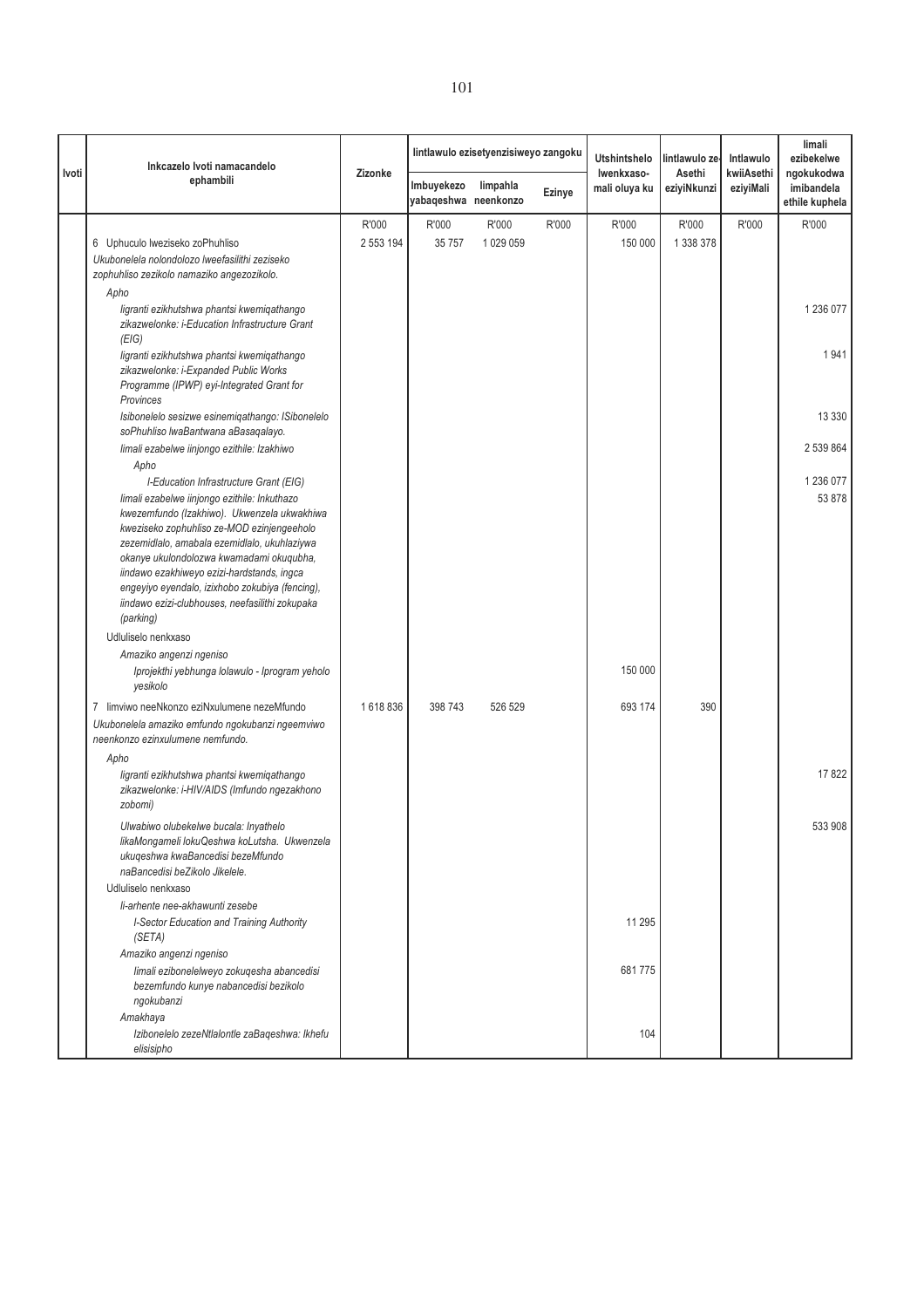| Ivoti | Inkcazelo Ivoti namacandelo                                                                      | Zizonke    |                                    | lintlawulo ezisetyenzisiweyo zangoku |        | Utshintshelo<br>Iwenkxaso- | lintlawulo ze-<br>Asethi | Intlawulo<br>kwiiAsethi | limali<br>ezibekelwe<br>ngokukodwa |
|-------|--------------------------------------------------------------------------------------------------|------------|------------------------------------|--------------------------------------|--------|----------------------------|--------------------------|-------------------------|------------------------------------|
|       | ephambili                                                                                        |            | Imbuyekezo<br>yabaqeshwa neenkonzo | limpahla                             | Ezinye | mali oluya ku              | eziyiNkunzi              | eziyiMali               | imibandela<br>ethile kuphela       |
|       |                                                                                                  | R'000      | R'000                              | R'000                                | R'000  | R'000                      | R'000                    | R'000                   | R'000                              |
| 6     | ezeMpilo                                                                                         | 29 094 331 | 16 700 121                         | 9466986                              |        | 1832255                    | 1094969                  |                         | 7829482                            |
|       | Injongo: Sinikezela ngelungelo elilinganayo lokufikelela                                         |            |                                    |                                      |        |                            |                          |                         |                                    |
|       | kwinkonzo zempilo eziphucukileyo                                                                 |            |                                    |                                      |        |                            |                          |                         |                                    |
|       | ngokubambisene nabachaphazelekayo<br>kwinkqubo yezempilo ezinzileyo nelawuleka                   |            |                                    |                                      |        |                            |                          |                         |                                    |
|       | ngokupheleleyo kuluntu lwase Ntshona koloni                                                      |            |                                    |                                      |        |                            |                          |                         |                                    |
|       | nangaphesheya.                                                                                   |            |                                    |                                      |        |                            |                          |                         |                                    |
|       | 1 Ulawulo                                                                                        | 1419217    | 440 550                            | 649 551                              |        | 302 474                    | 26 642                   |                         |                                    |
|       | Ukukhokela uLawulo lobuchule nalo lonke uLawulo kwi                                              |            |                                    |                                      |        |                            |                          |                         |                                    |
|       | ofisi yeSebe lezeMpilo.                                                                          |            |                                    |                                      |        |                            |                          |                         |                                    |
|       | Apho<br>Isibonelelo sika Zwelonke semeko ethile: linkonzo                                        |            |                                    |                                      |        |                            |                          |                         | 8 1 3 5                            |
|       | ezinkulu kuZwelonke                                                                              |            |                                    |                                      |        |                            |                          |                         |                                    |
|       | lindawo eziphawulweyo nekuzakuqalwa ngazo:                                                       |            |                                    |                                      |        |                            |                          |                         |                                    |
|       | Ukuthintela ubundlobongela                                                                       |            |                                    |                                      |        |                            |                          |                         | 10 000                             |
|       | Udluliselo nenkxaso<br>li-arhente nee-Akhawunti zeSebe                                           |            |                                    |                                      |        |                            |                          |                         |                                    |
|       | Urhwebo: Amaphepha-mvume (Unomathotholo                                                          |            |                                    |                                      |        | 619                        |                          |                         |                                    |
|       | noMabona-kude)                                                                                   |            |                                    |                                      |        |                            |                          |                         |                                    |
|       | Amakhaya                                                                                         |            |                                    |                                      |        |                            |                          |                         |                                    |
|       | Izibonelelo zoluntu kubasebenzi                                                                  |            |                                    |                                      |        | 11 697                     |                          |                         |                                    |
|       | Olunye ugqithiselo-mali kumakhaya: Amabango<br>afunwa kurhulumente                               |            |                                    |                                      |        | 290 158                    |                          |                         |                                    |
|       | 2 linkonzo zeMpilo zeziThili                                                                     | 11 982 435 | 6 520 440                          | 3 996 669                            |        | 1 346 612                  | 118 714                  |                         |                                    |
|       | Kukunikezela ngeenkonzo zempilo zesithili kumaziko                                               |            |                                    |                                      |        |                            |                          |                         |                                    |
|       | (ezikliniki, kumaziko empilo oluntu nezibhedlele zesithili)                                      |            |                                    |                                      |        |                            |                          |                         |                                    |
|       | neenkonzo ezijoliswe kumaziko empilo esithili zinikezelwe<br>kuluntu lwePhondo leNtshona Koloni. |            |                                    |                                      |        |                            |                          |                         |                                    |
|       | Apho                                                                                             |            |                                    |                                      |        |                            |                          |                         |                                    |
|       | "I-Inshorensi yesiBonelelo seMpilo                                                               |            |                                    |                                      |        |                            |                          |                         | 41 609                             |
|       | sikaZwelonke"                                                                                    |            |                                    |                                      |        |                            |                          |                         |                                    |
|       | Apho                                                                                             |            |                                    |                                      |        |                            |                          |                         |                                    |
|       | I-Inshorensi yesiBonelelo seMpilo<br>sikaZwelonke:Izivimelwano neengcali                         |            |                                    |                                      |        |                            |                          |                         | 18 205                             |
|       | zempilo                                                                                          |            |                                    |                                      |        |                            |                          |                         |                                    |
|       | ICandelo leMpilo ngokwaseNggondweni                                                              |            |                                    |                                      |        |                            |                          |                         | 23 404                             |
|       | Kuza kuba khona isibonelelo semeko                                                               |            |                                    |                                      |        |                            |                          |                         | 2 2 68 2 94                        |
|       | sikaZwelonke: IGranti yeeNkqubo zeMpilo<br>zoMmandla                                             |            |                                    |                                      |        |                            |                          |                         |                                    |
|       |                                                                                                  |            |                                    |                                      |        |                            |                          |                         |                                    |
|       | Apho<br>ICandelo lezeMpilo loMmandla                                                             |            |                                    |                                      |        |                            |                          |                         | 415 431                            |
|       | ICandelo elijongene nenkqubo eXandileyo                                                          |            |                                    |                                      |        |                            |                          |                         | 1852863                            |
|       | veHIV, AIDS                                                                                      |            |                                    |                                      |        |                            |                          |                         |                                    |
|       | Isibonelelo sikazwe lonke esinemiqathango:                                                       |            |                                    |                                      |        |                            |                          |                         | 245 873                            |
|       | Ezabasebenzi noQeqesho                                                                           |            |                                    |                                      |        |                            |                          |                         |                                    |
|       | Apho<br>ICandelo lezaBasebenzi leMithetho                                                        |            |                                    |                                      |        |                            |                          |                         | 125 479                            |
|       | yoRhulumento                                                                                     |            |                                    |                                      |        |                            |                          |                         |                                    |
|       | ICandelo lezoQeqesho                                                                             |            |                                    |                                      |        |                            |                          |                         | 120 394                            |
|       | lindawo eziphawulweyo nekuzakuqalwa ngazo:                                                       |            |                                    |                                      |        |                            |                          |                         |                                    |
|       | Ukufakwa kweeNkonzo zeCoCT PPHC<br>kwiphondo                                                     |            |                                    |                                      |        |                            |                          |                         | 18 0 94                            |
|       | Udluliselo nenkxaso                                                                              |            |                                    |                                      |        |                            |                          |                         |                                    |
|       | Oomasipala namaPhondo                                                                            |            |                                    |                                      |        |                            |                          |                         |                                    |
|       | ISixeko saseKapa: linkonzo zoNyango                                                              |            |                                    |                                      |        | 685 086                    |                          |                         |                                    |
|       | olusiSiseko                                                                                      |            |                                    |                                      |        |                            |                          |                         |                                    |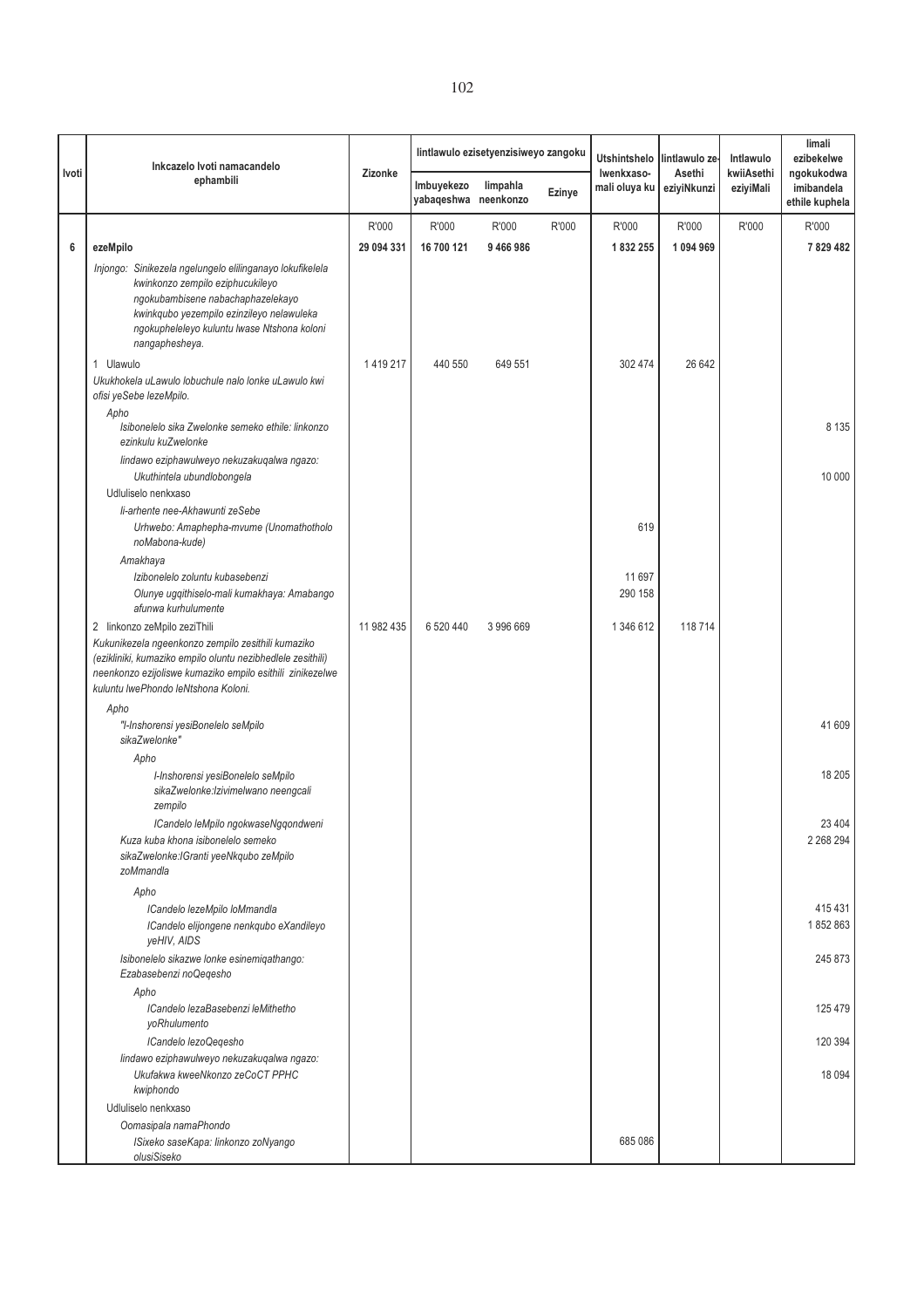|       | Inkcazelo Ivoti namacandelo                                                                                                                                                                                                                                                                                                                                                   |           |                                    | lintlawulo ezisetyenzisiweyo zangoku |        | Utshintshelo                | lintlawulo ze-        | Intlawulo               | limali<br>ezibekelwe                       |
|-------|-------------------------------------------------------------------------------------------------------------------------------------------------------------------------------------------------------------------------------------------------------------------------------------------------------------------------------------------------------------------------------|-----------|------------------------------------|--------------------------------------|--------|-----------------------------|-----------------------|-------------------------|--------------------------------------------|
| Ivoti | ephambili                                                                                                                                                                                                                                                                                                                                                                     | Zizonke   | Imbuyekezo<br>yabaqeshwa neenkonzo | limpahla                             | Ezinye | Iwenkxaso-<br>mali oluya ku | Asethi<br>eziyiNkunzi | kwiiAsethi<br>eziyiMali | ngokukodwa<br>imibandela<br>ethile kuphela |
|       |                                                                                                                                                                                                                                                                                                                                                                               | R'000     | R'000                              | R'000                                | R'000  | R'000                       | R'000                 | R'000                   | R'000                                      |
|       | AmaZiko angafumani Nzuzo<br>linkonzo ezijoliswe ekuhlaleni: Unonophelo<br>olujoliswe emakhaya, impilo yasengqondweni,<br>unonophelo lwezigulo ezingapheliyo nenkxaso<br>kwabanesifo sephepha                                                                                                                                                                                  |           |                                    |                                      |        | 108 494                     |                       |                         |                                            |
|       | ISibhedlele iBooth Memorial: IZiko loNonophelo-<br>mpilo lwabangabambekanga kakhulu- Abantu<br>abadala                                                                                                                                                                                                                                                                        |           |                                    |                                      |        | 31 132                      |                       |                         |                                            |
|       | Aquarius Healthcare: Iziko elinonelela abantu<br>abadala                                                                                                                                                                                                                                                                                                                      |           |                                    |                                      |        | 51 802                      |                       |                         |                                            |
|       | St Joseph: Iziko elinonelela abantwaba<br>liKlinikhi zeMpilo zoLuntu: UGonyo<br>nokuNyangwa kweSifo sephepha                                                                                                                                                                                                                                                                  |           |                                    |                                      |        | 11773<br>2566               |                       |                         |                                            |
|       | Ulwawulo lweSithili: lweprojekthi zophuhliso<br>i-E-vision ne-ICT                                                                                                                                                                                                                                                                                                             |           |                                    |                                      |        | 2 5 0 9                     |                       |                         |                                            |
|       | linkonzo zeHIV neAids ezijolise ekufikeleleni<br>ekuhlaleni- zinike iingcebiso, - unonophelo<br>lwabadala neenkonzo zokubuyisela esighelweni,<br>njalo-njalo                                                                                                                                                                                                                  |           |                                    |                                      |        | 204 177                     |                       |                         |                                            |
|       | ISondlo: INkqubo yeZondlo<br>Abasebenzi beziko-loChachiso abahlola ukuba<br>iindlebe ziva kakuhle na kananjalo nabathi banike<br>inkonzo yoncedo-lunyango lokuthetha nokuva<br>ebantwaneni (Philani njalo njalo)                                                                                                                                                              |           |                                    |                                      |        | 3938<br>1978                |                       |                         |                                            |
|       | Ukusiwa kwamayeza ezigulo ezingapheliyo<br>emakhaya                                                                                                                                                                                                                                                                                                                           |           |                                    |                                      |        | 500                         |                       |                         |                                            |
|       | Inkqubo yokuba sempilweni ijongene neendlela<br>zokuphila abantu abazikhethela zona ukuzama<br>ukukhusela nokulawula izifo ezingapheliyo, ukuze<br>xa bekhulelwe bakhuseleke babesempilweni<br>nokukhula kwabantwana nokuncipha kwendlela<br>yokuziphatha enobungozi                                                                                                          |           |                                    |                                      |        | 10 220                      |                       |                         |                                            |
|       | ICandelo elijongene nokuHanjiswa kweeNkonzo<br>eLuntwini                                                                                                                                                                                                                                                                                                                      |           |                                    |                                      |        | 194 913                     |                       |                         |                                            |
|       | ISibhedlele iLenteguer siyongezelele<br>nangakumbi inkathalo kwizigulane ezimeko yazo<br>inkenenkene kakhulu ukukhawulelana nesifo<br>esingubhubhane iCOVID-19                                                                                                                                                                                                                |           |                                    |                                      |        | 15 000                      |                       |                         |                                            |
|       | Amakhaya<br>Izibonelelo zoluntu kubasebenzi<br>Olunye ugqithiselo-mali kumakhaya                                                                                                                                                                                                                                                                                              |           |                                    |                                      |        | 21 921<br>603               |                       |                         |                                            |
|       | 3 linkonzo zonyango olungxamisekileyo<br>Ukunika uncedo lweenkonzo zonyango zexesha likaxakeka<br>zangaphambi kokufumana uncedo lonyango<br>lwasesibhedlele ukuquka utshintshelo lwangaphakathi<br>esibhedlele, kwanesicwangciso sezothutho lwezigulane;<br>kuquka ulawulo loncedo lonyago nolungelwaniso lonyango<br>olungxamisekileyo kwiSebe lezeMpilo kwiPhondo jikelele. | 1 299 323 | 777 215                            | 405 994                              |        | 915                         | 115 199               |                         |                                            |
|       | Apho                                                                                                                                                                                                                                                                                                                                                                          |           |                                    |                                      |        |                             |                       |                         |                                            |
|       | Udluliselo nenkxaso<br>Oomasipala namaPhondo<br>Amasebe ePhondo: lilayisensi zeZithuthi<br>Amakhaya<br>Izibonelelo zoluntu kubasebenzi                                                                                                                                                                                                                                        |           |                                    |                                      |        | 18<br>897                   |                       |                         |                                            |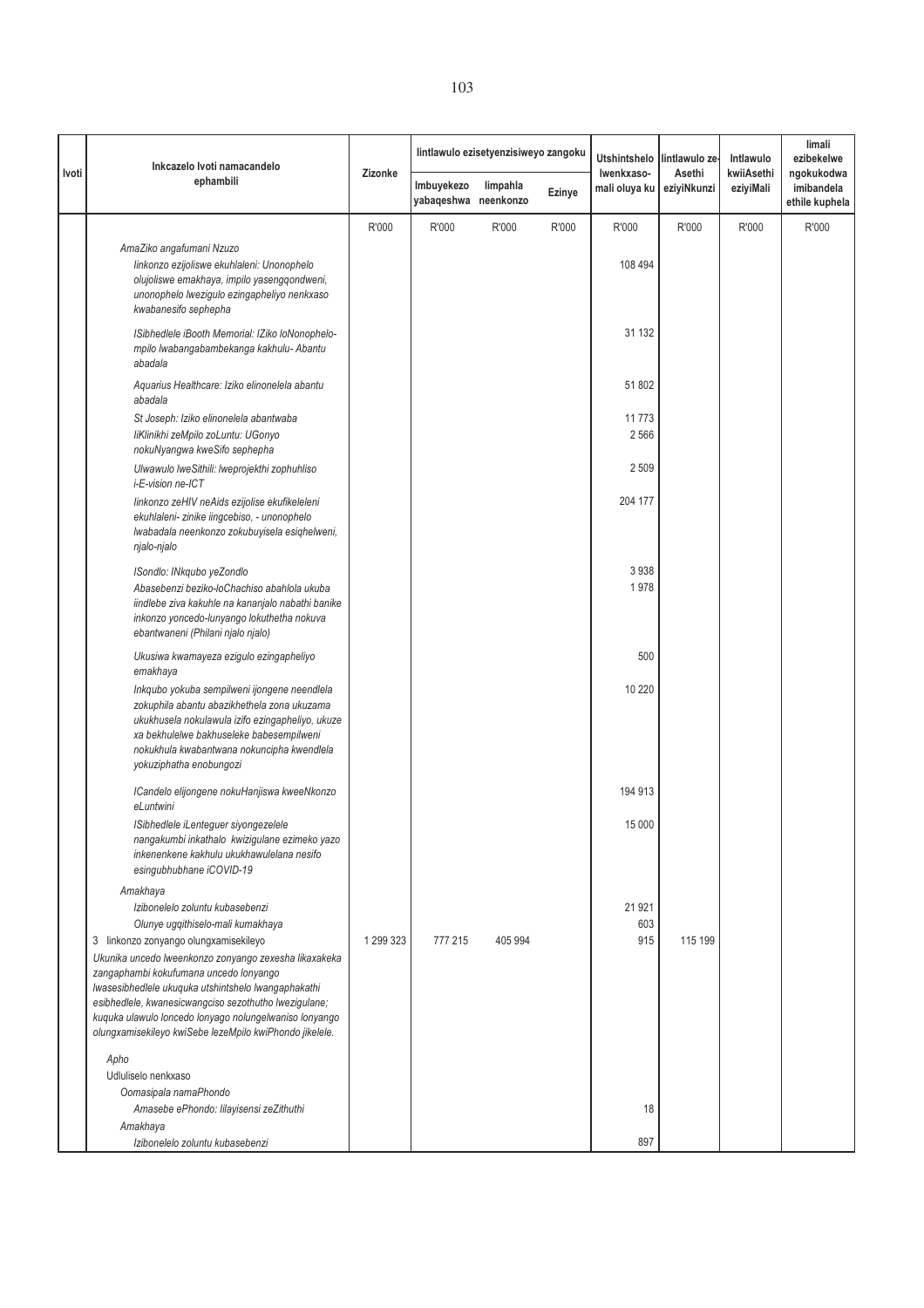|       | Inkcazelo Ivoti namacandelo                                                                                                                                                                                                                                                                                      |           |                                    | lintlawulo ezisetyenzisiweyo zangoku |        | <b>Utshintshelo</b>         | lintlawulo ze-        | Intlawulo               | limali<br>ezibekelwe                       |
|-------|------------------------------------------------------------------------------------------------------------------------------------------------------------------------------------------------------------------------------------------------------------------------------------------------------------------|-----------|------------------------------------|--------------------------------------|--------|-----------------------------|-----------------------|-------------------------|--------------------------------------------|
| Ivoti | ephambili                                                                                                                                                                                                                                                                                                        | Zizonke   | Imbuyekezo<br>yabaqeshwa neenkonzo | limpahla                             | Ezinye | Iwenkxaso-<br>mali oluya ku | Asethi<br>eziyiNkunzi | kwiiAsethi<br>eziyiMali | ngokukodwa<br>imibandela<br>ethile kuphela |
|       |                                                                                                                                                                                                                                                                                                                  | R'000     | R'000                              | R'000                                | R'000  | R'000                       | R'000                 | R'000                   | R'000                                      |
|       | 4 linkonzo zezibhedlele kwiPhondo                                                                                                                                                                                                                                                                                | 4 461 350 | 3 149 483                          | 1 248 633                            |        | 21 454                      | 41780                 |                         |                                            |
|       | Ukuhanjiswa kweenkonzo zesibhedlele ezithi zifikeleleke,<br>ngokufanelekileyo, ngokusebenzayo yaye zinike iinkonzo<br>zengcali jikelele, ziquka iinkonzo ezizodwa zokubuyela<br>esighelweni, inkonzo zamazinyo kunye nezengqondo,<br>kwakunye nokunika iqonga loqeqesho kwiingcali zeMpilo<br>nokuqhuba uphando. |           |                                    |                                      |        |                             |                       |                         |                                            |
|       | Apho                                                                                                                                                                                                                                                                                                             |           |                                    |                                      |        |                             |                       |                         |                                            |
|       | Isibonelelo sikazwe lonke esinemiqathango:<br>Ezabasebenzi noQeqesho                                                                                                                                                                                                                                             |           |                                    |                                      |        |                             |                       |                         | 306 944                                    |
|       | Apho                                                                                                                                                                                                                                                                                                             |           |                                    |                                      |        |                             |                       |                         |                                            |
|       | ICandelo lezaBasebenzi leMithetho<br>yoRhulumento                                                                                                                                                                                                                                                                |           |                                    |                                      |        |                             |                       |                         | 114 267                                    |
|       | ICandelo lezoQegesho                                                                                                                                                                                                                                                                                             |           |                                    |                                      |        |                             |                       |                         | 192 677                                    |
|       | "I-Inshorensi yesiBonelelo seMpilo                                                                                                                                                                                                                                                                               |           |                                    |                                      |        |                             |                       |                         | 1996                                       |
|       | sikaZwelonke"                                                                                                                                                                                                                                                                                                    |           |                                    |                                      |        |                             |                       |                         |                                            |
|       | Apho                                                                                                                                                                                                                                                                                                             |           |                                    |                                      |        |                             |                       |                         |                                            |
|       | ICandelo leMpilo ngokwaseNgqondweni                                                                                                                                                                                                                                                                              |           |                                    |                                      |        |                             |                       |                         | 1996                                       |
|       | Udluliselo nenkxaso                                                                                                                                                                                                                                                                                              |           |                                    |                                      |        |                             |                       |                         |                                            |
|       | AmaZiko angafumani Nzuzo                                                                                                                                                                                                                                                                                         |           |                                    |                                      |        |                             |                       |                         |                                            |
|       | Eyokubonelela abahlali ngemali (eOpen Circle<br>naseHurdy Gurdy) kubantu abane-<br>autism/ukungathathi kakuhle ngengqondo<br>nabanengxaki kwindlela yokuziphatha                                                                                                                                                 |           |                                    |                                      |        | 3850                        |                       |                         |                                            |
|       | Amakhaya                                                                                                                                                                                                                                                                                                         |           |                                    |                                      |        |                             |                       |                         |                                            |
|       | Izibonelelo zoluntu kubasebenzi                                                                                                                                                                                                                                                                                  |           |                                    |                                      |        | 17 604                      |                       |                         |                                            |
|       | 5 linkonzo zeZibhedlele ezikhulu                                                                                                                                                                                                                                                                                 | 7773200   | 5 191 684                          | 2 482 532                            |        | 37 4 26                     | 61 558                |                         |                                            |
|       | Ukunikezela ngeenkonzo zempilo ezikumgangatho<br>okwinqanaba lokugqibela nokuqeqeshwa kwabasebenzi<br>bezempilo nohlaziyo lwezifundo.                                                                                                                                                                            |           |                                    |                                      |        |                             |                       |                         |                                            |
|       | Apho                                                                                                                                                                                                                                                                                                             |           |                                    |                                      |        |                             |                       |                         |                                            |
|       | Isibonelelo sikazwe lonke esinemiqathango:<br>Ezabasebenzi noQeqesho                                                                                                                                                                                                                                             |           |                                    |                                      |        |                             |                       |                         | 346 625                                    |
|       | Apho                                                                                                                                                                                                                                                                                                             |           |                                    |                                      |        |                             |                       |                         |                                            |
|       | ICandelo lezaBasebenzi leMithetho<br>yoRhulumento                                                                                                                                                                                                                                                                |           |                                    |                                      |        |                             |                       |                         | 117 217                                    |
|       | ICandelo lezoQeqesho                                                                                                                                                                                                                                                                                             |           |                                    |                                      |        |                             |                       |                         | 229 408                                    |
|       | Isibonelelo sika Zwelonke semeko ethile: linkonzo<br>ezinkulu kuZwelonke                                                                                                                                                                                                                                         |           |                                    |                                      |        |                             |                       |                         | 3 3 9 2 9 2 2                              |
|       | Udluliselo nenkxaso                                                                                                                                                                                                                                                                                              |           |                                    |                                      |        |                             |                       |                         |                                            |
|       | AmaZiko angafumani Nzuzo                                                                                                                                                                                                                                                                                         |           |                                    |                                      |        |                             |                       |                         |                                            |
|       | IMaitland Cottage: Isibhedlele samathambo<br>sabantwana                                                                                                                                                                                                                                                          |           |                                    |                                      |        | 14 754                      |                       |                         |                                            |
|       | Amakhaya<br>Izibonelelo zoluntu kubasebenzi                                                                                                                                                                                                                                                                      |           |                                    |                                      |        | 22 672                      |                       |                         |                                            |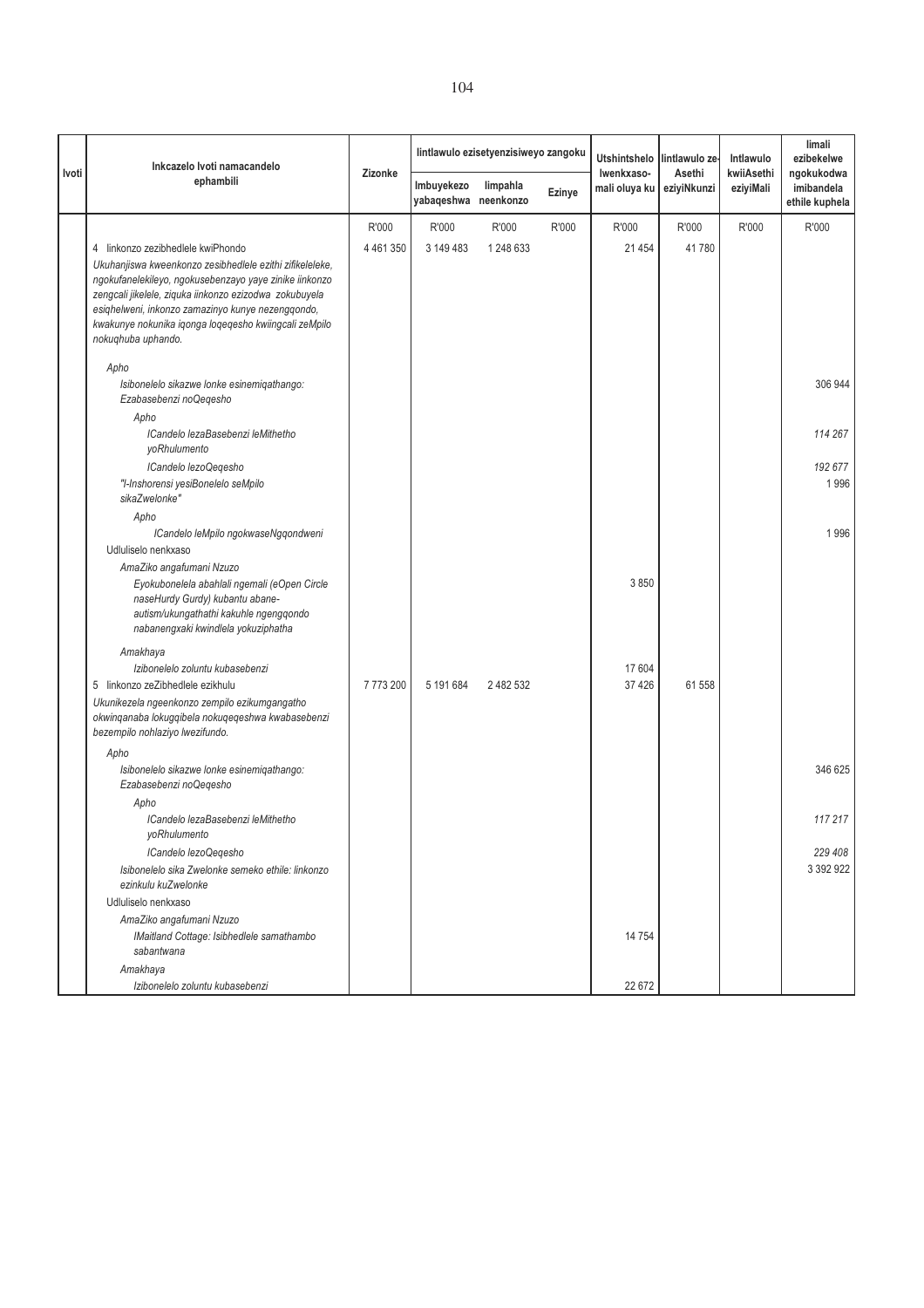| Ivoti | Inkcazelo Ivoti namacandelo<br>ephambili                                                                                                                                                         | Zizonke   | lintlawulo ezisetyenzisiweyo zangoku |          |        | <b>Utshintshelo</b>         | lintlawulo ze-        | Intlawulo               | limali<br>ezibekelwe                       |
|-------|--------------------------------------------------------------------------------------------------------------------------------------------------------------------------------------------------|-----------|--------------------------------------|----------|--------|-----------------------------|-----------------------|-------------------------|--------------------------------------------|
|       |                                                                                                                                                                                                  |           | Imbuyekezo<br>yabaqeshwa neenkonzo   | limpahla | Ezinye | Iwenkxaso-<br>mali oluya ku | Asethi<br>eziyiNkunzi | kwiiAsethi<br>eziyiMali | ngokukodwa<br>imibandela<br>ethile kuphela |
|       |                                                                                                                                                                                                  | R'000     | R'000                                | R'000    | R'000  | R'000                       | R'000                 | R'000                   | R'000                                      |
|       | 6 Inzululwazi zeMpilo noQeqesho<br>Ukuvula amathuba oqeqesho nophuhliso ukwenzela<br>abasebenzi asebeqashiwe nabexesha elizayo beSebe<br>lezeMpilo.                                              | 397 932   | 190 609                              | 81 4 26  |        | 122 500                     | 3 3 9 7               |                         |                                            |
|       | Apho<br>IGranti yeSizwe eneMiqathango: IGranti<br>esiSibonelelo yeNkqubo yeMisebenzi yoLuntu<br>e Yandisiweyo yaMaphondo                                                                         |           |                                      |          |        |                             |                       |                         | 10 291                                     |
|       | Udluliselo nenkxaso<br>li-arhente nee-akhawunti zeSebe<br>iHealth & Welfare Sectorial education and<br>training authority (SETA)                                                                 |           |                                      |          |        | 6894                        |                       |                         |                                            |
|       | AmaZiko angafumani Nzuzo<br>INkqubo yeMisebenzi yoLuntu eYandisiweyo<br>Amakhaya                                                                                                                 |           |                                      |          |        | 64 672                      |                       |                         |                                            |
|       | Izibonelelo zoluntu kubasebenzi<br>Olunye ugqithiselo-mali kumakhaya:<br>liBhasari                                                                                                               |           |                                      |          |        | 621<br>50 313               |                       |                         |                                            |
|       | 7 linkonzo zenkxaso nokhathalelo kwezeMpilo<br>Ukunika iinkonzo zenkxaso ezifunwa liSebe ukuze<br>liphumeze iinjongo zalo.                                                                       | 584 281   | 369 597                              | 189778   |        | 874                         | 24 032                |                         |                                            |
|       | Apho                                                                                                                                                                                             |           |                                      |          |        |                             |                       |                         |                                            |
|       | Igranti yeSizwe enemigathango: IGranti yeeNkqubo<br>eziXandileyo neziHlanganisiweyo zeMisebenzi<br>yasebuRhulumenteni zoluntu zamaPhondo                                                         |           |                                      |          |        |                             |                       |                         | 2 106                                      |
|       | Udluliselo nenkxaso                                                                                                                                                                              |           |                                      |          |        |                             |                       |                         |                                            |
|       | Amakhaya                                                                                                                                                                                         |           |                                      |          |        |                             |                       |                         |                                            |
|       | Izibonelelo zoluntu kubasebenzi                                                                                                                                                                  |           |                                      |          |        | 874                         |                       |                         |                                            |
|       | 8 ULawulo LwamaZiko eMpilo<br>ISibonelelo sokuhlaziywa kwamaziko-mpilo amatsha<br>nokulungiswa, ukuphuculwa nokulondolozwa kwala maziko-<br>mpilo akhoyo, kuqukwa uBuchule boBugcisa kwezeMpilo. | 1 176 593 | 60 543                               | 412 403  |        |                             | 703 647               |                         | 1 176 593                                  |
|       | Apho                                                                                                                                                                                             |           |                                      |          |        |                             |                       |                         |                                            |
|       | iGranti yeSizwe enemigathango: i-Health Facility<br><b>Revitalisation Grant inikwe</b>                                                                                                           |           |                                      |          |        |                             |                       |                         | 796 590                                    |
|       | lindawo eziphawulweyo nekuzakuqalwa ngazo:                                                                                                                                                       |           |                                      |          |        |                             |                       |                         |                                            |
|       | Isibhedlele iTygerberg (ulungiso nemali)                                                                                                                                                         |           |                                      |          |        |                             |                       |                         | 182 942                                    |
|       | Apho<br>Inkqubo yolungiso eyenzelwe isibhedlele                                                                                                                                                  |           |                                      |          |        |                             |                       |                         | 82 892                                     |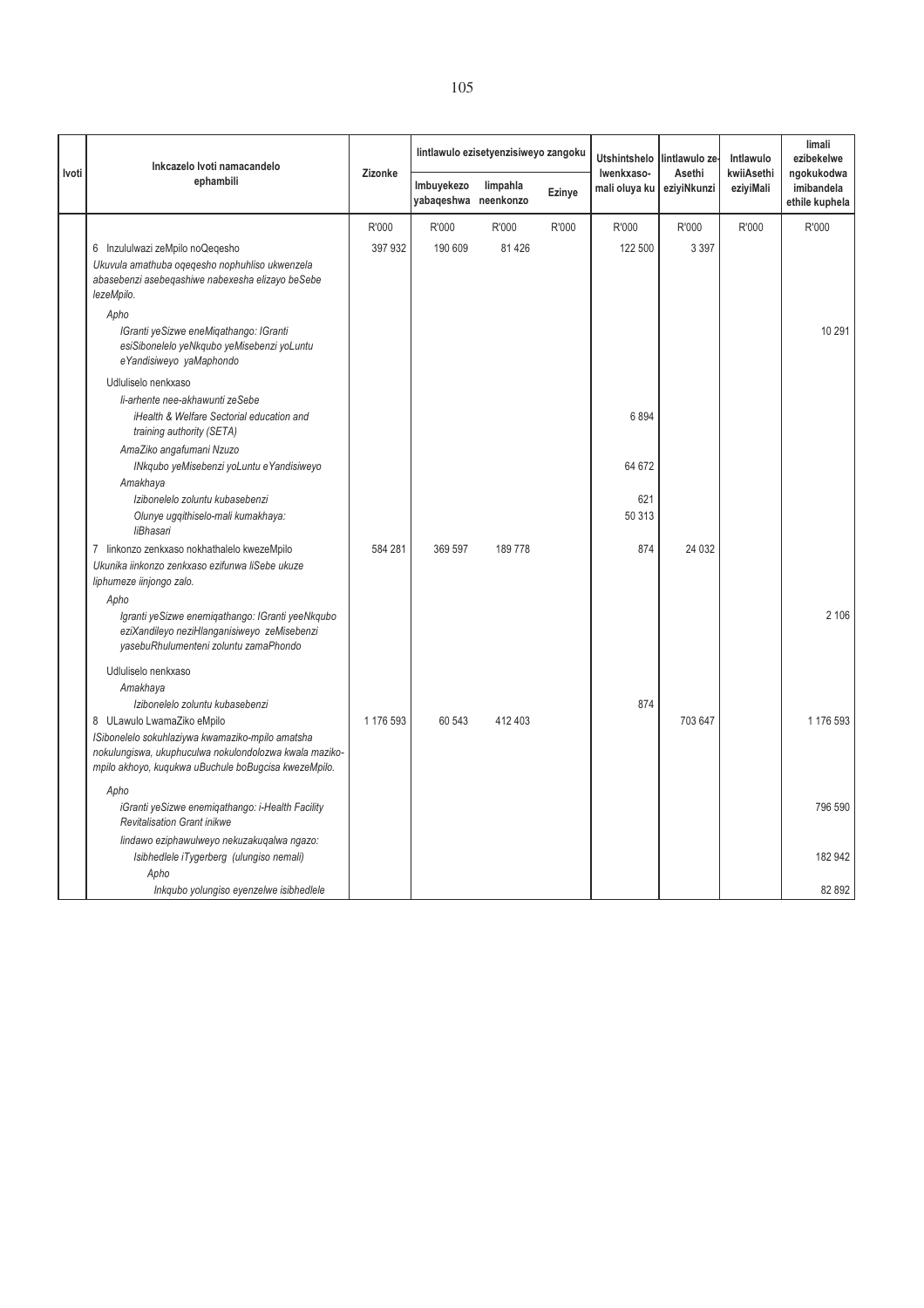|                | Inkcazelo Ivoti namacandelo                                                                                                                                                                                                           |                        |                          | lintlawulo ezisetyenzisiweyo zangoku |        | Utshintshelo<br>Iwenkxaso-<br>mali oluya ku | lintlawulo ze-<br>Asethi<br>eziyiNkunzi | Intlawulo<br>kwiiAsethi<br>eziyiMali | limali<br>ezibekelwe<br>ngokukodwa<br>imibandela<br>ethile kuphela |
|----------------|---------------------------------------------------------------------------------------------------------------------------------------------------------------------------------------------------------------------------------------|------------------------|--------------------------|--------------------------------------|--------|---------------------------------------------|-----------------------------------------|--------------------------------------|--------------------------------------------------------------------|
| Ivoti          | ephambili                                                                                                                                                                                                                             | Zizonke                | Imbuyekezo<br>yabaqeshwa | limpahla<br>neenkonzo                | Ezinye |                                             |                                         |                                      |                                                                    |
| $\overline{7}$ | Uphuhliso loLuntu<br>Injong UKuqinisekisa ngamalungiselelo eenkonzo<br>zophuhliso loluntu ezibanzi<br>ezithungelanayo ezibangela ukuba abantu<br>abahluphekayo baxhotyiswe,<br>nababuthathaka nabo baneemfuno<br>ezizodwa.            | R'000<br>2 2 8 5 3 3 5 | R'000<br>994 173         | R'000<br>210 800                     | R'000  | R'000<br>1 030 536                          | R'000<br>49 8 26                        | R'000                                | R'000<br>201725                                                    |
|                | 1 uLawulo<br>Le nkqubo inyathela kuLawulo olucwangcisiweyo<br>neenkonzo zenkxaso kuwo onke amanganaba<br>esebe, umz. kumgangatho wephondo,<br>wesiphaluka, isithili nowamaziko akhoyo.<br>Apho<br>Udluliselo noncediso-mali           | 238 085                | 180 974                  | 40 553                               |        | 3 3 8 9                                     | 13 169                                  |                                      |                                                                    |
|                | li-arhente nee-akhawunti zeSebe<br>Icandelo lezeMpilo nelezeNtlalontle<br>lezeMfundo kunye neGunya loQeqesho                                                                                                                          |                        |                          |                                      |        | 2911                                        |                                         |                                      |                                                                    |
|                | Unxibelelwano: Amaphepha-mvume<br>(Unomathotholo noMabona-kude)                                                                                                                                                                       |                        |                          |                                      |        | 15                                          |                                         |                                      |                                                                    |
|                | Amakhaya<br>linkxaso-mali Zokufunda<br>(Abangasebenziyo)                                                                                                                                                                              |                        |                          |                                      |        | 463                                         |                                         |                                      |                                                                    |
|                | 2 linkonzo zeNtlalo-ntle yoLuntu<br>Ukubonelela ngeenkonzo ezihlangeneyo<br>zophuhliso kwintlalo-ntle yoluntu kwabo<br>bahlelelekileyo nababuthathaka<br>ngentsebenziswano nabachaphazelekileyo<br>nemibutho yoluntu neyasekuhlaleni. | 1 040 140              | 529 437                  | 85 655                               |        | 396 829                                     | 28 219                                  |                                      |                                                                    |
|                | Apho<br>Ulwabiwo olubekelwe bucala:<br>ISibonelelo seNgqesho seNtlalontle                                                                                                                                                             |                        |                          |                                      |        |                                             |                                         |                                      | 16514                                                              |
|                | Ulwabiwo olubekelwe bucala: Abantu<br>abakhubazekileyo                                                                                                                                                                                |                        |                          |                                      |        |                                             |                                         |                                      | 57 0 20                                                            |
|                | Ulwabiwo olubekelwe bucala:<br>Iprojekthi yesidima sezococeko                                                                                                                                                                         |                        |                          |                                      |        |                                             |                                         |                                      | 10911                                                              |
|                | Ulwabiwo olubekelwe bucala: Ukongezwa<br>koNontlalontle                                                                                                                                                                               |                        |                          |                                      |        |                                             |                                         |                                      | 21915                                                              |
|                | Udluliselo noncediso-mali<br>li-arhente nee-akhawunti zeSebe<br>Urhwebo: Amaphepha-mvume<br>(Unomathotholo noMabona-kude)                                                                                                             |                        |                          |                                      |        | 4                                           |                                         |                                      |                                                                    |
|                | Amaziko angenzi ngeniso-mali<br>linkonzo zabantu abadala<br>linkonzo zabantu abakhubazekileyo<br>Amakhaya<br>Izibonelelo zoluntu kubasebenzi                                                                                          |                        |                          |                                      |        | 236 362<br>154 500<br>5963                  |                                         |                                      |                                                                    |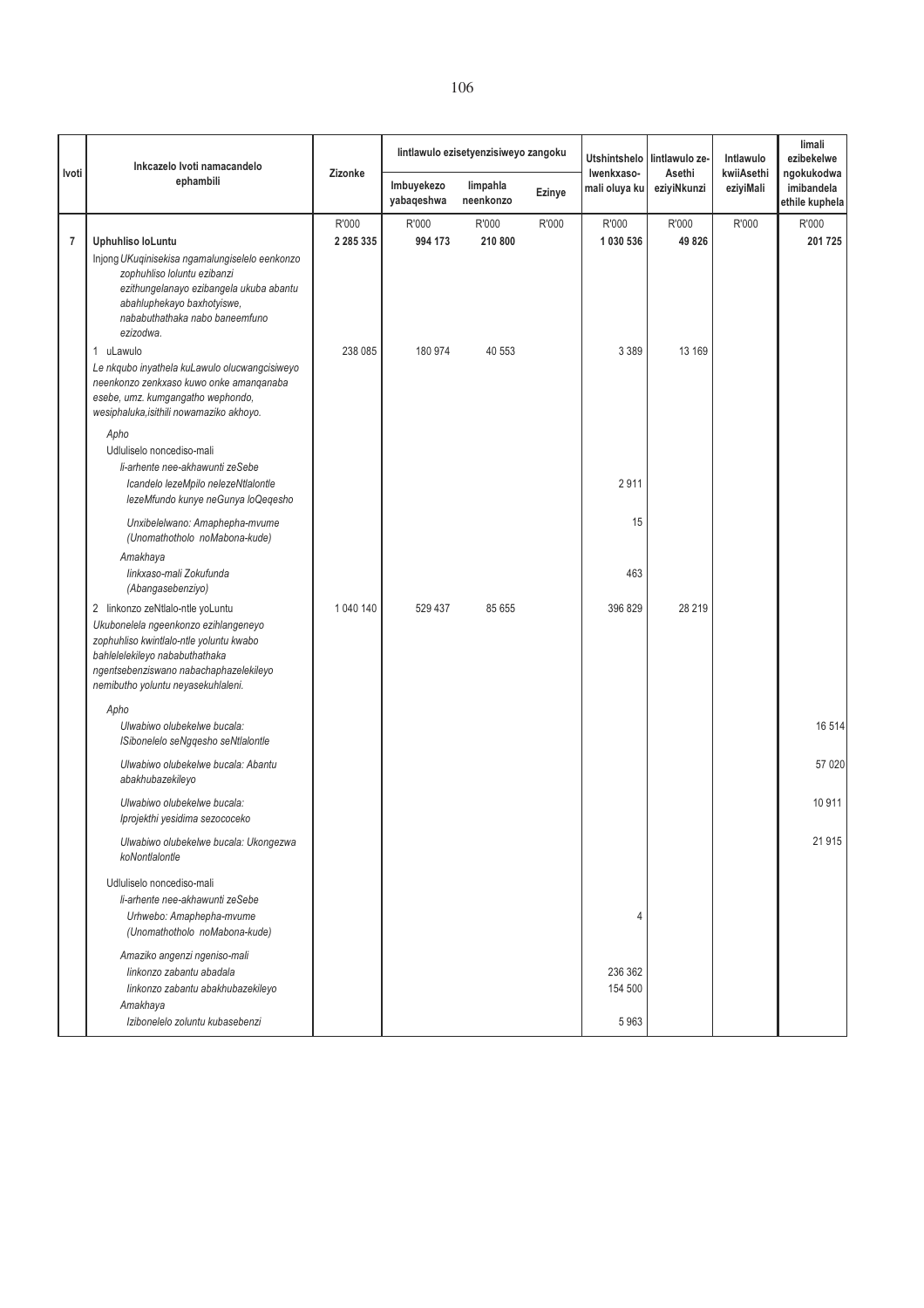|       | Inkcazelo Ivoti namacandelo                                                            | Zizonke | lintlawulo ezisetyenzisiweyo zangoku |                       |               | <b>Utshintshelo</b>         | lintlawulo ze-        | Intlawulo               | limali<br>ezibekelwe                       |
|-------|----------------------------------------------------------------------------------------|---------|--------------------------------------|-----------------------|---------------|-----------------------------|-----------------------|-------------------------|--------------------------------------------|
| Ivoti | ephambili                                                                              |         | Imbuyekezo<br>yabaqeshwa             | limpahla<br>neenkonzo | <b>Ezinye</b> | Iwenkxaso-<br>mali oluya ku | Asethi<br>eziyiNkunzi | kwiiAsethi<br>eziyiMali | ngokukodwa<br>imibandela<br>ethile kuphela |
|       |                                                                                        | R'000   | R'000                                | R'000                 | R'000         | R'000                       | R'000                 | R'000                   | R'000                                      |
|       | 3 Abantwana neeNtsapho                                                                 | 448 346 | 18 573                               | 1 1 3 5               |               | 428 119                     | 519                   |                         |                                            |
|       | Ukunika iinkonzo zononophelo nenkxaso                                                  |         |                                      |                       |               |                             |                       |                         |                                            |
|       | kubantwana neentsapho kwiingingqi zokuhlala                                            |         |                                      |                       |               |                             |                       |                         |                                            |
|       | ngentsebenziswano namahlakani nemibutho                                                |         |                                      |                       |               |                             |                       |                         |                                            |
|       | yoluntu.                                                                               |         |                                      |                       |               |                             |                       |                         |                                            |
|       | Apho<br>Izabelo ezibekelwe bucala: Ukongezwa                                           |         |                                      |                       |               |                             |                       |                         | 3750                                       |
|       | kwenkxaso kwiintsapho ngenxa yefuthe<br>leCOVID-19                                     |         |                                      |                       |               |                             |                       |                         |                                            |
|       | Izabelo ezibekelwe bucala:linkqubo<br>zokuthintela i-HIV                               |         |                                      |                       |               |                             |                       |                         | 6 150                                      |
|       | Izabelo ezibekelwe bucala: Lindawo                                                     |         |                                      |                       |               |                             |                       |                         | 3 0 0 0                                    |
|       | Udluliselo noncediso-mali                                                              |         |                                      |                       |               |                             |                       |                         |                                            |
|       | Amaziko angenzi ngeniso-mali                                                           |         |                                      |                       |               |                             |                       |                         |                                            |
|       | Unonophelo kunye neenkonzo kwiintsapho<br>Unonophelo nokhuselo lwabantwana             |         |                                      |                       |               | 99 4 73<br>191740           |                       |                         |                                            |
|       | Ukukhula kwasebuntwaneni kunye                                                         |         |                                      |                       |               | 15 3 8 4                    |                       |                         |                                            |
|       | nokhathalelo olungaphelelanga                                                          |         |                                      |                       |               |                             |                       |                         |                                            |
|       | Amaziko okugcina abantwana nolutsha                                                    |         |                                      |                       |               | 111 658                     |                       |                         |                                            |
|       | Amakhaya                                                                               |         |                                      |                       |               |                             |                       |                         |                                            |
|       | Ukubekwa kwabantwana                                                                   |         |                                      |                       |               | 9864                        |                       |                         |                                            |
|       | 4 linkonzo Zobuyiselo                                                                  | 468779  | 246 228                              | 82 27 2               |               | 132 360                     | 7919                  |                         |                                            |
|       | Ukunika iinkonzo zophuhliso ezihlanganyelweyo                                          |         |                                      |                       |               |                             |                       |                         |                                            |
|       | nezokuthintelwa kolwaphulo-mthetho kuluntu                                             |         |                                      |                       |               |                             |                       |                         |                                            |
|       | kunye nokusetyenziswa gwenxa kweziyobisi<br>kwabona babuthathaka ngentsebenziswano     |         |                                      |                       |               |                             |                       |                         |                                            |
|       | namahlakani nemibutho yoluntu.                                                         |         |                                      |                       |               |                             |                       |                         |                                            |
|       | Apho                                                                                   |         |                                      |                       |               |                             |                       |                         |                                            |
|       | Izabelo ezibekelwe bucala: Ubundlobongela<br>kuBantu Basetyhini                        |         |                                      |                       |               |                             |                       |                         | 18723                                      |
|       | Ulwabiwo olubekelwe bucala:                                                            |         |                                      |                       |               |                             |                       |                         | 14728                                      |
|       | UBundlobongela obusekelwe kwisini kunye<br>nosulelo ngokwabelana ngesondo              |         |                                      |                       |               |                             |                       |                         |                                            |
|       | Izabelo ezibekelwe bucala: Ukunyuka<br>kwenkxaso kwiintsapho ngenxa yefuthe le-<br>GBV |         |                                      |                       |               |                             |                       |                         | 3750                                       |
|       | li-arhente nee-akhawunti zeSebe                                                        |         |                                      |                       |               |                             |                       |                         |                                            |
|       | Unxibelelwano: Amaphepha-mvume<br>(Unomathotholo noMabona-kude)                        |         |                                      |                       |               | 22                          |                       |                         |                                            |
|       | Amaziko angenzi ngeniso-mali                                                           |         |                                      |                       |               |                             |                       |                         |                                            |
|       | Ukusetyenziswa gwenxa kweziyobisi,<br>ukuthintelwa nokubuyiselwa kwisimo<br>esisiso    |         |                                      |                       |               | 55 677                      |                       |                         |                                            |
|       | Ukuthintelwa kolwaphulo-mthetho<br>nenkxaso                                            |         |                                      |                       |               | 13 002                      |                       |                         |                                            |
|       | Ukuxhotyiswa kwamaxhoba                                                                |         |                                      |                       |               | 62 866                      |                       |                         |                                            |
|       | Amakhaya                                                                               |         |                                      |                       |               |                             |                       |                         |                                            |
|       | Izibonelelo zoluntu kubasebenzi                                                        |         |                                      |                       |               | 793                         |                       |                         |                                            |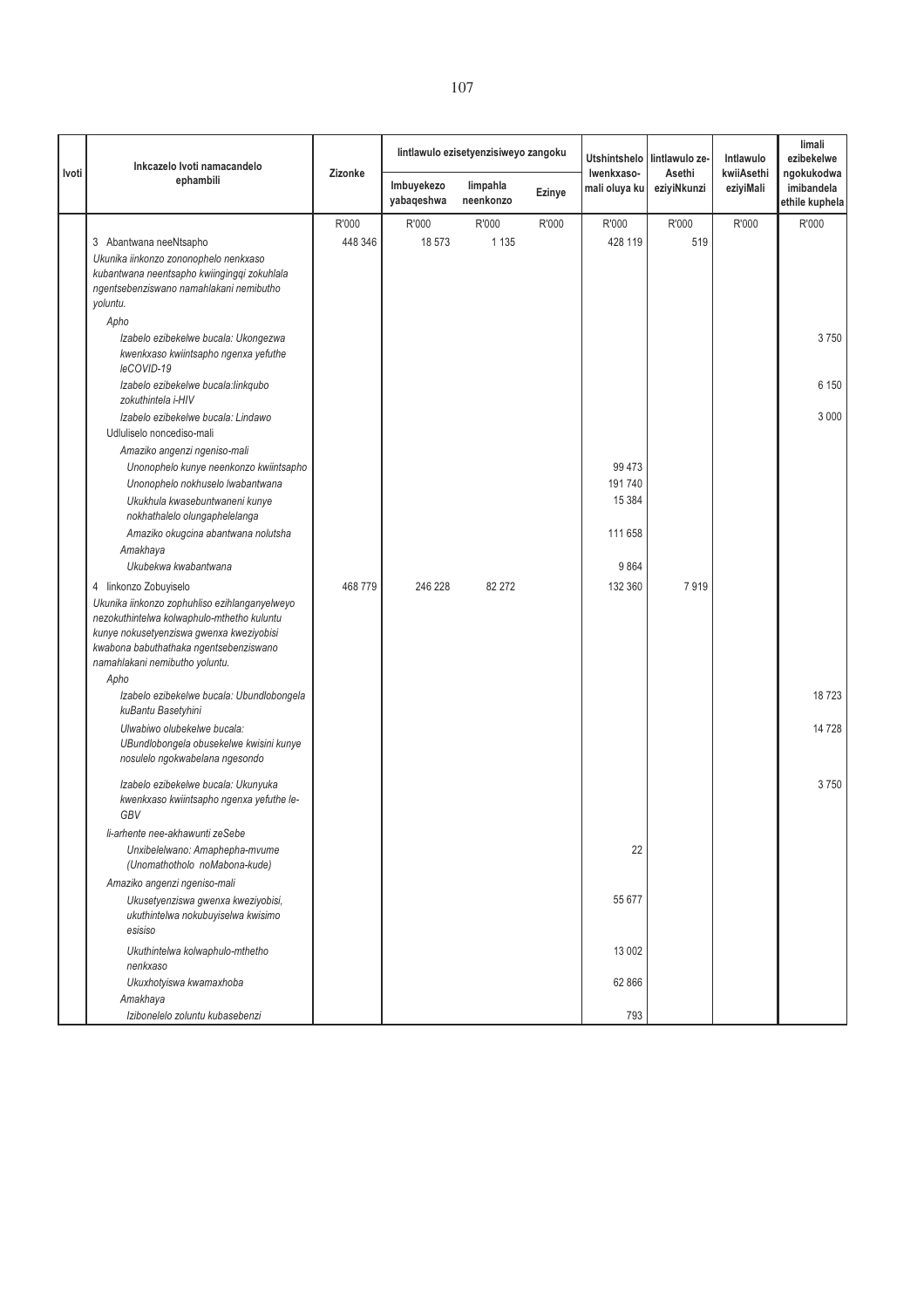| Ivoti | Inkcazelo Ivoti namacandelo<br>ephambili                                                                                                                                                                                                                                                                                       | Zizonke         |                          | lintlawulo ezisetyenzisiweyo zangoku |        | <b>Utshintshelo</b><br>Iwenkxaso-<br>mali oluya ku | lintlawulo ze-<br>Asethi<br>eziyiNkunzi | Intlawulo<br>kwiiAsethi<br>eziyiMali | limali<br>ezibekelwe                       |
|-------|--------------------------------------------------------------------------------------------------------------------------------------------------------------------------------------------------------------------------------------------------------------------------------------------------------------------------------|-----------------|--------------------------|--------------------------------------|--------|----------------------------------------------------|-----------------------------------------|--------------------------------------|--------------------------------------------|
|       |                                                                                                                                                                                                                                                                                                                                |                 | Imbuyekezo<br>yabaqeshwa | limpahla<br>neenkonzo                | Ezinye |                                                    |                                         |                                      | ngokukodwa<br>imibandela<br>ethile kuphela |
|       | 5 Uphuhliso noPhando<br>Ukubonelela ngeenkqubo zophuhliso eziluqilima<br>ezijongana nokuxhotyiswa koluntu,<br>ngokubhekiselele kuphando ngokwamava<br>nangeenkcukacha ngabantu abazelweyo<br>nabaswelekileyo.<br>Apho<br>Isibonelelo-mali esinemigathango<br>sikaZwelonke: ICandelo lezeNtlalo<br>Isibonelo seNkuthazo se-EPWP | R'000<br>89 985 | R'000<br>18 961          | R'000<br>1 1 8 5                     | R'000  | R'000<br>69839                                     | R'000                                   | R'000                                | R'000<br>4 9 7 8                           |
|       | Ulwabiwo olubekelwe bucala:<br>Ukuntshintsha umsebenzi wokuncedisa<br>ngokutya, amaziko okusasaza ukutya kunye<br>nophuhliso lwesondlo kuluntu<br>Ulwabiwo olubekelwe bucala: Ukutshintsha                                                                                                                                     |                 |                          |                                      |        |                                                    |                                         |                                      | 15 2 86                                    |
|       | umsebenzi wokuncedisa ngokutya, amaziko<br>okusasaza ukutya kunye nophuhliso<br>Iwesondlo kuluntu                                                                                                                                                                                                                              |                 |                          |                                      |        |                                                    |                                         |                                      |                                            |
|       | Ulwabiwo olubekelwe bucala: Uxinzelelo<br>Iwasentlalweni(Isibonelelo sokutya<br>sethutyana/Isondlo)                                                                                                                                                                                                                            |                 |                          |                                      |        |                                                    |                                         |                                      | 25 000                                     |
|       | Udluliselo noncediso-mali                                                                                                                                                                                                                                                                                                      |                 |                          |                                      |        |                                                    |                                         |                                      |                                            |
|       | Amaziko angenzi nzala<br>Ukuncitshiswa kwentlupheko nokuphila<br>ngokuzimela                                                                                                                                                                                                                                                   |                 |                          |                                      |        | 55 668                                             |                                         |                                      |                                            |
|       | Uphuhliso lolutsha                                                                                                                                                                                                                                                                                                             |                 |                          |                                      |        | 14 171                                             |                                         |                                      |                                            |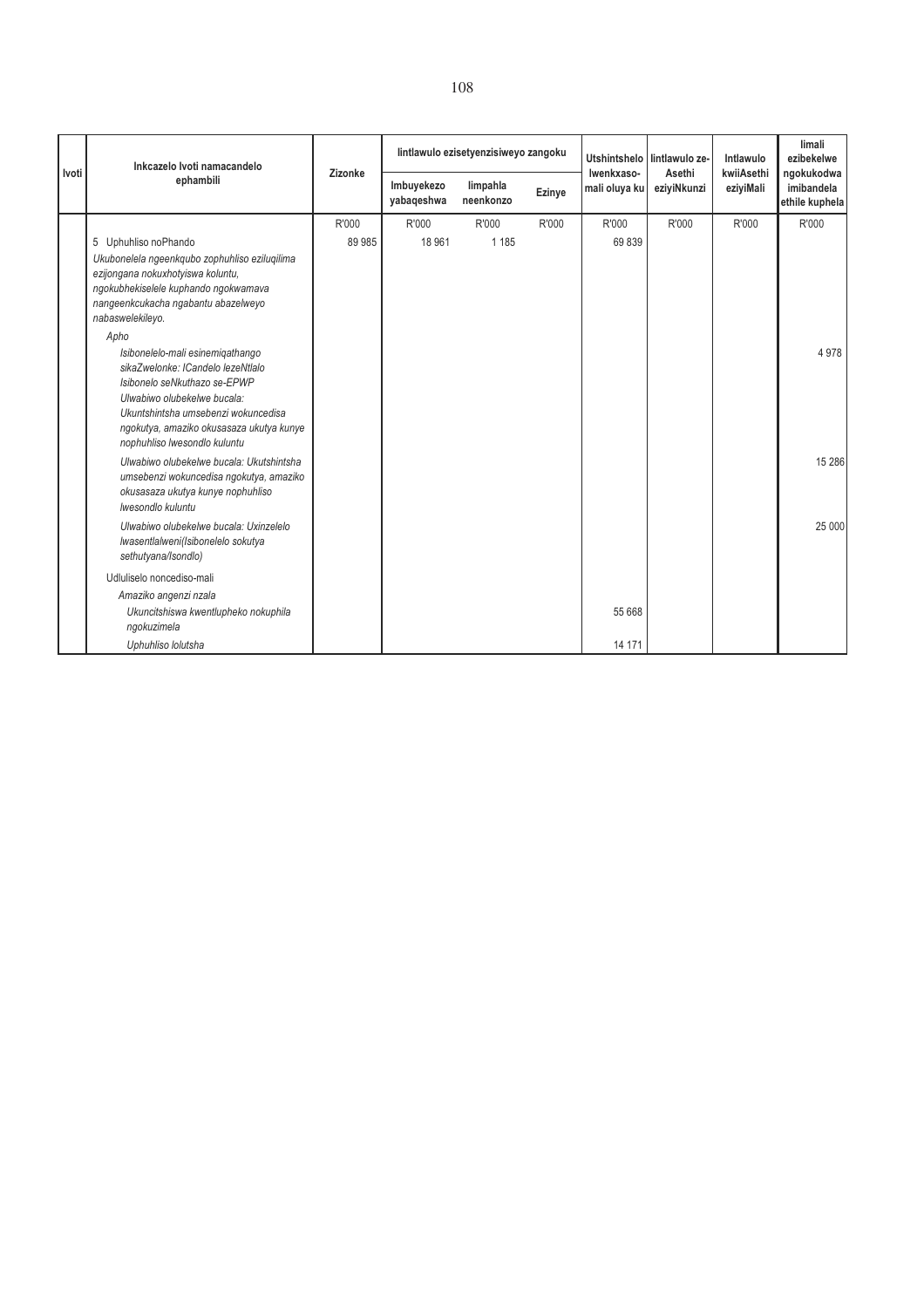|       | Inkcazelo Ivoti namacandelo                                                                                                                                                                                                                                                                                                                                                                    |                    |                          | lintlawulo ezisetyenzisiweyo zangoku |        | <b>Utshintshelo</b>                   | lintlawulo ze-        | Intlawulo               | limali<br>ezibekelwe                       |
|-------|------------------------------------------------------------------------------------------------------------------------------------------------------------------------------------------------------------------------------------------------------------------------------------------------------------------------------------------------------------------------------------------------|--------------------|--------------------------|--------------------------------------|--------|---------------------------------------|-----------------------|-------------------------|--------------------------------------------|
| Ivoti | ephambili                                                                                                                                                                                                                                                                                                                                                                                      | Zizonke            | Imbuyekezo<br>yabaqeshwa | limpahla<br>neenkonzo                | Ezinye | Iwenkxaso-mali<br>oluya ku            | Asethi<br>eziyiNkunzi | kwiiAsethi<br>eziyiMali | ngokukodwa<br>imibandela<br>ethile kuphela |
| 8     | Isebe lokuHlaliswa koLuntu<br>Injongo Ukubonelelwa kwendawo zokuhlala<br>ezinikezela ngeeenkonzo ezilungileyo<br>nezingundogo kunye noqoqosho lwentlalo.<br>Ukunika amathuba amaninzi kubaninizindlu<br>kunye nabaqashi ngokwemfuno<br>ezahlukeneyo zemivuzo yamakhaya; kunye<br>Nokusoloko kuphuculwa ukuhlaliswa<br>kwabantu ngokubambisana nabemi kunye<br>nenzame zikaRhulumene ekuxhaseni | R'000<br>2 414 805 | R'000<br>240 236         | R'000<br>108 002                     | R'000  | R'000<br>2 060 609                    | R'000<br>5958         | R'000                   | R'000<br>2 116 034                         |
|       | ngeminikelo yamaziko abucala.<br>1 uLawulo<br>Ukunikezela ngolawulo jikelele kwisebe<br>ngokuvumelana nemithetho nemigaqo<br>esetyenziswayo.<br>Apho<br>lintlawulo ezisetyenzisiweyo zangoku<br>Imali ebekelwe bucala: Ukuphononongwa<br>kweModeli yoNikezelo lweeNkonzo                                                                                                                       | 124 491            | 98758                    | 19762                                |        | 13                                    | 5958                  |                         |                                            |
|       | IQumrhu loSasazo loMzantsi Afrika (SABC)<br>2 Izidingo zeZindlu, uphando nocwangciso<br>Ukuqhuba kunye nokwenza iimfuno zokuhambisa<br>izindlu, uphando kunye nokucwangcisa.                                                                                                                                                                                                                   | 25 379             | 24 897                   | 482                                  |        | 13                                    |                       |                         |                                            |
|       | 3 Uphuhliso lweZindlu<br>Ukubonelela ngenxaso namathuba ezindlu kuquka<br>ukufumana iinkonzo ezingundoqo, kubaxhamli<br>ngokuhambelana nenkqubo yezindlu kazwelonke,<br>2009.<br>Apho<br>Isibonelelo-mali esinemiQathango<br>sikaZwelonke: Uphuhliso lokuHlaliswa koLuntu                                                                                                                      | 2 2 1 3 9 2 0      | 91 287                   | 75 366                               |        | 2 047 267                             |                       |                         | 1628418                                    |
|       | Isibonelelo-mali esinemiQathango<br>sikaZwelonke: Amatyotyombe Ukuphucula<br>ubuhlakani bamaPhondo                                                                                                                                                                                                                                                                                             |                    |                          |                                      |        |                                       |                       |                         | 484 638                                    |
|       | Isibonelelo-mali esinemiQathango<br>sikaZwelonke: Isibonelelo-mali<br>esiManyanisiweyo seNkqubo yeMisebenzi<br>yoLuntu eyoNgezelelweyo                                                                                                                                                                                                                                                         |                    |                          |                                      |        |                                       |                       |                         | 2978                                       |
|       | Uweliselo-mali nezibonelelo<br>IPhondo kunye nooMasipala<br>Uncedo olugunyazisiweyo<br>Uncedo lokuhlaliswa<br>Amakhaya<br>uPhuhliso lokuHlaliswa koLuntu<br>Amatyotyombe Ukuphucula ubuhlakani<br>bamaPhondo                                                                                                                                                                                   |                    |                          |                                      |        | 17818<br>1500<br>1 543 311<br>484 638 |                       |                         |                                            |
|       | 4 Ulawulo lweeMpahla zeZindlu<br>Ukunika ulawulo nomkhombandlela, onguwo<br>nosebenzayo ekunikeni igunya lodluliselo lwe asethi<br>ezizindlu<br>Apho<br>Udluliselo nenkxaso<br>Oomasipala naMaphondo<br>Isibonelelo sophuhliso lezokuhlaliswa<br>koluntu                                                                                                                                       | 51 015             | 25 294                   | 12 3 9 2                             |        | 13 3 29<br>11 129                     |                       |                         |                                            |
|       | Imirhumo kaMasipala neerhafu                                                                                                                                                                                                                                                                                                                                                                   |                    |                          |                                      |        | 2 2 0 0                               |                       |                         |                                            |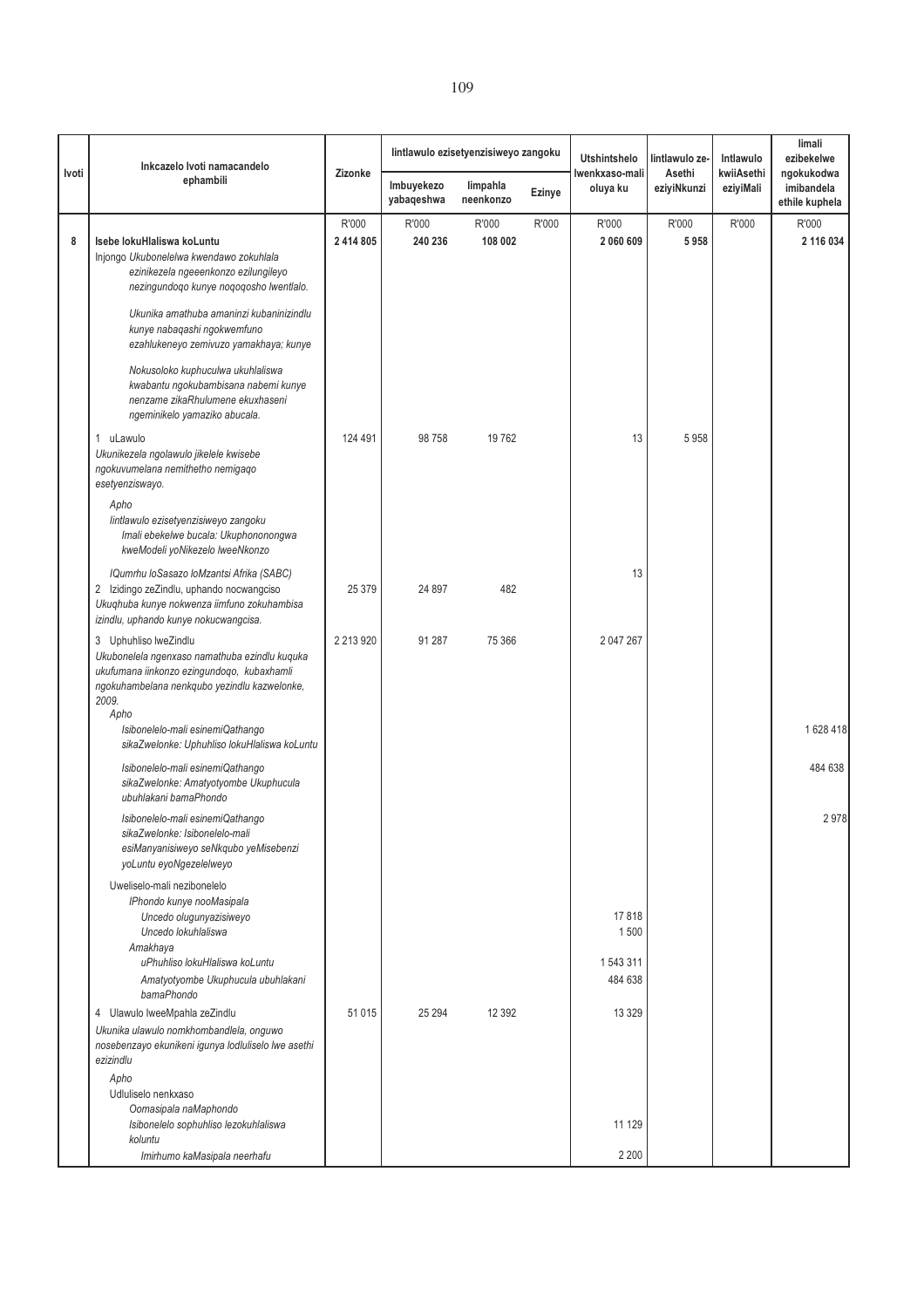|       |                                                                                                                                                                                                                                                                                                                                                                                                                                                                                                                                                                                            |                  |                          | lintlawulo ezimiyo    |        | Uweliselo-           | lintlawulo ze-     | Intlawulo               | limali               |
|-------|--------------------------------------------------------------------------------------------------------------------------------------------------------------------------------------------------------------------------------------------------------------------------------------------------------------------------------------------------------------------------------------------------------------------------------------------------------------------------------------------------------------------------------------------------------------------------------------------|------------------|--------------------------|-----------------------|--------|----------------------|--------------------|-------------------------|----------------------|
| İvoti | Inkcazelo ngevoti namacandelo<br>ephambili                                                                                                                                                                                                                                                                                                                                                                                                                                                                                                                                                 | Zizonke          | Imbuyekezo<br>yabaqeshwa | limpahla<br>neenkonzo | Ezinye | mali<br>nezibonelelo | asethi<br>ezinkulu | zee-asethi<br>eziyimali | ezibekelwe<br>bucala |
| 9     | Imicimbi yokusingqongileyo nesicwangciso                                                                                                                                                                                                                                                                                                                                                                                                                                                                                                                                                   | R'000<br>568 586 | R'000<br>241 071         | R'000<br>23729        | R'000  | R'000<br>299 101     | R'000<br>4685      | R'000                   | R'000<br>68989       |
|       | Injongo: Ukukhuthaza ulomelelo, uzinzo, izinga<br>lomgangatho nemo-ntlalo ebandakanya wonke<br>ubani ukuxhasa impilo-ntle yoluntu.<br>EzoLawulo<br>1<br>Injongo yale nkqubo kukunikeza iimfuno zolawulo<br>zecandelo, kwakunye nenkxaso yenkonzo zangaphakathi.                                                                                                                                                                                                                                                                                                                            | 70 064           | 59 826                   | 6 2 9 5               |        | 8                    | 3935               |                         |                      |
|       | Apho<br>Uweliselo-mali nezibonelelo<br>li-arhente zamasebe nee-akhawunti (neengxelo -<br>neengcacciso)<br>Urhwebo: Amaphepha-mvume (Unomathotholo                                                                                                                                                                                                                                                                                                                                                                                                                                          |                  |                          |                       |        | 8                    |                    |                         |                      |
|       | noMabona-kude)<br>$\overline{2}$<br>Umgaqo wezokusiNgqongileyo; ucwangciso<br>nolungelelwaniso                                                                                                                                                                                                                                                                                                                                                                                                                                                                                             | 20 942           | 20 092                   | 750                   |        |                      | 100                |                         |                      |
|       | Injongo yale nkqubo kukuqinisekisa unxumelaliniso<br>Iwenjongo yezendalo yesizwe, yephondo nezicwangciso<br>zorhulumente wesixeko, kwakunye nokwanda kwephondo<br>nendlela yophuhliso, ngokunjalo nophuhliso locwangciso<br>lobugcisa besixeko nohlanganiso lwezicwangciso<br>zophuhliso. Le nkqubo ihlanganisa nonxulumelanamiso<br>Iwemisebenzi, olunjengophando, icandelo locwangciso<br>kwakunye nolawulo lolwazi kwakunye notshintsho lwemo<br>yezulu.                                                                                                                                |                  |                          |                       |        |                      |                    |                         |                      |
|       | 3<br>Ukuthotyelwa nokuqinisekiswa<br>Injongo yale nkqubo kukuqinisekisa ukuba imigaqo-<br>nkqubo yokunonophela indalo iyasungulwa kwaye<br>iyasetyenziswa, kuqinisekiswe ukuba umthetho<br>uyasetyenziswa kugunyaziswa nemvume, ukubek' esweni,<br>ukuthotyelwa nokuqinisekisa ukuxhotyiswa ngokuthi<br>kusungulwe, kufundiswe uluntu ngokuphatha kakuhle<br>indalo, ukuphendula izikhalazo, nokuqaphela ukuphathwa<br>kakuhle kwezendalo, nokuzama ukujongana nezikhalazo,<br>nokuqinisekisa ukuba iyasetyenziswa imigaqo-nkqubo<br>yokunonophela indalo ngendlela efanelekileyo.<br>Apho | 30 580           | 25 871                   | 4553                  |        | 1                    | 155                |                         |                      |
|       | Uweliselo-mali nezibonelelo<br>li-arhente zamasebe nee-akhawunti (neengxelo -<br>neengcacciso)                                                                                                                                                                                                                                                                                                                                                                                                                                                                                             |                  |                          |                       |        |                      |                    |                         |                      |
|       | Urhwebo: Amaphepha-mvume (Unomathotholo<br>noMabona-kude)                                                                                                                                                                                                                                                                                                                                                                                                                                                                                                                                  |                  |                          |                       |        | 1                    |                    |                         |                      |
|       | $\overline{4}$<br>Uququzelelo lomgaqo-nkqubo nesicwangciso<br>sokusingqongilego                                                                                                                                                                                                                                                                                                                                                                                                                                                                                                            | 85 250           | 75 690                   | 9093                  |        | $\overline{2}$       | 465                |                         |                      |
|       | Injongo yale nkqubo kukuphuhlisa imithetho, imigaqo,<br>izithethe, nexabiso kwakunye nemigago-nkqubo yendalo<br>enegalelo kulawulo kwanononophelo lwendalo yomoya,<br>ulawulo lotshintso lwemozulu nolawulo lwenkcitho<br>nongcoliseko kwiphondo nezithili zesixeko<br>zikarhulumente.<br>Apho<br>Uweliselo-mali nezibonelelo                                                                                                                                                                                                                                                              |                  |                          |                       |        |                      |                    |                         |                      |
|       | li-arhente zamasebe nee-akhawunti (neengxelo -<br>neengcacciso)                                                                                                                                                                                                                                                                                                                                                                                                                                                                                                                            |                  |                          |                       |        |                      |                    |                         |                      |
|       | Urhwebo: Amaphepha-mvume (Unomathotholo<br>noMabona-kude)                                                                                                                                                                                                                                                                                                                                                                                                                                                                                                                                  |                  |                          |                       |        | 2                    |                    |                         |                      |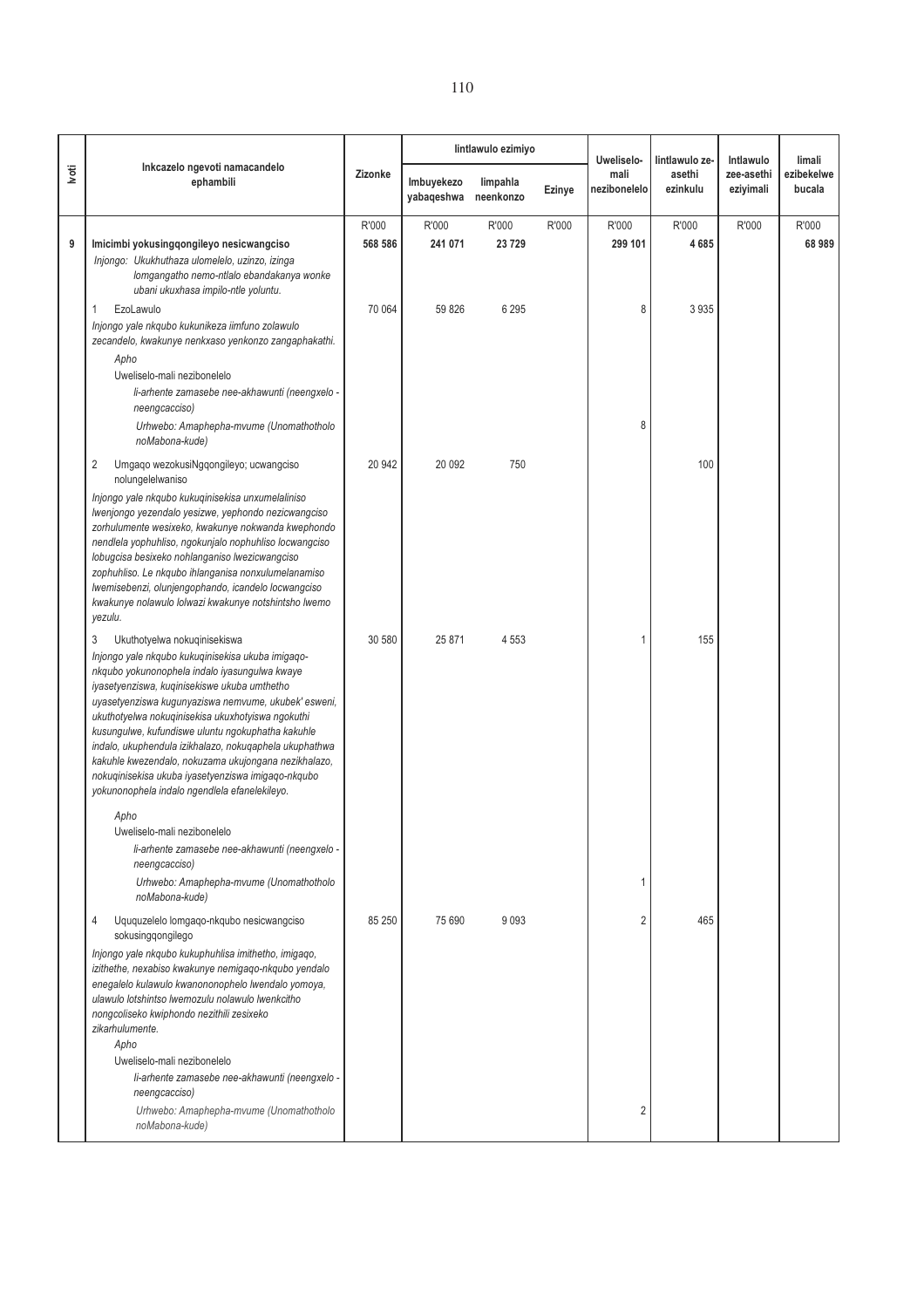|       |                                                                                                                                                                                                                                                                                                                                                                                                                                                                                                                                                                                                                                                                                                         |                  |                          | lintlawulo ezimiyo    |        | Uweliselo-           | lintlawulo ze-     | Intlawulo               | limali               |
|-------|---------------------------------------------------------------------------------------------------------------------------------------------------------------------------------------------------------------------------------------------------------------------------------------------------------------------------------------------------------------------------------------------------------------------------------------------------------------------------------------------------------------------------------------------------------------------------------------------------------------------------------------------------------------------------------------------------------|------------------|--------------------------|-----------------------|--------|----------------------|--------------------|-------------------------|----------------------|
| lvoti | Inkcazelo ngevoti namacandelo<br>ephambili                                                                                                                                                                                                                                                                                                                                                                                                                                                                                                                                                                                                                                                              | Zizonke          | Imbuyekezo<br>yabaqeshwa | limpahla<br>neenkonzo | Ezinye | mali<br>nezibonelelo | asethi<br>ezinkulu | zee-asethi<br>eziyimali | ezibekelwe<br>bucala |
|       | Ulawulo lomgangatho wokusingqongileyo<br>5<br>Injongo yale nkqubo kukuphuhlisa intsebenziswano<br>elugilimba yobutyebi bendalo ekuxhaseni uphuhliso<br>lobugcisa/uqoqosho, ukuphathwa kwezinto<br>ezahluka-hlukeneyo zobomi, kwakunye namasebe,<br>inkqubo, izindlwana, udityaniso lwenkqubo kwakunye<br>nemisebenzi nasekuginisekiseni ekuthobeni izinga                                                                                                                                                                                                                                                                                                                                               | R'000<br>305 482 | R'000<br>11 213          | R'000<br>1 1 7 9      | R'000  | R'000<br>293 090     | R'000              | R'000                   | R'000                |
|       | lobungozi ngolawulo oluluqilimba lwezinto ezahluka-<br>hlukeneyo zobomi nobutyebi bendalo.<br>Apho<br>Isibonelelo senkxaso kaZwelonke: Isibonelelo<br>Senkqubo yeMisebenzi yoLuntu eYandisiweyo                                                                                                                                                                                                                                                                                                                                                                                                                                                                                                         |                  |                          |                       |        |                      |                    |                         | 4468                 |
|       | kuMaphondo<br>limali ezibekelwe bucala: iBhodi yoLondolozo<br>IweNdalo yeNtshona Koloni - Uncedo Iwenkxaso<br>kazwelonke-Amalungiselelo othintelo<br>Iweentlekele/ulawulo Iwemililo<br>yamadlelo, iimpuphuma nezinye izinto                                                                                                                                                                                                                                                                                                                                                                                                                                                                             |                  |                          |                       |        |                      |                    |                         | 10848                |
|       | ezingumngcipheko<br>limali ezibekelwe bucala: iBhodi yoLondolozo<br>IweNdalo yeNtshona Koloni - Ulwabiwo<br>olubekelwe bucala: ICapeNature-Uphuculo<br>Iwezibonelelo nolondolozo olucwangcisiweyo                                                                                                                                                                                                                                                                                                                                                                                                                                                                                                       |                  |                          |                       |        |                      |                    |                         | 41 477               |
|       | Uweliselo-mali nezibonelelo<br>li-arhente zamasebe nee-akhawunti (neengxelo -<br>neengcacciso)                                                                                                                                                                                                                                                                                                                                                                                                                                                                                                                                                                                                          |                  |                          |                       |        |                      |                    |                         |                      |
|       | iBhodi yoLondolozo lweNdalo yeNtshona<br>Koloni, Uncedo lwenkxaso kazwelonke<br>(ICapeNature)<br>Amacandelo angenzi nzuzo-mali<br>UVimba weBiosphere - Izinto ezithengwayo                                                                                                                                                                                                                                                                                                                                                                                                                                                                                                                              |                  |                          |                       |        | 292 090<br>1 0 0 0   |                    |                         |                      |
|       | ukuqhuba noxanduva lwesicwangciso<br>sokubheka phambili ngokolawulo-nkqubo                                                                                                                                                                                                                                                                                                                                                                                                                                                                                                                                                                                                                              |                  |                          |                       |        |                      |                    |                         |                      |
|       | 6<br>Inkonzo zokuxhobisa indalo<br>Ukumiliselwa nokukhuthazwa abachaphazelekayo<br>nokuxhasa uluntu lubambane ngezandla norhulumente<br>ukumilisela iinkqubo zophuhliso lwezendalo nasekuhlaleni.                                                                                                                                                                                                                                                                                                                                                                                                                                                                                                       | 825              |                          | 825                   |        |                      |                    |                         |                      |
|       | UCwangciso loPhuhliso<br>7<br>Ukuphumeza ucwangciso lwesizwe nocwangciso<br>lwephondo nomgaqo-nkqubo wolawulo lokusetyenziswa<br>komhlaba, imigago-nkqubo, imimiselo nemigangatho<br>kumanqanaba karhulumente wephondo noncedo<br>nokuxhasa amanqanaba kamasipala karhulumente<br>kwanokuphunyezwa kwawo. Inkqubo iyaqhuba<br>nokubonelela ngocwangciso lommandla nenkonzo<br>yolawulo noququzelelo lophuhliso ukuqinisekisa imvano<br>nengqiqo kwiphondo nakoomasipala ngolungelelwaniso<br>Iwezicwangciso zamacandelo asebenzisanayo namasebe<br>karhulumente, iinkqubo neeprojekthi nokubonelelwa<br>kweenkonzo ezizodwa zoququzelelo lweprojekthi<br>nokubonelelwa ngocwangciso lophuhliso lwenkozo | 55 4 43          | 48 379                   | 1034                  |        | 6 0 0 0              | 30                 |                         |                      |
|       | Apho<br>Ulwabiwo mali olubekelwe bucala: lilprojekthi i.e<br>ii yoQoqosho lweNtlalo esekelwe kwiNgingqi<br>Uweliselo-mali nezibonelelo<br>IPhondo kunye nooMasipala<br>IProjekthi yoQoqosho lweNtlalo esekelwe<br>kwiNgingqi - ooMasipala                                                                                                                                                                                                                                                                                                                                                                                                                                                               |                  |                          |                       |        | 6 0 0 0              |                    |                         | 12 196               |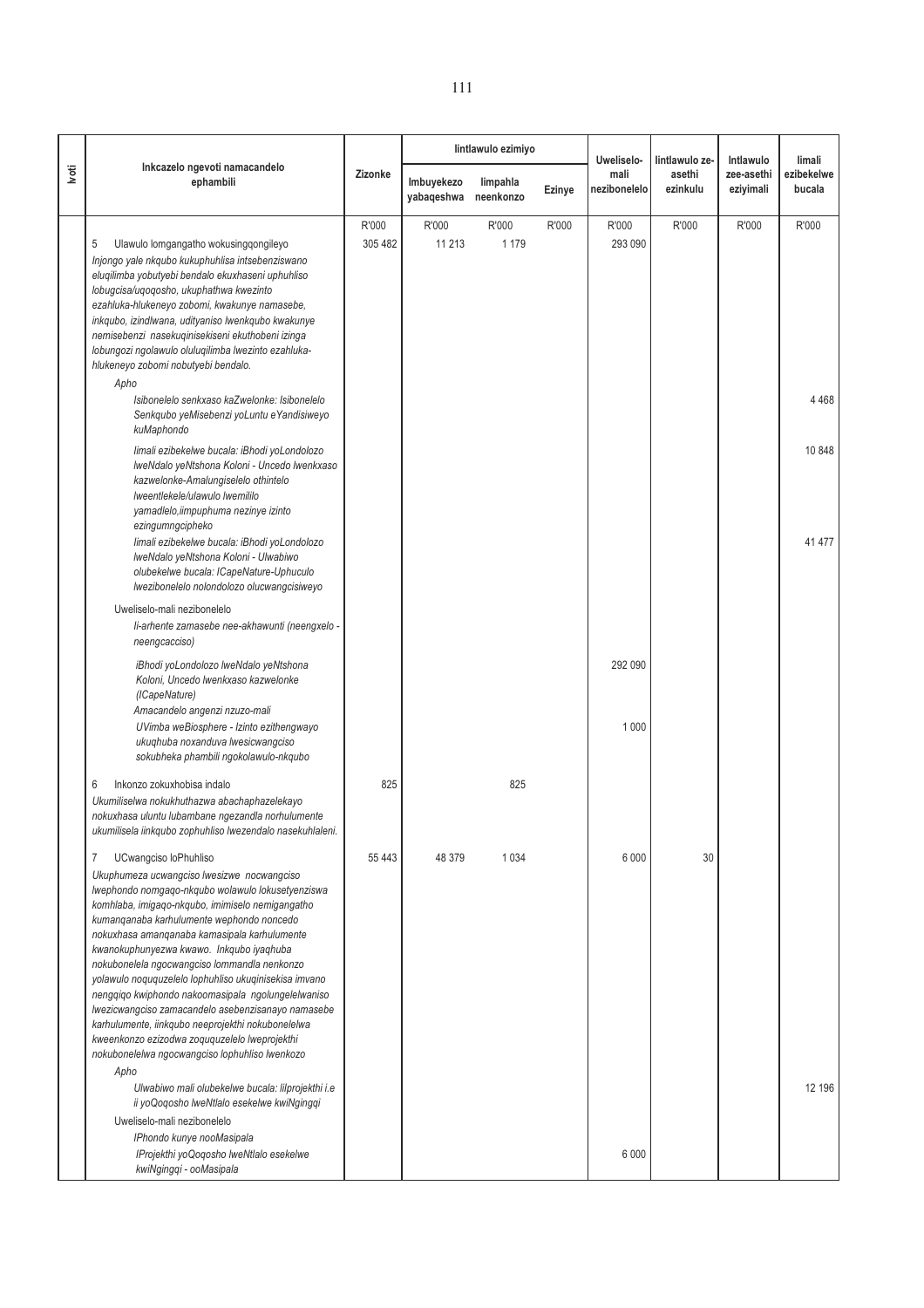|       | Inkcazelo Ivoti namacandelo                                                                                                                                                                                                                                                                                                                                                                     |                    | lintlawulo ezisetyenzisiweyo zangoku |                       |        | <b>Utshintshelo</b>         | lintlawulo ze-        | Intlawulo               | limali<br>ezibekelwe                       |
|-------|-------------------------------------------------------------------------------------------------------------------------------------------------------------------------------------------------------------------------------------------------------------------------------------------------------------------------------------------------------------------------------------------------|--------------------|--------------------------------------|-----------------------|--------|-----------------------------|-----------------------|-------------------------|--------------------------------------------|
| Ivoti | ephambili                                                                                                                                                                                                                                                                                                                                                                                       | Zizonke            | Imbuyekezo<br>yabaqeshwa             | limpahla<br>neenkonzo | Ezinye | Iwenkxaso-<br>mali oluya ku | Asethi<br>eziyiNkunzi | kwiiAsethi<br>eziyiMali | ngokukodwa<br>imibandela<br>ethile kuphela |
| 10    | UThutho neMisebenzi yoLuntu<br>Injongo: Ukulandela ngokungakhathali                                                                                                                                                                                                                                                                                                                             | R'000<br>9 106 398 | R'000<br>1 177 477                   | R'000<br>2903569      | R'000  | R'000<br>1995266            | R'000<br>3 030 076    | R'000<br>10             | R'000<br>2643729                           |
|       | ukuhanjiswa kwezibonelelo kunye<br>neenkonzo: ezibandakanya, zikhuselekile<br>kwaye zibubuchwephesha<br>kwezobuchwephesha, zifuna ukuphilisa,<br>ubuchule, ukudibanisa, uqhagamshelo,<br>kwakunye nokuxhobisa wonke ummi<br>waseNtshona Koloni, eqhutywa<br>ngumdlandla, ngokuziphatha kunye<br>nokuzibophelela ngokuzinzileyo<br>okusingqongileyo kunye nabantu bethu<br>njengelitye lembombo. |                    |                                      |                       |        |                             |                       |                         |                                            |
|       | Ezolawulo<br>Ukubonelela ngenkxaso yolawulo kwisebe.                                                                                                                                                                                                                                                                                                                                            | 252 697            | 156 650                              | 79 568                |        | 12 211                      | 4 2 6 8               |                         |                                            |
|       | Apho<br>Ulwabiwo olubekelwe bucala: Uphuhliso<br>lwenkqubo esisiseko yokubeka iliso<br>kunye nokunika ingxelo ngefuthe<br>lomxholo sasekuhlaleni kwiithenda                                                                                                                                                                                                                                     |                    |                                      |                       |        |                             |                       |                         | 2 500                                      |
|       | Udluliselo nenkxaso<br>li-Arhente zeSebe kunye<br>nee-Akhawunti                                                                                                                                                                                                                                                                                                                                 |                    |                                      |                       |        |                             |                       |                         |                                            |
|       | Uqhagamishelwano: amaphepha-<br>mvume (zonomathotholo<br>noomabonakude)                                                                                                                                                                                                                                                                                                                         |                    |                                      |                       |        | 3                           |                       |                         |                                            |
|       | Amakhaya<br>libhasari (abangaphangeli apha)                                                                                                                                                                                                                                                                                                                                                     |                    |                                      |                       |        | 12 208                      |                       |                         |                                            |
|       | 2 Ezemisebenzi yeziseko zoluntu<br>Ukunikezela ngesibonelelo esizinzileyo sezakhiwo<br>neziseko zikarhulumente wephondo ezikhuthaza<br>ukumanyana, ezifikeleleka lula, ezinokugcinakala,<br>ubulungisa, indawo esingqongileyo, ukukhula<br>kwezoqoqosho nokuxhobisa uluntu.                                                                                                                     | 2 194 091          | 286 979                              | 1 0 98 4 24           |        | 650 160                     | 158 518               | 10                      |                                            |
|       | Apho<br>Igranti yeSizwe yeemeko ezizodwa:<br>Igranti eManyanisiweyo yamaPhondo<br>yeNkqubo yeMisebenzi yoLuntu<br>eyaNdisiweyo                                                                                                                                                                                                                                                                  |                    |                                      |                       |        |                             |                       |                         | 13 373                                     |
|       | Ulwabiwo-mali olubekwe bucala:<br>Uvuselelo - Uvuselelo olungxamisekileyo<br>(Icandelo 7)                                                                                                                                                                                                                                                                                                       |                    |                                      |                       |        |                             |                       |                         | 27 995                                     |
|       | Ulwabiwo-mali olubekwe bucala:<br>Ulwakhiwo - Lweziseko (Ezinkulu)<br>zokukhathalelwa kwabantwana nolutsha                                                                                                                                                                                                                                                                                      |                    |                                      |                       |        |                             |                       |                         | 60 659                                     |
|       | (Icandelo 7)<br>Ulwabiwo olubekelwe bucala: Impilo<br>noKhuseleko eMsebenzini ukuquka<br>necomplayensi yomlilo.                                                                                                                                                                                                                                                                                 |                    |                                      |                       |        |                             |                       |                         | 16 000                                     |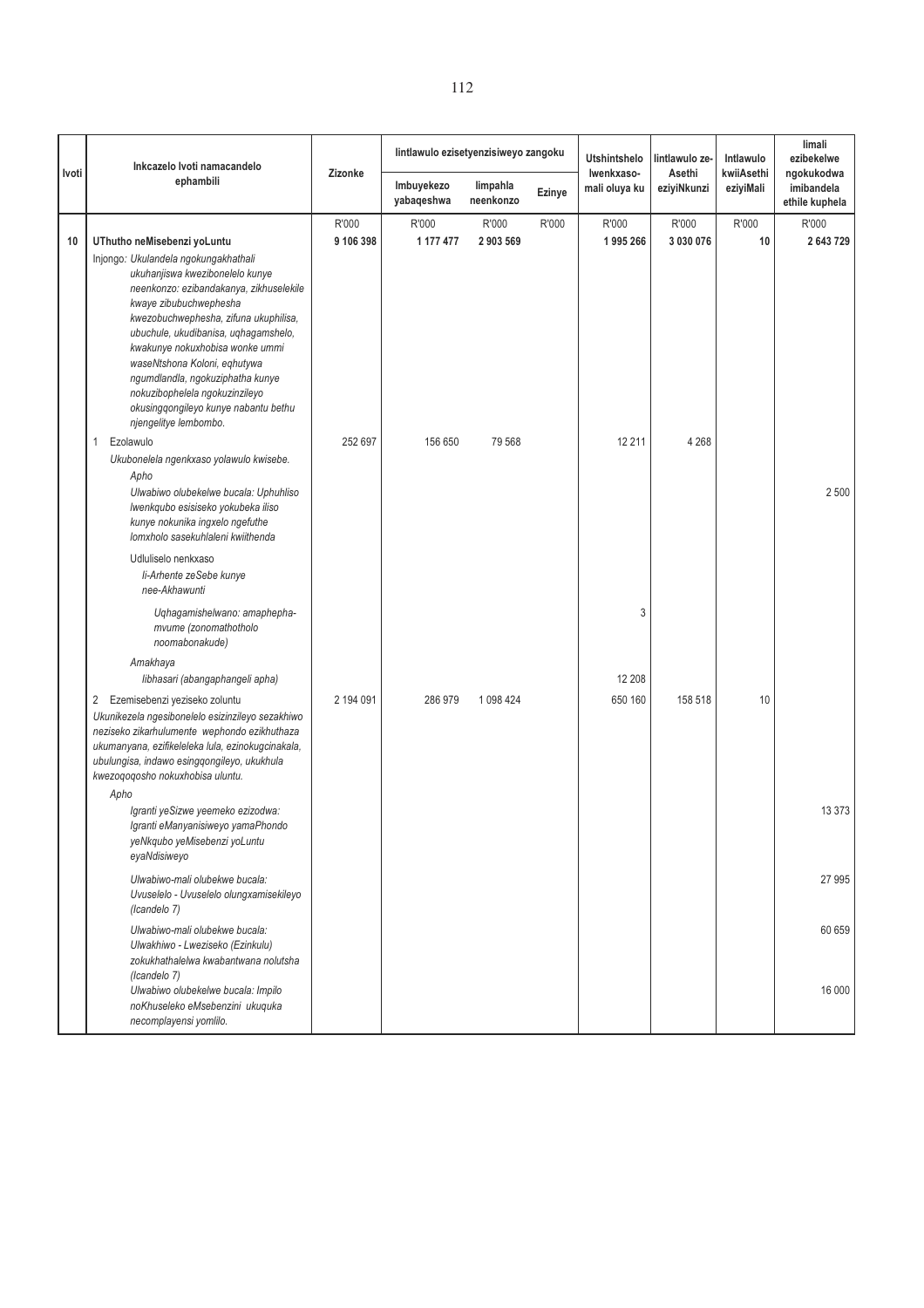| Ivoti | Inkcazelo Ivoti namacandelo                                                                                                                                                                                                                                                                                            | Zizonke   | lintlawulo ezisetyenzisiweyo zangoku |                       |        | <b>Utshintshelo</b><br>Iwenkxaso- | lintlawulo ze-<br>Asethi | Intlawulo<br>kwiiAsethi | limali<br>ezibekelwe<br>ngokukodwa |
|-------|------------------------------------------------------------------------------------------------------------------------------------------------------------------------------------------------------------------------------------------------------------------------------------------------------------------------|-----------|--------------------------------------|-----------------------|--------|-----------------------------------|--------------------------|-------------------------|------------------------------------|
|       | ephambili                                                                                                                                                                                                                                                                                                              |           | Imbuyekezo<br>yabaqeshwa             | limpahla<br>neenkonzo | Ezinye | mali oluya ku                     | eziyiNkunzi              | eziyiMali               | imibandela<br>ethile kuphela       |
|       | Ulwabiwo-mali olubekwe bucala:<br>Amalungiselelo esigcwangciso<br>seeprojekthi ezabiweyo, ukusuka<br>kwindawo yokuLungiselela iProjekthi<br>ukulungiselela izicwangciso, kwakunye<br>nokuvumela usetyenziso lwamanyathelo<br>ophuhliso.                                                                                | R'000     | R'000                                | R'000                 | R'000  | R'000                             | R'000                    | R'000                   | R'000<br>12 080                    |
|       | Ulwabiwo olubekelwe bucala: Ubonelelo<br>lokuxhobisa, ucwangciso, iimfuno<br>zemithetho yendalo esingqongileyo nelifa<br>lemveli ezabiwe kwiProjekthi<br>yokuLungiselela iZiko<br>Udluliselo nenkxaso                                                                                                                  |           |                                      |                       |        |                                   |                          |                         | 16 000                             |
|       | Amaphondo nomasipala<br>liakhawunti zeebhanki zikaMasipala:<br>lintlawulo neerhafu zikaMasipala<br>li-Arhente zeSebe kunye                                                                                                                                                                                             |           |                                      |                       |        | 647 441                           |                          |                         |                                    |
|       | nee-Akhawunti<br>Uqhagamishelwano: amaphepha-<br>mvume (zonomathotholo<br>noomabonakude)                                                                                                                                                                                                                               |           |                                      |                       |        | 3                                 |                          |                         |                                    |
|       | Amakhaya<br>Ushiye nomhlala                                                                                                                                                                                                                                                                                            |           |                                      |                       |        | 2716                              |                          |                         |                                    |
|       | Iziseko zoThuto<br>3<br>Ukunikezela izibonelelo zezothutho<br>ezinokugcinakala, ezimanyeneyo, ezinokhathalelo<br>Iwendawo esingqongileyo exhasa neququzelela<br>ukuxhotyiswa koluntu nokukhula kwezoqoqosho,<br>ezifikeleleka lula nezikhuselekileyo; uthutho<br>lwabantu, iimpahla neenkonzo ezifikelelekayo.<br>Apho | 3 953 120 | 298 098                              | 793 361               |        | 40 074                            | 2 821 587                |                         | 960 309                            |
|       | Uncedo mali luka Zwelonke: Uncedo mali<br>lokulungiswa kweendlela<br>kwiPhondo                                                                                                                                                                                                                                         |           |                                      |                       |        |                                   |                          |                         |                                    |
|       | Ulwabiwo olubekelwe bucala:<br>Ulungelelwaniso lweeprojekthi zeziseko<br>ezingundoqo zeendlela kwixesha<br>eliphakathi                                                                                                                                                                                                 |           |                                      |                       |        |                                   |                          |                         | 337 000                            |
|       | Udluliselo nenkxaso<br>Amaphondo noMasipala<br>liAkhawunti Zebhanki zikaMasipala:<br>Isebe lezoThutho neMisebenzi yoluntu<br>lixhasa oomasipala kulungiso<br>nakulakhiwo lwendlela.                                                                                                                                    |           |                                      |                       |        | 31 650                            |                          |                         |                                    |
|       | Amaphondo: Amaphephamvume<br>okuqhuba imoto: Amaphephamvume<br>ahlawulwe kuMasipala.                                                                                                                                                                                                                                   |           |                                      |                       |        | 7 0 0 0                           |                          |                         |                                    |
|       | liArhente zaMasebe neeAkhawunti<br>EzoNxibelelwano: Amaphepha-<br>mvume (Unomathotholo noMabona-<br>kude).                                                                                                                                                                                                             |           |                                      |                       |        | 245                               |                          |                         |                                    |
|       | Amakhaya<br>Amalungelo abaSebenzi ezentlalo:<br>Imali yekhefu kodla umhlalaphantsi                                                                                                                                                                                                                                     |           |                                      |                       |        | 1 1 7 9                           |                          |                         |                                    |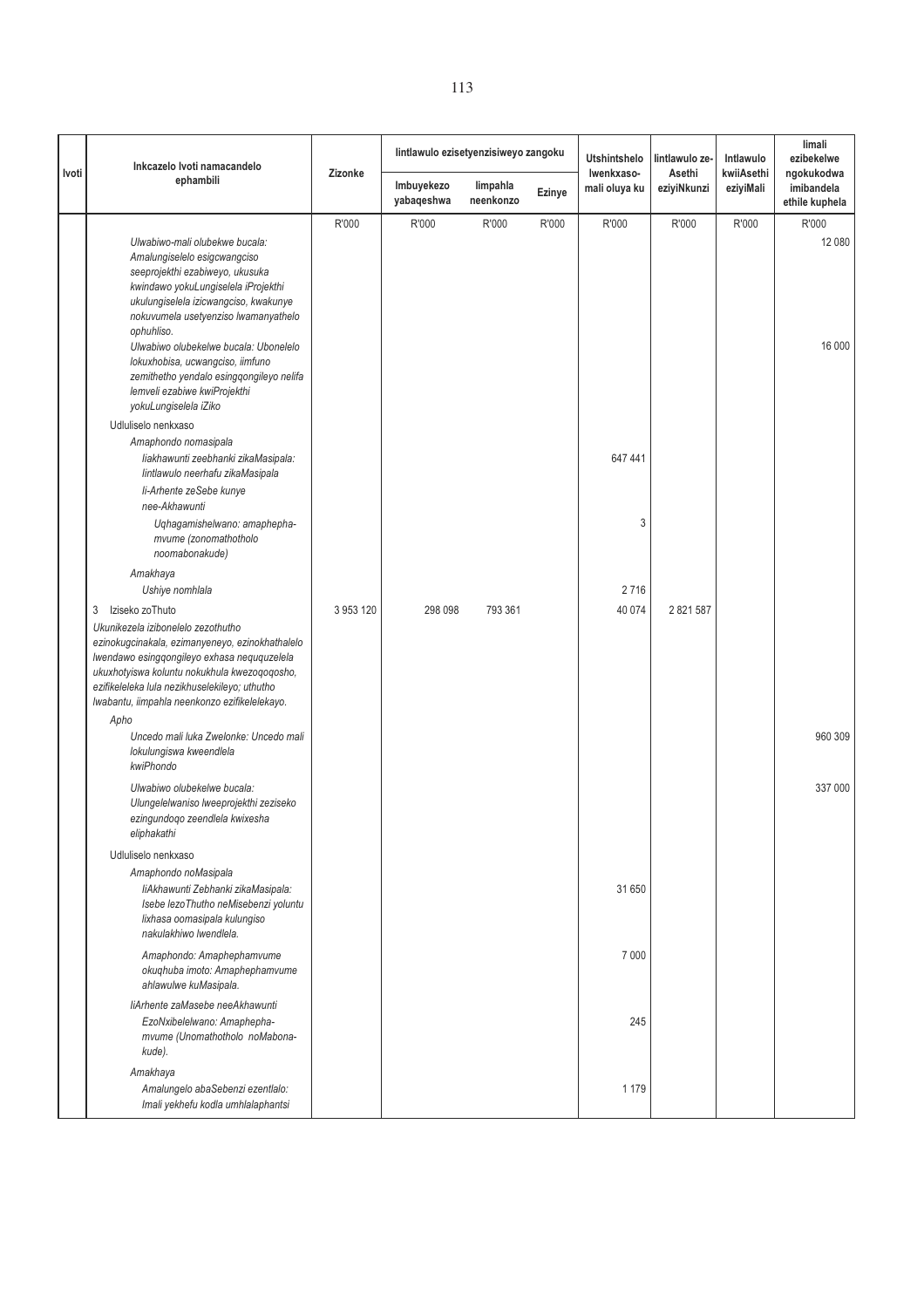|       | Inkcazelo Ivoti namacandelo                                                                                                                                                                                                                                                                                                                                                                                              |                   | lintlawulo ezisetyenzisiweyo zangoku |                       |        | <b>Utshintshelo</b>         | lintlawulo ze-        | Intlawulo               | limali<br>ezibekelwe                       |
|-------|--------------------------------------------------------------------------------------------------------------------------------------------------------------------------------------------------------------------------------------------------------------------------------------------------------------------------------------------------------------------------------------------------------------------------|-------------------|--------------------------------------|-----------------------|--------|-----------------------------|-----------------------|-------------------------|--------------------------------------------|
| Ivoti | ephambili                                                                                                                                                                                                                                                                                                                                                                                                                | Zizonke           | Imbuyekezo<br>yabaqeshwa             | limpahla<br>neenkonzo | Ezinye | Iwenkxaso-<br>mali oluya ku | Asethi<br>eziyiNkunzi | kwiiAsethi<br>eziyiMali | ngokukodwa<br>imibandela<br>ethile kuphela |
|       | IMisebenzi yezoThutho<br>4<br>Ukucwangcisa, ukulawula nokuququzelela<br>ubonelelo ngeenkonzo zothutho olumanyeneyo<br>ngokusebenzisana neziphathamandla<br>zocwangciso zesizwe, Oomasipala nemibutho<br>yasekuhlaleni nengekho phantsi korhulumente,<br>namasebe abucala ukuze kwande iindlela<br>zothutho kuzo zonke iindawo esihlala kuzo.<br>Apho<br>Ulwabiwo-mali olubekwe bucala:<br>Ukulingwa kwenkqubo yenkuthazo | R'000<br>1700 634 | R'000<br>28 26 1                     | R'000<br>375 012      | R'000  | R'000<br>1 292 682          | R'000<br>4679         | R'000                   | R'000<br>70 000                            |
|       | yeeTeksi zeChaphaza eLiluhlaza (Blue<br>Dot).<br>Udluliselo nenkxaso<br>Amaphondo noMasipala<br>libhanki kamasipala: Izithuthi<br>zikaWonke-wonke ezidityanisiweyo<br>zaseGeorge Unxibelelwano -<br>Imisebenzi                                                                                                                                                                                                           |                   |                                      |                       |        | 154 868                     |                       |                         |                                            |
|       | liAkhawunti zebhanki zikaMasipala:<br>ukulungiselela abantu abanezidingo<br>ezizodwa<br>liArhente zaMasebe neeAkhawunti<br>EzoNxibelelwano: Amaphepha-<br>mvume (Unomathotholo noMabona-<br>kude)                                                                                                                                                                                                                        |                   |                                      |                       |        | 10 000                      |                       |                         |                                            |
|       | Amashishini amanyeneyo kawonke-<br>wonke kunye namashishini asaqalayo<br>abucala<br>Igranti yeSizwe yeeMeko eziZodwa:<br>Imisebenzi yoThutho loLuntu, linkonzo<br>zeeBhasi zakwaGolden Arrow Pty<br>(Ltd)                                                                                                                                                                                                                |                   |                                      |                       |        |                             |                       |                         | 1 127 813                                  |
|       | ULawulo lwezoThutho<br>5<br>Ukubeka imiqathango kwezothutho ngokubhalisa<br>nokurhafela izithuthi, kumamqumrhu nabasebenzi,<br>nakubaghubi. Ukuze kukhuthazwe ukhuseleko<br>ngokusebenzisa imithetho yezothutho,<br>ukuququzelela imfundiso ngokhuseleko<br>Iwezendlela, unxibelelwano, ukuxhobisa<br>nomsebenzi wokujonga ubunzima bomthwalo<br>othwelelwe zizithuthi, nokunikeza uqeqesho<br>kuMagosa ezendlela.       | 937 952           | 366 746                              | 531 306               |        | 138                         | 39 762                |                         |                                            |
|       | Apho<br>Udluliselo nenkxaso<br>Amaphondo noMasipala<br>Amaphondo: Amaphephamvume<br>okuqhuba imoto: Amaphephamvume<br>ahlawulwe kuMasipala                                                                                                                                                                                                                                                                               |                   |                                      |                       |        | 9                           |                       |                         |                                            |
|       | liArhente zaMasebe neeAkhawunti<br>Ezonxibelelwano: Amaphepha-mvume<br>(Unomathotholo noMabonakude)                                                                                                                                                                                                                                                                                                                      |                   |                                      |                       |        | 7                           |                       |                         |                                            |
|       | Amakhaya<br>Izibonelelo zentlalo Zabasebenzi:<br>Umhlala phantsi<br>Ezekhaya: linkxaso nezipho                                                                                                                                                                                                                                                                                                                           |                   |                                      |                       |        | 52<br>70                    |                       |                         |                                            |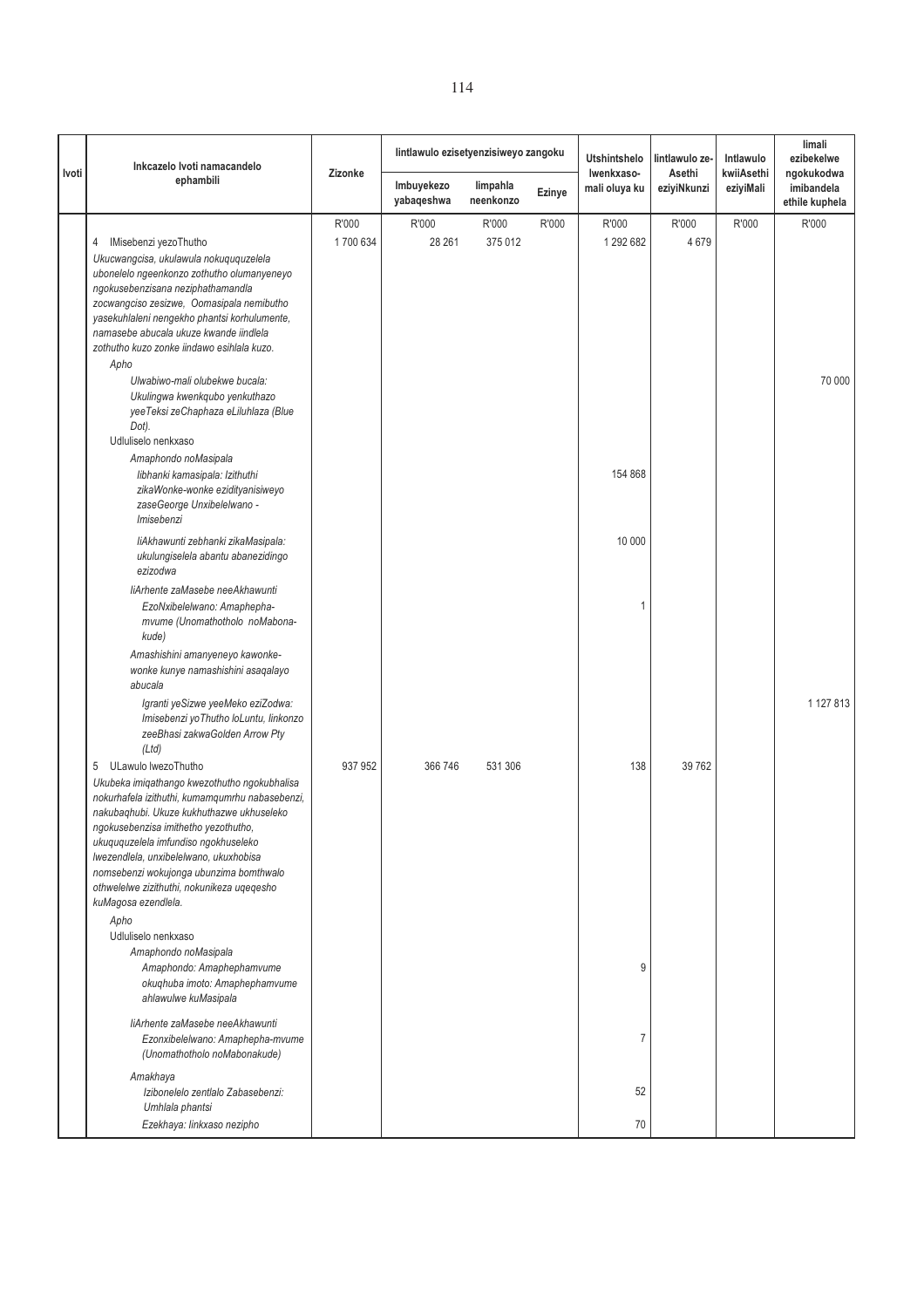| Ivoti | Inkcazelo Ivoti namacandelo                                                                                                                                                                  | lintlawulo ezisetyenzisiweyo zangoku |                          |                       |        | Utshintshelo                | lintlawulo ze-        | Intlawulo               | limali<br>ezibekelwe<br>ngokukodwa |
|-------|----------------------------------------------------------------------------------------------------------------------------------------------------------------------------------------------|--------------------------------------|--------------------------|-----------------------|--------|-----------------------------|-----------------------|-------------------------|------------------------------------|
|       | ephambili                                                                                                                                                                                    | Zizonke                              | Imbuyekezo<br>yabaqeshwa | limpahla<br>neenkonzo | Ezinye | Iwenkxaso-<br>mali oluya ku | Asethi<br>eziyiNkunzi | kwiiAsethi<br>eziyiMali | imibandela<br>ethile kuphela       |
|       |                                                                                                                                                                                              | R'000                                | R'000                    | R'000                 | R'000  | R'000                       | R'000                 | R'000                   | R'000                              |
|       | 6<br>Inkqubo exananazileyo yemisebenzi<br>kaRhulumente                                                                                                                                       | 67 904                               | 40 743                   | 25 8 98               |        |                             | 1 2 6 2               |                         |                                    |
|       | Ukulawula ukuphunyezwa kweenkqubo<br>nezicwangciso ezikhokelela kuphuhliso loluntu<br>neekontraktha, kubandakanya nolawulo<br>lwephondo nokulungelelaniswa kweNkqubo<br>yeMisebenzi yoLuntu. |                                      |                          |                       |        |                             |                       |                         |                                    |
|       | Apho                                                                                                                                                                                         |                                      |                          |                       |        |                             |                       |                         |                                    |
|       | Udluliselo nenkxaso                                                                                                                                                                          |                                      |                          |                       |        |                             |                       |                         |                                    |
|       | liArhente zaMasebe neeAkhawunti                                                                                                                                                              |                                      |                          |                       |        |                             |                       |                         |                                    |
|       | Ezonxibelelwano: Amaphepha-mvume<br>(Unomathotholo noMabonakude)                                                                                                                             |                                      |                          |                       |        |                             |                       |                         |                                    |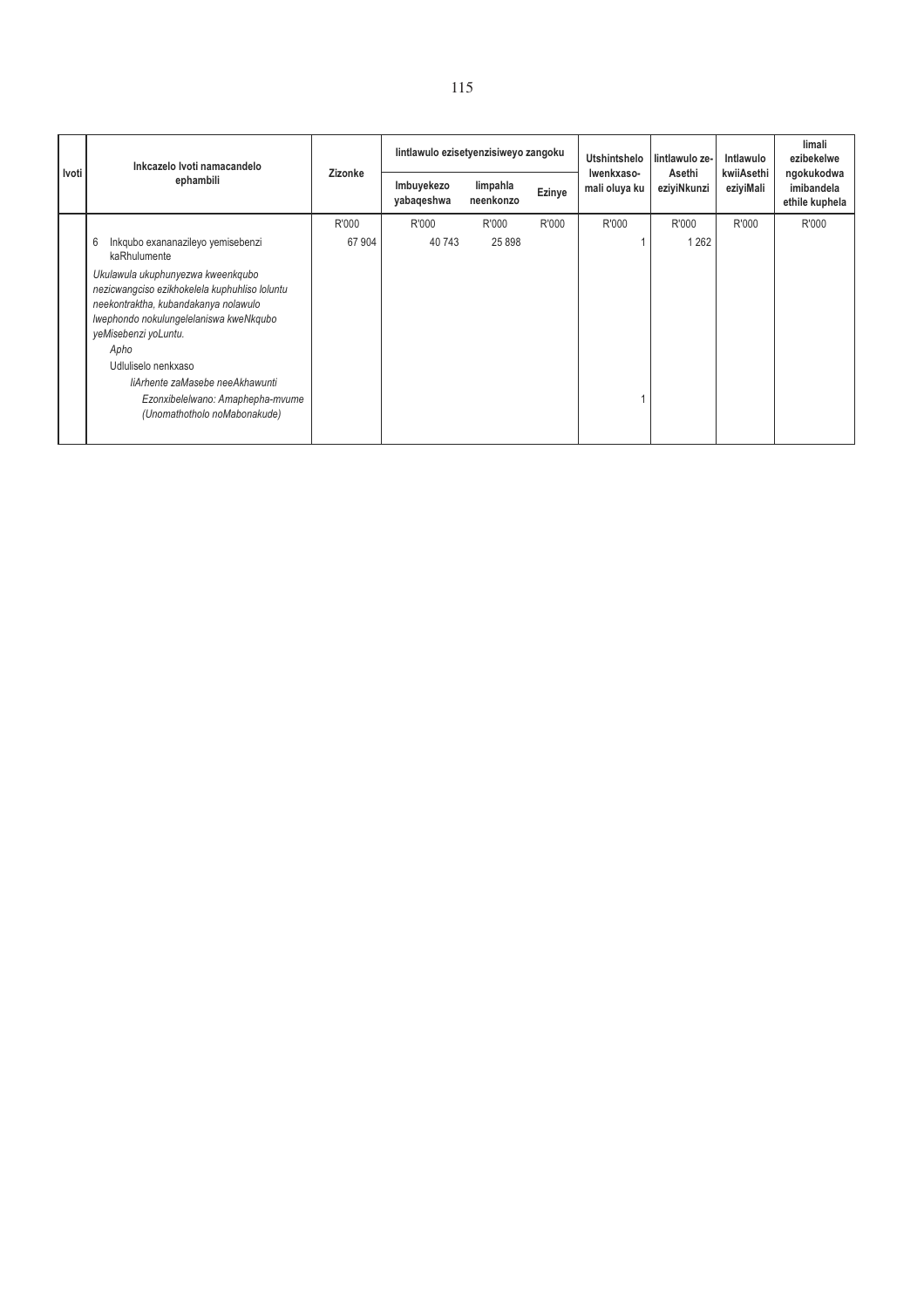|       | Inkcazelo Ivoti namacandelo                                                                                                                                                                                                                                                                                                                                                                                                                                                                                                                                                                                                                                                                                                                                                               |         | lintlawulo ezisetyenzisiweyo zangoku |                       |               | <b>Utshintshelo</b>         | lintlawulo ze-        | Intlawulo               | limali<br>ezibekelwe                       |
|-------|-------------------------------------------------------------------------------------------------------------------------------------------------------------------------------------------------------------------------------------------------------------------------------------------------------------------------------------------------------------------------------------------------------------------------------------------------------------------------------------------------------------------------------------------------------------------------------------------------------------------------------------------------------------------------------------------------------------------------------------------------------------------------------------------|---------|--------------------------------------|-----------------------|---------------|-----------------------------|-----------------------|-------------------------|--------------------------------------------|
| Ivoti | ephambili                                                                                                                                                                                                                                                                                                                                                                                                                                                                                                                                                                                                                                                                                                                                                                                 | Zizonke | Imbuyekezo<br>yabaqeshwa             | limpahla<br>neenkonzo | <b>Ezinye</b> | Iwenkxaso-<br>mali oluya ku | Asethi<br>eziyiNkunzi | kwiiAsethi<br>eziyiMali | ngokukodwa<br>imibandela<br>ethile kuphela |
|       |                                                                                                                                                                                                                                                                                                                                                                                                                                                                                                                                                                                                                                                                                                                                                                                           | R'000   | R'000                                | R'000                 | R'000         | R'000                       | R'000                 | R'000                   | R'000                                      |
| 11    | Ezolimo                                                                                                                                                                                                                                                                                                                                                                                                                                                                                                                                                                                                                                                                                                                                                                                   | 969 218 | 443 638                              | 235 043               | 135           | 266 781                     | 23 621                |                         | 307 386                                    |
|       | Injongo: Ukuveza amandla akweZolimo<br>ekuphuculeni ubutyebi kwezoqoqosho,<br>indalo nentlala-kahle kubo bonke<br>abantu abase Ntshona Koloni ngoku:<br>UkuKhuthaza unxibelelwano oluhle<br>nabantu esisebenzisana nabo.<br>Ukukhuthaza imveliso efikelelekayo<br>yokutya, okunezondlo,<br>okukhuselekileyo, i fibre nayo yonke<br>imveliso efumanekayo kwezolimo.<br>Ukuqinisekisa ukuba kulawulwa<br>indyebo yendalo ngendlela<br>eqhubekekayo.<br>Ukwenza izifundo zophando<br>Iwamvanje noluyimfuneko kunye<br>nophuhliso lwethekhnoloji.<br>Ukuphuhlisa, ukugcina kunye<br>nokutsala izakhono kunye<br>nabasebenzi abanezakhono.<br>Ukunikela ngeenkonzo zenkxaso<br>ezongezekileyo nezisemgangathweni<br>nezizizo.<br>Ukwenza ukuba imarike yonke<br>kwezolimo ikwazi ukufikeleleka |         |                                      |                       |               |                             |                       |                         |                                            |
|       | kubantu bonke.<br>Ukwenza igalelo ukucutheni                                                                                                                                                                                                                                                                                                                                                                                                                                                                                                                                                                                                                                                                                                                                              |         |                                      |                       |               |                             |                       |                         |                                            |
|       | ubuhlwempu nendlala.<br>Ukuqinisekisa ulawulo olululo<br>nolucacileyo.                                                                                                                                                                                                                                                                                                                                                                                                                                                                                                                                                                                                                                                                                                                    |         |                                      |                       |               |                             |                       |                         |                                            |
|       | uLawulo<br>$\mathbf{1}$<br>Ukwenza imigaqo nokulawula nokuze<br>kulandelelaniswe imisebenzi ngokubaluleka<br>kwayo nokuqinisekisa ngeenkonzo ezizizo<br>zenkxaso yomsebenzi kuzo zonke iinkqubo<br>ngokumalunga nezimali, abasebenzi, ulwazi,<br>uqhakamshelwano, kunye nokuthengwa<br>kwempahla nonikelo lweenkonzo.                                                                                                                                                                                                                                                                                                                                                                                                                                                                     | 140 926 | 85726                                | 45 697                | 135           | 5673                        | 3695                  |                         |                                            |
|       | Apho<br>Isabelo esibekelwe bucala: Ukhuseleko,<br>Casidra neGumbi Lovavanyo-<br>Machiza kwiMfuyo                                                                                                                                                                                                                                                                                                                                                                                                                                                                                                                                                                                                                                                                                          |         |                                      |                       |               |                             |                       |                         | 5 0 0 0                                    |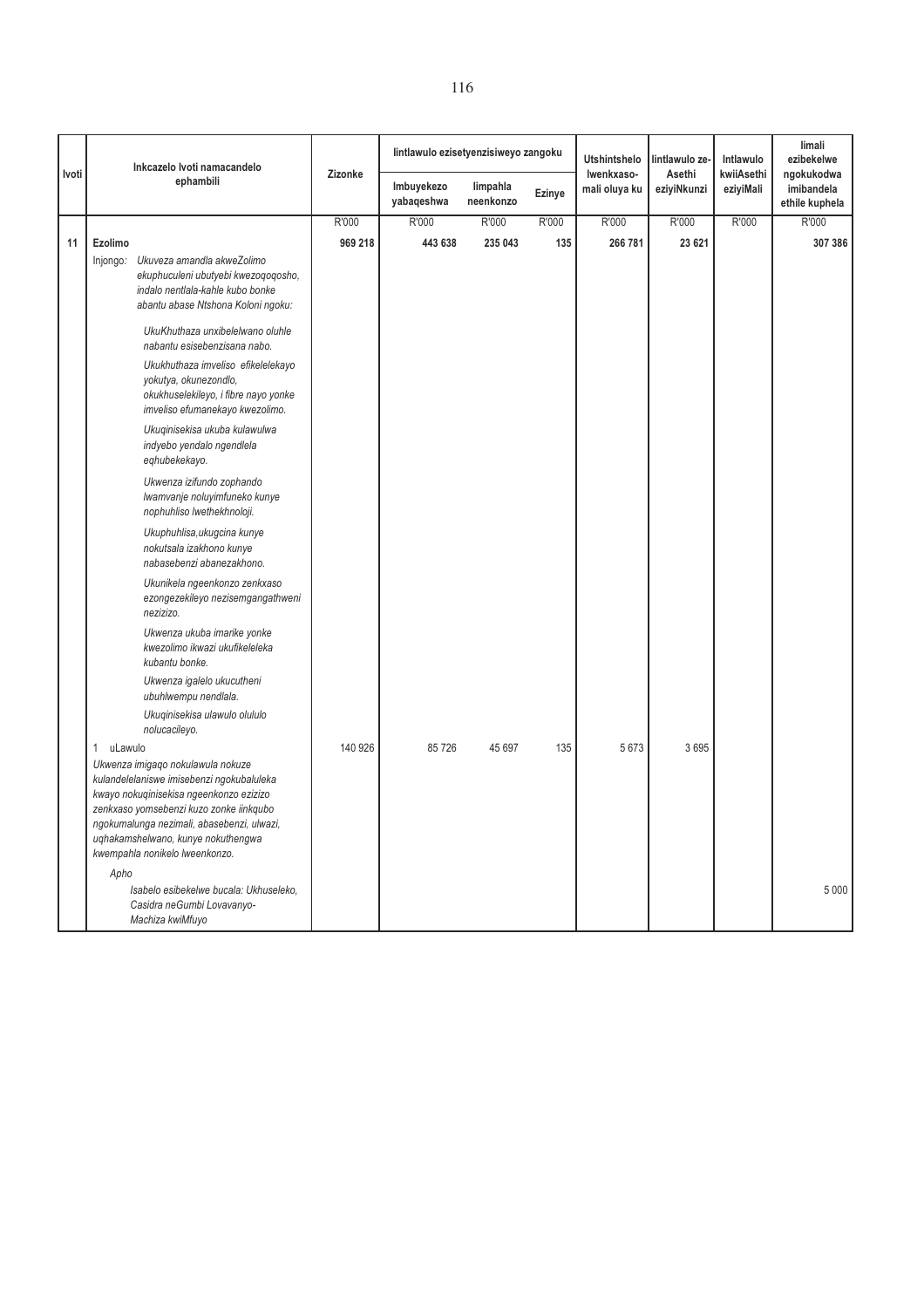|              | Inkcazelo Ivoti namacandelo                                                                                                                   |         | lintlawulo ezisetyenzisiweyo zangoku |                       |        | <b>Utshintshelo</b>         | lintlawulo ze-        | Intlawulo               | limali<br>ezibekelwe                       |
|--------------|-----------------------------------------------------------------------------------------------------------------------------------------------|---------|--------------------------------------|-----------------------|--------|-----------------------------|-----------------------|-------------------------|--------------------------------------------|
| <b>Ivoti</b> | ephambili                                                                                                                                     | Zizonke | Imbuyekezo<br>yabaqeshwa             | limpahla<br>neenkonzo | Ezinye | Iwenkxaso-<br>mali oluya ku | Asethi<br>eziyiNkunzi | kwiiAsethi<br>eziyiMali | ngokukodwa<br>imibandela<br>ethile kuphela |
|              |                                                                                                                                               | R'000   | R'000                                | R'000                 | R'000  | R'000                       | R'000                 | R'000                   | R'000                                      |
|              | Udluliselo nenkxaso                                                                                                                           |         |                                      |                       |        |                             |                       |                         |                                            |
|              | AmaPhondo nooMasipala                                                                                                                         |         |                                      |                       |        |                             |                       |                         |                                            |
|              | Oomasipala: Ilaysensi Zezithuthi                                                                                                              |         |                                      |                       |        | 1                           |                       |                         |                                            |
|              | I-arhente zeSebe kunye namatyala                                                                                                              |         |                                      |                       |        |                             |                       |                         |                                            |
|              | Urhwebo: Amaphepha-mvume<br>(Unomathotholo noMabona-kude)                                                                                     |         |                                      |                       |        | $\overline{2}$              |                       |                         |                                            |
|              | Amaziko Angenanzuzo                                                                                                                           |         |                                      |                       |        |                             |                       |                         |                                            |
|              | Izipho neminikelo kumaphulo<br>ohlukeneyo naxhamlayo                                                                                          |         |                                      |                       |        | 310                         |                       |                         |                                            |
|              | Amakhaya                                                                                                                                      |         |                                      |                       |        |                             |                       |                         |                                            |
|              | Ingenelo kuBasebenzi: Ikhefu<br>eliHlawulelweyo                                                                                               |         |                                      |                       |        | 96                          |                       |                         |                                            |
|              | Ingenelo kuBasebenzi: lingenelo<br>Ezifumaneka Emva koMhlala-phantsi                                                                          |         |                                      |                       |        | 635                         |                       |                         |                                            |
|              | Intlawlulelo yezifundo:<br>kwabangaqeshwanga                                                                                                  |         |                                      |                       |        | 4562                        |                       |                         |                                            |
|              | Izipho neminikelo kumaphulo<br>ohlukeneyo naxhamlayo                                                                                          |         |                                      |                       |        | 67                          |                       |                         |                                            |
|              | 2<br>Ulawulo nokusetyenziswa Kwemithombo<br>Yoncedo Ngokuzinzileyo.                                                                           | 176 424 | 34 057                               | 87 167                |        | 54 800                      | 400                   |                         |                                            |
|              | Ukunikela ngeenkonzo zenkxaso yezolimo<br>kubalimi ngelokuqinisekisa uphuhliso oluzinzileyo<br>kunye nolawulo lwemijelo kwezolimo.            |         |                                      |                       |        |                             |                       |                         |                                            |
|              | Apho                                                                                                                                          |         |                                      |                       |        |                             |                       |                         |                                            |
|              | Isibonelelo sikazwelonke ngokweemeko:<br>iNkqubo yoGcino noLondolozo loMhlaba:<br>uNcedo lokuphelisa intlupheko kanye<br>nophuhliso Iwamaziko |         |                                      |                       |        |                             |                       |                         | 5 5 3 2                                    |
|              | Isibonelelo sikazwelonke ngokweemeko:<br>Inkqubo yeMisebenzi yoLuntu<br>eyaNdisiweyo                                                          |         |                                      |                       |        |                             |                       |                         | 2 174                                      |
|              | Isabelo esibekelwe bucala: Ulondolozo<br>lokuthintela nge LORWUA e (Matzikama)                                                                |         |                                      |                       |        |                             |                       |                         |                                            |
|              | Isabelo esibekelwe bucala: Isiseko<br>soncedo kwimfundo ngezinto eziphilileyo<br>nendawo ezihlala kuzo                                        |         |                                      |                       |        |                             |                       |                         | 37 000                                     |
|              | Isibonelelo esibekelwe bucala:<br>Umsebenzi Wokukhusela Imilambo i<br>(Keurbomen River, Jan Du Toits River,<br><b>Upper Hex River)</b>        |         |                                      |                       |        |                             |                       |                         | 18 500                                     |
|              | Isabelo esibekelwe bucala: Imali<br>yesibonelelo yokuThomalalisa Intlekele<br>kwiPhondo (Ukubonelelwa<br>nokuthunyelwa kokutya kwemfuyo)      |         |                                      |                       |        |                             |                       |                         | 48 100                                     |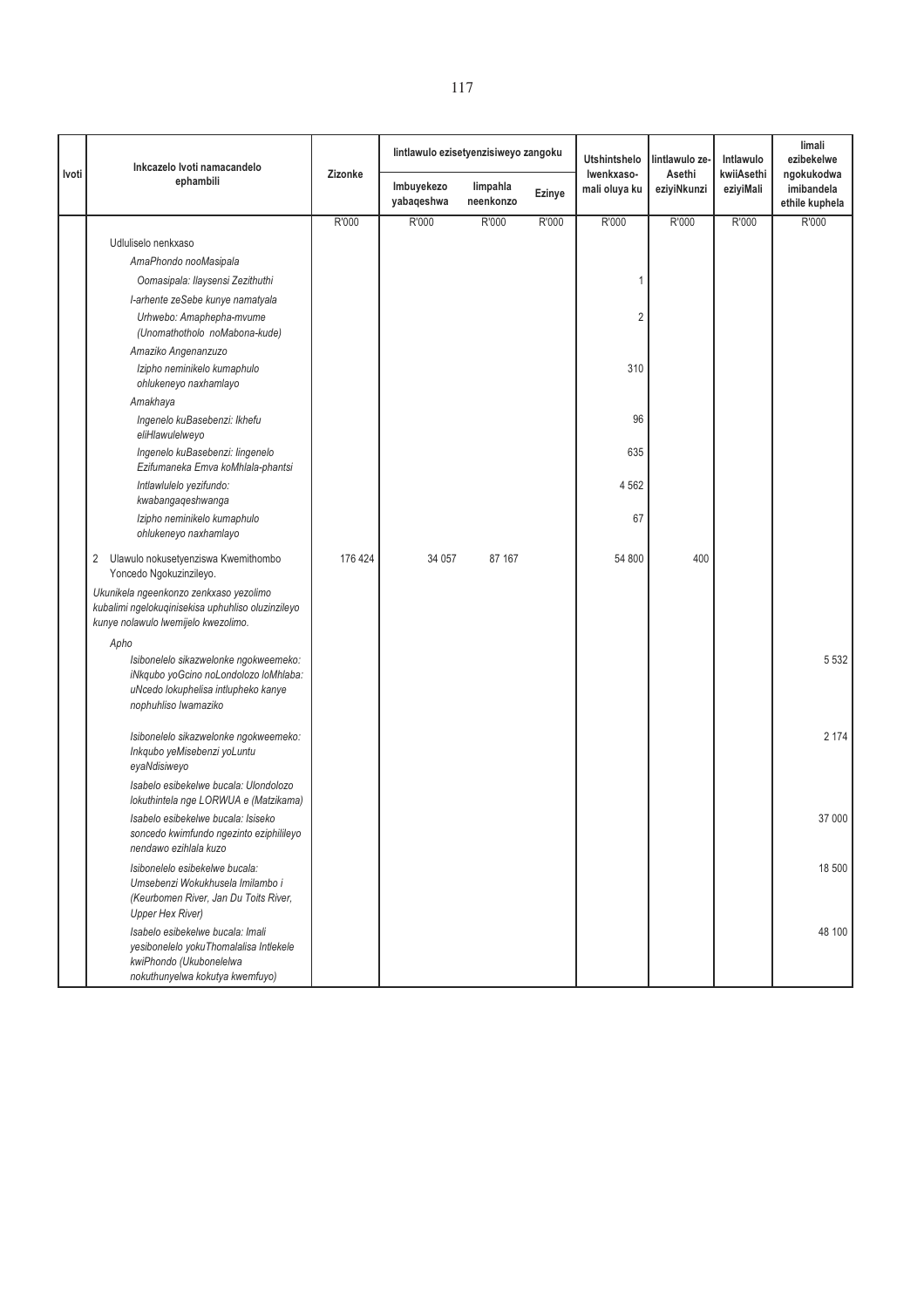|       | Inkcazelo Ivoti namacandelo                                                                                                                                                                                                                                                                                                                                               |         | lintlawulo ezisetyenzisiweyo zangoku |                       |        | <b>Utshintshelo</b>         | lintlawulo ze         | Intlawulo               | limali<br>ezibekelwe                       |
|-------|---------------------------------------------------------------------------------------------------------------------------------------------------------------------------------------------------------------------------------------------------------------------------------------------------------------------------------------------------------------------------|---------|--------------------------------------|-----------------------|--------|-----------------------------|-----------------------|-------------------------|--------------------------------------------|
| Ivoti | ephambili                                                                                                                                                                                                                                                                                                                                                                 | Zizonke | Imbuyekezo<br>yabaqeshwa             | limpahla<br>neenkonzo | Ezinye | Iwenkxaso-<br>mali oluya ku | Asethi<br>eziyiNkunzi | kwiiAsethi<br>eziyiMali | ngokukodwa<br>imibandela<br>ethile kuphela |
|       |                                                                                                                                                                                                                                                                                                                                                                           | R'000   | R'000                                | R'000                 | R'000  | R'000                       | R'000                 | R'000                   | R'000                                      |
|       | Udluliselo nenkxaso<br>AmaPhondo nooMasipala<br>Oomasipala: Ilaysensi Zezithuthi                                                                                                                                                                                                                                                                                          |         |                                      |                       |        |                             |                       |                         |                                            |
|       | Ookopolotyeni kunye namashishini<br>abucala<br>Ookopolotyeni: Casidra: Ishishini                                                                                                                                                                                                                                                                                          |         |                                      |                       |        | 48 100                      |                       |                         |                                            |
|       | Elilawulwa nguRhulumente                                                                                                                                                                                                                                                                                                                                                  |         |                                      |                       |        |                             |                       |                         |                                            |
|       | Izipho neminikelo kumaphulo ohlukeneyo<br>naxhamlayo                                                                                                                                                                                                                                                                                                                      |         |                                      |                       |        |                             |                       |                         |                                            |
|       | Ugogosho ngolondolozo lwendalo:<br>Lower Olifants River Water Users<br>Association (LORWUA)                                                                                                                                                                                                                                                                               |         |                                      |                       |        | 6700                        |                       |                         |                                            |
|       | 3<br>Uphuhliso Nokuxhaswa kwabaVelisi<br>kweZolimo                                                                                                                                                                                                                                                                                                                        | 296 735 | 72 038                               | 31 372                |        | 190 980                     | 2 3 4 5               |                         |                                            |
|       | Kukunika inkxaso kubavelisi ngokusebenzisa<br>iinkqubo zophuhliso kwezolimo. Sinceda<br>nangokuxhasa ingugu kwicandelo leemveliso<br>zezolimo ngelokwenza igalelo elibonakalayo<br>kuhlumo lwezogogosho, ukubandakanywa<br>ngokulinganayo kunye npkudalwa kwemisebenzi<br>ephucukileyo. Sandisa imveliso yokutya<br>ngokuxhasa abavelisi ngokwamanyathelo<br>ezophuhliso. |         |                                      |                       |        |                             |                       |                         |                                            |
|       | Apho                                                                                                                                                                                                                                                                                                                                                                      |         |                                      |                       |        |                             |                       |                         |                                            |
|       | Isibonelelo sikazwelonke ngokweemeko:<br>Inkqubo ePhelelyo yenkxaso kwezolimo                                                                                                                                                                                                                                                                                             |         |                                      |                       |        |                             |                       |                         | 114 132                                    |
|       | Isibonelelo sikazwelonke ngokweemeko:<br>Ilima/Letsema Amaphulo                                                                                                                                                                                                                                                                                                           |         |                                      |                       |        |                             |                       |                         | 58 993                                     |
|       | Isabelo esibekelwe bucala: Ukhuseleko,<br>Casidra neGumbi Lovavanyo-<br>Machiza kwiMfuyo                                                                                                                                                                                                                                                                                  |         |                                      |                       |        |                             |                       |                         | 5 0 0 0                                    |
|       | Udluliselo nenkxaso<br>I-arhente zeSebe kunye namatyala                                                                                                                                                                                                                                                                                                                   |         |                                      |                       |        |                             |                       |                         |                                            |
|       | Ibhunga Lophando ngeZolimo (ARC)                                                                                                                                                                                                                                                                                                                                          |         |                                      |                       |        | 1 0 0 0                     |                       |                         |                                            |
|       | Amaziko eMfundo ePhakamileyo                                                                                                                                                                                                                                                                                                                                              |         |                                      |                       |        |                             |                       |                         |                                            |
|       | Ookopolotyeni kunye namashishini<br>abucala                                                                                                                                                                                                                                                                                                                               |         |                                      |                       |        |                             |                       |                         |                                            |
|       | Ookopolotyeni: Casidra: Ishishini<br>Elilawulwa nguRhulumente                                                                                                                                                                                                                                                                                                             |         |                                      |                       |        | 85 25 2                     |                       |                         |                                            |
|       | Izipho neminikelo kumaphulo ohlukeneyo<br>naxhamlayo                                                                                                                                                                                                                                                                                                                      |         |                                      |                       |        |                             |                       |                         |                                            |
|       | iTrusti Yabavelisi Ziqhamo Ezinamanzi                                                                                                                                                                                                                                                                                                                                     |         |                                      |                       |        | 104 728                     |                       |                         |                                            |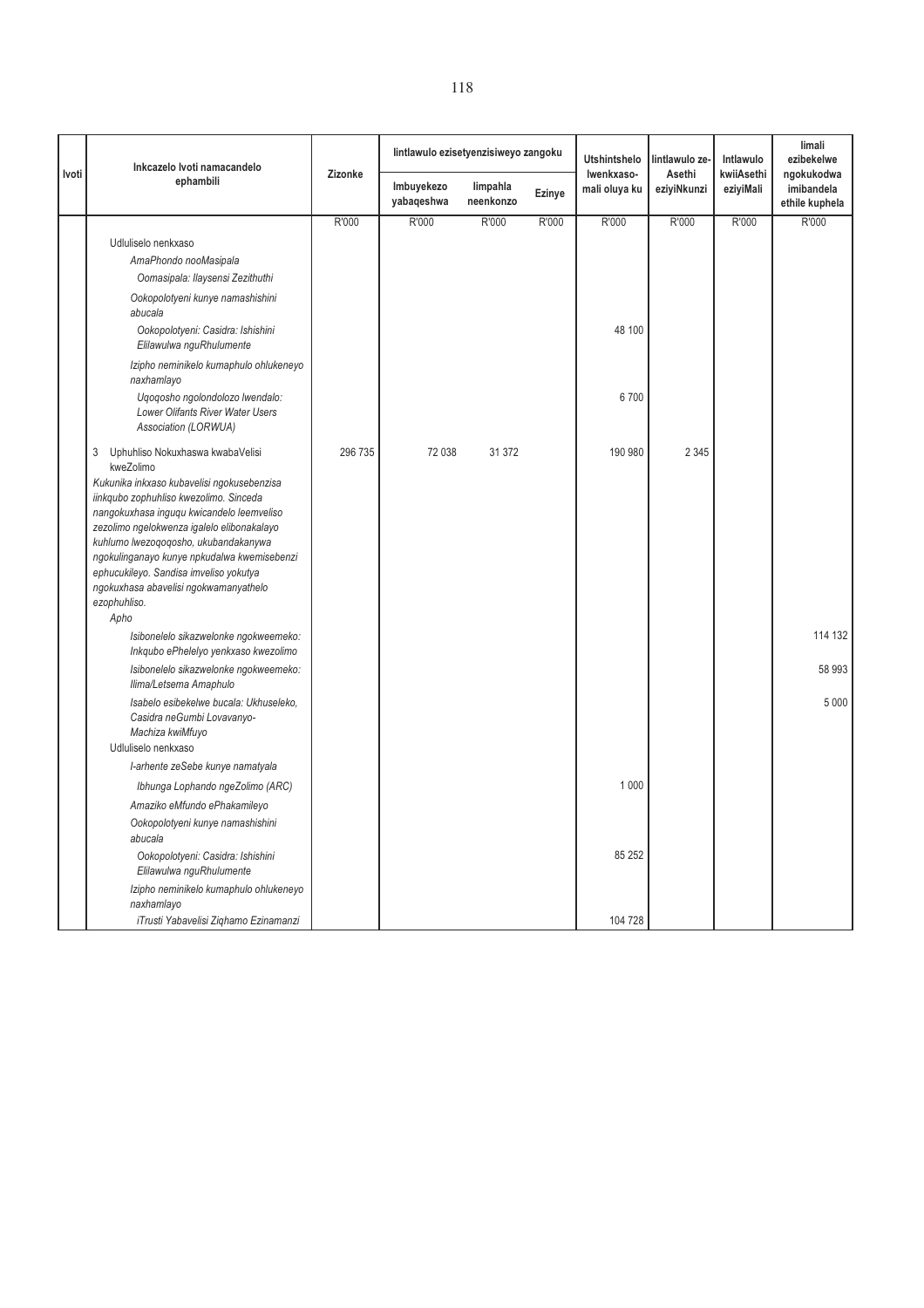|       | Inkcazelo Ivoti namacandelo                                                                                                                                      |         | lintlawulo ezisetyenzisiweyo zangoku |                       |        | <b>Utshintshelo</b>         | lintlawulo ze-        | Intlawulo               | limali<br>ezibekelwe                       |
|-------|------------------------------------------------------------------------------------------------------------------------------------------------------------------|---------|--------------------------------------|-----------------------|--------|-----------------------------|-----------------------|-------------------------|--------------------------------------------|
| Ivoti | ephambili                                                                                                                                                        | Zizonke | Imbuyekezo<br>yabaqeshwa             | limpahla<br>neenkonzo | Ezinye | Iwenkxaso-<br>mali oluya ku | Asethi<br>eziyiNkunzi | kwiiAsethi<br>eziyiMali | ngokukodwa<br>imibandela<br>ethile kuphela |
|       |                                                                                                                                                                  | R'000   | R'000                                | R'000                 | R'000  | R'000                       | R'000                 | R'000                   | R'000                                      |
|       | linkonzo zezilwanyana<br>4                                                                                                                                       | 97 347  | 79 983                               | 14 4 10               |        | 62                          | 2892                  |                         |                                            |
|       | Kukunikela ngeenkonzo zonyango lwemfuyo                                                                                                                          |         |                                      |                       |        |                             |                       |                         |                                            |
|       | kubantu esisebenzisana nabo ukuze siqinisekise                                                                                                                   |         |                                      |                       |        |                             |                       |                         |                                            |
|       | ngemfuyo ephilileyo, imveliso ezinzileyo yemfuyo<br>kunye nenengeniso, urhwebo olukhuselekileyo                                                                  |         |                                      |                       |        |                             |                       |                         |                                            |
|       | ngemfuyo kunye neemveliso eziphuma kwimfuyo                                                                                                                      |         |                                      |                       |        |                             |                       |                         |                                            |
|       | kwakunye nentlalo-ntle yemfuyo neyoluntu.                                                                                                                        |         |                                      |                       |        |                             |                       |                         |                                            |
|       | Apho                                                                                                                                                             |         |                                      |                       |        |                             |                       |                         |                                            |
|       | Isabelo esibekelwe bucala: Ukhuseleko,                                                                                                                           |         |                                      |                       |        |                             |                       |                         | 5 0 0 0                                    |
|       | Casidra neGumbi Lovavanyo-                                                                                                                                       |         |                                      |                       |        |                             |                       |                         |                                            |
|       | Machiza kwiMfuyo<br>Udluliselo nenkxaso                                                                                                                          |         |                                      |                       |        |                             |                       |                         |                                            |
|       | AmaPhondo nooMasipala                                                                                                                                            |         |                                      |                       |        |                             |                       |                         |                                            |
|       | Oomasipala: Ilaysensi Zezithuthi                                                                                                                                 |         |                                      |                       |        | $\overline{c}$              |                       |                         |                                            |
|       | Amakhaya                                                                                                                                                         |         |                                      |                       |        |                             |                       |                         |                                            |
|       | Ingenelo kuBasebenzi: Ikhefu                                                                                                                                     |         |                                      |                       |        | 10                          |                       |                         |                                            |
|       | eliHlawulelweyo                                                                                                                                                  |         |                                      |                       |        |                             |                       |                         |                                            |
|       | Intlawlulelo yezifundo:<br>kwabangaqeshwanga                                                                                                                     |         |                                      |                       |        | 50                          |                       |                         |                                            |
|       | linkonzo zoPhuhliso lweZifundo zoPhando ne<br>5<br>Tekhnologi                                                                                                    | 139 654 | 103 136                              | 32756                 |        | 29                          | 3733                  |                         |                                            |
|       | Ukunikela ngobungcali ekugxileni kuphando-nzulu<br>kwiingxaki eziqondene nezolimo, uphuhliso<br>ubuchule nonaniselwano oluphembelela<br>imiphumela engophuhliso. |         |                                      |                       |        |                             |                       |                         |                                            |
|       | Apho                                                                                                                                                             |         |                                      |                       |        |                             |                       |                         |                                            |
|       | Udluliselo nenkxaso                                                                                                                                              |         |                                      |                       |        |                             |                       |                         |                                            |
|       | AmaPhondo nooMasipala                                                                                                                                            |         |                                      |                       |        |                             |                       |                         |                                            |
|       | OoMasipala: Irhafu yemihlaba<br>nezakhiwo                                                                                                                        |         |                                      |                       |        | 29                          |                       |                         |                                            |
|       | linkonzo zoQoqosho kweZolimo<br>6                                                                                                                                | 41 0 45 | 19529                                | 6 3 1 0               |        | 14 3 25                     | 881                   |                         |                                            |
|       | Ukubonelela kwangexesha ngeenkonzo                                                                                                                               |         |                                      |                       |        |                             |                       |                         |                                            |
|       | ezifanelekileyo zoqoqosho kwicandelo lezolimo<br>ngelokuqinisekisa intatho nxaxheba                                                                              |         |                                      |                       |        |                             |                       |                         |                                            |
|       | ngokulinganayo kuqoqosho lwethu.                                                                                                                                 |         |                                      |                       |        |                             |                       |                         |                                            |
|       | Apho                                                                                                                                                             |         |                                      |                       |        |                             |                       |                         |                                            |
|       | Udluliselo nenkxaso                                                                                                                                              |         |                                      |                       |        |                             |                       |                         |                                            |
|       | I-arhente zeSebe kunye namatyala                                                                                                                                 |         |                                      |                       |        |                             |                       |                         |                                            |
|       | I-Arhente yokuKhuthaza uRhwebo<br>noTyalo-mali yeNtshona Koloni                                                                                                  |         |                                      |                       |        | 2 0 0 0                     |                       |                         |                                            |
|       | (Wesgro)                                                                                                                                                         |         |                                      |                       |        |                             |                       |                         |                                            |
|       | Urhwebo: Amaphepha-mvume<br>(Unomathotholo noMabona-kude)                                                                                                        |         |                                      |                       |        | 3                           |                       |                         |                                            |
|       | Amaziko eMfundo ePhakamileyo                                                                                                                                     |         |                                      |                       |        |                             |                       |                         |                                            |
|       | Izipho neminikelo kumaphulo<br>ohlukeneyo naxhamlayo                                                                                                             |         |                                      |                       |        | 190                         |                       |                         |                                            |
|       | Ookopolotyeni kunye namashishini<br>abucala                                                                                                                      |         |                                      |                       |        |                             |                       |                         |                                            |
|       | Ookopolotyeni: Casidra: Ishishini<br>Elilawulwa nguRhulumente                                                                                                    |         |                                      |                       |        | 5 1 6 8                     |                       |                         |                                            |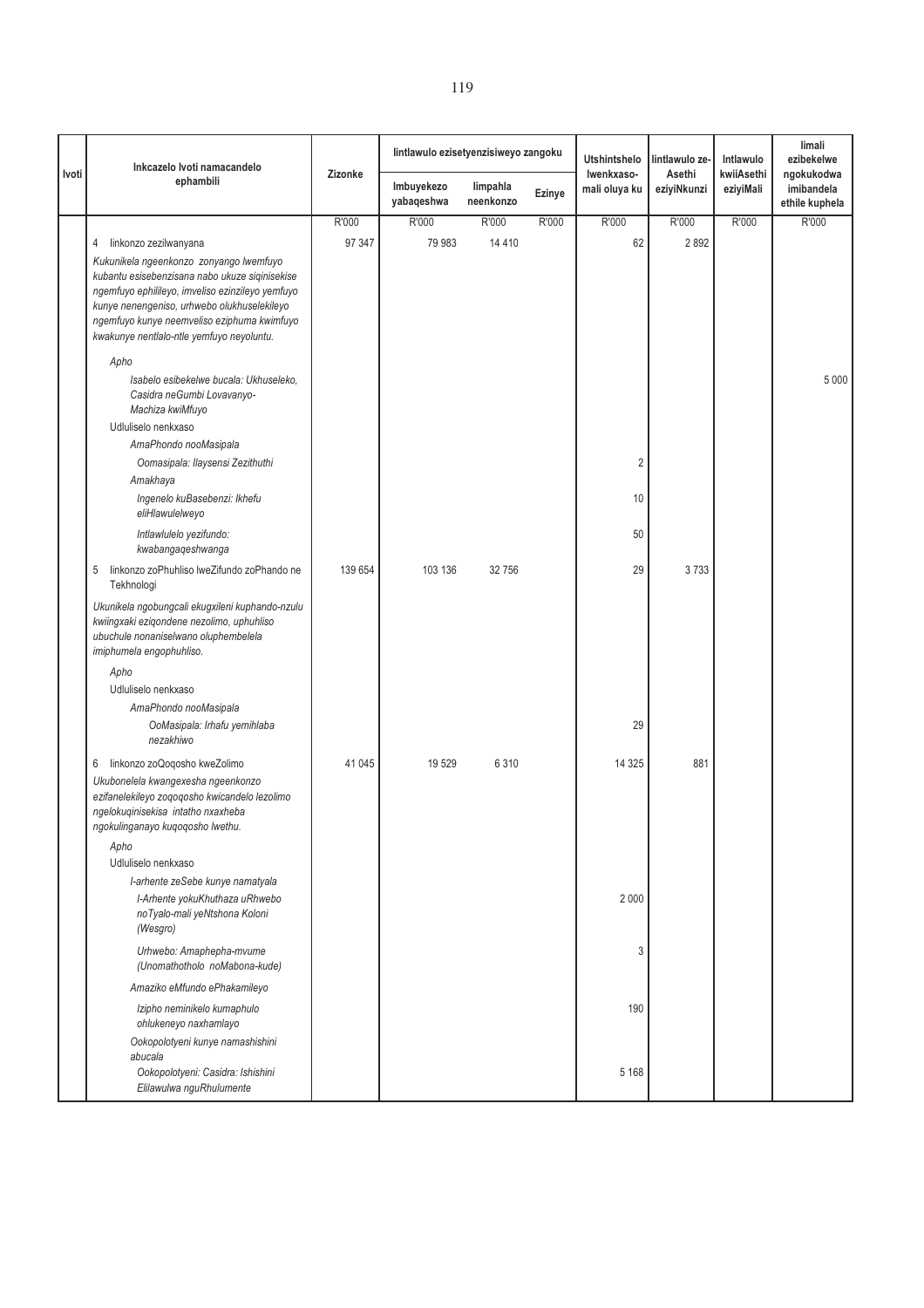|       | Inkcazelo Ivoti namacandelo                                                                                                                                                          | Zizonke | lintlawulo ezisetyenzisiweyo zangoku |                       |        | <b>Utshintshelo</b><br>Iwenkxaso- | lintlawulo ze         | Intlawulo<br>kwiiAsethi | limali<br>ezibekelwe                       |
|-------|--------------------------------------------------------------------------------------------------------------------------------------------------------------------------------------|---------|--------------------------------------|-----------------------|--------|-----------------------------------|-----------------------|-------------------------|--------------------------------------------|
| Ivoti | ephambili                                                                                                                                                                            |         | Imbuyekezo<br>yabaqeshwa             | limpahla<br>neenkonzo | Ezinye | mali oluya ku                     | Asethi<br>eziyiNkunzi | eziyiMali               | ngokukodwa<br>imibandela<br>ethile kuphela |
|       |                                                                                                                                                                                      | R'000   | R'000                                | R'000                 | R'000  | R'000                             | R'000                 | R'000                   | R'000                                      |
|       | Amaziko angenanzuzo                                                                                                                                                                  |         |                                      |                       |        |                                   |                       |                         |                                            |
|       | UMbutho woRhwebo oluFanelekileyo<br>IweMveliso yeWayini (WIETA)<br>neNyathelo eliZinzileyo loMzantsi Afrika<br>(SIZA)                                                                |         |                                      |                       |        | 2684                              |                       |                         |                                            |
|       | Wines of South Africa (WOSA)                                                                                                                                                         |         |                                      |                       |        | 1600                              |                       |                         |                                            |
|       | Green Cape (Imisebenzi kuMnyango<br>ngezolimo)                                                                                                                                       |         |                                      |                       |        | 680                               |                       |                         |                                            |
|       | Icandelo leemveliso ze 'Table Grape'<br>kuMzantsi Afrika                                                                                                                             |         |                                      |                       |        | 2 0 0 0                           |                       |                         |                                            |
|       | Imfundo noQeqesho Olulungiselelweyo<br>7<br>kweZolimo                                                                                                                                | 57 666  | 37 527                               | 10772                 |        | 12                                | 9 3 5 5               |                         |                                            |
|       | Kukulungiselela nokunikela ngemfundo<br>noqeqesho oluhleliweyo kubizo lwezolimo kunye<br>nokumisela icandelo leemveliso eyokozela ulwazi,<br>ikamva elihle nelimelana neemeko zonke. |         |                                      |                       |        |                                   |                       |                         |                                            |
|       | Apho                                                                                                                                                                                 |         |                                      |                       |        |                                   |                       |                         |                                            |
|       | Isibonelelo sikazwelonke ngokweemeko:<br>Inkqubo ePheleleyo kwinkxaso yezolimo                                                                                                       |         |                                      |                       |        |                                   |                       |                         | 7955                                       |
|       | Udluliselo nenkxaso<br>AmaPhondo noomasipala<br>Oomasipala: Ilaysensi Zezithuthi                                                                                                     |         |                                      |                       |        | 5                                 |                       |                         |                                            |
|       | I-arhente zeSebe kunye namatyala                                                                                                                                                     |         |                                      |                       |        |                                   |                       |                         |                                            |
|       | Urhwebo: Amaphepha-mvume<br>(Unomathotholo noMabona-kude)                                                                                                                            |         |                                      |                       |        | $\overline{7}$                    |                       |                         |                                            |
|       | Uququzelelo loLawulo<br>8<br>Ukuququzelela iinkqubo zophuhliso<br>ngokusebenzisa abathath'inxaxheba abanomdla<br>kwiindawo ezisemaphandleni.                                         | 19421   | 11 642                               | 6559                  |        | 900                               | 320                   |                         |                                            |
|       | Apho                                                                                                                                                                                 |         |                                      |                       |        |                                   |                       |                         |                                            |
|       | Udluliselo nenkxaso                                                                                                                                                                  |         |                                      |                       |        |                                   |                       |                         |                                            |
|       | Amakhaya<br>Ukhuphiswano lwabasebenzi ezifama                                                                                                                                        |         |                                      |                       |        | 900                               |                       |                         |                                            |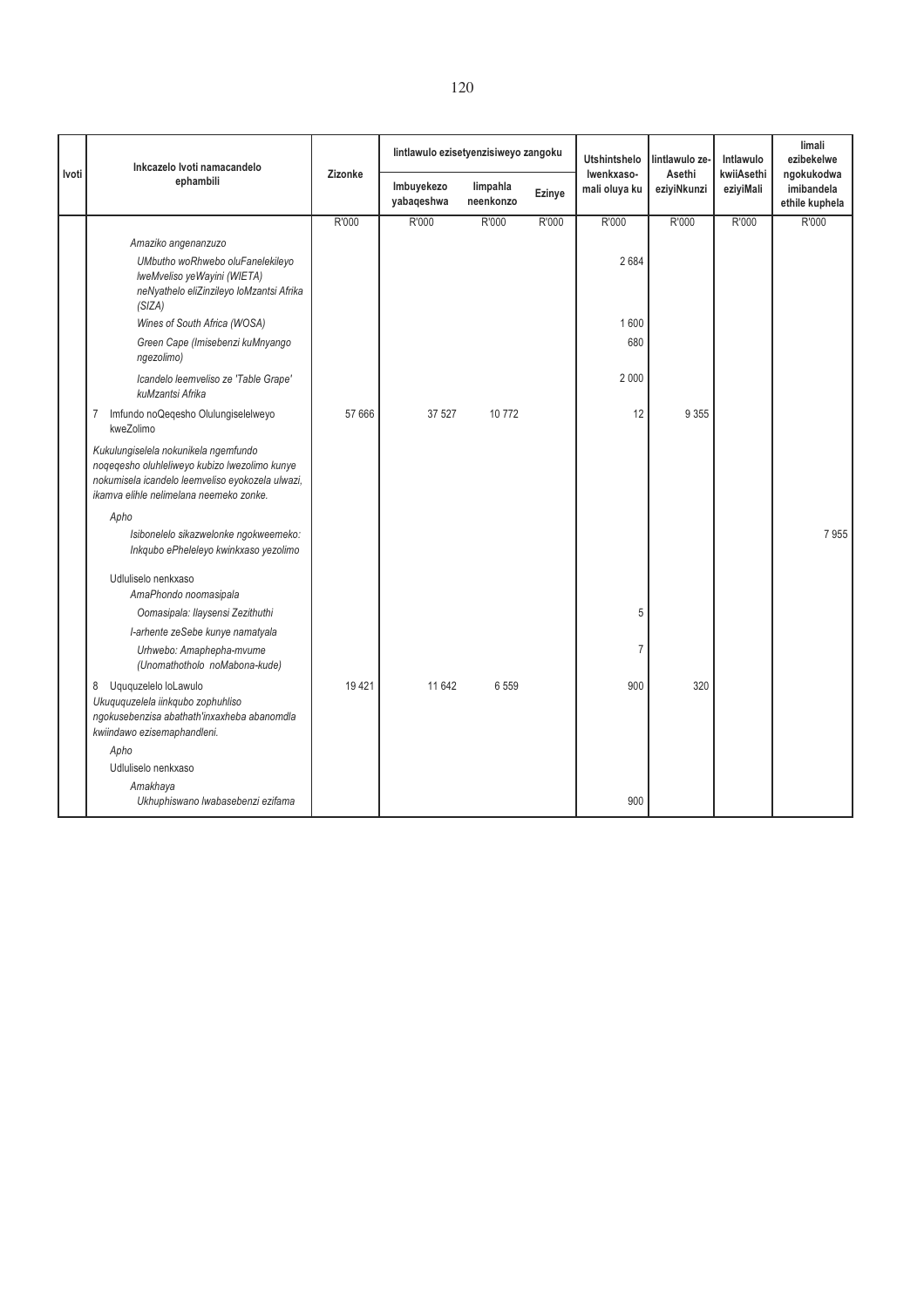|       | Inkcazelo Ivoti namacandelo                                                                                                                                                                                                                                                                                                                                             |                  | lintlawulo ezisetyenzisiweyo zangoku |                       |        | <b>Utshintshelo</b>         | lintlawulo ze-        | Intlawulo               | limali<br>ezibekelwe                       |
|-------|-------------------------------------------------------------------------------------------------------------------------------------------------------------------------------------------------------------------------------------------------------------------------------------------------------------------------------------------------------------------------|------------------|--------------------------------------|-----------------------|--------|-----------------------------|-----------------------|-------------------------|--------------------------------------------|
| Ivoti | ephambili                                                                                                                                                                                                                                                                                                                                                               | Zizonke          | Imbuyekezo<br>yabaqeshwa             | limpahla<br>neenkonzo | Ezinye | Iwenkxaso-<br>mali oluya ku | Asethi<br>eziyiNkunzi | kwiiAsethi<br>eziyiMali | ngokukodwa<br>imibandela<br>ethile kuphela |
| 12    | UPhuhliso lwezoQoqosho noKhenketho<br>Injongo: Ukubonelela ngobunkokheli bezoqoqosho<br>eNtshona Koloni ngokuqonda uqoqosho<br>IwaMasebe; ukuba neliso lokuchonga<br>amathuba ezogogosho nokunobakho;<br>kwanegalelo layo kumalungelo aphambili<br>ezoqoqosho kurhulumente.<br>Eli Sebe liza kuphucula amandla kunye<br>nemveliso yezoqoqosho kumaphondo                | R'000<br>514 798 | R'000<br>133 289                     | R'000<br>52 487       | R'000  | R'000<br>326 183            | R'000<br>2839         | R'000                   | R'000<br>253 794                           |
|       | 1 uLawulo<br>Ukunika iSebe ukhokelo oluluqilima olunemibono<br>emitsha, nokunika iinkonzo zoshishino<br>ezingenachaphaza, ezisebenza ngendlela eyiyo,<br>ezingasebenzisi mali ininzi, ezibeka konke elubala<br>nezihoye izidingo zoluntu.<br>Apho<br>Udluliselo noncediso<br>liArhente neeAkhawunti zeSebe<br>Urhwebo: Amaphepha-mvume<br>(Unomathotholo noMabona-kude) | 59 252           | 42 196                               | 14 21 2               |        | 5<br>5                      | 2839                  |                         |                                            |
|       | 2 linkonzo eziHlangeneyo zoPhuhliso loQoqosho<br>Ukukhuthaza nokuxhasa imeko yoshishino<br>ekwaziyo ukuyila amathuba okukhula<br>nawomsebenzi.<br>Ngokuba<br>Udluliselo kunye nenkxaso                                                                                                                                                                                  | 56 187           | 20 666                               | 14 950                |        | 20 571                      |                       |                         |                                            |
|       | Utshintshelo kooMasipala<br>umasipala waseLangeberg: Inkqubo<br>yokukhuthaza i-SMME ka-2022-<br>Ukuxhasa amalinge oPhuhliso lwe-<br>SMME yombutho, njengenxalenye<br>yeMixholo esakhulayo kunye<br>neSivuseleli sokuDala iMisebenzi.<br>linkampani zoluntu kunye namashishini                                                                                           |                  |                                      |                       |        | 2 2 2 1                     |                       |                         |                                            |
|       | abucala<br>Inkqubo yoRhwebo lwasezilokishini -<br>Ungenelelo lujolise ekukhuseleni<br>iivenkile ezikhoyo okanye umhlaba<br>ongenamntu (oqhelekile ziivenkile<br>zespaza okanye iivenkile zehardware)<br>ezilokishini zibe ziivenkile ezizimeleyo<br>ezizimeleyo.                                                                                                        |                  |                                      |                       |        | 1750                        |                       |                         |                                            |
|       | Inkqubo yokukhuthaza i-SMME ka-<br>2022- Ukuxhasa amalinge oPhuhliso<br>Iwe-SMME yombutho, njengenxalenye<br>yeMixholo esakhulayo kunye<br>neSivuseleli sokuDala iMisebenzi.                                                                                                                                                                                            |                  |                                      |                       |        | 16 600                      |                       |                         |                                            |
|       | 3 UPhuhliso loRhwebo namaCandelo<br>Ukuvuselela ukukhula koqoqosho kumacandelo<br>ekujoliswe kuwo ngophuhliso loshishino, urhwebo<br>notyalo-mali.                                                                                                                                                                                                                      | 72 221           | 9758                                 | 350                   |        | 62 113                      |                       |                         |                                            |
|       | Apho<br>Ulwabiwo olubekelwe bucala:<br>Udluliselo kunye nenkxaso<br>li-arhente zeSebe kunye nee-akhawunti                                                                                                                                                                                                                                                               |                  |                                      |                       |        |                             |                       |                         |                                            |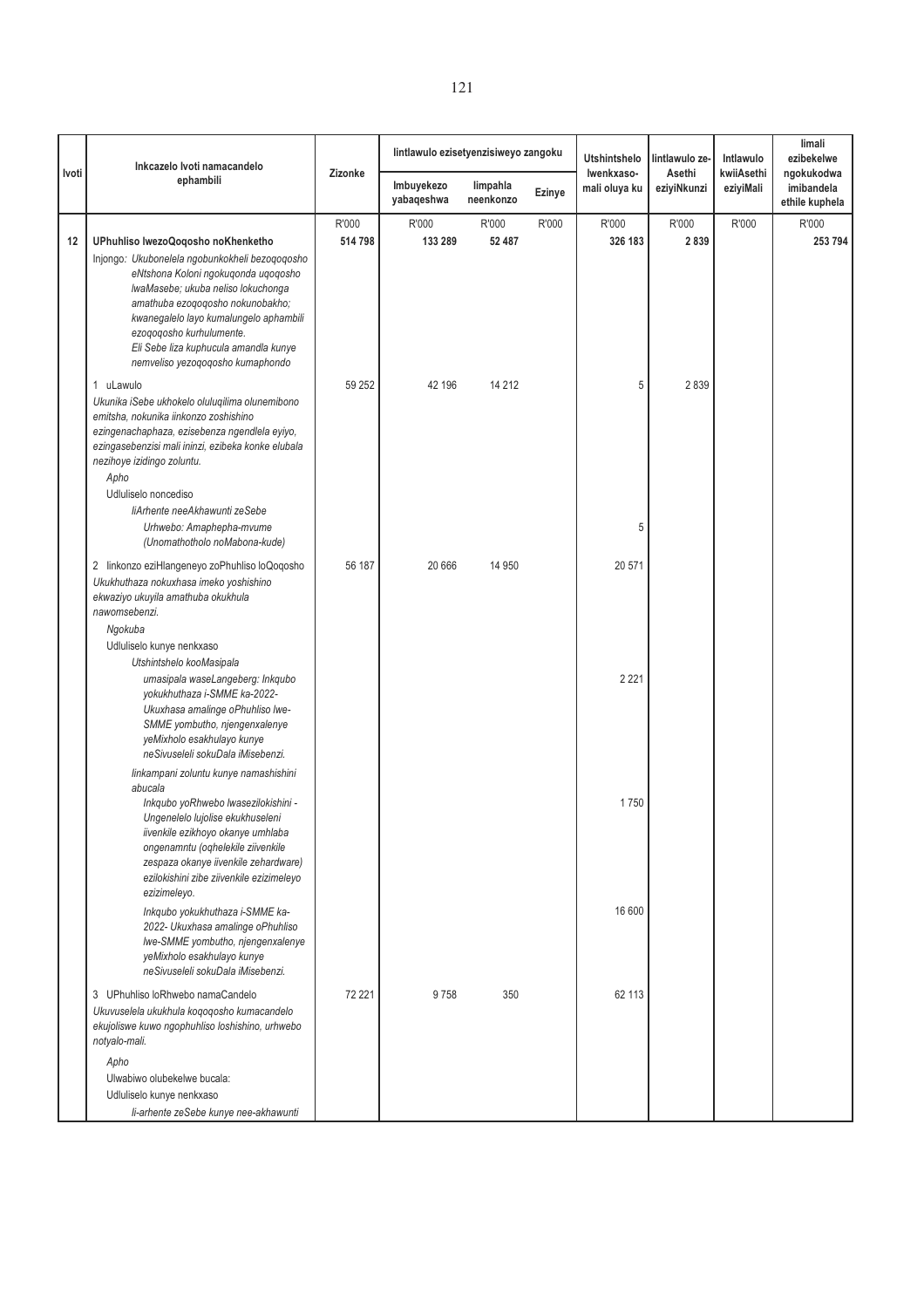| Ivoti | Inkcazelo Ivoti namacandelo                                                                                                                                                                                                                                                                                                                                                  | Zizonke | lintlawulo ezisetyenzisiweyo zangoku |                       |        | Utshintshelo<br>lintlawulo ze-<br>Iwenkxaso-<br>Asethi | Intlawulo<br>kwiiAsethi | limali<br>ezibekelwe<br>ngokukodwa |                              |
|-------|------------------------------------------------------------------------------------------------------------------------------------------------------------------------------------------------------------------------------------------------------------------------------------------------------------------------------------------------------------------------------|---------|--------------------------------------|-----------------------|--------|--------------------------------------------------------|-------------------------|------------------------------------|------------------------------|
|       | ephambili                                                                                                                                                                                                                                                                                                                                                                    |         | Imbuyekezo<br>yabaqeshwa             | limpahla<br>neenkonzo | Ezinye | mali oluya ku                                          | eziyiNkunzi             | eziyiMali                          | imibandela<br>ethile kuphela |
|       | Inkuthazo yoRhwebo noTyalo-mali: I-<br>Arhente yeNtshona Koloni<br>yokuKhuthaza uTyalo-mali noRhwebo<br>(Wesgro): Ukubonelela ngenkxaso-<br>mali yohlumo lokuthengisa kumazwe<br>angaphandle: amanyathelo<br>okukhuthaza urhwebo notyalo-mali.                                                                                                                               | R'000   | R'000                                | R'000                 | R'000  | R'000<br>32 246                                        | R'000                   | R'000                              | R'000<br>32 246              |
|       | I-Arhente yeNtshona Koloni<br>yokuKhuthaza uKhenketho, uTyalo-<br>mali noRhwebo (Wesgro):<br>Ukubonelela ngenkxaso-mali<br>ekukhuthazeni nasekunyuseni<br>amalinge okukhuthaza urhwebo<br>notyalo-mali ukukhuthaza ukukhula<br>koqoqosho nokudalwa kwemisebenzi<br>eNtshona Koloni.                                                                                          |         |                                      |                       |        | 29 867                                                 |                         |                                    | 29 867                       |
|       | 4 ImiMiselo yoShishino noLawulo<br>Ukuqinisekisa ukulingana, imeko yokuthatha<br>uxanduva lwemisebenzi yoshishino eNtshona<br>Koloni ngokusetyenziswa kwamaphulo esiqhelo<br>kwimeko yorhwebo nangoku gunyazisa amaphulo<br>aluhlobo olulodwa oMgaqo-siseko wesizwe kunye<br>nemimiselo yephondo ngokusemthethweni<br>nangokwemigaqo-nkqubo.                                 | 10 243  | 8 3 4 3                              | 1 900                 |        |                                                        |                         |                                    |                              |
|       | 5 IsiCwangciso soQoqosho<br>Ukubonelela ngenkxaso kubunkokeli bephondo<br>kunye nokwenza ukuba ukukhula kwezoqoqosho<br>kudaleke kunye nokudityaniswa kophando<br>loqoqosho kunye nokucwangciswa, nangenkxaso<br>esebenzayo yabakhokeli abaziintloko<br>kwezoqoqosho kunye nabathengisi<br>abazakukhuthaza ukukhula koqoqosho kulo lonke<br>ugogosho nakumacandelo ogogosho. | 146 533 | 31 670                               | 13 942                |        | 100 921                                                |                         |                                    |                              |
|       | Apho<br>Inkxaso-mali<br>Uqoqosho lohlaza: Ukuphucula<br>ukomelela kwamandla koomasipala<br>kwiNtshona Koloni iphela<br>ngokuququzelela, ukuxhasa kunye<br>nokubeka endaweni yokuphunyezwa<br>kophuhliso lweziseko ezingundoqo<br>zamandla ezixhasa ukukhula<br>kogogosho, uzinzo lwemali<br>kamasipala, kunye indlela yekhabhoni<br>ephantsi.                                |         |                                      |                       |        |                                                        |                         |                                    | 5448                         |
|       | Amaphondo nakoomasipala<br>Umasipala waseBitou: Masipala<br>weNtshona Koloni yokuZinzisa<br>amandla                                                                                                                                                                                                                                                                          |         |                                      |                       |        | 600                                                    |                         |                                    | 600                          |
|       | Umasipala waseWitzenberg: Masipala<br>weNtshona Koloni yokuZinzisa<br>amandla                                                                                                                                                                                                                                                                                                |         |                                      |                       |        | 1762                                                   |                         |                                    | 1762                         |
|       | Umasipala waseStellenbosch:<br>Masipala weNtshona Koloni<br>yokuZinzisa amandla                                                                                                                                                                                                                                                                                              |         |                                      |                       |        | 1690                                                   |                         |                                    | 1690                         |
|       | Umasipala waseCape Agulhas:<br>Masipala weNtshona Koloni<br>yokuZinzisa amandla                                                                                                                                                                                                                                                                                              |         |                                      |                       |        | 2 500                                                  |                         |                                    | 2 500                        |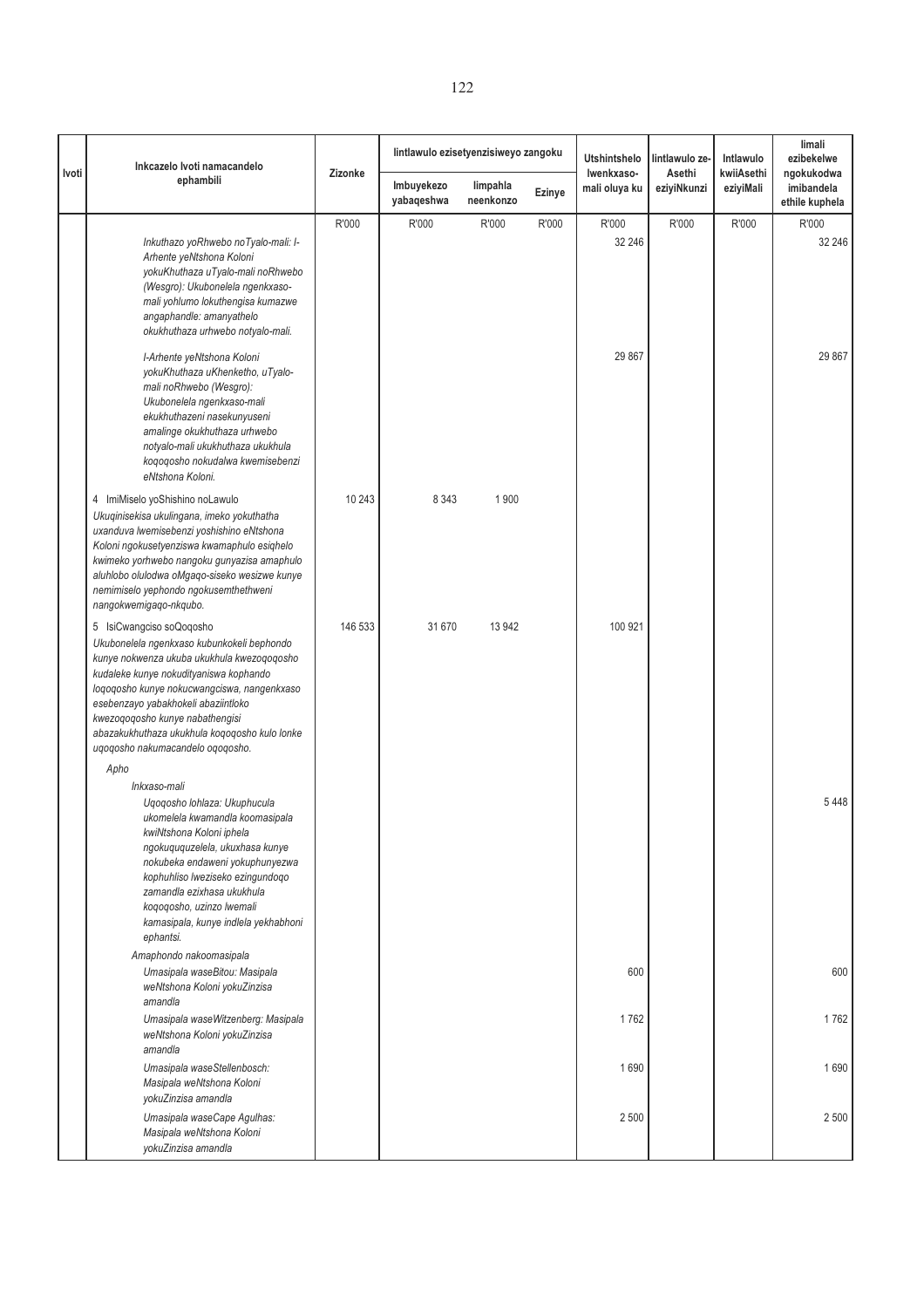| Inkcazelo Ivoti namacandelo<br>Ivoti                                                                                                                                                                                                             |         | lintlawulo ezisetyenzisiweyo zangoku |                       |        | <b>Utshintshelo</b><br>Iwenkxaso- | lintlawulo ze-<br>Asethi | Intlawulo<br>kwiiAsethi | limali<br>ezibekelwe<br>ngokukodwa |
|--------------------------------------------------------------------------------------------------------------------------------------------------------------------------------------------------------------------------------------------------|---------|--------------------------------------|-----------------------|--------|-----------------------------------|--------------------------|-------------------------|------------------------------------|
| ephambili                                                                                                                                                                                                                                        | Zizonke | Imbuyekezo<br>yabaqeshwa             | limpahla<br>neenkonzo | Ezinye | mali oluya ku                     | eziyiNkunzi              | eziyiMali               | imibandela<br>ethile kuphela       |
| Udluliselo noncediso<br>liArhente neeAkhawunti zeSebe<br>Saldanha Bay IDZ yeeLayisenisi<br>Inkampani (SB IDZ LiCo): ukuphuhliswa<br>nokusekwa kwe- Saldanha Bay<br>Industrial Development Zone                                                   | R'000   | R'000                                | R'000                 | R'000  | R'000<br>41 977                   | R'000                    | R'000                   | R'000<br>41 977                    |
| Ummandla woQoqosho oKhethekileyo<br>wase-Atlantis: Ukubonelela ngenkxaso<br>yokusebenza kwiziko.                                                                                                                                                 |         |                                      |                       |        | 39 182                            |                          |                         | 39 182                             |
| AmaZiko angenzi nzuzo<br>Western Cape Economic Development<br>Partnership (WCEDP): ukuxhasa<br>iWCEDP ukuphuhlisa uqoqosho<br>nentsebenziswano kwiPhondo                                                                                         |         |                                      |                       |        | 13 210                            |                          |                         |                                    |
| 6 Ukhenketho, ubu Gcisa Nezolonwabo<br>Ukuququzelela ukusetyenziswa komkhombandlela<br>oluqilima wezokhenketho oyakuthi ukhokhele<br>kukukhula okuzinzileyo nokudala amathuba<br>emisebenzi kurhwebo lwezokhenketho.<br>Apho                     | 74 125  | 7670                                 | 882                   |        | 65 573                            |                          |                         |                                    |
| Udluliselo noncediso<br>liArhente neeAkhawunti zeSebe<br>larhente yeNtshona Koloni yoKhuthazo<br>loRhwebo noTyalo-mali (Wesgro):<br>Ukonyusa amalinge otyalo-mali-<br>Ukuthengisa malunga nokufika                                               |         |                                      |                       |        | 21 605                            |                          |                         | 21 605                             |
| larhente yeNtshona Koloni yoKhuthazo<br>loRhwebo noTyalo-mali (Wesgro):<br>Ukukhuthaza nokunyusa umgangatho<br>wentengiso yamalinge endawo                                                                                                       |         |                                      |                       |        | 36 793                            |                          |                         | 36 793                             |
| larhente yeNtshona Koloni yoKhuthazo<br>loRhwebo noTyalo-mali (Wesgro):<br>limali eziza kusetyenziselwa<br>ukuthengisa kunye namaphulo<br>onxibelelwano lotyalo-mali ukutsala<br>abakhenkethi kunye nabatyali-mali.                              |         |                                      |                       |        | 7 1 7 5                           |                          |                         | 7 1 7 5                            |
| 7 UkuPhuhliswa nokuPhuculwa kwezakhono<br>Ukuguguzelela nokunikezelwa kogegesho kuLuntu<br>iZakhono zeNguqu ukuze kunikezelwe uphuhliso<br>lwabantu kwizakhono zorhwebo ngokwemfuno<br>zeNtshona Koloni.                                         | 96 237  | 12 986                               | 6 251                 |        | 77 000                            |                          |                         |                                    |
| Apho<br>Inkxaso-mali eBekelwe bucala<br>Udluliselo noncediso<br>Amakhaya<br>Ukubonelela ngeentlawulo zonyusa<br>amanyathelo okuphuhlisa izakhono<br>kwiPhondo, ngokukodwa kwiCandelo<br>loShishino lweNkqubo (iBPO)<br>namacandelo obuchwephesha |         |                                      |                       |        | 50 000                            |                          |                         | 32 949                             |
| Olunye ugqithiselo kumakhaya:<br>Ukubonelela ngentlawulo yemirhumo<br>yaBagqatswa beArtisanal ababekwe<br>kwiinkampani zokubamba ngeli xesha<br>lokufakwa emsebenzini                                                                            |         |                                      |                       |        | 18 000                            |                          |                         |                                    |
| Udluliselo noncediso<br>Olunye ugqithiselo kumakhaya<br>Ukubhatala imali ebambekayo                                                                                                                                                              |         |                                      |                       |        | 9 0 0 0                           |                          |                         |                                    |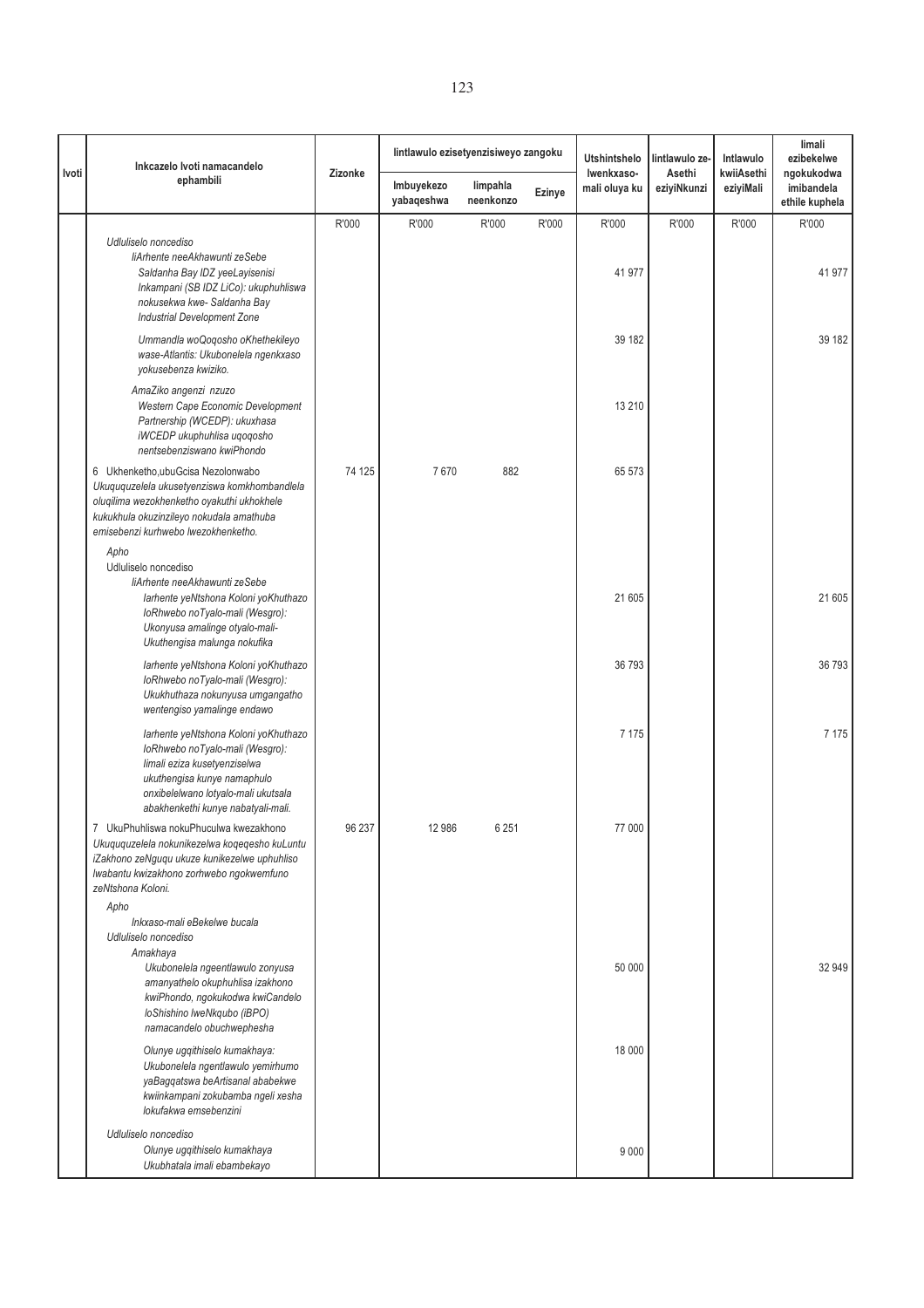|       | Inkcazelo Ivoti namacandelo                                                                                                                                                                                                                                                                                                                                                                            |                  | lintlawulo ezisetyenzisiweyo zangoku |                       |        | <b>Utshintshelo</b>         | lintlawulo ze-        | Intlawulo               | limali<br>ezibekelwe                       |
|-------|--------------------------------------------------------------------------------------------------------------------------------------------------------------------------------------------------------------------------------------------------------------------------------------------------------------------------------------------------------------------------------------------------------|------------------|--------------------------------------|-----------------------|--------|-----------------------------|-----------------------|-------------------------|--------------------------------------------|
| Ivoti | ephambili                                                                                                                                                                                                                                                                                                                                                                                              | Zizonke          | Imbuyekezo<br>yabaqeshwa             | limpahla<br>neenkonzo | Ezinye | Iwenkxaso-<br>mali oluya ku | Asethi<br>eziyiNkunzi | kwiiAsethi<br>eziyiMali | ngokukodwa<br>imibandela<br>ethile kuphela |
| 13    | iMicimbi yezeNkcubeko neMidlalo<br>Injongo: Sikhuthaza ugqweso<br>nobandakanyeko lomntu wonke<br>kwezemidlalo nenkcubeko<br>ngokusebenzisa izixhobo zethu<br>ngemfezeko, ngokucikizeka                                                                                                                                                                                                                 | R'000<br>937 913 | R'000<br>234 250                     | R'000<br>184 664      | R'000  | R'000<br>483784             | R'000<br>35 215       | R'000                   | R'000<br>490 530                           |
|       | nangengqiqo ekhuthaza ulondolozo<br>nozinzo, nangobuhlakani<br>obubhadlileyo, obuneziphumo<br>ezingqinekayo obukhuthaza uyilo<br>Iwezinto. Ngokuqinisekisa ugqweso<br>nokuyenza ibe liziko elilikomkhulu<br>lezemidlalo nenkcubeko loMzantsi<br>Afrika iNtshona Koloni, siya kube<br>similisela iimeko zofikeleleko nentatho-<br>nxaxheba yesininzi, ukuphawulwa<br>kweetalente nophuhliso lwezakhono. |                  |                                      |                       |        |                             |                       |                         |                                            |
|       | 1 ULawulo<br>Ukunikezela ulawulo lwemali nenkxaso<br>nokwenziwa komsebenzi ngokuphangaleleyo<br>nokunika inkxaso kwezolawulo lweSebe<br>leMicimbi yeNkcubeko ne Midlalo.                                                                                                                                                                                                                               | 69 128           | 53 805                               | 11 939                |        | 30                          | 3 3 5 4               |                         |                                            |
|       | Apho<br>Udluliselo nenkxaso<br>li-arhente zeSebe kunye nee-akhawunti<br>li-Arhente zeSebe nee-Akhawunti:<br>lilayisenisi zeTV yeSABC                                                                                                                                                                                                                                                                   |                  |                                      |                       |        | 30                          |                       |                         |                                            |
|       | 2 IMicimbi yeNkcubeko<br>Ukubonelela ngeenkonzo ezinxulumene<br>nezobugcisa, ezenkcubeko, ezolondolozo<br>Iwembali, ezelifa lemveli, nezeelwimi kubantu<br>baseNtshona Koloni.<br>Apho                                                                                                                                                                                                                 | 130 431          | 69 418                               | 20 437                |        | 37 698                      | 2878                  |                         |                                            |
|       | Isibonelelo-mali esinemiqthango sesizwe:<br>Isibonelelo-mali esiManyanisiweyo<br>seNkqubo yeMisebenzi yoLuntu<br>eyaNdisiweyo (EPWP)                                                                                                                                                                                                                                                                   |                  |                                      |                       |        |                             |                       |                         | 3 0 9 9                                    |
|       | Ulwabiwo olumiselweyo: Ukudalwa<br>kwebasebenzi (ukulingana kwexesha<br>elipheleleyo) EPWP                                                                                                                                                                                                                                                                                                             |                  |                                      |                       |        |                             |                       |                         | 2096                                       |
|       | Ulwabiwo olumiselweyo: Ukusuka kwi-<br>PPF - kwiCango Caves PPP: Ufundo<br>olunokwenzeka lolawulo lwexesha<br>elizayo lweCango Caves ngenjongo<br>yokwandisa ukuveliswa kwengeniso<br>ukuqinisekisa uzinzo kwixesha elizayo.                                                                                                                                                                           |                  |                                      |                       |        |                             |                       |                         | 1 0 0 0                                    |
|       | Ulwabiwo olumiselweyo: Ukusuka kwi-<br>PPF - kwiCango Caves PPP:<br>Uphononongo lweendleko<br>zokulungiselela iprojekthi kufuneka<br>Iwenziwe ukumisela isixa-mali<br>esifunekayo kulondolozo lwexesha<br>elifutshane, eliphakathi nelide<br>lolondolozo lweCango Caves kunye<br>neziseko zophuhliso ezingqongileyo.                                                                                   |                  |                                      |                       |        |                             |                       |                         | 500                                        |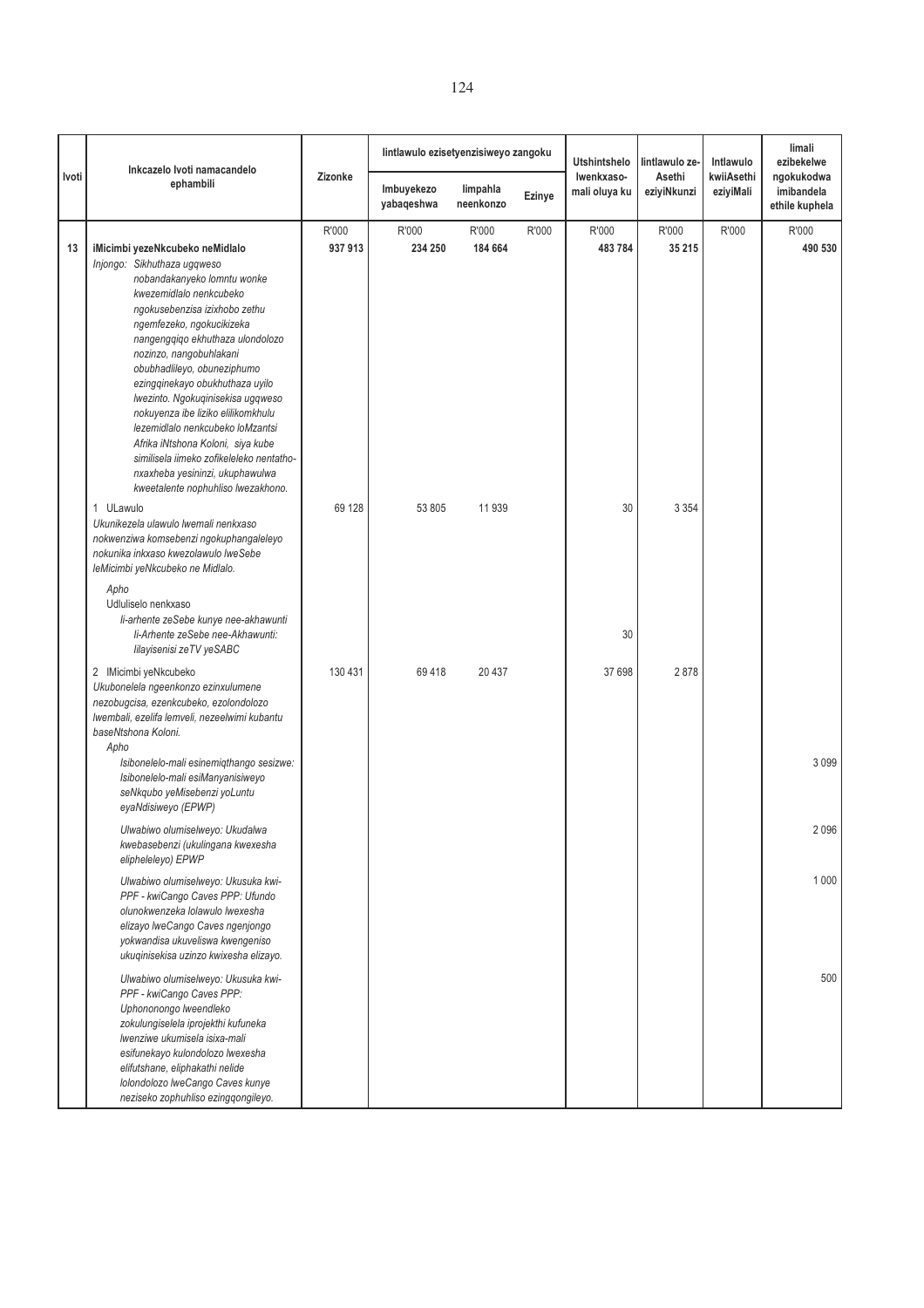|       | Inkcazelo Ivoti namacandelo<br>ephambili                                                                                                                                                                                                                                                                                 | Zizonke |                          |                       | lintlawulo ezisetyenzisiweyo zangoku |                                 |                       | lintlawulo ze-          | Intlawulo                    | limali<br>ezibekelwe<br>ngokukodwa |
|-------|--------------------------------------------------------------------------------------------------------------------------------------------------------------------------------------------------------------------------------------------------------------------------------------------------------------------------|---------|--------------------------|-----------------------|--------------------------------------|---------------------------------|-----------------------|-------------------------|------------------------------|------------------------------------|
| Ivoti |                                                                                                                                                                                                                                                                                                                          |         | Imbuyekezo<br>yabaqeshwa | limpahla<br>neenkonzo | Ezinye                               | Iwenkxaso-<br>mali oluya ku     | Asethi<br>eziyiNkunzi | kwiiAsethi<br>eziyiMali | imibandela<br>ethile kuphela |                                    |
|       | Ulwabiwo olumiselweyo: Ukusuka kwi-<br>PPF - iZiko leNkcubeko: Uphononongo<br>lokwenzeka kwePPP enokubakho ye-<br>Melkbos Oppiesee kunye ne-<br>Schoemanspoort ukuze kuguqulwe ezi<br>zibonelelo zibe kwinqanaba eliya<br>kuvumela ukusetyenziswa kwabucala<br>ukongeza kuhlobo lwethu lwangoku<br>losetyenziso loluntu. | R'000   | R'000                    | R'000                 | R'000                                | R'000                           | R'000                 | R'000                   | R'000<br>1500                |                                    |
|       | Udluliselo nenkxaso<br>li-Arhente zeSebe nee-Akhawunti:<br>IKomishini yeNkcubeko yeNtshona<br>Koloni<br>IKomiti yeeLwimi yeNtshona Koloni<br>Artscape<br>ILifa leMveli leNtshona Koloni<br>INkonzo yeNgeniso-Mali yoMzantsi                                                                                              |         |                          |                       |                                      | 627<br>290<br>204<br>1537<br>40 |                       |                         |                              |                                    |
|       | Afrika: Irhafu yezangaphakathi<br>li-Arhente zeSebe nee-Akhawunti:<br>lilayisenisi zeTV yeSABC<br>Amaziko angenzi-nzuzo:<br>Ukhenketho kwezeNkcubeko<br>Imibutho yezoBugcisa neNkcubeko<br>Amaziko olondolozo lwembali                                                                                                   |         |                          |                       |                                      | 91<br>500<br>19 20 5<br>14 8 93 |                       |                         |                              |                                    |
|       | afumana inkxaso kwiphondo<br>Amaziko olondolozo lwembali<br>asekuhlaleni<br>liNkonzo zamaThala eeNcwadi neZiko<br>3                                                                                                                                                                                                      | 445 887 | 75 641                   | 65 391                |                                      | 311<br>281 123                  | 23 7 32               |                         |                              |                                    |
|       | loLondolozo lweeNkcukacha eziBalulekileyo<br>Ukunikezela ngokubanzi ngeenkonzo<br>zamathala eencwadi nezolondolozo<br>Iweenkcukacha ezibalulekileyo eNtshona<br>Koloni.<br>Apho<br>Isibonelelo-mali esinemigathango                                                                                                      |         |                          |                       |                                      |                                 |                       |                         | 190 102                      |                                    |
|       | sesizwe: Isibonelelo-mali kumaThala<br>eeNcwadi oLuntu<br>Uncedo-mali kooMasipala<br>Uqhakamishelwano lweBroadband<br>kumaThala eencwadi<br>Ulwabiwo olumiselweyo: Ulwabiwo mali<br>olubekelwe bucala: Ulawulo lweQumrhu<br>loLawulo (ECM)                                                                               |         |                          |                       |                                      |                                 |                       |                         | 89 172<br>8 4 5 9<br>25 900  |                                    |
|       | Ulwabiwo olumiselweyo: Isuka kwi-FTSF-<br>linkonzo zeVirtual & Digital kuVimba<br>wePhondo leNtshona Koloni                                                                                                                                                                                                              |         |                          |                       |                                      |                                 |                       |                         | 16476                        |                                    |
|       | OoMasipala: Uncedo-mali<br>Iweenkonzo zamathala eencwadi<br>zamathala kooMasipala<br>abasemngciphekweni abaku-B3                                                                                                                                                                                                         |         |                          |                       |                                      | 183 222                         |                       |                         |                              |                                    |
|       | Uweliselo-mali kumathala eencwadi<br>eSixeko seKapa ukulungiselela<br>iziseko nokuvuselelwa                                                                                                                                                                                                                              |         |                          |                       |                                      | 85 600                          |                       |                         |                              |                                    |
|       | Ukwenzela ukuba iSixeko saseKapa<br>sithenge iimpepha-ncwadi<br>namaphepha-ndaba ukulungiselela<br>amathala eencwadi oluntu                                                                                                                                                                                              |         |                          |                       |                                      | 5492                            |                       |                         |                              |                                    |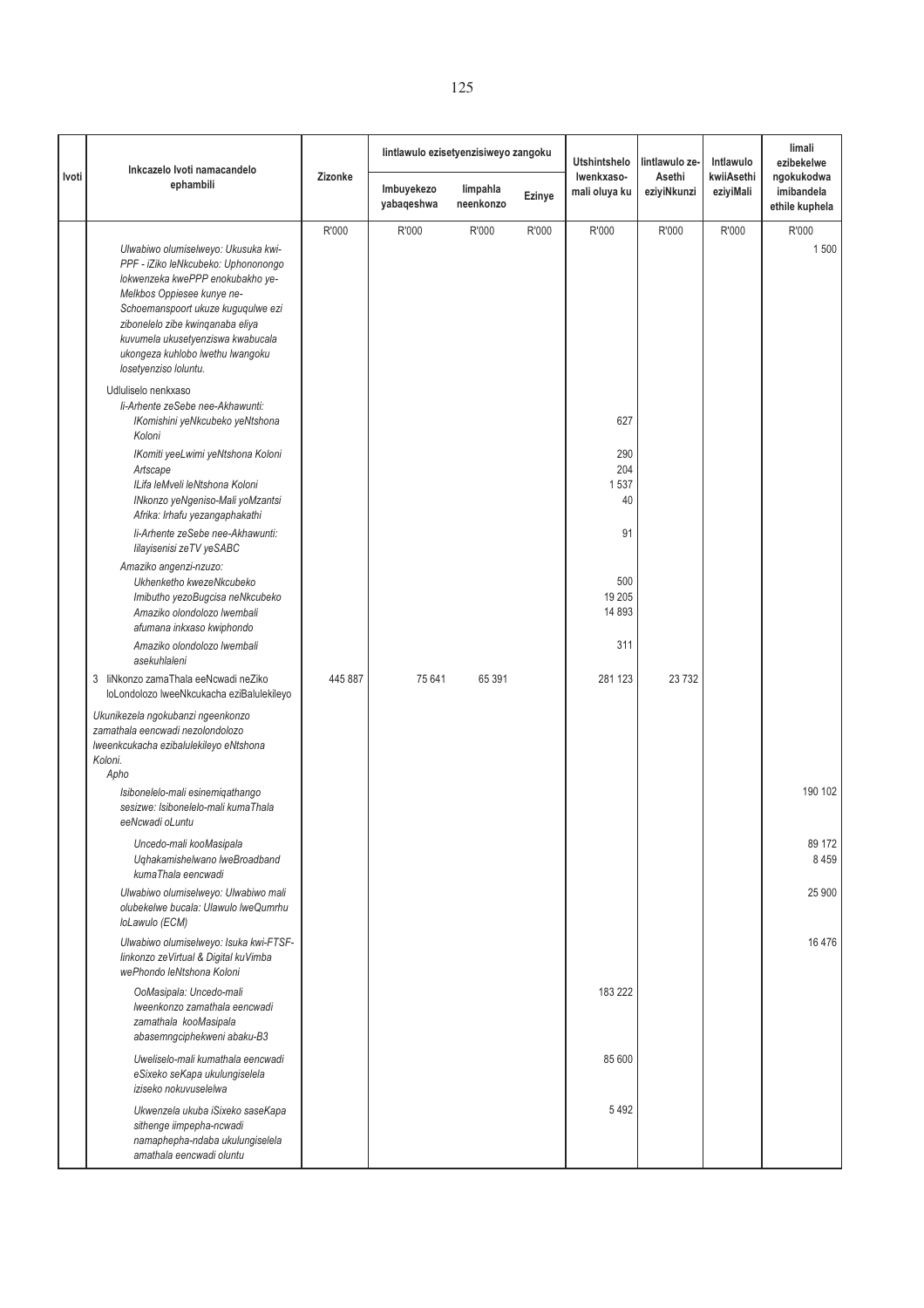|       | Inkcazelo Ivoti namacandelo                                                                                                                                                                                          |                  | lintlawulo ezisetyenzisiweyo zangoku |                       |        | <b>Utshintshelo</b>                               | lintlawulo ze-        | Intlawulo               | limali<br>ezibekelwe                       |
|-------|----------------------------------------------------------------------------------------------------------------------------------------------------------------------------------------------------------------------|------------------|--------------------------------------|-----------------------|--------|---------------------------------------------------|-----------------------|-------------------------|--------------------------------------------|
| Ivoti | ephambili                                                                                                                                                                                                            | Zizonke          | Imbuyekezo<br>yabaqeshwa             | limpahla<br>neenkonzo | Ezinye | Iwenkxaso-<br>mali oluya ku                       | Asethi<br>eziyiNkunzi | kwiiAsethi<br>eziyiMali | ngokukodwa<br>imibandela<br>ethile kuphela |
|       | Ukwenzela ukuba iSixeko saseKapa<br>Amakhaya ngenzuzo yoluntu kubasebenzi<br>iCommunity Chest<br>Amakhaya<br>Izibonelelo zoluntu kubasebenzi<br>4 IMidlalo noLonwabo<br>Ukubonelela ngezemidlalo nolonwabo kubahlali | R'000<br>292 467 | R'000<br>35 386                      | R'000<br>86 897       | R'000  | R'000<br>5 3 3 8<br>1 200<br>251<br>20<br>164 933 | R'000<br>5 2 5 1      | R'000                   | R'000                                      |
|       | baseNtshona Koloni.<br>Apho<br>Isibonelelo-mali esinemiqathango<br>sesizwe: Isibonelelo seNtatho-nxaxheba<br>ngoBuninzi noPhuhliso lwezeMidlalo                                                                      |                  |                                      |                       |        |                                                   |                       |                         | 91 2 21                                    |
|       | Isibonelelo mali esinemigathango<br>sesizwe: Isibonelelo-mali seCandelo<br>lezeNtlalo-ntle seNkqubo yeMisebenzi<br>yoLuntu eYandisiweyo samaPhondo                                                                   |                  |                                      |                       |        |                                                   |                       |                         | 4 3 3 3                                    |
|       | Ulwabiwo olumiselweyo: Uphononongo<br>Iwezakhono, ulutsha kunye neenkqubo<br>zengqesho                                                                                                                               |                  |                                      |                       |        |                                                   |                       |                         | 2 0 0 0                                    |
|       | Ulwabiwo olumiselweyo: Unyaka<br>Ongaphaya                                                                                                                                                                           |                  |                                      |                       |        |                                                   |                       |                         | 15 000                                     |
|       | Ulwabiwo olumiselweyo: Ukudalwa<br>kwebasebenzi (ukulingana kwexesha<br>elipheleleyo) EPWP                                                                                                                           |                  |                                      |                       |        |                                                   |                       |                         | 5 2 4 0                                    |
|       | Ulwabiwo olumiselweyo: Amaziko e-MOD<br>kuguka ukugcinwa, izibonelelo kunye<br>nokukhuseleko                                                                                                                         |                  |                                      |                       |        |                                                   |                       |                         | 9432                                       |
|       | Ulwabiwo olumiselweyo: Ukusingathwa<br>kweNdebe yeHlabathi yeBhola yoMnyazi<br>ka 2023                                                                                                                               |                  |                                      |                       |        |                                                   |                       |                         | 5 0 0 0                                    |
|       | Ulwabiwo olumiselweyo: Inkqubo<br>Ulwabiwo olumiselweyo: Iziganeko<br>ezikhulu                                                                                                                                       |                  |                                      |                       |        |                                                   |                       |                         | 15 000<br>5 0 0 0                          |
|       | Udluliselo nenkxaso<br>AMaphondo nooMasipala<br>OoMasipala - amaziko ezemidlalo                                                                                                                                      |                  |                                      |                       |        | 2049                                              |                       |                         |                                            |
|       | Amaziko angenzi ngeniso-mali<br>Uphuhliso lolutsha: Intlalontle<br>Imibutho yezeMidlalo: Inkxaso<br>yezimali                                                                                                         |                  |                                      |                       |        | 56 4 26<br>106 458                                |                       |                         |                                            |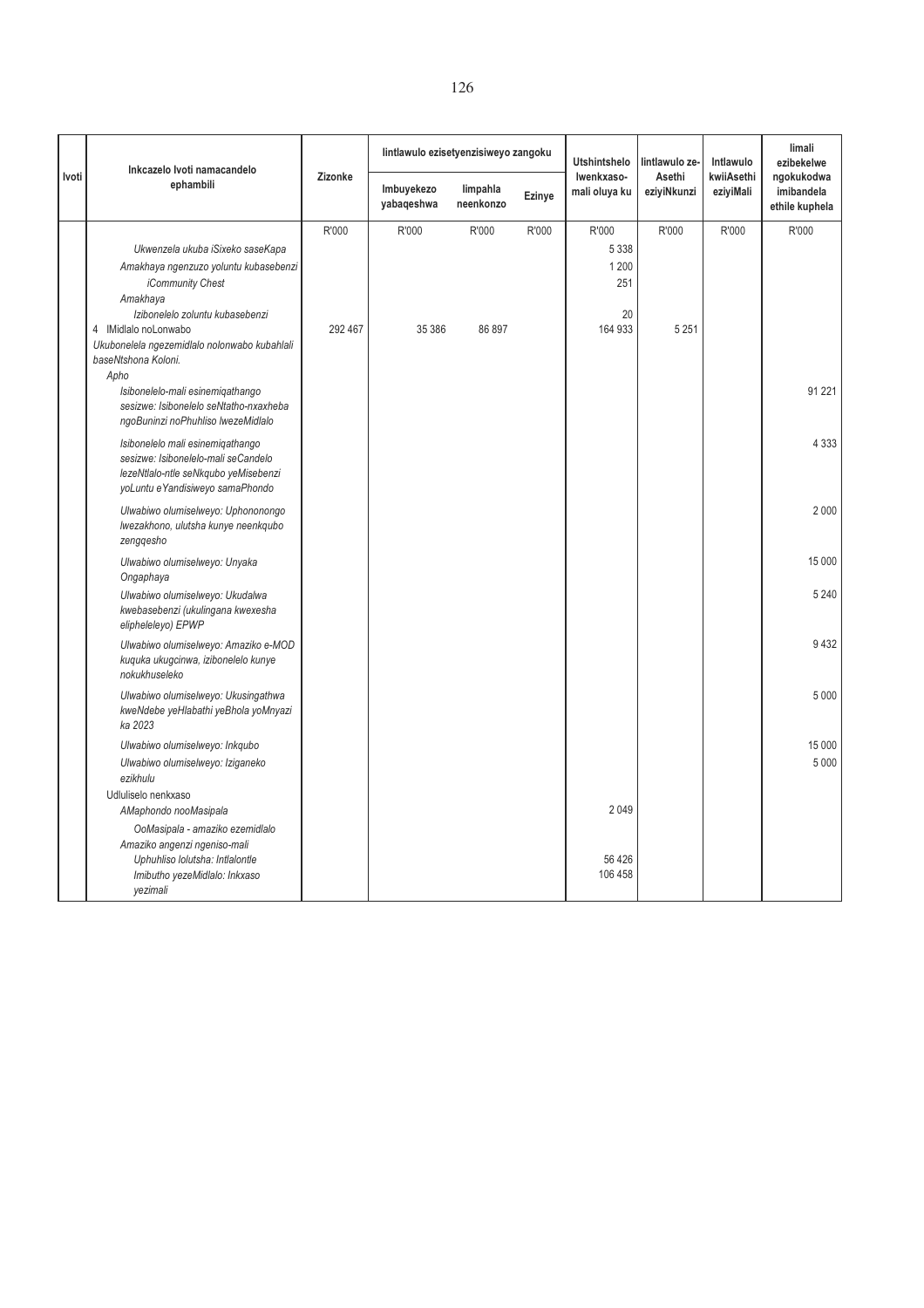|       | Inkcazelo Ivoti namacandelo                                                                                                                                                                                                                                                                        |                  | lintlawulo ezisetyenzisiweyo zangoku |                       |        | <b>Utshintshelo</b>         | lintlawulo ze-        | Intlawulo               | limali<br>ezibekelwe                       |
|-------|----------------------------------------------------------------------------------------------------------------------------------------------------------------------------------------------------------------------------------------------------------------------------------------------------|------------------|--------------------------------------|-----------------------|--------|-----------------------------|-----------------------|-------------------------|--------------------------------------------|
| Ivoti | ephambili                                                                                                                                                                                                                                                                                          | Zizonke          | Imbuyekezo<br>yabaqeshwa             | limpahla<br>neenkonzo | Ezinye | Iwenkxaso-<br>mali oluya ku | Asethi<br>eziyiNkunzi | kwiiAsethi<br>eziyiMali | ngokukodwa<br>imibandela<br>ethile kuphela |
| 14    | <b>ISebe loRhulumente woMmandla</b><br>Injongo: Ukubeka esweni, ukuhlanganisa nokuxhasa<br>ooMasipal ukuze babenefuthe<br>ekuphumezeni umyalelo wesebe,<br>nokuncedisa kunikezelo lweenkonzo kunye<br>neentlekele ezinkulu ngokuncedisana<br>namanganaba karhulumente kunye<br>namahlakani oluntu. | R'000<br>309 301 | R'000<br>208 354                     | R'000<br>73 918       | R'000  | R'000<br>20 884             | R'000<br>6096         | R'000<br>49             | R'000<br>25 4 16                           |
|       | uLawulo<br>1<br>Ukunikezela ngobunkokeli obunobuchule nolawulo<br>kwakunye nenkxaso yeenkonzo eziphumelelayo<br>kwiSebe ngokwemithetho esebenzayo kunye<br>neenkqubo.                                                                                                                              | 54 008           | 37 447                               | 11 201                |        | 6                           | 5 3 0 5               | 49                      |                                            |
|       | Udluliselo nenkxaso<br>liarhente zamasebe nee-akhawunti<br>(neengxelo/neengcaciso)<br>South African Broadcasting Corporation<br>Limited                                                                                                                                                            |                  |                                      |                       |        | 6                           |                       |                         |                                            |
|       | Ulawulo loMmandla<br>2<br>Ukukhuthaza uphuhliso lolawulo oluzinzileyo<br>loomasipala ngendlela efanelekileyo, ucwangciso<br>olumanyanisiweyo noluzinzileyo, kwakunye<br>nentathonxaxheba yoluntu kwiinkqubo zophuhliso.<br>Apho<br>ukwabiwa nophawulo: ukungenelela<br>kukaMasipala                | 169 128          | 126 622                              | 27 923                |        | 13 942                      | 641                   |                         | 3625                                       |
|       | ukwabiwa nophawulo: Inkxaso yezomthetho,<br>yolawulo kunye neyophando evela kunyulo<br>looMasipala lowama2021 - ukuxhotyiswa<br>koomasipala beDLG kunye nenkxaso                                                                                                                                   |                  |                                      |                       |        |                             |                       |                         | 5 0 0 0                                    |
|       | ukwabiwa nophawulo: Inkxaso yolawulo<br>Iweprojekthi yoPhuhliso IweZiseko<br>zoPhuhliso oluZinzileyo kunye neZiko<br>lezeMali (SIDAFF)                                                                                                                                                             |                  |                                      |                       |        |                             |                       |                         | 3 0 0 0                                    |
|       | Udluliselo nenkxaso<br>OoMasipala naMaphondo<br>ukwabiwa nophawulo: ukungenelela<br>kukaMasipala                                                                                                                                                                                                   |                  |                                      |                       |        | 5409                        |                       |                         | 5 409                                      |
|       | inkxaso kwiinkozo zikaMasipala<br>(ukwenziwa luqilima kolawulo lwezimali)<br>Isibonelelo seNkonzo zamaziko<br>eThusong: Isibonelelo senkxaso                                                                                                                                                       |                  |                                      |                       |        | 4 4 2 7<br>1046             |                       |                         |                                            |
|       | esisebenzayo esinozinzo<br>Uphuhliso lwabasebenzi basekuhlaleni:<br>Isibonelelo senkxaso esisebenzayo                                                                                                                                                                                              |                  |                                      |                       |        | 3 0 6 0                     |                       |                         |                                            |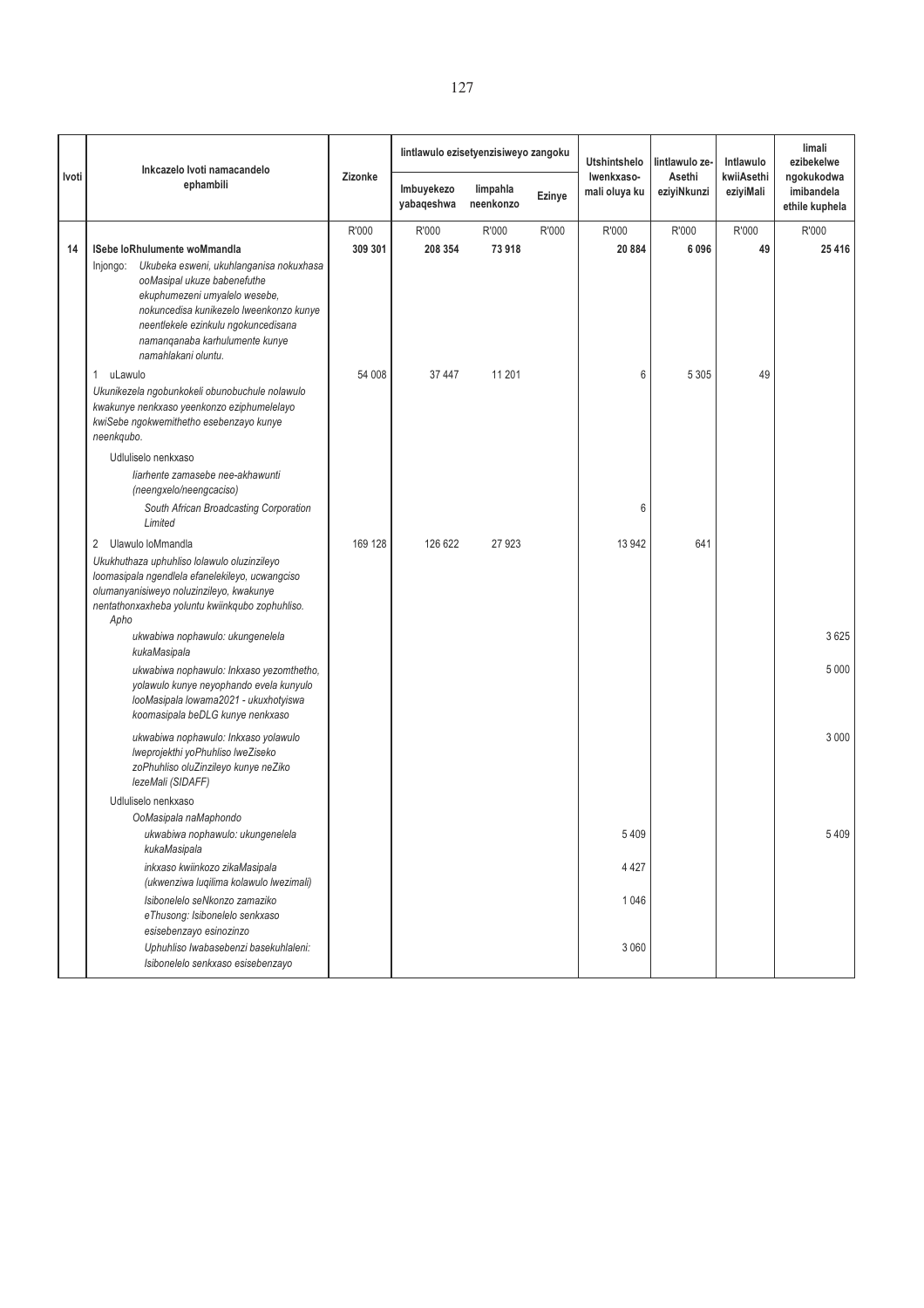|       | Inkcazelo Ivoti namacandelo<br>ephambili                                                                                                                                                                                                                                                                                                                  |                 |                          | lintlawulo ezisetyenzisiweyo zangoku |        | <b>Utshintshelo</b><br>Iwenkxaso-<br>mali oluya ku | lintlawulo ze-<br>Asethi<br>eziyiNkunzi | Intlawulo<br>kwiiAsethi<br>eziyiMali | limali<br>ezibekelwe<br>ngokukodwa<br>imibandela<br>ethile kuphela |
|-------|-----------------------------------------------------------------------------------------------------------------------------------------------------------------------------------------------------------------------------------------------------------------------------------------------------------------------------------------------------------|-----------------|--------------------------|--------------------------------------|--------|----------------------------------------------------|-----------------------------------------|--------------------------------------|--------------------------------------------------------------------|
| Ivoti |                                                                                                                                                                                                                                                                                                                                                           | Zizonke         | Imbuyekezo<br>yabaqeshwa | limpahla<br>neenkonzo                | Ezinye |                                                    |                                         |                                      |                                                                    |
|       | Uphuhliso nocwangciso<br>3<br>Ukubonelela nokuququzelela ukwenza ulawulo<br>Iwentlekele olusebenzayo; ukuqinisekisa iinkonzo<br>ezisisiseko zikamasipala zigcinwa zisemgangathweni<br>kwanokukhuthaza ucwangciso olumanyanisiweyo.<br>Apho<br>ukwabiwa nophawulo: Ukuphuculwa kunye<br>nokutshintshwa kweZiko loLawulo<br>IweNtlekele leZiseko zophuhliso | R'000<br>85 096 | R'000<br>43 327          | R'000<br>34 683                      | R'000  | R'000<br>6936                                      | R'000<br>150                            | R'000                                | R'000<br>5313                                                      |
|       | zokubonakalayo nokuvakalayo<br>ukwabiwa nophawulo: IQhinga loMlilo kunye<br>nokomeleza amandla kwiiNkonzo zoMlilo<br>noHlangulo                                                                                                                                                                                                                           |                 |                          |                                      |        |                                                    |                                         |                                      | 2000                                                               |
|       | Udluliselo nenkxaso<br>OoMasipala naMaphondo<br>Inkxaso-mali yesicwangciso sombane<br>koomaspala<br>Inkxaso-mali yobuqilima bamanzi<br>koomaspala<br>Kamasipala inkxaso yenkonzo yomlilo<br>Ulawulo lweNtlekele uncedo lukamasipala<br>liarhente zamasebe nee-akhawunti<br>(neengxelo/neengcaciso)<br>National Sea Rescue Institute                       |                 |                          |                                      |        | 1600<br>2 0 0 0<br>2466<br>118<br>376              |                                         |                                      |                                                                    |
|       | Amaziko angenzinzala<br>Lifesaving Western Province (WP)                                                                                                                                                                                                                                                                                                  |                 |                          |                                      |        | 376                                                |                                         |                                      |                                                                    |
|       | Ulawulo lweziko lomthonyama<br>4<br>Ulawulo lwamaziko obunkokheli bamasiko nezithethe<br>ngokuphathelele kuwiso mthetho.<br>Apho<br>ukwabiwa nophawulo: Ukuphunyezwa<br>koMthetho wobuNkokheli beMveli nobuKhoi-<br>San (uNombolo wesi-3 wowama-2019)<br>kuphando, umgaqo-nkqubo nophuhliso<br>lomthetho kunye neenkonzo zenkxaso<br>kumabhunga emveli.   | 1 0 6 9         | 958                      | 111                                  |        |                                                    |                                         |                                      | 1 0 6 9                                                            |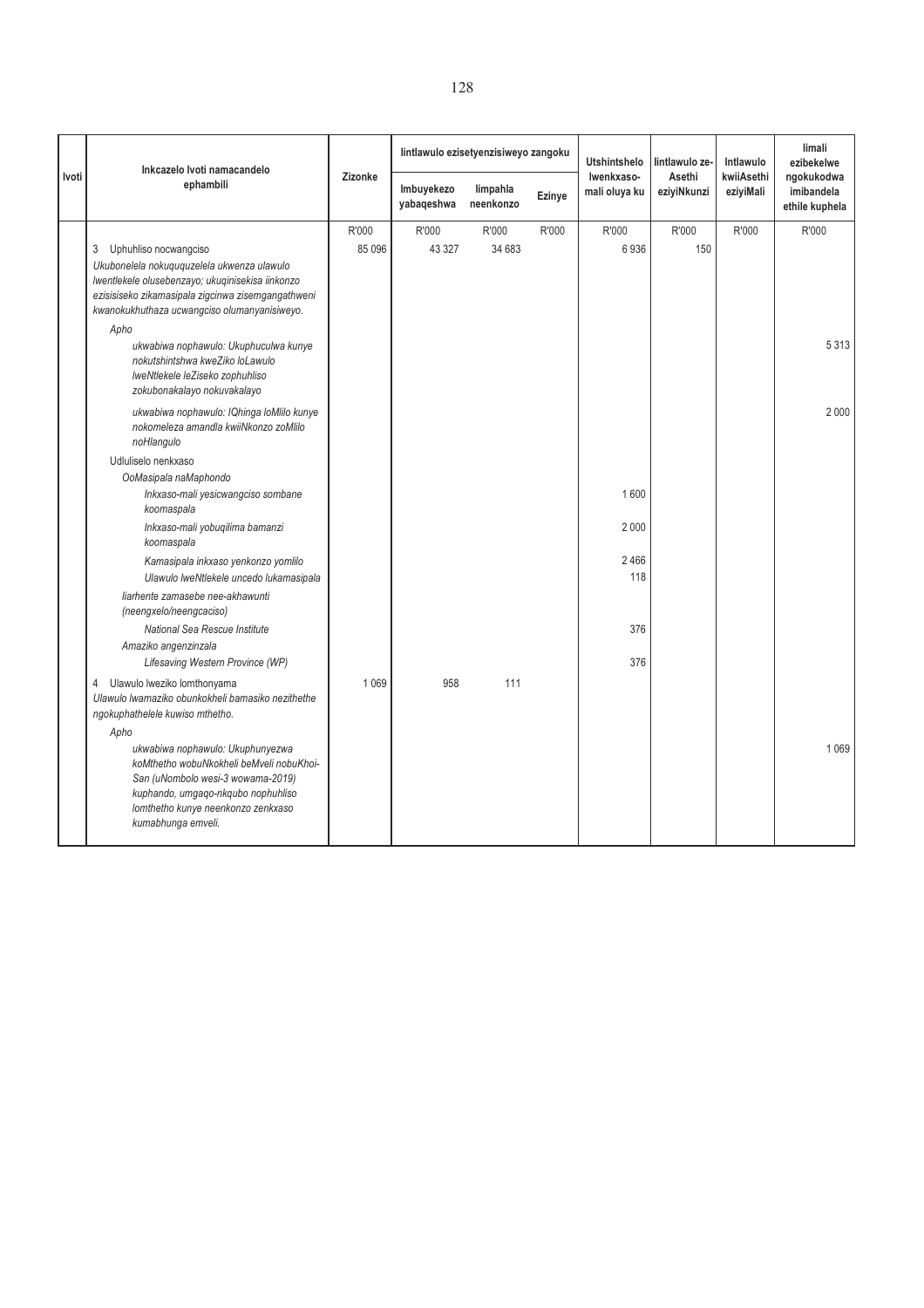# **IMEMORANDAM ENGEZINTO ZOMTHETHO OSAYILWAYO WOLWABIWOMALI WENTSHONA KOLONI**

## **1. IMVELAPHI**

- 1.1 UMthetho oSayilwayo unika ulwabiwo lwesixamali esisuka kwiNgxowamali yeNgeniso yePhondo kusenzelwa iimfuno zePhondo kunyakamali ka-2022/  $23.$
- 1.2 Ukuba uMthetho oSayilwayo awenziwanga usebenze phambi kokuba kuqale unyakamali, ngokwecandelo 29 lomthetho i*Public Finance Management Act, 1999* (uMthetho 1 ka-1999) (iPFMA), ufundwa kunye necandelo 3 lomthetho i*Western Cape Direct Charges Act, 2000* (uMthetho 6 ka-2000), iyakuba yi-45% kuphela zesixamali esabiweyo kuhlahlomali oludlulileyo olutsaliweyo kwiNgxowamali yeNgeniso yePhondo njengendleko engqalileyo kwiNgxowamali kwisithuba seenyanga ezine zonyamakamali kunye ne-10% ngenyanga nganye kwiinyanga ezilandelayo, yaye isixamali sisonke esiye sarhoxiswa singathi sidityanisiwe singedluli kwisixamali sisonke esasobiwe kuhlahlomali oludlulileyo.

#### **2. IZIQULATHO ZALO MTHETHO OSAYILWAYO**

- 2.1 Igatya 1 lihlanganisa iinkcazelo ezisetyenzisiweyo kwiPFMA ukuya kuMthetho oSayilwayo yaye langeze inani leenkcazelo.
- 2.2 Igatya 2 linika ulwabiwo lwezixamali yiPalamente yePhondo isuka kwiNgxowamali yeNgeniso yePhondo kusenzelwa iimfuno zePhondo kunyakamali ka-2022/23, kwiivoti nakolona lwahlulo kwivoti nganye, kwakunye nokudweliswe ngokwenjongo eyodwa ecaciswe kwiShedyuli.
- 2.3 Igatya 3 limisela ukuba izixamali ezidweliswe kwiShedyuli njengezikhethekileyo nezabiwe bucala yaye oko kubhekisa kwizibonelelo zikazwelonke ezinemiqathango ezingasetyenziselwa kuphela injongo echazwe kwi*Division of Revenue Act, 2022*, nangokuhambelana nesiseko esipapashwe ngokwaloMthetho. Ikwamisela ukuba ulwabiwo olubekelwe bucala lungasetyenziselwa kuphela injongo echazwe kwiShedyuli nangokuhambelana nezikhokelo ezikhutshwe ngamaxesha athile nguNondyebo wePhondo.
- 2.4 Igatya 4 linika ulwabiwo olubekelwe bucala kumasebe ephondo nokuxhobisa uNondyebo wePhondo ukuba akhuphe izikhokelo ngokwalomba.
- 2.5 Igatya 5 lixhobisa uNondyebo wePhondo ukuba alubambe okanye alumise udluliselo lwezixa mali ngokuthobela ulwabiwo olubekelwe bucala ukuya kwisebe lephondo ukuba elasebe, okanye iqumrhu likarhulumente elizakuzuza apho elosebe linoxanduva, likwimeko okanye lisoloko lisophula imiyalelo ebekiweyo kwizikhokelo ngokuthobela ulwabiwo olubekelwe bucala.
- 2.6 Igatya 6 lixhobisa igosa lephondo elenza udluliselo ukuba lilubambe udluliselo oluya kumasipala olulwabiwo olunemiqathango naluphi ulwabiwo olunxulumene nelinemiqathango kangangexesha elingedlulanga kwiintsuku ezingama-30 ukuba umasipala akayithobeli imiqathango ephantsi kolwabiwo olo ngokubhekiselele kwisiseko ekujoliswe kuso, okanye ukuba inkcitho kudluliselo oludlulileyo kunyakamali odlulileyo lubonakalisa ubukhulu kwinkcitho engaphantsi ngomlinganiselo yaye kunganikwanga ngcaciso eyanelisayo ngalomba.
- 2.7 Igatya 7 ligxinisisa ukuba uNondyebo wePhondo angathi, ngokubona kwakhe okanye ngokwesicelo segosa lephondo elenza udluliselo, lulumise udluliselo lolwabiwo olunemiqathango okanye indawana kololwabiwo oluya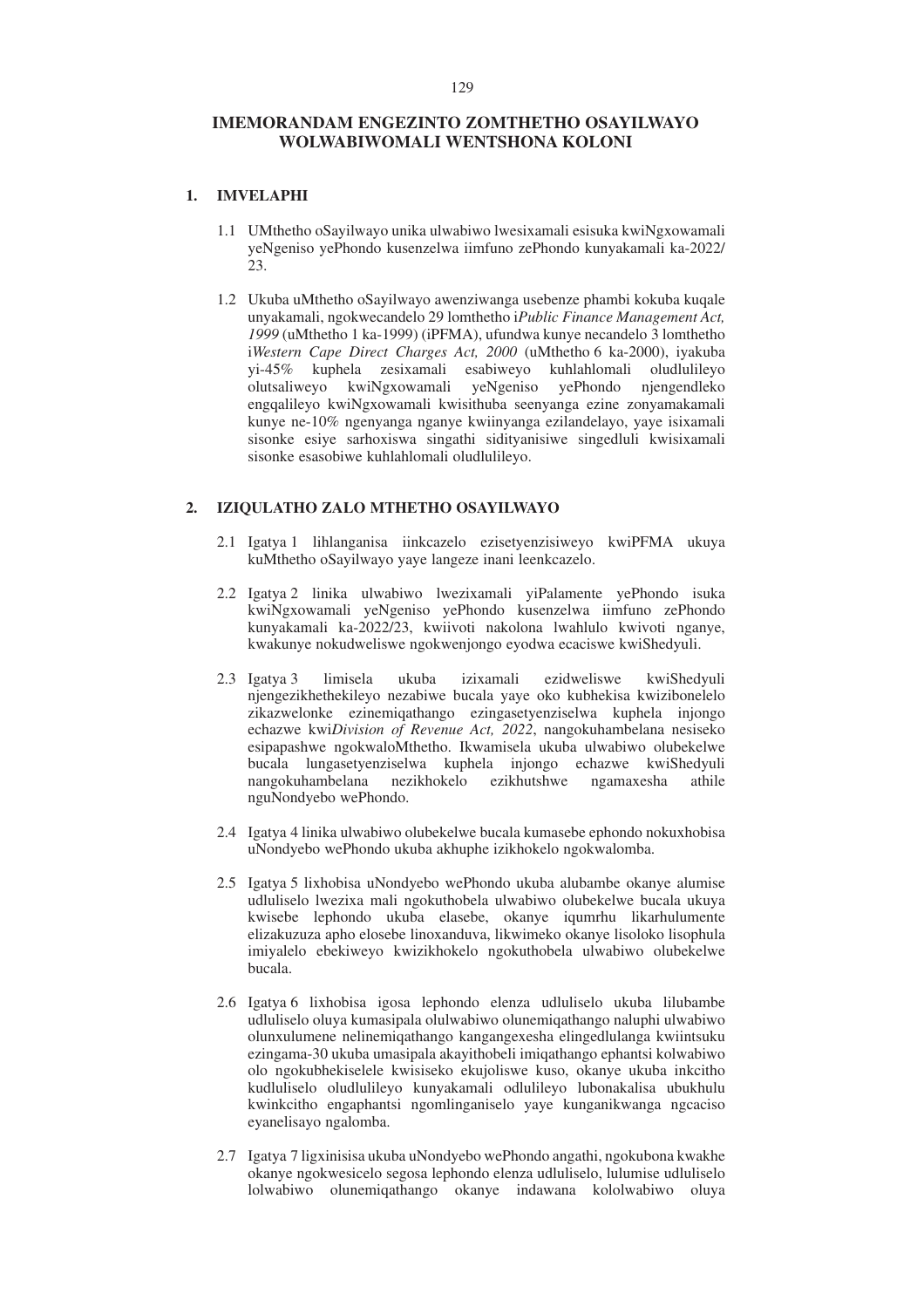kumasipala ngokwezizathu ezibonakalisa ukuba mandundu okanye kusisiqhelo ukophula imithetho nemiqathango ephantsi kwalo ulwabiwo ngokwesiseko ekujoliswe kuso, okanye ukuba uNondyebo wePhondo uthe ngexa elingaphambili wabona ukuba umasipala uyakwenza inkcitho engaphantsi kwinkqubo okanye kulwabiwo ekujoliswe kulo kunyaka mali kamasipala wangoku.

- 2.8 Igatya 8 limisel ukuba uNondyebo wePhondo angathi, apho athe walumisa ulwabiwo, emva kokuba ecebisene negosa lephondo elenza udluliselo, amisele ukuba ulwabiwo okanye nayiphi na indawana kulwabiwo ingaphinde yabelwe omnye okanye abanye oomasipala kwakhona ngokomqathango wokuba lusetyenziswe kunyaka mali ka masipala wangoku okanye kunyaka mali ozayo.
- 2.9 Igatya 9 linika ukuba udluliselo lolwabiwo olwenziwe ngempazamo kumasipala lubonakala njengolunganikezelwanga ngokusemthethweni kumasipala.
- 2.10 Igatya 10 lichaza ukuba, kuxhomekeke kwiPFMA, i*Local Government: Municipal Finance Management Act, 2003* (uMthetho 56 ka-2003), kunye ne*Division of Revenue Act, 2022*, naluphi na ulwabiwo olunemiqathango olungasetyenziswanga ngumasipala kude kuphele unyaka mali kamasipala lowo lubuyela kwiNgxowamali yeNgeniso yePhondo, ngaphandle kokuba igosa likamasipala elamkelayo lingaqinisekisa ngokwanelisayo kuNondyebo wePhndo nakwigosa elenza udluliselo ukuba ulwabiwo olungasetyenziswanga luyakusetyenziswa kwiprojekhthi ezichongiweyo.
- 2.11 Igatya 11 lixhobisa uMphathiswa wePhondo onoxanduva lwezimali ukuba athumele naliphi na igunya lomsebenzi omiselweyo nawuphi na umsebenzi othembakeleyo kuNondyebo wePhondo ngokoMthetho oSayilwayo, ukuya kwiNtloko yeSebe. Njengokuthumela okanye ukunika umsebenzi omiselweyo komnye umqeshwa okuNondyebo wePhondo okanye umnini sihlalo esithile okanye okwi ofisi ethile kuNondyebo wePhondo. Ukwengeza, kwigatya 11 lixhobisa igosa lephondo elenza udluliselo ukuba lithumele nawaphi amagunya okanye nayiphi na imisebenzi egunyazisiweyo kwigosa lephondo elenza udluliselo ngokoMthetho oSayilwayo xa sele usebenza ukuya kwigosa elikwisebe elifanayo.
- 2.12 Igatya 12 linika isihloko esifutshane.

### **3. UKUCEBISANA**

Aba bathathinxaxheba balandelayo kucetyisenwe nabo:

ISebe leNkulumbuso: IiNkonzo zoMthetho ISebe leNkulumbuso IPalamente yePhondo leNtshona Koloni UNondyebo wePhondo ISebe loKhuseleko loLuntu ISebe lezeMfundo leNtshona Koloni ISebe lezeMpilo ISebe loPhuhliso loLuntu ISebe lokuHlaliswa koLuntu ISebe leMicimbi yokuSingqongileyo neSicwangciso soPhuhliso ISebe lezoThutho neMisebenzi yoLuntu ISebe lezoLimo ISebe loPhuhliso loQoqosho nezoKhenketho ISebe leMicimbi yeNkcubeko neMidlalo ISebe loRhulumente woMmandla UMphicothi ziNcwadi-Jikelele.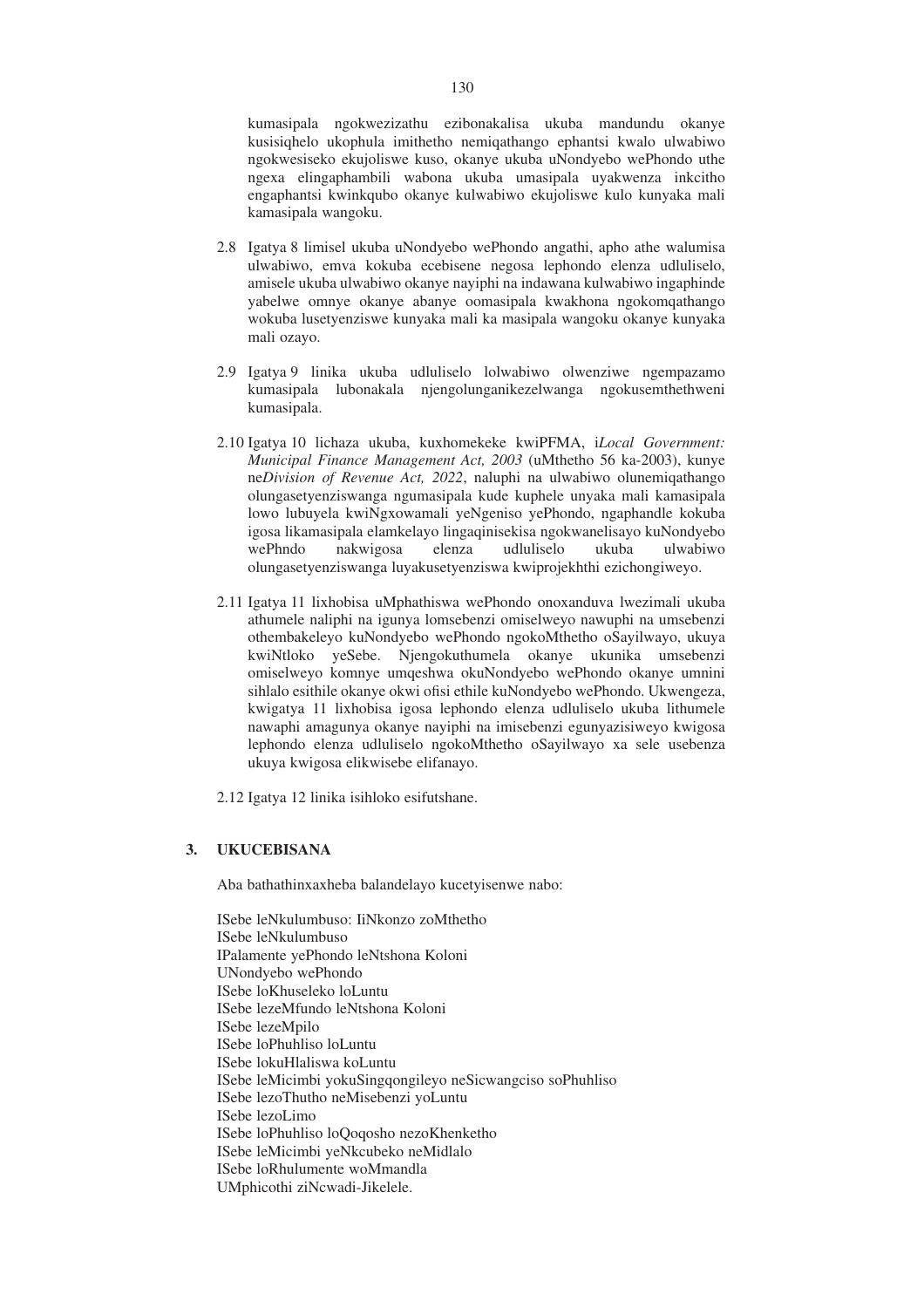## **4. UCHAPHAZELEKO KWEZEZIMALI**

R77 332 803 000 zeerandi iyakufumaneka kwiivoti ezahlukenenyo ezidweliswe kwiShedyuli yoMthetho oSayilwayo isuka kwisixamali esibekelwe bucala kunyakamali ka-2022/23.

# **5. ISAKHONO SOWISO MTHETHO**

UMphathiswa wePhondo onoxanduva lweziMali kwiPhondo wanelisekile ukuba ulungiselelo loMthetho oSayilwayo luphantsi kwesakhono somthetho wePhondo.